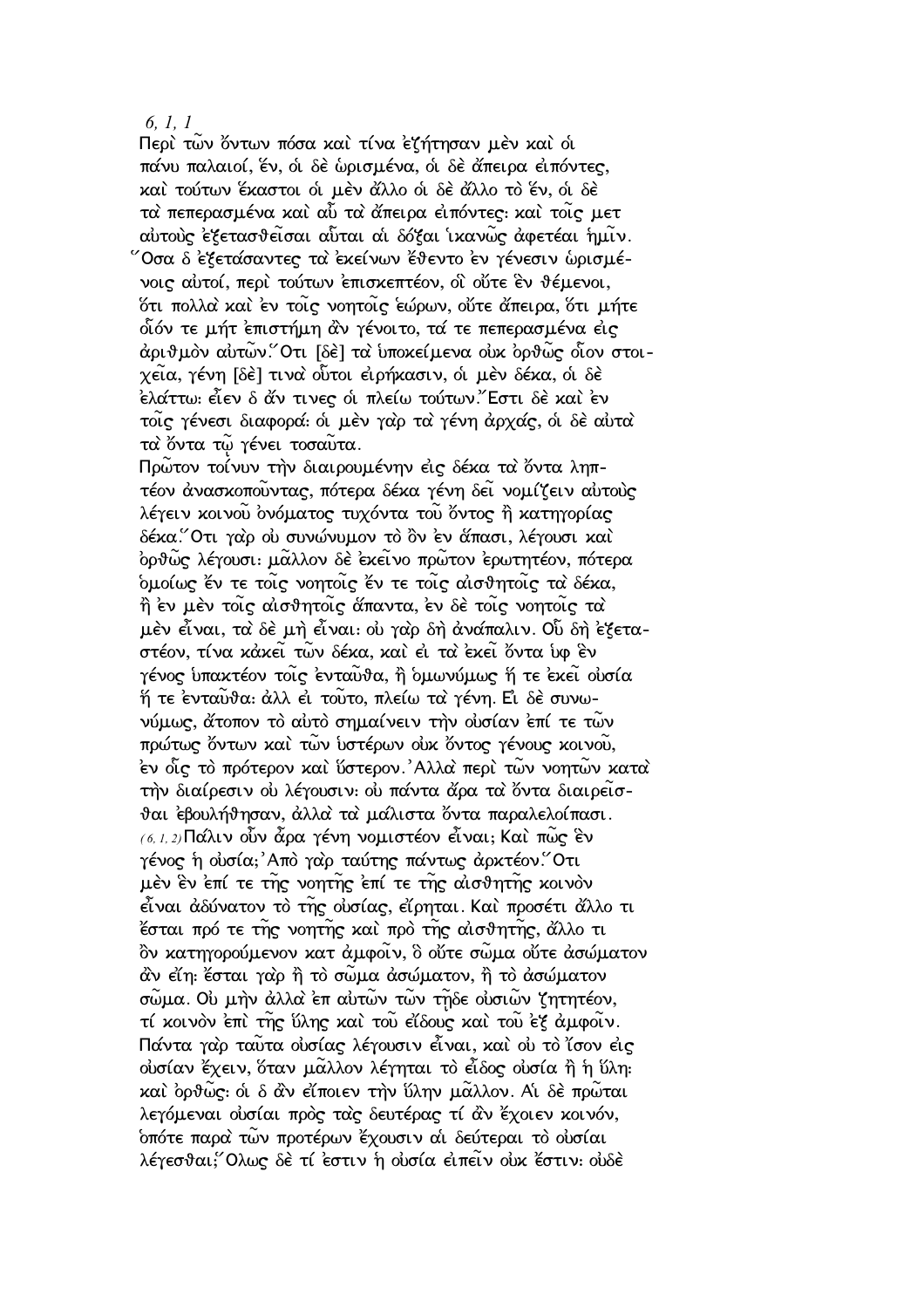γάρ, ει τὸ «ἴδιόν> τις ἀποδοίη, ἤδη ἔχει τὸ τί ἐστι, καὶ ἴσως ούδε το ζέν και ταυτον άριθμω δεκτικον των έναντίων> επι πάντων άρμόσει.

(6, 1, 3) Αλλ άρα μίαν τινα κατηγορίαν λεκτέον δμού συλλαβούσι την νοητην ουσίαν, την ύλην, το είδος, το εξ αμφοίν; Οίον εί τις το των Ηρακλειδών γένος εν τι λέγοι, ουχ ώς κοινόν κατα πάντων, άλλ ώς άφ ενός: πρώτως γαρ η ουσία εκείνη, δευτέρως δε και ήττον τα άλλα. Αλλα τί κωλύει μίαν κατηγορίαν τα πάντα είναι; Και γαρ και τα άλλα πάντα άπό της ουσίας τα λεγόμενα είναι."Η εκείνα μέν πάθη, αι δ ουσίαι εφεξης άλλως. Αλλα γαρ και ούτως ούπω έχομεν επερείσασθαι τη ουσία, ουδέ το κυριώτατον λαβείν, ίν άπό τούτου και τας άλλας. Συγγενείς μέν δη ούτως έστωσαν πάσαι αι λεγόμεναι ουσίαι έχουσαί τι παρα τα άλλα γένη. Τί άρα γε αύτο τουτο το τι και το τόδε και το υποκείμενον και μη επικείμενον μηδ εν άλλω ώς έν υποκειμένω μηδε δ εστιν άλλου όν, δίον λευκον ποιότης σώματος και ποσον ουσίας, και χρόνος κινήσεώς τι και κίνησις του κινουμένου; Αλλ η δευτέρα ουσία κατ άλλου. Η άλλον τρόπον το κατ άλλου ενταύθα, ώς γένος ένυπάρχον και ενυπάρχον ως μέρος και το τι εκείνου: το δέ λευκόν κατ άλλου, ότι 'εν άλλω.' Αλλα ταυτα μεν Ίδια άν τις λέγοι πρὸς τα` άλλα και` δια` τουτο εις εν ούτω συνάγοι και ουσίας λέγοι, εν δέ τι γένος ουκ άν λέγοι, ουδε δηλοϊ πω την έννοιαν της ουσίας και την φύσιν. Και ταυτα μέν ένταῦνθα κείσθω: ἐπὶ δὲ την τοῦ ποσοῦ ἴωμεν φύσιν.  $(6, 1, 4)$  Αριθμον δη πρώτον ποσον λέγουσι και το συνεχές άπαν μέγεθος και τόπον και χρόνον, τα δ άλλα εις ταυτα άναφέρουσιν, όσα ποσα λέγουσι, και την κίνησιν ποσον τω τον χρόνον, καίτοι ίσως αναπαλιν του χρόνου το συνεχές παρα της κινήσεως λαβόντος. Ει μεν δη το συνεχες η συνεχές ποσον φήσουσιν είναι, το διωρισμένον ούκ άν είη ποσόν: εί δε κατα συμβεβηκός το συνεχές, τί κοινόν άμφοτέροις έσται τὸ ποσοις εἶναι; Τοις μεν γαρ ἀριθμοις τὸ ποσοίς είναι υπαρχέτω: καίτοι τούτο το λέγεσθαι ποσοίς υπάρχει, ούπω δέ, τίς η φύσις καθό λέγεται, δηλούται: άλλα γραμμή γε και επίπεδον και σώμα ουδε λέγεται, άλλα μεγέθη μέν λέγεται, ποσα δέ ου λέγεται, είπερ τότε προσλαμβάνει το ποσον λέγεσθαι, όταν είς αριθμον άχθη δίπηχυ ή τρίπηχυ: επεί και το σώμα το φυσικον μετρηθεν γίγνεται ποσόν τι, και ο τόπος κατα συμβεβηκός, ουχ η τόπος. Δεί δέ μή το κατα συμβεβηκός ποσον λαμβάνειν, άλλα το καθ αυτό, οίον ποσότητα: επει ουδε τους τρείς βούς ποσόν, άλλα τον επ αυτοίς άριθμόν: βόες γαρ τρείς δύο κατηγορίαι ήδη. Ούτως ούν και γραμμή τοσήδε δύο κατηγορίαι, και επιφανεια τοσήδε δύο, και η ποσότης μέν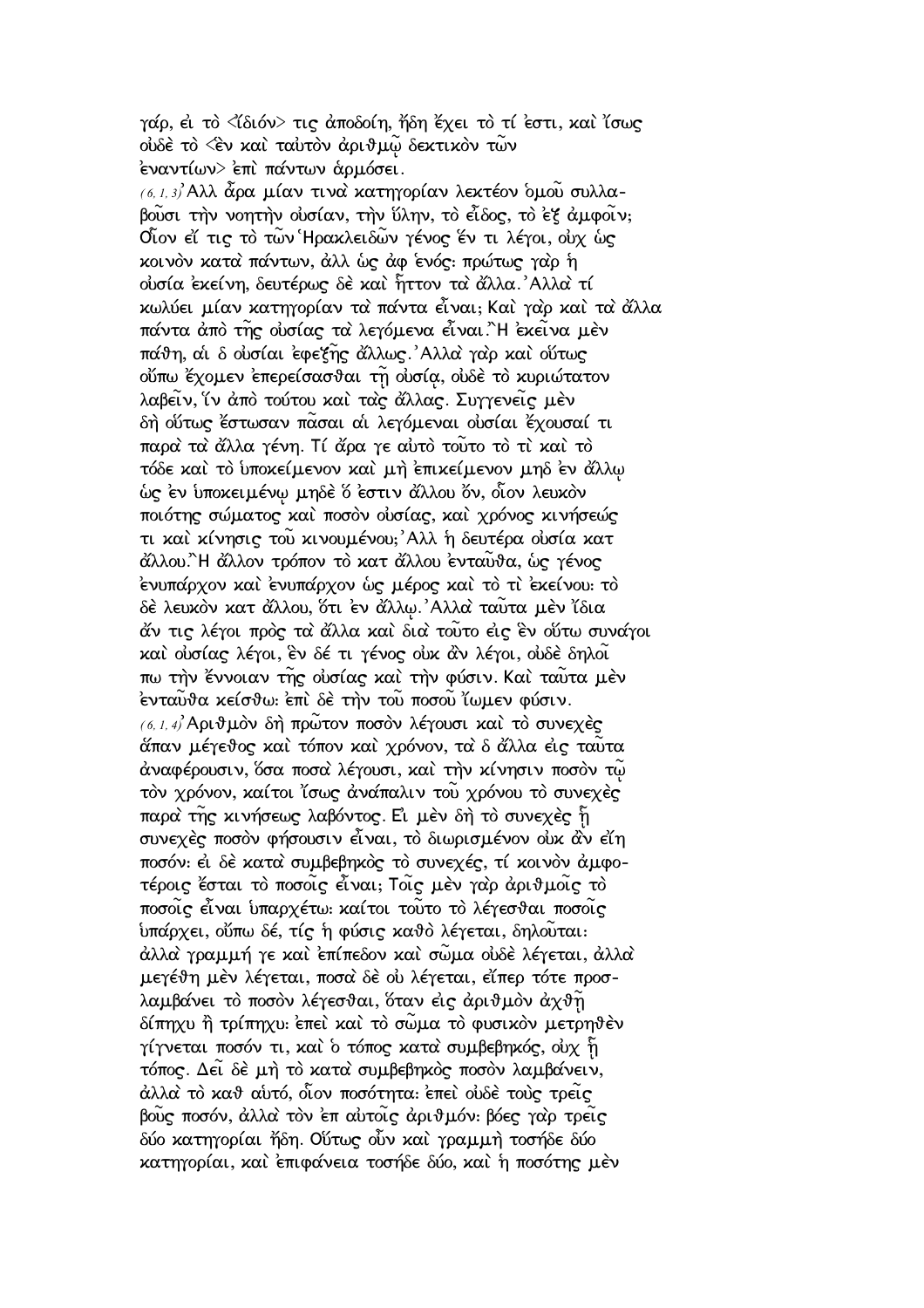αύτης ποσόν, αύτη δε η επιφανεια δια τί ποσόν; Περατωθείσα γούν οίον τρισι γραμμαϊς ή τέτρασι λέγεται είναι ποσόν. Τί οὖν; μόνον τους άριθμους φήσομεν ποσόν; Αλλ ει μεν τούς καθ αύτους άριθμούς, ουσίαι λέγονται ούτοι και μαλιστα τω καθ αύτους είναι. Ει δε τους εν τοις μετέχουσιν αυτών, καθ ούς άριθμούμεν, ου μοναδας, άλλα ίππους δέκα και βους δέκα, πρώτον μεν άτοπον δόξει εἶναι, ει εκεἶνοι οὐσίαι, μὴ καὶ τούτους, ἔπειτα δέ, εἰ μετρούντες τα υποκείμενα ενυπάρχουσιν εν αυτοίς, άλλα μή έξω όντες ώσπερ οι κανόνες και τα μέτρα μετρουσιν. 'Αλλ ει εφ εαυτῶν ὄντες λαμβανονται εις τὸ μετρεῖν καὶ μή έν τοις υποκειμένοις, ούτε εκεινα ποσα τα υποκείμενα μή μετέχοντα ποσότητος, αύτοί τε δια τί ποσόν; Μέτρα γάρ: τα δέ μέτρα δια τί ποσα ή ποσότης; Η ότι έν τοις ούσιν όντες, ει μηδεμια των άλλων αρμόττουσι, τουτο, δ λέγονται, έσονται και έν τη λεγομένη ποσότητι κείσονται. Και γαρ η μονας αυτών δρίζει έν, είτ έπεισι και επ άλλο, και ο άριθμός όσα μηνύει, και μετρεί το πλήθος η ψυχη προσχρωμένη. Μετρούσα οὖν ου το τί έστι μετρει: εν γαρ λέγει και δύο, κάν οποιαούν και εναντία ή: άλλ ουδε ήντινα διάθεσιν έχει, δίον θερμον ή καλόν, άλλ όσα. Του ποσου άρα, είτε καθ αυτόν, είτ εν τοις μετέχουσι θεωροιτο, αύτός, ου τα μετέχοντα. Ου το τρίπηχυ τοίνυν, άλλα τα τρία. Δια τί ούν και τα μεγέθη; Άρα, ότι έγγυς του ποσού, και δίς άν εγγίνηται, ποσα αυτα λέγομεν, ου τω κυρίως ποσὦ, άλλα μέγα λέγομεν, ὥσπερ πολλοὖ μετέχον ἀριθμοὖ, και μικρόν, ότι ολίγου; Αλλα το μέγα αυτο και το μικρον ούκ άζιουται ποσα είναι, άλλα πρός τι: άλλα όμως πρός τι λέγουσι, καθόσον ποσα δοκει είναι. Σκεπτέον δε άκριβέστερον. Έσται τοίνυν ουχ έν τι γένος, άλλ ο άριθμος μόνος, τα δε δευτέρως. Ου κυρίως τοίνυν εν γένος, άλλα κατηγορία μία συνάγουσα και τα εγγύς πως τα πρώτως και δευτέρως. Ήμιν δὲ ζητητέον, πῶς οι καθ αυτους ἀριθμοι ουσίαι ἢ και αύτοι ποσόν τι: οποτέρως δ άν έχωσιν, ούκ άν κοινόν τι έχοιεν πρός τούτους εκείνοι, άλλ ή όνομα μόνον.  $(6, 1, 5)$  Ο δε λόγος και ο χρόνος και η κίνησις πως; Πρώτον δε περί του λόγου, ει βούλει [μετρειται μεν γάρ]. Αλλα <λόγοσ>, ών <τοσόσδε 'εστί[ν] - [μετρείται> μεν <γάρ]> - η δε λόγος, ου ποσόν: σημαντικόν γάρ, ὥσπερ τὸ ὄνομα και τὸ ῥημα. Υλη δ αύτου ο άήρ, ώσπερ και τούτων: και γαρ σύγκειται εξ αυτών: η δε πληγή μαλλον ο λόγος, και ουχ η πληγή άπλως, άλλ η τύπωσις η γιγνομένη, ώσπερ μορφούσα: μάλλον ούν ποίησις και ποίησις σημαντική. Την δη κίνησιν ταύτην κατα την πληγήν ποίησιν μαλλον άν ευλόγως τις θείτο, την δε άντικειμένως πάθος, ή εκάστην άλλου μέν ποίησιν, άλλου δε πάθος, ή ποίησιν εις το υποκείμενον, παθημα δ΄ εν τω υποκειμένω.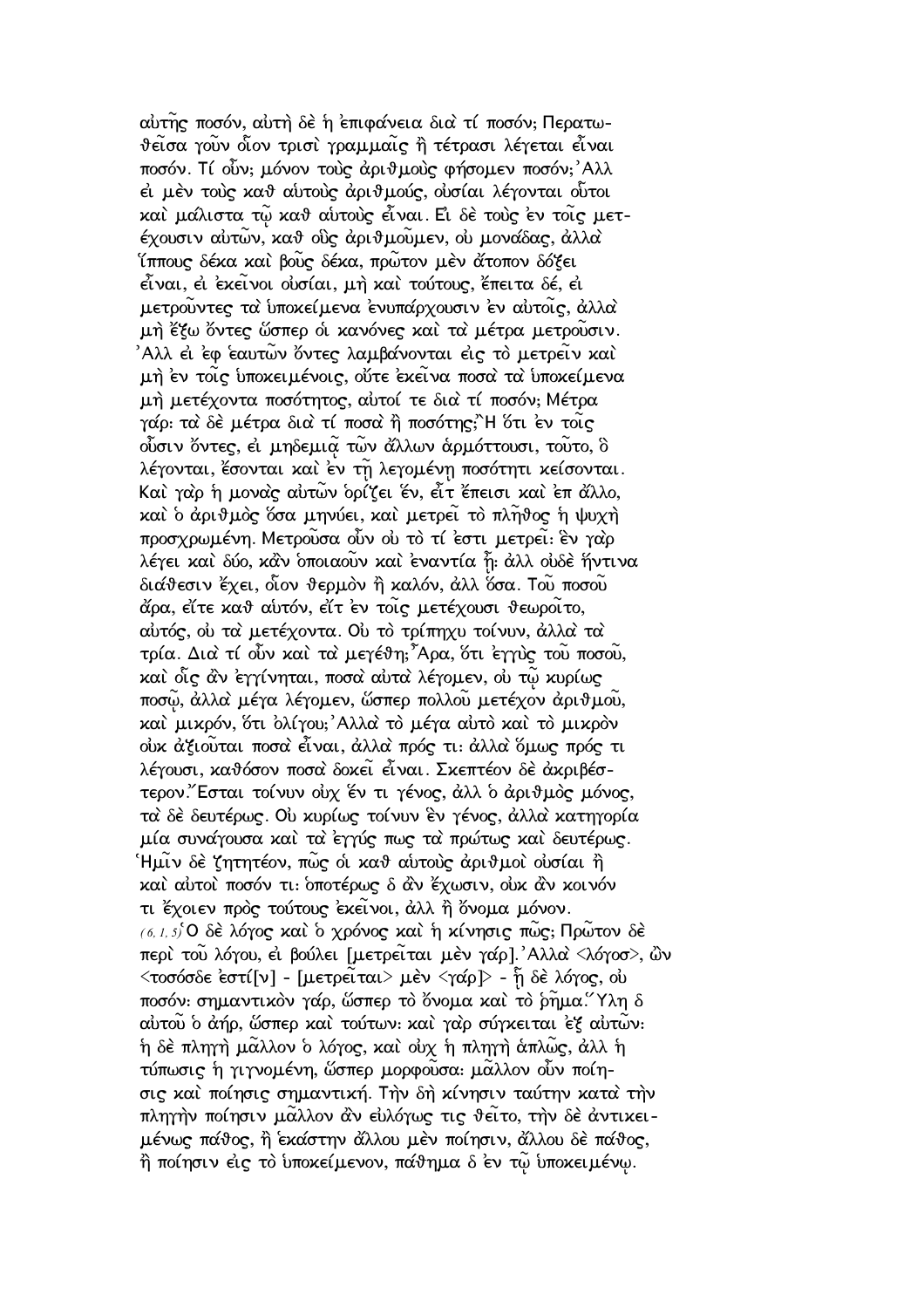Ει δέ μή κατα την πληγήν ή φωνή, άλλα και κατα τον άέρα, δύο άν είη και ου μία η κατηγορία εκ της σημαντικης, ει συσσημαντικόν εκείνης της κατηγορίας. Ο δε χρόνος, ει μεν κατα το μετρούν λαμβανοιτο, τί ποτε το μετρούν ληπτέον: ή γαρ ψυχή ή το νύν. Ει δε κατα το μετρούμενον, κατα μέν το τοσόσδε είναι, οίον ενιαύσιος, έστω ποσόν, κατα μέντοι το χρόνος είναι φύσις τις άλλη: τὸ γαρ τοσόνδε άλλο ὂν τοσόνδε έστίν. Ου γαρ δη ποσότης ο χρόνος: η δε ποσότης ουκ έφαπτομένη άλλου αύτὸ τοῦτο ἀν εἴη τὸ κυρίως ποσόν. Ει δέ τα μετέχοντα πάντα του ποσου ποσα θείτο, και η ουσία έσται τὸ αυτὸ και ποσόν. <Τὸ δε ίσον και άνισον ίδιον> εἶναι <τοῦ ποσοῦ> 'επ αὐτοῦ ληπτέον, οὐ τῶν μετεχόντων, άλλ ή κατα συμβεβηκός, ουχ η αυτα εκείνα, ώσπερ δ τρίπηχυς ποσός, συνηρημένος και ούτος ουκ εις γένος έν, άλλ υφ εν και μίαν κατηγορίαν.

 $(6, 1, 6)$  Το δέ πρός τι ούτως επισκεπτέον, εί τις κοινότης γενική εν αυτώ υπάρχει ή άλλον τρόπον εις έν, και μαλιστα έπι τούτου, εί υπόστασίς τις η σχέσις εστιν αύτη, ώσπερ δ δεξιός και άριστερός και το διπλάσιον και το ήμισυ, ή 'επι μεν τῶν 'εστιν, ὥσπερ 'επι τοῦ ὕστερον λεχθέντος, 'επι δε του πρότερον λεχθέντος ουδεμία, ή ουδαμού τουτο. Τί δη επι διπλασίου και ημίσεος και όλως υπερέχοντος και υπερεχομένου, και αύ έξεως και διαθέσεως, ανακλίσεως, καθίσεως, στάσεως, και αύ πατρός υιέος, δεσπότου δούλου, και πάλιν δμοίου άνομοίου, ίσου άνίσου, ποιητικού τε αὖ και παθητικοῦ, και μέτρου και μετρουμένου; Και έπιστήμη και αΐσθησις, η μέν προς επιστητόν, η δε προς αισθητόν. Η μέν γαρ επιστήμη έχοι άν πρός επιστητον μίαν τινα κατ ενέργειαν υπόστασιν [προς το του επιστητου εἶδος], και η αίσθησις προς αισθητον ώσαύτως, τό τε ποιητικόν πρός το παθητικόν κάν έργον εν άπεργάσαιτο, και το μέτρον πρός το μετρούμενον την μέτρησιν. Όμοιον δε πρός δμοιον τί άν έχοι άπογεννώμενον; Η ούκ άπογεννώμενον, άλλα υπάρχον, την ταυτότητα την έν τω ποιω. Αλλα παρα το έν εκατέρω ποιον ουδέν. Ουδε τα ίσα: το γαρ ταυτον εν τω ποσώ προυπάρχει πρὸ της σχέσεως. Η δε σχέσις τί άλλο ή ημετέρα κρίσις παραβαλλόντων τα έφ εαυτών όντα ά έστι και λεγόντων τούτο και τούτο το αυτό μέγεθος έχει και την αύτην ποιότητα και ούτος πεποίηκε τουτον και ούτος κρατεί τούτου; Κάθισίς τε και στάσις παρα το καθήμενον και εστηκός τί άν είη; Η δ έξις και διάθεσις η μέν κατα τό έχον λεγομένη έχειν άν μάλλον σημαίνοι, η δε κατα το εχόμενον ποιον άν είη: και επι διαθέσεως ώσαύτως. Τι άν ούν είη παρα ταύτα τα προς άλληλα ή ημών την παράθεσιν νοούντων; Τὸ δ ὑπερέχον τὸ μèν τοσόνδε μέγεθος, τὸ δè τοσόνδε: άλλο δὲ τόδε, τὸ δὲ άλλο: ἡ δὲ παραβολὴ παρ ἡμῶν, οὐκ 'εν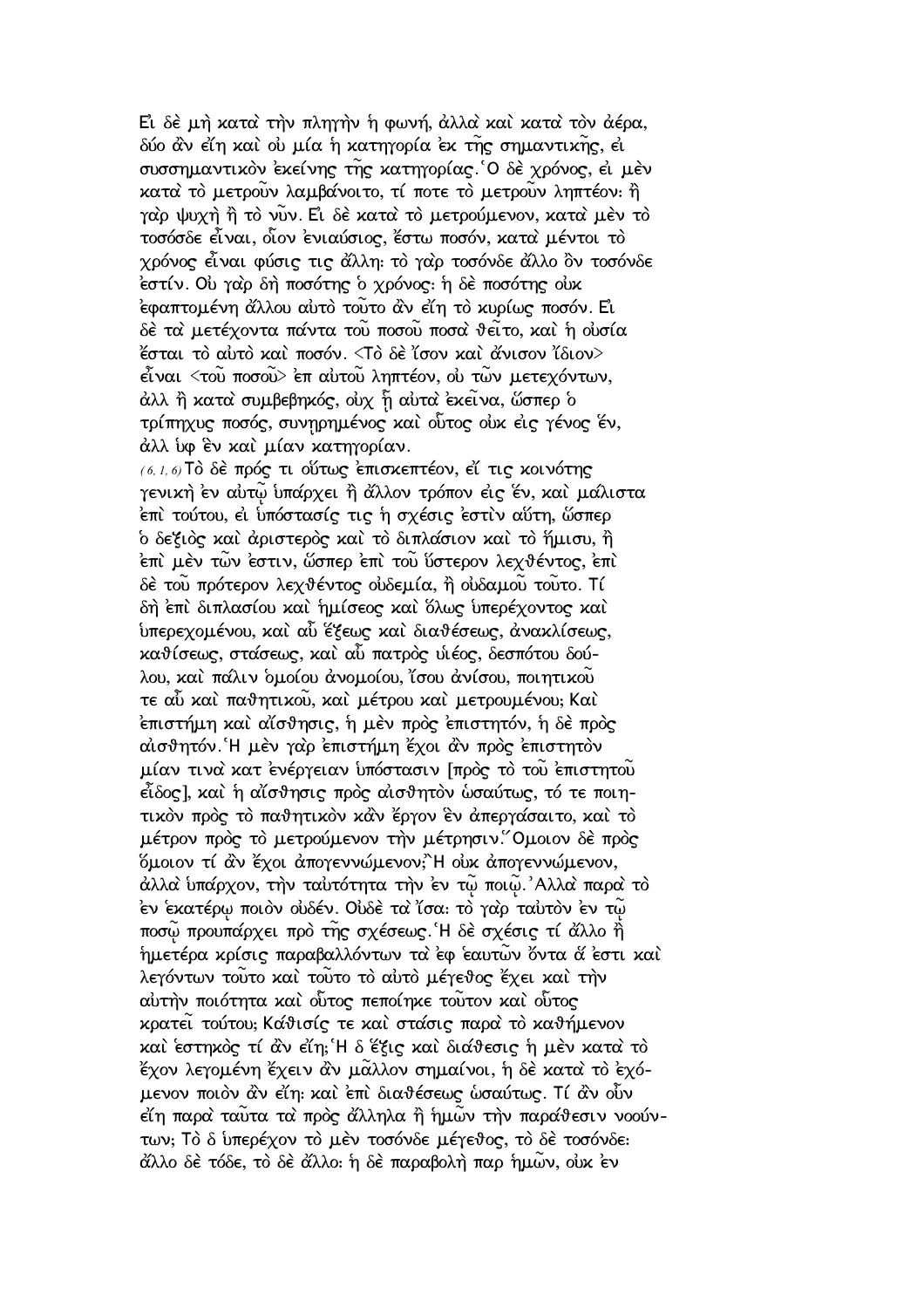αύτοις. Ο δε δεξιός πρός άριστερόν και έμπροσθεν και όπισθεν μαλλον άν ίσως εν τω κεισθαι: o μεν ωδί, o δε ώδι: ημείς δέ το δεξιον και το αριστερον ενοήσαμεν, εν δέ αύτοις ουδέν. Τό τε πρότερον και ύστερον χρόνοι δύο: το δέ πρότερον και ύστερον ημείς ωσαύτως.  $(6, 1, 7)$ Ει μέν οὖν οὐδεν λέγομεν, άλλα λέγοντες ψευδόμεθα, ούδεν άν τούτων είη, άλλα κενόν η σχέσις: ει δ άληθεύομεν λέγοντες πρότερος δδε τουδε, ο δ ύστερος, χρόνους δύο παραβαλλοντες έτερον παρα τα υποκείμενα αυτών λέγοντες το πρότερον, και επι δεξιου και επι άριστερου ώσαύτως, και επι μεγεθών παρα το ποσον αυτών την σχέσιν, καθό το μέν υπερβάλλει, το δ υπερβάλλεται. Ει δέ και μή λεγόντων ημών μηδέ νοούντων έστιν ούτως, ώστε διπλασιον εἶναι τόδε τοῦδε, καὶ ἔχει, τὸ δ ἔχεται, καὶ πρὶν ἡμας ἐπιστήσαι, και ίσα προ ημών προς άλληλα, και επι του ποια είναι έστιν έν ταύτότητι τη προς άλληλα, και έπι πάντων ὧν λέγομεν πρός τι μετα τα υποκείμενα έστι προς άλληλα η σχέσις, ημείς δε ούσαν θεωρούμεν και η γνώσις προς το γινωσκόμενον - ού δη και φανερώτερον το της υποστάσεως τὸ ἐκ της σχέσεωσ - παυστέον μεν τὸ ζητεϊν, ει ἔστι σχέσις, επισημηναμένους δε ότι των τοιούτων επι μεν ὧν, έως μένει τα υποκείμενα όπως εἶχε, κάν χωρις γένηται, υπάρχει η σχέσις, επι δε των, όταν συνέλθη, γίγνεται, έπι δε τῶν και μενόντων παύεται η σχέσις ή δλως ή άλλη γίγνεται, δίον 'επι δεξιού και πλησίον, εξ ὧν και μαλιστα η υπόνοια του μηδέν είναι εν τοις τοιούτοις. Τουτ ούν επισημηναμένους χρή ζητείν τί ταύτον έν πάσι, και εί ώς γένος, άλλα μή συμβεβηκός: εἶτα ευρεθεν το ταυτον ποίαν υπόστασιν έχει. Λεκτέον δη το πρός τι ούκ εί τι άπλως ετέρου λέγεται, οίον έξις ψυχης ή σώματος, ουδ ότι ψυχή τουδε έστιν ἢ εν ετέρω, άλλ οίς ἡ υπόστασις ουδαμόθεν ή εκ της σχέσεως παραγίγνεται: υπόστασις δέ ουχ η των υποκειμένων, άλλ η πρός τι λέγεται. Οίον το διπλασιον πρός ήμισυ την υπόστασιν δίδωσιν ούτε τω διπήχει ή δλως δυσίν, ούτε τω πηχυαίω ή δλως ενί, άλλα τούτων όντων κατα την σχέσιν αυτών προς τω δύο, το δε `ὲν ἐἶναι, ἔσχε τὸ μὲν διπλάσιον λέγεσθαί τε καὶ ἐἶναι, τὸ δε εν ήμισυ έσχεν αυτό. Συνεγέννησεν ούν άμφω εξ αυτών άλλο εἶναι διπλασιον και ήμισυ, α προς άλληλα εγεννήθη, και το είναι ουκ άλλο τι ή το αλλήλοις είναι, τω μεν διπλασίω παρα του υπερέχειν το ήμισυ, τω δε ημίσει παρα του υπερέχεσθαι: ώστε ουκ έστι το μεν αυτών πρότερον, το δε ύστερον, άλλ άμα υφίσταται. Ει δε και άμα μένει; Η έπι πατρός και υίου και των παραπλησίων πατρός άπελθόντος υιός έστι, και άδελφου άδελφός: έπει και το δμοιος ούτος τω τεθνηκότι λέγομεν.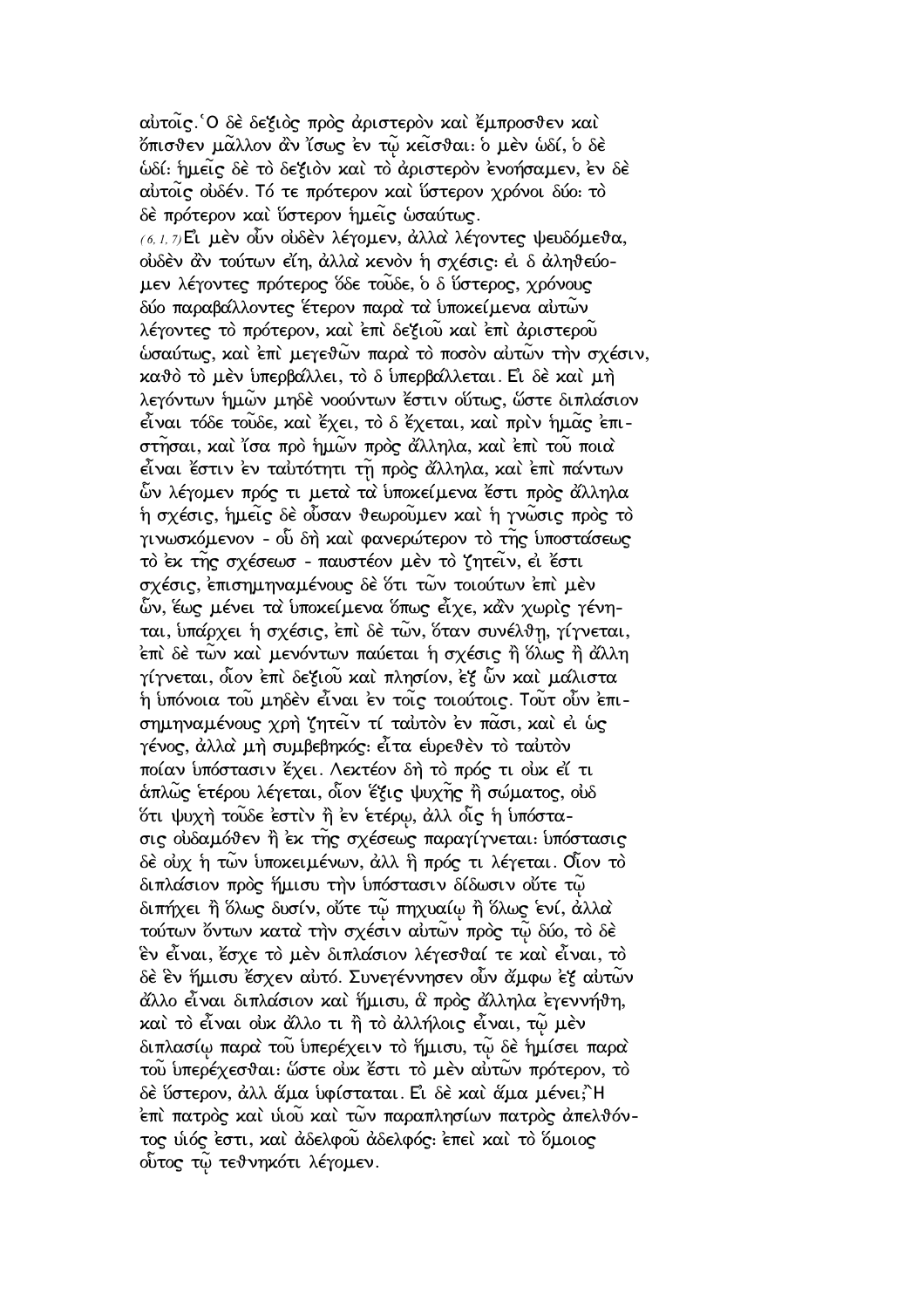$(6, 1, 8)$  Αλλα ταυτα μέν παρεξέβημεν: εκειθεν δε ζητητέον τὸ δια τί ἐπι τούτων ουχ δμοίως, Αλλα το εἶναι τουτο το παρ άλλήλων τίνα έχει κοινήν την υπόστασιν ειπάτωσαν. Σώμα μέν ούν τι τούτο τὸ κοινὸν ουκ ἀν είη. Λείπεται δέ, είπερ έστιν, άσώματον, και ή εν αυτοις ή έξωθεν. Και ει μέν η αύτη σχέσις, συνώνυμος, εί δε μή, άλλ άλλη άλλων, δμώνυμος: ου γαρ δή, ότι σχέσις λέγεται, και την ουσίαν την αύτην άν έχοι. Άρ ούν τας σχέσεις ταύτη διαιρετέον,  $\tilde{\eta}$  τα μέν έχει άργον την σχέσιν, οίον κειμένην θεωρείν, και άμα πάντη η υπόστασις, τα δε μετα δυνάμεως και ἔργου ἢ ἀεὶ πρὸς τὴν σχέσιν καὶ ἐἶχε καὶ πρὸ τοῦ τὴν ετοιμότητα, εν δε τη συνόδω και ενεργεία υπέστη, ή και δλως τα μέν πεποίηκε, τα δ υπέστη, και το υποσταν όνομα μόνον παρέσχε τῷ ετέρω, τὸ δὲ την ὑπόστασιν; Τοιούτον γαρ και ο πατήρ και ο υίός: και το ποιητικον δέ και παθητικόν έχει τινα δίον ζωήν και ενέργειαν.  $\tilde{}$ Άρ οὖν ταύτη διαιρετέον την σχέσιν καὶ διαιρετέον οὐχ ώς ταυτόν τι και κοινον εν διαφοραίς, άλλ όλως ως ετέραν φύσιν την σχέσιν εν εκατέρω, και λεκτέον δμώνυμον την μέν ποιούσαν ποίησιν και πάθησιν, ως μίαν άμφω, την δέ ου ποιούσαν, άλλ επ άμφοιν το ποιούν άλλο; Οίον ισότητα τὴν τα ἴσα: ισότητι γαρ ἴσα και ὅλως ταὐτότητί τινι ταύτα: τὸ δὲ μέγα καὶ μικρόν, τὸ μὲν μεγέθους παρουσία, το δέ μικρότητος. Όταν δέ το μέν μεϊζον, το δέ μικρότερον, οι μέν μεταλαβόντες ο μέν μείζων ενεργεία φανέντος του εν αύτω μεγέθους, ο δε μικρός της μικρότητος.

 $(6, 1, 9)$  Χρη οὖν επι μεν τῶν πρόσθεν ειρημένων, οἷον ποιοὖντος, έπιστήμης, ένεργη την σχέσιν κατα την ενέργειαν και τον επι τη ενεργεία λόγον τίθεσθαι, επι δε των άλλων είδους και λόγου μετάληψιν είναι. Και γάρ, ει μεν σώματα έδει τα ὄντα εἶναι, οὐδεν ἔδει λέγειν εἶναι ταύτας τας του πρός τι λεγομένας σχέσεις: ει δε και άσωματοις δίδομεν την κυρίαν χώραν και τοις λόγοις λόγους λέγοντες τας σχέσεις και ειδών μεταλήψεις αιτίασ - του γαρ διπλάσιον είναι το διπλάσιον αύτο αίτιον, τώ δε το ήμισυ. Και τα μέν τω αυτώ είδει, τα δε τοις αντικειμένοις είναι α λέγεται: άμα ούν τώδε μεν προσήλθε το διπλασιον, άλλω δε τὸ ἥμισυ, και τὦδε μεν τὸ μέγεθος, τὦδε δε ἡ μικρότης. ``Η ἀμφότερα ἐστιν ἐν ἑκαστω, καὶ ὁμοιότης καὶ ἀνομοιότης και δλως ταύτον και θάτερον: διο και δμοιον και άνόμοιον τὸ αυτὸ και ταυτον και θάτερον. Τί ούν, εί ο μεν αισχρός, ο δε αισχίων είδους του αυτού μετουσία; Ή, ει μεν παντάπασιν αισχροί, ίσοι είδους άπουσία: ει δέν τω μέν τὸ μᾶλλον, τῷ δὲ τὸ ἡττον, μεταλήψει ἐίδους οὐ κρατούντος ο ήττον αισχρός, ο δε μαλλον έτι μαλλον ου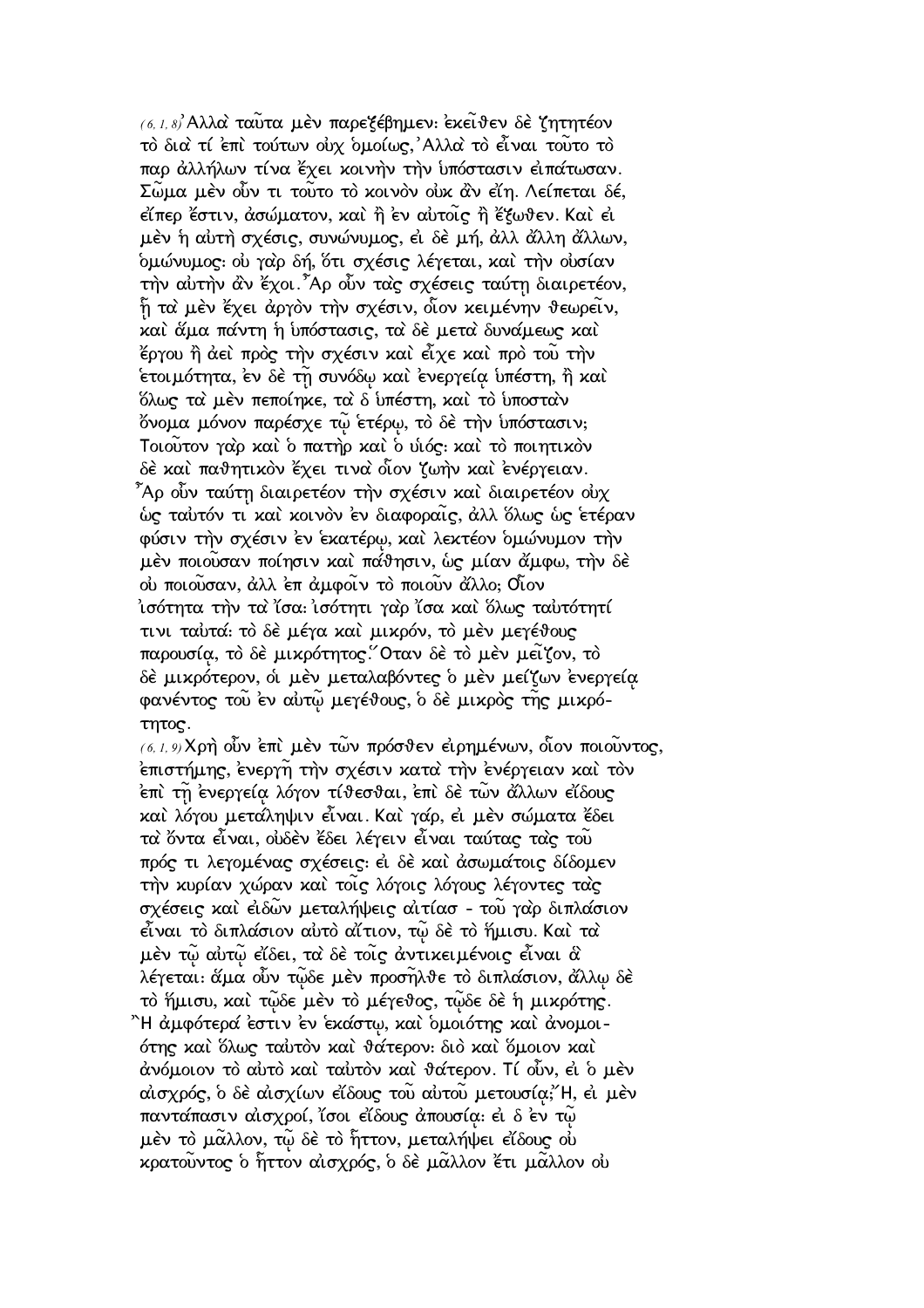κρατούντος: ή τη στερήσει, εί τις βούλοιτο την παραβολην έχειν, οίον είδους αυτοις όντος. Αίσθησις δε είδός τι εξ άμφοιν, και γνώσις ώσαύτως εξ άμφοιν τι είδος: η δε έξις πρός το εχόμενον ενέργεια τις οίον συνέχουσα, ώσπερ ποίησίς τις: η δέ μέτρησις του μετρούντος ενέργεια πρός τὸ μετρούμενον λόγος τις. Ει μέν οὖν [ώς εἶδος] γενικὦς την του πρός τι σχέσιν ως είδός τις θήσεται, γένος έν και υπόστασις ώς λόγος τις πανταχού: εί δε οι λόγοι και άντικείμενοι και διαφορας έχοντες τας ειρημένας, τάχα ούκ άν εν γένος είη, άλλ εις δμοιότητα τινα παντα άναγεται και κατηγορίαν μίαν. Αλλ ει και εις εν δύναιτο άναγεσθαι τα είρημένα, άλλ είς γένος εν αδύνατον τα υπό την αυτήν κατηγορίαν αυτοίς τεθέντα. Και γαρ τας <άποφασεισ> αυτών εις εν αναγουσι, και τα <παρονομαζόμενα> άπ αύτων, δίον και το διπλασιον και δ διπλασιος. Πώς άν οὖν υφ εν γένος αυτό τι και η άπόφασις, διπλάσιον και ου διπλάσιον, και πρός τι και ου πρός τι; Ωσπερ άν ει ζώόν τις γένος θείς και το ου ζώον έκει τιθείη. Και το διπλάσιον και ο διπλάσιος ώσπερ η λευκότης και ο λευκός, ουχ όπερ ταυτόν.  $(6, 1, 10)$  Την δε ποιότητα, άφ ής ο λεγόμενος ποιός, δεϊ λαμβάνειν πρώτον τίς ούσα τούς λεγομένους ποιούς παρέχεται, και [εί] μία και ή αύτη κατα το κοινον ταις διαφοραίς τα είδη παρέχεται ή, ει πολλαχώς αι ποιότητες, ούχ εν άν είη γένος. Τί ούν το κοινον επί τε έξεως και διαθέσεως και παθητικής ποιότητος και σχήματος και μορφής; Και λεπτόν, παχύ, ισχνόν; Ει μεν γαρ το κοινον δύναμιν 'ερούμεν, ή 'εφαρμόττει και' ταις έξεσι και ταις διαθέσεσι και ταις φυσικαις δυναμεσιν, άφ ης το έχον δύναται α δύναται, ουκέτι αι αδυναμίαι αρμόσουσιν. Επειτα το σχημα και η μορφη η περι έκαστον πως δύναμις; Είτα και τὸ ὂν ῇ ὂν δύναμιν οὐδεμίαν ἕξει, ἀλλ ὅταν αὐτῷ προσέλθη το ποιόν. Αι δε ενέργειαι των ουσιών, όσαι μαλιστα είσιν ένέργειαι, το ποιού καθ αυτας ενεργούσαι και των οικείων δυναμεων δ είσιν. Αλλ άρα κατα τας επ αυτας τας ουσίας δυναμεις; Οίον η πυκτική δύναμις ου του ανθρώπου η άνθρωπος, άλλα το λογικόν: ώστε ου ποιότης το ούτω λογικόν, άλλα μάλλον δ'ε άρετης κτήσαιτο άν τις: ώστε δμώνυμον το λογικόν: ώστε είη άν η ποιότης δύναμις προστιθείσα ταις ουσίαις μεθ αυτας το ποιαις είναι. Αι δε διαφοραί αι πρός άλλήλας τας ουσίας διιστάσαι δμωνύμως ποιότητες, ενέργειαι ούσαι μάλλον και λόγοι ή μέρη λόγων, τὸ τι ουδεν ήττον δηλουσαι, κάν δοκωσι την ποιαν ουσίαν λέγειν. Αι δέ ποιότητες αι κυρίως, καθ δε ποιοί, δε δή λέγομεν δυναμεις είναι, το κοινον είεν αν λόγοι τινες και δίον μορφαί, περί τε ψυχήν καλλη και αΐσχη και περι σώμα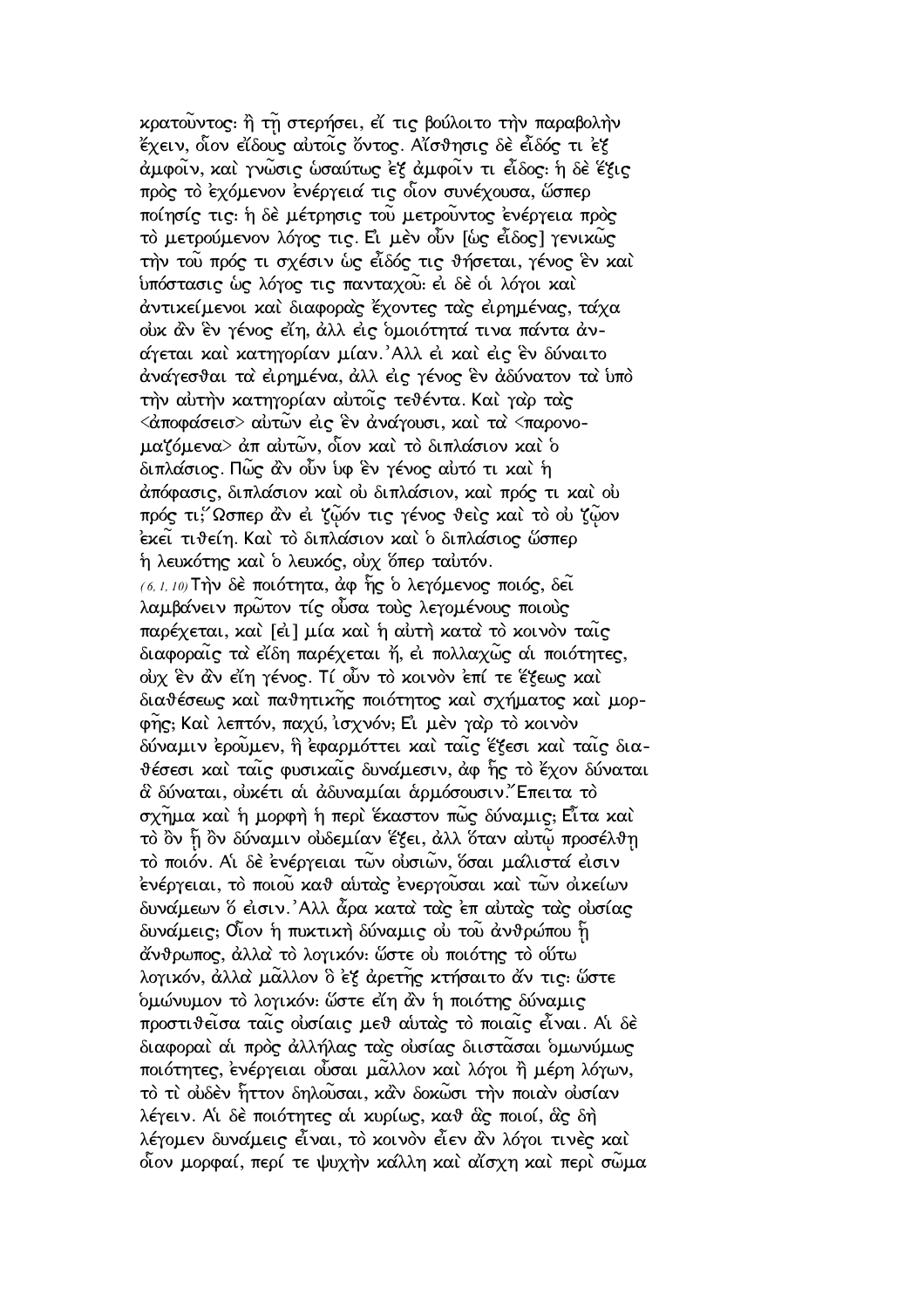ώσαύτως. Αλλα πώς δυνάμεις πασαι; Καλλος μέν γαρ έστω και υγίεια εκατέρα, αίσχος δε και νόσος και ασθένεια και άδυναμία δλως; Η ότι και κατα ταύτας ποιοι λέγονται. 'Αλλα` τί κωλύει λεγομένους ποιούς δμωνύμως λέγεσθαι καὶ μή καθ ένα λόγον, και μή μόνον τετραχὦς, άλλα και καθ έκαστον των τεττάρων τουλάχιστον διχως; Η πρωτον μέν ού κατα το ποιήσαι ή παθείν ή ποιότης, ώστε άλλως μέν τὸ δυναμενον ποιείν, άλλως δε τὸ πασχον, άλλα και την υγίειαν και την διάθεσιν και την έξιν ποιον και την νόσον ώσαύτως και την ισχυν και την ασθένειαν. Αλλ ει τουτο, ούκέτι κοινον η δύναμις, άλλα άλλο τι δει το κοινον ζητείν. Ούδ αὖ λόγους πάσας: πως γαρ η νόσος η εν έξει λόγος; `Αλλ ἆρα τας μεν εν είδεσι και δυναμεσι ποιότητας, ταύτας δέ στερήσεις; Ώστε μη έν γένος, άλλα εις έν ώς μίαν κατηγορίαν, οίον επιστήμην μεν είδος και δύναμιν, άνεπιστημοσύνην δέ στέρησιν και άδυναμίαν. Η μορφή τις και η αδυναμία και η νόσος, και δύναται δε και ποιεί πολλα, άλλα φαύλως, και η νόσος και η κακία. Η έκπτωσις του σκοπού ούσα πως δύναμις; Η το αυτής εκάστη πράττει ου πρός το ορθον βλέπουσα: ου γαρ άν εποίησέ τι, δ μη δύναται. Και το καλλος δε δύναμιν έχει τινός. Αρ οὖν και το τρίγωνον; Η δλως οὐδε προς δύναμιν δει βλέπειν, άλλα μαλλον πρός δ διακειται: ώστε κατα τας οίον μορφας και χαρακτήρας, και κοινον η μορφή και το είδος το επι τη ουσία μετα την ουσίαν. 'Αλλα παλιν πῶς αι δυναμεις; ή και ο φύσει πυκτικός τώ διακείσθαί πως έχει τούτο, και ο άδύνατος πρός τι. Και δλως χαρακτήρ τις η ποιότης ούκ ουσιώδης, δ δ άν το αύτο δοκη και είς ουσίαν συμβαλλεσθαι και είς μη ουσίαν, δίον θερμότης και λευκότης και όλως χρόα: το μεν της ουσίας άλλο, οίον ενέργεια αυτής, το δε δευτέρως και άπ εκείνου και άλλο εν άλλω, είδωλον αυτου και όμοιον. 'Αλλ ει κατα την μόρφωσιν και χαρακτηρα και λόγον, πως τα κατα αδυναμίαν και αίσχη, Η λόγους άτελεις λεκτέον, οίον έν τῷ αισχρῷ. Και εν τη νόσω πῶς ὁ λόγος; Η και ένταυθα λόγον κινούμενον τον της υγιείας. Η ουκ εν λόγω πάντα, άλλα άρκει το κοινον παρα τό πως διακεισθαι είναι έξωθεν της ούσίας, και το επιγιγνόμενον μετα την ουσίαν ποιότης του υποκειμένου. Το δε τρίγωνον ποιότης του έν ψ. ουχ άπλως τρίγωνον, άλλα το εν τούτω και καθόσον εμόρφωσεν. Αλλα και η ανθρωπότης εμόρφωσεν; Η ουσίωσεν.  $(6, 1, 11)$  Αλλ εί ταῦτα ούτως, δια τί πλείω είδη ποιότητος, και έξεις και διαθέσεις άλλο; Ου γαρ διαφορα ποιότητος το μόνιμον και το μή, άλλ άρκει η διαθεσις οπωσουν έχουσα πρὸς τὸ παρασχέσθαι ποιόν: προσθήκη δ ἔξωθεν τὸ μένειν: ἐι μή τις λέγοι τας μεν διαθέσεις μόνον ἀτελεις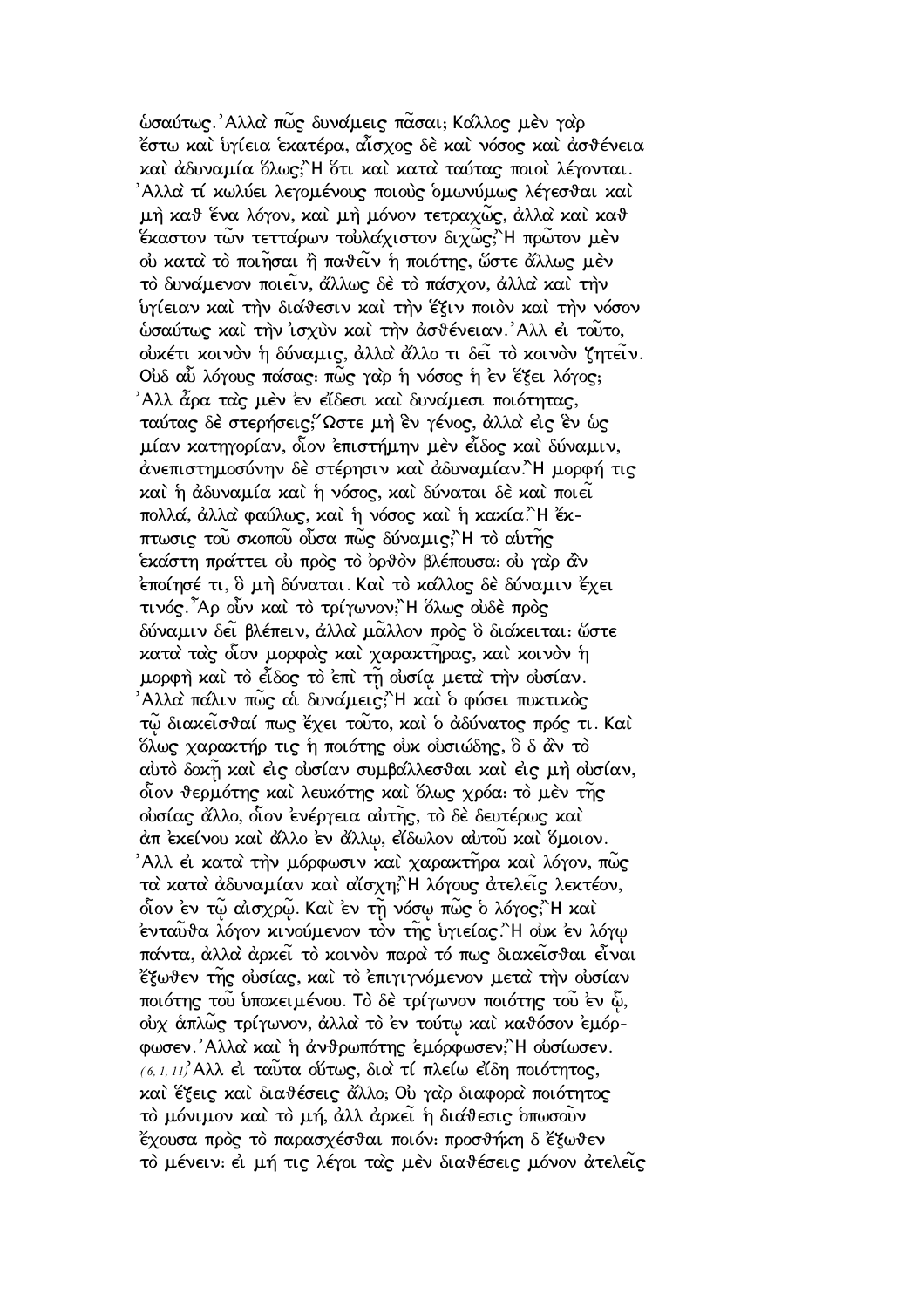οίον μορφας, τας δε έξεις τελείας. Αλλ ει ατελείς, ούπω ποιότητες: εί δ ήδη ποιότητες, προσθήκη το μόνιμον. Αι δέ φυσικαί δυνάμεις πώς έτερον είδος; Ει μέν γαρ κατα τας δυνάμεις ποιότητες, ούκ εφαρμόττει πάσαις το της δυναμεως, ως είρηται: εί δε τω διακείσθαι τον φύσει πυκτικόν ποιόν λέγομεν, ουδέν η δύναμις προστεθείσα ποιεί, επεί και εν ταις έξεσι δύναμις. Επειτα δια τί δ κατα δύναμιν του κατα επιστήμην διοίσει, Η εί ποιοί, ούδε διαφοραί ποιότητος αύται, εί ο μεν μελετήσας έχοι, ο δε φύσει, άλλ έξωθεν η διαφορα: κατ αυτό δε το είδος της πυκτικής πώς; Και εί αι μεν εκ πάθους, αι δε ού: ού γαρ διαφέρει οπόθεν η ποιότης: λέγω δε ποιότητος παραλλαγαίς και διαφοραίς. Έχοι δ άν ζήτησιν καί, εί εκ πάθους αίδε, αι μεν ούτως, αι δε μη των αυτων, πως εν είδει τω αυτώ: και ει αι μεν τω γεγονέναι, αι δε τω ποιείν, ομωνύμως άν είεν. Τί δε η περι έκαστον μορφή; Ει μέν γαρ καθό είδός εστιν έκαστον, ού ποιόν: εί δέ καθό καλόν μετα το του υποκειμένου είδος ή αισχρόν, λόγον άν έχοι. Τὸ δὲ τραχὺ καὶ τὸ λεἶον καὶ τὸ ἀραιὸν καὶ τὸ πυκνὸν ούκ ορθώς άν λέγοιτο ποια; Ου γαρ δη ταις διαστάσεσι ταις άπ άλλήλων και [τῷ] εγγύς το μανον και το πυκνον και τραχύτης, και ου πανταχου εξ άνωμαλίας θέσεως και δμαλότητος: ει δε και εκ τούτων, ουδεν κωλύει και ὧς ποια είναι. Τὸ δε κουφον και βαρύ γνωσθεν δηλώσει, όπου δει αυτα θείναι. Είη δ άν και δμωνυμία περι το κούφον, ει μη τω σταθμώ λέγοιτο του πλείονος και ελάττονος, εν ώ και το ισχνον και λεπτόν, δ εν άλλω είδει παρα τα τέτταρα.  $(6, 1, 12)$  Αλλ εί μη ούτω τις άξιώσειε το ποιον διαιρείν, τίνι άν διέλοι; Επισκεπτέον ούν, ει δει τας μεν σώματος λέγοντα, τας δε ψυχής, του δε σώματος μερίζειν κατα τας αισθήσεις, τας μέν όψει διδόντα, τας δ άκοη ή γεύσει, άλλας οσφρήσει ή άφη. Τας δε της ψυχης πως; Επιθυμητικού, θυμοειδούς, λογιστικού."Η ταις διαφοραις των ενεργειών, αι γίνονται κατ αυτάς, ότι γεννητικαι αύται τούτων. Η τω ώφελίμω και βλαβερω: και παλιν διαιρετέον τας ώφελείας και τας βλαβας. Τα αυτα δε και επι τῶν σωματικῶν τῷ ποιεῖν διαφορα ἢ τῷ ὡφελίμῳ και βλαβερώ: σικείαι γαρ διαφοραι ποιότητος. Η γαρ δοκεί η ώφέλεια και το βλάβος άπο της ποιότητος και ποιού ή ζητητέον τρόπον άλλον. Επισκεπτέον δέ, πως και ο ποιος δ κατα την ποιότητα εν τη αυτη έσται: ου γαρ δη εν γένος άμφοιν. Και εί ο πυκτικός εν ποιότητι, πως ου και ο ποιητικός; Και εί τουτο, και το ποιητικόν: ώστε ουδεν δει είς τὸ πρός τι τὸ ποιητικὸν οὐδ αὖ τὸ παθητικόν, εἰ ὁ παθητικός ποιός. Και ίσως βέλτιον ενταύθα ο ποιητικός, ει κατα δύναμιν λέγεται, η δε δύναμις ποιότης. Ει δε κατ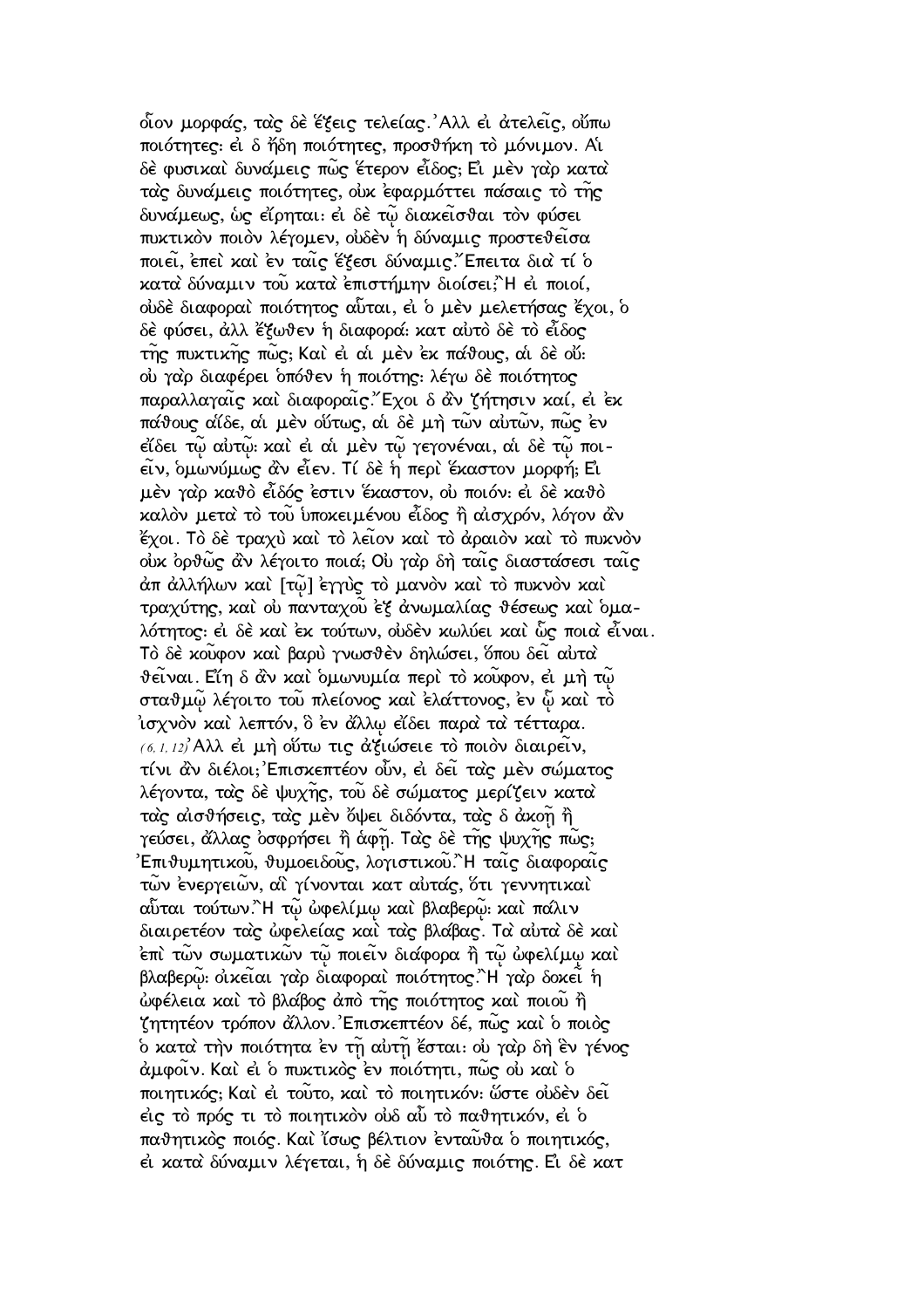ουσίαν η δύναμις ή τις δύναμις, ουδ ούτω πρός τι ουδέ ποιόν έτι. Ούδε γαρ ώς το μείζον το ποιητικόν: το γαρ μείζον την υπόστασιν, καθό μείζον, πρός το έλαττον, το δέ ποιητικόν τῷ τοιόνδε εἶναι ἤδη. Αλλ ἴσως κατα μέν τὸ τοιόνδε ποιόν, η δε δύναται εις άλλο ποιητικον λεγόμενον πρός τι. Δια τί οὖν οὐ και σ πυκτικός πρός τι, και ή πυκτική αύτή; Πρός άλλον γαρ όλως ή πυκτική: και γαρ ούδεν αύτης θεώρημα, δ μη πρός άλλο. Και περι των άλλων δε τεχνών ή τών πλείστων επισκεπτέον και λεκτέον ίσως: ή μεν διατιθείσι την ψυχήν, ποιότητες, η δε ποιούσι, ποιητικαι και κατα τούτο πρός άλλον και πρός τι: έπει και άλλον τρόπον πρός τι, καθὸ έξεις λέγονται. Αρ οὖν άλλη τις υπόστασις κατα το ποιητικον του ποιητικον ούκ άλλου τινός όντος ή καθόσον ποιόν; Τάχα μέν γαρ άν τις επι των εμψύχων και έτι μαλλον επι των προαίρεσιν έχόντων τὦ νενευκέναι πρὸς τὸ ποιεἶν ὑπόστασιν εἶναι και κατα το ποιητικόν: επι δε των αψύχων δυναμεων, άς ποιότητας είπομεν, τί το ποιητικόν, Η όταν συντύχη αυτώ άλλο, απέλαυσε και μετέβαλε παρ εκείνου ού έχει. Ει δέ το αυτό και ποιεί είς άλλο και πάσχει, πως έτι το ποιητικόν; Επεί και το μείζον τρίπηχυ όν καθ αυτό και μείζον και έλαττον έν τη συντυχία τη προς άλλο. Αλλ έρει τις το μείζον και το έλαττον μεταλήψει μεγέθους και μικρότητος: ή και τουτο μεταλήψει ποιητικού και παθητικού. Ζητητέον δε και ενταύθα και εί αι τηδε ποιότητες και αι έκει υφ έν: τουτο δε προς τους τιθεμένους κάκει: ή κάν μη είδη τις διδῷ, ἀλλα νοῦν λέγων εἰ ἕζιν λέγοι, ἢ κοινόν τι έπ έκείνης και ταύτης της έξεως: και σοφία δέ συγχωρείται. Ή εί δμώνυμος πρός την ενταύθα, ούκ ήρίθμηται δηλονότι έν τούτοις: ει δε συνωνύμως, έσται το ποιον κοινον ενταύθα κάκει, ει μή τις τάκει λέγοι πάντα ουσίας: και το νοείν τοίνυν. Αλλα τούτο κοινον και προς τας άλλας κατηγορίας, [ή] ει το διττον ὧδε κάκει, ή υφ εν άμφω.

 $(6, 1, 13)$ Περι δε του ποτε ώδε επισκεπτέον: ει το χθες και αύριον και πέρυσι και τα τοιαυτα μέρη χρόνου, δια τί ουκ εν τῷ αὐτῷ ἔσται και ταυτα, έν ῷπερ και ὁ χρόνος; Επει και τὸ ἦν καὶ τὸ ἔστι καὶ τὸ ἔσται, εἴδη ὄντα χρόνου, δίκαιον δήπου έν ώ ο χρόνος τετάχθαι. Λέγεται δε του ποσου δ χρόνος: ώστε τί δει κατηγορίας άλλης; Ει δε λέγοιεν ώς ου μόνον χρόνος τὸ ἦν καὶ ἔσται, καὶ τὸ χθὲς καὶ πέρυσι, τα υπό το ήν - υποβεβλήσθαι γαρ δει ταυτα τω ήν άλλ οὖν οὐ μόνον χρόνος, άλλα ποτε χρόνος, πρωτον μεν έσται, εί το ποτέ χρόνος, χρόνος: έπειτα, εί χρόνος παρεληλυθως το χθές, σύνθετόν τι έσται, ει έτερον το παρεληλυθός και έτερον ο χρόνος: δύο ούν κατηγορίαι και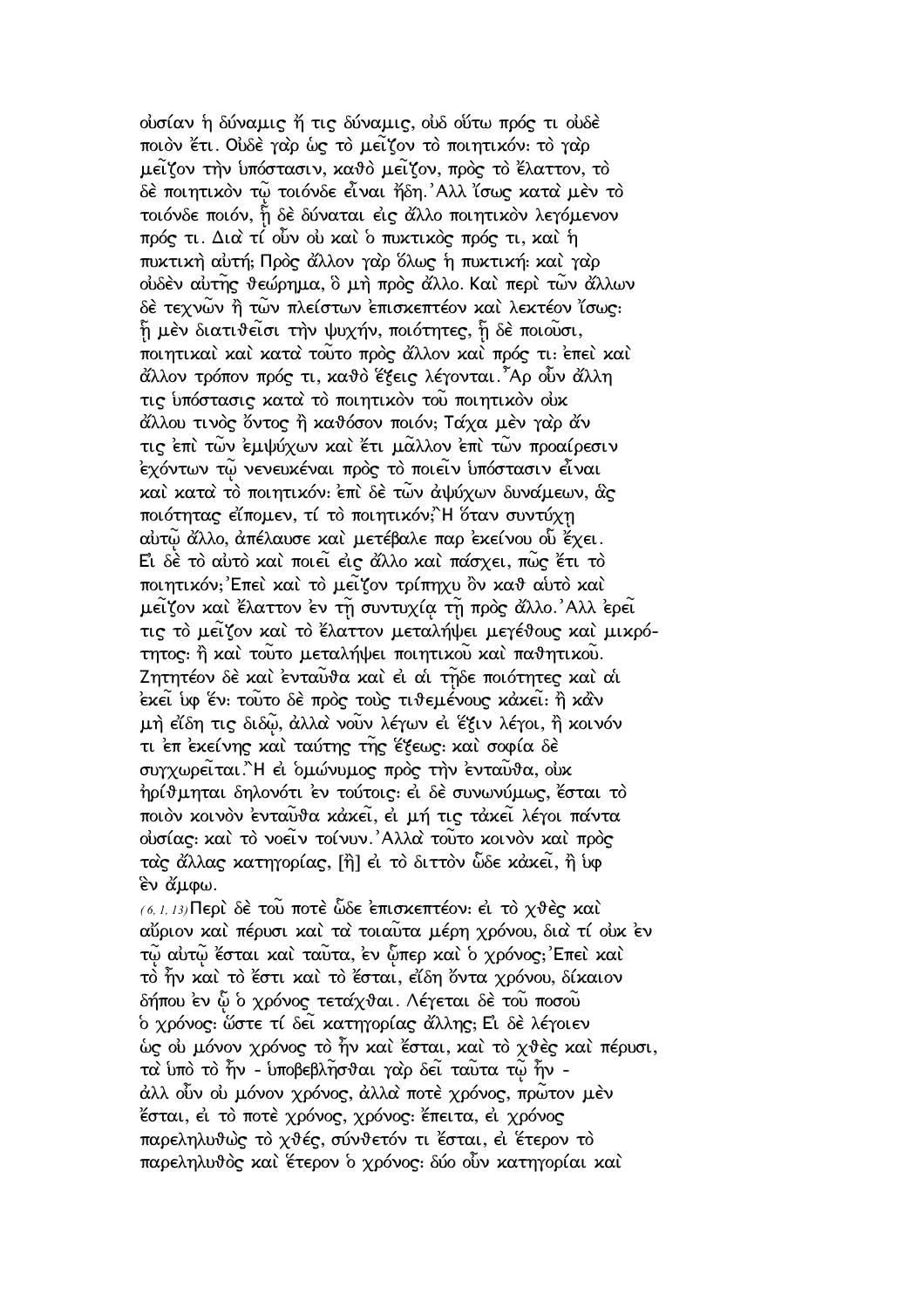ούχ άπλουν. Ει δε το έν χρόνω φήσουσι το ποτε είναι, άλλ ου χρόνον, τουτο το εν χρόνω ει μεν το πραγμα λέγουσιν, δίον Σωκράτης ότι πέρυσιν ἦν, ο μεν Σωκράτης 'έξωθεν ἀν είη, καὶ οὐχ ἕν τι λέγουσιν.'Αλλα Σωκράτης ἢ η πραζις έν τούτω τω χρόνω τί άν είη ή εν μέρει του χρόνου; Ει δ ότι μέρος χρόνου λέγουσι, και καθότι μέρος άξιούσι μή χρόνον άπλώς τι λέγειν, άλλα μέρος χρόνου παρεληλυθός, πλείω ποιουσι, και το μέρος η μέρος πρός τι ον προσλαμβανουσι. Και το παρεληλυθος εγκείμενον τί αυτοις έσται ή τὸ αυτὸ τῷ ἦν, ὃ ἦν εἶδος χρόνου; Αλλ ει τῷ άόριστον μέν είναι το ήν, το δέ χθές και το πέρυσιν ωρίσθαι, πρώτον μέν το ήν που ταξομεν; Επειτα το χθές έσται ἦν ὣρισμένον, ὥστε ἔσται ὣρισμένος χρόνος τὸ χθές: τουτο δέ ποσός τις χρόνος: ὥστε, ει χρόνος ποσόν, ποσὸν ώρισμένον έκαστον τούτων έσται. Ει δέ, όταν λέγωσι χθές, τούτο λέγομεν, ώς έν χρόνω παρεληλυθότι ώρισμένω γέγονε τόδε, έτι πλείω και μαλλον λέγουσιν: έπειτα, ει δει επεισάγειν άλλας κατηγορίας τω έτερον εν ετέρω ποιείν, ως ενταυθα τὸ 'εν χρόνω, ἄλλας πολλας άνευρήσομεν άπο του ποιείν άλλο έν άλλω. Λεχθήσεται δε σαφέστερον εν τοις εξης τοις περί του που.

 $(6, 1, 14)$  Το δε που, εν Λυκίω και εν Ακαδημία. Η μεν ούν 'Ακαδημία καὶ τὸ Λύκιον πάντως τόποι καὶ μέρη τόπου, ώσπερ τὸ ἄνω καὶ τὸ κάτω καὶ τὸ ὡδὶ ἐίδη ἢ μέρη: διαφέρει δέ, ότι άφωρισμένως μάλλον. Ει ούν το άνω και τὸ κάτω καὶ τὸ μέσον τόποι, δίον Δελφοὶ τὸ μέσον, καὶ τὸ παρα τὸ μέσον, οἶον Αθηναι και Λύκιον δη και τα άλλα, τί δει παρα τον τόπον ζητειν ημάς και ταυτα λέγοντας τόπον έφ εκάστου τούτων σημαίνειν; Ει δε άλλο εν άλλω λέγομεν, ουχ εν λέγομεν ουδε άπλουν λέγομεν. "Επειτα, ει τούτον ενταύθα λέγομεν, σχέσιν τινα γεννώμεν τουδε εν τώδε και του δεξαμένου προς δ εδέξατο: δια τί ούν ου πρός τι, ει εκ της εκατέρου προς εκατερον σχέσεως άπεγεννήθη τι; Είτα [τί] διαφέρει το ὧδε του 'Αθήνησιν; Αλλα τὸ ὧδε τὸ δεικτικὸν τόπον φήσουσι σημαίνειν: ώστε και το Αθήνησιν: ώστε του τόπου το Αθήνησιν. Είτα, ει το Αθήνησι τουτό εστι το εν Αθήναις εστί, πρός τω τόπω και το έστι προσκατηγορείται: δεί δε ού: ώσπερ ουδέ το ποιότης εστίν, άλλα το ποιότης μόνον. Πρὸς δὲ τούτοις, ει τὸ ἐν χρόνῳ ἄλλο καὶ τὸ ἐν τόπῳ άλλο παρα χρόνον και τόπον, δια τί ου και το εν άγγείω άλλην κατηγορίαν ποιήσει, και το εν ύλη άλλο, και το εν υποκειμένω άλλο, και το έν όλω μέρος και το όλον εν μέρεσι, και γένος εν είδεσι και είδος εν γένει; Και ούτως ημίν πλείους αι κατηγορίαι έσονται.  $(6, 1, 15)$  Εν δε τώ ποιείν λεγομένω ταδ άν τις επισκέψαιτο.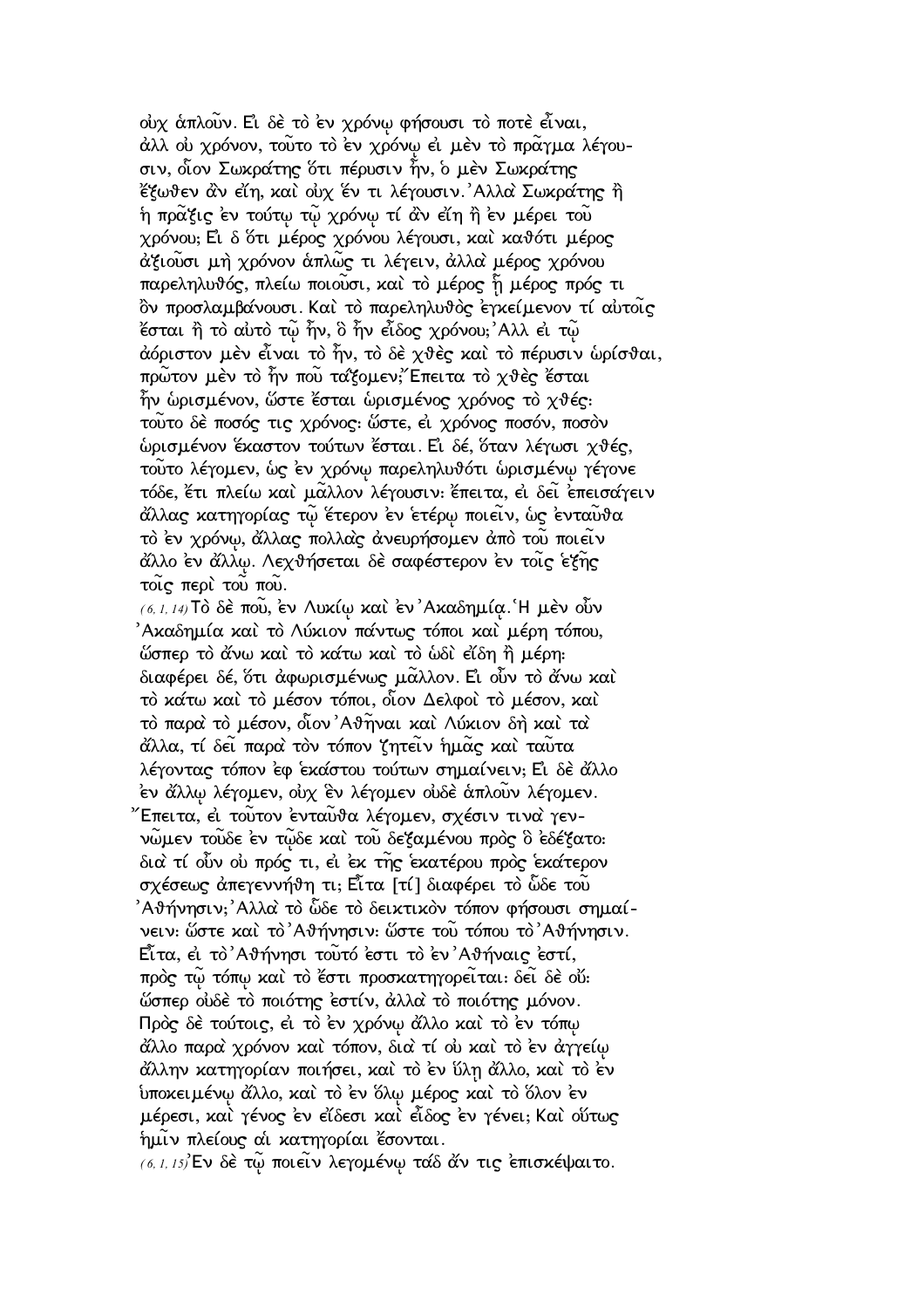Λέγεται γαρ ώς, επεί μετα την ουσίαν τα περί την ουσίαν ἦν ποσότης και ἀριθμός, τὸ ποσὸν γένος ἕτερον ἦν και ποιότητος ούσης περι αυτήν άλλο γένος το ποιόν, ούτω και ποιήσεως ούσης άλλο γένος το ποιείν. Άρ ούν το ποιείν ή η ποίησις, άφ ής τὸ ποιεἶν, ὥσπερ καὶ ποιότης, ἀφ ἡς τό ποιόν; Η ενταύθα ποίησις, ποιείν, ποιών, ή ποιείν και ποίησις εις εν ληπτέα; Εμφαίνει δε μαλλον το ποιείν και τον ποιούντα, η δε ποίησις ού: και το ποιείν εν ποιήσει εἶναί τινι, τοῦτο δὲ ἐνεργεία. Ώστε ἐνέργειαν μαλλον εἶναι την κατηγορίαν, η [περι την ουσίαν] λέγεται θεωρεισθαι, ως έκει ποιότης, και αυτή περι την ουσίαν ώσπερ κίνησις: και εν γένος η κίνησις των όντων. Δια τί γαρ ποιότης μεν έν τι περί την ουσίαν, και ποσότης έν τι, και πρός τι δια την σχέσιν άλλου πρός άλλο, κινήσεως δε περί την ουσίαν ούσης ούκ έσται τι και κίνησις εν γένος; (6, 1, 16) Ει δέ τις λέγοι <την κίνησιν άτελη ενέργειαν> είναι, ουδεν εκώλυε την μεν ενέργειαν προτάττειν, είδος δε την κίνησιν ώς άτελη ούσαν υποβαλλειν, κατηγορούντα γε αυτής την ενέργειαν, προστιθέντα δε το άτελές. Το γαρ άτελές λέγεται περί αύτης, ούχ ότι ούδε ενέργεια, άλλα ένέργεια μέν πάντως, έχει δέ και το πάλιν και πάλιν, ούχ Ύνα αφίκηται είς ενέργειαν - έστι γαρ ήδη - άλλ Ύνα ềργασηταί τι, ὃ ἕτερόν ἐστι μετ αὐτήν. Καὶ οὐκ αὐτὴ τελειούται τότε, άλλα το πραγμα ού εστοχαζετο: οίον βαδισις εξ αρχης βαδισις ήν. Ει δ έδει σταδιον διανύσαι, ούπω δε ήν διανύσας, το ελλείπον ου της βαδίσεως ουδε της κινήσεως ήν, άλλα της ποσης βαδίσεως: βαδισις δε ήν και όποσηούν και κίνησις ήδη: ο γουν κινούμενος και ήδη κεκίνηται, και ο τέμνων ήδη έτεμε. Και ως η λεγομένη ένέργεια ου δείται χρόνου, ούτως ουδ η κίνησις, άλλ η είς τοσούτον κίνησις: και εί εν άχρόνω ή ενέργεια, και ή κίνησις η όλως κίνησις. Ει δ ότι το συνεχές προσλαβούσα πάντως έν χρόνω, και η δρασις μη διαλείπουσα το δράν έν συνεχεία άν είη και εν χρόνω. Μαρτυρεί δε τούτω και ή άλογία η λέγουσα άει οίον τε είναι λαμβανειν ηστινοσούν κινήσεως και μη είναι μήτε του χρόνου άρχην εν ώ και άφ ού ἤρξατο μήτε αυτης άρχην της κινήσεως, άλλ εἶναι αύτην διαιρείν επι το άνω: ώστε εξ απείρου συμβαίνοι αν του χρόνου κεκινήσθαι την άρτι αρξαμένην και αυτήν άπειρον εις τὸ ἀρξαμενον είναι. Τουτο γαρ συμβαίνει δια τὸ χωρίζειν ενέργειαν κινήσεως και την μεν εν άχρόνω φάσκειν γενέσθαι, την δε χρόνου δείσθαι λέγειν μη την τόσην μόνον, άλλ δλως την φύσιν αυτής αναγκάζεσθαι ποσην λέγειν καίτοι δμολογούντας και αύτους κατα συμβεβηκός το ποσον αυτη παρείναι, εί ημερησία είη ή οποσουούν χρόνου. Ωσπερ οὖν ενέργεια εν άχρόνω, οὕτως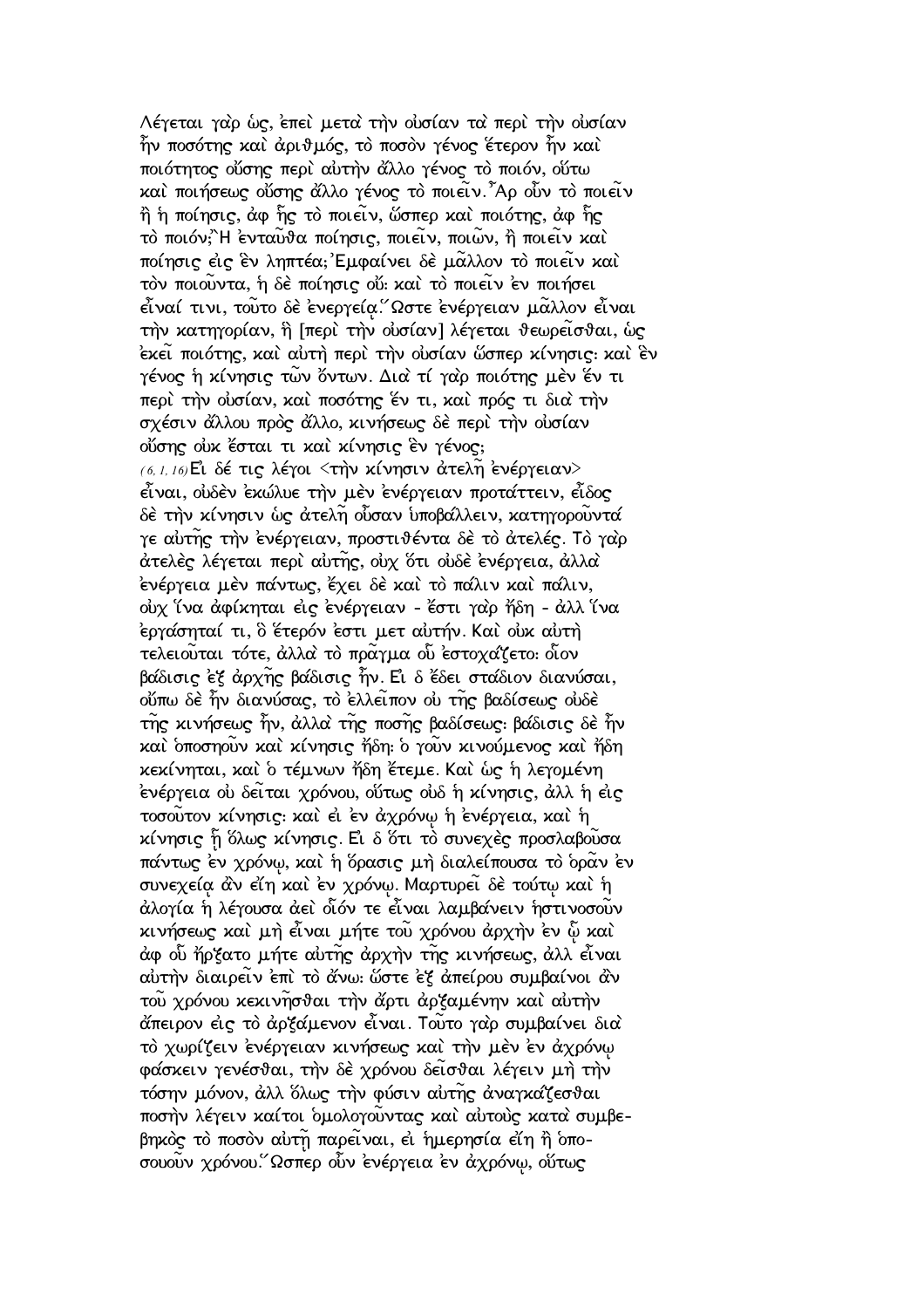ούδεν κωλύει και κίνησιν ήρχθαι εν άχρόνω, ο δε χρόνος τω τοσήνδε γεγονέναι. Επεί και μεταβολαι έν άχρόνω δμολογούνται γίγνεσθαι έν τω λέγεσθαι <ώσπερ ού> και <άθρόας γιγνομένης μεταβολήσ>. Ει ούν μεταβολή, δια τί ούχι και κίνησις; Είληπται δε μεταβολή ούκ εν τώ μεταβεβληκέναι: ου γαρ της εν τω μεταβεβληκέναι έδειτο. (6, 1, 17) Ει δέ τις λέγοι μήτε την ενέργειαν μήτε την κίνησιν γένους δεισθαι καθ αύτα, άλλ εις το πρός τι αναγειν τῷ την μεν ενέργειαν του δυναμει εἶναι ενεργητικου, την δε του δυναμει κινητικού ή κινητου, λεκτέον ώς τα μεν πρός τι αυτή ή σχέσις εγέννα, άλλ ου τώ προς έτερον μόνον λέγεσθαι. Όταν δε ή τις υπόστασις, κάν ετέρου ή κάν προς έτερον, τήν γε προ του πρός τι είληχε φύσιν. Αύτη τοίνυν η ενέργεια και η κίνησις και η έξις δε ετέρου ούσα ουκ αφήρηται το προ του πρός τι είναί τε και νοείσθαι καθ αυτά: ή ούτω πάντα έσται πρός τι: πάντως γαρ έχει ότιουν σχέσιν προς ότιουν, ως και επι της ψυχης. Αύτή τε η ποίησις και το ποιείν δια τί εις το πρός τι ούκ άναχθήσεται; Η γαρ κίνησις ή ενέργεια πάντως έσται. Ει δέ την μέν ποίησιν εις το πρός τι αναζουσι, τὸ δέ ποιείν εν γένος θήσονται, δια τί ου και την μέν κίνησιν είς το πρός τι, το δε κινείσθαι έν τι γένος θήσονται, και διαιρήσονται το κινείσθαι ως εν διχη εν είδεσι του ποιείν και του πάσχειν, άλλ ουχ ως νυν το μεν ποιείν λέγουσι, τὸ δε πασχειν;

(6, 1, 18) Επισκεπτέον δέ, ει εν τω ποιείν τας μεν ενεργείας φήσουσι, τας δέ κινήσεις, τας μέν ενεργείας λέγοντες εἶναι τας άθρόας, τας δε κινήσεις, δίον το τέμνειν - έν χρόνω γαρ το τέμνειν - ή πάσας κινήσεις ή μετα κινήσεως, και ει πάσας προς το πάσχειν τας ποιήσεις ή τινας και άπολύτους, οίον το βαδίζειν και το λέγειν, και εί τας πρός το πάσχειν πάσας κινήσεις, τας δ άπολύτους ένεργείας, ή έν εκατέροις εκάτερον. Το γουν βαδίζειν άπολελυμένον όν κίνησιν άν είποιεν, το δε νοείν ούκ έχον τὸ πασχον και αυτο ενέργειαν, οίμαι. Ή ουδε ποιείν φατέον το νοείν και το βαδίζειν. Αλλ εί μη εν τω ποιείν ταυτα, που λεκτέον: τάχα δε το νοείν προς το νοητόν, ώσπερ την νόησιν. Και γαρ την αίσθησιν προς το αισθητόν: άλλ ει κάκει την αίσθησιν πρός το αισθητόν, δια τί αυτό το αισθανεσθαι ουκέτι προς το αισθητόν; Και η αίσθησις δέ, ει προς έτερον, σχέσιν μεν έχει προς εκεινο, έχει δέ τι παρα την σχέσιν, το ή ενέργεια ή πάθος είναι. Ει ούν το πάθος παρα τό τινος είναι και υπό τινος έστι τι έτερον, και η ενέργεια. Η δε δη βαδισις έχουσα και αυτή τό τινος εἶναι και ποδών εἶναι και υπό τινος έχει το κίνησις εἶναι." Έχοι ἀν οἶν καὶ ἡ νόησις παρα τὸ πρός τι τὸ ἢ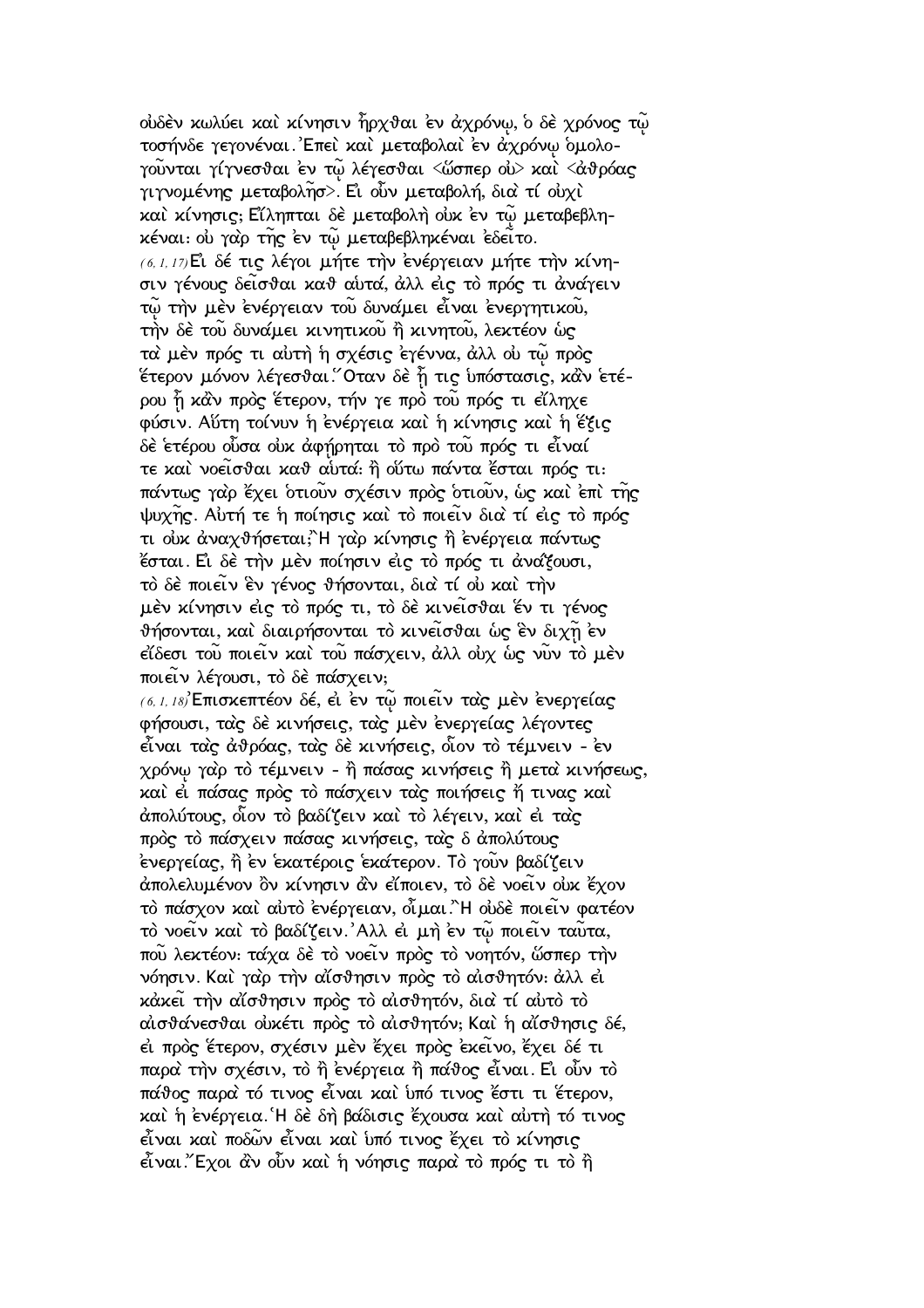## κίνησις είναι ή ενέργεια.

 $(6, 1, 19)$ Επισκεπτέον δέ, ει καί τινες ενέργειαι δόξουσιν άτελείς είναι μή προσλαβούσαι χρόνον, ώστε είς ταυτον ταις κινήσεσιν ελθείν, δίον το ζην και η ζωή. Εν χρόνω γαρ τελείω το ζην εκαστου και η ευδαιμονία ενέργεια ουκ εν αμερει, αλλα δίον αξιουσι και την κίνησιν είναι. Ώστε κινήσεις άμφω λεκτέον, και έν τι την κίνησιν και γένος έν, θεωρούντας παρα το ποσον το εν τη ουσία και το ποιον και κίνησιν ούσαν περί αύτήν. Καί, εί βούλει, τας μέν σωματικάς, τας δε ψυχικάς, ή τας μεν παρ αυτών, τας δε υπ άλλων εις αυτά, ή τας μεν εξ αυτών, τας δε εξ άλλων, και τας μέν έξ αυτών ποιήσεις είτε εις άλλα είτε απολελυμένας, τας δε εξ άλλων πείσεις. Καίτοι και αι είς άλλα κινήσεις αι αυται ταις εξ άλλων: η γαρ τμησις, ή τε παρα του τέμνοντος ή τε έν τω τεμνομένω, μία, άλλα το τέμνειν έτερον και το τέμνεσθαι. Τάχα δε ουδε μία η τμήσις η άπο του τέμνοντος και η εν τω τεμνομένω, άλλ έστι το τέμνειν το έκ της τοιασδε ένεργείας και κινήσεως ετέραν έν τω τεμνομένω διάδοχον κίνησιν γίγνεσθαι. Η Ίσως ού κατ αύτο το τέμνεσθαι το διάφορον, άλλα κατ άλλο το επιγιγνόμενον κίνημα, οίον το άλγειν: και γαρ το πάσχειν εν τούτω. Τί οὖν, εί μή τι άλγοι; Τί άλλο ή η ενέργεια του ποιούντος εν τωδε ούσα; Ούτω γαρ και το ούτω λεγόμενον ποιειν. Και διττον ούτως είναι το ποιείν, το μεν μη εν άλλω, το δέν άλλω συνιστάμενον: και ουκέτι το μεν ποιείν, το δε πάσχειν, άλλα το ποιείν εν άλλω πεποίηκε δύο νομίζειν είναι, το μέν ποιείν, τὸ δὲ πασχειν. Οίον και τὸ γραφειν, καίτοι ὂν έν άλλω, ούκ επιζητει το πασχειν, ότι μη άλλο τι εν τω γραμματείω ποιεί παρα την ενέργειαν του γράφοντος οίον τὸ ἀλγεἶν: ἐι δέ τις λέγοι γεγράφθαι, οὐ τὸ πάσχειν λέγει. Και επι του βαδίζειν, καίτοι ούσης γης εφ ής, ου προσποιειται τὸ πεπονθέναι. Αλλ ὅταν ἐπὶ σώματος ζώου βαίνη, τὸ πάσχειν επινοεί, δ επιγίγνεται, άλγημα συλλογιζόμενος, ου τὸ βαδίζειν: ἢ επενόησεν ἀν και πρότερον. Ούτω και επι πάντων κατα μέν το ποιείν έν λεκτέον μετα του λεγομένου πάσχειν, του άντιθέτου. Ο δε πάσχειν λέγεται, το γενόμενον ύστερον, ου το άντίθετον, οίον τω καίειν το καίεσθαι, άλλα το έκ του καίειν και καίεσθαι ένος όντος, το έπ αυτώ γιγνόμενον ή άλγημα ή τι άλλο, δίον μαραίνεσθαι. Τί ούν, εί τις αύτο τουτο εργαζοιτο, ώστε λυπείν, ούχ ο μεν ποιεί, ο δέ πάσχει, κάν έκ μιας ένεργείας τα δύο; [και ο μέν ποιει, δ δε πασχει η Η εν τη ενεργεία ουκέτι το της βουλήσεως του λυπείν, άλλα ποιεί τι έτερον, δι ού λυπεί, δ'εν τω λυπησομένω γενόμενον εν όν και ταυτόν πεποίηκεν άλλο, το λυπείσθαι. Τί ούν αύτο το εν γενόμενον, πριν και λύπην ποιῆσαι, ἢ ὅλως λύπην οὐκ ἐμποιοῦν, οὐ πανος ἐστὶ τοῦ ἐις ὅν,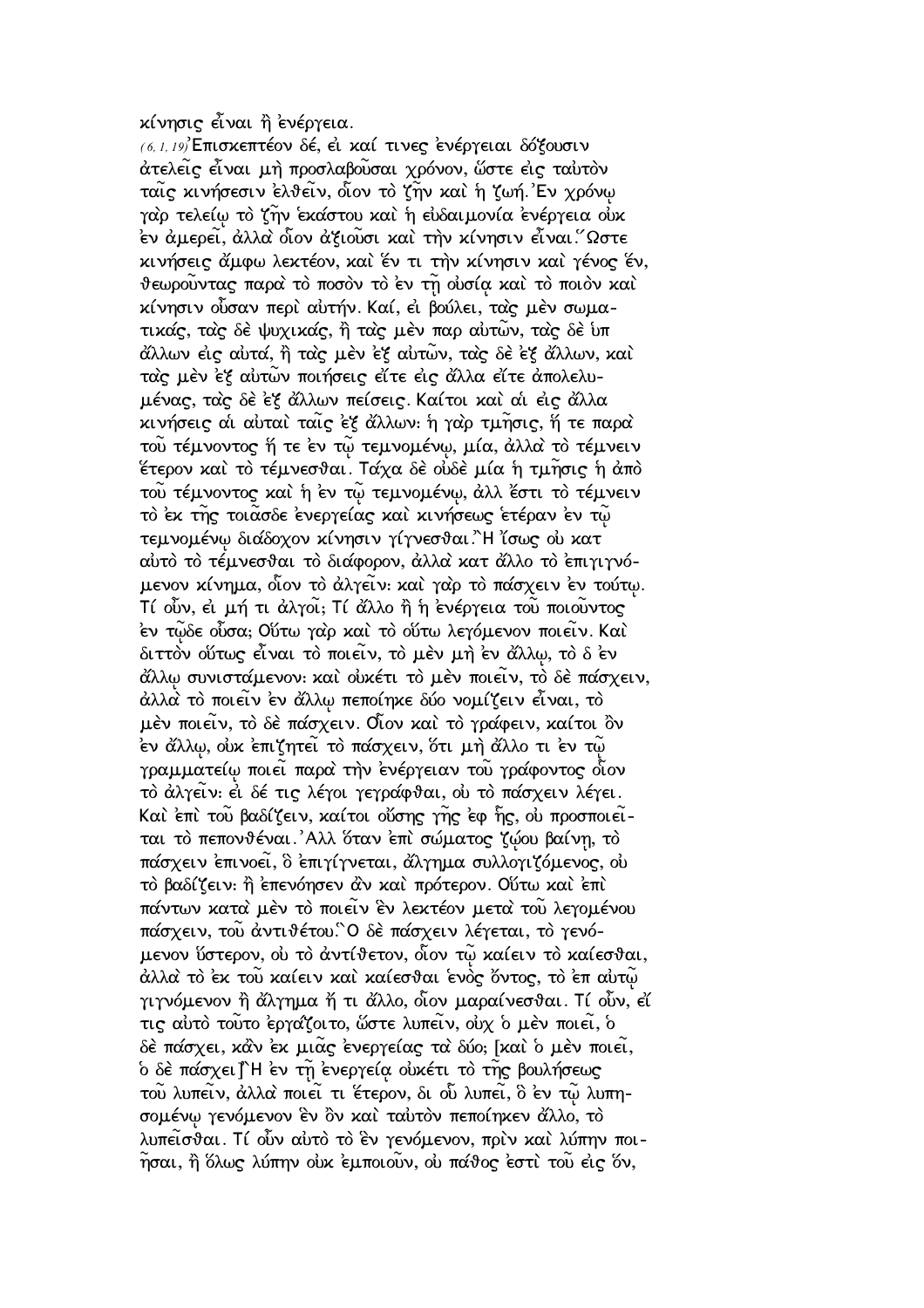οΐον τὸ ἀκουσαι; Η ου πάθος τὸ ἀκουσαι ουδ ὅλως τὸ αισθανεσθαι, άλλα το λυπηθηναί έστι γενέσθαι έν πάθει, δ μή αντίθετον τω ποιήσαι.

(6, 1, 20) Αλλ έστω μή αντίθετον: όμως δε έτερον δν του ποιείν ούκ έν τω αύτω γένει τη ποιήσει. Ή, ει κινήσεις άμφω, έν τῷ αὐτῷ, δίον <ἀλλοίωσις κίνησις κατα τὸ ποιόν>. <sup>γ</sup>Άρ οὖν, ὅταν μὲν ἀπὸ τοῦ ποιοῦν[τος] ἴη ἡ ἀλλοίωσις, ποίησις και το ποιείν άπαθούς αυτού όντος; Η εαν μεν άπαθής ή, έν τῷ ποιεἶν ἔσται, ἐαν δε ενεργῶν εἰς άλλον, οίον τύπτων, και πάσχη, ουκέτι ποιεί. Η ουδεν κωλύει ποιούντα και πάσχειν. Ει ούν κατ αυτό το πάσχειν, οίον τὸ τρίβειν, δια τί ποιείν μάλλον ή πασχειν; Η, ότι αντιτρίβεται, και πάσχει. Άρ ούν, ότι αντικινείται, και δύο κινήσεις φήσομεν περι αυτόν; Και πως δύο; Αλλα μία. Και πως η αυτη και ποίησις και πείσις; Και ούτω μεν ποίησις τώ άπ άλλου, είς άλλον δε πείσις η αύτη ούσα. 'Αλλα` άλλην φήσομεν; Και` πὦς άλλο τι διατίθησι τον πάσχοντα άλλοιουσα και ο ποιών άπαθης εκείνου; Πώς γαρ άν πάθοι δ ποιεί εν άλλω; Άρ ούν το εν άλλω την κίνησιν εἶναι ποιεἶ τὸ πάσχειν, ὃ ἦν οὐ πάσχειν κατα τὸν ποιοῦντα; 'Αλλ ει το μεν λευκαίνει ο λόγος ο του κύκνου, ο δε λευκαίνεται ο γιγνόμενος κύκνος, πάσχειν φήσομεν ιόντα είς ουσίαν; Ει δέ και ύστερον λευκαίνοιτο γενόμενος; Και εί το μεν αύξοι, το δε αύξοιτο, το αυξόμενον πάσχειν; Η μόνον έν τῷ ποιῷ την πείσιν; Αλλ εί τὸ μεν καλὸν ποιοι, τὸ δὲ καλλύνοιτο, τὸ καλλυνόμενον πάσχειν; Ει οὖν τὸ καλλύνον χείρον γίγνοιτο ή και άφανίζοιτο, δίον ο καττίτερος, τὸ δὲ βέλτιον γίγνοιτο, ὁ χαλκός, πάσχειν τὸν χαλκὸν φήσομεν, τον δέ ποιείν; Τον δέ μανθάνοντα πως πάσχειν της του ποιουντος ενεργείας εις αυτον ιούσης; Η πάθησις πῶς ἀν ἐίη μία γε οὖσα; Ἀλλ αὕτη μὲν οὐ πάθησις, ὁ δὲ έχων πασχων έσται του πασχειν τινός λαμβανομένου: ούδε γαρ τω μή ενηργηκέναι αυτόν: ου γαρ το μανθανειν ώσπερ το πληγήναι εν άντιλήψει όν και γνωρίσει, ώσπερ ουδέ το δράν.

 $(6, 1, 21)$  Τίνι ούν γνωριούμεν τὸ πασχειν; Ου γαρ δή τη ένεργεία τη παρ άλλου, ει ο την ενέργειαν παραδεξαμενος αύτου εποιήσατο διαδεζαμενος. Αλλ άρα όπου μη ενέργεια, πείσις δε μόνον; Τί οὖν, ει καλλιον γίγνοιτο, η δε ενέργεια τὸ χειρον ἔχοι;`Η ει κατα κακίαν ενεργοι τις και άρχοι εις άλλον ακολαστως; Η ουδεν κωλύει ενέργειαν είναι φαύλην και πείσιν καλήν. Τίνι ούν διοριούμεν; Άρα τώ το μεν εις άλλον παρ αύτου, τὸ δὲ ἀφ ἑτέρου ἐν άλλῳ τὸ πάσχειν. Τί ούν, ει εξ αύτου μέν, μη εις άλλον δέ, οίον το νοείν, το δοξαζειν; Τὸ δε θερμανθηναι παρ αυτου διανοηθέντος ή θυμωθέντος εκ δόξης μηδενός έξωθεν προσελθόντος."Η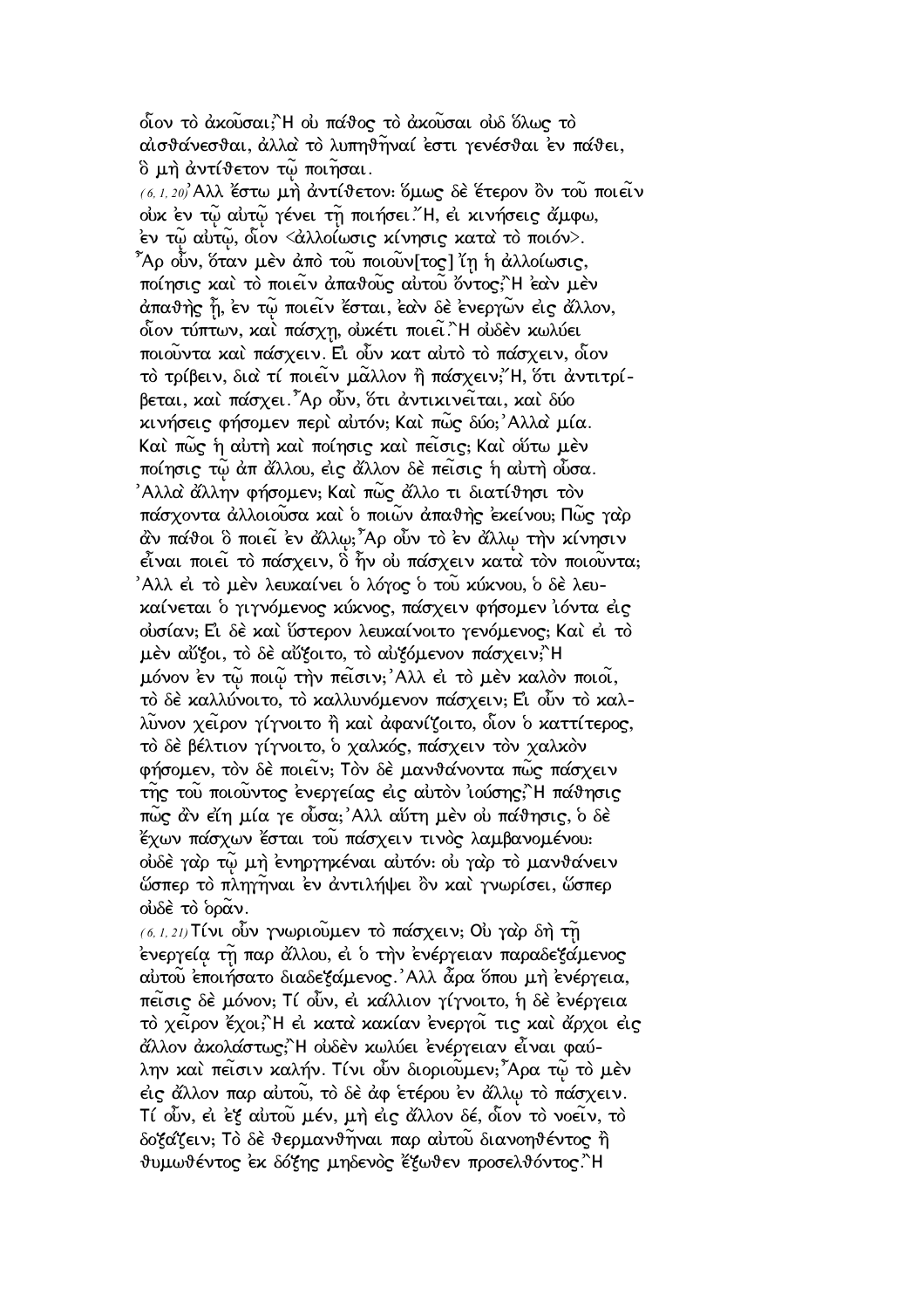τὸ μèν ποιείν, είτε εν αυτώ είτε εις άλλον τι ὄν, κίνημα εξ αύτου. Η ούν επιθυμία τί και πάσα ὄρεξις, ει η ὄρεξις κινείται άπό του όρεκτου; Ει μή τις μή προσποιοίτο άφ ού κεκίνηται, ότι δε μετ εκείνο εγήγερται. Τί ούν διαφέρει του πεπληχθαι ή ώσθέντα κατενεχθηναι; Αλλ άρα διαιρετέον τας ορέξεις λέγοντα τας μεν ποιήσεις, όσαι νώ επόμεναι, τας δε ολκας ούσας πείσεις, το δε πασχειν ου τω παρ 'ετέρου ἢ παρ 'εαυτοῦ - σαπείη γαρ ἄν τι ἐν 'εαυτῷ - ἀλλ δταν μηδέν συμβαλλόμενον αυτο υπομείνη αλλοίωσιν την μή εις ουσίαν άγουσαν, ήτις εξίστησι προς το χείρον ή μή πρός το βέλτιον, την τοιαύτην άλλοίωσιν πείσιν και το πάσχειν έχειν; Αλλ ει το θερμαίνεσθαι θερμότητα εστιν ἴσχειν, εἴη δὲ τῶ μὲν εἰς οὐσίαν συντελοῦν, τῶ δὲ μή, τὸ αύτο πάσχειν και ου πάσχειν έσται. Και πως ου το θερμαίνεσθαι διττόν; Η το θερμαίνεσθαι, όταν εις ουσίαν συντελη, και τότε άλλου πάσχοντος εις ουσίαν συντελέσει, δίον θερμαινομένου του χαλκού και πάσχοντος, η δε ουσία δ άνδριας, δς ούκ αυτός εθερμαίνετο, άλλ ή κατα συμβεβηκός. Ει οὖν καλλίων ο χαλκός άπό του θερμαίνεσθαι ή κατα το θερμαίνεσθαι, ούδεν κωλύει πάσχειν λέγειν: διττον γαρ είναι το πάσχειν, το μεν εν τω χείρον γίγνεσθαι, το δ έν τω βέλτιον, ή ουδέτερον.

(6, 1, 22) Ούκουν γίγνεται το πάσχειν τώ έχειν εν αυτώ κίνησιν [την άλλοίωσιν] την κατα το άλλοιούσθαι δπωσούν: και το ποιείν ή έχειν έν αυτώ κίνησιν την απόλυτον παρ αυτού ή την τελευτώσαν εις άλλο άπ αυτου, δρμωμένην άπο του λεγομένου ποιείν. Και κίνησις μεν επ άμφοιν, η δε διαφορα η διαιρούσα το ποιείν και το πάσχειν το μεν ποιείν, καθόσον ποιείν, άπαθές τηρούσα, το δέ πασχειν έν τω διατίθεσθαι ετέρως ή πρότερον είχε, της του πασχοντος ουσίας ουδεν εις ουσίαν προσλαμβανούσης, άλλα άλλου όντος του πασχοντος, δταν τις ουσία γίνηται. Γίνεται τοίνυν τὸ αυτὸ ἐν σχέσει τινι ποιείν, εν άλλη δε πασχειν: παρα μεν γαρ τώδε θεωρούμενον ποιείν έσται, κίνησις ούσα η αυτή, παρα δε τωδε πάσχειν, ότι τάδε ούτος διατίθεται: ώστε κινδυνεύειν άμφω πρός τι είναι, όσα του ποιείν προς το πάσχειν, ει μεν παρα τούτω το αυτό, ποιείν, ει δε παρα τωδε, πασχειν. Και θεωρούμενον εκάτερον ου καθ αυτό, άλλα μετα του ποιούντος και πάσχοντος: ούτος κινει και ούτος κινειται, και δύο κατηγορίαι εκατερον: και ούτος δίδωσι τωδε κίνησιν, ούτος δε λαμβάνει, ώστε ληψις και δόσις και πρός τι. ``Η ἐι ἔχει ὁ λαβών, ὥσπερ λέγεται ἔχειν χρῶμα, δια` τί οὐ και έχει κίνησιν; Και η απόλυτος κίνησις, οιον η του βαδίζειν, έχει βαδισιν, και έχει δε νόησιν. Επισκεπτέον δέ, ει το προνοείν ποιείν, ει και το προνοίας τυγχανειν πασχειν: εις άλλο γαρ και περι άλλου η πρόνοια. Ή ουδε το προ-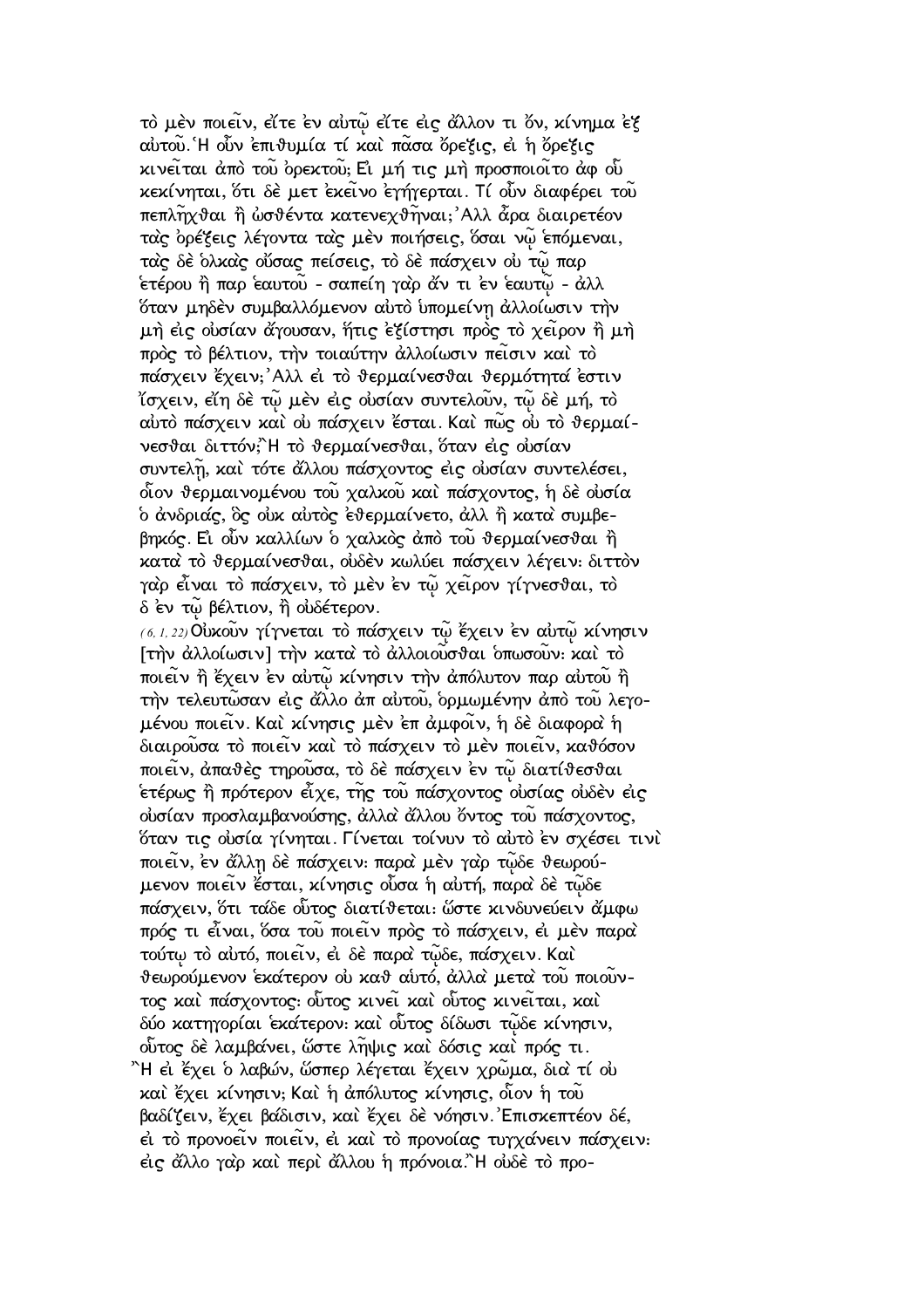νοείν ποιείν, και εί περι άλλου το νοείν, ή εκείνο πάσχειν. "Η οὐδὲ τὸ νοεῖν ποιεῖν - οὐ γαρ εἰς αὐτὸ τὸ νοούμενον, άλλα περί αυτου - ουδέ ποίησις όλως. Ουδέ δει πάσας ένεργείας ποιήσεις λέγειν ουδέ ποιείν τι: κατα συμβεβηκός δέ η ποίησις. Τί ούν; ει βαδίζων ίγνη ειργάσατο, ου λέγομεν πεποιηκέναι; Αλλ εκ του είναι αυτον άλλο τι. Η ποιείν κατα συμβεβηκός και την ενέργειαν κατα συμβεβηκός, ότι μή πρός τουτο εώρα: επει και επι των αψύχων ποιείν λέγομεν, δίον το πυρ θερμαίνειν και ενήργησε το φαρμακον. Αλλα περί μέν τούτων άλις.

 $(6, 1, 23)$ Περι δε του έχειν, ει το έχειν πολλαχώς, δια τί ου πάντες οι τρόποι του έχειν εις ταύτην την κατηγορίαν άναχθήσονται; Ωστε και το ποσόν, ότι έχει μέγεθος, και τὸ ποιόν, ὅτι ἔχει χρῶμα, καὶ ὁ πατὴρ καὶ τα τοιαῦτα, ὅτι έχει υιόν, και ο υιός, ότι έχει πατέρα, και όλως κτήματα. Ει δέ τα μέν άλλα εν εκείναις, όπλα δέ και υποδήματα και τα περί το σώμα, πρώτον μέν ζητήσειεν άν τις, δια τί, και δια τί έχων μεν αυτα μίαν άλλην κατηγορίαν ποιει, καίων δε ή τέμνων ή κατορύττων ή αποβαλλων ουκ άλλην ή άλλας; Ει δ ότι περίκειται, κάν ιμάτιον κέηται επι κλίνης, άλλη κατηγορία έσται, κάν κεκαλυμμένος ή τις. Ει δε κατα την κάθεξιν αυτήν και την έξιν, δηλονότι και τα άλλα πάντα [αὖ τα] κατα το έχειν λεγόμενα και εις έξιν [αὐτα ], δπου ποτέ η έξις, άνακτέον: ου γαρ διοίσει κατα το εχόμενον. Ει μέντοι ποιότητα έχειν ου δει λέγειν, ότι ήδη ποιότης είρηται, ουδέ ποσότητα έχειν, ότι ποσότης, ουδέ μέρη έχειν, ότι ουσία είρηται, δια τί δε όπλα έχειν ειρημένης ούσίας, έν η ταύτα; Ούσία γαρ υπόδημα και δπλα. Πώς δ δλως άπλουν και μιας κατηγορίας δδε δπλα έχει; τουτο γαρ σημαίνει το ώπλίσθαι. Έπειτα πότερον επι ζώντος μόνον ή κάν άνδριας ή, ότω ταυτα, Αλλως γαρ εκατερον έχειν δοκει και Ίσως δμωνύμως: επει και το έστηκεν επ άμφοιν ου ταυτόν. Έτι και το εν ολίγοις πως εύλογον έχειν κατηγορίαν γενικήν άλλην;

 $(6, 1, 24)$  Επί δέ του κείσθαι - εν ολίγοις και αυτό όν - άνακεισθαι, καθήσθαι, καίτοι ου κεισθαι άπλως λεγομένων, άλλα πως κείνται και κείται εν σχήματι τοι ώδε. Και τὸ μèν σχημα άλλο: του δε κεισθαι τί άλλο σημαίνοντος ή έν τόπω έστίν, ειρημένου του σχήματος και του τόπου, τί δει εις εν δύο κατηγορίας συνάπτειν, Επειτα, ει μεν το κάθηται ενέργειαν σημαίνει, εν ταις ενεργείαις τακτέον, ει δέ πάθος, έν τω πεπονθέναι ή πάσχειν. Το δε άνακειται τί άλλο ή άνω κείται, ώσπερ και το κατω κείται ή μεταξυ κείται. Δια τί δε άνακλίσεως ούσης εν τω πρός τι ούχι και δ άνακείμενος 'εκει: Επει και του δεξιου όντος 'εκει και δ δεξιός εκεί και δ άριστερός. Ταύτα μεν ούν επι τούτων.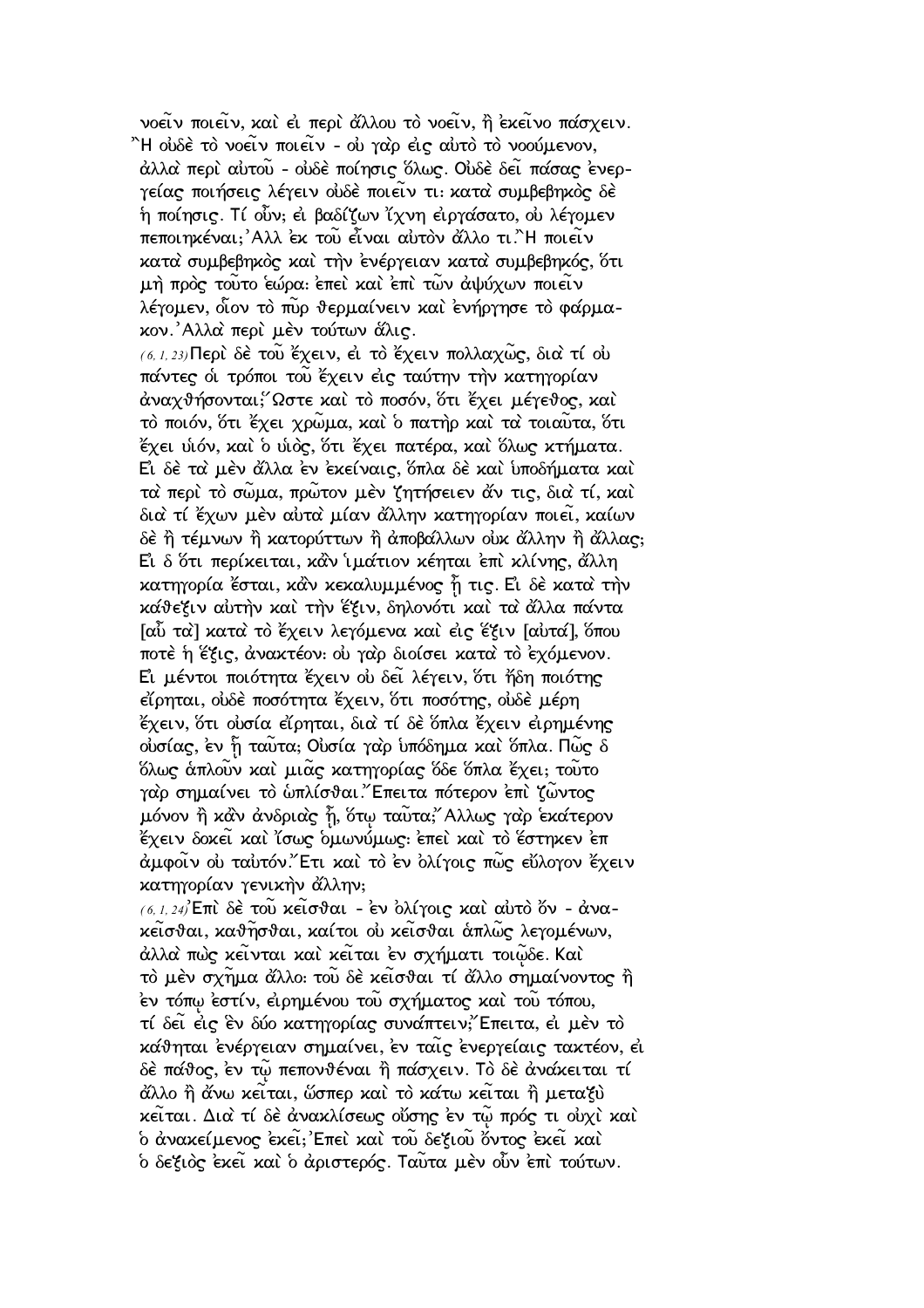$(6, 1, 25)$ Πρός δέ τους τέτταρα τιθέντας και τετραχώς διαιρούντας εις υποκείμενα και ποια και πως έχοντα και πρός τί πως έγοντα, και κοινόν τι επ αυτών τιθέντας και ένι γένει περιλαμβάνοντας τα πάντα, ότι μέν κοινόν τι και έπι πάντων εν γένος λαμβάνουσι, πολλα άν τις λέγοι. Και γαρ ως ασύνετον αυτοίς και άλογον το τι τουτο και ούκ εφαρμόττον άσωματοις και σώμασι. Και διαφορας ου καταλελοίπασιν, αίς το τι διαιρήσουσι. Και το τι τουτο ή όν ή μη όν έστιν: εί μεν ούν όν, έν τι των είδων έστιν: εί δε μη ὄν, ἔστι τὸ ὂν μη ὄν. Καὶ μυρία ἕτερα. Ταῦτα μὲν οὖν έν τώ παρόντι 'εατέον, αύτην δε την διαίρεσιν 'επισκεπτέον. <u>Υποκείμενα μεν γαρ πρώτα ταΐαντες και την ύλην</u> ένταυθα των άλλων προταΐαντες την πρώτην αυτοίς δοκούσαν άρχην συντάττουσι τοις μετα την άρχην αυτών. Και πρώτον μεν τα πρότερα τοις ύστερον εις εν άγουσιν, ούχ οίδν τε όν έν γένει τω αύτω το μεν πρότερον, το δε ύστερον είναι. Έν μεν γαρ τοις εν οις το πρότερον και το ύστερον, το ύστερον παρα του προτέρου λαμβανει το είναι, έν δέ τοις ύπό το αύτο γένος το ίσον είς το είναι έκαστον έχει παρα του γένους, είπερ τουτο δει γένος είναι το έν τώ τί έστι τών ειδών κατηγορούμενον: επει και αυτοι φήσουσι παρα της ύλης, οίμαι, τοις άλλοις το είναι υπάρχειν. Επειτα το υποκείμενον εν αριθμούντες ου τα όντα εξαριθμούνται, άλλ άρχας των όντων ζητούσι: διαφέρει δε άρχας λέγειν και αυτά. Ει δε όν μεν μόνον την ύλην φήσουσι, τα δ άλλα πάθη της ύλης, ουκ εχρην του όντος και των άλλων έν τι γένος προτάττειν: μάλλον δ άν βέλτιον αύτοις ελέγετο, ει το μεν ουσίαν, τα δ άλλα πάθη, και διηρούντο ταυτα. Το δε και λέγειν τα μεν υποκείμενα, τα δε τα άλλα, ενός όντος του υποκειμένου και διαφοραν ουκ έχοντος, άλλ ή τῷ μεμερίσθαι, ὥσπερ ὄγκον είς μέρη καίτοι ουδέ μεμερίσθαι τώ συνεχη λέγειν την ουσίαν - βέλτιον λέγειν ήν το μεν υποκείμενον.

(6, 1, 26) Ολως δέ το προτάττειν άπάντων την ύλην, δ δυνάμει έστίν, άλλα μη ενέργειαν προ δυναμεως τάττειν, παντάπασιν άτοπώτατον. Ουδέ γαρ έστι το δυναμει εις ενέργειαν ελθείν ποτε ταξεως άρχην έχοντος εν τοις ούσι του δυναμει: ου γαρ δη αυτό εαυτό άζει, άλλα δει ή προ αυτου είναι το ενεργεία και ούκέτι τουτο άρχή, ή, ει άμα λέγοιεν, εν τύχαις θήσονται τας άρχας. Έπειτα, ει άμα, δια τί ουκ εκείνο προτάττουσι; Και δια τί τουτο μάλλον όν, η ύλη, άλλ ουκ έκεινο; Ει δε ύστερον εκεινο, πως; Ου γαρ δη η ύλη το είδος γεννα, η άποιος το ποιόν, ουδ εκ του δυναμει ενέργεια: ένυπηρχε γαρ άν το ενεργεία, και ουχ άπλουν έτι. Και δ θεός δεύτερος αυτοίς της ύλης: και γαρ σώμα έξ ύλης ών και είδους. Και πόθεν αυτώ το είδος; Ει δε και άνευ του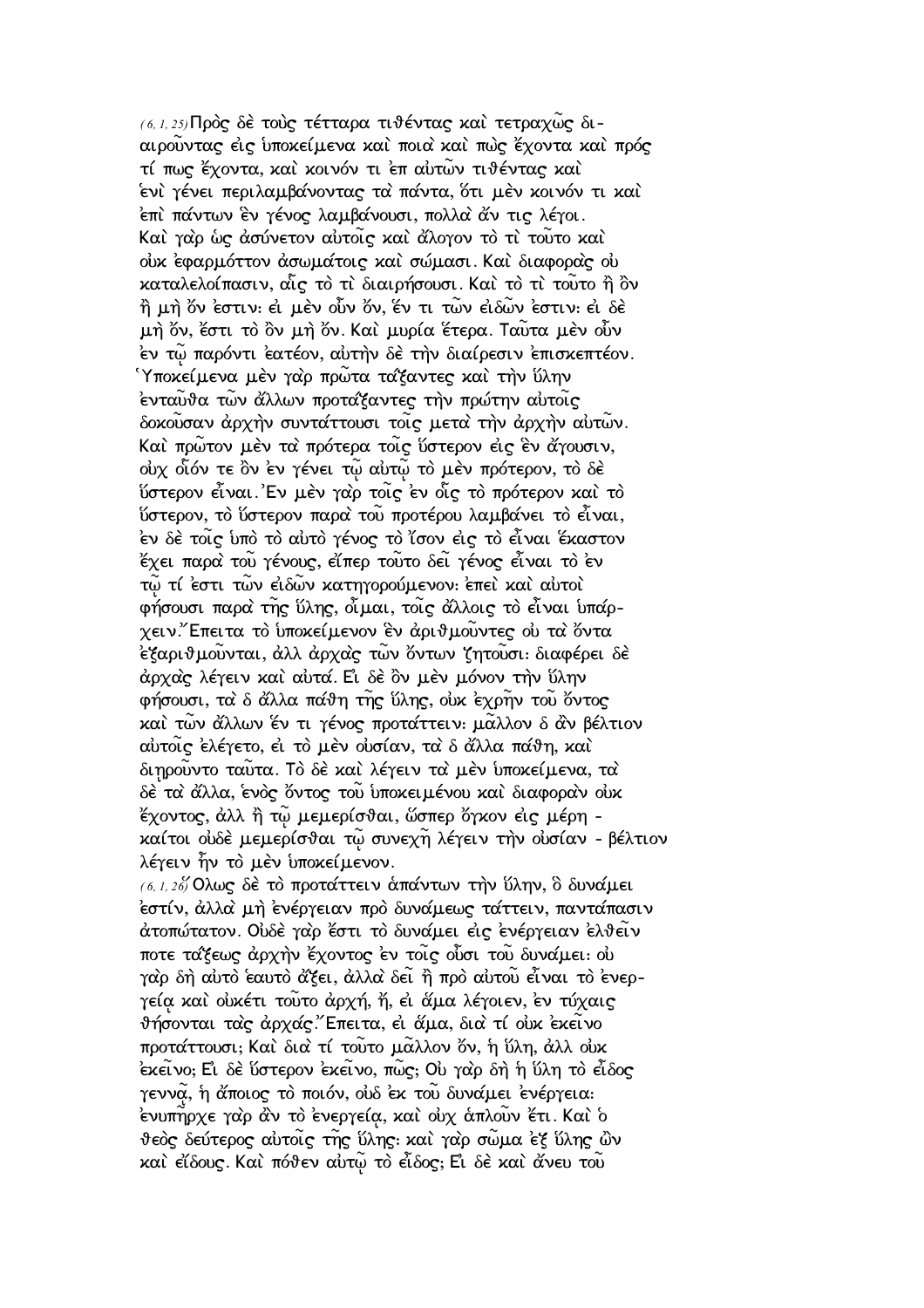ύλην έχειν άρχοειδής ὢν καὶ λόγος, ἀσώματος ἀν είη ὁ θεός, και το ποιητικόν άσώματον. Ει δε και άνευ της ύλης έστι την ουσίαν σύνθετος, άτε σώμα ὤν, άλλην ύλην την του θεου εισαζουσιν. Επειτα πως άρχη η ύλη σωμα ούσα; Ου γάρ έστι σῶμα μὴ οὐ πολλα εἶναι: και πᾶν σῶμα ἐξ ὕλης και ποιότητος. Ει δε άλλως τουτο σώμα, δμωνύμως λέγουσι σώμα την ύλην. Ει δέ κοινόν επι σώματος το τριχη διαστατόν, μαθηματικόν λέγουσιν: ει δε μετα άντιτυπίας το τριχη, ούχ εν λέγουσιν. Έπειτα η άντιτυπία ποιον ή παρα ποιότητος. Και πόθεν η άντιτυπία; Πόθεν δε το τριχη διαστατον ή τίς διέστησεν; Ου γαρ εν τω λόγω του τριχη διαστατού η ύλη, ουδ έν τω της ύλης το τριχη διαστατόν. Μετασχούσα τοίνυν μεγέθους ούκέτ άν άπλουν είη. Επειτα πόθεν η ένωσις; Ου γαρ δη αυτό έν, άλλα μετοχη ενότητος. Εχρήν δή λογίσασθαι ώς ούκ έστι δυνατον προτάττειν άπαντων ὄγκον, άλλα τὸ ἄογκον και τὸ ἕν, και Ἐκ τοῦ Ἑνὸς άρξαμένους εις τα πολλα τελευταν, και εξ άμεγέθους εις μεγέθη, εἴ γε οὐκ ἔστι πολλα εἶναι μὴ ἑνὸς ὄντος, οὐδὲ μέγεθος μη άμεγέθους: εί γε το μέγεθος εν ου τω αυτο έν, άλλα τω μετέχειν του εν και κατα σύμβασιν. Δει τοίνυν εἶναι τὸ πρώτως καὶ κυρίως πρὸ τοῦ κατα σύμβασιν: ἢ πῶς η σύμβασις; Και ζητείν, τίς ο τρόπος της συμβασεως: τάχα γαρ άν εύρον τὸ μὴ κατα συμβεβηκὸς ἕν. Λέγω δὲ κατὰ συμβεβηκός, δ τω μη αυτό έν, άλλα παρ άλλου. (6, 1, 27) Εχρήν δε και άλλως τηρούντας την άρχην των πάντων έν τῷ τιμίω μή τὸ ἄμορφον μηδέ τὸ παθητὸν μηδέ τὸ ζωής άμοιρον και άνόητον και σκοτεινον και το άόριστον τίθεσθαι άρχήν, και τούτω άναφέρειν και την ουσίαν. Ο γαρ θεός αυτοίς ευπρεπείας ένεκεν επεισαγεται παρα τε της ύλης έχων το είναι και σύνθετος και ύστερος, μαλλον δε ύλη πως έχουσα. Επειτα ει υποκείμενον, αναγκη άλλο είναι, δ ποιούν εις αύτην έξω δν αύτης παρέχει αύτην υποκεισθαι τοις παρ αύτου πεμπομένοις είς αύτήν. Ει δ έν τη ύλη και αυτός είη υποκείμενος και αυτός συν αυτή γενόμενος, ουκέτι υποκείμενον την ύλην παρέξεται ουδέ μετα της ύλης αυτος υποκείμενον: τίνι γαρ υποκείμενα έσται ουκέτι όντος του παρέζοντος υποκείμενα αυτα άπάντων καταναλωθέντων είς το λεγόμενον υποκείμενον; Πρός τι γαρ το υποκείμενον, ου προς το εν αυτώ, άλλα προς το ποιουν εις αυτό κείμενον. Και το υποκείμενον υπόκειται πρός το σύχ υποκείμενον: εί τουτο, πρός το έξω, ώστε παραλελειμμένον άν είη τουτο. Ει δε ουδεν δέονται άλλου έζωθεν, αυτὸ δὲ πάντα δύναται γίγνεσθαι σχηματιζόμενον, ώσπερ ο τη ορχήσει παντα αυτον ποιών, ουκέτ άν υποκείμενον είη, άλλ αύτο τα πάντα. Ώς γαρ ο ορχηστής ούχ υποκείμενον τοις σχήμασιν - ενέργεια γαρ αυτου τα άλλα -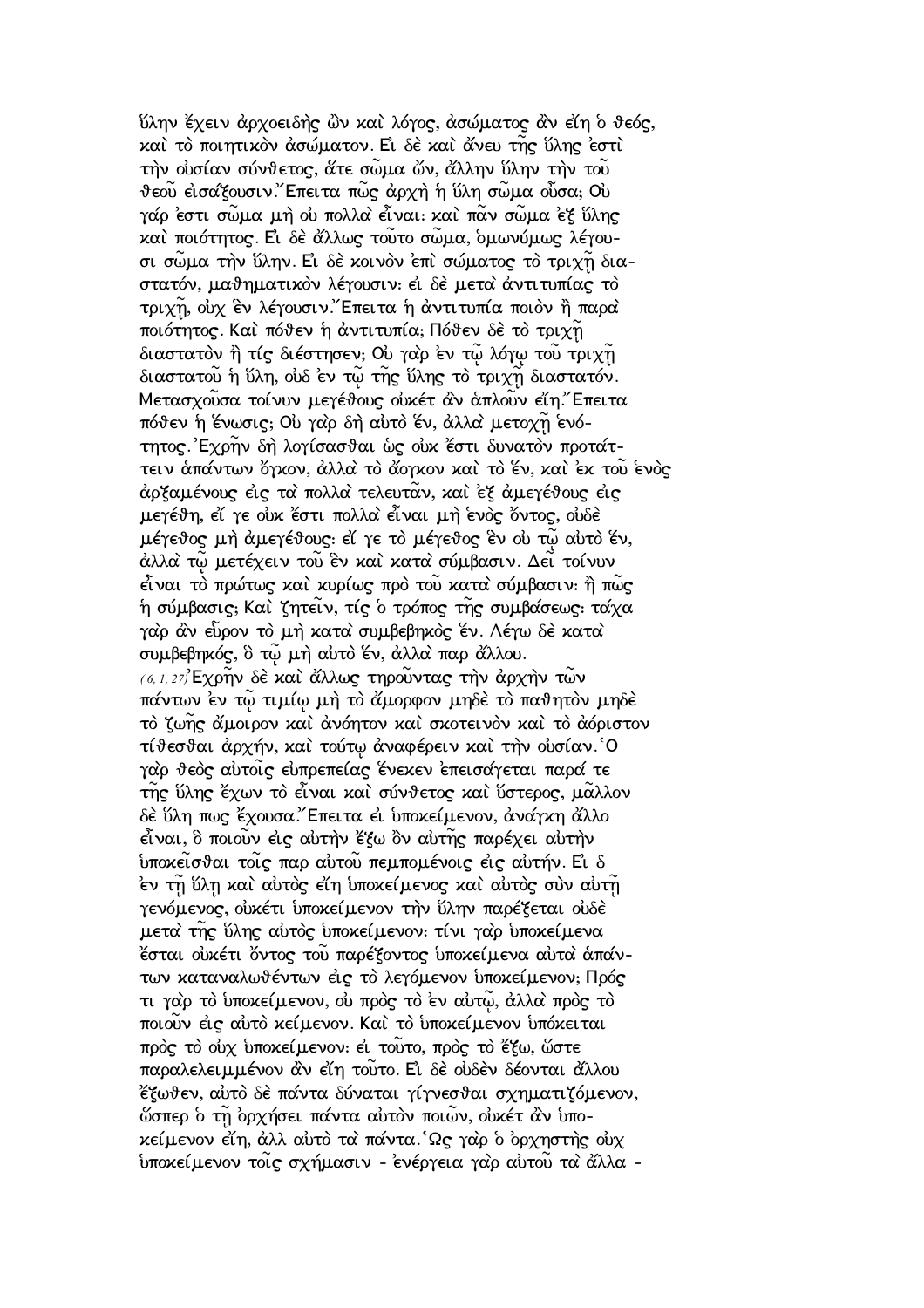ούτως ούδε ην λέγουσιν ύλην έσται τοις πασιν υποκείμενον, ει τα άλλα παρ αυτής είη: μαλλον δε ουδε τα άλλα δλως έσται, εί γέ πως έχουσα ύλη τα άλλα, ώς πως έχων δ 'ορχούμενος τα` σχήματα. Ει δὲ τα` ἄλλα οὐκ 'έσται, οὐδὲ δλως υποκείμενον αύτη, ουδε των όντων η ύλη, άλλα ύλη μόνον ούσα τούτω αυτώ ουδε ύλη: πρός τι γαρ η ύλη. Το γαρ πρός τι προς άλλο και έκ του αυτου γένους, οίον διπλάσιον πρός ήμισυ, ούκ ούσία πρός διπλασιον: όν δε πρός μή ὂν πως πρός τι, εί μη κατα συμβεβηκός; Τὸ δὲ καθ αυτὸ όν - και η ύλη όν - προς όν. Ει γαρ δύναμίς 'εστιν, δ μέλλει έσεσθαι, εκείνο δε μή ουσία, ουδ άν αυτή ουσία: ώστε συμβαίνει αυτοίς αιτιωμένοις τους εκ μη ουσιών ουσίας ποιούντας αύτους ποιείν εξ ουσίας μη ουσίαν: ο γαρ κόσμος καθόσον κόσμος ούκ ουσία. Ατοπον δε την μεν ύλην το υποκείμενον ουσίαν, τα δε σώματα μή μαλλον ουσίας, και τούτων μαλλον μη τον κόσμον ουσίαν, άλλ ή μόνον, καθόσον μόριον αύτου, ουσίαν: και το ζώον μη παρα της ψυχης έχειν την ουσίαν, παρα δε της ύλης μόνον, και την ψυχην πάθημα ύλης και ύστερον. Παρα τίνος ούν έσχεν η ύλη το εψυχωσθαι, και όλως της ψυχης η υπόστασις; Πως δε η ύλη ότε μεν σώματα γίνεται, άλλο δε αυτής ψυχή; Και γαρ ει άλλοθεν προσίοι το είδος, ουδαμη ψυχη άν γένοιτο ποιότητος προσελθούσης τη ύλη, άλλα σώματα άψυχα. Ει δέ τι αύτην πλάττοι και ψυχην ποιοί, πρό της γινομένης ψυχης έσται η ποιούσα ψυχή.

 $(6, 1, 28)$  Αλλα γαρ πολλών όντων τών λεγομένων πρός την υπόθεσιν ταύτην τούτων μεν παυστέον, μη και άτοπον ή το πρός ούτω φανεραν άτοπίαν φιλονεικείν, δεικνύντα, ότι τό μή όν ως το μάλιστα όν προτάττουσι και το ύστατον πρώτον. Αΐτιον δε η αΐσθησις αυτοις ηγεμων γενομένη και πιστη εις άρχων και των άλλων θέσιν. Τα γαρ σώματα νομίσαντες είναι τα όντα, είτα αύτων την μεταβολην εις άλληλα φοβηθέντες τὸ μένον υπ αυτα τουτο ψήθησαν τὸ ὂν εἶναι, ὥσπερ άν εί τις μαλλον τον τόπον ή τα σώματα νομίσειεν είναι το όν, ότι ου φθείρεται ο τόπος νομίσας. Καίτοι και ούτος αύτοις μένει, έδει δε ου το οπωσουν μένον νομίσαι το όν, άλλα ιδείν πρότερον, τίνα δεί προσείναι τω άληθως όντι, δίς ούσιν υπάρχειν και το άει μένειν. Ουδε γάρ, ει σκια άει μένοι παρακολουθούσα άλλοιουμένω άλλω, μαλλόν εστιν ή εκείνο. Τό τε αισθητον μετ εκείνου και άλλων πολλων τω πλήθει μαλλον άν το όλον όν είη ή έν τι των εν εκείνω: ει δε δη και το δλον [υποβάθρα εκεινο] μη όν, πως άν [υποβάθρα] εκείνο; Πάντων τε θαυμαστότατον το τη αισθήσει πιστουμένους έκαστα το μη τη αισθήσει άλωτον τίθεσθαι όν. Ουδέ γαρ ορθώς το αντιτυπές αυτη διδόασι: ποιότης γαρ τούτο. Ει δέ τώ νώ λέγουσι λαβείν, άτοπος ο νους ούτος ο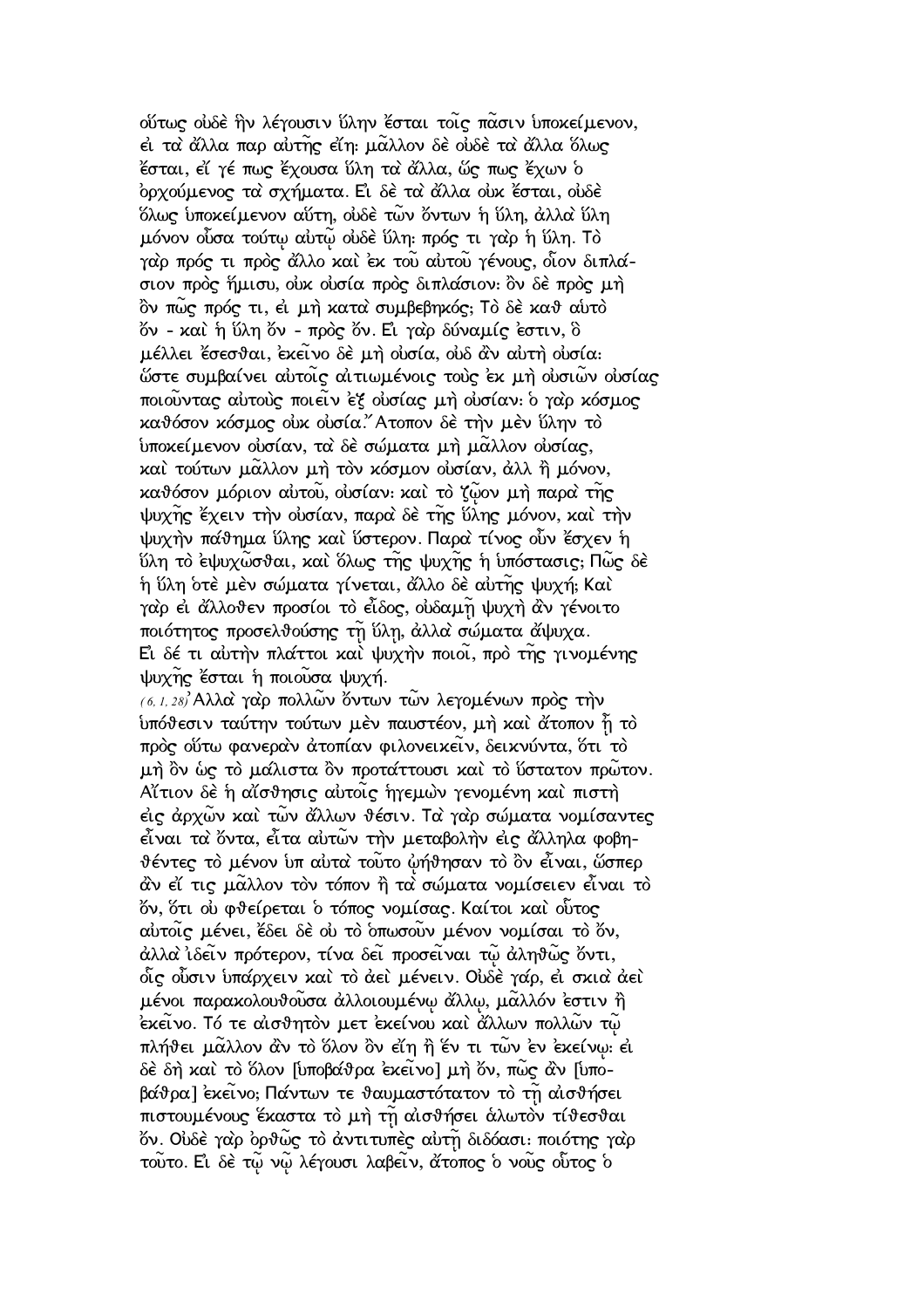την ύλην αύτου προταξας και το όν αυτη δεδωκώς, άλλ ουχ αυτώ. Ουκ ών ούν ο νους αυτοίς πώς άν πιστος είη περι των κυριωτέρων αυτού λέγων και ουδαμη αυτοίς συγγενής ών; Αλλα περι μεν ταύτης της φύσεως και των υποκειμένων ικανώς και εν άλλοις.

 $(6, 1, 29)$  Τα δέ ποια αυτοις έτερα μέν δει είναι των υποκειμένων, και λέγουσιν: ου γαρ άν αυτα δεύτερα κατηρίθμουν. Ει τοίνυν έτερα, δει αύτα και άπλα είναι: εί τουτο, μή σύνθετα: εί τούτο, μηδ ύλην έχειν, η ποια: εί τούτο, άσώματα είναι και δραστήρια: η γαρ ύλη προς το πάσχειν αύτοις υπόκειται. Ει δε σύνθετα, πρώτον μεν άτοπος η διαίρεσις άπλα και σύνθετα αντιδιαστέλλουσα και ταυτα υφ εν γένος, έπειτα εν θατέρω των ειδών το έτερον τιθείσα, ώσπερ άν τις διαιρών την επιστήμην την μέν γραμματικήν λέγοι, την δε γραμματικήν και άλλο τι. Ει δε τα ποια ύλην ποιαν λέγοιεν, πρώτον μέν οι λόγοι αυτοίς ένυλοι, άλλ ούκ έν ύλη γενόμενοι σύνθετόν τι ποιήσουσιν, άλλα πρό του συνθέτου δ ποιουσιν εξ ύλης και είδους έσονται: ούκ άρα αύτοι είδη ουδε λόγοι. Ει δε λέγοιεν μηδεν είναι τους λόγους ή ύλην πως έχουσαν, τα ποια δηλονότι πως έχοντα ερούσι και εν τω τρίτω γένει τακτέον. Ει δε ήδε η σχέσις άλλη, τίς η διαφορα; Η δηλον, ότι τό πως έχειν ενταύθα υπόστασις μαλλον: καίτοι ει μή κάκει υπόστασις, τί καταριθμούσιν ως εν γένος ή εἶδος; Ου γαρ δη υπό το αυτό το μεν όν, το δε ουκ όν δύναται εἶναι. Αλλα τί τοῦτο τὸ ἐπὶ τη ὕλη πως ἔχον; Η γαρ όν ή ούκ όν: και εί όν, παντως ασώματον: εί δε ούκ όν, μάτην λέγεται, και ύλη μόνον, το δε ποιον ουδέν. Αλλ ουδε τό πως έχον: έτι γαρ μάλλον ούκ όν. Το δε τέταρτον λεχθεν και πολλώ μάλλον. Μόνον όν άρα ύλη. Τίς ούν τουτό φησιν; Ου γαρ δη αυτή η ύλη. Ει μη άρα αυτή: πως γαρ έχουσα ο νους: καίτοι τό πως έχουσα προσθήκη κενή. Η ύλη άρα λέγει ταυτα και καταλαμβάνει. Και ει μεν έλεγεν έμφρονα, θαῦμα ἀν ἦν, πῶς και νοεῖ και ψυχῆς ἔργα ποιεῖ ούτε νουν ούτε ψυχην έχουσα. Ει δ άφρόνως λέγοι αυτην τιθείσα δ μη έστι μηδε δύναται, τίνι ταύτην δει άνατιθέναι την άφροσύνην; Η, ει έλεγεν, αυτη: νυν δε ούτε λέγει έκείνη, δ τε λέγων πολύ το παρ εκείνης έχων λέγει, δλος μέν ὢν έκείνης, ει και [μόνον] ψυχήν έχοι, άγνοία δε αυτου και δυνάμεως της λέγειν τάληθη περι των τοιούτων δυναμένης.

 $(6, 1, 30)$  Εν δέ τοις πως έχουσιν άτοπον μέν ίσως τα πως έχοντα τρίτα τίθεσθαι ή οπωσουν ταξεως έχει, επειδή περι την ύλην πως έχοντα πάντα. Αλλα διαφοραν των πως εχόντων φήσουσιν είναι και άλλως πως έχειν την ύλην ώδι και ούτως, άλλως δέ έν τοις πως έχουσι, και έτι τα μέν ποια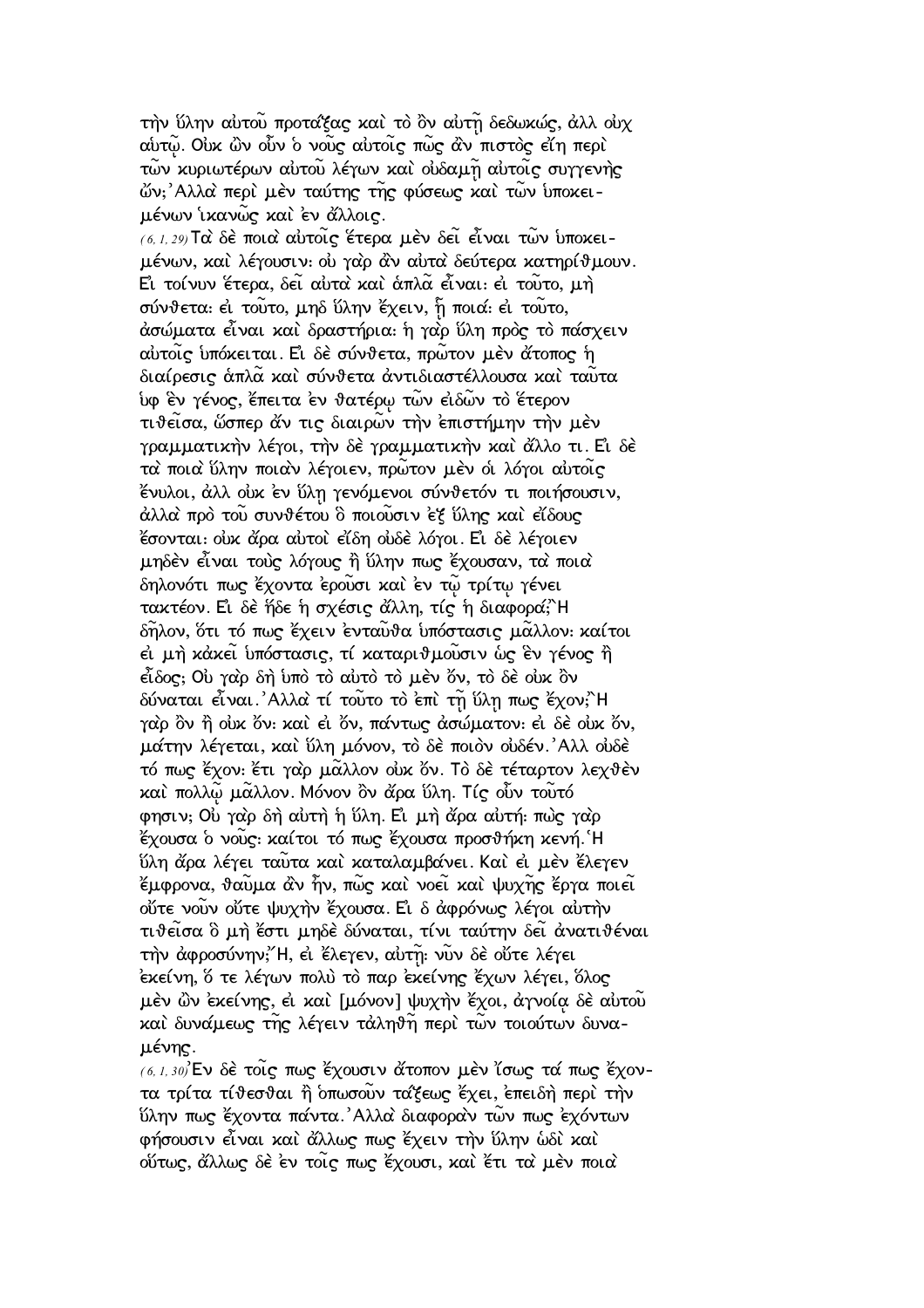περὶ τὴν ὕλην πως ἔχοντα, τα Ἰδίως δέ πως ἔχοντα περὶ τα ποια. Αλλα των ποιών αυτών ουδεν ή ύλης πως εχούσης όντων παλιν τα πως έχοντα επι την ύλην αυτοις ανατρέχει και περι την ύλην έσται. Πως δε εν τό πως έχον πολλης διαφοράς έν αύτοις ούσης; Πώς γαρ το τρίπηχυ και το λευκόν είς έν, του μεν ποσου, του δε ποιου όντος; Πως δε τὸ ποτέ και τὸ που; Πώς δὲ ὅλως πως ἔχοντα τὸ χθές και το πέρυσι και το εν Λυκίω και Ακαδημία; Και δλως πώς δέ ο χρόνος πως έχων; Ούτε γαρ αυτός ούτε τα έν αυτώ τώ χρόνω, ούτε τα εν τω τόπω ούτε ο τόπος. Το δε ποιείν πως πως έχον; Επει ούδ ο ποιών πως έχων, άλλα μαλλόν πως ποιών ή όλως ού πως, άλλα ποιών μόνον: και δ πάσχων ού πως έχων, άλλα μαλλόν πως πάσχων ή δλως πάσχων [ούτως]. Ισως δ άν μόνον άρμόσει επι του κεισθαι τὸ πως ἔχων και ἐπι τοῦ ἔχειν: ἐπι δὲ τοῦ ἔχειν οὐ πως έχων, άλλα έχων. Το δε πρός τι, ει μεν μη ύφ εν τοις άλλοις ετίθεσαν, έτερος λόγος ήν άν ζητούντων εί τινα διδόασιν υπόστασιν ταις τοιαύταις σχέσεσι, πολλαχου ού διδόντων. Έτι δ εν γένει τω αύτω [το ] επιγινόμενον πραγμα τοις ήδη ούσιν άτοπον συντάττειν [το επιγινόμενον] εις ταυτον γένος τοις πρότερον ούσι: δει γαρ πρότερον εν και δύο είναι, ίνα και ήμισυ και διπλάσιον.

Περι δε των όσοι άλλως τα όντα ή τας άρχας των όντων έθεντο, είτε άπειρα είτε πεπερασμένα, είτε σώματα είτε άσώματα, ή και το συναμφότερον, χωρις περι εκαστων έξεστι ζητείν λαμβάνουσι και τα παρα των αρχαίων προς τας δόξας αυτών ειρημένα.

 $(6, 2, 1)$  Επει δε περι τών λεγομένων δέκα γενών επέσκεπται, είρηται δε και περι των εις εν αγόντων γένος τα πάντα τέτταρα υπό το έν οίον είδη τιθεμένων, ακόλουθον αν είη ειπείν, τί ποτε ημίν περί τούτων φαίνεται τα δοκούντα ημίν πειρωμένοις είς την Πλατωνος αναγειν δόξαν. Ει μεν οὖν εν έδει τίθεσθαι τὸ ὄν, οὐδεν ἀν έδει ζητεῖν, ούτ ει γένος εν επι πάσιν, ούτε ει γένη μη υφ έν, ούτ ει άρχας, ούτε ει τας άρχας και γένη τας αυτας δει τίθεσθαι, ούτε ει τα γένη και άρχας τα αυτά, ή τας μεν άρχας άπάσας και γένη, τα δε γένη ούκ άρχας, ή αναπαλιν, ή έφ έκατέρων τινας μεν άρχας και γένη καί τινα γένη και άρχας, ή επι μέν των ετέρων παντα και θατερα, επι δε των 'ετέρων τινα` και` θάτερα.'Επει` δὲ οὐχ ἕν φαμεν τὸ ὄν διότι δέ, είρηται και τω Πλατωνι και ετέροισ - αναγκαίον ζσως γίγνεται καὶ περὶ τούτων ἐπισκέψασθαι πρότερον εἰς μέσον θέντας, τίνα άριθμον λέγομεν και πως. Επει ούν περί του όντος ή των όντων ζητούμεν, άναγκαιον πρώτον παρ αυτοις διελέσθαι ταδε, τί τε τὸ ὂν λέγομεν, περι οὗ η σκέψις ορθώς γίνοιτο νυνί, και τί δοκει μεν άλλοις είναι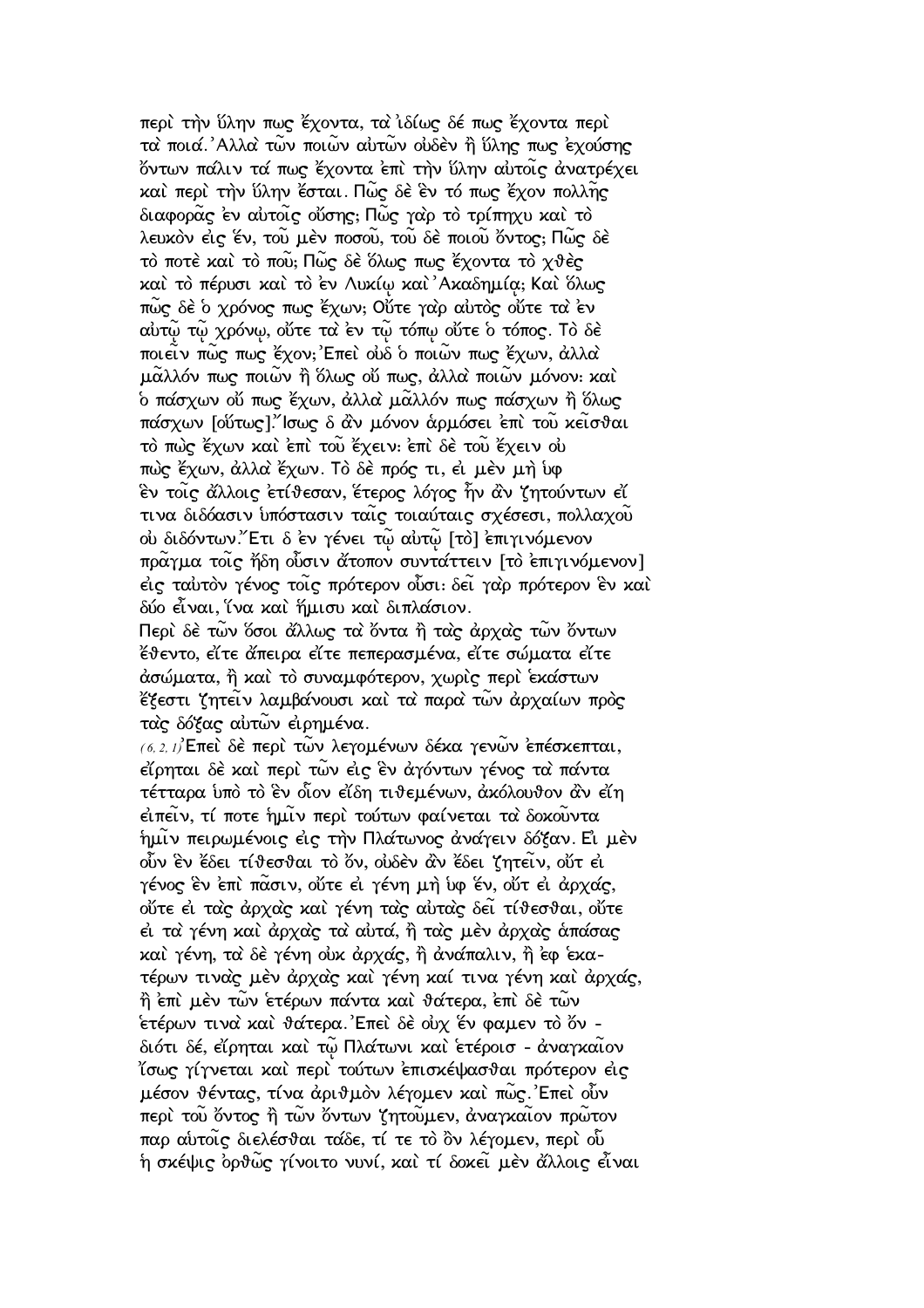όν, <γινόμενον> δέ αυτό λέγομεν εἶναι, <όντως δέ ουδέποτε όν>. Δεί δε νοείν ταύτα άπ άλλήλων διηρημένα ούχ ως γένους του τι είς ταυτα διηρημένου, ουδούτως σίεσθαι τον Πλατωνα πεποιηκέναι. Γελοίον γαρ ύφ έν θέσθαι τὸ ὂν τὦ μὴ ὄντι, ὥσπερ ἀν εἴ τις Σωκράτη ὑπὸ τὸ αύτο θείτο και την τούτου εικόνα. Το γαρ <διελέσθαι> ένταυθά έστι το άφορίσαι και χωρις θειναι, και το δόξαν ον είναι ειπείν ουκ είναι όν, υποδεί ταντα αυτοίς άλλο το ώς άληθώς όν είναι. Και προστιθείς τω όντι το <άει> υπέδειζεν, ως δει το όν τοιουτον είναι, οίον μηδέποτε ψεύδεσθαι την του όντος φύσιν. Περι δη τούτου του όντος λέγοντες και περι τούτου ώς ουχ ενός όντος σκεψόμεθα: ύστερον δέ, ει δοκει, και περι γενέσεως και του γινομένου και κόσμου αισθητού τι ερούμεν.

 $(6, 2, 2)$  Επεί ούν ούχ έν φαμεν, άρα αριθμόν τινα ή άπειρον; Πώς γαρ δη το σύγ έν; Η εν άμα και πολλα λέγομεν, καί τι ποικίλον έν τα πολλα είς έν έχον. Ανάγκη τοίνυν τούτο το ούτως εν ή τω γένει εν είναι, είδη δ αυτου τα όντα, δίς πολλα και έν, ή πλείω ενός γένη, υφ εν δε τα πάντα, ή πλείω μέν γένη, μηδέν δε άλλο υπ άλλο, άλλ έκαστον περιεκτικόν των υπ αυτό, είτε και αυτών γενών ελαττόνων όντων ή ειδών και υπό τούτοις ατόμων, συντελείν άπαντα εις μίαν φύσιν και έκ πάντων τω νοητώ κόσμω, δν δη λέγομεν το όν, την σύστασιν είναι. Ει δη τούτο, ου μόνον γένη ταύτα είναι, άλλα και άρχας του όντος άμα υπάρχειν: γένη μέν, ότι υπ αυτα άλλα γένη ελαττω και είδη μετα τούτο και άτομα: άρχας δέ, ει το όν ούτως εκ πολλών και έκ τούτων τὸ ὅλον ὑπαρχει. Ει μέντοι πλείω μεν ἦν 'εξ ὧν, συνελθόντα δέ τα δλα εποίει το παν άλλο ούκ έχοντα υπ αυτά, άρχαι μέν άν ήσαν, γένη δέ ουκ άν: οίον εί τις εκ τών τεσσάρων εποίει το αισθητόν, πυρος και τών τοιούτων: ταῦτα γαρ ἀρχαι ἀν ἦσαν, γένη δε ού: εί μη δμωνύμως το γένος. Λέγοντες τοίνυν και γένη τινα είναι, τα δ αυτα και άρχας, ἆρα τα μεν γένη, έκαστον μετα των υπ αυτα, δμού μιγνύντες άλλήλοις τα πάντα, το όλον άποτελούμεν και σύγκρασιν ποιούμεν άπαντων; Αλλα δυναμει, ούκ ενεργεία έκαστον ουδέ καθαρόν αυτό έκαστον έσται. Αλλα τα μέν γένη 'εάσομεν, τα δέ καθέκαστον μίζομεν; Τίνα ούν 'έσται έφ αυτών τα γένη; ή έσται κάκεινα έφ αυτών και καθαρά, και τα μιχθέντα ούκ άπολει αυτά. Και πως; Η ταυτα μέν εις ύστερον: νύν δ επει συγκεχωρήκαμεν και γένη είναι και προσέτι και της ουσίας άρχας και τρόπον έτερον άρχας και σύνθεσιν, πρώτον λεκτέον πόσα λέγομεν γένη και πώς διίσταμεν άπ άλλήλων αυτα και συχ υφ εν άγομεν, ώσπερ έκ τύχης συνελθόντα και έν τι πεποιηκότα: καίτοι πολλώ ευλογώτερον υφ έν. Ή, ει μεν είδη οι όν τε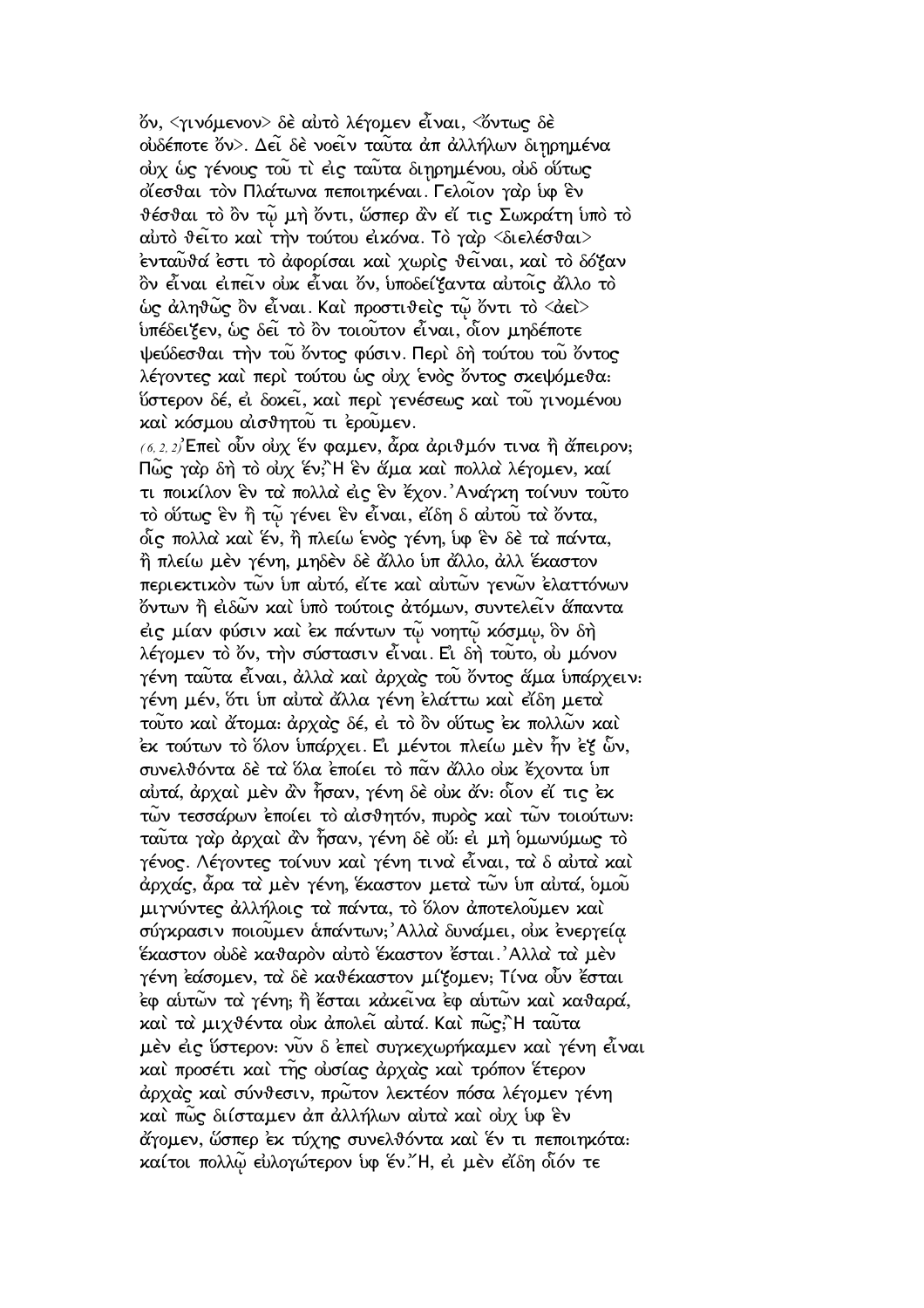ήν του όντος άπαντα είναι και εφεξης τούτοις τα άτομα και μηδέν τούτων έξω, ήν άν ίσως ποιείν ούτως. Επειδή δέ η τοιαύτη θέσις άναίρεσίς έστιν αυτησ - ουδέ γαρ τα είδη είδη έσται, ουδ όλως πολλα υφ έν, άλλα πάντα έν, μη ετέρου ή ετέρων έζω εκείνου του ενός ὄντων: πως γαρ ἀν πολλα εγένετο το έν, ώστε και είδη γεννησαι, ει μή τι ήν παρ αύτὸ ἄλλο; Ου γαρ εαυτώ πολλα, ει μή τις ως μέγεθος κερματίζει: άλλα και ούτως έτερον το κερματίζον. Ει δ αυτό κερματιεί ή όλως διαιρήσει, πρό του διαιρεθηναι έσται διηρημένον. Ταύτη μέν οὖν και δι άλλα πολλα αποστατέον του γένος έν, και ότι ουχ οίόν τε έκαστον οτιουν ληφθεν ή όν ή ουσίαν λέγειν. Ει δέ τις λέγοι όν, τω συμβεβηκέναι φήσει, δίον ει λευκόν λέγοι [τη ουσίαν]: ου γαρ όπερ λευκὸν λέγει [την ουσίαν].

(6, 2, 3) Πλείω μέν δη λέγομεν είναι και ου κατα τύχην πλείω. Ούκούν άφ ενός. Ή, ει και άφ ενός, ου κατηγορουμένου δε κατ αύτων εν τω είναι, ουδεν κωλύει έκαστον ούχ δμοειδές δν άλλω χωρίς αύτο είναι γένος. Άρ ούν έξωθεν τούτο τῶν γενομένων γενῶν τὸ αίτιον μέν, μὴ κατηγορούμενον δε τών άλλων έν τώ τί εστιν; Η το μέν έζω: επέκεινα γαρ το έν, ώς άν μή συναριθμούμενον τοις γένεσιν, εί δι αύτο τα άλλα, α επίσης αλλήλοις είς τὸ γένη εἶναι. Και πώς εκείνο ου συνηρίθμηται; Η τα όντα ζητούμεν, ου το επέκεινα. Τούτο μεν ούν ούτως: τί δέ το συναριθμούμενον; Έφ ού και θαυμάσειεν άν τις, πως συναριθμούμενον τοις αιτιατοις. Ή, ει μεν υφ εν γένος αύτο και τα άλλα, άτοπον: ει δε δίς αίτιον συναριθμείται, ώς αυτό το γένος και τα άλλα έφεξησ - και έστι διάφορα τα έφεξης πρός αυτό, και ου κατηγορείται αυτών ώς γένος ουδ άλλο τι κατ αυτών - άναγκη και αυτα γένη εἶναι ἔχοντα ὑφ αὑτα Ουδε γαρ, εί συ το βαδίζειν έγέννας, υπό σè ως γένος τὸ βαδίζειν ἦν άν: και εί μηδεν ήν πρὸ αυτοῦ άλλο ως γένος αυτοῦ, ἦν δὲ τα μετ αυτό, γένος άν ἦν τὸ βαδίζειν ἐν τοις οὖσιν. Ολως δὲ ἴσως οὐδε τὸ ềν φατέον αἴτιον τοις άλλοις εἶναι, άλλ οίον μέρη αύτου και οίον στοιχεία αύτου και πάντα μίαν φύσιν μεριζομένην ταις ημών επινοίαις, αυτό δε είναι υπό δυναμεως θαυμαστης έν εις πάντα και φαινόμενον πολλα και γινόμενον πολλα, οίον όταν κινηθη: και το πολύχνουν της φύσεως ποιείν το εν μη εν είναι, ημάς τε οίον μοίρας αύτου προφέροντας ταύτας έν έκαστον τίθεσθαι και γένος λέγειν άγνοούντας ότι μή όλον άμα είδομεν, άλλα κατα μέρος προφέροντες παλιν αύτα συναπτομεν ου δυναμενοι έπι πολύν χρόνον αύτα κατέχειν σπεύδοντα πρός αύτα. Διὸ πάλιν μεθίεμεν είς τὸ ὅλον καὶ ἐὦμεν ἓν γενέσθαι, μαλλον δε εν είναι. Αλλα ίσως σαφέστερα ταυτα έσται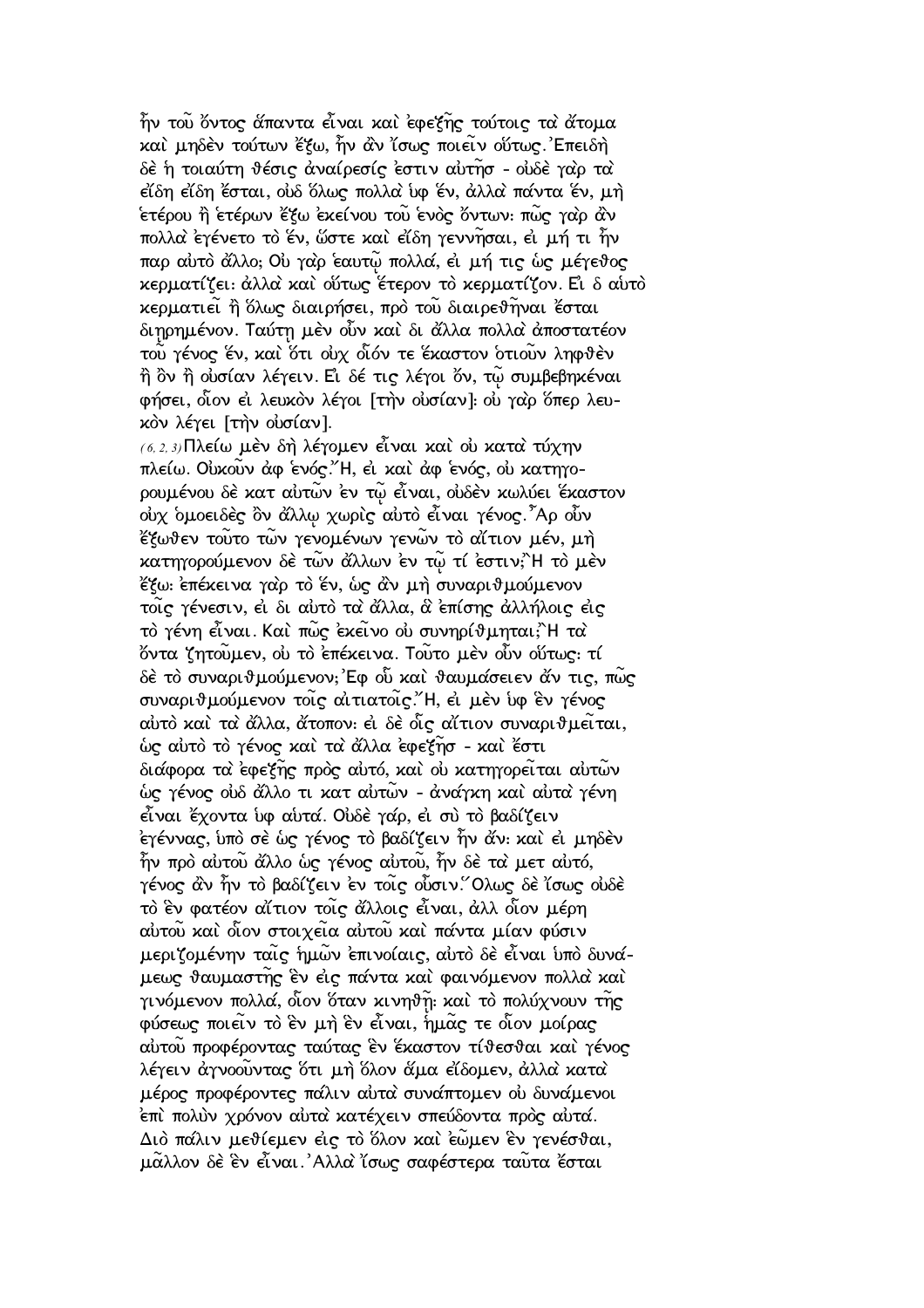κάκείνων εγνωσμένων, ήν τα γένη λαβωμεν οπόσα: ούτω γαρ και το πώς. Αλλ επει δει λέγοντα μη αποφάσεις λέγειν, άλλα και είς έννοιαν και νόησιν ιέναι των λεγομένων, ώδι ποιητέον.

 $(6, 2, 4)$ Ει την σώματος φύσιν ιδείν εβουλόμεθα, οι όν τί εστιν έν τῷδε τῷ ὅλῳ ἡ τοῦ σώματος αὐτοῦ φύσις, ἆρ οὐ καταμαθόντες επί τινος των μερων αυτου, ως έστι το μεν ώς υποκείμενον αύτου, οίον επι λίθου, το δε οπόσον αυτου, τὸ μέγεθος, τὸ δὲ ὁποἶον, οἶον τὸ χρῶμα, καὶ ἐπὶ παντὸς άλλου σώματος είποιμεν άν, ως εν τη σώματος φύσει το μέν 'εστιν οίον ουσία, το δέ 'εστι ποσόν, το δε ποιόν, δμου μέν πάντα, τῷ δὲ λόγῳ διαιρεθέντα ἐις τρία, καὶ σῶμα ἀν  $\tilde{m}$ ν εν τα τρία; Ει δε και κίνησις αυτου παρην σύμφυτος τη συστάσει, και τούτο άν συνηριθμήσαμεν, και τα τέτταρα ήν άν έν, και το σώμα το εν απήρτιστο προς το εν και την αύτου φύσιν τοις άπασι. Τον αύτον δη τρόπον, επειδη περι ουσίας νοητής και των εκεί γενών και άρχων ο λόγος έστίν, άφελόντας χρή την έν τοις σώμασι γένεσιν και την δι αισθήσεως κατανόησιν και τα μεγέθη - ούτω γαρ και το γωρίς και το διεστηκότα απ αλλήλων είναι - λαβείν τινα νοητήν υπόστασιν και ώς άληθως όν και μάλλον έν. Εν ώ και το θαύμα πώς πολλα και εν το ούτως εν. Επι μεν γαρ των σωματων συγκεχώρηται το αύτο εν και πολλα είναι: και γαρ είς άπειρα το αυτό, και έτερον το χρώμα και το σχημα έτερον: και γαρ χωρίζεται. Ει δέ τις λαβοι ψυχην μίαν αδιαστατον αμεγέθη απλούστατον, ως δόξει τη πρώτη της διανοίας επιβολη, πως άν τις ελπίσειε πολλα ευρήσειν πάλιν αύ; Καίτοι νομίσας είς τουτο τελευτάν, ότε διηρείτο τὸ ζῷον ἐις σῶμα καὶ ψυχήν, καὶ σῶμα μὲν πολυειδές και σύνθετον και ποικίλον, την δε ψυχην εθάρρει ώς άπλουν ευρων και άναπαύσασθαι της πορείας ελθων επ άρχήν. Ταύτην τοίνυν την ψυχήν, επειδήπερ εκ του <νοητού τόπου> προεχειρίσθη ἡμἶν, ὡς ἐκεἶ τὸ σὧμα ἐκ τοῦ αισθητού, λαβωμεν, πώς το εν τούτο πολλα έστι, και πώς τα πολλα έν έστιν, ου σύνθετον εν έκ πολλών, άλλα μία φύσις πολλα: δια γαρ τούτου ληφθέντος και φανερού γενομένου και την περι των γενών των εν τω όντι έφαμεν άλήθειαν φανεραν έσεσθαι.

 $(6, 2, 5)$ Πρώτον δε τούτο ενθυμητέον ως, επειδή τα σώματα, οίον των ζώων και των φυτών, έκαστον αυτών πολλα έστι και χρώμασι και σχήμασι και μεγέθεσι και είδεσι μερών και άλλο άλλοθι, έρχεται δε τα πάντα εξ ενός, ή παντάπασιν εξ ενός ή εξ έτι παντη [παντως] ενός ή μαλλον μεν ενός ή οίον το έξ αυτου, ώστε και μαλλον όντος ή το γενόμενον - όσω γαρ πρὸς ềν η ἀπόστασις, τόσω και πρὸς ὄν - ἐπει οὖν ἐξ ενὸς μέν, ούχ ούτω δε ενός, ως παντη εν ή αυτοέν - ου γαρ άν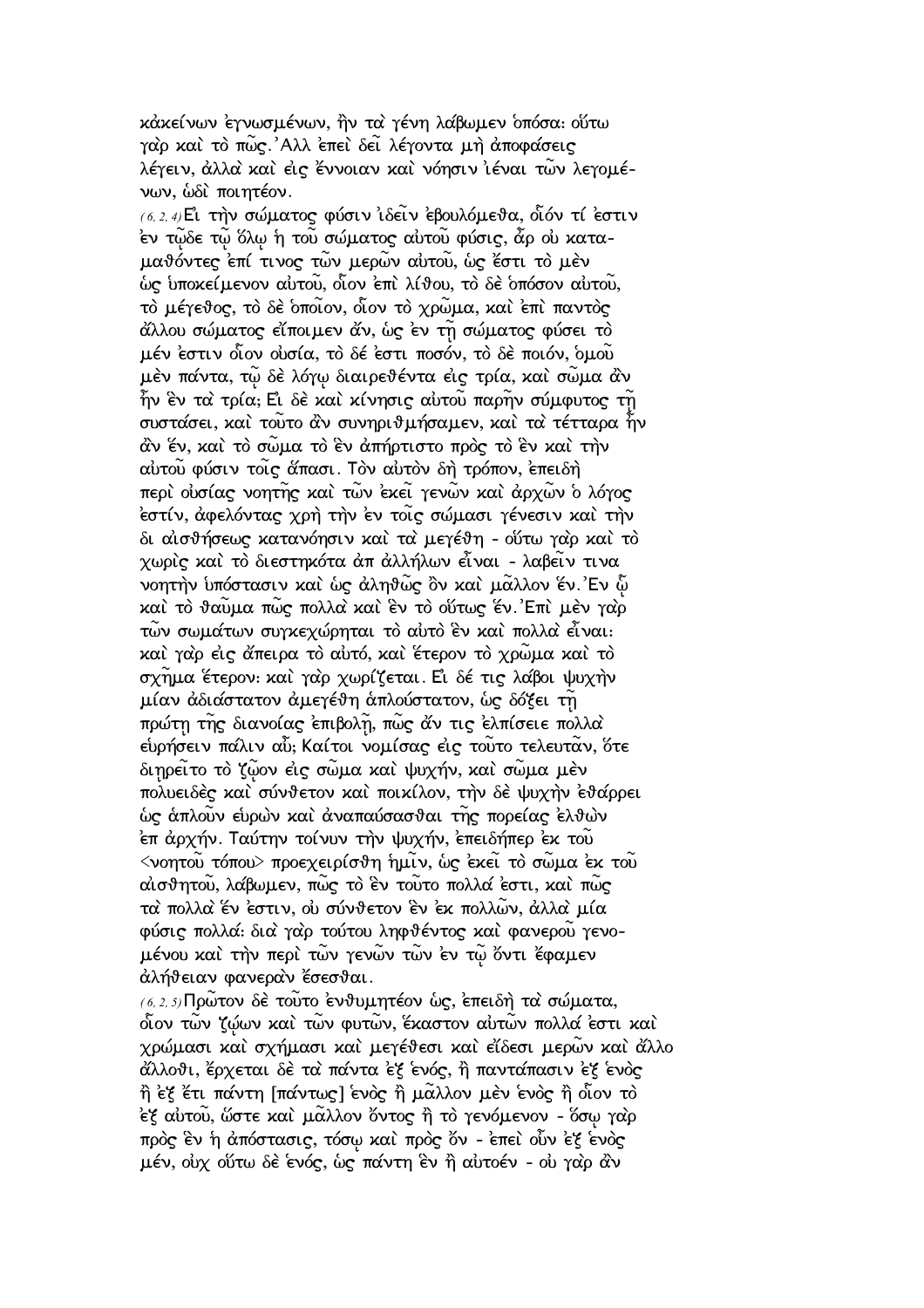διεστηκός πλήθος εποίει - λείπεται είναι έκ πλήθους ενός. Τὸ δε ποιούν ἦν ψυχή: τούτο άρα πληθος έν. Τί ούν; τὸ πληθος οι λόγοι των γινομένων; Άρ οὖν αυτό μεν άλλο, οι λόγοι δε άλλοι; Η και αύτη λόγος και κεφαλαιον των λόγων, και ενέργεια αύτης κατ ουσίαν ενεργούσης οι λόγοι: η δε ουσία δύναμις των λόγων. Πολλα μέν δη ούτω τουτο το έν έξ ών εις άλλα ποιει δεδειγμένον. Τί δ ει μη ποιοι, άλλα τις αύτην μη ποιούσαν λαμβανοι αναβαίνων αύτης είς το μη ποιούν; Ου πολλας και ενταύθα ευρήσει δυναμεις; Είναι μέν γαρ αύτην πας άν τις συγχωρήσειεν: άρα δε ταύτον ώς ει και λίθον έλεγεν είναι; Η ου ταυτόν. Αλλ όμως κάκει έπι του λίθου το είναι τῷ λίθῳ ἦν οὐ το εἶναι, άλλα το λίθῳ εἶναι: οὕτω και 'ενταῦθα τὸ εἶναι ψυχῆ μετα τοῦ εἶναι 'έχει τὸ ψυχῆ ἐἶναι. Αρ οὖν ἄλλο τὸ ἐἶναι, ἄλλο δὲ τὸ λοιπόν, δ συμπληροι την της ψυχης ουσίαν, και το μεν όν, διαφορα δε ποιεί την ψυχήν; Η τι όν μεν η ψυχή, ου μέντοι ούτως, ως άνθρωπος λευκός, άλλ ώς τις ουσία μόνον: τουτο δε ταυτον τω μη έξωθεν της ουσίας έχειν δ έχει.  $(6, 2, 6)$  Αλλ άρα ούκ έξωθεν μεν έχει της εαυτού ουσίας, ίνα ή μεν κατα το είναι ή, ή δε κατα το τοιόνδε είναι; `Αλλ ει κατα` τὸ τοιόνδε εἶναι και` ἔζωθεν τὸ τοιόνδε, οὐ τὸ δλον καθό ψυχή έσται ουσία, άλλα κατά τι, και μέρος αυτής ουσία, άλλ ου το δλον ουσία. Επειτα το είναι αυτη τί έσται άνευ των άλλων ή λίθος; Η δει τουτο το είναι αυτής έντος είναι οίον <πηγήν και άρχήν>, μαλλον δε παντα, όσα αύτή: και ζωήν τοίνυν: και συναμφω εν το είναι και την ζωήν. <sup>γ</sup>Άρ οὖν οὕτως ἕν, ὡς ἕνα λόγον;`Η τὸ ὑποκείμενον ἕν, ούτω δε έν, ως αὖ δύο ἢ και πλείω, ὅσα ἐστιν ἡ ψυχη τα πρώτα. Η ούν ουσία και ζωή, ή έχει ζωήν. Αλλ ει έχει, τὸ έχον καθ αυτό ουκ εν ζωή, ή τε ζωή ουκ εν ουσία: άλλ ει μη έχει θατερον το έτερον, λεκτέον εν άμφω. Η εν και πολλα και τοσαυτα, όσα εμφαίνεται εν τω ενί: και εν εαυτω, πρὸς δε τα άλλα πολλα: και εν μεν όν, ποιουν δε εαυτο εν τη δίον κινήσει πολλα: και όλον έν, οίον δε θεωρείν επιχειρούν εαυτό πολλα: ὥσπερ γαρ ουκ ανέχεται εαυτοῦ τὸ ὂν ὲν εἶναι πάντα δυνάμενον, όσα 'εστίν. Η δε θεωρία αιτία του φανηναι αύτο πολλα, ίνα νοήση: εαν γαρ εν φανη, ούκ ενόησεν, άλλ έστιν ήδη εκείνο.

 $(6, 2, 7)$  Τίνα ούν 'εστι και πόσα τα 'ενορώμενα; Επειδή 'εν ψυχη εύρομεν ουσίαν άμα και ζωήν - και τουτο κοινον η ούσία επι πάσης ψυχής, κοινόν δε και η ζωή, ζωή δε και έν νῷ - ἐπεισαγαγόντες καὶ τὸν νοῦν καὶ τὴν τούτου ζωήν, κοινον το επι πάση ζωη την κίνησιν έν τι γένος θησόμεθα. Ουσίαν δε και κίνησιν την πρώτην ζωην ούσαν δύο γένη θησόμεθα. Και γαρ ει έν, χωρίζει αυτα τη νοήσει ο εν σύχ εν ευρών: ή σύκ άν δυνηθείη χωρίσαι. Όρα δε και εν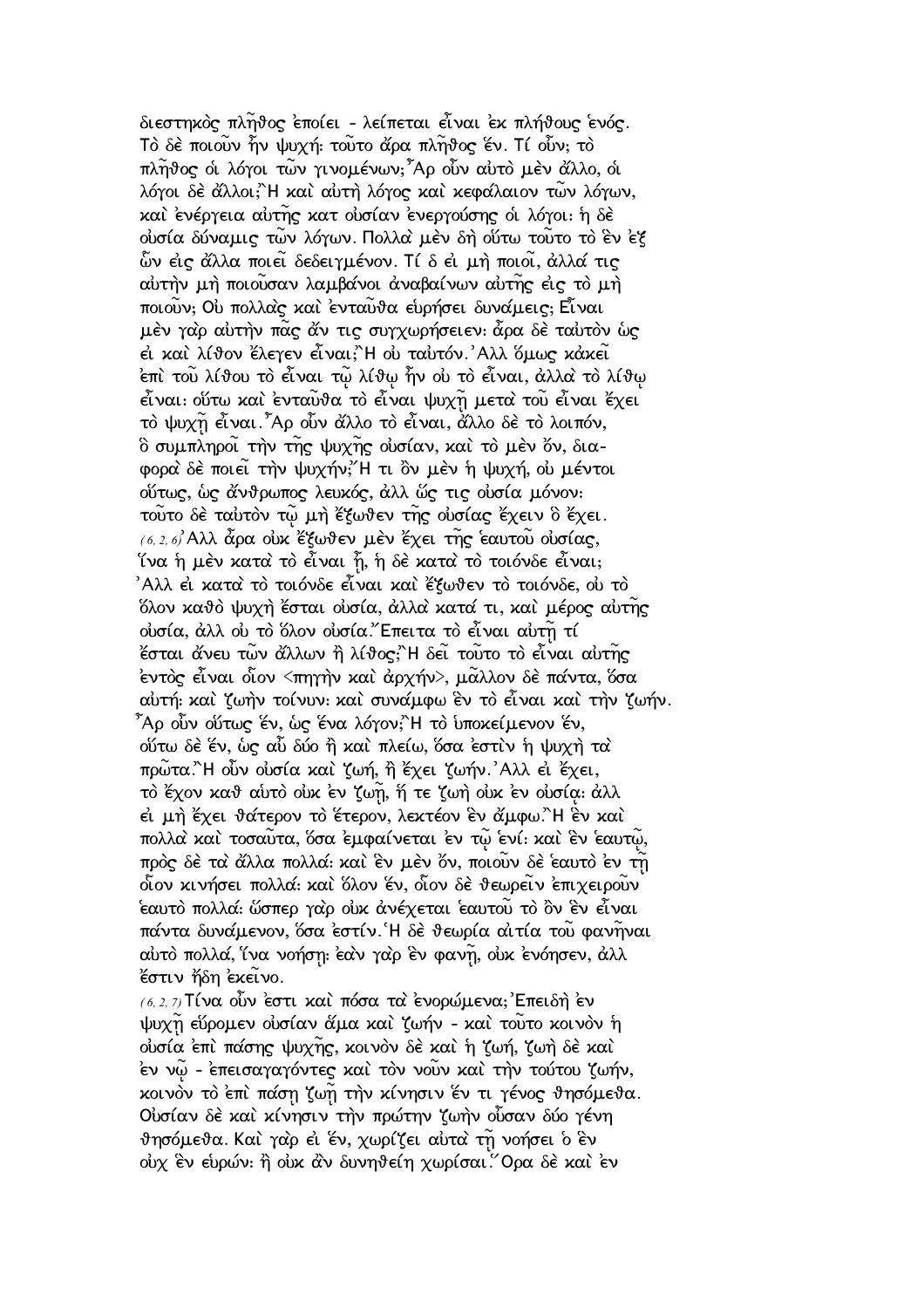άλλοις σαφώς του είναι την κίνησιν ή την ζωήν χωριζομένην, ει και μη εν τῷ ἀληθινῷ εἶναι, ἀλλα τῆ σκιῷ και τῷ δμωνύμω του είναι. Ώς γαρ εν τη εικόνι του ανθρώπου πολλα`ελλείπει και` μαλιστα το κύριον, η ζωή, ούτω και εν τοις αισθητοις το είναι σκια του είναι αφηρημένον του μαλιστα εἶναι, ὃ ἐν τῷ ἀρχετύπῳ ἦν ζωή. Ἀλλ οὖν ἔσχομεν έντευθεν χωρίσαι του ζην τὸ εἶναι καὶ του εἶναι τὸ ζην. "Όντος μέν δη είδη πολλα και γένος: κίνησις δε ούτε υπό τὸ ὂν τακτέα οὔτ ἐπὶ τῷ ὄντι, ἀλλα μετα τοῦ ὄντος, εὑρεθείσα εν αυτώ ουχ ως εν υποκειμένω: ενέργεια γαρ αυτού και ουδέτερον άνευ του ετέρου ή επινοία, και αι δύο φύσεις μία: και γαρ ενεργεία το όν, ου δυναμει. Και ει χωρις μέντοι έκάτερον λάβοις, και έν τω όντι κίνησις φανήσεται και εν τη κινήσει τὸ ὄν, οἶον και 'επι του <ενος "ντοσ> εκατερον χωρίς είχε θάτερον, άλλ όμως η διανοια δύο φησί και είδος εκάτερον διπλούν έν. Κινήσεως δε περί το όν φανείσης ούκ έξιστάσης την εκείνου φύσιν, μάλλον δ εν τῷ εἶναι οἷον τέλειον ποιούσης, άεί τε της τοιαύτης φύσεως έν τω ούτω κινείσθαι μενούσης, εί τις μή στάσιν επεισάγοι, άτοπώτερος άν είη του μή κίνησιν διδόντος: προχειροτέρα γαρ ή της στάσεως περί το όν έννοια και νόησις της περί την κίνησιν ούσης: το γαρ <κατα ταύτα> και <ύσαύτωσ> και ενα λόγον έχον έκει. Έστω δη και στάσις εν γένος έτερον όν κινήσεως, όπου και εναντίον άν φανείη. Του δε όντος ως έτερον, πολλαχη δηλον άν είη και διότι, ει τω όντι ταυτον είη, ου μαλλον της κινήσεως ταύτο τω όντι. Δια τί γαρ η μεν στάσις τω όντι ταυτόν, η δε κίνησις ού, ζωή τις αυτού και ένέργεια και της ουσίας και αυτου του είναι; Αλλ ώσπερ έχωρίζομεν την κίνησιν αύτου ώς ταυτόν τε και ου ταυτον αυτώ και ως δύο άμφω ελέγομεν και αύ έν, τον αυτον τρόπον και την στάσιν χωριούμεν αυτού και αύ ου χωριούμεν τοσούτον χωρίζοντες τω νω, όσον άλλο γένος θέσθαι έν τοις ούσιν. Η εί συναγοιμεν παντη είς εν την στασιν και το όν μηδέν μηδαμη διαφέρειν λέγοντες, τό τε όν τη κινήσει ώσαύτως, την στάσιν και την κίνησιν δια μέσου του όντος εις ταύτον συναξομεν, και έσται ημίν η κίνησις και η στάσις έν.

 $(6, 2, 8)$  Αλλα χρή τρία ταυτα τίθεσθαι, είπερ ο νους χωρις έκαστον νοει: άμα δέ νοει και τίθησιν, είπερ νοει, και έστιν, είπερ νενόηται. Οις μέν γαρ το είναι μετα ύλης εστί, τούτων ούκ εν τῷ νῷ τὸ εἶναι: [ἀλλ ἔστιν άυλα] ὰ δ ἔστιν άυλα, ει νενόηται, τουτ έστιν αυτοις το είναι. Ίδε δε νουν και καθαρόν και βλέψον είς αυτόν άτενίσας, μη όμμασι τούτοις δεδορκώς. Όρας δη ουσίας εστίαν και φως εν αυτώ άυπνον και ώς έστηκεν έν αυτώ και ώς διέστηκεν, δμού όντα και ζωήν μένουσαν και νόησιν ουκ ενεργούσαν εις το μέλλον, άλλ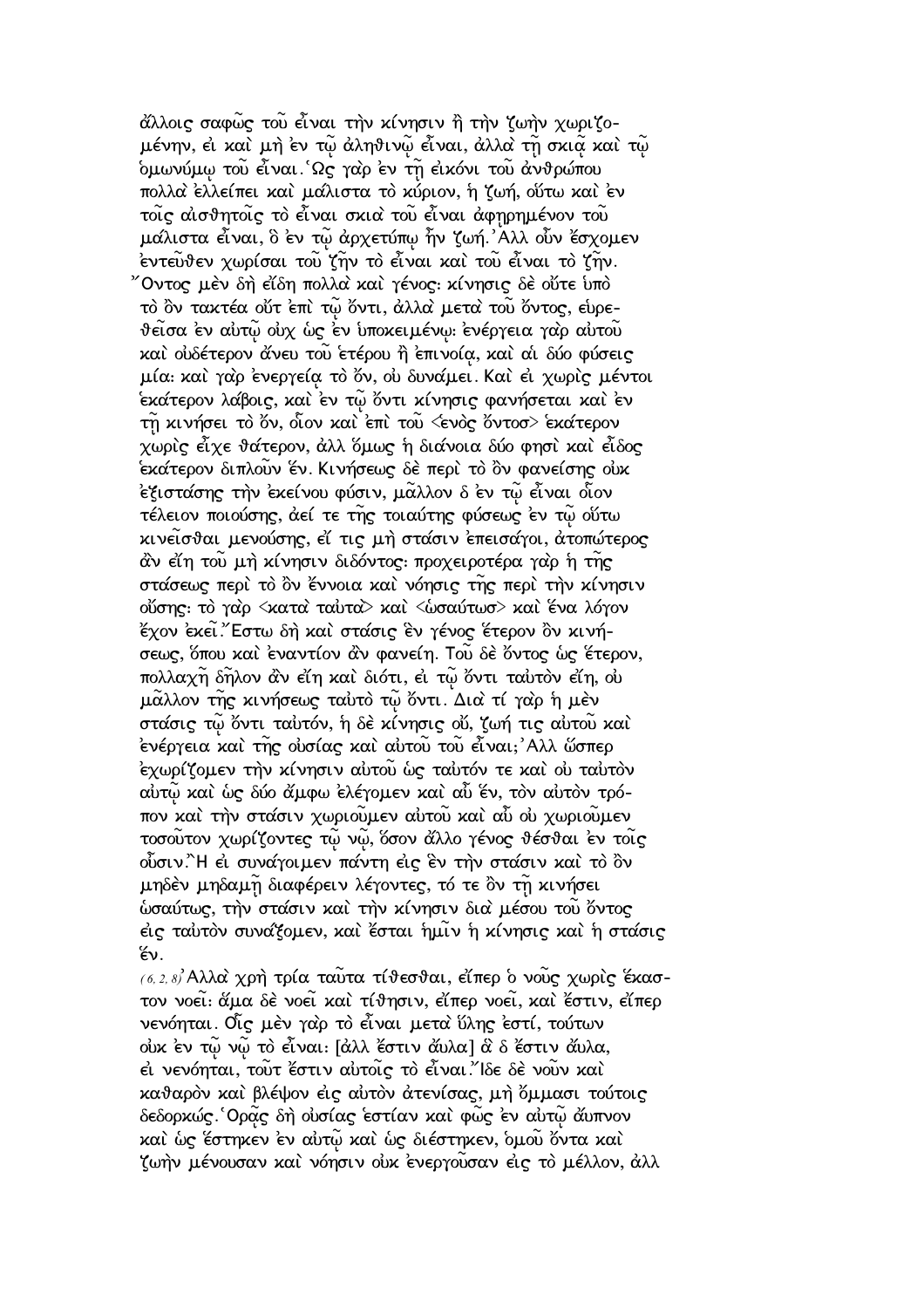εις τὸ ἤδη, μαλλον δὲ ἤδη καὶ ἀεὶ ἤδη, καὶ τὸ παρὸν ἀεί, και ώς νοών εν εαυτώ και ουκ έξω. Εν μεν ούν τω νοείν η ένέργεια και η κίνησις, εν δε τῷ εαυτον η ουσία και το ὄν: ών γαρ νοεί και όντα εαυτόν, και είς δ οίον επερείδετο, όν. Ή μεν γαρ ενέργεια ή εις αυτον ουκ ουσία, εις δ δε και άφ οὗ, τὸ ὄν: τὸ γαρ βλεπόμενον τὸ ὄν, οὐχ ἡ βλέψις: ἔχει δὲ καὶ αὕτη τὸ ἐἶναι, ὅτι ἀφ οὗ καὶ ἐις ὅν, ὄν. Ἐνεργεία δὲ όν, ου δυναμει, συναπτει παλιν αὖ τα δύο και ου χωρίζει, άλλα ποιεί εαυτόν εκείνο κάκεινο εαυτόν. Ο δε το παντων εδραιότατον και περι δ τα άλλα, την στάσιν υπεστήσατο και ἔχει οὐκ ἐπακτόν, ἀλλ ἐξ αὐτοῦ καὶ ἐν αὐτῷ. Έστι δὲ καὶ εις δ λήγει η νόησις ουκ αρξαμένη στασις, και αφ ού ώρμηται ούχ δρμήσασα στάσις: ου γαρ έκ κινήσεως κίνησις ούδ είς κίνησιν. Έτι δε η μεν ιδέα εν στάσει πέρας ούσα νου, ο δέ νους αυτής η κίνησις.

΄ Ωστε ὂν πάντα καὶ κίνησις καὶ στάσις, καὶ δι ὅλων ὄντα γένη, και έκαστον των ύστερόν τι όν καί τις στάσις καί τις κίνησις. Τρία δη ταυτα ιδών τις, εν προσβολη της του όντος φύσεως γεγενημένος, και τώ παρ αυτώ όντι το όν και τοις άλλοις ιδων τα άλλα, την κίνησιν την εν αυτώ τη εν εαυτώ κινήσει, και τη στάσει την στάσιν, και ταυτα εκείνοις εφαρμόσας, όμου μέν γενομένοις και οίον συγκεχυμένοις συμμίζας ού διακρίνων, οίον δ ολίγον διαστήσας και επισχων και διακρίνας εισιδων όν και στάσιν και κίνησιν, τρία ταυτα και έκαστον έν, ἆρ ουχ έτερα άλλήλων είρηκε και διέστησεν έν ετερότητι και είδε την εν τῷ ὄντι ετερότητα τρία τιθεις και εν έκαστον, πάλιν δε ταυτα εις εν και εν ενι και πάντα έν, εις ταυτον αύ συναγων και βλέπων ταυτότητα είδε γενομένην και ούσαν; Ουκούν προς τρισιν εκείνοις αναγκη δύο ταυτα προστιθέναι, ταυτόν, θάτερον, ώστε τα πάντα γένη γίγνεσθαι πέντε πάσι, και ταυτα διδόντα τοις μετα ταυτα το ετέροις και ταυτοις είναι: καί τι γαρ ταυτον καί τι έτερον έκαστον: άπλως γε ταύτον και έτερον άνευ του τι έν γένει άν είη. Και πρώτα δε γένη, ότι μηδεν αυτών κατηγορήσεις έν τῷ τί 'εστι. Τὸ γαρ ὂν κατηγορήσεις αὐτῶν: ὄντα γαρ: ἀλλ ούχ ώς γένος: ου γαρ όπερ όν τι. Ουδ αύ της κινήσεως ούδε της στάσεως: ου γαρ είδη του όντος: όντα γαρ τα μεν ώς είδη αυτου, τα δε μετέχοντα αυτου. Ουδ αύ το όν μετέχον τούτων ως γενών αύτου: ούδε γαρ επαναβέβηκεν αύτω ουδέ πρότερα του όντος.

 $(6, 2, 9)$  Αλλ ότι μέν ταύτα γένη πρώτα, εκ τούτων άν τις, ἴσως δὲ καὶ ἄλλων, βεβαιώσαιτο: ὅτι δὲ μόνα ταῦτα καὶ οὐκ άλλα πρὸς τούτοις, πῶς ἄν τις πιστεύσειε; Δια τί γαρ οὐ και το έν; Δια τί δ ου το ποσον και το ποιον δέ, το δε πρός τι και τα άλλα, άπερ ήδη έτεροι κατηρίθμηνται; Το μεν ούν έν, ει μεν το παντως έν, [εν] ω μηδεν άλλο πρόσεστι, μη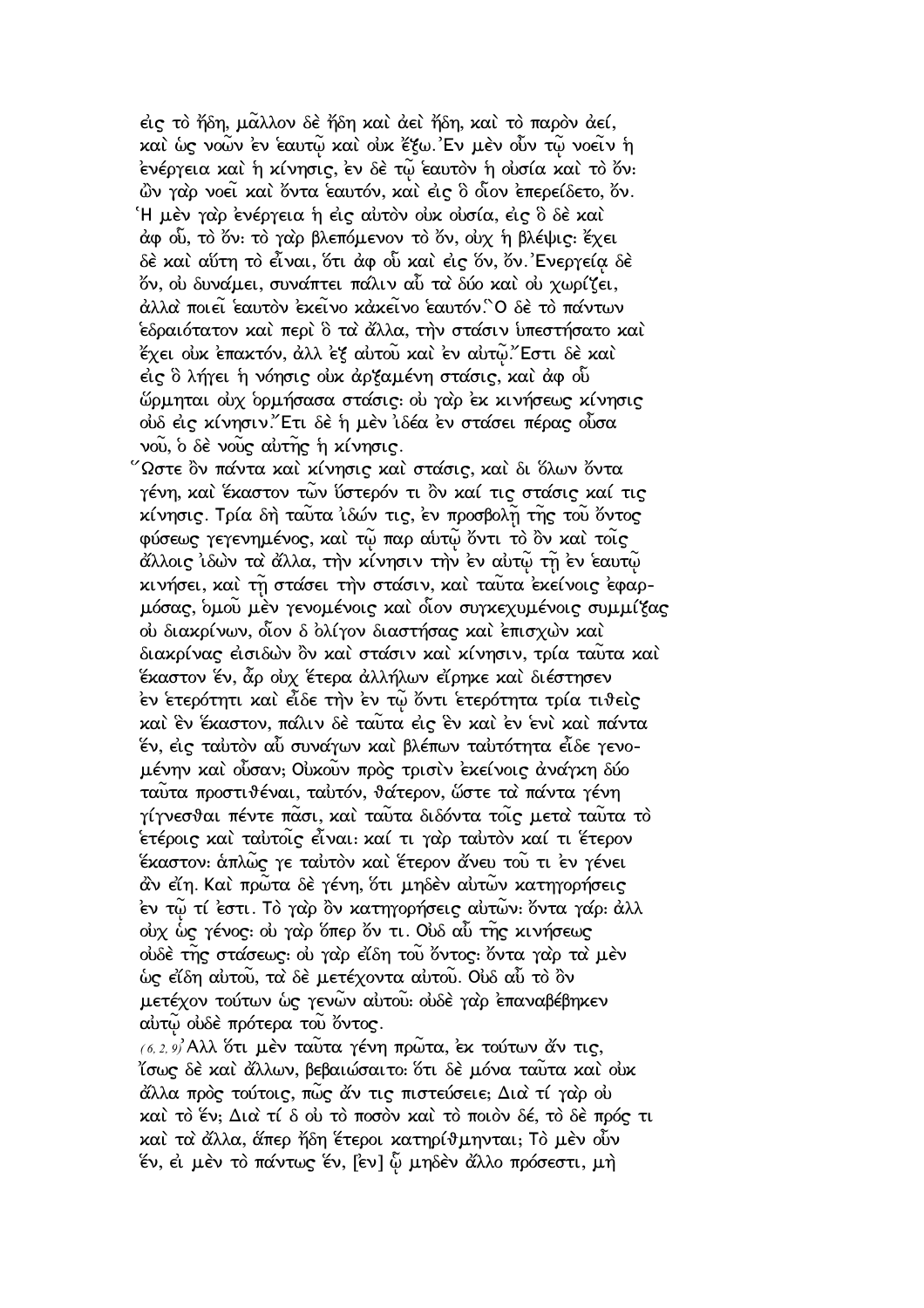ψυχή, μη νους, μη ότιουν, ούδενός άν κατηγοροίτο τουτο, ώστε ούδε γένος. Ει δε το προσον τω όντι, εφ ού το εν όν λέγομεν, ου πρώτως εν τουτο. Έτι άδιαφορον όν αυτου πως άν ποιήσειεν είδη; Ει δε τούτο μή, ου γένος. Πώς γαρ και διαιρήσεις; Διαιρών γαρ πολλα ποιήσεις: ώστε αυτό το εν πολλα έσται και άπολει εαυτό, ει εθέλοι γένος είναι. "Επειτά τι προσθήσεις διαιρών εις είδη: ου γαρ άν εἶεν διαφοραί έν τώ έν, ώσπερ είσι της ουσίας. Όντος μεν γαρ δέχεται ο νους είναι διαφοράς, ενός δε πως; Είτα εκαστοτε μετα της διαφοράς δύο τιθείς αναιρείς το έν, επείπερ πανταχού η μοναδος προσθήκη το πρότερον ποσον αφανίζει. Ει δέ τις λέγοι το έπι τω όντι εν και το επι κινήσει εν και τοις άλλοις κοινον είναι, εις μεν ταυτον άγων το ον και το έν, εν ὧ λόγω τὸ ὂν οὐκ ἐποίει τῶν ἄλλων γένος, ὅτι μὴ δπερ ὄντα, ἀλλ έτερον τρόπον ὄντα, ούτως ουδε το εν κοινον έπ αυτών έσται, άλλα το μεν πρώτως, τα δε άλλως. Ει δε μή παντων λέγοι ποιείν, άλλα έν τι έφ αυτου, ώσπερ τα άλλα, ει μεν ταυτον αυτώ το όν και το έν, ήδη του όντος ηριθμημένου έν τοις γένεσιν όνομα εισάγει. Ει δε εν εκάτερον, τινα` φύσιν λέγει, και` ει μεν προστίθησί [τι], τι εν λέγει, ει δε μηδέν, εκείνο, δ ουδενός κατηγορείται, παλιν αύ λέγει: ει δε το τω όντι συνόν, είπομεν μεν ότι ου πρώτως εν λέγει. Αλλα τί κωλύει πρώτως είναι τουτο εξηρημένου έκείνου του παντελώς έν; Καὶ γαρ τὸ ὂν μετ ἐκεῖνο λέγομεν δν και δν πρώτως ὄν. Η ότι ουκ ήν το προ αυτου δν ή, είπερ ἦν, ουκ άν ἦν πρώτως: τούτου δε το προ αυτου έν. Επειτα χωρισθέν τη νοήσει του όντος διαφορας ούκ έχει: έπειτα έν τῷ ὄντι, ει μεν επακολούθημα αυτου, και πάντων και ύστερον: πρότερον δε το γένος. Ει δε άμα, και πάντων: τὸ δε γένος ουχ άμα. Ει δε πρότερον, άρχή τις και αύτου μόνον: εί δε άρχη αύτου, ου γένος αύτου: εί δε μη αύτου, ουδέ των άλλων: ή δέοι άν και το όν και των άλλων πάντων. Όλως γαρ έοικε το εν εν τω όντι πλησιάζον τω ένι και δίον συνεκπιπτον τω όντι, του όντος το μεν προς εκείνω εν όντος, το δε μετ εκείνο όντος, ὧ δύναται και πολλα είναι, μένον αυτό εν και ου θέλον μερίζεσθαι ουδε γένος είναι βούλεσθαι.

 $(6, 2, 10)$ Πώς οὖν έκαστον του όντος έν; Η τ $\widetilde{\omega}$  τι εν ουχ έν - πολλα γαρ ήδη τῷ τι ἕν - ἀλλ δμωνύμως εν ἕκαστον των ειδών: τὸ γαρ εἶδος πληθος, ὥστε εν ενταυθα ώς στρατός ή χορός. Ου τοίνυν το έκει εν εν τούτοις, ώστε ου κοινον το εν ούδ εθεωρείτο εν τω όντι και τοις τι ούσι το αυτό. Ώστε ου γένος το έν: επει παν γένος καθ ου άληθεύεται, ουκέτι και τα άντικείμενα: καθ ού δε παντός όντος άληθεύεται τὸ ἓν καὶ τὰ ἀντικείμενα [καθ οὗ ἀληθεύσεται τὸ ềν ὡς γένος], κατα τούτου ἔσται ουχ ὡς γένος. Ώστε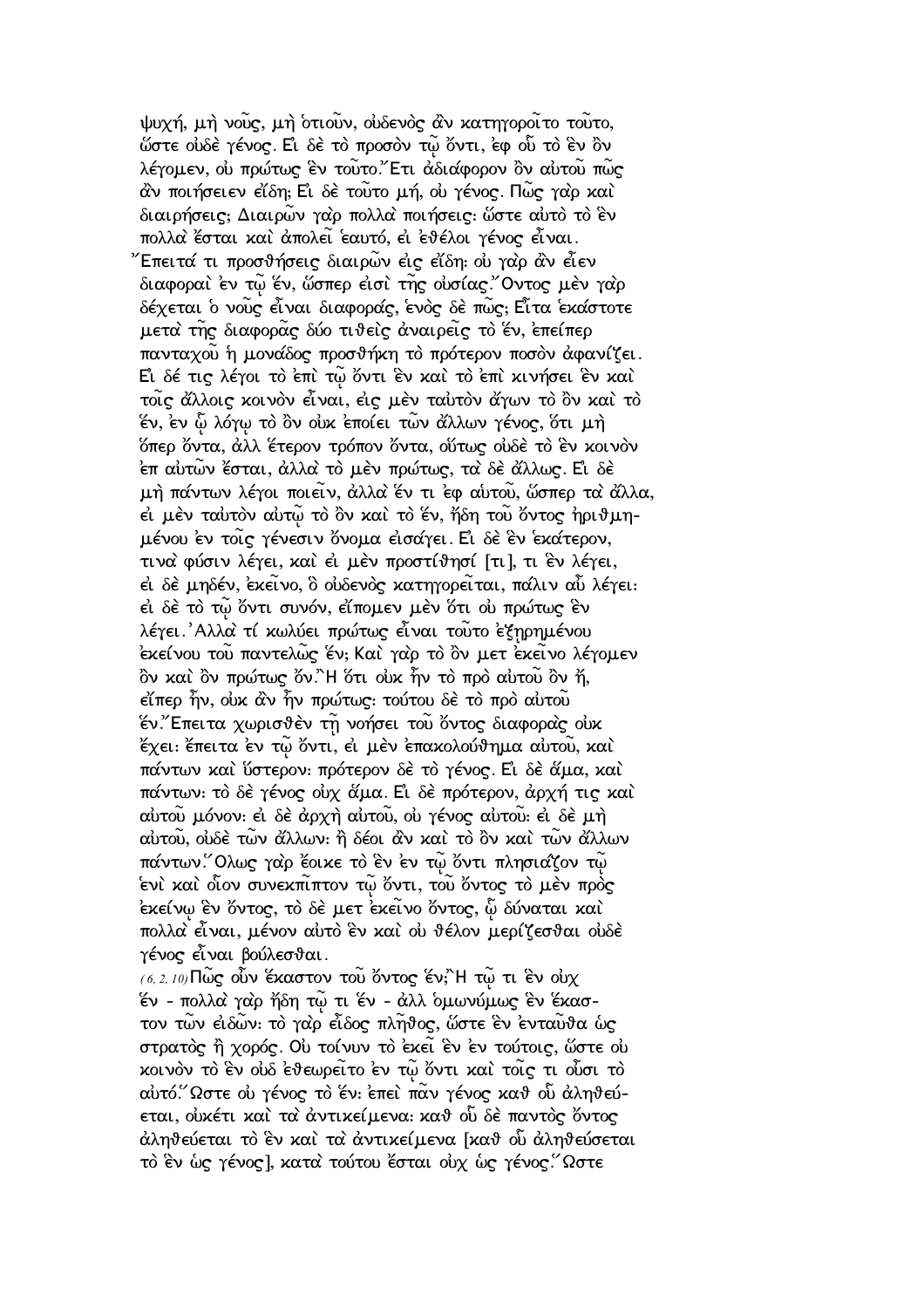ούτε των πρώτων γενων άληθεύσεται ως γένος, επείπερ και το εν ον ου μαλλον εν ή πολλα ουδέ τι των άλλων γενων ούτως εν ώς μή πολλα, ούτε κατα των άλλων των υστέρων ά πάντως πολλά. Τὸ δ ὅλον γένος οὐδεν ἕν: ὥστε, εἰ τὸ έν γένος, άπολεἶ τὸ εἶναι ἕν. <Οὐ> γαρ <άριθμὸς τὸ ἕν>. άριθμός δ έσται γενόμενον γένος. Έτι το εν άριθμώ έν: ει γαρ γένει έν, ου κυρίως έν. Έτι ώσπερ εν τοις αριθμοις τὸ ềν ουχ ως γένος κατ αυτών, άλλ ενυπάρχειν μεν λέγεται, ού γένος δε λέγεται, ούτως ουδ ει εν τοις ούσι το έν, γένος άν είη ούτε του όντος ούτε των άλλων ούτε των παντων. "Ετι ὥσπερ τὸ ἁπλοῦν ἀρχὴ μὲν ἀν εἴη τοῦ οὐχ ἁπλοῦ, οὐ μήν τούτου και γένοσ - άπλουν γαρ άν είη και το μη άπλούν - ούτω και επι του ενός, ει το εν αρχή, ουκ έσται των μετ αυτό γένος. Έσται ούν ούτε του όντος ούτε των άλλων. 'Αλλ εἴπερ ἔσται, τῶν ἓν ἑκαστων, οἷον εἴ τις ἀξιώσειε γωρίσαι άπό της ουσίας το έν. Τινών ούν έσται. Ώσπερ γαρ τὸ ὂν ου παντων γένος, ἀλλα των ὂν ειδων, ούτω και τὸ εν των εν εκαστων ειδών. Τίς ούν διαφορα άλλου προς άλλο καθό έν, ώσπερ άλλου πρός άλλο όντος διαφορα; Αλλ ει συμμερίζεται τω όντι και τη ουσία, και το όν τω μερισμώ και τω έν πολλοις θεωρεισθαι το αυτό γένος, δια τί ου και το έν τοσαυτα φαινόμενον όσα η ουσία και επι τα ίσα μεριζόμενον ουκ άν είη γένος; Η πρώτον ουκ άναγκη, εί τι ενυπάρχει πολλοϊς, γένος είναι ούτε αυτών, οις ενυπάργει, ούτε άλλων: ουδ όλως, εί τι κοινόν, παντως γένος. Το γούν σημείον ενυπάρχον ταις γραμμαις ου γένος ούτε αυτών ούτε όλως, ουδέ γε, ώσπερ ελέγετο, το εν τοις άριθμοις εν ούτε τῶν ἀριθμῶν ούτε τῶν ἀλλων. Δεῖ γαρ τὸ κοινὸν και [εν] εν πολλοίς και διαφοραίς οικείαις χρησθαι και είδη ποιείν και εν τω τί εστι. Του δε ενός τίνες άν είεν διαφοραι ή ποια γεννα είδη; Ει δε τα αυτα είδη ποιει, α περί το όν, και το αύτο άν είη τω όντι, και όνομα μόνον θατερον, και άρκει το όν.

 $(6, 2, 11)$  Επισκεπτέον δέ, πώς εν τω όντι το έν, και πώς δ λεγόμενος μερισμός και όλως ο των γενών, και εί ο αυτός ή άλλος εκατερος. Πρώτον ούν, πως όλως εν έκαστον οτιουν λέγεται και έστιν, είτα ει δμοίως και εν τω ενι όντι λέγομεν και ως εκει λέγεται. Το μεν ούν επι παντων εν ου ταυτόν: ούτε γαρ επι των αισθητών δμοίως και των νοητών - άλλα γαρ ουδέ τὸ ὄν - ούτ ἐπὶ των αισθητων πρὸς άλληλα δμοίως: ού γαρ ταύτον έν χορώ και στρατοπέδω και νηι και οικία ούδ αὖ έν τούτοις και έν τῷ συνεχει Άλλ δμως πάντα τὸ αὐτὸ μιμειται, τυγχανει δὲ τα` μὲν πόρρωθεν, τα` δὲ μᾶλλον, ἤδη δὲ καὶ ἀληθέστερον ἐν τῷ νῷ: ψυχὴ γαρ μία και έτι μάλλον νους είς και το όν έν. Άρ ούν εν εκάστω τὸ ὂν αὐτοῦ λέγοντες ἓν λέγομεν και ὡς ἔχει ὄντος, οὕτω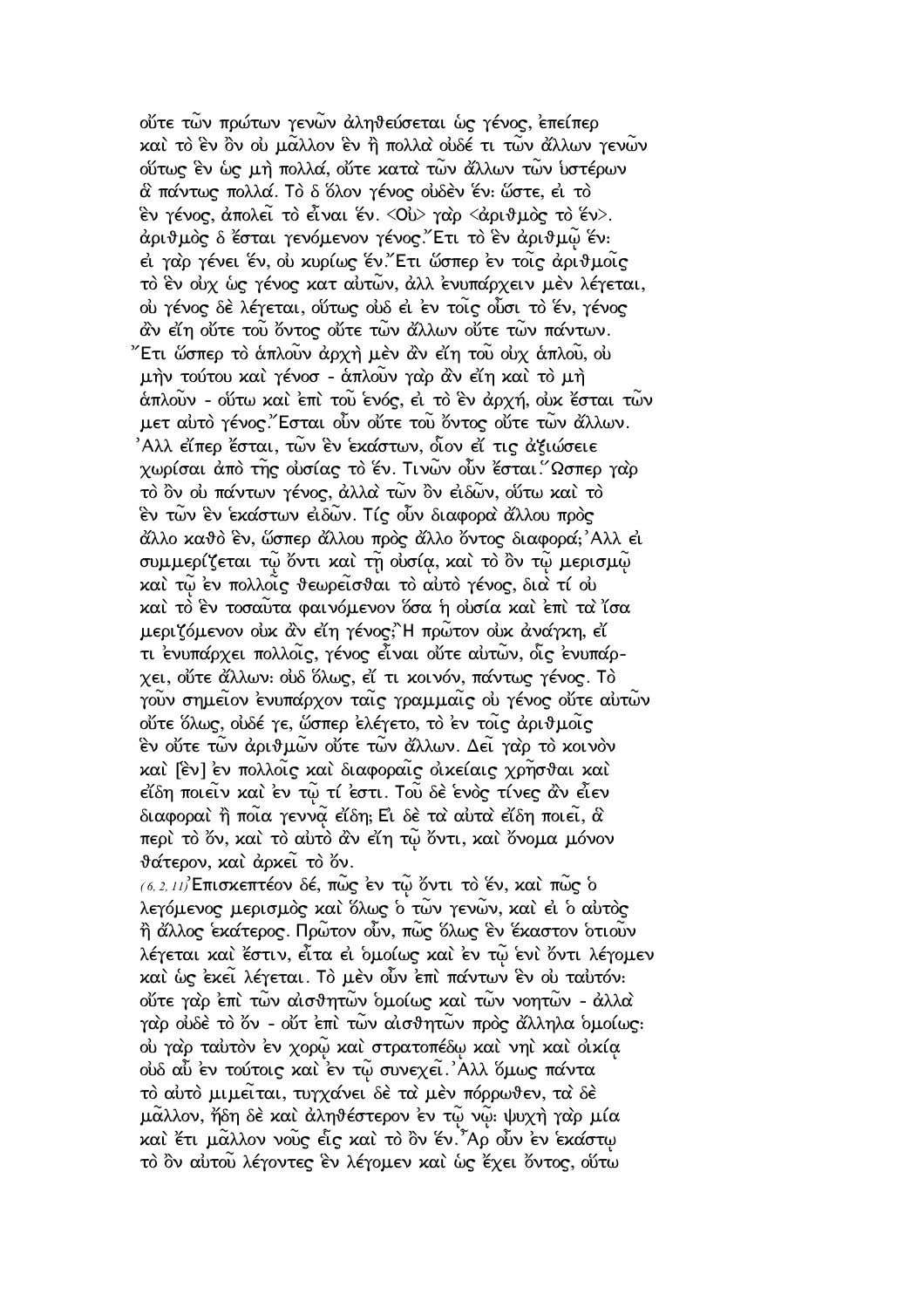και του ενός; Η συμβέβηκε μεν τουτο, ου μέντοι, καθό όν, και έν, άλλ έστι μη ήττον ον υπάρχον ήττον είναι έν. Ου γαρ ήττον στρατός ή χορός οικίας, άλλ δμως ήττον έν. "Εοικεν οὖν τὸ ἐν Ἑκαστῳ ἓν πρὸς ἀγαθὸν μᾶλλον βλέπειν, και καθόσον τυγχάνει άγαθου, κατα τοσούτον και έν, και το μαλλον και ήττον του εν έν τούτω: είναι γαρ θέλει έκαστον ούχ άπλως, άλλα μετα του άγαθου. Δια τούτο και τα μη εν ώς δύναται σπεύδει εν γενέσθαι, τα μεν φύσει αυτή τη φύσει συνιόντα είς ταύτον ενουσθαι αύτοις θέλοντα: ου γαρ άπ άλλήλων σπεύδει έκαστα, άλλ εις άλληλα και εις αυτά: και ψυχαι πασαι είς εν άν βούλοιντο ιέναι μετα την αυτών ουσίαν. Και άμφοτέρωθεν δε το έν: και γαρ το άφ ού και τὸ ἐις ὅ: και γαρ ἄρχεται ἀπὸ του εν και σπεύδει ἐις τὸ έν. Ούτω γαρ και το άγαθόν: ούτε γαρ υπέστη εν τοις ούσιν οτιουν υποσταν τε ούκ άν ανέχοιτο μή πρός το εν την σπουδήν έχον. Τα μέν δη φύσει ούτω: τα δέ εν ταις τέχναις αυτη εκάστη έκαστον πρός τουτο καθόσον δύναται και ως δύναται 'εκείνα ούτως άγει. Το δε όν μαλιστα παντων τούτου τυγχάνει: έγγύς γάρ. Οθεν τα μέν άλλα λέγεται δ λέγεται μόνον, οίον άνθρωπος: και γάρ, εί ποτε λέγοιμεν είς, προς δύο λέγομεν: εί δε και άλλως το εν λέγομεν, άπ αυτου προστιθέντες λέγομεν. Επι δε του όντος λέγομεν το όλον τουτο εν όν και άξιουμεν ως εν ενδεικνύμενοι την σφόδρα αύτου πρός το άγαθον συνουσίαν. Γίγνεται ούν το εν και εν αύτω ως άρχη και τέλος, ουχ ωσαύτως δέ, άλλα άλλως, ώστε και το πρότερον και το ύστερον και εν τω έν. Τί ούν το έν αύτω έν; Ούχι δμοίως έν άπασι τοις μέρεσι και κοινον θεωρούμενον; Η πρώτον μέν και έν ταις γραμμαίς κοινόν το σημείον και ου γένος των γραμμών: και έν τοις άριθμοις κοινόν το εν δη ίσως τουτο και ου γένος: ουδε γαρ ταύτον το εν το επ αύτου του εν τω επι μοναδος και δυαδος και των άλλων αριθμών. Επειτα και εν τω όντι ουδεν κωλύει τα μέν πρώτα, τα δ ύστερα είναι, και τα μέν άπλα, τα δέ σύνθετα είναι. Και εί ταυτον δε εν πάσι το εν τοις του όντος, διαφορα ούκ ούσα αυτου ουδε είδη ποιει: ει δε μή είδη, ουδέ γένος αυτό δύναται είναι.  $(6, 2, 12)$  Και ταυτα μεν ούτω. Πώς δε τοις άριθμοις το άγαθον εν τω εν είναι έκαστον αψύχοις ούσιν; Η κοινον

τούτο και επι των άλλων αψύχων. Ει δέ τις λέγοι μη είναι δλως αυτούς, ημείς περι όντων είπομεν, καθο εν έκαστον. Ει δέ το σημείον ζητοίεν πως άγαθού μετέχει, εί μέν καθ αύτο φήσουσιν είναι, εί μεν άψυχον φήσουσι, το αύτο όπερ και επι των άλλων των τοιούτων ζητουσιν: ει δ εν άλλοις, δίον εν κύκλω, το άγαθον το εκείνου τουτο, και η όρεξις προς τουτο και σπεύδει ως δύναται δια τούτου 'εκει.'Αλλα πῶς τα γένη ταῦτα; "Αρα και τα κερματιζό-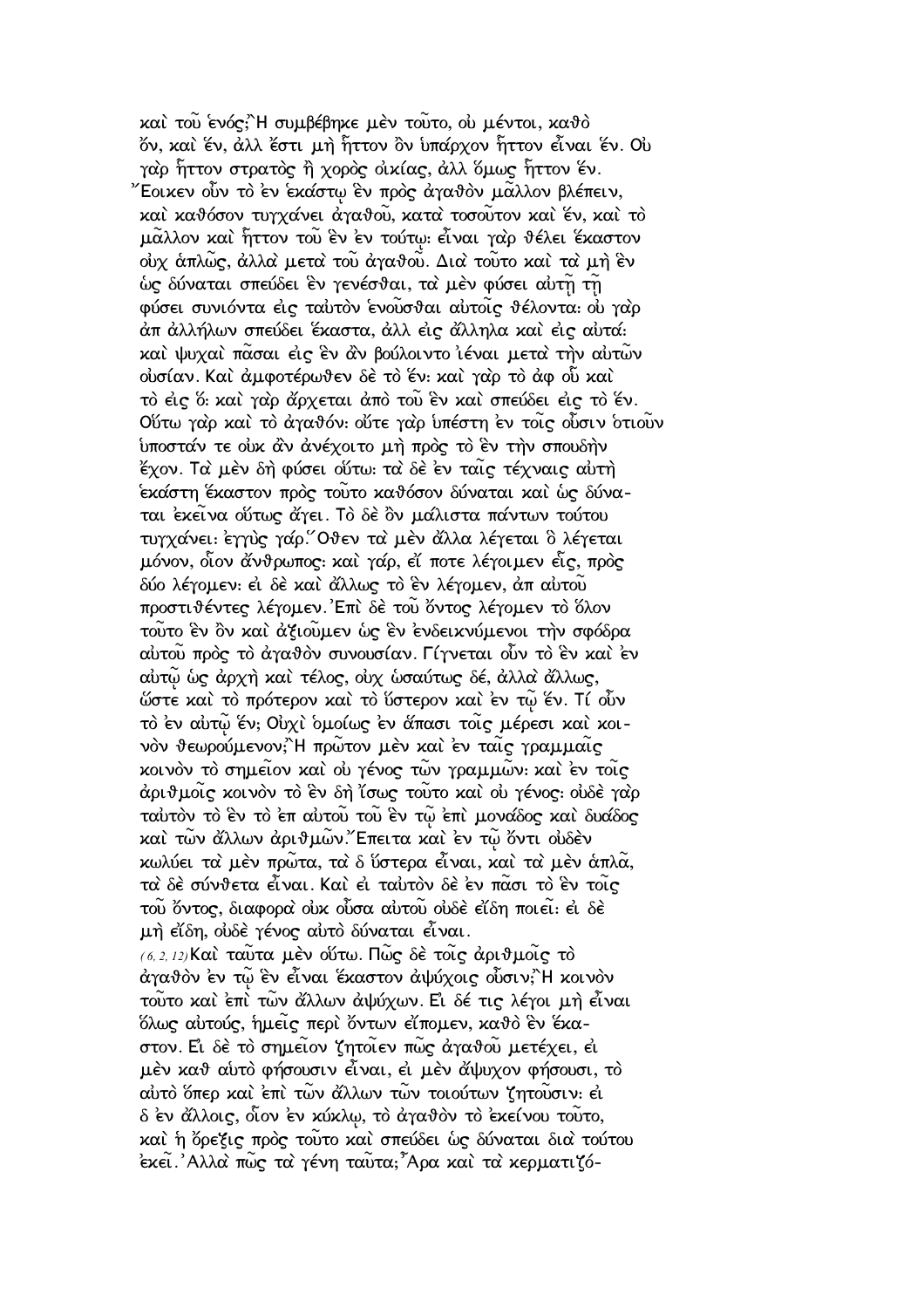μενα έκαστα; Η όλον εν εκάστω ὧν γένος. Και πως έτι έν; "Η τὸ γένει εν ως εν πολλοις δλον. Αρ οὖν μόνον εν τοις μετέχουσιν; Η ού, άλλα και καθ αυτό και εν τοις μετέχουσιν. Αλλ Ίσως σαφέστερον έσται ύστερον.  $(6, 2, 13)$  Νύν δέ, πώς τὸ ποσὸν ουκ εν τοις γένεσι τοις πρώτοις, και αύ το ποιόν; Η ποσον μεν ου πρώτον μετα των άλλων, ότι εκείνα μεν άμα μετα του όντος. Κίνησις γαρ μετα του όντος ενέργεια όντος ζωή αυτου ούσα: και στάσις έν αυτή τη ουσία συνεισήει: μάλλον δε συνήν το είναι τούτοις ετέροις και τοις αυτοις, ώστε συνορασθαι και ταυτα. Αριθμός δε ύστερός τε εκείνων και εαυτου, και το ύστερος παρα του προτέρου, και εφεξης αλλήλοις, και ένυπάρχει τα ύστερα έν προτέροις: ώστε έν μέν τοις πρώτοις ούκ άν καταριθμοΐτο: ζητητέον δέ, ει δλως γένος. Τὸ μέντοι μέγεθος έτι μάλλον ύστερον και σύνθετον: άριθμός γαρ έν τῷδε και γραμμή δύο τινα και επίπεδον τρία. Ει μεν ούν παρα του αριθμού έχει και το συνεχες μέγεθος τὸ ποσόν, του ἀριθμου ουκ ὄντος γένους πως ἀν τούτο έχοι; Ενι δέ και έν τοις μεγέθεσι το πρότερον και το ύστερον. Ει δε κοινόν επ άμφοιν το ποσοις, τί τουτό εστι ληπτέον, και ευρόντας θετέον γένος ύστερον, ούκ έν τοις πρώτοις: και εί γένος μη εν τοις πρώτοις, είς τι ανακτέον των πρώτων ή των είς τα πρώτα. Δήλον τοίνυν ίσως, ότι δσον τι δηλοί ή του ποσου φύσις και μετρεί το δσον εκάστου αυτή τε όσον τι. Αλλ ει κοινον επ αριθμού και μεγέθους τὸ ὅσον, ἢ ὁ ἀριθμὸς πρῶτος, τὸ δε μέγεθος άπ εκείνου, ή όλως ο μεν άριθμός εν μίζει κινήσεως και στάσεως, το δε μέγεθος κίνησίς τις ή εκ κινήσεως, της μέν κινήσεως είς άόριστον προιούσης, της δε στάσεως έν τη εποχή του προιόντος μοναδα ποιούσης. Αλλα περί γενέσεως άριθμού και μεγέθους, μαλλον δε υποστάσεως ύστερον και επινοίας θεωρητέον. Τάχα γαρ ο μεν αριθμός έν τοις πρώτοις γένεσι, το δε μέγεθος ύστερον εν συνθέσει: και ο μεν άριθμος εστώτων, το δε μέγεθος εν κινήσει. 'Αλλα ταύτα μεν ύστερον, ώς φαμεν.

 $(6, 2, 14)$ Περί δέ του ποιου, δια τί ούκ εν τοις πρώτοις; "Η ὅτι καὶ τοῦτο ὕστερον καὶ μετα τὴν οὐσίαν. Δεἶ δὲ τὴν ουσίαν παρακολουθούντα ταύτα έχειν την πρώτην, μη έκ τούτων δέ την σύστασιν έχειν μηδέ δια τούτων συμπληρουσθαι: ή είη άν υστέρα ποιότητος και ποσότητος. Έν μέν οὖν ταις συνθέταις οὐσίαις και 'εκ πολλων, 'εν αις και' άριθμοί και ποσότητες διαλλαγήν εποίησαν αυτών, και ποιότητες είεν άν και κοινότης τις έν αυταίς θεωρηθήσεται: έν δέ τοις πρώτοις γένεσι την διαίρεσιν ούχ άπλων και συνθέτων δεί ποιείσθαι, άλλ άπλων και των την ουσίαν συμπληρούντων, ου την τινα ουσίαν. Την μέν γαρ τινα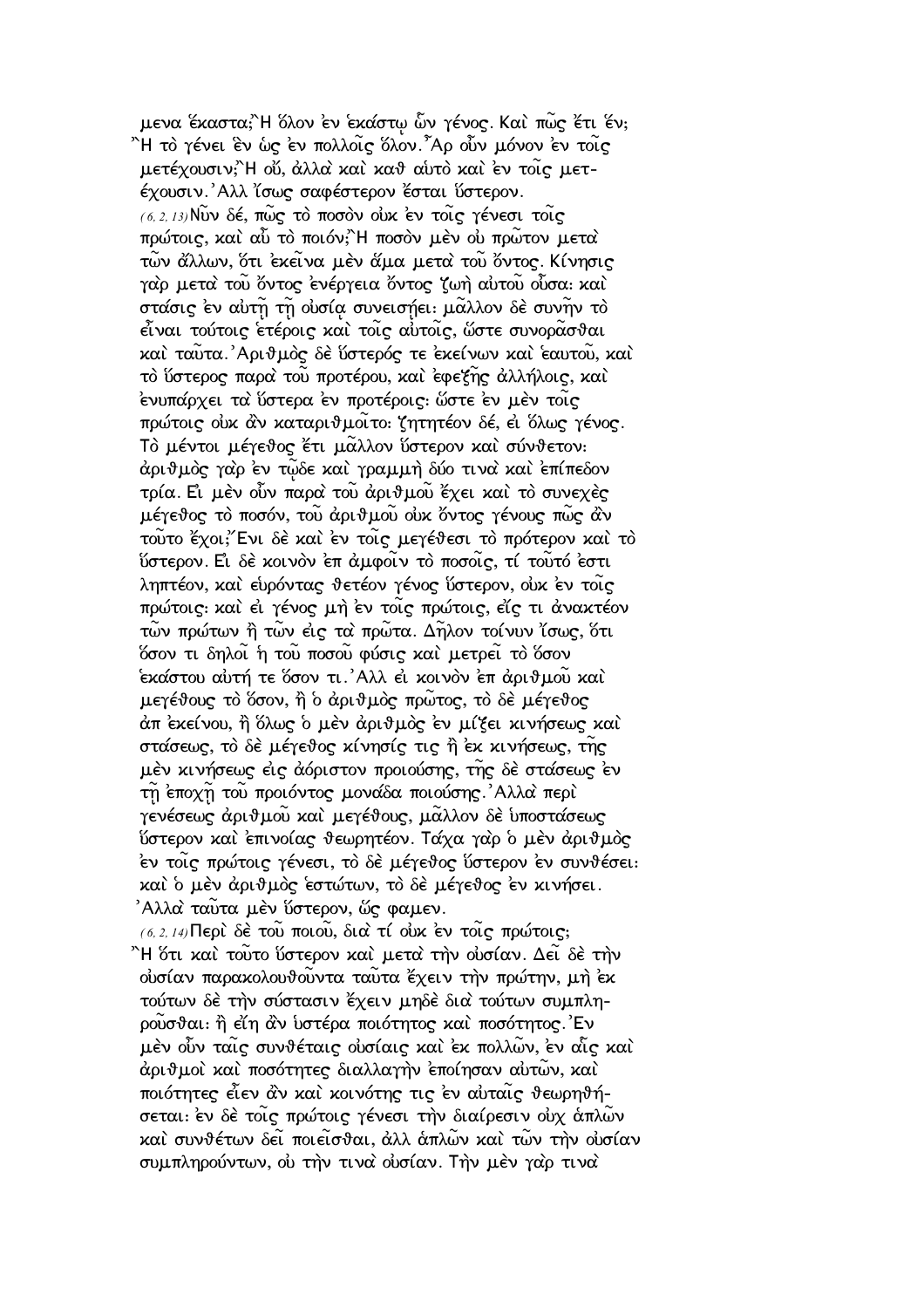ουσίαν συμπληρουσθαι και έκ ποιότητος ουδεν ίσως άτοπον, έχούσης ήδη την ουσίαν πρό της ποιότητος, το δε τοιόνδε έξωθεν, αυτήν δέ την ουσίαν α έχει ουσιώδη έχειν. Καίτοι έν άλλοις ή ζιούμεν τα μέν της ουσίας συμπληρωτικα δμωνύμως ποια είναι, τα δ έζωθεν μετα την ουσίαν υπάρχοντα ποιά, και τα μέν έν ταις ουσίαις ενεργείας αυτών, τα δέ μετ αύτας ήδη πάθη. Νύν δε λέγομεν ούκ ουσίας όλως είναι συμπληρωτικα τα της τινός ουσίας: ου γαρ ουσίας προσθήκη γίνεται τω άνθρώπω καθό άνθρωπος εις ουσίαν: άλλ έστιν ουσία άνωθεν, πριν επι την διαφοραν ελθείν, ώσπερ και ζώον ήδη, πριν επι το λογικον ήκειν.  $(6, 2, 15)$ Πώς ούν τα τέτταρα γένη συμπληροί την ουσίαν ούπω ποιαν ουσίαν ποιούντα; Ουδέ γαρ τινα. Ότι μέν ούν τὸ ὂν πρῶτον, εἴρηται, καὶ ὡς ἡ κίνησις οὐκ ἀν εἴη άλλο ούδ η στάσις ούδε θάτερον ούδε ταυτόν, δηλον: και ότι ου ποιότητα ενεργαζεται η κίνησις αύτη, ίσως μεν φανερόν, λεχθέν δέ μαλλον ποιήσει σαφέστερον. Ει γαρ η κίνησις ένέργεια έστιν αύτης, ενεργεία δε το όν και δλως τα πρώτα, ουκ άν συμβεβηκός είη η κίνησις, άλλ ενέργεια ούσα ενεργεία όντος ουδ άν συμπληρωτικον έτι λέγοιτο, άλλ αυτή: ώστε ουκ εμβέβηκεν εις ύστερόν τι ουδ εις ποιότητα, άλλ είς το άμα τέτακται. Ου γαρ έστιν όν, είτα κεκίνηται, ουδέ έστιν όν, είτα έστη: ουδέ πάθος η στάσις: και ταυτον δε και θατερον ουχ ύστερα, ότι μη ύστερον εγένετο πολλα, άλλ ἦν ὅπερ ἦν <εν πολλα>: ει δε πολλα, και ετερότης, και εί εν πολλά, και ταυτότης. Και ταυτα είς την ουσίαν άρκει: όταν δε μέλλη προς τα κάτω προιέναι, τότε άλλα, δ' ούκέτι ουσίαν ποιει, άλλα ποιαν ουσίαν και ποσην ουσίαν, και γιγνέσθω γένη ου πρώτα. (6, 2, 16) Το δε <πρός τι παραφυαδι εοικοσ> πώς άν εν πρώτοις; Ετέρου γαρ πρός έτερον και ου πρός αυτό η σχέσις [και πρός άλλο]. Που δέ και πότε έτι πόρρω. Τό τε γαρ που άλλο έν άλλω, ώστε δύο: τὸ δὲ γένος εν δεϊ εἶναι, ου σύνθεσιν: και ουδέ τόπος εκει: νύν δε ο λόγος περί των όντων κατ άλήθειαν. Ο τε χρόνος εί εκει, σκεπτέον: μαλλον δε ίσως ού. Ει δε και <μέτρον> και ουχ άπλως μέτρον, άλλα < κινήσεωσ>, δύο και σύνθετον το δλον και κινήσεως ύστερον, ώστε ουχ όπου κίνησις έν Ίση διαιρέσει. Τὸ δὲ ποιεἶν καὶ τὸ πάσχειν ἐν κινήσει, ἐι ἄρα ἐκεἶ τὸ πάσχειν: και το ποιείν δε δύο: δμοίως και το πάσχειν: ουδέτερον ούν άπλουν. Και το έχειν δύο και το κεισθαι άλλο έν άλλω ούτως, ώστε τρία.

(6, 2, 17) Αλλα το καλον και το άγαθον και αι άρεται δια τί ούκ έν τοις πρώτοις, επιστήμη, νους; Η το μεν άγαθόν, ει το πρώτον, ην δη λέγομεν την του άγαθου φύσιν, καθ ής ούδεν κατηγορείται, άλλ ημείς μη έχοντες άλλως σημηναι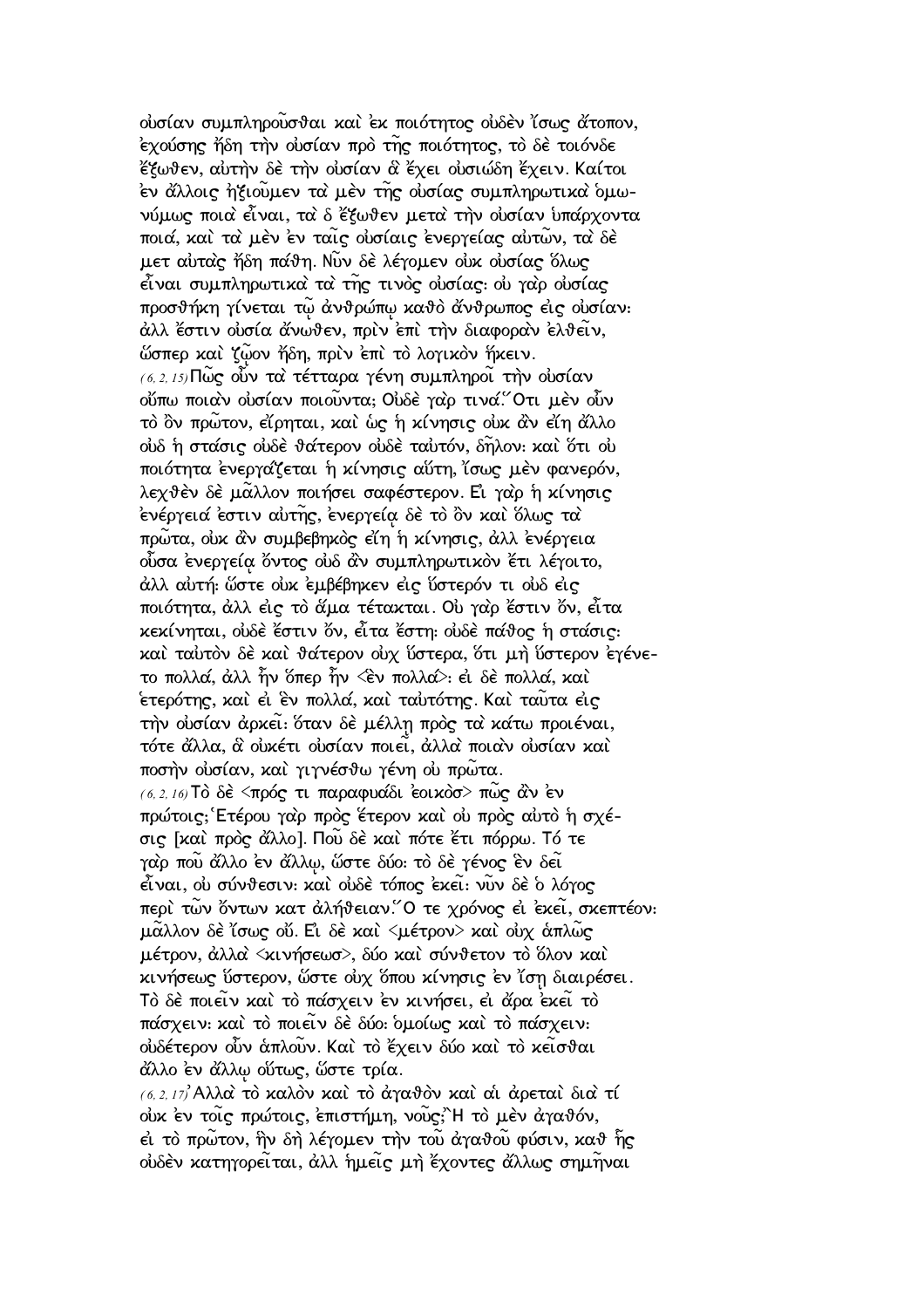ούτω λέγομεν, γένος ουδενός άν είη. Ου γαρ κατ άλλων λέγεται ή ήν άν καθ ὧν λέγεται έκαστον εκείνο λεγόμενον. Και προ ουσίας δε εκείνο, ουκ εν ουσία. Ει δ ώς ποιον το άγαθόν, όλως τὸ ποιὸν οὐκ 'εν τοις πρώτοις. Τί οὖν ἡ του όντος φύσις ουκ άγαθόν; Η πρώτον μεν άλλως και ουκ εκείνως ώς τὸ πρῶτον: καὶ ὧς ἐστιν ἀγαθὸν οὐχ ὡς ποιόν, άλλ έν αυτώ. Αλλα και τα άλλα έφαμεν γένη εν αυτώ, και διότι κοινόν τι ήν έκαστον και εν πολλοις εωράτο, γένος. Ει ούν και το άγαθον δράται εφ εκαστω μέρει της ουσίας ή του όντος ή έπι τοις πλείστοις, δια τι ου γένος και έν τοις πρώτοις; Η έν άπασι τοις μέρεσιν ου ταυτόν, άλλα πρώτως και δευτέρως και υστέρως: ή γαρ ότι θάτερον παρα θατέρου, τὸ ὕστερον παρα τοῦ προτέρου, ἢ ὅτι παρ ενὸς πάντα του επέκεινα, άλλα δ άλλως κατα φύσιν την αυτών μεταλαμβανει. Ει δε δη και γένος εθέλει τις θέσθαι, ύστερον: ύστερον γαρ της ουσίας και του τί έστι το είναι αύτο άγαθόν, κάν άει συνη, εκείνα δε ήν του όντος ή ον και είς την ουσίαν. Εντεύθεν γαρ και το <επέκεινα του όντοσ>, επειδή το όν και η ουσία ου δύναται μή πολλα είναι, άλλα άναγκη αυτώ έχειν ταυτα, ηριθμημένα γένη, και είναι εν πολλα. Ει μέντοι το άγαθον το εν τὸ 'εν τῷ Όντι - μὴ οκνοίμεν λέγειν την 'ενέργειαν αυτού την κατα φύσιν πρός το έν τουτο είναι το άγαθον αυτου, ίν εκειθεν αγαθοειδές ή - έσται το αγαθον τούτω ενέργεια πρός το άγαθόν: τούτο δε ή ζωή αύτου: τούτο δε ή κίνησις, η ήδη έστιν έν τι των γενων.

 $(6, 2, 18)$ Περι δε του καλου, ει μεν εκείνο η πρώτη καλλονή, τα αύτα άν και παραπλήσια λέγοιτο τοις επι του άγαθου λόγοις: και εί το επι τη ιδέα δίον αποστίλβον, ότι μη το αύτο έν πάσι, και ότι ύστερον το επιστίλβειν. Ει δε ούκ άλλο τι τὸ καλὸν ἢ ἡ ουσία αυτή, ἐν τη ουσία εἴρηται. Ει δέ προς ημάς τους δρώντας τω τοιόνδε πάθος ποιείν έστι, τούτο το ενεργείν κίνησις, και εί προς εκείνο η ενέργεια, κίνησις. Έστι δέ και η επιστήμη αυτοκίνησις όψις ούσα του όντος και ενέργεια, άλλ ουχ έξις: ώστε και αυτή υπό την κίνησιν, εί δε βούλει, υπό την στάσιν, ή και υπ άμφω: ει δε υπ άμφω, ως μικτόν: ει τουτο, ύστερον το μικτόν. Ό δὲ νοῦς ὂν νοοῦν καὶ σύνθετον ἐκ πάντων, οὐχ ἕν τι τῶν γενών: και έστιν ο άληθινος νους όν μετα πάντων και ήδη πάντα τα όντα, το δε όν [μόνον] ψιλον εις γένος λαμβανόμενον στοιχείον αύτου. Δικαιοσύνη δε και σωφροσύνη και δλως άρετη ενέργειαί τινες νου πασαι: ώστε ουκ εν πρώτοις και ύστερα γένους και είδη.

 $(6, 2, 19)$  Γένη δη ὄντα τα τέτταρα ταύτα και πρώτα άρα καθ αυτό έκαστον είδη ποιει: Οίον το όν διαιροίτο αν ήδη έφ εαυτου άνευ των άλλων; Η ού: επειδη έξωθεν του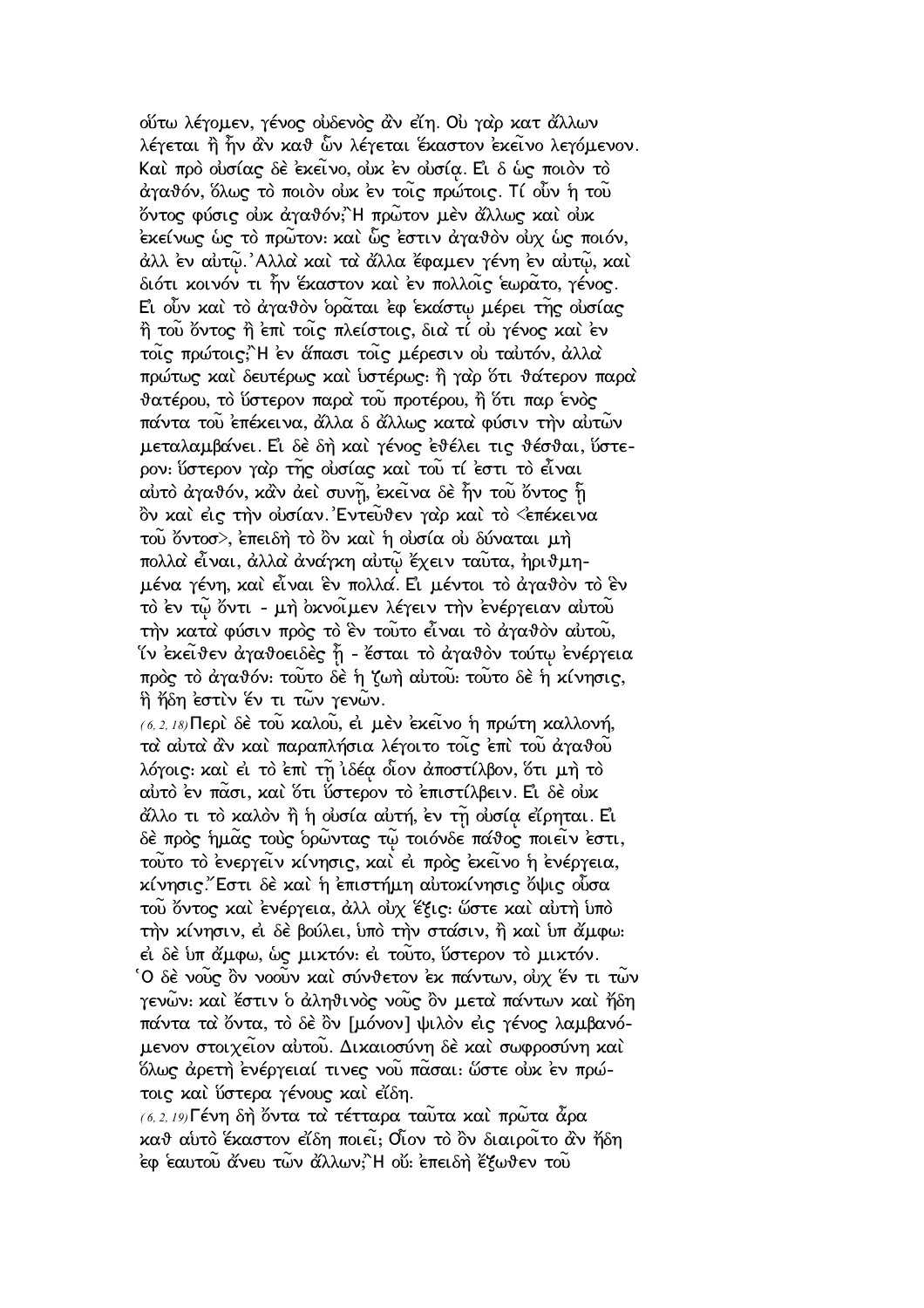γένους λαβείν δεί τας διαφοράς, και είναι μεν του όντος διαφορας ή όν, ου μέντοι τας διαφορας αυτό. Πόθεν ούν έξει: Ου γαρ δη έκ των ουκ όντων. Ει δη εξ όντων, ην δε τα γένη τα τρία τα λοιπά, δηλον ότι εκ τούτων και μετα τούτων προστιθεμένων και συνδυαζομένων και άμα γινομένων. Αλλα άμα γινόμενα τουτο δη εποίει το εκ παντων. Πώς ούν τα άλλα έστι μετα το έκ πάντων; Και πώς γένη πάντα όντα είδη ποιεί; Πώς δε η κίνησις είδη κινήσεως και η στάσις και τα άλλα; Επει κάκεινο δει παραφυλάττειν, δπως μη άφανίζοιτο έκαστον εν τοις είδεσι, μηδ αὖ τὸ γένος κατηγορούμενον ή μόνον ως έν εκείνοις θεωρούμενον, άλλ η εκείνοις άμα και εν αυτώ και μιγνύμενον αύ καθαρόν και μή μιγνύμενον υπάρχη, μηδ άλλως συντελούν εις ουσίαν αυτό άπολλύη. Περι μεν δη τούτων σκεπτέον. Επει δε έφαμεν το εκ πάντων των όντων νουν είναι έκαστον, πρὸ δὲ πάντων ὡς ἐιδῶν καὶ μερῶν τὸ ὂν καὶ τὴν ουσίαν τιθέμεθα [νουν είναι], τον ήδη νουν ύστερον λέγομεν είναι. Και δη ταύτην την άπορίαν χρήσιμον προς το ζητούμενον ποιησώμεθα και οίον παραδείγματι χρησάμενοι είς γνώσιν των λεγομένων αύτους εμβιβαζωμεν.  $(6, 2, 20)$  Λαβωμεν ούν τον μεν είναι νουν ουδεν εφαπτόμενον τών έν μέρει ουδ ενεργούντα περι οτιούν, ίνα μη τις νους γίγνοιτο, ώσπερ επιστήμη πρὸ τῶν εν μέρει ειδῶν, καὶ ἡ έν είδει δε επιστήμη πρὸ τῶν ἐν αὐτῆ μερῶν: πασα μεν ούδεν των εν μέρει δύναμις πάντων, έκαστον δε ενεργεία έκεινο, και δυνάμει δε πάντα, και επι της καθόλου ώσαύτως: αι μέν έν είδει, αι έν τη δλη δυναμει κείνται, αι δη το έν είδει λαβούσαι, δυναμει εισιν η δλη: κατηγορείται γαρ η πάσα, ού μόριον της πάσης: αυτήν γε μήν δεϊ άκέραιον έφ αυτής είναι. Ούτω δη άλλως μεν νουν τον ζύμπαντα ειπείν εἶναι, τον προ τῶν καθέκαστον 'ενεργεία ὄντων, άλλως δε εκδέ[χεσθαι] εκαστους, τους μεν εν μέρει εκ παντων πληρωθέντας, τον δ επι πασι νούν χορηγον μεν τοις καθέκαστα, δύναμιν δε αυτών είναι και έχειν εν τω καθόλου εκείνους, εκείνους τε αὖ εν αυτοις εν μέρει οὖσιν έχειν τον καθόλου, ώς η τις επιστήμη την επιστήμην. Και είναι και καθ αυτόν τον μέγαν νουν και εκάστους αύ εν αυτοις όντας, και έμπεριέχεσθαι αὖ τους έν μέρει τὦ ὅλω και τον ὅλον τοἶς έν μέρει, εκάστους εφ εαυτών και εν άλλω και εφ εαυτου έκεινον και έν εκείνοις, και εν εκείνω μεν πάντας έφ εαυτου όντι δυναμει, ενεργεία όντι τα παντα άμα, δυναμει δε έκαστον χωρίς, τους δ αὖ ενεργεία μεν δ είσι, δυναμει δε το όλον. Καθόσον μεν γαρ τουτο δ λέγονταί είσιν, ένεργεία εισιν εκείνο δ λέγονται: η δ εν γένει εκείνο, δυναμει εκείνο. Ο δ αύ, η μεν γένος, δύναμις παντων των υπ αυτό ειδών και ουδεν ενεργεία εκείνων, άλλα πάντα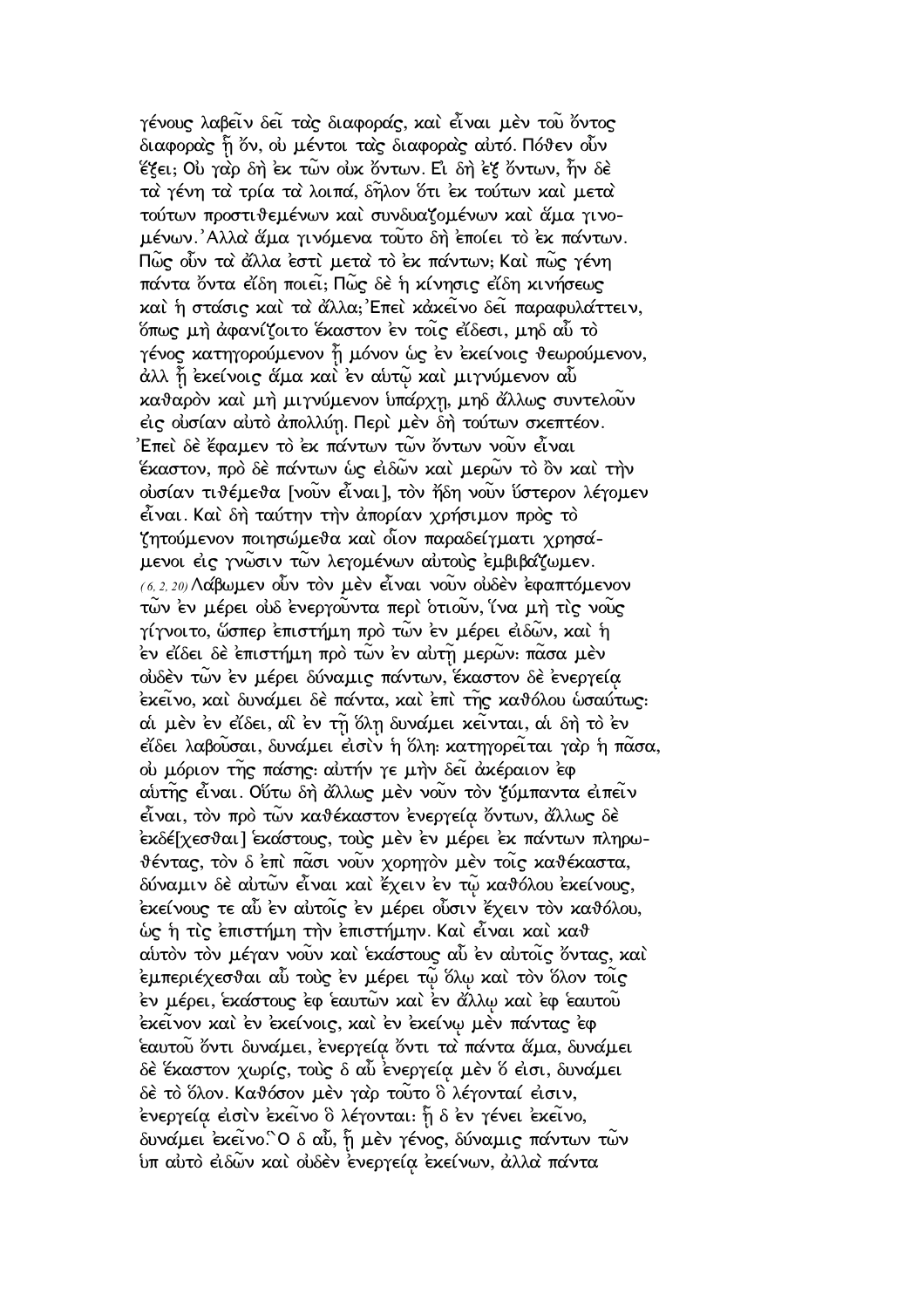εν αυτώ ήσυχα: η δε δ εστι προ των ειδών ενεργεία, των ού καθέκαστα. Δεί δή, είπερ ενεργεία έσονται οι εν είδει, την άπ αύτου ενέργειαν αιτίαν γίγνεσθαι.  $(6, 2, 21)$ Πώς ούν μένων αυτός εν τω λόγω τα εν μέρει ποιεί; Τούτο δε ταύτον πώς έκ των τεττάρων εκείνων τα λεγόμενα έφεξης. Όρα τοίνυν εν τούτω τω μεγάλω νω και άμηχανω, ου πολυλαλω άλλα πολύνω νω, τω παντα νῷ καὶ ὅλῳ καὶ οὐ μέρει οὐδὲ τινὶ νῷ, ὅπως ἔνι τα παντα έξ αυτου. Αριθμον δη παντως έχει εν τούτοις οις δρα, και έστι δε εν και πολλά, και ταυτα δε δυνάμεις και θαυμασται δυναμεις ούκ άσθενεις, άλλ άτε καθαραι ούσαι μέγισταί είσι και δίον σφριγωσαι και άληθως δυνάμεις, ου το μέχρι τινός έχουσαι: άπειροι τοίνυν και άπειρία και το μέγα. Τουτο τοίνυν το μέγα σύν τω εν αυτώ καλώ της ουσίας και τη περι αυτο άγλαία και τω φωτι ως εν νω όντα ιδων δράς και το ποιον ήδη επανθούν, μετα δε του συνεχούς της ενεργείας μέγεθος προφαινόμενον τη ση προσβολη έν ησύχω κείμενον, ενός δε και δύο όντων και τριών και το μέγεθος τριττον όν και το ποσον πάν. Του δε ποσου ενορωμένου και του ποιου και άμφω εις εν ιόντων και οίον γινομένων και σχήμα δρα. Εισπίπτοντος δε του θατέρου και διαιρούντος και το ποσον και το ποιον σχηματων τε διαφοραί και ποιότητος άλλαι. Και ταυτότης μεν συνουσα ισότητα ποιεί είναι, ετερότης δε άνισότητα εν ποσῷ ἔν τε ἀριθμῷ ἔν τε μεγέθει, ἐξ ὧν και κύκλους και τετράγωνα και τα έξ ανίσων σχήματα, αριθμούς τε δμοίους και άνομοίους, περιττούς τε και άρτίους. Ούσα γαρ έννους ζωή και ενέργεια ουκ άτελης ουδεν παραλείπει ὧν ευρίσκομεν νυν νοερον έργον όν, άλλα παντα έχει εν τη αυτής δυναμει όντα αυτα έχουσα ως αν νους έχοι. Έχει δέ νους ως εν νοήσει, νοήσει δε ου τη εν διεξόδω: παραλέλειπται δε σύδεν των όσα λόγοι, άλλ έστιν είς οίον λόγος, μέγας, τέλειος, πάντας περιέχων, άπό των πρώτων αύτου επεξιών, μαλλον δε άει επεξελθών, ώστε μηδέποτε τὸ ἐπεξιέναι ἀληθὲς ἐἶναι. Όλως γαρ πανταχου, ὅσα ἄν τις έκ λογισμού λαβοι έν τη φύσει όντα, ταυτα ευρήσει έν νω άνευ λογισμου όντα, ὥστε νομίζειν τὸ ὂν νουν λελογισμένον ούτω ποιησαι, οίον και επι των λόγων των τα ζωα ποιούντων: ώς γαρ άν ο άκριβέστατος λογισμός λογίσαιτο ώς άριστα, ούτως έχει πάντα εν τοις λόγοις προ λογισμου ούσι. Τί χρη προσδοκαν εν τοις προ φύσεως και των λόγων τῶν ἐν αύτῆ | εν τοις ἀνωτέρω | εἶναι; Ἐν οις γαρ ἡ ουσία ούκ άλλο τι ή νους, και ουκ επακτον ούτε το όν αυτοις ούτε ο νους, άμογητι άν είη άριστα έχον, είπερ κατα νούν κείσεται, και τούτο όν, δ θέλει νούς και έστι: διο και άληθινον και πρώτον: ει γαρ παρ άλλου, εκείνο νους.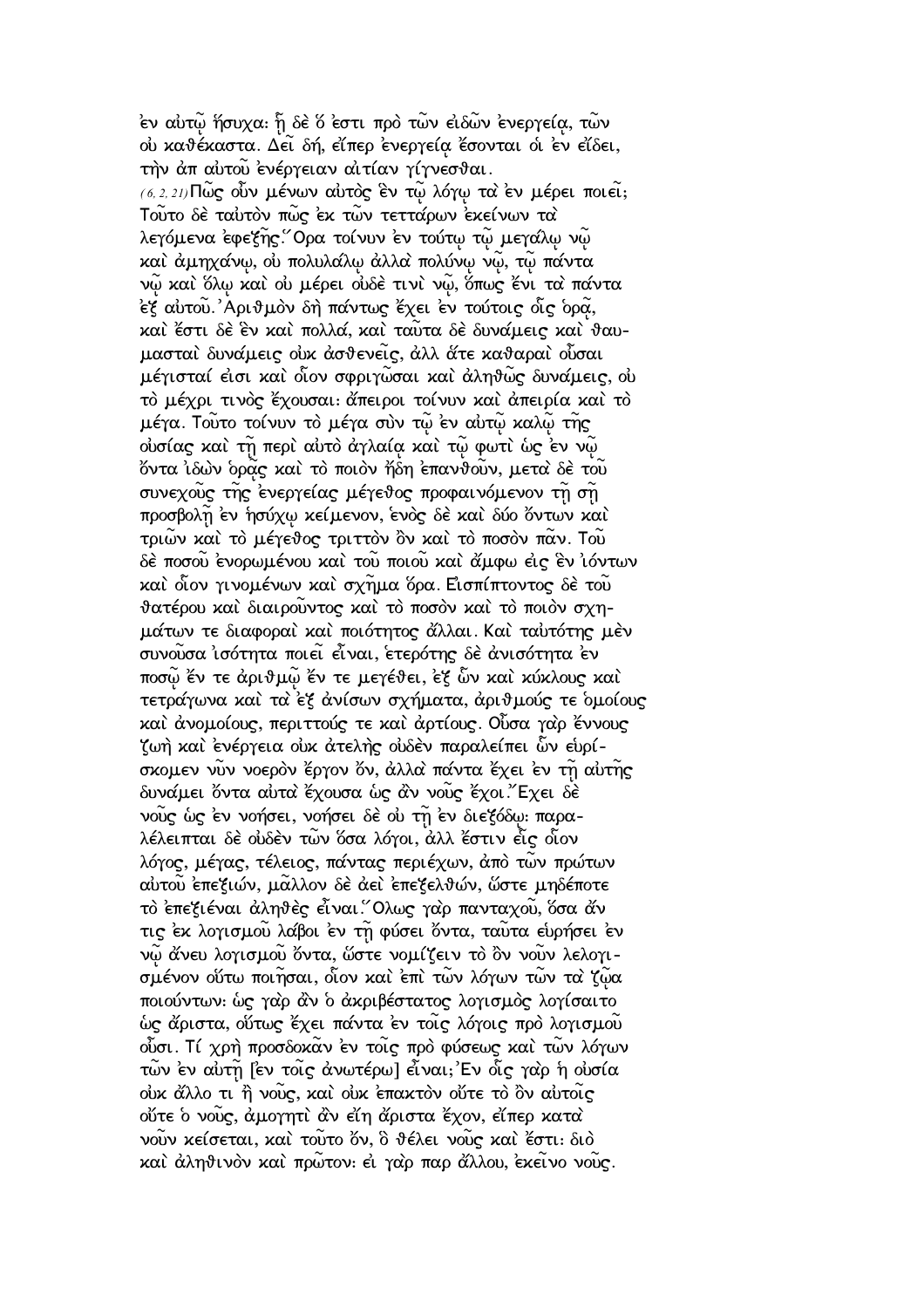Σχημάτων δη πάντων οφθέντων εν τω όντι και ποιότητος άπάσησ - ήν γαρ ού τις: ούδε γαρ ήν είναι μίαν της θατέρου φύσεως ενούσης, άλλα μία και πολλαί: και γαρ ταυτότης ἦν: ἓν δὲ καὶ πολλά, καὶ ἐξ ἀρχῆς τὸ τοιοῦτον ὄν, ὥστε ἐν πασιν είδεσι τὸ ềν και πολλα: μεγέθη δη διαφορα και σχήματα διάφορα και ποιότητες διάφοροι: ου γαρ ήν ουδέ θεμιτον ήν παραλελειφθαι ουδέν: τέλειον γαρ εκει το παν ή ουκ άν ήν παν - και ζωης επιθεούσης, μαλλον δε συνούσης πανταχου, πάντα έξ άνάγκης ζώα εγίνετο, και ήν και σώματα ύλης και ποιότητος όντων. Γενομένων δε πάντων άει και μενόντων και έν τω είναι αιώνι περιληφθέντων, χωρις μεν έκαστον δ έστιν όντων, δμου δ αύ έν ενι όντων, η πάντων έν ενι ὄντων οἷον συμπλοκή και σύνθεσις νους εστι. Και ἔχων μὲν τα` ὄντα ἐν αὐτῷ <ζῷόν> ἐστι <παντελὲσ> και ὅ < εστι ζώον>, τώ δ εξ αύτου όντι παρέχων εαυτον ορασθαι νοητον γενόμενος εκείνω δίδωσιν ορθώς λέγεσθαι. (6, 2, 22) Και ηνιγμένως Πλάτωνι το <ξηπερ ούν νους ενούσας ιδέασ> εν <τῷ παντελεῖ ζώω οἶαί τε ἔνεισι και όσαι καθορά>. Επει και ψυχη μετα νουν, καθόσον ψυχή έχουσα εν αυτή, εν τω πρό αυτής βέλτιον καθορά: και ο νους ημών έχων εν τω προ αυτου βέλτιον καθορα: έν μεν γαρ αυτώ καθορά μόνον, εν δε τώ προ αυτού και καθορα ότι καθορα. Ο δη νους ούτος, όν φαμεν καθοραν, ούκ άπαλλαγείς του πρό αύτου έξ αύτου ών, άτε ών έξ ένός πολλα και την του θατέρου φύσιν συνουσαν έχων, είς πολλα γίνεται. Είς δε νους και πολλα ών και τους πολλούς νους ποιεί έξ άναγκης της τοιαύτης. Όλως δέ ούκ έστι το εν άριθμώ λαβείν και άτομον: δ τι γαρ άν λάβης, εἶδος: άνευ γαρ ὕλης. Διὸ και τουτο αινιττόμενος ὁ Πλατων εις <άπειρά> φησι <κατακερματίζεσθαι την ουσίαν>. Έως μέν γαρ εις άλλο είδος, οίον εκ γένους, ούπω άπειρον: περατούται γαρ τοις γεννηθείσιν είδεσι: το δ έσχατον εἶδος δ μη διαιρεῖται εἰς εἴδη, μαλλον άπειρον. Καὶ τουτό έστι τὸ <τότε δὲ ἤδη ἐις τὸ ἄπειρον μεθέντα 'εαν χαίρειν>.'Αλλ δσον μεν 'επ αυτοις, άπειρα: τῷ δε ενι' περιληφθέντα εις άριθμον έρχεται ήδη. Νους μεν ούν έχει τὸ μεθ εαυτὸν ψυχήν, ὥστε ἐν ἀριθμῳ εἶναι, καὶ ψυχὴν μέχρι του έσχατου αυτής, το δε έσχατον αυτής ήδη άπειρον παντάπασι. Και έστι νους μεν ο τοιουτος μέρος, καίπερ τα πάντα έχων, και ο πας [μέρος] και οι αυτου μέρη ένεργεία ὄντος αύτου ὄντες [μέρος], ψυχη δε μέρος μέρους, άλλ ως ενέργεια εξ αύτου. Ότε μεν γαρ εν αύτω ενεργει, τα ενεργούμενα οι άλλοι νοι, ότε δε εξ αυτου, ψυχή. Ψυχής δε ενεργούσης ως γένους ή είδους αι άλλαι ψυχαί ως είδη. Και τούτων αι ενέργειαι διτταί: η μεν πρὸς τὸ ἄνω νους, ἡ δὲ πρὸς τὸ κατω αι άλλαι δυναμεις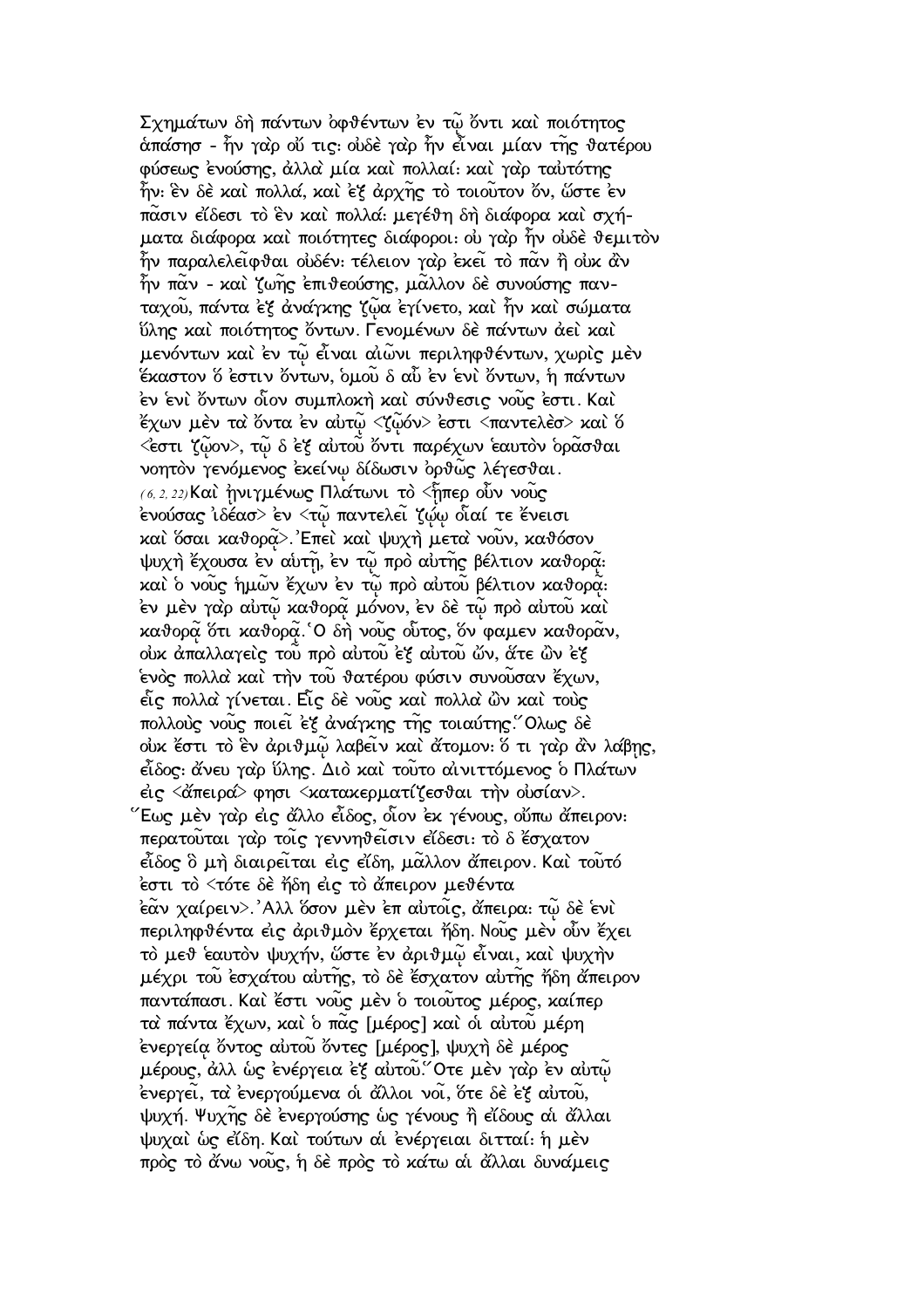κατα λόγον, η δε εσχάτη ύλης ήδη εφαπτομένη και μορφούσα. Και το κάτω αύτης το άλλο παν ου κωλύει είναι άνω."Η και το κάτω λεγόμενον αυτής ζνδαλμά εστιν αύτης, ούκ αποτετμημένον δέ, άλλ ώς τα εν τοις κατόπτροις, έως άν το άρχέτυπον παρη έξω. Δεϊ δε λαβείν, πως τὸ ἔξω. Καὶ μέχρι του πρὸ του ειδώλου δ νοητός κόσμος άπας τέλεος έκ πάντων νοητών, ώσπερ δδε μίμημα ὢν 'εκείνου, καθόσον οἷόν τε άποσώζειν εικόνα ζώου ζώον αυτό, ως το γεγραμμένον ή το έν ύδατι φαντασμα του πρό ύδατος και γραφής δοκουντος είναι. Το δε μίμημα τὸ εν γραφη και ύδατι ου του συναμφοτέρου, άλλα του ετέρου του μορφωθέντος υπό θατέρου. Νοητου τοίνυν εικων έχουσα ινδαλματα ου του πεποιηκότος, άλλα των περιεχομένων έν τώ πεποιηκότι, ὧν και άνθρωπος και άλλο παν ζώον: ζώον δε και τουτο και το πεποιηκός, άλλως εκάτερον και άμφω εν νοητώ.

 $(6, 3, 1)$ Περι μεν της ουσίας όπη δοκει, και ώς συμφώνως άν έχοι πρός την του Πλατωνος δόξαν, είρηται. Δει δέ και περι της ετέρας φύσεως επισκέψασθαι, πότερα τα αύτα γένη θετέον, άπερ κάκει εθέμεθα, ή πλείω ενταυθα πρός εκείνοις άλλα τιθέντας ή όλως έτερα, ή τα μεν ώς εκει, τα δ άλλως. Δει μέντοι το ταύτα αναλογία και δμωνυμία λαμβάνειν: τουτο δε φανήσεται γνωσθέντων. Αρχή δε ημίν ήδε: επειδη περι των αισθητων ο λόγος ημίν, παν δε το αισθητον τωδε τω κόσμω περιείληπται, περί του κόσμου άναγκαίον άν είη ζητείν διαιρούντας την φύσιν αύτου και έξ ὧν έστι διαιρούντας κατα γένη θείναι, ώσπερ άν ει την <φωνην> διηρούμεθα <άπειρον> ούσαν εις ωρισμένα άναγοντες τὸ έν πολλοις ταυτον εις έν, είτα παλιν άλλο και έτερον αύ, έως εις άριθμόν τινα θέντες έκαστον αυτών, τὸ μὲν ἐπὶ τοις ἀτόμοις ἐιδος λέγοντες, τὸ δ ἐπὶ τοις είδεσι γένος. Το μεν ούν επι της φωνης έκαστον είδος και δμού παντα τα φανέντα εις εν ήν αναγειν, και κατηγορείν πάντων <στοιχείον> ή φωνήν: επι δε ὧν ζητούμεν ουχ οἷόν τε, ώς δέδεικται. Διὸ δει πλείω γένη ζητειν, και έν τῷδε τω παντι έτερα εκείνων, επειδή και έτερον τουτο εκείνου καὶ οὐ συνώνυμον, δμώνυμον δὲ καὶ ἐικών. Αλλ ἐπεὶ καὶ ένταΰθα έν τῷ μίγματι καὶ ἐν τῇ συνθέσει τὸ μέν ἐστι σῶμα, τὸ δὲ ψυχή - ζῷον γαρ τὸ παν - ἡ δὲ ψυχῆς φύσις ἐν ἐκείνῳ τω νοητώ και ουδ άρμόσει ουδ εις ουσίας της ενταυθα λεγομένης σύνταξιν, άφοριστέον, ει και χαλεπώς, όμως μήν της ενταύθα πραγματείας, ώσπερ άν εί τις βουλόμενος τούς πολίτας συντάζαι πόλεώς τινος, οίον κατα` τιμήσεις ή τέχνας, τους επιδημούντας ξένους παραλίποι χωρίς. Περι δε των παθηματων, όσα μετα του σώματος ή δια το σώμα περί ψυχήν συμβαίνει, περί τούτων επισκεπτέον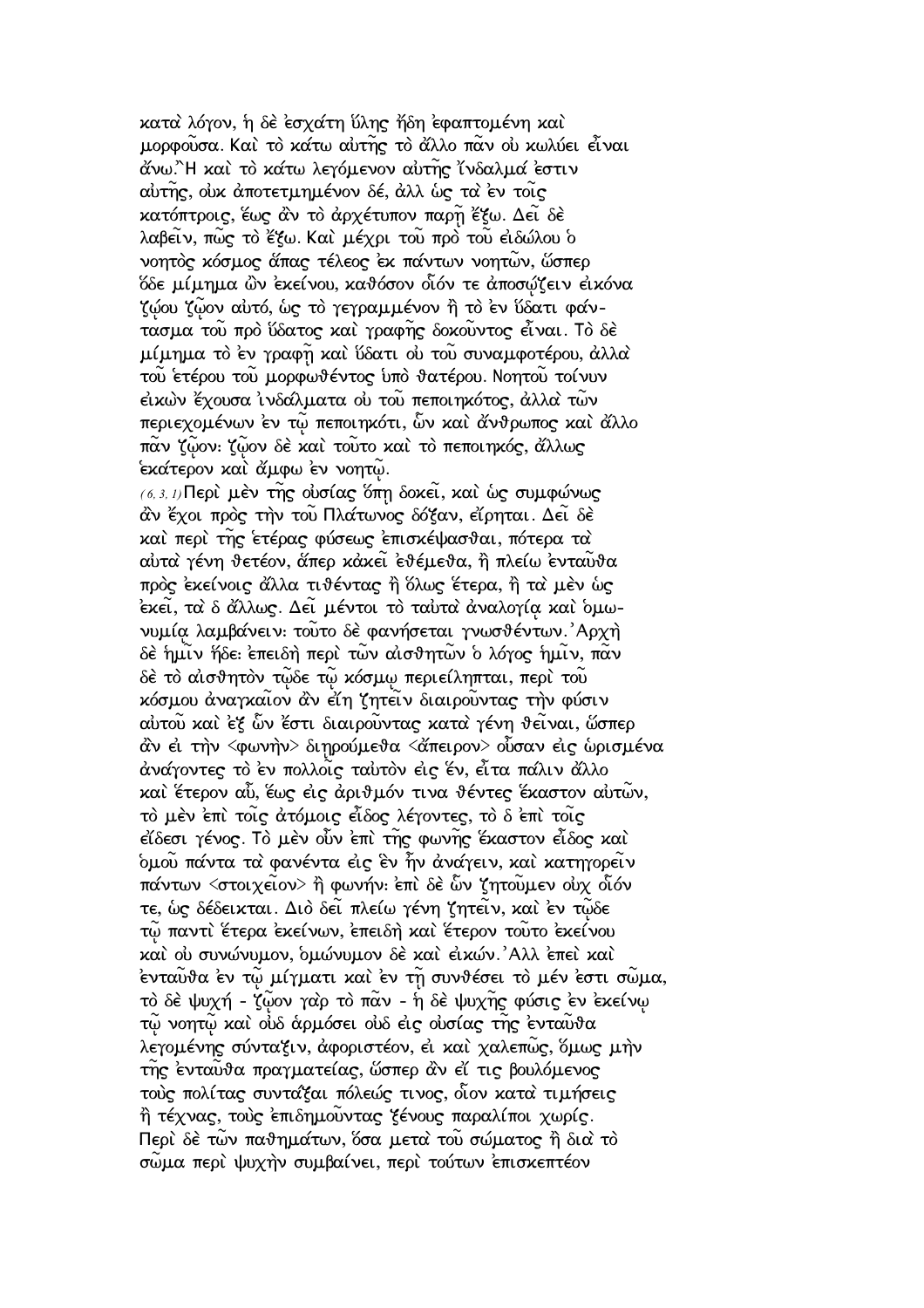ύστερον, όπως τακτέον, όταν περί των ενταυθα ζητώμεν.  $(6, 3, 2)$ Και πρώτον περι της λεγομένης ουσίας θεωρητέον συγχωρούντας την περί τα σώματα φύσιν δμωνύμως ή ουδέ δλως ουσίαν δια το εφαρμόττειν την έννοιαν ρεόντων, άλλα γένεσιν οικείως λέγεσθαι. Είτα της γενέσεως τα μέν τοιά, τα δέ τοιά: και τα μέν σώματα εις έν, τά τε άπλα τα τε σύνθετα, τα δέ συμβεβηκότα ή παρακολουθούντα, διαιρούντας άπ άλλήλων και ταυτα. Η το μεν ύλην, το δε εἶδος επαύτῆ, καὶ χωρὶς εκατερον ὡς γένος ἢ ὑφ ἓν άμφω, ως ουσίαν εκατερον ομωνύμως ή γένεσιν. Αλλα τί τὸ κοινὸν ἐπὶ ὕλης καὶ ἐίδους; Πὦς δὲ γένος ἡ ὕλη καὶ τίνων; Τίς γαρ διαφορα ύλης; Έν τίνι δε το εξ άμφοιν τακτέον; Ει δε το έξ άμφοιν είη αυτο η σωματική ουσία, ,<br>εκείνων δὲ εκατερον οὐ σῶμα, πῶς ἀν ἐν ἑνὶ ταττοιτο καὶ τώ αυτώ μετα του συνθέτου; Πώς δ άν τα στοιχειά τινος μετ αύτου; Ει δ άπό των σωμάτων άρχοίμεθα, άρχοίμεθ άν άπό συλλαβών. Δια τί δε ούκ άναλογον, εί και μή κατα ταυτα η διαίρεσις, λέγοιμεν άν άντι μεν του εκει όντος ενταύθα την ύλην, άντι δε της εκεί κινήσεως ενταύθα τὸ ἐἶδος, οἶον ζωήν τινα καὶ τελείωσιν τῆς ὕλης, τῆς δὲ ύλης την ούκ έκστασιν κατα την στάσιν, και το ταύτον και θάτερον ούσης και ενταυθα ετερότητος πολλης και άνομοιότητος μαλλον; Η πρώτον μεν η ύλη ουχ ούτως έχει και λαμβάνει το είδος ως ζωην αυτής ουδε ενέργειαν αύτης, άλλ έπεισιν άλλαχόθεν ούκ όν τι εκείνης. Είτα έκει το είδος ενέργεια και κίνησις, ενταυθα δε η κίνησις άλλο και συμβεβηκός: το δε είδος στάσις αυτής μαλλον και δίον ησυχία: δρίζει γαρ αόριστον ούσαν. Τό τε ταυτον εκεί και το έτερον ενός του αύτου και ετέρου όντος, ενταυθα δε έτερον μεταλήψει, και πρός άλλο, καί τι ταυτον και έτερον, ούδ ως έκει είη άν τι έν τοις υστέροις τι ταύτον καί τι έτερον. Στάσις δε της ύλης πως επι πάντα ελκομένης μεγέθη και έξωθεν τας μορφας και ούκ αυτάρκους εαυτή μετα τούτων τα άλλα γενναν; Ταύτην μέν ούν την διαίρεσιν άφετέον.  $(6, 3, 3)$ Πὦς δέ, λέγωμεν: έστι δη πρώτον ούτως, τὸ μέν ύλην εἶναι, τὸ δὲ εἶδος, τὸ δὲ μικτὸν ἐξ ἀμφοῖν, τα δὲ περὶ ταυτα: των δέ περι ταυτα τα μέν κατηγορούμενα μόνον, τα δε και συμβεβηκότα: των δε συμβεβηκότων τα μεν εν αύτοις, τα δέ αύτα έν εκείνοις, τα δέ ενεργήματα αύτων, τα` δὲ πάθη, τα` δὲ παρακολουθήματα. Καὶ τὴν μὲν ὕλην κοινόν μέν και έν πάσαις ταις ουσίαις, ου μήν γένος, ότι μηδέ διαφορας έχει, ει μή τις τας διαφορας κατα το την μέν πυρίνην, την δε την άέρος μορφην έχειν. Ει δέ τις άρκοιτο τω κοινώ τω εν πασιν οις εστιν ύλην είναι, ή ώς δλον πρὸς μέρη, ἄλλως γένος ἀν είη: και στοιχείον δε εν τούτω δυναμένου και του στοιχείου γένους είναι. Το δε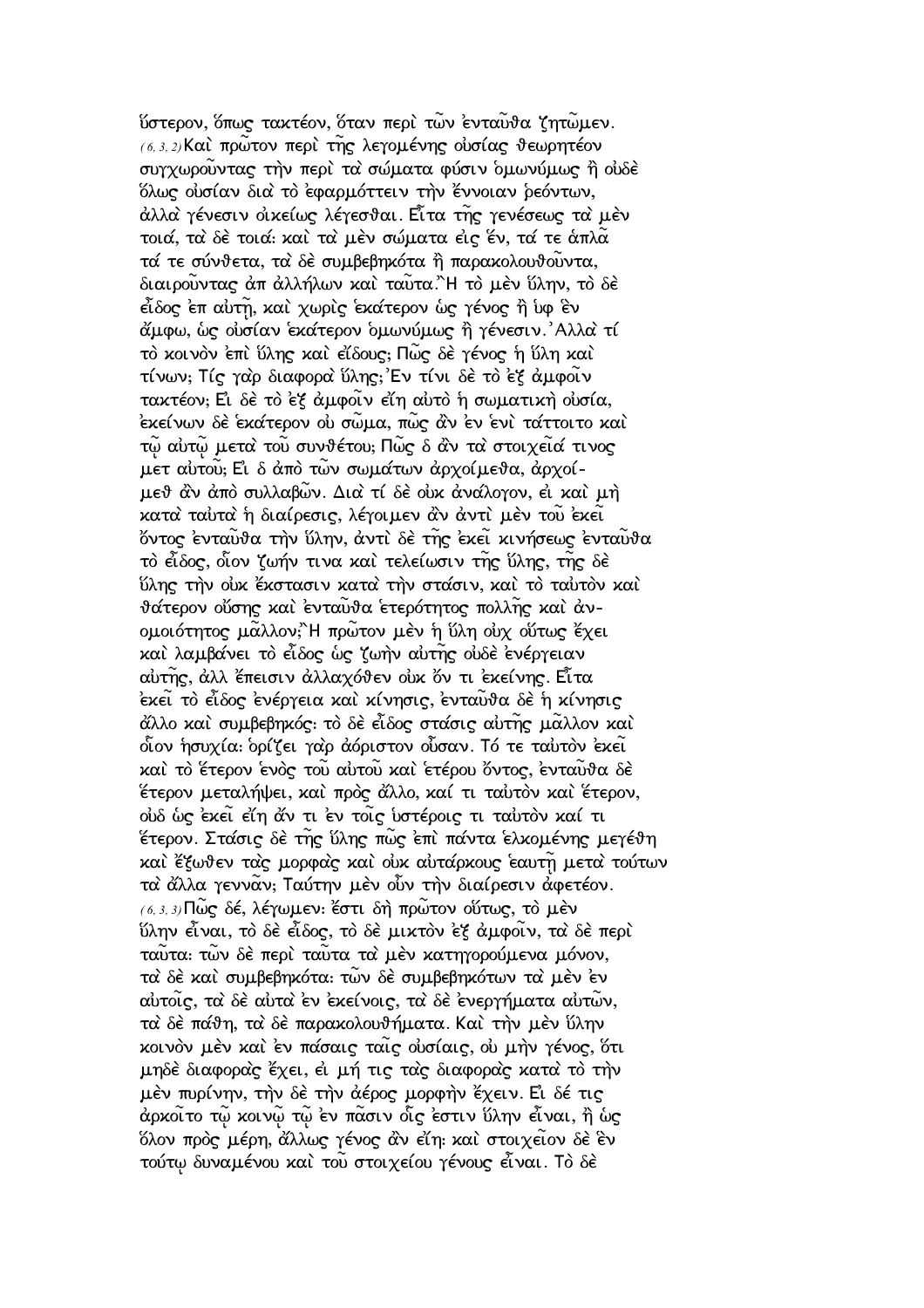εἶδος προσκειμένου του περὶ ὕλην ἢ εν ὕλη των μεν άλλων ειδών χωρίζει, ου μήν περιλαμβάνει παν είδος ουσιώδες. Ει δε είδος λέγομεν το ποιητικον ουσίας και λόγον τον ουσιώδη κατα το είδος, ούπω την ουσίαν είπομεν πώς δει λαμβανειν. Το δε εξ αμφοιν ει τουτο μόνον ουσίαν, έκεινα ουκ ουσίας: ει δε κάκεινα και τουτο, τί το κοινον σκεπτέον. Τα δε κατηγορούμενα μόνον εν τω πρός τι άν είη, δίον αίτιον είναι, στοιχείον είναι. Των δε εν αυτοίς συμβεβηκότων τὸ μèν ποσὸν εἶναι, τὸ δè ποιὸν εἶναι, ὰ 'εν αύτοις: τα δ αύτα έν εκείνοις ως τόπος και χρόνος, τα δέ ένεργήματα αυτῶν και πάθη ὡς κινήσεις, τα δὲ παρακολουθήματα ώς τόπος και χρόνος, ο μεν των συνθέτων, ο δέ της κινήσεως ο χρόνος. Και τα μέν τρία [ει] εις έν, εύροιμεν κοινόν τι, την ενταύθα δμώνυμον ουσίαν: είτα τα άλλα έφεξης, πρός τι, ποσόν, ποιόν, έν τόπω, έν χρόνω, κίνησις, τόπος, χρόνος. Η λειφθέντος τόπου και χρόνου περιττον το έν χρόνω και τόπω, ώστε είναι πέντε, ως εν των πρώτων τριών: εί δε μή είς εν τα τρία, έσται ύλη, είδος, συναμφότερον, πρός τι, ποσόν, ποιόν, κίνησις. Η και ταυτα είς τα πρός τι: περιεκτικόν γαρ μάλλον.

 $(6, 3, 4)$  Τί ούν ταύτον εν τοις τρισί, και τί έσται, δ ταυτα ποιεί ουσίαν την έν τούτοις; Άρα υποβάθραν τινα τοις άλλοις; Αλλ η μεν ύλη υποβαθρα και <έδρα> δοκει τω είδει είναι, ώστε το είδος ούκ έσται εν ουσία. Τό τε σύνθετον άλλοις υποβαθρα και έδρα, ώστε και το είδος μετα της ύλης υποβεβλήσεται τοις συνθέτοις ή πασί γε τοις μετα τὸ σύνθετον, δίον ποσῷ, ποιῷ, κινήσει. Αλλ ἆρα τὸ μὴ ετέρου δ λέγεται; Λευκόν μέν γαρ και μέλαν άλλου του λελευκωμένου, και το διπλασιον δε ετέρου - λέγω δε ου του ήμίσεος είναι, άλλα ζύλον διπλάσιον - και πατήρ άλλου ή πατήρ έστι, και η επιστήμη δε άλλου του εν ω, και τόπος δε πέρας άλλου, και χρόνος μέτρον άλλου. Πυρ δε ουκ άλλου, ουδέ ζύλον καθό ζύλον άλλου, ουδ άνθρωπος άλλου, ουδέ Σωκρατης, ουδ όλως <η σύνθετος ουσία> ουδέ το κατα την ουσίαν είδος άλλου, ότι ουκ άλλου πάθος ήν. Ου γαρ της ύλης είδος, του δε συναμφοτέρου μέρος: τὸ δὲ του ἀνθρώπου ἐίδος και ο άνθρωπος ταυτόν: και η ύλη μέρος όλου και άλλου ώς του όλου, ουχ ώς ετέρου ὄντος 'εκείνου, οὗ λέγεται: λευκὸν δὲ ὃ λέγεται εἶναι, ετέρου 'εστίν. Ο οὖν άλλου ὂν 'εκείνου λέγεται, ούκ ουσία: ουσία τοίνυν, δ όπερ έστιν αυτου έστιν, ή μέρος όν τοιούτου συμπληρωτικόν εστι συνθέτου: όντος μέν αυτου έκαστον μέν ή εκατερον αυτου, πρός δέ το σύνθετον άλλον τρόπον εκείνου λεγόμενον: ή ει μεν μέρος, πρὸς ἄλλο λεγόμενον, καθ αυτὸ δὲ φύσει ἐν τω εἶναι ὅ έστιν, ούχ ετέρου λεγόμενον. Κοινόν δε και το υποκείμενον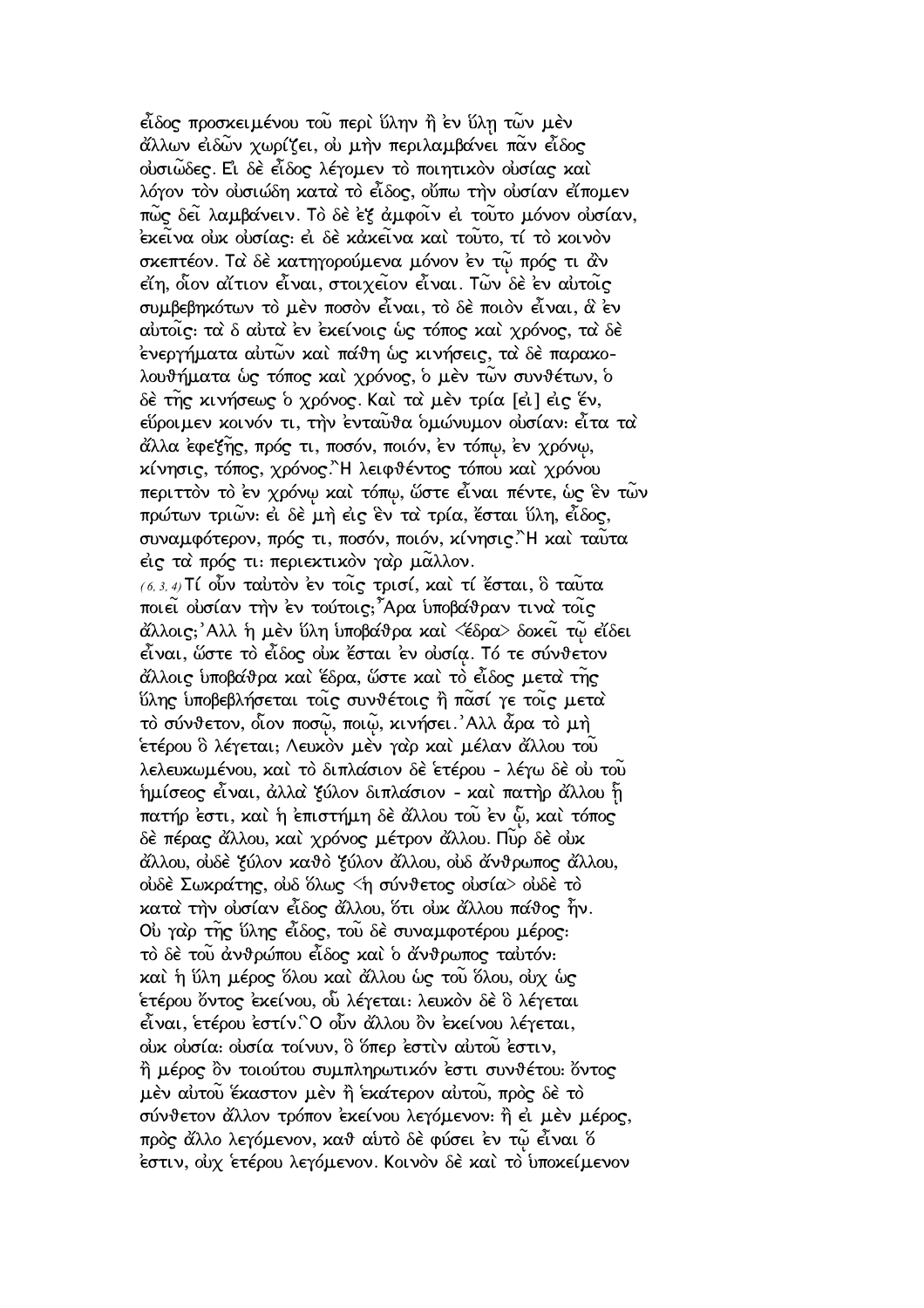επί τε της ύλης και του είδους και του συναμφοτέρου: άλλα άλλως μεν η ύλη τῷ είδει, άλλως δε τὸ εἶδος τοις πάθεσι και το συναμφότερον. Η ούτε η ύλη υποκείμενον τω είδει - τελείωσις γαρ το είδος αυτής καθόσον ύλη και καθόσον δυναμει - ουδ αύ το είδος εν ταύτη: μεθ ού γαρ τι άπαρτίζει έν τι, ούκ έσται θάτερον έν θατέρω, άλλ άμφω η ύλη και το είδος όμου υποκείμενα άλλω - οίον άνθρωπος και τις άνθρωπος υπόκεινται τοις πάθεσι και προυπάρχουσι των ενεργειών και των παρακολουθούντων - και άφ ής δε τα άλλα και δι ην τα άλλα και περι δ το πάσχειν και άφ  $\tilde{\eta}$ ς το ποιείν.

 $(6, 3, 5)$  Ακουστέον δε ταῦτα περί της ενθαδε ουσίας λεγομένης: εί δέ πη ταυτα και επ εκείνης συμβαίνει, ίσως μέν κατ άναλογίαν και δμωνύμως. Και γαρ το πρώτον ως πρός τα μετ αυτό λέγεται. Ου γαρ άπλως πρώτον, άλλ έστιν ώς πρὸς 'εκείνα 'έσχατα, άλλα πρώτα μετ 'εκείνα. Και το υποκείμενον άλλως, και το πάσχειν ει εκει αμφισβητειται, και ει κάκει, άλλο το εκει πάσχειν. Και <το μη εν υποκειμένω είναι κατα πάσης ουσίασ>, ει το <εν υποκειμένω> είναι δεί <μη ώς μέρος υπάρχειν του εν ὧ εστι>, μηδ ούτως, ώστε μηδέ συντελείν μετ εκείνου εις έν τι: μεθ ού γαρ συντελεί εις <σύνθετον ουσίαν>, εν εκείνω ως εν υποκειμένω ούκ άν είη: ὥστε μήτε τὸ εἶδος ἐν τῃ ὕλῃ εἶναι ὡς ἐν ὑποκειμένω μήτε τον άνθρωπον εν τω Σωκράτει μέρος όντα Σωκράτους. Ό οὖν μὴ ἐν ὑποκειμένω, οὐσία: εἰ δὲ λέγομεν <μήτε ἐν ὑποκειμένω μήτε καθ υποκειμένου>, προσθετέον ως άλλου, ίνα και ο άνθρωπος λεγόμενος κατα του τινος ανθρώπου περιλαμβανηται τω λόγω έν τη προσθήκη τη μη κατ άλλου. **Όταν γαρ τον άνθρωπον κατηγορώ του Σωκράτους, ούτως** λέγω, ουχ ως το ξύλον λευκόν, άλλ ως το λευκον λευκόν: τον γαρ Σωκράτη λέγων άνθρωπον τον τινα άνθρωπον λέγω άνθρωπον, κατα του έν τω Σωκράτει ανθρώπου τον άνθρωπον: τούτο δε ταύτον τω τον Σωκράτη Σωκράτη λέγειν, και έτι τῷ κατα ζώου λογικοῦ τοιοῦδε τὸ ζῷον κατηγορεῖν. Ει δέ τις λέγοι <μή (διον> εἶναι της <ουσίασ> το μή έν υποκειμένω είναι, <την> γαρ <διαφοραν μηδ> αύτην <είναι των εν υποκειμένω>, μέρος ουσίας λαμβάνων <το δίπουν> τουτο < ούκ εν υποκειμένω φησιν < εἶναι >: επεί, εί μη το δίπουν λαμβανοι, δ' εστι τοιαδε ουσία, άλλα διποδίαν, μη ουσίαν λέγων, άλλα ποιότητα, εν υποκειμένω έσται το δίπουν. Αλλ ουδε ο χρόνος εν υποκειμένω, ουδ ο τόπος. Αλλ ει μεν το <μέτρον> λαμβανεται < κινήσεωσ> κατα το μεμετρημένον, το μέτρον εν τη κινήσει υπάρξει ως έν υποκειμένω, ή τε κίνησις έν τω κινουμένω: ει δε κατα το μετρούν λαμβανεται, εν τω μετρούντι έσται τὸ μέτρον. Ο δε <τόπος, πέρας του περιέχοντοσ> ών, εν εκείνω. Καὶ τὸ περὶ ταύτην τὴν οὐσίαν, περὶ ἡς ὁ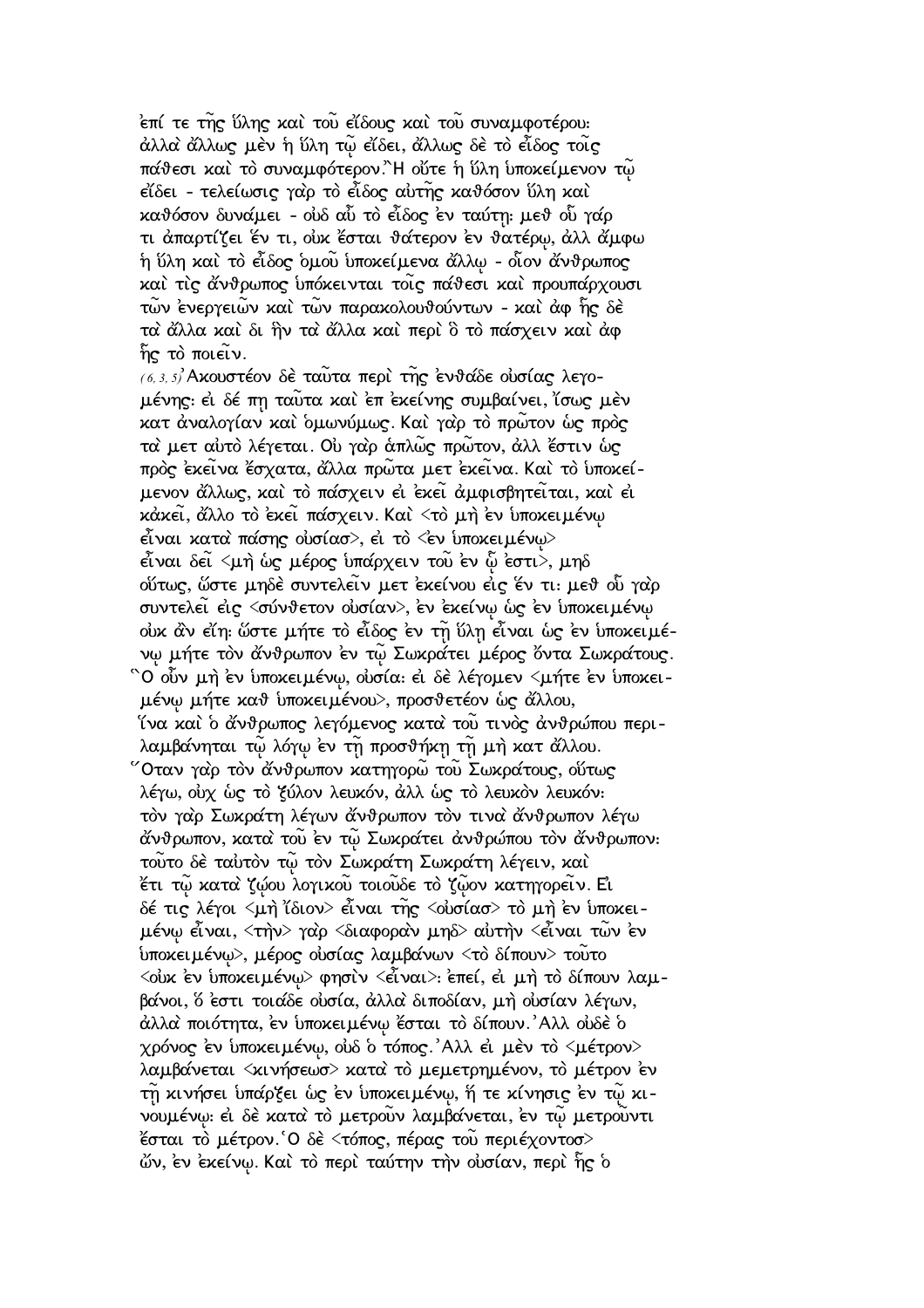λόγος; Γίνεται 'εναντίως ή κατα εν τούτων ή κατα πλείω ή κατα πάντα τα είρημένα λαμβάνεσθαι την ουσίαν την τοιαύτην εφαρμοττόντων και τη ύλη και τω είδει και τω συναμφοτέρω των ειρημένων.

 $(6, 3, 6)$ Ει δέ τις λέγοι, ως ταυτα μέν έστω τεθεωρημένα περι την ουσίαν, δ δ έστιν ουκ είρηται, αιτει έτι ίσως αισθητον ίδειν τουτο: τὸ δ ἔστι τουτο καὶ τὸ εἶναι οὐκ ἀν ὁρῷτο. Τί οὖν; τὸ πυρ οὐκ οὐσία καὶ τὸ ὕδωρ; Οὐσία οὖν εκατερον, δτι δράται; οὔ. Αλλα τῷ ὕλην ἔχειν; οὔ. Αλλα τῷ εἶδος; ούδε τουτο. Αλλ ούδε τω συναμφότερον. Αλλα τίνι δή; τω εἶναι.'Αλλα και το ποσον έστι, και το ποιον έστιν. Ημείς δη φήσομεν άρα, ότι δμωνύμως. Αλλα τί το [έστιν] επι πυρός και γης και των τοιούτων [το έστι] και τίς η διαφορα τούτου του έστι και του επι των άλλων, Η ότι το μεν άπλώς είναι λέγει και άπλώς όν, το δε λευκον είναι. Τί ούν; το είναι το προσκείμενον τω λευκώ ταύτον τω άνευ προσθήκης; Ουχί, άλλα το μεν πρώτως όν, το δε κατα μετάληψιν και δευτέρως. Τό τε γαρ λευκόν προστεθεν πεποίηκε το όν λευκόν, τό τε όν τώ λευκόν προστεθέν πεποίηκε [το ]λευκόν όν, ώστε εκατέρω, τω μεν όντι συμβεβηκός το λευκόν, τώ δε λευκώ συμβεβηκός το όν. Και ούχ ούτως λέγομεν, ώς άν είποι τις τον Σωκράτη λευκον και το λευκον Σωκράτη: εν γαρ άμφοτέροις ο Σωκράτης ο αυτός, άλλ ἴσως τὸ λευκὸν οὐ ταὐτόν: ἐπὶ γαρ τοῦ τὸ λευκὸν Σωκράτης εμπεριείληπται ο Σωκράτης τω λευκώ, έν δέ τώ Σωκράτης λευκός καθαρώς συμβεβηκός το λευκόν. Και ενταύθα το όν λευκον συμβεβηκος έχει το λευκόν, έν δε τῷ τὸ λευκὸν ὂν τὸ λευκὸν συνειλημμένον τὸ ὄν. Καὶ ὅλως τὸ μὲν λευκὸν ἔχει τὸ ἐἶναι, ὅτι περὶ τὸ ὂν καὶ έν ὄντι: παρ εκείνου οὖν τὸ εἶναι: τὸ δὲ ὂν παρ αὐτοῦ τὸ ὄν, παρα δέ του λευκου τὸ λευκόν, ουχ ὅτι αυτὸ ἐν τῷ λευκώ, άλλ ότι τὸ λευκὸν 'εν αὐτώ. Αλλ 'επει και τουτο τὸ ον το εν τω αισθητω ου παρ αυτου όν, λεκτέον, ότι παρα του όντως όντος έχει το όν, παρα δε του όντως λευκου έχει τὸ λευκὸν εἶναι, κάκείνου τὸ λευκὸν ἔχοντος κατα μετάληψιν του εκει όντος έχοντος το είναι.

(6, 3, 7) Ει δέ τις λέγοι παρα της ύλης έχειν τα τηδε όσα έπ αύτης το είναι, πόθεν έξει η ύλη το είναι και το όν άπαιτήσομεν. Ότι δε μη πρώτον η ύλη, είρηται εν άλλοις. Ει δέ, ότι τα άλλα ουκ άν συσταίη μη επι της ύλης, τα αισθητα φήσομεν. Πρὸ τούτων δε οὖσαν ὕστερον πολλων εἶναι και των έκει πάντων ουδέν κωλύει άμυδρον το είναι έχουσαν και ήττον ή τα έφ αυτής, όσω τα μεν λόγοι και μάλλον εκ του όντος, η δ άλογος παντελώς, σκια λόγου και έκπτωσις λόγου: ει δέ τις λέγοι, ότι το είναι αύτη δίδωσι τοις επ αυτής, ώσπερ ο Σωκράτης τῷ επ αυτού λευκῷ, λεκτέον, ότι τὸ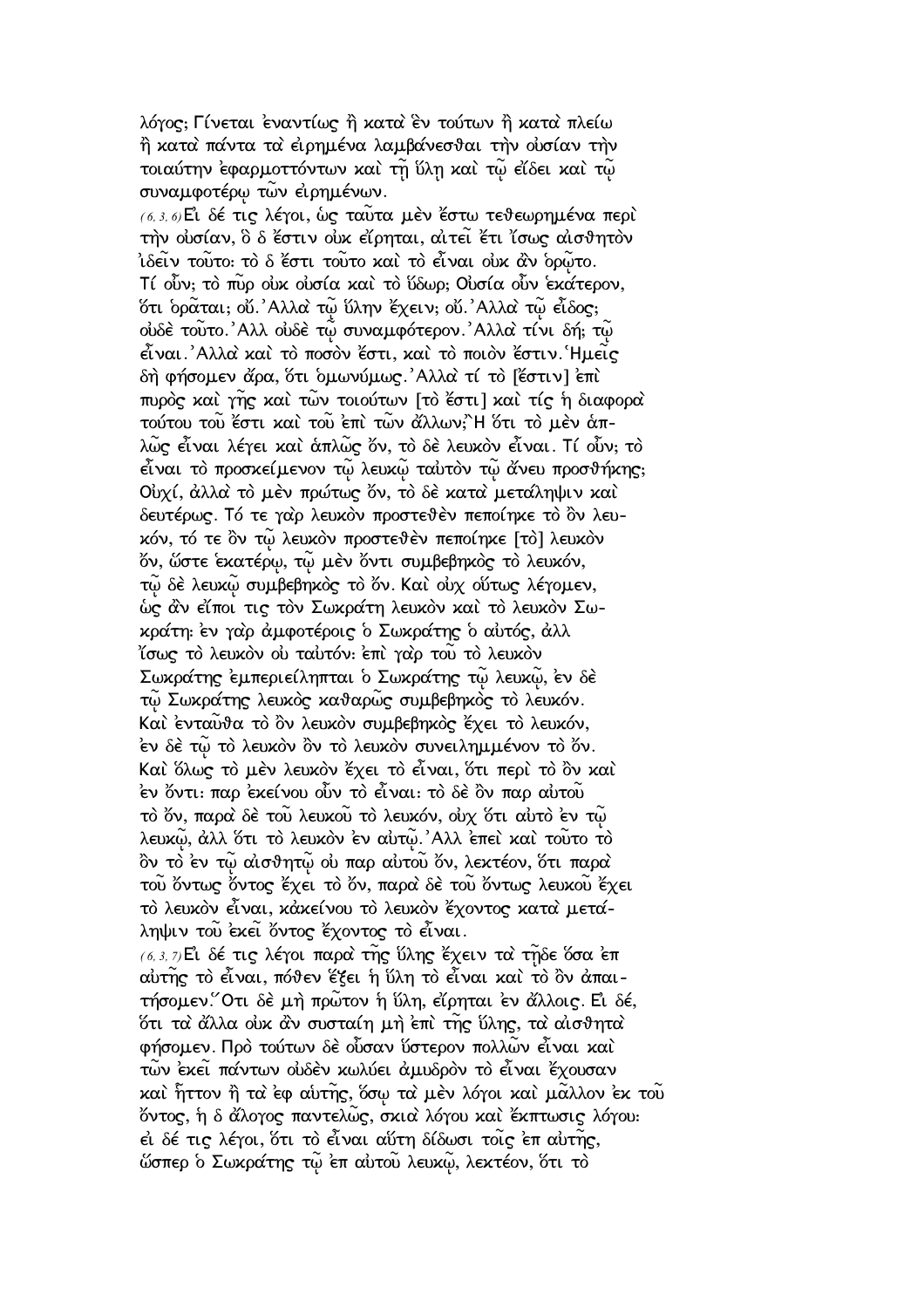μέν μαλλον ὂν δοίη ἀν τῷ ἧττον ὄντι τὸ [ἧττον] εἶναι, τὸ δὲ ήττον ὂν οὐκ ἀν δοίη τῷ μᾶλλον ὄντι. Αλλ εἰ μᾶλλον ὂν τὸ είδος της ύλης, ούκέτι κοινόν τι το όν κατ άμφοιν, ούδ ή ουσία γένος έχον την ύλην, το είδος, το συναμφότερον, άλλα κοινα μέν πολλα αύτοις έσται, άπερ λέγομεν, διαφορον δ όμως τὸ ἐἶναι. Περὶ γαρ ελαττόνως ὂν μαλλον ὂν προσελθόν ταξει μεν πρώτον άν είη, ουσία δε ύστερον: ώστε, ει μη επίσης το είναι τη ύλη και τω είδει και τω συναμφοτέρω, κοινόν μέν ούκ άν έτι είη η ούσία ως γένος. Αλλως μέντοι έξει πρός τα μετα ταυτα, ως κοινόν τι πρός εκείνα έχουσα τῷ αὐτῶν ἐἶναι, ὡς ζωῆς ἡ μέν τις ἀμυδρα, ἡ δè έναργεστέρα, και εικόνων η μέν τις υποτύπωσις, η δε εξεργασία μαλλον. Ει δε τω άμυδρω του είναι μετροί τις το εἶναι, τὸ δὲ ἐν τοις ἀλλοις πλέον ἐψη, τούτψ παλιν αὖ κοινόν έσται το είναι. Αλλα μήποτε ούχ ούτω δει ποιείν. "Αλλο γαρ έκαστον δλον, άλλ ου κοινόν τι το άμυδρόν, ώσπερ επι της ζωής ούκ άν είη κοινόν τι επι θρεπτικής και αισθητικής και νοεράς. Και ενταύθα τοίνυν το είναι άλλο τὸ ἐπὶ της ΰλης καὶ ἐίδους, καὶ συνάμφω ἀφ Ένὸς ἄλλως και άλλως ρυέντος. Ου γαρ μόνον δει, ει το δεύτερον άπο του πρώτου, τὸ δὲ τρίτον ἀπὸ τοῦ δευτέρου, τὸ μεν μαλλον, τὸ δε εφετής χείρον και έλαττον, άλλα κάν άπο του αυτου άμφω, ή δε το μεν μαλλον μετασχον πυρός, δίον κέραμος, τὸ δε ηττον, ὥστε μή κέραμος γενέσθαι. Τάχα δε ουδ άπο του αύτου η ύλη και το είδος: διαφορα γαρ και εν εκείνοις.  $(6, 3, 8)$  Αλλ άρα το μεν διαιρείν είς στοιχεία εάν δεί, και μαλιστα περι της αισθητης ουσίας λέγοντα, ην δει αισθήσει μάλλον ή λόγω λαμβανειν, και το εξ ὧν σύγκειται μη προσποιεισθαι - ου γαρ ουσίαι 'εκείνα, ή ουκ άν αισθηταί γε ουσίαι - ενι δε γένει περιλαμβάνοντα το κοινον επι λίθου και γης και ύδατος και των εκ τούτων φυτών, η αισθητα, και ζώων ωσαύτως; Ου γαρ παραλελείψεται η ύλη ουδέ το είδος: η γαρ αισθητη ουσία έχει ταυτα: ύλη γαρ και είδος πυρ και γη και τα μεταξύ, τα δέ σύνθετα ήδη πολλαι ουσίαι εις έν. Και το κοινόν πάσι τούτοις, ή των άλλων κεχώρισται: υποκείμενα γαρ ταυτα τοις άλλοις και ούκ εν υποκειμένω ουδε άλλου: καὶ ὅσα ἐἴρηται, ὑπάρχει ταύτη. Ἀλλ ἐι ἡ αισθητὴ οὐσία ούκ άνευ μεγέθους ούδ άνευ ποιότητος, πως έτι τα συμβεβηκότα χωριούμεν; Χωρίζοντες γαρ ταυτα, το μέγεθος, το σχημα, τὸ χρώμα, ξηρότητα, υγρότητα, τί την ουσίαν αυτην θησόμεθα; ποιαι γαρ ουσίαι αύται. Αλλα τί εστι, περι δ συμβαίνει τα ποιούντα έκ του μόνον ουσίαν είναι ποιαν ουσίαν εἶναι; και 'έσται το πυρ ουχ 'όλον ουσία, άλλα τι αυτου, οίον μέρος; τούτο δε τί άν είη; Η ύλη. Αλλα άρα γε η αισθητη ούσία συμφόρησίς τις ποιοτήτων και ύλης, και όμου μέν πάντα ταύτα συμπαγέντα επι ύλης μιας ουσία, χωρις δε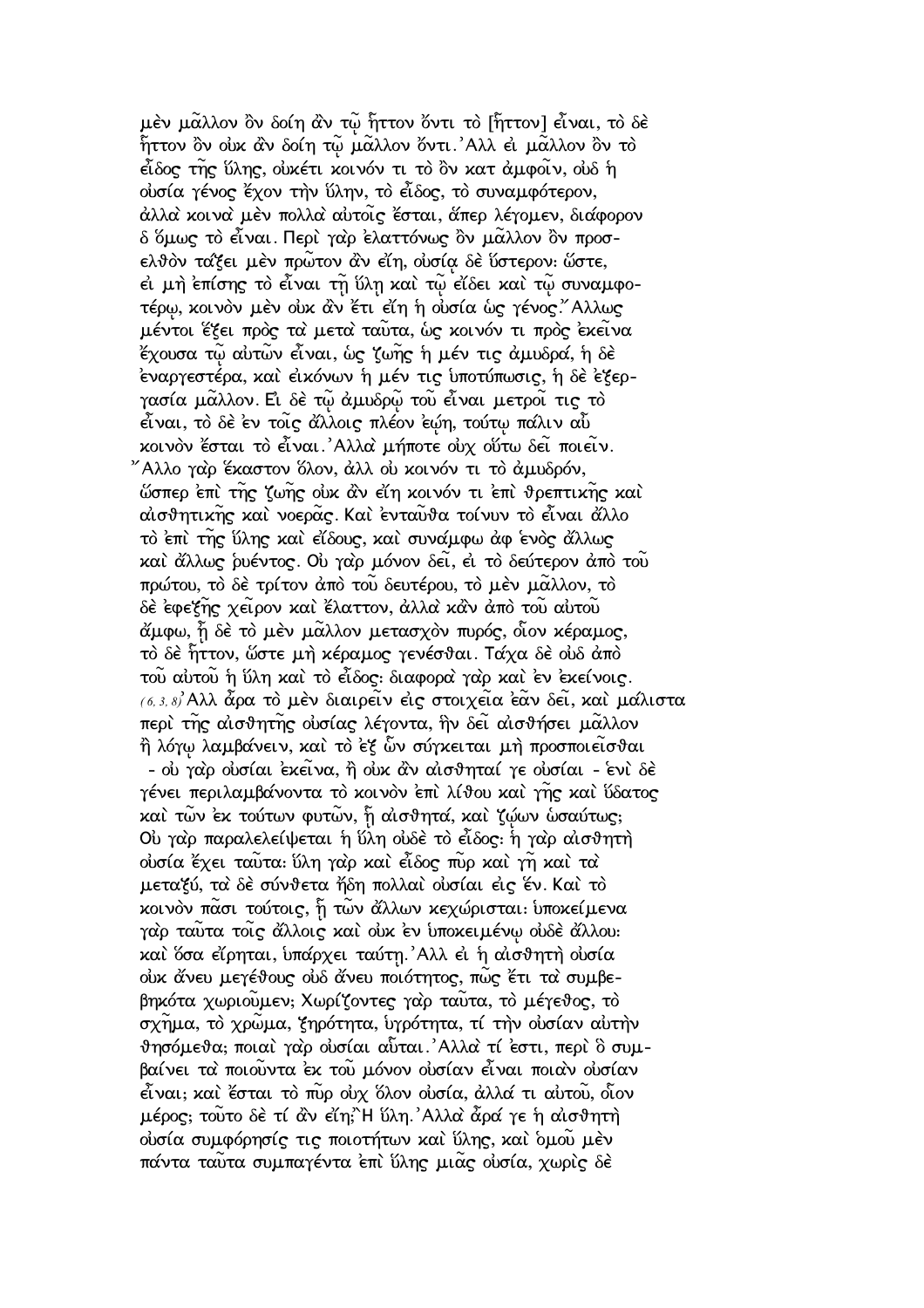έκαστον λαμβανόμενον τὸ μὲν ποιόν, τὸ δὲ ποσὸν ἔσται, ἢ ποια πολλα; Και δ μεν άν ελλειπον μήπω απηρτισμένην εα γίνεσθαι την υπόστασιν, μέρος τησδε της ουσίας, δ δ άν γενομένη τη ουσία επισυμβη, την οικείαν έχει ταζιν ου κρυπτόμενον έν τώ μίγματι τώ ποιούντι την λεγομένην ουσίαν; Και ου τουτό φημι, ως εκει μετα των άλλων όν εστιν ουσία, συμπληρουν ένα όγκον τοσόνδε και τοιόνδε, άλλαχου δέ μή συμπληρουν ποιόν, άλλα μηδέ εκει έκαστον ουσίαν, τὸ δ Όλον τὸ 'εν πάντων ουσίαν. Και ου δυσχεραντέον, ει την ουσίαν την αισθητην εξ ουκ ουσιών ποιούμεν: ούδε γαρ το όλον άληθης ουσία, άλλα μιμούμενον την άληθη, ήτις άνευ των άλλων των περί αυτήν έχει το όν και των άλλων εε αυτής γινομένων, ότι άληθως ήν: ωδι δε και το υποβεβλημένον άγονον και ουχ ικανον είναι όν, ότι μηδε ε ζαυτου τα άλλα, σκια δε και επι σκια αυτη ούση ζωγραφία και το φαίνεσθαι.

(6, 3, 9) Και περι μέν της λεγομένης ουσίας αισθητής και γένους ενός ταύτη. Είδη δ αύτου τίνα άν τις θείτο και πώς διέλοι; Σώμα μέν οὖν τὸ σύμπαν θετέον εἶναι, τούτων δέ τα μεν υλικώτερα, τα δε οργανικα: υλικώτερα μεν πυρ, γη, ύδωρ, άήρ: οργανικα δε τα των φυτών και τα των ζώων σώματα κατα τας μορφας τας παραλλαγας σχόντα. Είτα είδη γης λαμβάνειν και των άλλων στοιχείων, και επι των σωμάτων των οργανικών τα τε φυτα κατα τας μορφας διαιρούντα και τα των ζώων σώματα: ή τω τα μεν επίγεια και έγγεια, και καθ έκαστον στοιχείον τα έν αυτώ: ή των σωμάτων τα μέν κούφα, τα δέ βαρέα, τα δέ μεταξύ, και τα μέν έστάναι έν μέσω, τα δε περιέχειν άνωθεν, τα δε μεταξύ: και εν τούτων εκαστω σώματα ήδη σχήμασι διειλημμένα, ως εἶναι σώματα τα μεν ζώων ουρανίων, τα δε κατα άλλα στοιχεία: ή κατ είδη διαστησάμενον τα τέσσαρα το μετα τουτο άλλον τρόπον ήδη συμπλέκειν και μιγνύντα τας διαφορας αύτων κατα τούς τόπους και τας μορφας και τας μίξεις, οίον πύρινα ή γήινα τω πλείονι και επικρατούντι λεγόμενα. Τὸ δὲ <πρώτασ> και <δευτέρασ> λέγειν - τόδε τὸ πύρ και πύρ - άλλως μέν έχειν διαφοραν, ότι το μέν καθέκαστον, το δε καθόλου, ου μέντοι ουσίας διαφοράν: και γαρ και εν ποιω τι λευκόν και λευκόν και τις γραμματική και γραμματική. Επειτα τί έλαττον έχει η γραμματική πρός τινα γραμματικήν καὶ ὅλως ἐπιστήμη πρὸς τινα ἐπιστήμην; Οὐ γαρ ἡ γραμματική ύστερον της τινος γραμματικής, άλλα μαλλον ούσης γραμματικής και ή έν σοί: έπει και ή έν σοί τίς έστι τω εν σοί, αυτή δε ταυτον τη καθόλου. Και ο Σωκράτης ούκ αυτός έδωκε τω μή άνθρώπω το είναι άνθρώπω, άλλ δ άνθρωπος τω Σωκράτει: μεταλήψει γαρ ανθρώπου ο τις άνθρωπος. Επειτα ο Σωκράτης τί άν είη ή άνθρωπος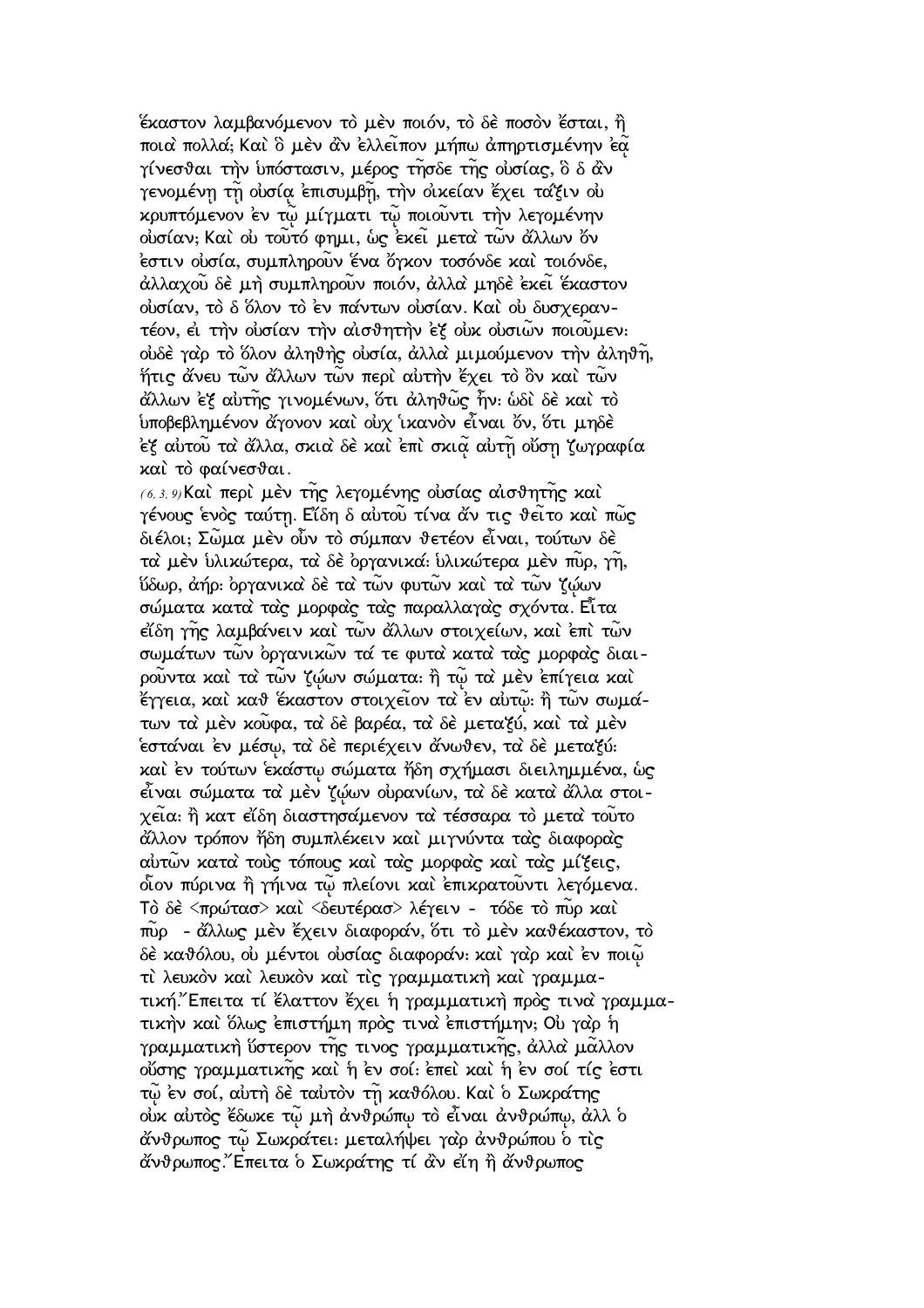τοιόσδε, τὸ δὲ τοιόσδε τί ἀν ἐργαῖοιτο πρὸς τὸ μαλλον ουσίαν είναι; Ει δ ότι το μεν είδος μόνον ο άνθρωπος, το δε είδος εν ύλη, ήττον άνθρωπος κατα τουτο άν είη: εν ύλη γαρ ο λόγος χείρων. Ει δε και ο άνθρωπος ου καθ αυτο είδος, άλλ έν ύλη, τί έλαττον έξει του έν ύλη, και αυτος λόγος του έν τινι ύλη; Έτι πρότερον τη φύσει το γενικώτερον, ώστε και το είδος του άτόμου: το δε πρότερον τη φύσει και άπλώς πρότερον: πως άν οὖν ἧττον εἴη; Αλλα τὸ καθέκαστον πρὸς ημάς γνωριμώτερον ὂν πρότερον: τούτο δ ούκ έν τοις πράγμασι την διαφοραν έχει. Επειτα ούτως ουχ είς λόγος της ουσίας: ου γαρ ο αυτός του πρώτως και δευτέρως, ουδ υφ εν γένος.

 $(6, 3, 10)$  Εστι δέ και ούτως διαιρείν, θερμώ και ξηρώ, και ξηρώ και ψυχρώ, και υγρώ και ψυχρώ, ή όπως βούλεται τον συνδυασμον είναι, είτα εκ τούτων σύνθεσιν και μίζιν: και ή μένειν ενταύθα στάντα επι του συνθέτου, ή κατα το ἔγγειον καὶ ἐπίγειον, ἢ κατὰ τὰς μορφὰς καὶ κατὰ τὰς τὧν ζώων διαφοράς, ου τα ζώα διαιρούντα, άλλα κατα τα σώματα αυτών ώσπερ όργανα διαιρούντα. Ουκ άτοπος δέ η κατα τας μορφας διαφορα, είπερ ουδ η κατα τας ποιότητας αυτών διαίρεσις, θερμότης, ψυχρότης και τα τοιαυτα. Ει δέ τις λέγοι άλλα κατα ταύτας ποιεί τα σώματα, και κατα τας μίζεις φήσομεν ποιείν και κατα τα χρώματα και τα σχήματα. Επει γαρ περι αισθητής ουσίας ο λόγος, ούκ άτοπος άν είη, διαφοραίς ει λαμβανοιτο ταις πρός την αΐσθησιν: ούδέ γαρ όν άπλως αύτη, άλλ αισθητον όν το όλον τούτο: επεί και την δοκούσαν υπόστασιν αυτής σύνοδον τῶν πρὸς αἴσθησιν ἔφαμεν εἶναι καὶ ἡ πίστις τοῦ εἶναι παρα της αισθήσεως αυτοίς. Ει δε άπειρος η σύνθεσις, κατ είδη των ζώων διαιρείν, δίον ανθρώπου είδος το επι σώματι: ποιότης γαρ αύτη σώματος, το τοιούτον είδος, ποιότησι δ ούκ άτοπον διαιρείν. Ει δ ότι τα μεν άπλα, τα δέ σύνθετα είπομεν, άντιδιαιρούντες το σύνθετον τω άπλω, υλικώτερα είπομεν και οργανικα ου προσποιούμενοι το σύνθετον. Έστι δ ούκ άντιδιαίρεσις το σύνθετον προς το άπλουν είναι, άλλα κατα πρώτην διαίρεσιν τα άπλα των σωμάτων θέντα μίζαντα αυτα άπ άλλης άρχης υποβεβηκυίας διαφοραν συνθέτων ή τόποις ή μορφαίς ποιείσθαι, δίον τα μέν ουρανια, τα δέ γήινα. Και περι μέν της έν τοις αισθητοις ουσίας ή γενέσεως ταυτα.

(6, 3, 11) Περι δε ποσού και ποσότητος, ως εν άριθμω δει τίθεσθαι και μεγέθει, καθόσον τοσούτον έκαστον, δ'εστιν έν ἀριθμῳ των ἐνύλων καὶ διαστήματι του ὑποκειμένου - ου γαρ περί χωριστού ποσού ο λόγος, άλλ δ ποιεί τρίπηχυ εἶναι τὸ ξύλον, και ἡ πεμπας ἡ ἐπι τοις ἵπποισ - εἴρηται πολλάκις, ότι ταυτα ποσα μόνον λεκτέον, τόπον δε και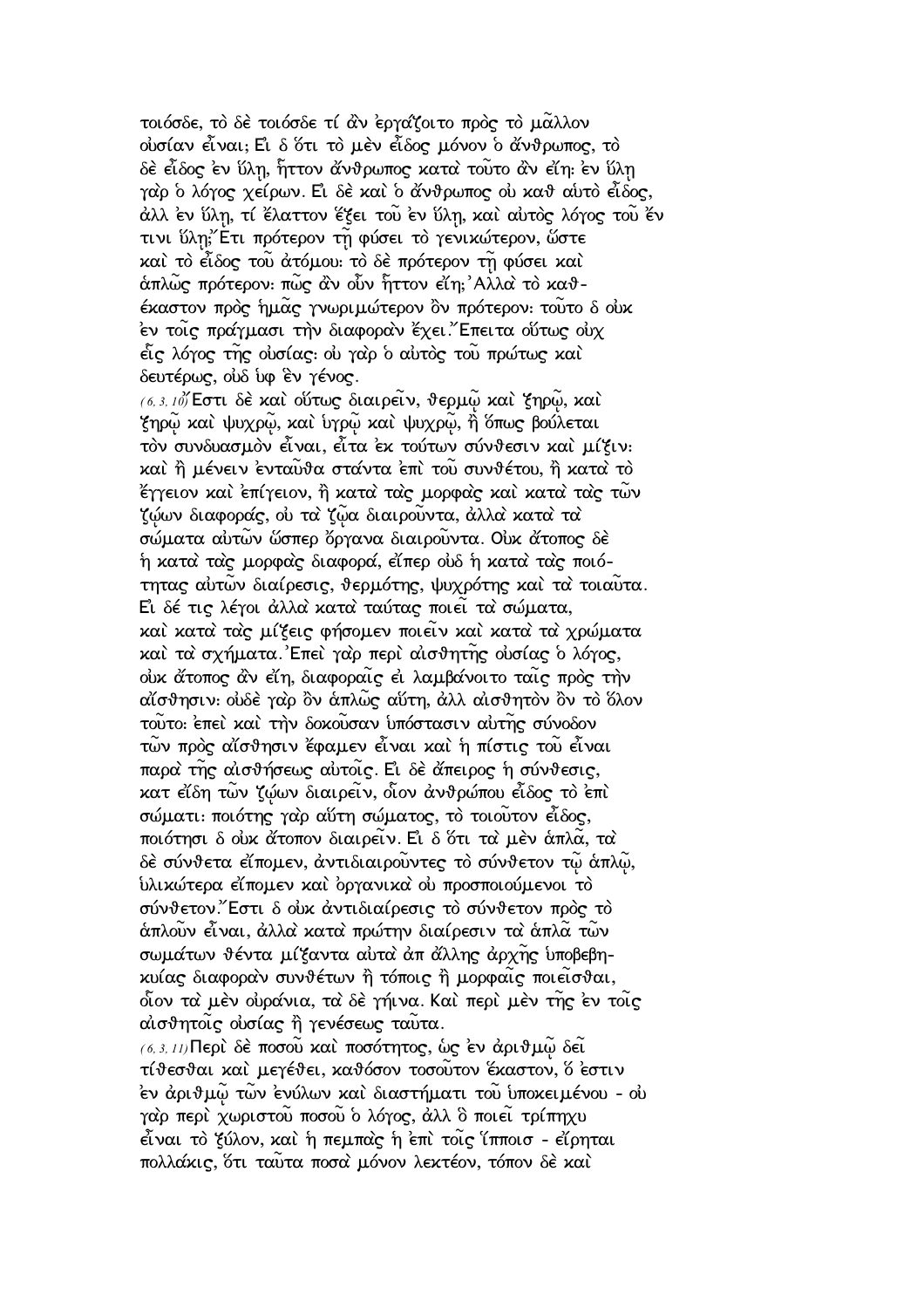χρόνον μή κατα το ποσον νενοησθαι, άλλα τον μεν χρόνον τώ <μέτρον κινήσεωσ> είναι και τώ πρός τι δοτέον αυτόν, τον δε τόπον σώματος περιεκτικόν, ως και τουτον εν σχέσει και τω πρός τι κεισθαι: επει και η κίνησις συνεχης και ούκ έν ποσῷ έτέθη. Μέγα δε και μικρον δια τί ουκ εν ποσῷ; Ποσότητι γάρ τινι μέγα τὸ μέγα, καὶ τὸ μέγεθος δὲ ου των πρός τι, άλλα το μείζον και το έλαττον των πρός τι: προς γαρ έτερον, ώσπερ και το διπλασιον. Δια τί ούν <όρος μικρόν, κέγχρος δε μεγάλη>; Η πρώτον μεν άντι του μικρότερον λέγεται. Ει γαρ πρός τα δμογενή δμολογείται και παρ αύτων ειρησθαι, δμολογείται, ότι άντι του μικρότερον λέγεται. Και μεγάλη κέγχρος ουχ απλώς λεγομένη μεγάλη, άλλα κέγχρος μεγάλη: τούτο δε ταύτον των δμογενών. τῶν δὲ δμογενῶν κατα φύσιν ἀν λέγοιτο μείζων. Επειτα δια τί ού και το καλον λέγοιτο άν των πρός τι; Αλλα φαμεν καλον μέν καθ έαυτό και ποιόν, καλλιον δέ των πρός τι: καίτοι και καλόν λεγόμενον φανείη άν πρός άλλο αισχρόν, όιον ανθρώπου καλλος πρός θεόν: <πιθήκων>, φησίν, <ο καλλιστος αισχρός συμβαλλειν ετέρω γένει>: άλλ 'εφ 'εαυτού μέν καλόν, πρὸς άλλο δε ή καλλιον ή τουναντίον. Και ενταύθα τοίνυν 'εφ 'εαυτού μεν μέγα μετα[λήψει] μεγέθους, προς άλλο δέ ου τοιούτον. Η άναιρετέον το καλόν, ότι άλλο καλλιον αύτου: ούτω τοίνυν ουδ άναιρετέον το μέγα, ότι έστι τι μει (ον αύτου: επει ουδε το μει (ον όλως άν είη μη μεγαλου όντος, ώσπερ ουδέ καλλιον μή καλου.

 $(6, 3, 12)$  Απολειπτέον τοίνυν και εναντιότητα είναι περι το ποσόν: αι γαρ έννοιαι την εναντιότητα συγχωρούσιν, όταν μέγα λέγωμεν και όταν μικρόν, εναντίας τας φαντασίας ποιούσαι, ώσπερ όταν πολλα και ολίγα: και γαρ τα παραπλήσια περί του ολίγα και πολλα λεκτέον. «Πολλοι» γαρ οι <εν τη οικία> άντι του πλείους: τουτο δε προς άλλο: και <ολίγοι εν τώ θεάτρω> άντι του ελάττους. Και δει όλως τα πολλα πολύ λέγειν πληθος εν άριθμώ - πληθος δε πως των πρός τι; - τουτο δε ταυτον τω επέκτασις άριθμου το δε εναντίον συστολή. Το δ αύτο και επι του συνεχους της εννοίας το συνεχές προαγούσης είς το πόρρω. Ποσὸν μεν οἶν, ὅταν τὸ εν προέλθη και τὸ σημεϊον. Αλλ ἐαν μέν ταχύ στη εκάτερον, το μέν ολίγον, το δε μικρόν: εαν δή πρόοδος προιούσα μή παύσηται ταχύ, τὸ μèν πολύ, τὸ δè μέγα. Τίς ούν δρος; Τίς δε καλου; Θερμου δέ; Και ένι θερμότερον και ενταύθα. Αλλα λέγεται το μεν θερμότερον πρός τι, το δε θερμον άπλως ποιόν. Όλως δε λόγον τινα, ώσπερ καλου, ούτω και μεγαλου είναι, δς μεταληφθείς μέγα ποιεί, ώσπερ καλόν ο του καλού. Εναντιότης τοίνυν κατα ταυτα περί τὸ ποσόν: κατα γαρ τὸν τόπον οὐκέτι, ὅτι μή του ποσου: επει καί, ει του ποσου ήν ο τόπος, ουκ ήν εναντίον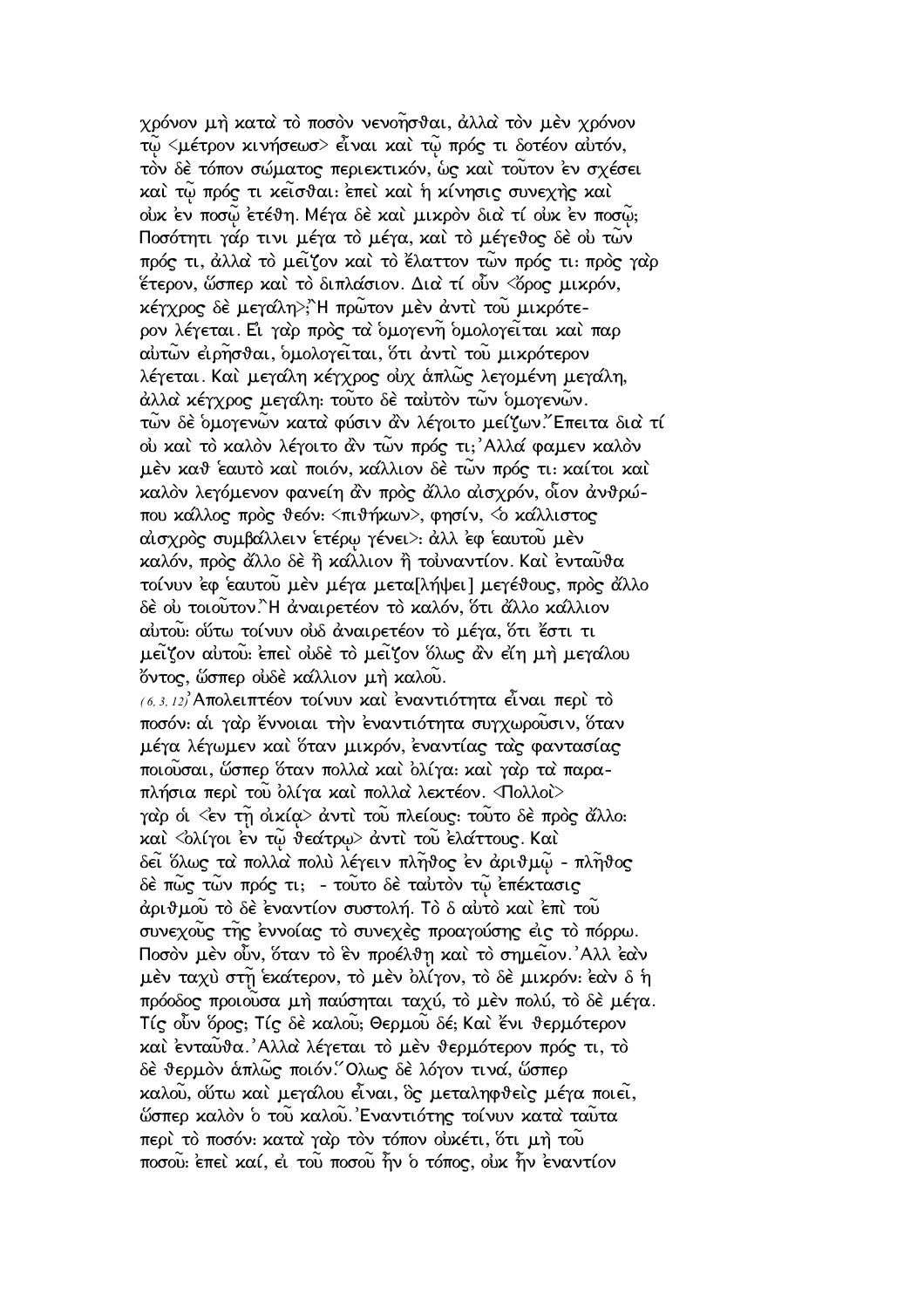τὸ ἄνω τινι μη ὄντος του κατω εν τω παντί. Εν δε τοις μέρεσι τὸ ἄνω και κάτω λεγόμενον ἄλλο οὐδεν ἀν σημαίνοι ἢ ἀνωτέρω καὶ κατωτέρω καὶ ὅμοιον τῷ δεξιὸν καὶ ἀριστερόν: ταυτα δε των πρός τι. Συλλαβη δε και λόγω συμβαίνει ποσοις είναι και υποκεισθαι τω ποσω: φωνή γαρ ποσή: αύτη δε κίνησίς τις: εις κίνησιν ούν όλως άνακτέον, ώσπερ και την πραξιν.

(6, 3, 13) Το μεν ούν συνεχες άπο του διωρισμένου κεχωρίσθαι καλώς τω κοινώ και τω ιδίω δρω είρηται: το δ εντεύθεν ήδη επι μεν αριθμού περιττώ, αρτίω. Και παλιν, εί τινες διαφοραί τούτων εκατέρου, ή παραλειπτέον τοις περί άριθμον έχουσιν ήδη, ή δει ταύτας μεν διαφορας των μοναδικών άριθμών τίθεσθαι, τών δ΄ εν τοις αισθητοις ούκέτι. Ει δε τούς έν τοις αισθητοις άριθμούς χωρίζει δ λόγος, ουδέν κωλύει και τούτων τας αυτας νοείν διαφοράς. Τὸ δὲ συνεχὲς πώς, ει τὸ μεν γραμμή, τὸ δ ἐπίπεδον, τὸ δέ στερεόν; Η τὸ μεν εφ έν, τὸ δ ἐπὶ δύο, τὸ δ ἐπὶ τρία, ούκ εις είδη διαιρουμένου δόξει, άλλα καταρίθμησιν μόνον ποιουμένου. Έπει γαρ εν τοις άριθμοις ούτω λαμβανομένοις κατα το πρότερον και το ύστερον κοινόν τι επ αυτών ουκ έστι γένος, ουδ επι πρώτης και δευτέρας και τρίτης αύξης κοινόν τι έσται. Αλλα ίσως καθόσον ποσον το ίσον επ αυτοίς, και ου τα μεν μαλλον ποσά, τα δε ήττον, κάν τα μέν επι πλείω τας διαστάσεις έχη, τα δε επ έλαττον. Και επι των άριθμων τοίνυν, καθόσον πάντες άριθμοί, το κοινόν άν είη: ίσως γαρ ούχ η μονας την δυάδα, ουδ η δυας την τριαδα, άλλα το αύτο παντα. Ει δε μη γίνεται, άλλ έστιν, ημείς δ επινοούμεν γινόμενα, έστω ο μέν έλαττων πρότερος, ο δε ύστερος ο μείζων: άλλα καθόσον άριθμοί πάντες, υφ έν. Καί επί μεγεθών τοίνυν το έπ άριθμών μετενεκτέον: χωριούμεν δε άπ άλλήλων γραμμήν, 'επίπεδον, στερεόν, δ δη κέκληκε <σώμα>, τω διάφορα τω είδει μεγέθη όντα είναι. Ει δε δει έκαστον τούτων διαιρείν, γραμμήν μέν είς εύθύ, περιφερές, ελικοειδές, επίπεδον δέ [είς] ευθύγραμμον και περιφερές σχημα, στερεόν δε είς στερεα σχήματα, σφαίραν, [εις] ευθυγράμμους πλευράς, και ταυτα πάλιν, οία οι γεωμέτραι ποιουσι τρίγωνα, τετράπλευρα, και πάλιν ταυτα είς άλλα, επισκεπτέον.  $(6, 3, 14)$  Τί γαρ άν φαΐμεν ευθεΐαν; Ου μέγεθος εἶναι; "Η ποιὸν μέγεθος τὸ εὐθὺ φαίη τις ἄν. Τί οὖν κωλύει διαφοραν είναι ή γραμμή; - ου γαρ άλλου τινός το ευθύ ή γραμμήσ - επεί και ουσίας διαφορας κομίζομεν παρα του ποιου. Ει ούν γραμμή εύθεια, ποσον μετα διαφορας, και ου σύνθετον δια τουτο η εύθεια εξ εύθύτητος και γραμμής: ει δε σύνθετον, ως μετα οικείας διαφοράς. Το δ εκ τριών γραμμών - το τρίγωνον - δια τί ούκ εν τώ ποσώ; Η ούχ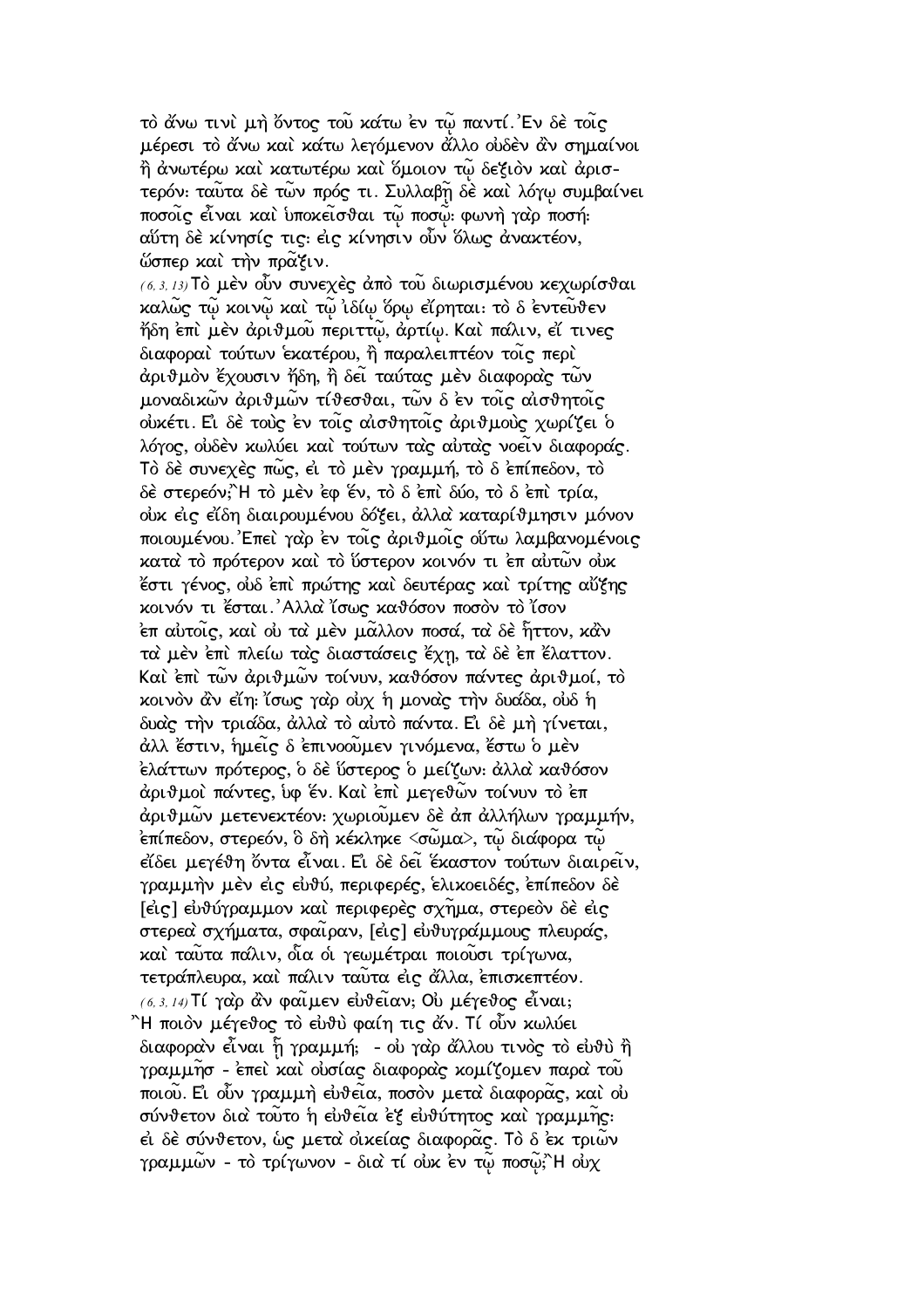άπλώς τρείς γραμμαί το τρίγωνον, άλλα ούτωσι εχουσών, και τὸ τετράπλευρον τέσσαρες ουτωσί: και γαρ η γραμμή η ευθεία ούτωσι και ποσόν. Ει γαρ την εύθειαν ου ποσον μόνον, τί κωλύει και την πεπερασμένην μη ποσον μόνον λέγειν; 'Αλλα το πέρας της γραμμης στιγμη και ούκ εν άλλω. Και τὸ πεπερασμένον τοίνυν ἐπίπεδον ποσόν, ἐπείπερ γραμμαι περατούσιν, αι πολύ μαλλον εν τω ποσω. Ει ούν το πεπερασμένον επίπεδον εν τω ποσω, τουτο δε ή τετραγωνον ή πολύπλευρον ή εξαπλευρον, και τα σχήματα παντα εν τώ ποσώ. Ει δ ότι το τρίγωνον λέγομεν ποιον και το τετράγωνον, έν ποιω θησόμεθα, ούδεν κωλύει εν πλείοσι κατηγορίαις θέσθαι το αύτό: καθό μέν μέγεθος και τοιόνδε μέγεθος, εν τω ποσω, καθό δε τοιανδε μορφήν παρέχεται, έν ποι . Ηι και αυτο τοιαδε μορφη το τρίγωνον, τί ούν κωλύει και την σφαίραν ποιον λέγειν; Ει ούν τις ομόσε χωροϊ, την γεωμετρίαν τοίνυν ου περί μεγέθη, άλλα περί ποιότητα καταγίνεσθαι. Αλλ ου δοκεί τουτο, άλλ η πραγματεία αύτη περί μεγέθη. Αι δε διαφοραί των μεγεθών ούκ άναιρούσι το μεγέθη αύτα είναι, ώσπερ ουδ αι των ούσιων ούκ ουσίας τας ουσίας είναι. Έτι παν επίπεδον πεπερασμένον, ου γαρ οίον τε άπειρον είναι τι επίπεδον. "Ετι ὥσπερ, ὅταν περὶ οὐσίαν ποιότητα λαμβανω, οὐσιώδη ποιότητα λέγω, ούτω και πολι μαλλον, όταν τα σχήματα λαμβανω, ποσότητος διαφορας λαμβανω. Επειτα, εί μή ταύτας διαφορας μεγεθών ληψόμεθα, τίνων θησόμεθα; Ει δέ μεγεθών είσι διαφοραί, τα γενόμενα εκ των διαφορών μεγέθη διάφορα εν είδεσιν αυτών τακτέον.  $(6, 3, 15)$  Αλλα πώς <(διον του ποσου το ίσον και) άνισον; Όμοια γαρ τρίγωνα λέγεται - ή και δμοια λέγεται μεγέθη - και η δμοιότης λεγομένη ούκ άναιρει το δμοιον και το ανόμοιον είναι εν τω ποσω: Ίσως γαρ ενταυθα εν τοις μεγέθεσι τὸ ὅμοιον ἄλλως και ουχ ως εν τω ποιω. Επειτα ούκ, ει < ίδιον> είπε < το ίσον και άνισον>, άνειλε και το όμοιον κατηγορείν τινων: άλλ εί είπε το < δμοιον και ανόμοιον του ποιού>, άλλως λεκτέον, ως έφαμεν, το επι του ποσου. Ει δε ταύτον το δμοιον και έπι τούτων, επισκέψασθαι δεί ιδιότητας άλλας εκατέρου του γένους, του τε ποσου και του ποιου. Η λεκτέον, το δμοιον και επι του ποσου λέγεσθαι, καθόσον αι διαφοραί έν αυτώ, καθόλου δέ, ότι συντάττειν δει τας συμπληρούσας διαφορας τω ού διαφοραί, και μαλιστα, όταν μόνου εκείνου ή διαφορα η διαφορά. Ει δ εν άλλω μεν συμπληροι την ουσίαν, εν άλλω δε μή, ού μεν συμπληροϊ, συντακτέον, ού δε μη συμπληροϊ, μόνον έφ εαυτου ληπτέον: συμπληρουν δε λέγω την ουσίαν ού την άπλώς, άλλα την τοιανδε, του τοιανδε προσθήκην ούκ ουσιώδη δεχομένου. Κάκεινο δε επισημαντέον, ότι ίσα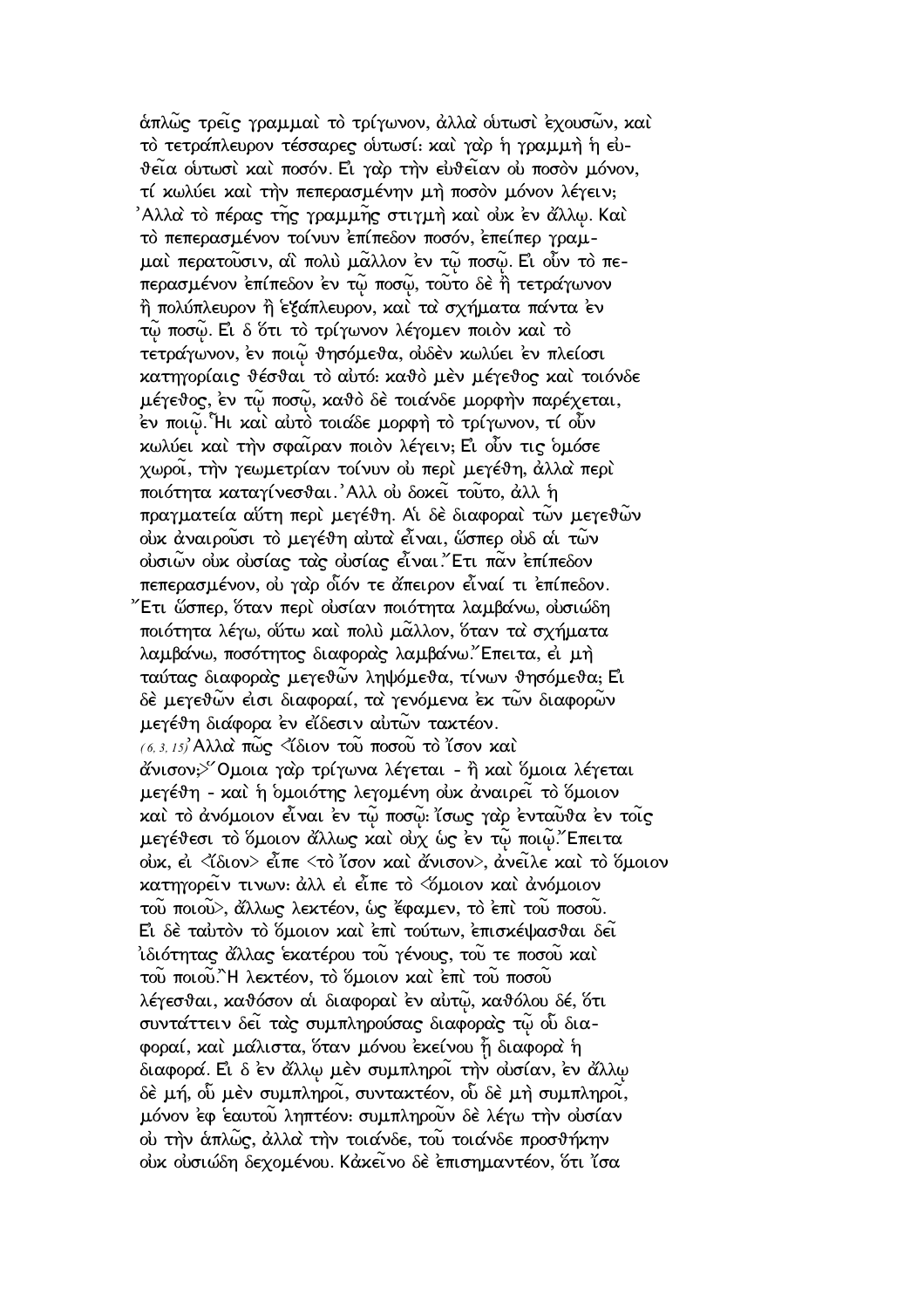μέν λέγομεν και τρίγωνα και τετράγωνα και επι πάντων σχημάτων, επιπέδων τε και στερεών: ώστε ίσον τε και άνισον κείσθω επι ποσού ίδιον. Ομοιον δε και ανόμοιον, ει επι ποιου, επισκεπτέον.

Περι δε του ποιου ελέχθη, ως συν άλλοις μεν ύλη και ποσώ συμμιγθέν συμπλήρωσιν εργαζεται αισθητής ουσίας, και ότι κινδυνεύει η λεγομένη αύτη ουσία είναι τούτο το εκ πολλών, ού τι άλλα ποιον μαλλον: και ο μεν λόγος είναι οίον πυρος το τι σημαίνων μαλλον, ην δε μορφην εργαζεται, ποιον μαλλον: και ο λόγος ο του άνθρώπου το τι είναι, το δ άποτελεσθεν έν σώματος φύσει είδωλον όν του λόγου ποιόν τι μαλλον είναι. Οίον εί ανθρώπου όντος του Σωκρατους του δρωμένου η εικών αυτού η εν γραφή χρώματα και φάρμακα όντα Σωκράτης λέγοιτο: ούτως ούν και λόγου όντος, καθ δν Σωκράτης, τον αισθητον Σωκράτη [λέγομεν Σωκράτη]: άλλα χρώματα και σχήματα εκείνων των εν τω λόγω μιμήματα είναι: και τον λόγον δε τουτον προς τον άληθέστατον ήδη λόγον τον ανθρώπου το αυτο πεπονθότα είναι. Ταυτα  $\mu$ εν ούν ούτως.

 $(6, 3, 16)$  Εκαστον δε λαμβανόμενον χωρίς των άλλων των περί την λεγομένην ουσίαν ποιότητα την έν τούτοις είναι, ού το τι ουδέ το ποσον ουδέ κίνησιν σημαίνοντα, χαρακτήρα δε και το τοιόνδε [και το οίον] και το οποιον δηλούντα, [οίον] καλόν αισχρόν το επι σώματι: δμώνυμον γαρ το καλον το τηδε κάκει, ώστε και το ποιόν: επει και τὸ μέλαν καὶ τὸ λευκὸν ἄλλο. Αλλα τὸ ἐν τῷ σπέρματι καὶ τώ τοιούτω λόγω πότερα το αύτο ή δμώνυμον τώ φαινομένω; Και τοις εκει προσνεμητέον ή τοις τηδε; Και το αίσχρον το περί την ψυχήν; Το μεν γαρ καλον ότι άλλο, ήδη δηλον. Αλλ ει εν τούτω τω ποιώ και η άρετή, ει εν τοις τηδε ποιοις. Η τας μεν εν τοις τηδε ποιοις, τας δε εν τοις έκει. Επει και τας τέχνας λόγους ούσας απορήσειεν άν τις εί εν τοις τηδε: και γαρ εί εν ύλη λόγοι, άλλα ύλη αυτοις ή ψυχή. Αλλ όταν και μετα ύλης, πως ενταυθα; Οίον κιθαρωδία: και γαρ περι χορδας και μέρος πως της τέχνης η ώδη, φωνή αισθητή, ει μή άρα ενεργείας ταύτας τις, άλλ ου μέρη, θείτο. Αλλ ούν ενέργειαι αισθηταί: επει και το καλόν το έν σώματι άσώματον: άλλ άπέδομεν αυτό αισθητον ὂν τοις περι σώμα και σώματος. Γεωμετρίαν δε και άριθμητικήν διττήν θεμένους τας μεν ώδι εν τῷδε τῷ ποιῷ τακτέον, τας δε αυτής της ψυχής πραγματείας πρός το νοητον έκει τακτέον. Και δη και μουσικήν φησιν ο Πλάτων και άστρονομίαν ώσαύτως. Τας τοίνυν τέχνας περι σώματα έχούσας και όργανοις αισθητοις και αισθήσει χρωμένας, ει και ψυχης είσι διαθέσεις, επειδη κάτω νευούσης είσίν, εν τώδε τω ποιώ τακτέον. Και δη και τας πρακτικας άρετας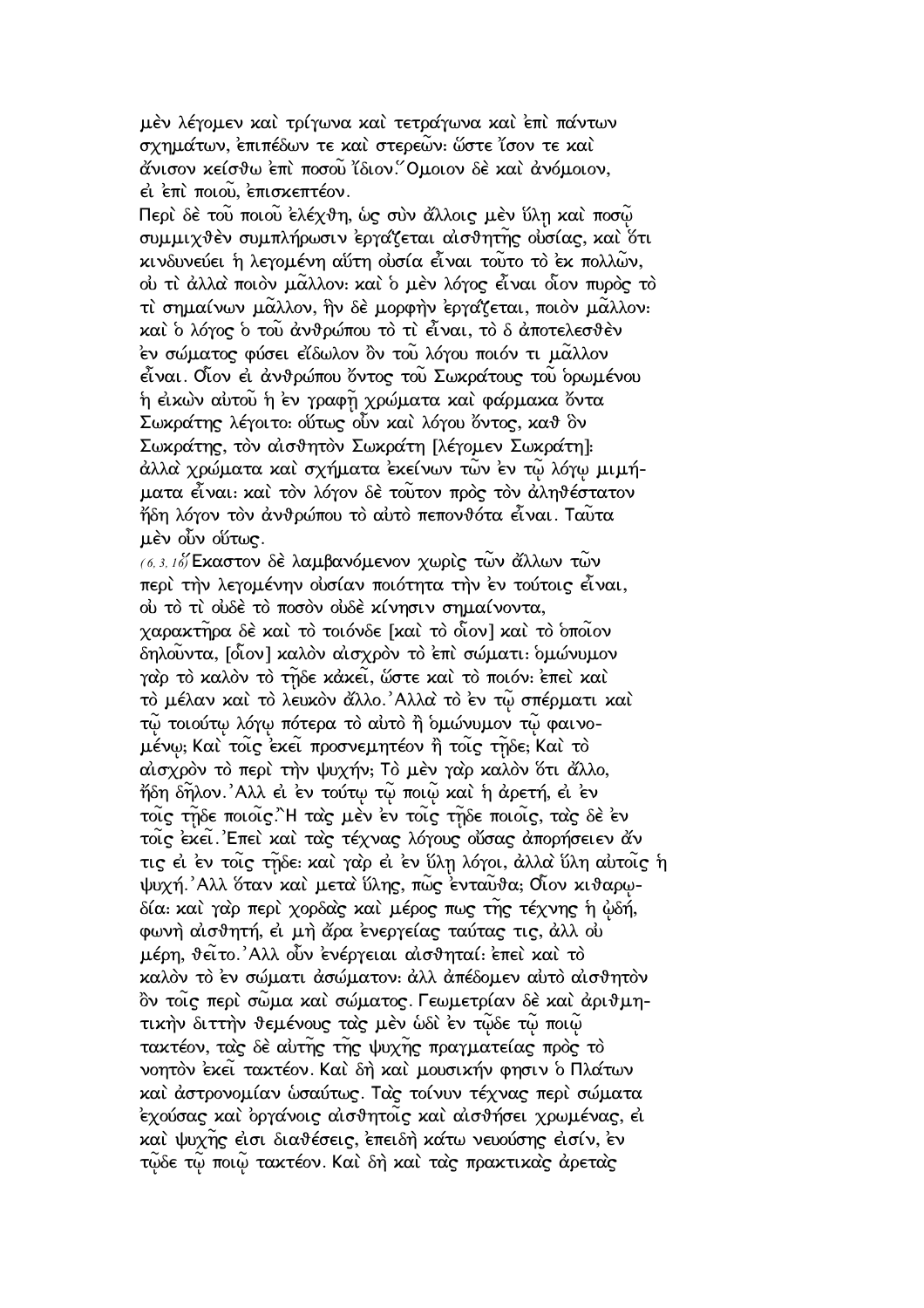ούδεν κωλύει ενταύθα τας ούτω πραττούσας ως πολιτικώς το πράττειν έχειν, όσαι μη χωρίζουσι την ψυχην προς τα εκει άγουσαι, άλλ ενταύθα το καλώς ενεργούσι προηγούμενον τούτο, άλλ ούχ ώς άναγκαιον τιθέμεναι. Και το έν τὦ σπέρματι τοίνυν καλὸν καὶ πολὺ μἆλλον τὸ μέλαν καὶ τὸ λευκόν έν τούτοις. Τί οὖν; και την ψυχην την τοιαύτην, έν η ούτοι οι λόγοι, εν ουσία τη τηδε ταξομεν, Η ουδε ταυτα σώματα είπομεν, άλλ επει περι σώμα και σωμάτων ποιήσεις οι λόγοι, εν ποιότητι εθέμεθα τη τηδε: ουσίαν δε αισθητήν το έκ παντων των ειρημένων θέμενοι ουδαμώς άσώματον ουσίαν εν αυτη ταξομεν. Ποιότητας δε άσωμάτους άπάσας λέγοντες έν αυτή πάθη όντα νενευκότα τηδε ενηριθμήσαμεν και λόγους ψυχης τινος: το γαρ πάθος μεμερισμένον εις δύο, είς τε το περι ό εστι και εν ω εστι, τη ψυχη, εδίδομεν ποιότητι ου σωματικη ούση, περι σώμα δε ούση: ουκέτι δε την ψυχην τηδε τη ουσία, ότι το προς σώμα αυτής πάθος ήδη δεδωκότες ήμεν ποιώ: άνευ δε του πάθους και του λόγου νοουμένην τω όθεν εστιν αποδεδώκαμεν ουδεμίαν ουσίαν δπωσούν νοητήν ενταύθα καταλιπόντες.

 $(6, 3, 17)$  Ει μέν ούν ούτω δοκει, διαιρετέον τας μέν ψυχικάς, τας δέ σωματικάς, ως σώματος ούσας ποιότητας. Ει δέ τας ψυχας άπάσας έκει τις βούλεται, ταις αισθήσεσι τας τηδε ποιότητας έστι διαιρείν, τας μεν δι ομμάτων, τας δέ δι ὤτων, τας δέ δι άφης, γεύσεως, οσφρήσεως: και τούτων εί τινες διαφοραί, όψεσι μεν χρώματα, άκοαις δε φωνάς, και ταις άλλαις αισθήσεσι: φωνας δέ, η ποιαί, ηδύ, τραχύ, λείον. Επεί δε τας διαφορας τας περί την ούσίαν ποιότησι διαιρούμεθα και τας ενεργείας και τας πραξεις καλας ή αισχρας και δλως τοιασδε - το γαρ ποσον ή ολιγακις είς τας διαφορας τας είδη ποιούσας ή ουδαμού και το ποσον δε ποιότησι ταις αυτών οικείαις, πως άν τις και το ποιον διέλοι κατ είδη, απορήσειεν άν τις, ποίαις χρώμενος διαφοραίς και έκ ποίου γένους. Ατοπον γαρ εαυτώ και δμοιον, ώσπερ άν εί τις διαφορας ουσίας ουσίας πάλιν αὖ λέγοι. Τίνι οὖν τὸ λευκὸν καὶ τὸ μέλαν; Τίνι δὲ τα χρώματα δλως; Από χυμών και των απτικών ποιοτήτων; Ει δε τοις διαφόροις αισθητηρίοις ταυτα, ουκ εν τοις υποκειμένοις η διαφορά. Αλλα τα κατα την αυτην αίσθησιν πώς; Ει δ ότι το μέν συγκριτικόν, το δε διακριτικον όμμάτων, τὸ δε διακριτικόν γλώττης και συγκριτικόν, πρώτον μέν άμφισβητείται και περι αυτών των παθών, ει διακρίσεις τινές και συγκρίσεις ταυτα: έπειτα ούκ αυτα δίς διαφέρει είρηκεν. Ει δέ τις λέγοι δις δύνανται - και σύκ άλογον δε οίς δύνανται - εκείνο Ίσως λεκτέον, ως οίς δύνανται διαιρετέον τα μη δρώμενα, δίον τας επιστήμας: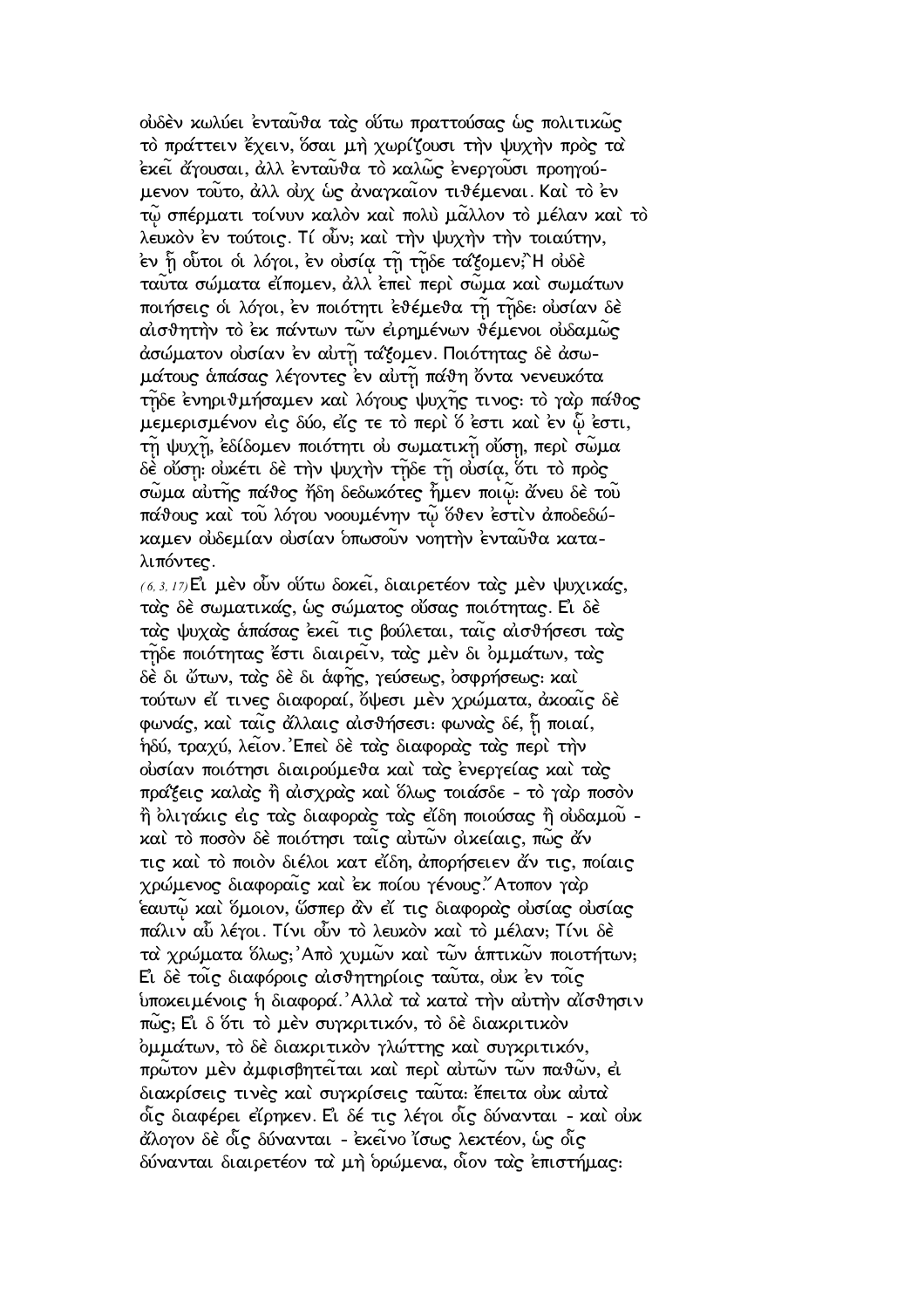αισθητα δέ ταυτα όντα δια τί εξ ων ποιει; Και εν ταις επιστήμαις δε διαιρούντες οις δύνανται, και δλως ταις της ψυχης δυναμεσι διαστησαμενοι ως έτεραι εξ ων ποιούσιν, έχομεν λόγω διαφορας αυτών λαμβανειν, ου μόνον περι ά, άλλα και λόγους αυτών δρώντες. Η τας μεν τέχνας έξομεν τοις λόγοις αυτών και τοις θεωρήμασι, τας δε επι σώμασι ποιότητας πώς; Η κάκει επι των λόγων των διαφόρων πώς έτεροι, ζητήσειεν άν τις. Και γαρ φαίνεται τὸ λευκὸν του μέλανος διαφέρειν: άλλα τίνι, ζητούμεν. (6, 3, 18) Αλλα γαρ ταυτα άπαντα τα άπορηθέντα δεικνύει ώς των άλλων δει διαφορας ζητειν, αις χωριουμεν απ άλλήλων έκαστα, τών δε διαφορών διαφορας και άδύνατον και άλογον: ούτε γαρ ουσίας ουσιών ούτε ποσου ποσότητας ούτε ποιότητας ποιοτήτων ούτε διαφορας διαφορών οιόν τε. Αλλ άναγκη, οὗ 'εγχωρεῖ, τοῖς 'έξωθεν ή τοῖς ποιητικοῖς ή τοις τοιούτοις: οὗ δὲ μηδὲ ταῦτα, οἷον πράσιον ἀγροῦ, επειδή λευκού και μέλανος λέγουσι, τί άν τις είποι; Αλλα γάρ, ότι έτερα, η αίσθησις ή ο νους έρει, και ου δώσουσι λόγον, η μέν αΐσθησις, ότι μηδ αύτης ο λόγος, άλλα μόνον μηνύσεις διαφόρους ποιήσασθαι, ο δε νους έν ταις αυτου επιβολαϊς άπλαϊς και ου λόγοις χρηται πανταχου, ως λέγειν έκαστον τόδε τόδε, τόδε τόδε: και έστιν ετερότης έν ταις κινήσεσιν αυτου διαιρούσα θάτερον άπό θατέρου ούχ ετερότητος αύτη δεομένη. Αι τοίνυν ποιότητες πότερα διαφοραί πάσαι γένοιντο άν ή ού; Λευκότης μέν γαρ καί δλως αι χρόαι και [αι] περι άφην και χυμούς γένοιντο άν διαφοραί ετέρων και είδη όντα, γραμματική δε και μουσική πώς; Η τω την μέν γραμματικήν ψυχήν, την δέ μουσικήν, και μαλιστα, ει φύσει είεν, ώστε και ειδοποιούς διαφορας γίνεσθαι. Καὶ ἐι εἴη τις οὖν διαφορά, εκ τούτου τοῦ γένους ἢ και εξ άλλου: και ει εκ ταύτου γένους, των εκ του αύτου γένους, δίον ποιοτήτων ποιότητας. Αρετή γαρ και κακία η μέν γαρ έξις τοιαδε, η δε τοιαδε: ώστε ποιοτήτων ούσων των έξεων αι διαφοραι ποιότητες: ει μή τις φαίη την μέν έξιν άνευ της διαφοράς μη ποιότητα είναι, την δέ διαφοραν την ποιότητα ποιείν. Αλλ εί το γλυκύ ώφέλιμον, βλαβερον δε το πικρόν, σχέσει, ου ποιότητι, διαιρεί. Τί δ εί το γλυκύ παχύ, το δε αύστηρον λεπτόν; Ου τί ήν γλυκύ Ίσως λέγει παχύ, άλλ ὧ η γλυκύτης: και 'επι' του αύστηρού ο αύτος λόγος. Ωστε εί πανταχού μή ποιότητος ποιότης διαφορα σκεπτέον, ὥσπερ ουδε ουσίας ουσία, ουδε ποσού ποσότης. Η τα πέντε των τριών διαφέρει δυσίν. "Η υπερέχει δυσί, διαφέρει δ ου λέγεται: πως γαρ άν και διαφέροι δυσιν έν τοις τρισίν; Αλλ ουδε κίνησις κινήσεως κινήσει διαφέροι άν, ουδ επι των άλλων άν τις εύροι. Επὶ δε της άρετης και κακίας το δλον προς το δλον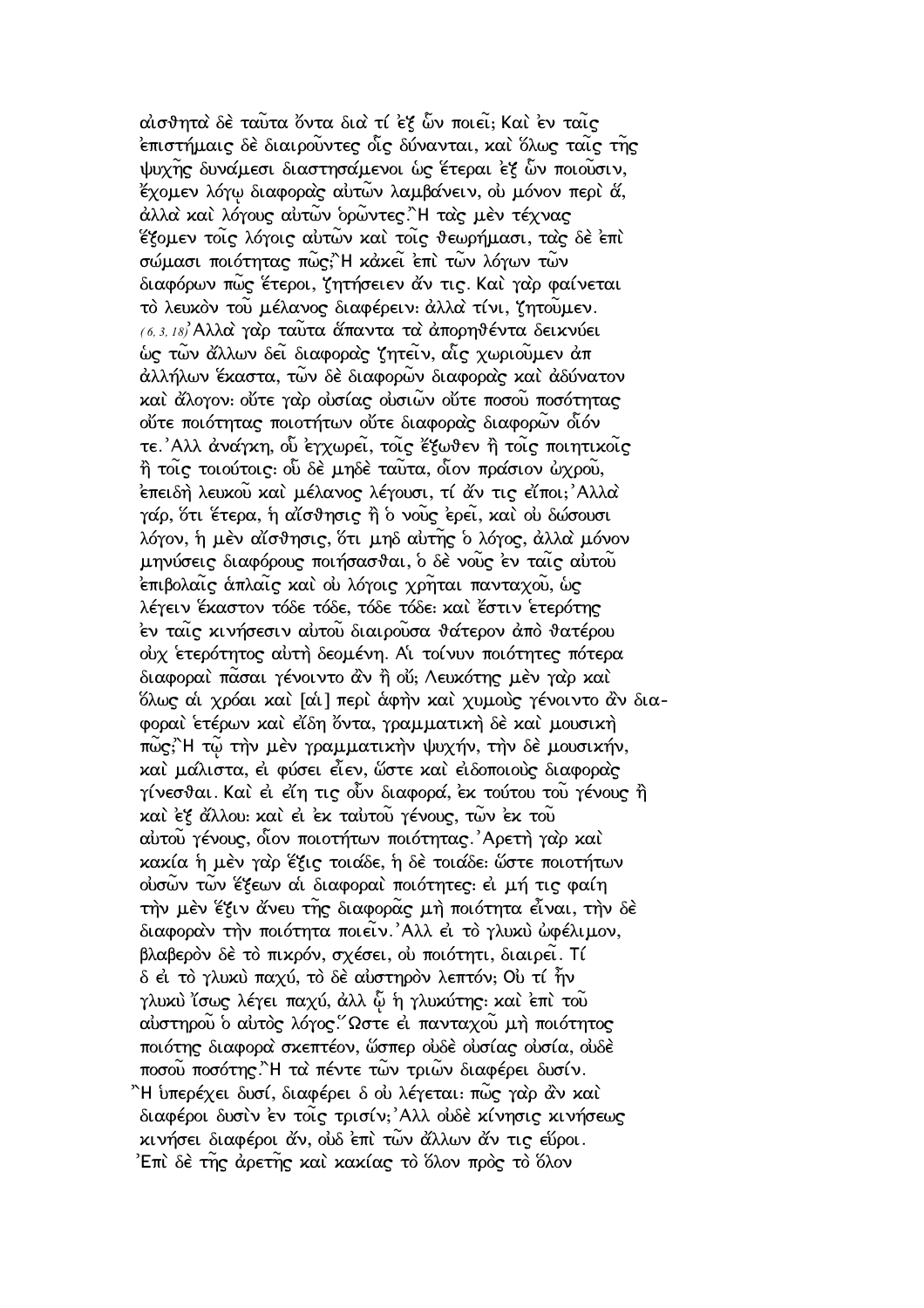ληπτέον, και ούτως αυτοις διοίσει. Το δε εκ ταυτου γένους, του ποιού, και μή εξ άλλου, εί τις διαιροί τω την μέν περι ηδονας, την δε περι όργας, και την μέν περι καρπού κομιδήν, και ούτω παραδέξαιτο καλώς ωρίσθαι, δήλον ότι έστι διαφορας είναι και μή ποιότητας.  $(6, 3, 19)$  Τη δέ ποιότητι συντακτέον, ώσπερ εδόκει, και τους κατ αυτας ποιούς, καθόσον ποιότης περι αυτούς, ου προσποιουμένους αύτούς, ίνα μή κατηγορίαι δύο, άλλ είς τούτο άνιόντας άπ αύτων, άφ ού λέγονται. Τὸ δè ου λευκόν, ει μεν σημαίνει άλλο χρωμα, ποιότης: ει δε άπόφασις μόνον είη, [πραγμάτων ή εξαρίθμησις] ουδεν άν είη, ει μή φωνή ή όνομα ή λόγος γινομένου κατ αυτου πραγματος: και εί μεν φωνή, κίνησίς τις, ει δ όνομα ή λόγος, πρός τι, καθό σημαντικά. Ει δέ μή μόνον πραγμάτων ή 'εξαρίθμησις κατα γένος, άλλα δει και τα λεγόμενα και τα σημαίνοντα, τίνος έκαστον γένους σημαντικόν, ερούμεν τα μέν τίθεσθαι αύτα μόνον δηλούντα, τα δέ άναιρείν αύτά. Καίτοι βέλτιον ίσως τας άποφασεις αυτών μη συναριθμείν τάς γε καταφάσεις δια το σύνθετον μή συναριθμούντας. Τας δέ στερήσεις πώς; [τας δέ στερήσεις] Ει ὧν αι στερήσεις ποιότητες, και αυται ποιότητες, δίον νωδος ή τυφλός. Ο δε γυμνός και ημφιεσμένος ουδέτερος ποιός, άλλα μαλλόν πως έχων: εν σχέσει ούν τη προς άλλο. Παθος δε το μεν εν τω πάσχειν έτι ου ποιότης, άλλα τις κίνησις: το δε έν τω πεπονθέναι και έχειν μένον ήδη το πάθος ποιότης: εί δε μή έχοι έτι το πάθος, λέγοιτο δε πεπονθέναι, κεκινήσθαι: τούτο δε ταύτον τώ ήν εν κινήσει. Δεί δε μόνον κίνησιν νοείν άφαιρούντα τον χρόνον: ούδε γαρ ούδε το νύν προσλαμβανειν προσήκει. Τὸ δε καλώς και τα τοιαυτα είς μίαν νόησιν την του γένους άνακτέον. Ει δε τον μεν ερυθρίαν είς το ποιον άνακτέον, τον δε ερυθρον μηκέτι, επισκεπτέον. Τὸ μèν γαρ 'ερυθαίνεσθαι 'ορθως ουκ άνακτέον: πάσχει γαρ ή όλως κινείται: εί δε μηκέτι ερυθαίνεται, άλλ ήδη έστι, δια τί ου ποιός; Ου γαρ χρόνω ο ποιόσ - ή τίνι δριστέον; - άλλα τω τοιώδε, και ερυθρον λέγοντες ποιόν λέγομεν: ή ούτως τας έξεις μόνας ποιότητας έρουμεν, τας δε διαθέσεις ουκέτι. Και θερμός τοίνυν ουχ δ θερμαινόμενος, και νοσών ουχ δ άγόμενος εις νόσον.  $(6, 3, 20)$  Οραν δε δεί, εί μή παση ποιότητί εστί τις άλλη έναντία: επει και το μέσον τοις άκροις δοκει επ άρετης και κακίας εναντίον είναι. Αλλ επι των χρωμάτων τα μεταξύ ουχ ούτως. Ει μεν ούν, ότι μίζεις των άκρων τα μεταξύ, έδει μή άντιδιαιρείν, άλλα λευκώ και μέλανι, τα δ άλλα συνθέσεις. Η τω μίαν τινα άλλην επι των μεταξύ, κάν ,<br>εκ συνθέσεως ἧ θεωρεῖσθαι, ἀντιτίθεμεν. Η ὅτι δὲ τα έναντία ου μόνον διαφέρει, άλλα και πλεϊστον. Αλλα κινδυ-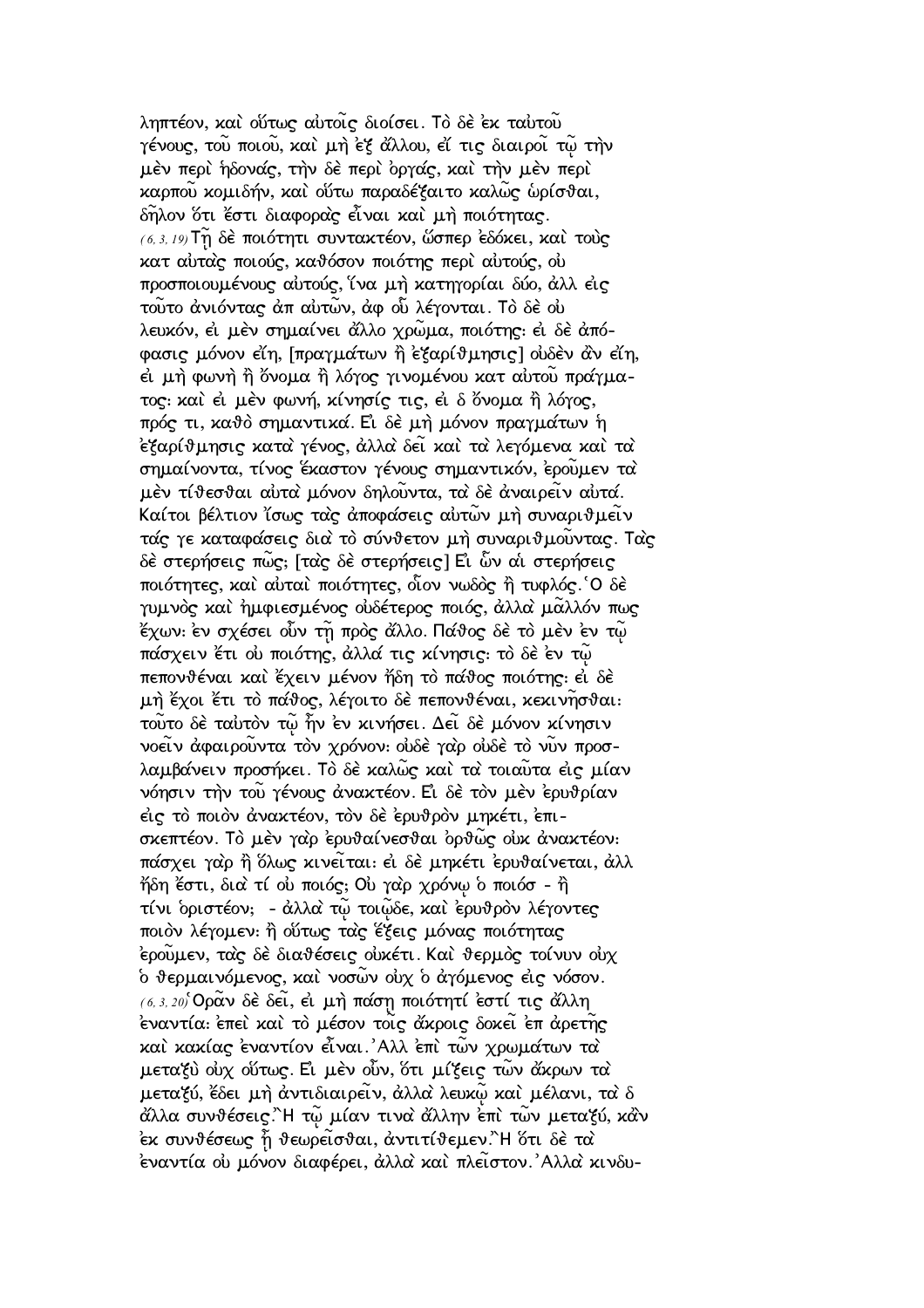νεύει το πλειστον διαφέρειν λαμβανεσθαι εν τω θέσθαι ήδη ταύτα τα μεταξύ: επεί, εί τις ταύτην την διαταξιν αφέλοι, τίνι το πλεϊστον δριεϊ; Η ότι το φαιον εγγυτέρω του λευκου μαλλον ή το μέλαν: και τούτο παρα της όψεως μηνύεται, και επι των χυμών ωσαύτως, θερμόν, ψυχρόν, το μηδέτερον μεταξύ: άλλ ότι μέν ούτως υπολαμβάνειν ειθίσμεθα, δηλον, ταχα δ άν τις ημίν ου συγχωροί ταυτα: το δε λευκον και το ζανθον και ότιουν προς ότιουν ομοίως πάντη έτερα άλλήλων εἶναι καὶ ἕτερα ὄντα ποια εναντία εἶναι. Οὐδε γαρ τῷ ἐἶναι μεταξὺ αὐτῶν, ἀλλα τούτῳ ἡ ἐναντιότης. Υγιεία γούν και νόσω ουδεν παρεμπέπτωκε μεταξύ, και εναντία: ή ότι τα γινόμενα εξ εκατέρου πλείστην παραλλαγήν έχει. Και πώς πλείστην έστιν ειπείν μη ουσών εν τοις μέσοις έλαττόνων; Ούκ έστιν οὖν επι υγιείας και νόσου πλειστον ειπείν. Αλλω τοίνυν το εναντίον, ου τω πλείστον, οριστέον. Ει δε τώ πολλώ, ει μεν το πολύ άντι του πλέον προς έλαττον, παλιν τα άμεσα εκφεύξεται: ει δ άπλως πολύ, εκαστη φύσει πολύ άφεσταναι συγχωρηθέντος, μή τω πλείονι μετρείν την απόστασιν. Αλλ επισκεπτέον, πως το εναντίον.  $\tilde{}$ Άρ οὖν τα` μὲν ἔχοντά τινα ὁμοιότητα - λέγω δὲ οὐ κατα` τὸ γένος οὐδε παντως τῷ μεμίχθαι άλλαις οἶον μορφαις αύτων - ή πλείονα ή ελαττονα ούκ εναντία, άλλ οίς μηδεν ταύτον κατα το είδος, εναντία; Και προσθετέον δέ: εν γένει τω ποιώ. Εντεύθεν γαρ και τα μεν άμεσα των εναντίων, δις μηδέν είς δμοίωσιν, ουκ όντων άλλων των οίον επαμφοτεριζόντων και δμοιότητα προς άλληλα εχόντων, των δέ τινων μόνων μή έχόντων. Ει τούτο, δίς μέν έστι κοινότης έν τοις χρώμασιν, ούκ άν είη εναντία. Αλλ ουδεν κωλύσει μή παν μέν παντί, άλλο δε άλλω ούτως είναι εναντίον, και έπι χυμών ώσαύτως. Ταυτα μέν ούτω διηπορήσθω. Περι δε του μάλλον εν μεν τοις μετέχουσιν ότι εστίν, εδόκει, υγίεια δε αυτή και δικαιοσύνη ήπορείτο. Ει δή πλάτος έχει τούτων εκάστη αυτών, και τας έξεις αυτας δοτέον: εκεί δ έκαστον το δλον και ούκ έχει το μαλλον.  $(6, 3, 21)$ Περί δέ κινήσεως, ει δει γένος θέσθαι, ὧδ άν τις θεωρήσειε: πρώτον μέν, ει μη εις άλλο γένος αναγειν προσηκεν, έπειτα, ει μηδεν άνωθεν αυτης εν τω τί εστι κατηγοροΐτο, εἶτα, ει πολλας διαφορας λαβούσα είδη ποιήσει. Εις ποιόν τις γένος αύτην αναζει; Ούτε γαρ ουσία ούτε ποιότης των εχόντων αυτήν: ου μήν ουδ είς το ποιείν - και γαρ έν τω πάσχειν πολλαι κινήσεισ - ουδ αύ εις το πάσχειν, δτι πολλαί κινήσεις ποιήσεις: ποιήσεις δέ και πείσεις είς ταύτην. Ουδ αύ εις το πρός τι ορθώς, ότι τινος η κίνησις και ούκ εφ αυτής: ούτω γαρ άν και το ποιον εν τω πρός τι: τινός γαρ ή ποιότης και έν τινι: και το ποσον ώσαύτως. Ει δ ότι όντα εκείνα τινα, κάν τινος ή καθό εστι, το μεν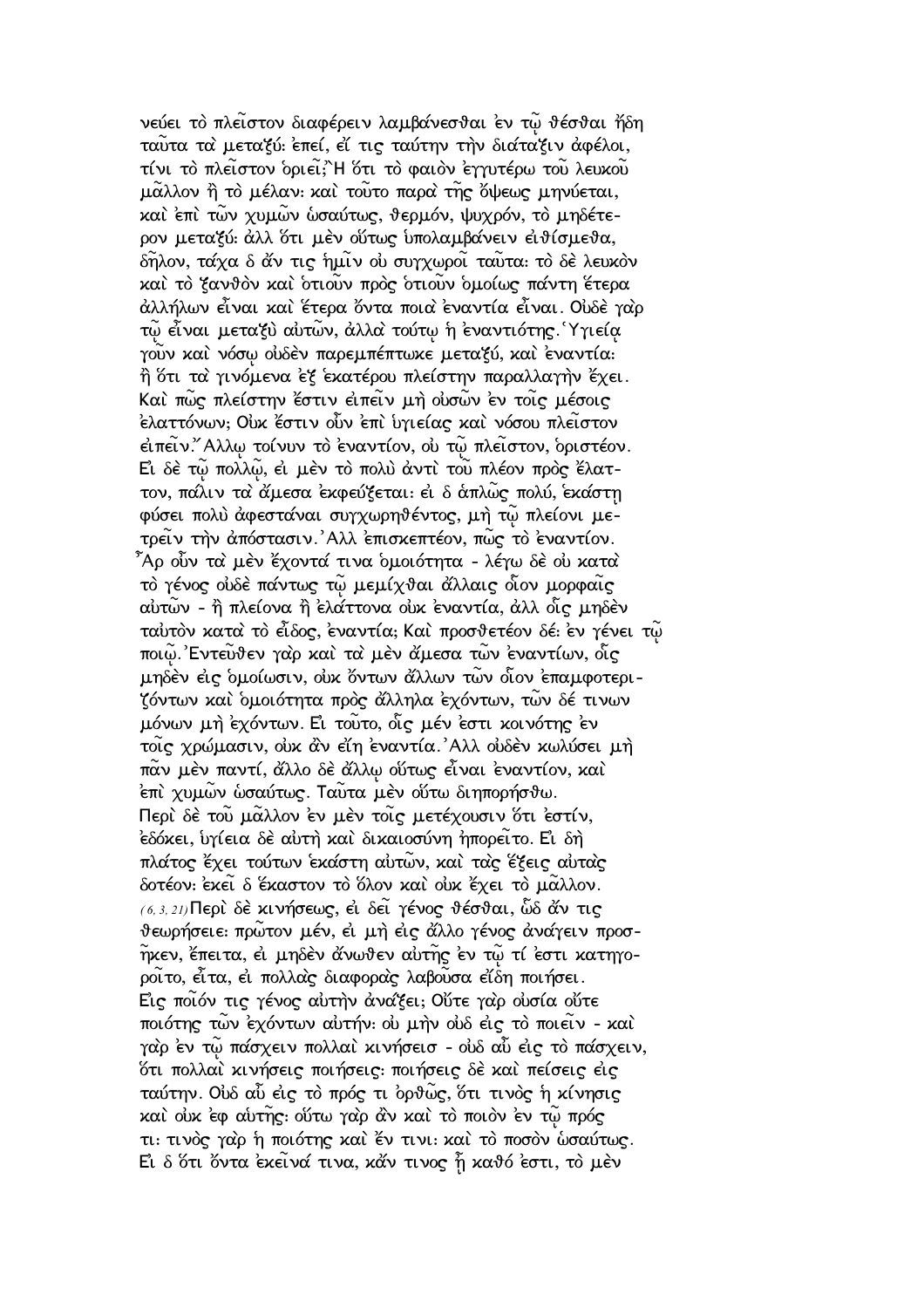ποιότης, τὸ δὲ ποσότης εἶρηται, τὸν αὐτὸν τρόπον, ἐπειδή, κάν τινος η κίνησις η, έστι τι πρό του τινος είναι, ό έστιν έφ αυτου ληπτέον άν είη. Όλως γαρ πρός τι δει τίθεσθαι ούχ δ'εστιν, είτ άλλου εστίν, άλλ δ η σχέσις άπογεννα ούδενος όντος άλλου παρα την σχέσιν καθο λέγεται, οίον το διπλασιον καθό λέγεται διπλασιον έν τη προς το πηχυαίον παραβολη την γένεσιν λαβόν και την υπόστασιν ούδεν νοούμενον πρό τούτου εν τω πρός έτερον παραβεβλησθαι έσχε τουτο λέγεσθαί τε και είναι. Τί ούν έστι τούτο, δ ετέρου όν έστί τι, ίνα και ετέρου ή, ως το ποιον και το ποσον και η ουσία; Η πρότερον, ότι μηδεν προ αύτου ώς γένος κατηγορείται, ληπτέον. Αλλ εί την μεταβολήν τις λέγοι πρὸ κινήσεως εἶναι, πρώτον μεν ή ταυτον λέγει ή γένος λέγων εκείνο ποιήσει έτερον παρα τα πρόσθεν ειρημένα: είτα δηλον, ότι εν είδει την κίνησιν θήσεται καί τι έτερον άντιθήσει τη κινήσει, την γένεσιν Ίσως, μεταβολήν τινα κάκείνην λέγων, κίνησιν δε ού. Δια τί ούν ου κίνησις η γένεσις; Ει μέν γάρ, ότι μήπω έστι το γινόμενον, κίνησις δέ ου περί το μή όν, ουδ άν μεταβολή δηλονότι άν είη η γένεσις. Ει δ ότι η γένεσίς εστιν ουδεν άλλο ή άλλοίωσίς τις και αύξη τω άλλοιουμένων τινων και αυξομένων την γένεσιν είναι, τα προ της γενέσεως λαμβανει. Δεϊ δὲ τὴν γένεσιν ἐν τούτοις ἕτερόν τι εἶδος λαβεϊν. Ου γαρ έν τω άλλοιουσθαι παθητικώς το γίνεσθαι και η γένεσις, δίον θερμαίνεσθαι ή λευκαίνεσθαι - έστι γαρ τούτων γενομένων μήπω την άπλῶς γένεσιν γεγενῆσθαι, ἀλλά τι γίνεσθαι, αυτό τουτο το ηλλοιώσθαι - άλλ όταν [εἶδός τι λαμβανη] ζώον ή φυτόν Γόταν εἶδός τι λαμβανη]. Είποι δ άν τις την μεταβολην μαλλον άρμόττειν εν είδει τίθεσθαι ή την κίνησιν, ότι το μέν της μεταβολης άλλο άνθ ετέρου εθέλει σημαίνειν, το δε της κινήσεως έχει και την ουκ εκ του οικείου μετάστασιν, ώσπερ ή τοπική κίνησις. Ει δέ μή τούτο βούλεταί τις, άλλ η μαθησις και η κιθαρισις, ή δλως η άφ έξεως κίνησις. Ώστε εἶδός τι ἀν είη κινήσεως μαλλον η άλλοίωσις εκστατική τις ούσα κίνησις.  $(6, 3, 22)$  Αλλ έστω ταύτον νοούμενον το της αλλοιώσεως

κατα το παρακολουθείν τη κινήσει το άλλο. Τί ούν δεί λέγειν την κίνησιν; Έστω δη η κίνησις, ώς τύπω ειπείν, η εκ δυνάμεως δδός εις εκείνο, δ λέγεται δύνασθαι." Οντος γαρ [του] δυναμει του μέν, ότι ήκοι άν εις ειδός τι, οιον δυναμει άνδριάς, του δέ, ότι ήκοι άν εις ενέργειαν, οίον το βαδιστικόν, όταν τὸ μèν προίη εις ανδριαντα, η πρόοδος κίνησις, τὸ δ ἐν τῷ βαδίζειν ἦ, τὸ βαδίζειν αὐτὸ κίνησις: καὶ όρχησις επι του δυναμένου ορχεισθαι, όταν ορχηται. Και έπι μέν τινι κινήσει τη εις ανδριαντα είδος άλλο επιγίγνεται, δ ειργασατο ή κίνησις, το δε ως απλούν είδος ον της δυνα-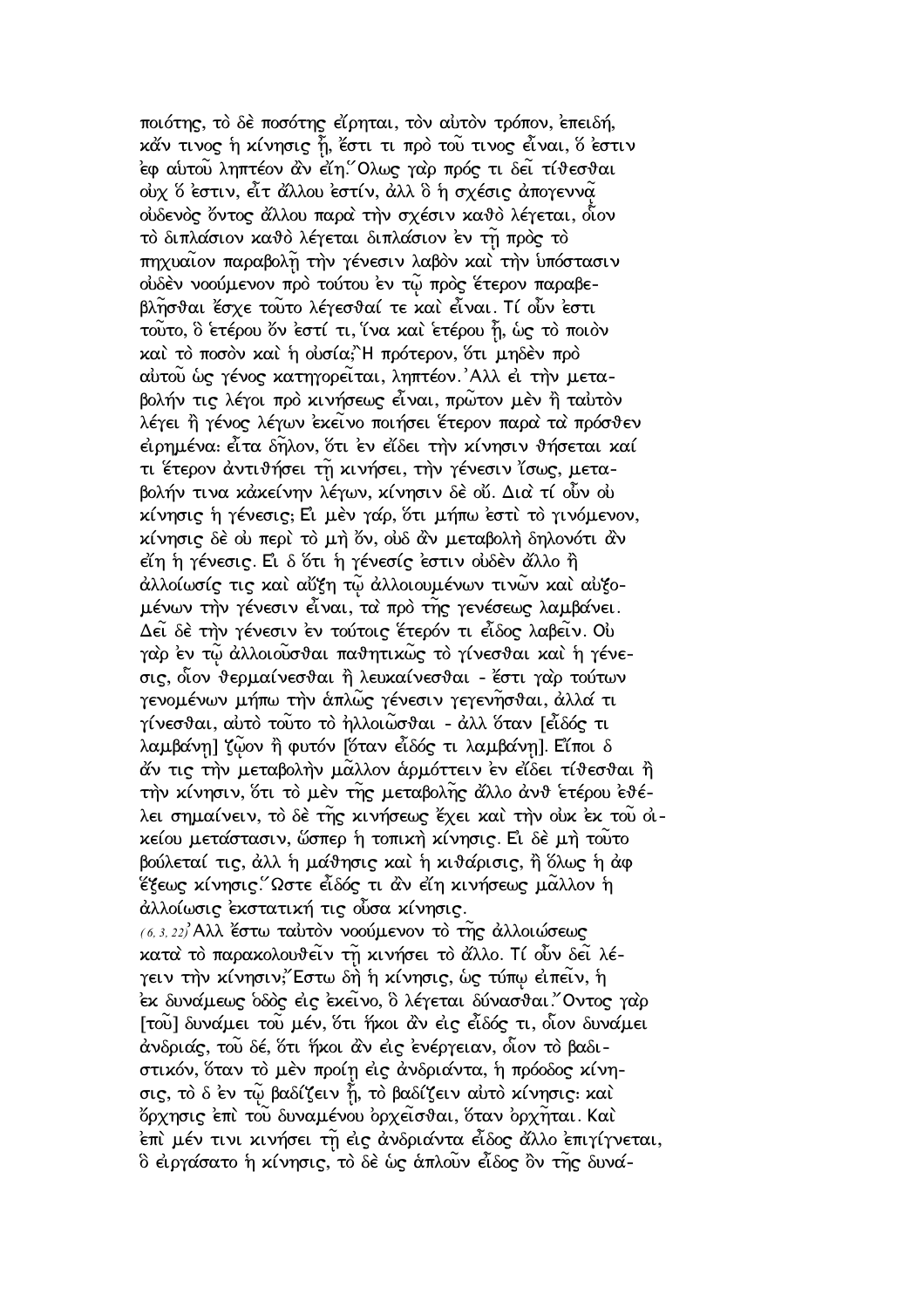μεως, η όρχησις, ούδεν έχει μετ αύτην παυσαμένης της κινήσεως. Ώστε, εί τις λέγοι την κίνησιν είδος εγρηγορός άντίθετον τοις άλλοις είδεσι τοις εστηκόσιν, ή τα μεν μένει, τὸ δὲ ού, και αίτιον τοις άλλοις είδεσιν, όταν μετ αυτήν τι γίνηται, ούκ άν άτοπος είη. Ει δε και ζωήν τις λέγοι σωμάτων ταύτην, περί ής ο λόγος νύν, τήν γε κίνησιν ταύτην δμώνυμον δει λέγειν ταις νου και ψυχης κινήσεσιν. Ότι δε γένος 'εστίν, ούχ ήττον άν τις και 'εκ του μη ραδιον είναι δρισμώ ή και άδύνατον είναι λαβείν πιστώσαιτο. Αλλα πώς εἶδός τι, ὅταν πρὸς τὸ χεἶρον ἡ κίνησις ἢ ὅλως παθητικὴ ἡ κίνησις; Η δμοιον, ώσπερ άν η θέρμανσις τα μεν αύξη η παρα του ηλίου, τα δ εις τουναντίον άγη, και ή κοινόν τι η κίνησις και η αυτή επ άμφοιν, τοις δε υποκειμένοις την διαφοραν την δοκούσαν έχη. Υγίανσις ούν και νόσανσις ταύτόν; Η καθόσον μέν κίνησις ταύτόν: τίνι δέ διοίσει; Πότερα τοις υποκειμένοις ή και άλλω; Αλλα τουτο ύστερον, όταν περι άλλοιώσεως επισκοπώμεν. Νυν δε τί ταύτον έν πάση κινήσει σκεπτέον: ούτω γαρ άν και γένος είη."Η πολλαχώς άν λέγοιτο και ούτως έσται, ώσπερ άν ει το όν. Προς δε την απορίαν, ότι ίσως δει, όσαι μεν εις το κατα φύσιν άγουσιν ή ενεργούσιν εν τοις κατα φύσιν, ταύτας μέν οίον είδη είναι, ως είρηται, τας δέ είς τα παρα φύσιν άγωγας άναλογον τίθεσθαι τοις έφ α άγουσιν. 'Αλλα` τί τὸ κοινὸν ἐπί τε ἀλλοιώσεως καὶ αὐξήσεως καὶ γενέσεως και των εναντίων τούτοις έτι τε της κατα τόπον μεταβολής, καθό κινήσεις αὗται πἆσαι; Η τὸ μὴ ἐν τῷ αυτώ έκαστον, εν ώ πρότερον ήν, είναι μηδ ηρεμείν μηδ έν ησυχία παντελεί, άλλα, καθόσον κίνησις παρεστιν, άει πρὸς ἄλλο τὴν ἀγωγὴν ἔχειν, καὶ τὸ ἕτερον οὐκ ἐν τῷ αυτώ μένειν: άπόλλυσθαι γαρ την κίνησιν, όταν μη άλλο: διὸ και ετερότης ουκ εν τῷ γεγονέναι και μεῖναι εν τῷ 'ετέρω, άλλ άει 'ετερότης. Όθεν και ο χρόνος έτερον άεί, διότι κίνησις αύτον ποιεί: μεμετρημένη γαρ κίνησις ού μένουσα: συνθεί ούν αύτη ως επι φερομένης οχούμενος. Κοινόν δε πασι το έκ δυναμεως και του δυνατου είς ενέργειαν πρόοδον και άγωγην είναι: παν γαρ το κινούμενον καθ οποιανούν κίνησιν, προυπάρχον δυνάμενον τούτο ποιείν η πάσχειν, εν τω κινεισθαι γίγνεται.

 $(6, 3, 23)$  Και έστιν η κίνησις η περι τα αισθητα παρ άλλου ένιεμένη σείουσα και ελαύνουσα και εγείρουσα και ώθουσα τα μεταλαβόντα αύτης, ώστε μη εύδειν μηδ εν ταυτότητι εἶναι, ἵνα δη τη μη ησυχία και οἶον πολυπραγμονήσει ταύτη ειδώλω συνέχηται ζωής. Δεί δε ου τα κινούμενα την κίνησιν είναι νομίζειν: ου γαρ οι πόδες η βαδισις, άλλ η περί τούς πόδας ενέργεια εκ δυνάμεως. Αοράτου δε της δυναμεως υπαρχούσης τους ενεργούντας πόδας δράν μόνον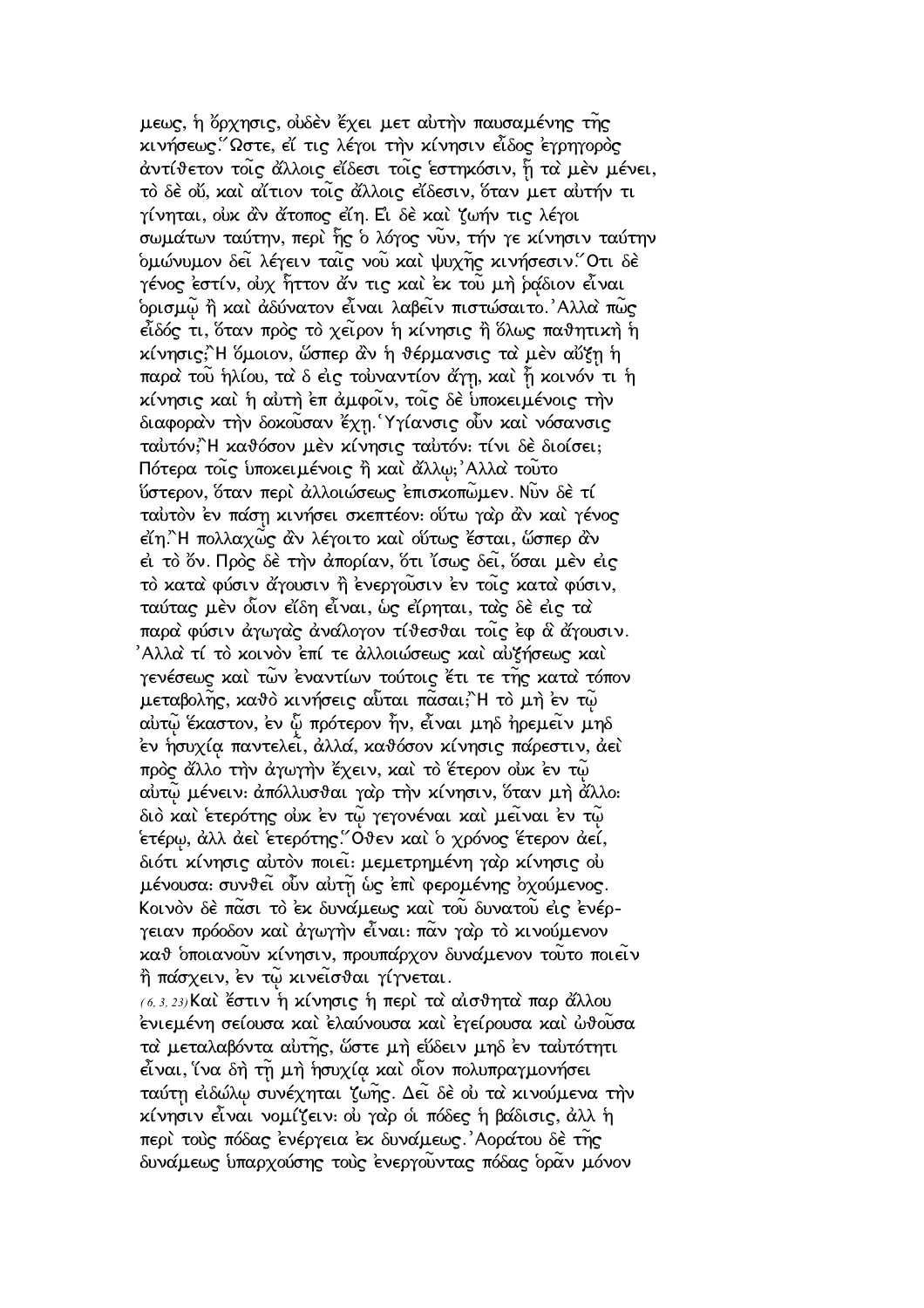άναγκη, ου πόδας άπλως, ώσπερ άν ει ησύχαζον, άλλ ήδη μετ άλλου, άορατου μέν τούτου, ότι δέ μετ άλλου, κατα συμβεβηκός δρωμένου τὦ τούς πόδας δραν άλλον τόπον έχοντας και άλλον και μη ηρεμείν: το δ άλλοιουσθαι παρα του άλλοιουμένου, ότι μή η αύτη ποιότης. Έν τίνι ούν η κίνησις, όταν άλλο κινη, και όταν δε εκ της ενούσης δυναμεως εις ενέργειαν ζη; Άρα εν τω κινούντι; Και πώς το κινούμενον και πάσχον μεταλήψεται; Αλλ έν τω κινουμένω; Δια τί ούν ελθούσα ου μένει; Η δει μήτε του ποιούντος άπηλλαχθαι μήτε εν αυτώ είναι, άλλ εξ αυτού μέν και είς εκείνο, ούκ εν εκείνω δε άποτετμημένην είναι, άλλ άπ εκείνου εις εκείνο, οίον πνοήν εις άλλο. Όταν μέν οὖν η δύναμις του κινείν βαδιστική η δίον ὦσε και πεποίηκεν άλλον αλλαττειν αεί τόπον, όταν δε θερμαντική, έθέρμανε: και όταν η δύναμις ύλην λαβούσα εις φύσιν σικοδομη, αύξησις, όταν δ άλλη δύναμις άφαιρη, μείωσις του δυναμένου άφαίρεσιν παθείν μειουμένου: και όταν η γεννώσα φύσις ενεργη, γένεσις, όταν δε αύτη άδυνατη, η δε φθείρειν δυναμένη επικρατη, φθορα, ουχ η εν τω ήδη γεγονότι, άλλ ή έν τω πορευομένω: και υγίανσις δε κατα τα αυτά, της ποιείν δυναμένης υγίειαν ενεργούσης και κρατούσης [υγίανσις], της δ εναντίας δυνάμεως τάναντία ποιούσης. Ώστε συμβαίνειν μη παρα τα έν οις μόνον, άλλα και παρα τα έξ ὧν και δι ὧν και την της κινήσεως ιδιότητα ποιαν την κίνησιν και τοιανδε είναι εν τοις τοιούτοις. (6, 3, 24) Περί δέ της κατα τόπον κινήσεως, ει το άνω φέρεσθαι τω κάτω εναντίον, και το κύκλω του επ ευθείας διοίσει, πως η διαφορα, οίον το υπέρ κεφαλής και υπο πόδας ρίπτειν; Και γαρ η δύναμις η ώστικη μία: εί μή τις άλλην την άνω ώθουσαν, και άλλην λέγοι και άλλως την κάτω πρός την άνω φοράν, και μάλιστα ει φυσικώς κινοίτο, ει η μεν κουφότης είη, η δε βαρύτης. Αλλα κοινον και το αύτο το είς τον οικείον τόπον φέρεσθαι, ώστε ενταύθα κινδυνεύειν παρα τα έξω την διαφοραν γίνεσθαι. Επι δε της κύκλω και έπ ευθείας, ει οι όν περ επ ευθείας και κύκλω περιθρέζαιεν, πώς άλλη; Η παρα το της πορείας σχημα, ει μή τις μικτήν λέγοι την κύκλω, ως ου παντελώς ούσαν κίνησιν ουδέ πάντη εξισταμένην. Αλλ έοικεν όλως μία τις είναι η τοπική τοις έξωθεν τας διαφορας λαμβάνουσα.  $(6, 3, 25)$  Σύγκρισις δε και διάκρισις επισκεπτέα πώς. Άρ έτεραι κινήσεις των ειρημένων, γενέσεως και φθοράς, αΰζης και φθίσεως, τοπικής μεταβολής, άλλοιώσεως, ή εις ταύτας αυτας άνακτέον, ή τούτων τινας συγκρίσεις και διακρίσεις θετέον; Ει μέν ούν τουτ έχει η σύγκρισις, πρόσοδον ετέρου πρός έτερον και το πελαζειν, και αύ άποχώρησιν είς τουπίσω, τοπικας άν τις κινήσεις λέγοι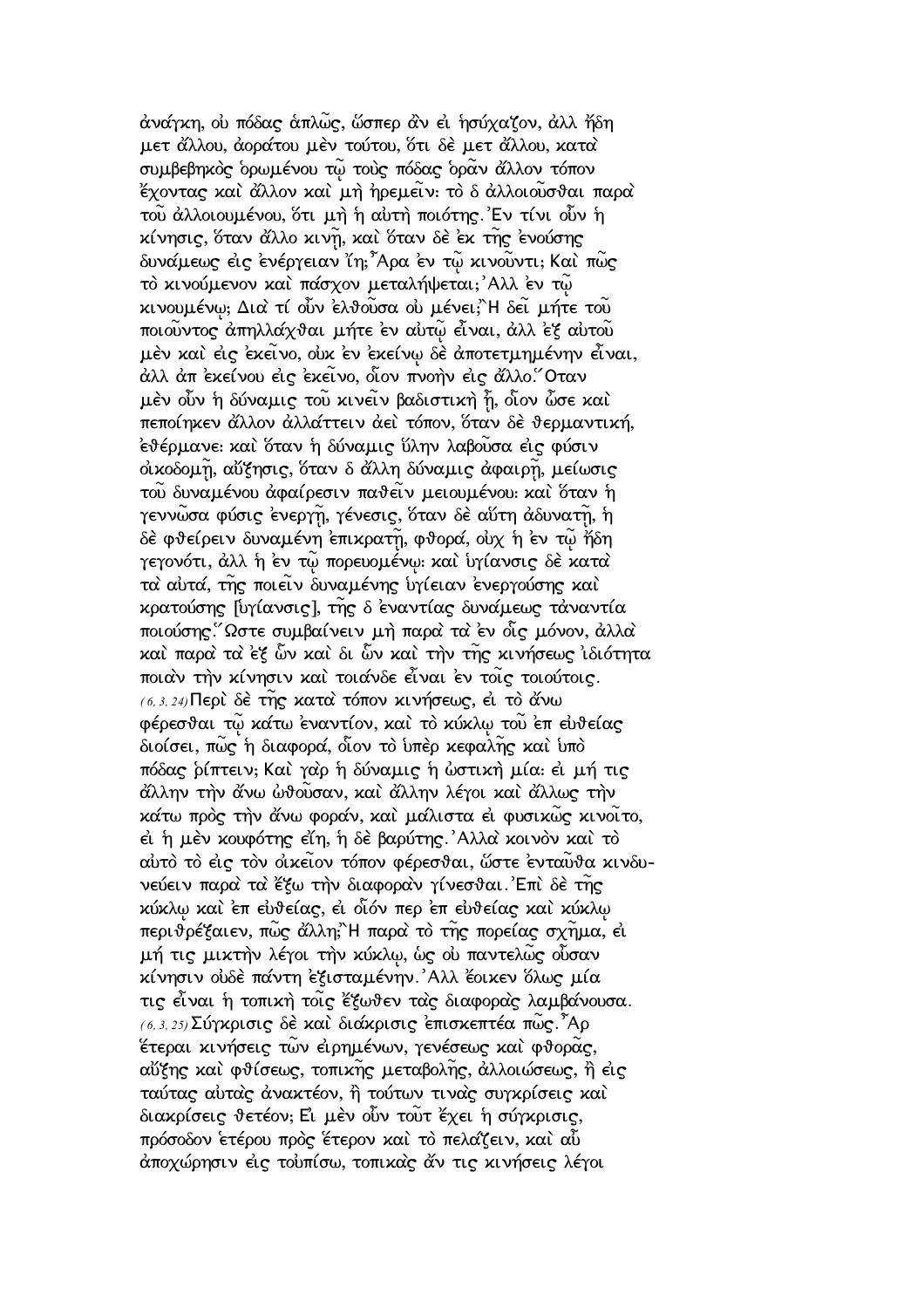δύο κινούμενα λέγων πρὸς έν τι, ἢ ἀποχωροῦντα ἀπ ἀλλήλων. Ει δε σύγκρασίν τινα και μίζιν σημαίνουσι και κρασιν και είς εν εξ ενός σύστασιν την κατα το συνίστασθαι γινομένην, ού κατα το συνεστάναι ήδη, είς τίνα άν τις άναγοι των ειρημένων ταύτας; Αρξει μεν γαρ η τοπική κίνησις, έτερον δε επ αύτη το γινόμενον άν είη, ώσπερ και της αύξης άν τις εύροι άρχουσαν μεν την τοπικήν, έπιγινομένην δὲ τὴν κατα [τὸ] ποσὸν κίνησιν: οὕτω δὴ καὶ ένταυθα ήγειται μέν το κατα τόπον κινηθηναι, έπεται δέ ούκ έξ άναγκης συγκριθηναι ούδ αύ διακριθηναι, άλλα γενομένης μέν συμπλοκής τοις απαντήσασι συνεκρίθη, σχισθέντων δε τη συντεύξει διεκρίθη. Πολλαχού δ άν και διακρινομένων εφέποιτο άν η του τόπου ή άμα συμβαίνοι του πάθους άλλου περί τα διακρινόμενα, ου κατα το κινείσθαι τοπικώς, νοουμένου, έν τε τη συγκρίσει άλλου πάθους και συστάσεως, επακολουθούντος ετέρου της τοπικής κινήσεως. Άρ ούν ταύτας μέν έφ εαυτών, την δέ άλλοίωσιν εις ταύτας άνακτέον; Πυκνον γαρ γενόμενον ηλλοίωται: τούτο δε ταύτον τω συγκέκριται: μανον δε αύ ηλλοίωται: τούτο δε ταυτον τω διακέκριται. Και σίνου και ύδατος μιγνυμένων άλλο ή πρότερον ήν εκατερον εγένετο: τούτο δε σύγκρισις, ή πεποίηκε την άλλοίωσιν. Η φατέον και ενταύθα ηγείσθαι τας συγκρίσεις και διακρίσεις τινών άλλοιώσεων, ετέρας δε αύτας είναι συγκρίσεων ή διακρίσεων: ούτε γαρ τας άλλας άλλοιώσεις είναι τοιαύτας, ούτε την άραίωσιν και πύκνωσιν σύγκρισιν και διάκρισιν ή έκ τούτων δλως είναι: ούτω γαρ άν τις και κενον παραδέχοιτο. Επι δέ μελανίας ή λευκότητος πώς; Ει δέ εν τούτοις άμφισβητεί, πρώτον μέν τας χρόας και τάχα τας ποιότητας άναιρει ή τάς γε πλείστας, μάλλον δε πάσας: ει γαρ πασαν άλλοίωσιν, ην λέγομεν <κατα ποιότητα μεταβολήν>, σύγκρισιν και διακρισιν λέγοι, το γινόμενον ουδέν εστιν ή ποιότης, άλλα έγγύς κείμενα και διεστώτα. Επειτα το μανθάνειν και το διδασκεσθαι πως συγκρίσεις;  $(6, 3, 26)$  Επισκεπτέον δη περί τούτων και ήδη ζητητέον πάλιν αὖ τῶν κατ ἐίδη λεγομένων κινήσεων οἶον ἐπι τοπικής, ει μή τῷ ἄνω και κατω και εὐθεία και κύκλω, ὡς ήπόρηται, ή εμψύχων και άψύχων κινήσει - ου γαρ ομοία η κίνησις τούτων - και πάλιν ταύτας τη πεζη και τω νειν και πτήσει. Η και τω φύσει γε και παρα φύσιν τάχ άν τις διέλοι καθ έκαστον είδος: τουτο δε ούκ έξωθεν διαφορας κινήσεων: ή ποιητικαι τούτων αύται, και ουκ άν άνευ τούτων: και η φύσις δε άρχη δοκει τούτων. Η τας μεν φύσει, τας δέ τέχνη, τας δέ προαιρέσει. φύσει μέν αυζήσεις, φθίσεις, τέχνη δε οικοδομείν, ναυπηγείν, προαιρέσει δε σκοπείσθαι, μανθάνειν, πολιτεύεσθαι, όλως λέγειν, πράτ-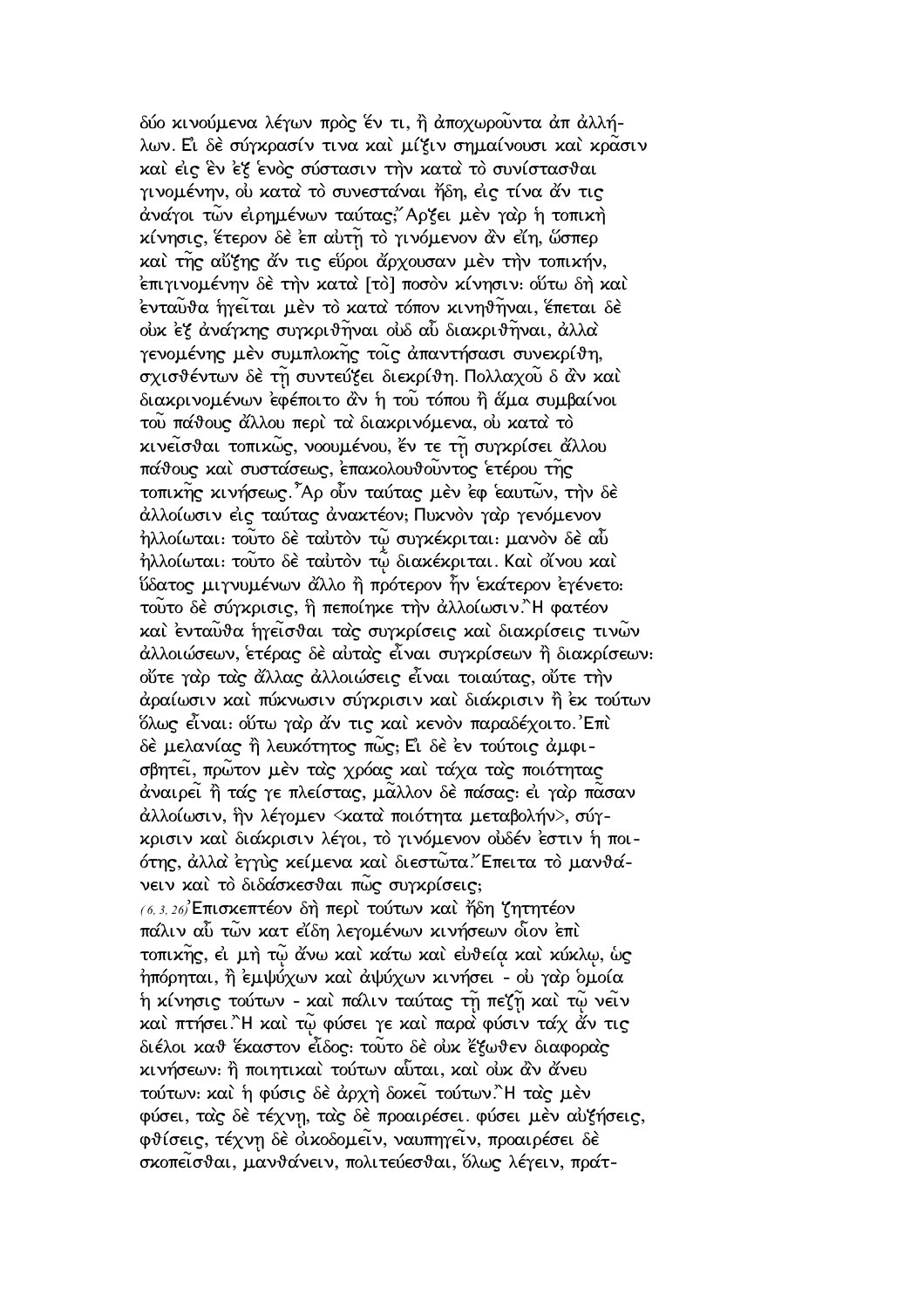τειν. Περι αυξήσεως αύ και άλλοιώσεως και γενέσεως κατα φύσιν παρα φύσιν ή όλως τοις υποκειμένοις.  $(6, 3, 27)$ Περί δέ στάσεως, δ άντιτέτακται κινήσει, ή ηρεμίας τί ποτε χρή λέγειν; Πότερα καὶ αὐτὸ ἕν τι γένος θετέον ή είς τι γένος τῶν ειρημένων ἀνακτέον; Βέλτιον δ ἴσως στάσιν τοις εκει αποδόντα ηρεμίαν ενταυθα ζητειν. Την οὖν ηρεμίαν ταύτην ζητητέον πρώτον τί ποτ έστί. Και εί μέν ταύτον φανείη τη στάσει, ούδ ορθώς άν ενταύθα ταύτην ζητοι ουδενός εστηκότος, άλλα του φαινομένου έστάναι σχολαιτέρα τη κινήσει χρωμένου. Ει δ έτερον ήρεμίαν στάσεως λέγοιμεν τω την μέν στάσιν περί το άκίνητον παντελώς είναι, την δε ηρεμίαν περι το εστώς, πεφυκός δε κινείσθαι, όταν μή κινηται, ει μεν το ήρεμίζεσθαι λέγοι το ηρεμείν, κίνησιν ούπω παυσαμένην, άλλ ένεστὧσαν: εί δε την ουκέτι περι το κινούμενον ούσαν, πρώτον μέν ζητητέον, εί τί έστι μή κινούμενον ενταύθα. Ει δέ μη πάσας δίόν τέ τι τας κινήσεις κινείσθαι, άλλα δει κινήσεις τινας μη κινεισθαι, ίνα και εξη λέγειν τόδε το κινούμενον είναι, τί άλλο χρή λέγειν το μή κινούμενον κατα τόπον, άλλ ήρεμούν ταύτην την κίνησιν, ή ότι μη κινείται; Απόφασις άρα έσται η ηρεμία του κινεισθαι: τουτο δέ ούκ έν γένει. Ηρεμεί δε ούκ άλλο τι ή ταύτην την κίνησιν, οίον την τοπικήν: την ούν άφαίρεσιν τούτου λέγει. Ει δέ τις λέγοι: δια τί δ ου την κίνησιν απόφασιν της στάσεως φήσομεν; ότι, φήσομεν, ήκει τι φέρουσα η κίνησις και έστιν άλλο τι ενεργούν και δίον ώθουν το υποκείμενον και μυρία εργαζόμενον αυτό και φθείρον, η δέ ήρεμία εκάστου ουδέν εστι παρ αυτό, άλλα σημαίνει μόνον, ότι κίνησιν ούκ έχει. Τί οὖν οὐ καὶ ἐπὶ τὦν νοητῶν στάσιν είπομεν απόφασιν κινήσεως; Η ότι ουδ έστιν ειπείν αναίρεσιν της κινήσεως την στάσιν, ότι ου παυσαμένης της κινήσεώς έστιν, άλλ ούσης εκείνης και αύτη έστί. Και ου πεφυκός κινείσθαι, καθόσον μη κινείται, η στάσις εκει, άλλα, καθό στάσις κατείληφεν, έστηκε, καθό δέ έστι κινούμενον, άει κινήσεται: διο και στάσει έστηκε και κινήσει κινείται. Ενταύθα δε κινήσει μεν κινείται, άπούσης δε ηρεμεί εστερημένον της όφειλομένης κινήσεως. "Επειτα δὲ ὁρᾶν δεἶ, τί ἐστιν ἡ στάσις αὕτη, καὶ οὕτως: δταν 'εκ νόσου εις υγίειαν <sup>γ</sup>η, υγιαζεται: τί ούν τη υγιανσει ταύτη ηρεμίας είδος άντιταξομεν; Ει μεν γαρ το εξ ού, νόσος, άλλ ου στάσις: ει δε το εις δ, υγίεια: δ ου ταυτον τη στάσει. Ει δέ τις λέγοι την υγίειαν ή την νόσον τινα στάσιν είναι, είδη στάσεως την υγίειαν και την νόσον είναι φήσει: όπερ άτοπον. Ει δε συμβεβηκέναι τη υγιεία την στάσιν, πρὸ της στάσεως η υγίεια ουχ υγίεια έσται; 'Αλλα περι μεν τούτων, όπη δοκει εκαστω.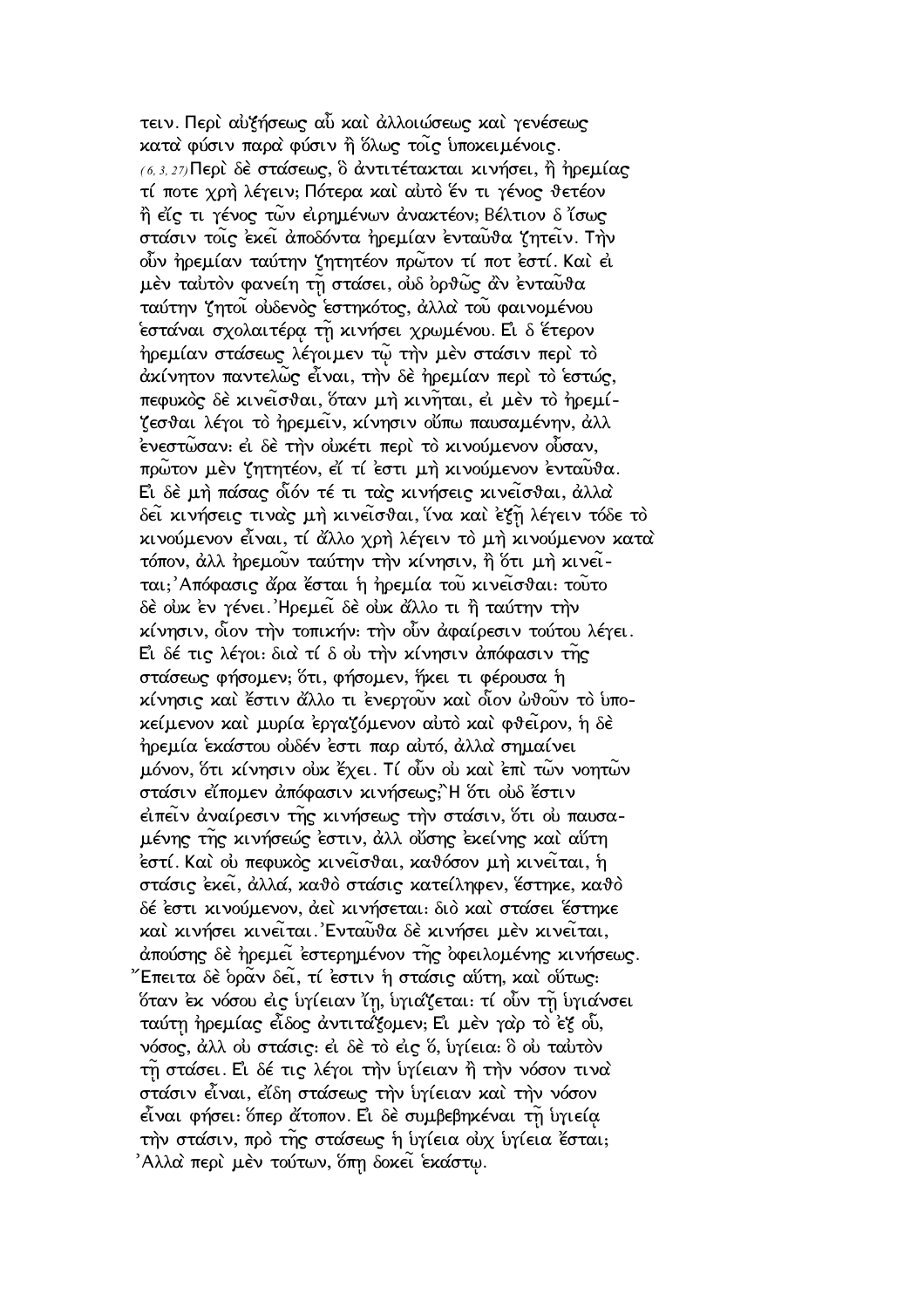$(6, 3, 28)$  Είρηται δ ότι το ποιείν και το πάσχειν κινήσεις λεκτέον, και έστι τας μεν των κινήσεων απολύτους, τας δε ποιήσεις, τας δε πείσεις λέγειν. Και περι των άλλων γενων λεγομένων, ότι είς ταυτα. Και περι του πρός τι, ότι άλλου πρός άλλο σχέσις, και ότι σύνεισιν άμφω και άμα: και το πρός τι δέ, όταν σχέσις ουσίας ποιη αυτό, ουχ η ουσία ἔσται πρός τι, ἀλλα ἢ καθὸ μέρος τινόσ - οἷον χειρ ἢ κεφαλή - η αίτιον η άρχη η στοιχείον. Έστι δε και τα πρός τι διαιρείν, ώσπερ διήρηται τοις άρχαίοις, τα μέν ώς ποιητικά, τα δε ώς μέτρα, τα δ εν υπεροχη και ελλείψει, τα δ δλως χωρίζοντα δμοιότησι και διαφοραίς. Και περί μέν τούτων των γενων ταυτα.

 $(6, 4, 1)$  Άρα γε η ψυχη πανταχού τω παντι παρεστιν, ότι σώμα έστι του παντός τοσόνδε, περί τα σώματα φύσιν έχουσα μερίζεσθαι; Η και παρ αύτης πανταχού εστιν, ούχ ούπερ άν υπό σώματος προαχθη, άλλα σώματος ευρίσκοντος αύτην πρό αύτου πανταχού ούσαν, ώστε, όπου άν τεθη, εκεί ευρίσκειν ψυχην ούσαν πριν αυτό τεθηναι εν μέρει του παντός, και το δλον του παντος σώμα τεθηναι εν ψυχη ούση; Αλλ ει έστιν εις τοσούτον πριν το τοσόνδε σώμα ελθείν πληρούσα το διαστημα παν, πώς ου μέγεθος έξει, Η τίς τρόπος άν είη του είναι εν τω παντι πριν το παν γενέσθαι του παντός ούκ όντος; Τό τε άμερη λεγομένην και άμεγέθη είναι πανταχου είναι μέγεθος ούκ έχουσαν πως άν τις παραδέξαιτο; Και εί τω σώματι λέγοιτο συνεκτείνεσθαι μη σώμα ούσα, ουδ ως εκφεύγειν ποιεί την άπορίαν τω κατα συμβεβηκός το μέγεθος αυτη διδόναι. Όμοίως γαρ άν τις και ενταυθα ζητήσειεν ευλόγως, όπως κατα συμβεβηκός μεγεθύνεται. Ου γαρ δή, ώσπερ η ποιότης, οίον γλυκύτης ή χρόα, κατα πάν το σώμα, ούτω και η ψυχή. Τα μεν γαρ πάθη των σωμάτων, ώστε παν το πεπονθός έχειν το πάθος, και μηδεν είναι εφ εαυτού σώματος όν τι και γινωσκόμενον τότε: διο και έξ ανάγκης τοσούτον, τό τε άλλου μέρους λευκόν ουχ δμοπαθές τω άλλου. Και 'επι του λευκου το αυτο μεν είδει το 'επ άλλου πρὸς τὸ ἐπ ἀλλου μέρους, ου μήν ταυτον ἀριθμῷ, ἐπι δε της ψυχης το αυτο άριθμω το εν τω ποδι και τη χειρι υπάρχει, ώς δηλούσιν αι αντιλήψεις. Και όλως έν μέν ταις ποιότησι το αυτό μεμερισμένον θεωρεϊται, επι δε της ψυχης τὸ αὐτὸ οὐ μεμερισμένον, οὕτω δὲ μεμερίσθαι λεγόμενον, δτι πανταχου. Λέγωμεν οὖν 'εξ άρχης περι τούτων, εί τι ημίν σαφές και ευπαράδεκτον γένοιτο, πως ασώματος και άμεγέθης ούσα δύναται είς πλεϊστον ιέναι είτε πρό των σωμάτων είτ εν τοις σώμασι. Τάχα δέ, ει φανείη και πρό των σωμάτων τουτο δύνασθαι, ράδιον άν και επι των σωμάτων παραδέξασθαι το τοιούτο γένοιτο.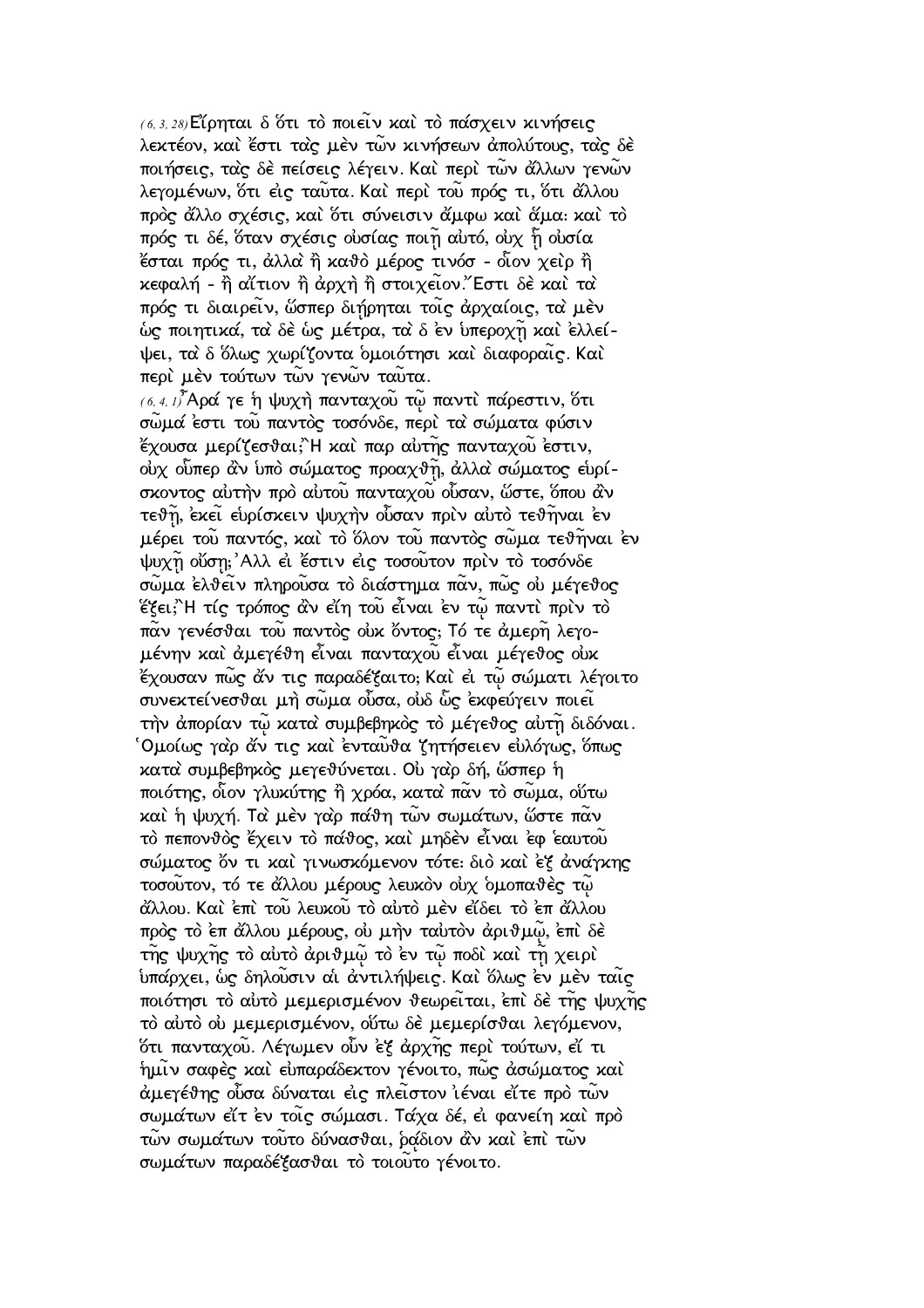$(6, 4, 2)$  Εστι δή τὸ μèν ἀληθινὸν παν, τὸ δè του παντὸς μίμημα, η τουδε του δρατου φύσις. Το μεν ούν όντως παν έν ουδενί έστιν: ουδέν γαρ έστι προ αυτου. Ο δ άν μετα τουτο ή, τουτο ήδη άναγκη έν τω παντι είναι, είπερ έσται, καὶ μάλιστα ἐζ ἐκείνου ἠρτημένον καὶ οὐ δυνάμενον άνευ εκείνου ούτε μένειν ούτε κινεισθαι. Και γαρ ει μη ώς εν τόπω τις τιθείτο το τοιούτον, τον τόπον νοών ή  $\langle \pi \epsilon \rho \alpha \sigma \rangle$ σώματος <του περιέχοντοσ> καθό περιέχει, ή <διάστημά> τι δ πρότερον ἦν τῆς φύσεως τοῦ κενοῦ καὶ ἔτι ἐστίν, ἀλλα τώ γε οίον ερείδεσθαι επ αυτού και άναπαύεσθαι πανταχου όντος εκείνου και συνέχοντος, την του ονόματος άφεις κατηγορίαν τη διανοία το λεγόμενον λαμβανέτω. Τούτο δέ άλλου χαριν είρηται, ότι το παν εκείνο και πρώτον και όν ου ζητει τόπον, ουδ όλως έν τινι. Παν δη τὸ παν ουκ ἔστιν ὅπως ἀπολείπεται ἑαυτου, ἀλλ ἔστι τε πεπληρωκός εαυτό και όν ίσον εαυτώ: και ού το πάν, εκεί αύτό: τὸ γαρ παν αύτό 'εστιν. Όλως τε, εί τι έν τω παντι ίδρύθη άλλο όν παρ εκείνο, μεταλαμβανει αυτου και συντυγχάνει αυτώ και ισχύει παρ αυτου ου μερίζον εκείνο, άλλ ευρίσκον αυτό εν εαυτώ αυτό προσελθον εκείνω εκείνου ουκ έξω εαυτου γενομένου: ου γαρ οιόν τε εν τω μη ὄντι τὸ ὂν ἐἶναι, ἀλλ ἐίπερ, τὸ μη ὂν ἐν τῷ ὄντι. Όλῳ ούν εντυγχανει τω όντι: ου γαρ ήν αποσπασθαι αυτό άφ εαυτου, και το πανταχου δε λέγεσθαι είναι αυτο δηλον, ότι έν τῷ ὄντι: ὥστε 'εν 'εαυτῷ. Και' ουδεν θαυμαστόν, εί το πανταχού έν τώ όντι και έν εαυτώ: ήδη γαρ γίνεται το πανταχού έν ενί. Ημείς δε το όν εν αισθητώ θέμενοι και το πανταχού εκεί τιθέμεθα, και μέγα νομίζοντες το αισθητον άπορούμεν, πώς έν μεγάλω και τοσούτω εκείνη η φύσις εκτείνεται. Τὸ δέ εστι: τουτο τὸ λεγόμενον μέγα μικρόν: δ δε νομίζεται μικρόν, εκείνο μέγα, εί γε όλον επι παν τούτου μέρος φθανει, μαλλον δε τούτο πανταχόθεν τοις αύτου μέρεσιν επ εκείνο ιον ευρίσκει αυτό πανταχου παν και μείζον εαυτου. Οθεν ώς ούκ εν τη εκτάσει πλέον τι ληψόμενον - έξω γαρ άν και του παντός εγίνετο - περιθείν αύτω εβουλήθη, ούτε δε περιλαβείν δεδυνημένον ουδ αύ έντὸς γενέσθαι ἠγάπησε τόπον ἔχειν καὶ τάξιν οὑ σώζοιτο γειτονούν αυτώ παρόντι και ου παρόντι αύ: έστι γαρ έφ εαυτού εκείνο, κάν τι αυτώ εθέλη παρείναι. Όπου δη συνιον το σώμα του παντος ευρίσκει το παν, ώστε μηδεν έτι δεισθαι του πόρρω, άλλα στρέφεσθαι εν τω αυτω, ώς παντός όντος τούτου, ού κατα παν μέρος αυτού άπολαύει δλου εκείνου. Ει μεν γαρ εν τόπω ήν εκεινο αυτό, προσχωρείν τε έδει εκεί και ευθυπορείν και εν άλλω μέρει αύτου άλλω μέρει εφαπτεσθαι εκείνου και είναι το πόρρω και εγγύθεν: εί δε μήτε το πόρρω μήτε το εγγύθεν, αναγκη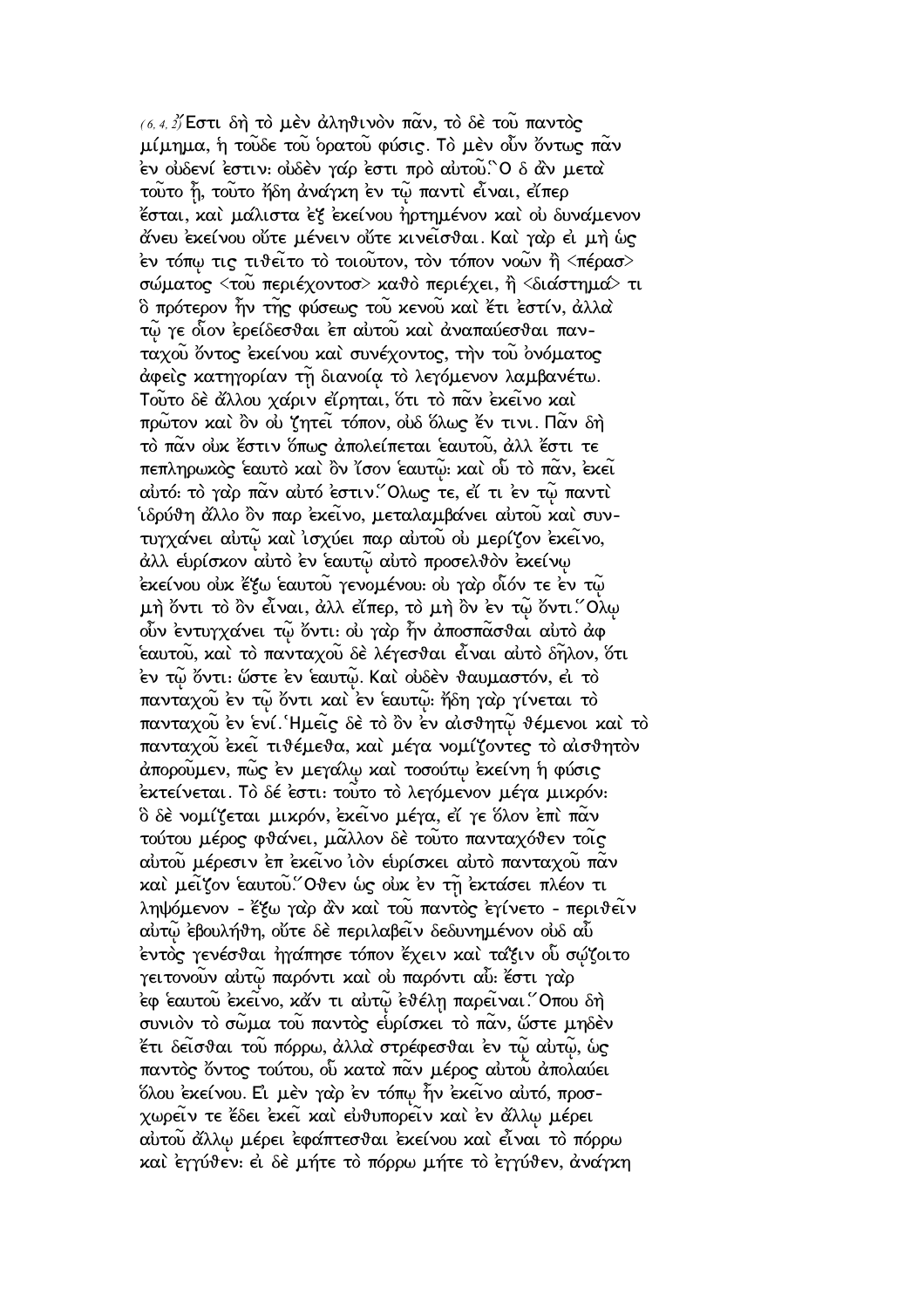δλον παρείναι, είπερ πάρεστι. Και δλως εστιν εκείνων εκάστω, δίς μήτε πόρρωθέν έστι μήτε εγγύθεν, δυνατοίς δέ δέξασθαί έστιν.

 $(6, 4, 3)$  Αρ ούν αυτό φήσομεν παρείναι, ή αυτό μέν έφ έαυτου είναι, δυναμεις δε απ αυτου ιέναι επι παντα, και ούτως αυτό πανταχου λέγεσθαι είναι; Ούτω γαρ τας ψυχας οίον βολας είναι λέγουσιν, ώστε αυτό μεν ιδρύσθαι ζεν αυτῶ, τας δ ἐκπεμφθείσας κατ ἄλλο και κατ ἄλλο ζὦον γίγνεσθαι."Η 'εφ ὧν μεν το έν, τὦ μη πασαν την φύσιν άποσώζειν την ούσαν εν αυτώ εκείνω, ενταυθα δύναμιν αύτου ω πάρεστι παρείναι: ου μήν ουδ ως εκείνο μή όλως παρείναι, επεί και τότε ούκ αποτέτμηται εκείνο της δυνάμεως αύτου, ην έδωκεν εκείνω: άλλ ο λαβων τοσούτον έδυνήθη λαβείν παντός παρόντος. Οὗ δε πασαι αί δυναμεις, αύτὸ σαφώς πάρεστι χωριστὸν ὅμως ὄν: γενόμενον μέν γαρ τουδε είδος απέστη αν του τε παν είναι του τε είναι εν αυτώ πανταχού, κατα συμβεβηκός δε και άλλου. Μηδενός δε όν του θέλοντος αύτου είναι, δ άν αύτω εθέλη, ώς δύναται πελάζει ου γενόμενον εκείνου, άλλ εκείνου έφιεμένου αύτου, ουδ αὖ άλλου. Θαυμαστον οὖν ουδεν ούτως εν πάσιν είναι, ότι αὖ εν ουδενί εστιν αυτών ούτως ώς εκείνων είναι. Διὸ και τὸ κατα συμβεβηκὸς ούτω λέγειν συμπαραθείν τω σώματι και την ψυχην ουκ άτοπον ίσως, ει αύτη μέν έφ εαυτής λέγοιτο είναι ούχ ύλης γενομένη ούδε σώματος, τὸ δὲ σὦμα παν κατα παν εαυτοῦ οίονει 'ελλαμποιτο. Θαυμάζειν δε ου δει, ει αυτό μή όν εν τόπω παντι τῷ ἐν τόπω ὄντι πάρεστιν: ἦν γαρ ἀν τουναντίον θαυμαστον και άδύνατον πρός τω θαυμαστω, ει τόπον και αυτό έχον οικείον παρήν άλλω τω εν τόπω, ή όλως παρήν, και παρήν ούτως, ώς τοι ημείς φαμεν. Νύν δέ φησιν ο λόγος, ως άναγκη αυτώ τόπον ουκ ειληχότι ω παρεστι τούτω δλον παρείναι, παντι δε παρον ώς και εκαστω όλον παρείναι. "Η έσται αύτοῦ τὸ μèν ὡδί, τὸ δè ἄλλοθι: ὥστε μεριστὸν έσται καὶ σὧμα ἔσται. Πὧς γαρ δὴ καὶ μεριεἶς; Ἄρα γε τὴν ζωήν μεριείς; Αλλ ει το πάν ήν ζωή, το μέρος ζωή ούχ έσται. Αλλα τον νούν, ίν ο μεν ή εν άλλω, ο δε εν άλλω; 'Αλλ ουδέτερος αυτών νους έσται.'Αλλα το όν αυτου; 'Αλλα το μέρος ουκ όν έσται, ει το όλον το όν υπήρχε. Τί οὖν, εἴ τις λέγοι καὶ τὸ σὦμα μεριζόμενον καὶ τα μέρη έχειν σώματα ὄντα;`Η ὁ μερισμὸς ἦν οὐ σώματος, ἀλλα` τοσούδε σώματος, και σώμα έκαστον ελέγετο τω είδει καθό σώμα: τούτο δέ ούκ είχε το τοσόνδε τι, άλλα ούδ *<u>δπωσουν</u>* τοσόνδε.

 $(6, 4, 4)$ Πὦς οὖν τὸ ὂν καὶ τα ὄντα καὶ νοὖς πολλούς καὶ ψυχας πολλας, ει το όν πανταχού εν και μη ως δμοειδές, και νους είς και ψυχη μία, Καίτοι άλλην μεν του παντός,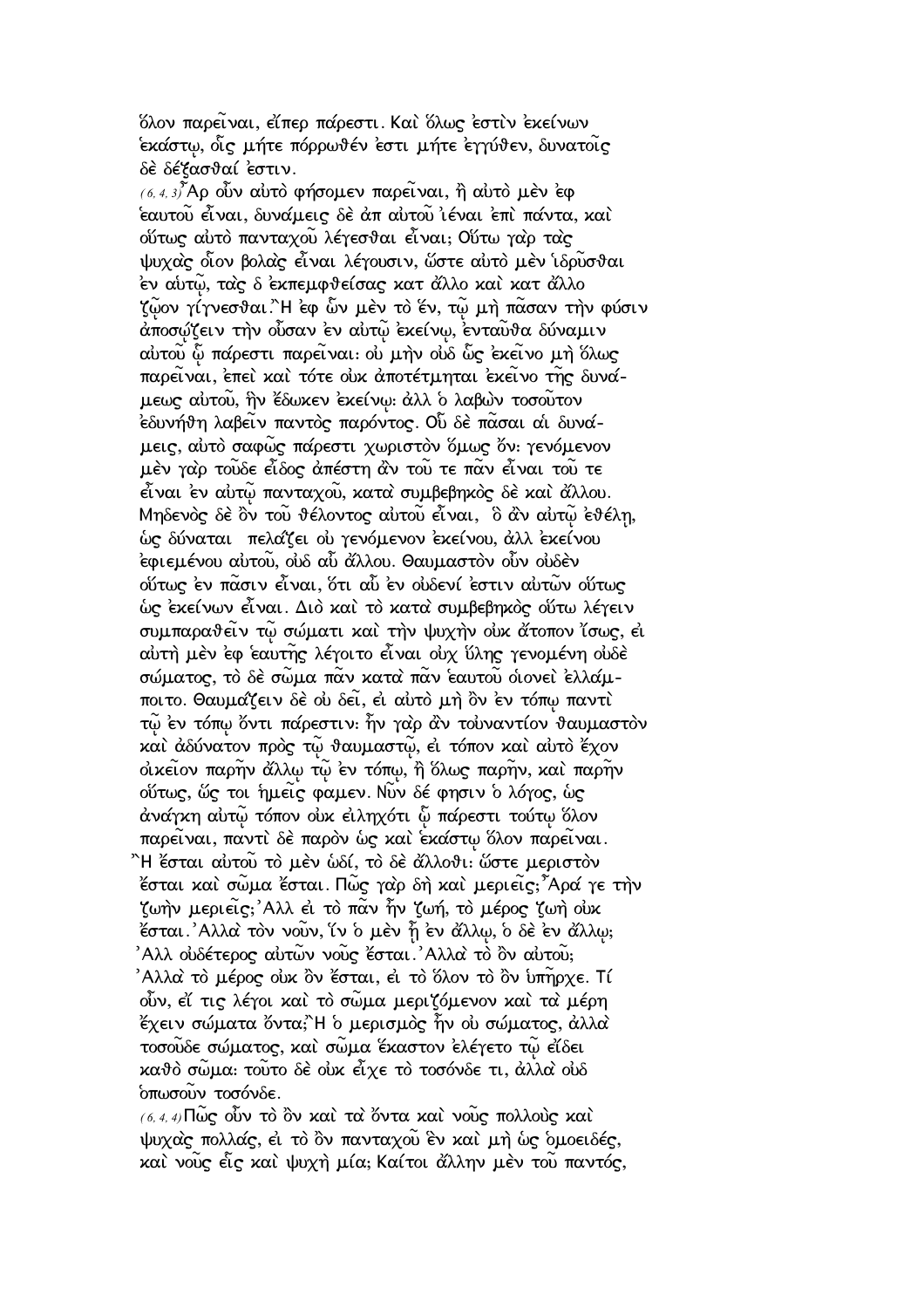τας δε άλλας. Ταυτά τε γαρ αντιμαρτυρείν δοκει και τα ειρημένα, εί τινα αναγκην, άλλ ου πειθώ γε έχει απίθανον νομιζούσης της ψυχης το έν ούτω πανταχού ταυτον είναι. Βέλτιον γαρ ίσως μερίσαντα το όλον ως μηδεν ελαττουσθαι άφ ού ο μερισμός γεγένηται, ή και γεννήσαντα άπ αυτου, ίνα δη βελτίοσι χρώμεθα ονόμασιν, ούτω το μεν εασαι εξ αύτου είναι, τα δ οίον μέρη γενόμενα, ψυχας, συμπληρουν ήδη τα πάντα. Αλλ ει εκείνο μένει το όν εφ εαυτου, ότι παραδοξον είναι δοκεί το άμα όλον τι πανταχού παρείναι, ο αυτός λόγος και έπι των ψυχων έσται. Εν οις γαρ λέγονται σώμασιν όλαι εν όλοις είναι, ουκ έσονται, άλλ ή μερισθήσονται ή μένουσαι όλαι που του σώματος δύναμιν αύτων δώσουσιν. Εφ ὧν και των δυναμεων η αύτη απορία έσται η όλου πανταχου. Και έτι το μέν τι ψυχην έξει του σώματος, τὸ δε δύναμιν μόνον. Αλλα πώς ψυχαι πολλαι και νοι πολλοι και το όν και τα όντα: Και δη και προιόντα εκ των προτέρων ἀριθμοὶ ὄντα, ἀλλ οὐ μεγέθη, ὁμοίως άπορίαν παρέξουσι πως πληρούσι το παν. Ουδεν ούν ημιν παρα του πλήθους ούτω προιόντος εξεύρηται είς ευπορίαν: έπει και το όν πολλα συγχωρούμεν είναι ετερότητι, ου τόπω. Όμου γαρ παν το όν, κάν πολύ ούτως ή: < εον γαρ 'εόντι πελαΐζει>, και <παν δμου> και νους πολυς ετερότητι, ου τόπω, όμου δε πας. Άρ ούν και ψυχαί; Η και ψυχαί: 'επει' και' το <περι' τα σώματα μεριστον> λέγεται άμερές είναι την φύσιν, τα δε σώματα μέγεθος έχοντα ταύτης της ψυχης φύσεως αυτοίς παρούσης, μαλλον δε των σωμάτων εκεί γενομένων, όσον εστι μεμερισμένα, κατα πάν μέρος εκείνης εμφανταζομένης της φύσεως, περι τα σώματα ούτως ενομίσθη είναι μεριστή. Επεί, ότι ου συνδιείληπται τοις μέρεσιν, άλλ όλη πανταχου, φανερον ποιει το εν και τὸ ἀμέριστον ὄντως της φύσεως. Ούτ οὖν τὸ μίαν εἶναι τας πολλας άναιρει, ώσπερ ουδε το όν τα όντα, ούτε μάχεται τὸ πλῆθος ἐκεἶ τῷ ἑνί, ούτε τῷ πλήθει συμπληρούν δει ζωής τα σώματα, ούτε δια το μέγεθος του σώματος δεί νομίζειν το πλήθος των ψυχών γίνεσθαι, άλλα πρὸ τῶν σωματων εἶναι και πολλας και μίαν. Εν γαρ τῷ δλω αι πολλαι ήδη ου δυναμει, άλλ ενεργεία εκαστη: ούτε γαρ η μία η δλη κωλύει τας πολλας εν αυτη είναι, ούτε αι πολλαί την μίαν. Διέστησαν γαρ ου διεστώσαι και πάρεισιν άλλήλαις ουκ άλλοτριωθείσαι: ου γαρ πέρασίν είσι διωρισμέναι, ὥσπερ οὐδὲ ἐπιστῆμαι αί πολλαὶ ἐν ψυχῆ μια, καὶ έστιν η μία τοιαύτη, ὥστε έχειν εν εαυτη πάσας. Οὕτως εστιν άπειρος ή τοιαύτη φύσις.

 $(6, 4, 5)$ Και το μέγα αυτής ούτω ληπτέον, ουκ εν όγκω: τούτο γαρ μικρόν έστιν είς το μηδεν ίόν, εί τις άφαιροί. Έκει δε ουδε άφελειν έστιν, ουδ ει άφαιρεις επιλείψει.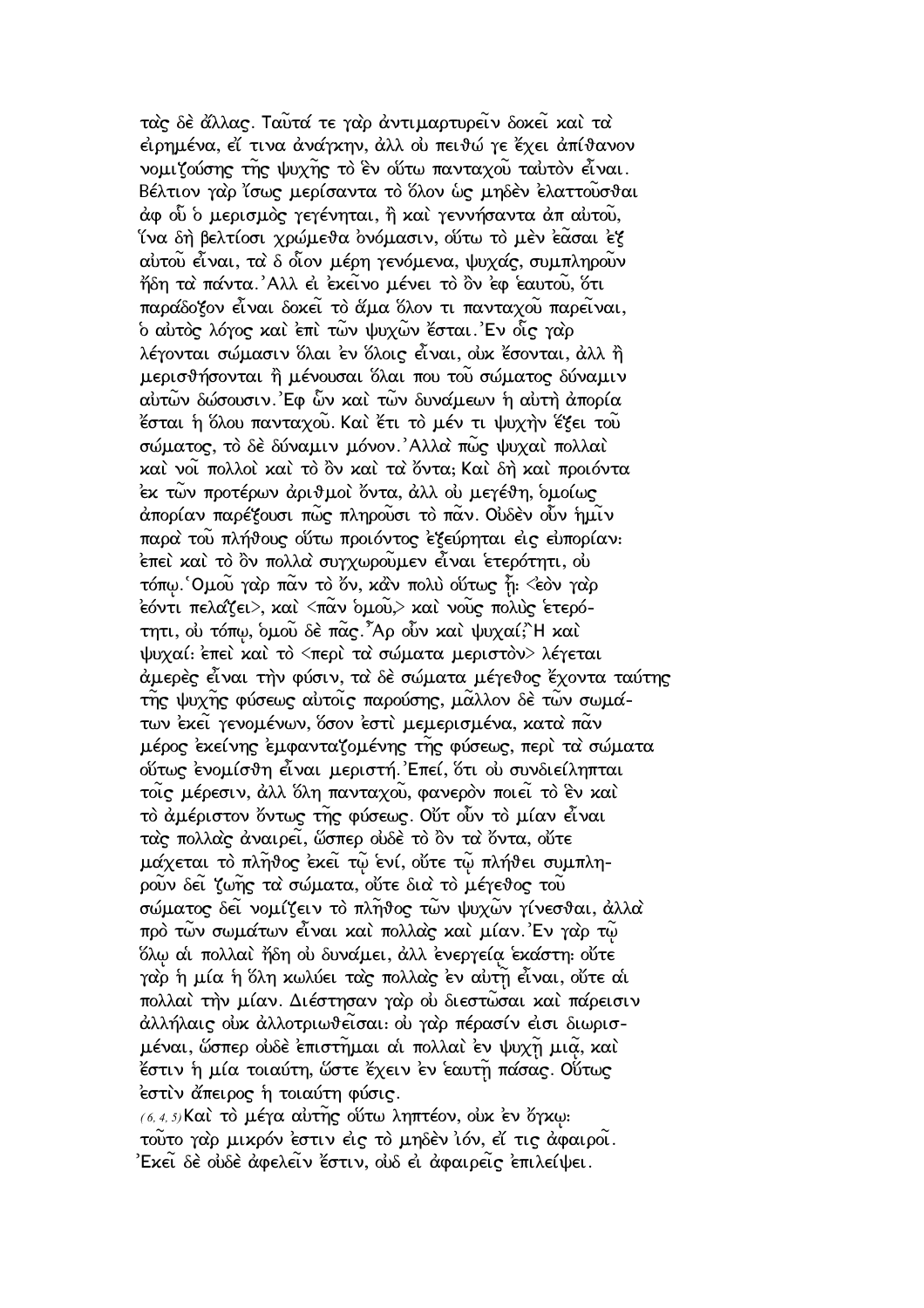Ει δη ούκ επιλείψει, τί δει δεδιέναι, μή τινος άποστατη; «Πὧς γαρ αποστατεί» ουκ επιλείπουσα, άλλ αένναος ούσα φύσις ου ρέουσα; Ρέουσα μεν γαρ επι τοσούτον έρχεται, εφ όσον ρείν δύναται, μη ρέουσα δέ - ουδε γαρ άν, ουδ δπου ρεύσειεν έχει: το γαρ παν κατείληφε, μαλλον δε αύτη έστι το παν. Και μειζόν τι ούσα ή κατα σώματος φύσιν ολίγον γ άν εικότως νομίζοιτο τω παντι διδόναι, όσον δύναται τούτο αύτου φέρειν. Δει δε εκείνο μήτε έλαττον λέγειν, μηδε τιθέμενον έλαττον τῷ ὄγκῳ ἀπιστεῖν ἤδη, ὡς οὐ δυνατον επι το μείζον αύτου ιέναι το έλαττον. Ούτε γαρ το έλαττον κατηγορητέον, ουδε παραθετέον όγκον προς άογκον έν μετρήσει - δμοιον γαρ ώς εί τις ιατρικην λέγοι ελαττω είναι του σώματος του ιατρού - ουδ αύ ούτως μειζον νομιστέον τη ποσού μετρήσει, επεί ουδ επί της ψυχης: ούτω τὸ μέγα και τὸ μείζον του σώματος. Μαρτυρεϊ δε τω μεγαλω της ψυχης και το μείζονος του όγκου γινομένου φθάνειν επι παν αύτου την αύτην ψυχήν, η επ ελάττονος όγκου ήν. Γελοίον γαρ πολλαχη, εί τις προσθείη και τη ψυχη ὄγκον.

 $(6, 4, 6)$  Τί οὖν ου και επ άλλο σὦμα έρχεται; Η ότι εκείνο δει, ει δύναται, προσελθειν, το δε προσεληλυθός και δεξάμενον έχει. Τί οὖν; Τὸ άλλο σὦμα την αὐτην ψυχην έχει έχον και αύτο ην έχει ψυχήν; Τί γαρ διαφέρει; Η και ταις προσθήκαις. Είτα πως έν ποδι και χειρι την αύτήν, την δε εν τώδε τω μέρει του παντός ου την αυτην τη έν τώδε; Ει δέ αι αισθήσεις διαφοροι, και τα πάθη τα συμπίπτοντα διάφορα λεκτέον είναι. Αλλα ούν εστι τα κρινόμενα, ού το κρίνον: ο δε κρίνων ο αυτός δικαστής εν άλλοις και άλλοις πάθεσι γινόμενος: καίτοι ούχ ο πάσχων αυτός, άλλ η σώματος τοιούδε φύσις: και έστιν οίον ει αυτός ημών και ηδονην κρίνει την περι τον δακτυλον και άλγηδόνα την περι την κεφαλήν. Δια τί ούν ου συναισθάνεται η ετέρα το της ετέρας κρίμα; Η ότι κρίσις εστίν, άλλ ου πάθος. Είτα ουδ αυτή η κρίνασα κέκρικα λέγει, άλλ έκρινε μόνον: επει ουδε παρ ημίν η όψις τη άκοη λέγει, καίτοι έκριναν άμφω, άλλα ο λογισμός επ άμφοιν: τουτο δε έτερον άμφοιν. Πολλαχη δε και ο λογισμος είδε το εν ετέρω κρίμα και σύνεσιν έσχεν ετέρου πάθους. Είρηται δε περι τούτου και έν άλλοις.

(6, 4, 7) Αλλα πάλιν λέγωμεν πώς επι πάντα εστι το αυτό: τούτο δε ταύτόν έστι πώς έκαστον των πολλών των αισθητών ούκ άμοιρον του αύτου πολλαχη κείμενον. Ου γαρ εκείνο ορθώς έχει εκ των ειρημένων μερίζειν εις τα πολλα, άλλα τα πολλα μεμερισμένα είς το εν μαλλον άναγειν, κάκεινο ούκ εληλυθέναι πρός ταυτα, άλλα ταυτα δτι διέρριπται παρεσχηκέναι δόξαν ημίν κατα ταύτα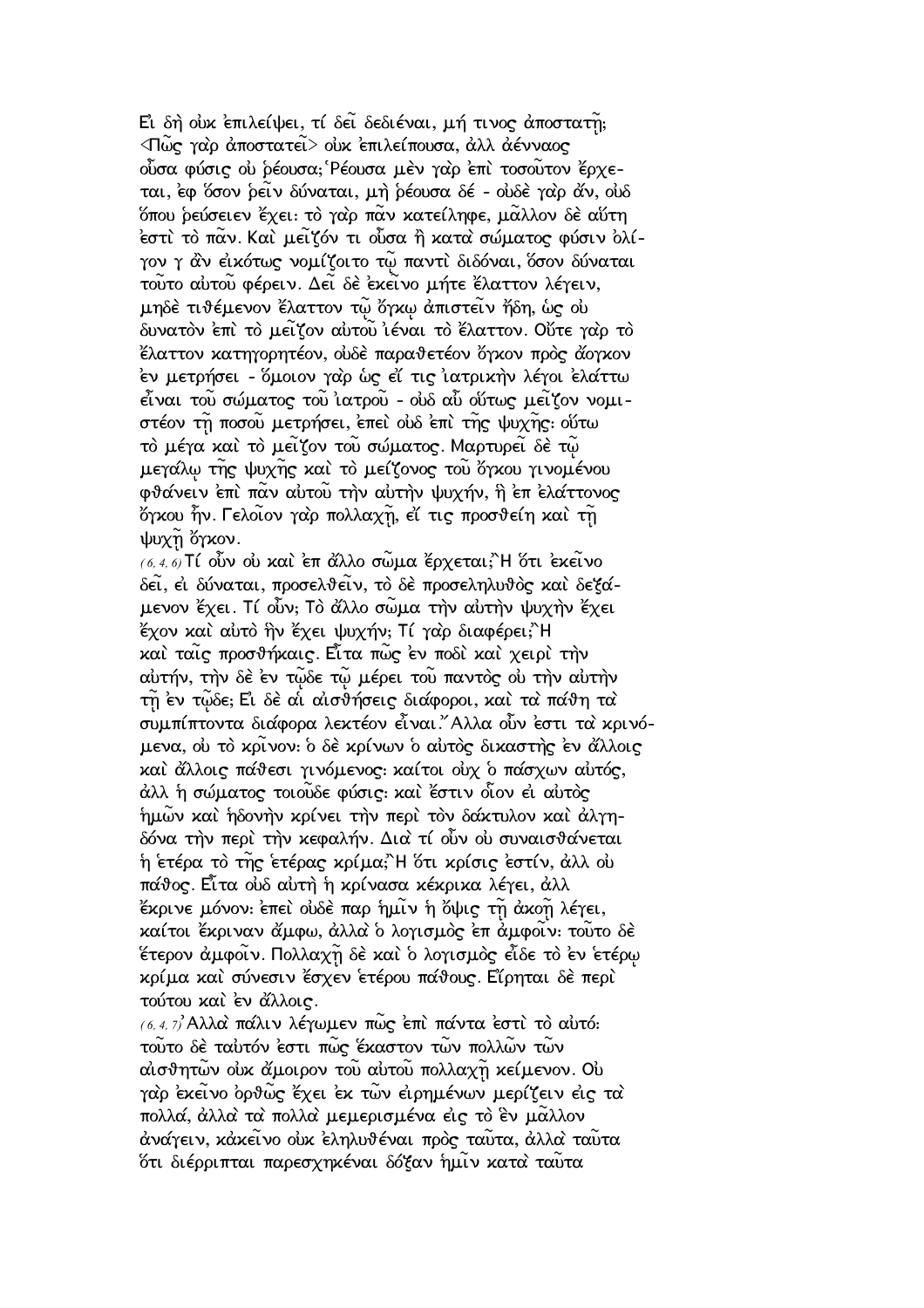κάκείνο διειλήφθαι, οίον εί τις το κρατούν και συνέχον είς ἴσα τῷ κρατουμένῳ διαιροῖ. Καίτοι κρατοῖ ἀν καὶ χεὶρ σώμα δλον και ζύλον πολύπηχυ και άλλο τι, και επι παν μέν τὸ κρατούν, οὐ διείληπται δὲ ὅμως εἰς ἴσα τῳ κρατουμένω έν τη χειρί, καθόσον εφαπτεται είς τοσούτον περιγραφομένης, ώς δοκεί, της δυναμεως, άλλ όμως της χειρός οριζομένης τω αύτης ποσώ, ου τω του αιωρουμένου και κρατουμένου σώματος. Και ει προσθείης δε τω κρατουμένω σώματι μήκος άλλο και δύναιτο η χειρ φέρειν, η δύναμις κάκεινο κρατει ου διαληφθείσα είς τοσαυτα μέρη, δσα τὸ σῶμα ἔχει. Τί οὖν, εἴ τις τὸν ὄγκον τὸν σωματικόν της χειρός υποθείτο άφηρησθαι, καταλείποι δέ την δύναμιν την αύτην την άνέχουσαν και πρότερον αυτό, την πρόσθεν έν τη χειρι ούσαν; Άρ ούκ άν η αύτη άμέριστος ούσα εν παντι ώσαύτως κατα παν μέρος είη; Ει δε δη φωτεινόν μικρόν όγκον οίον κέντρον ποιησάμενος μειζόν τι περιθείης σφαιρικόν σώμα διαφανές, ώστε το φώς του ένδον εν παντι τω περιέχοντι φαίνειν, ούκ ούσης άλλοθεν αύγης τω έξωθεν όγκω, ἆρ ούκ εκείνο το ένδον φήσομεν αύτο μηδέν παθόν, άλλα μένον επι παντα τον έξωθεν όγκον εληλυθέναι, και το εκει ενορώμενον εν τω μικρω όγκω φώς κατειληφέναι το έξω; Επειδη τοίνυν ου παρα του όγκου του σωματικού του μικρού εκείνου ήν το φώς - ου γαρ ἧ σῶμα ἦν ἐἶχε τὸ φῶς, ἀλλ ῇ φωτεινὸν σῶμα, ετέρα δυναμει, ου σωματική ούση - φέρε, εί τις τον όγκον του σώματος υφέλοι, τηροι δε την του φωτος δύναμιν, άρ άν έτι είποις που είναι το φως, ή επίσης άν είη καθ όλην τε την έξω σφαίραν; Ουκέτι δε ουδ άπερείση τη διανοία όπου πρότερον ήν κείμενον, και ούτε έτι έρεις δθεν ούτε όπη, άλλα περι μεν τούτου άπορος έση εν θαύματι ποιούμενος, άμα δε ωδι του σφαιρικού σώματος άτενίσας είση το φως και ώδι αυτός. Επει και επι του ηλίου έχεις μεν ειπειν όθεν το φως επιλαμπει κατα παντα τον άέρα εις τὸ σῶμα τοῦ ἡλίου βλέπων, τὸ δὲ αὐτὸ ὅμως ὁρας φώς πανταχού ουδέ τούτο μεμερισμένον. Δηλούσι δέ αι άποτομαί επι θάτερα ή όθεν ελήλυθεν ου διδουσαι είναι ουδέ μερίζουσαι. Και δη τοίνυν ει δύναμις μόνον ο ήλιος ήν σώματος χωρίς ούσα και φώς παρείχεν, ουκ άν εντεύθεν ήρ τατο ουδ άν είπες όθεν, άλλ ήν άν το φως πανταχου εν και ταυτον ον ουκ αρζαμενον ουδ αρχήν ποθεν έχον.  $(6, 4, 8)$  Το μεν ούν φως, επειδή σώματός εστιν, όθεν ελήλυθεν ειπείν έχεις έχων ειπείν το σώμα όπου εστίν, άυλον δε εί τί εστι και δειται ουδεν σώματος πρότερον ον τη φύσει παντός σώματος, ιδρυμένον αυτό εν εαυτώ, μαλλον δε ουδε ιδρύσεως δεόμενον ουδεν της τοιαύτης, τουτο δη το τοιαύτην έχον φύσιν ουκ έχον άρχην όθεν ορμηθείη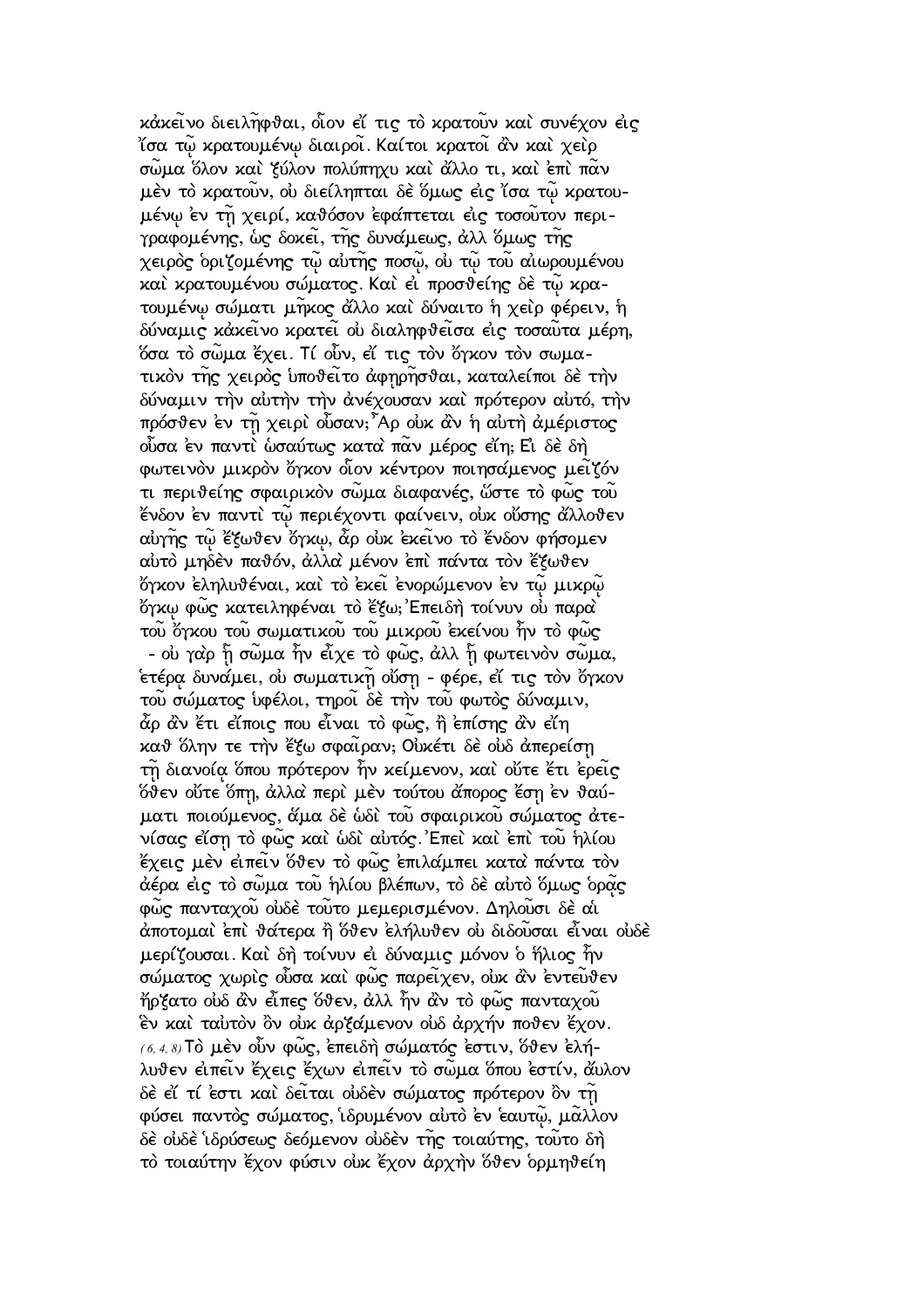ούτε έκ τινος τόπου ούτε τινός όν σώματος, πως αύτου τό μέν ώδι φήσεις, το δε ώδι; Ηδη γαρ άν και το όθεν ώρμήθη έχοι και τό τινος είναι. Λείπεται τοίνυν ειπείν ώς, εί τι αύτου μεταλαμβάνει, τη του όλου δυνάμει μεταλαμβάνειν αύτου πάσχοντος μηδεν μήτ ούν άλλο τι μήτε μεμερισμένου. Τῷ μεν γαρ σῶμα ἔχοντι τὸ πάσχειν κάν κατα συμβεβηκός άν γένοιτο, και ταύτη παθητόν άν λέγοιτο και μεριστόν, επειδή σώματός εστί τι οίον πάθος ή εἶδος: ὃ δέ 'εστι μηδενὸς σώματος, ἀλλα τὸ σὧμα 'εθέλει αύτου είναι, άναγκη τουτο τα τε άλλα παθη του σώματος μηδαμώς αυτό πάσχειν μερίζεσθαί τε ουχ οιόν τε: σώματος γαρ και τούτο και πρώτως πάθος και η σώμα. Ει δη ἧ σὦμα τὸ μεριστόν, ἧ μὴ σὧμα τὸ ἀμέριστον. Πὧς γαρ και μερίσεις ούκ έχον μέγεθος; Ει ούν ουκ έχοντος μέγεθος τὸ έχον τὸ μέγεθος ἀμηγέπη μεταλαμβανει, ου μεριζομένου αύτου άν μεταλαμβανοι: ή μέγεθος αύ έξει παλιν. Όταν ούν έν πολλοίς λέγης, ούκ αύτο πολλα γενόμενον λέγεις, άλλα των πολλών το πάθος περιάπτεις τω ενι εκείνω εν πολλοίς αυτό άμα δρών. Το δε εν αυτοίς ούτω ληπτέον ώς ούκ αυτών γενόμενον εκαστου ουδ αύ του παντός, άλλ εκείνο μεν αυτου είναι και αυτο είναι, αυτο δε όν ουκ άπολείπεσθαι εαυτού. Ουδ αύ τοσούτον, όσον το πάν αισθητόν, ουδ εί τι μέρος του παντός: όλως γαρ ουδε ποσόν: πως άν ούν τοσούτον; Σώματι μέν γαρ τοσούτον, τῷ δὲ μὴ σώματι, ἀλλ ἑτέρας ὄντι φύσεως, οὐδαμῆ δει προσάπτειν τοσούτον, όπου μηδέ τὸ τοιούτον: ου τοίνυν ουδέ το που: ου τοίνυν ουδέ το ενταυθα και ένταυθα: ήδη γαρ άν πολλακις που είη. Ει τοίνυν δ μερισμός τοις τόποις, όταν το μέν τι αυτου ωδί, το δε ωδί, δτω το ωδι μη υπαρχει, πως άν το μερίζεσθαι έχοι; 'Αμέριστον άρα δεῖ αὐτὸ σὺν αὐτῷ εἶναι, κἀν τα πολλα` αύτου εφιέμενα τυγχανη. Ει ούν τα πολλα εφίεται αύτου, δηλον ότι όλου εφίεται αυτου: ώστε εί και δύναται μεταλαβείν, δλου άν αύτου καθόσον δύναται μεταλαμβάνοι. Δει ούν τα μεταλαμβανοντα αυτου ούτως έχειν αυτου, ως ού μετέλαβε, μη ιδίου αυτών όντος: ούτως γαρ άν μένοι αύτο έφ εαυτου όλον και έν οις οράται όλον. Ει γαρ μή δλον, ουκ αυτό, ουδ αύ ου εφίενται η μεταληψις έσται, άλλα άλλου, οὗ η ἔφεσις οὐκ ἦν.

(6, 4, 9) Και γαρ ει το μέρος το γενόμενον εν εκαστω όλον ήν και αυτο έκαστον οίον το πρώτον - άποτετμημένον άει έκαστον - πολλα τα πρώτα και έκαστον πρώτον. Είτα ταυτα τα πολλα πρώτα τί άν είη το διείργον, ώστε μη εν όμου πάντα είναι; Ου γαρ δη τα σώματα αυτών: ου γαρ των σωμάτων οἷόν τε ἦν εἴδη αὐτα εἶναι, εἴπερ ὅμοια και ταυτα εκείνω τω πρώτω άφ ου. Ει δε δυναμεις αυτου τα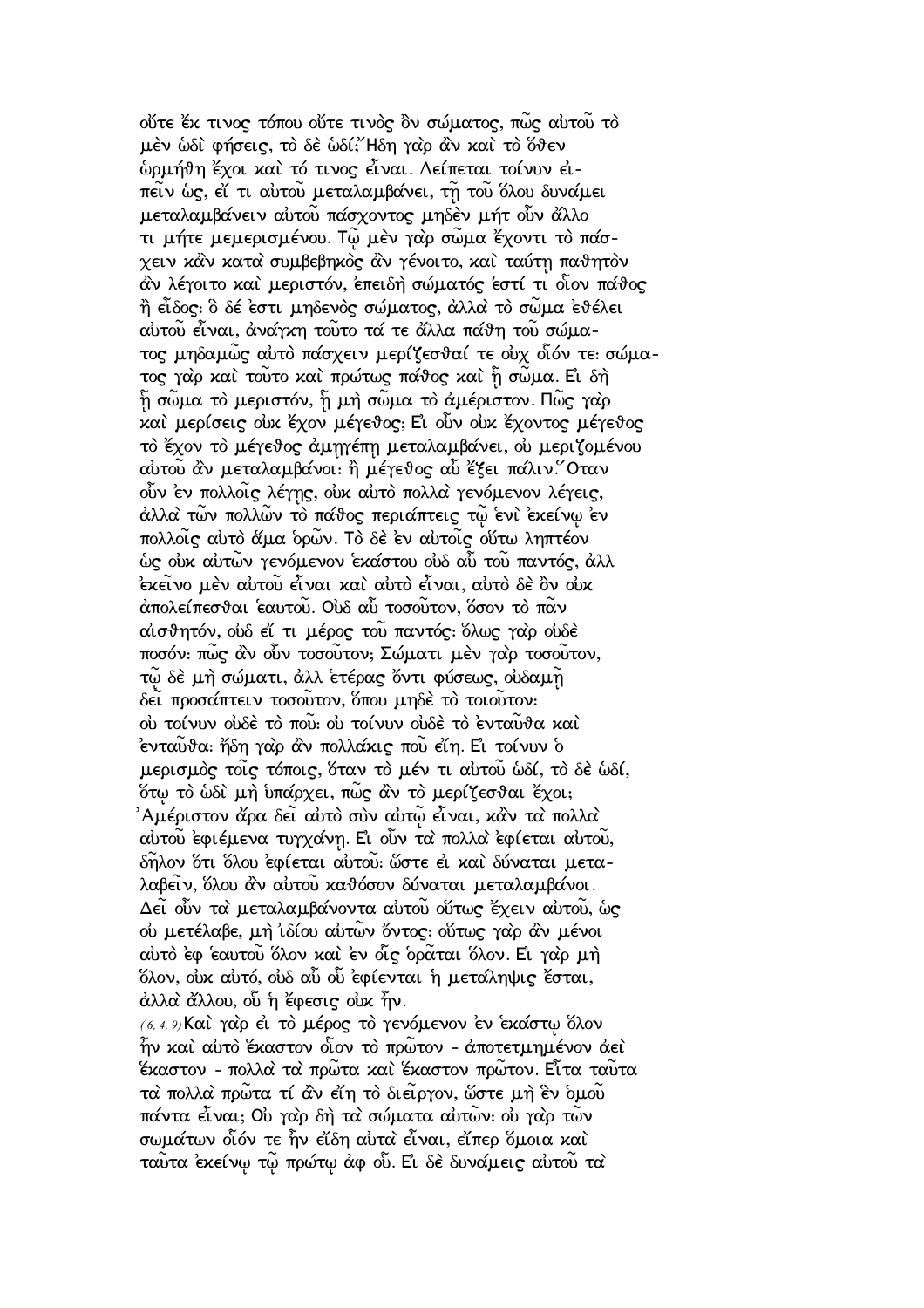λεγόμενα μέρη τα έν τοις πολλοις, πρώτον μέν ουκέτι δλον έκαστον: έπειτα πώς ήλθον αποτμηθείσαι και καταλείπουσαι; Ει γαρ δη και κατέλιπον, δηλονότι κατέλιπόν που ιουσαι. Είτα πότερα έτι εισιν εν αυτώ αι δυναμεις αι ένταυθα έν τω αισθητω γεγενημέναι ή ού; Ει μέν γαρ μή εισιν, άτοπον ελαττωθηναι εκείνο και αδύναμον γεγονέναι έστερημένον ὧν πρότερον εἶχε δυναμεων, χωρίς τε τας δυναμεις είναι των ουσιών εαυτών πως αν οιόν τε ή άποτετμημένας; Ει δ'εν 'εκείνω τέ είσι και άλλοθι, ή δλαι η μέρη αυτών ενταύθα έσονται. Αλλ ει μέρη, κάκει τα λοιπα μέρη. Ει δε όλαι, ήτοι αίπερ εκει και ενταυθα ου μεμερισμέναι, και πάλιν αὖ έσται το αυτο πανταχου ου μεμερισμένον: ή πολλα γενόμενον όλον έκαστον αι δυνάμεις και δμοιαι άλλήλαις, ώστε και μετα της ουσίας εκαστης η δύναμις: ή μία μόνον έσται η συνούσα τη ουσία, αι δ άλλαι δυναμεις μόνον: καίτοι ουγ οίον τε, ώσπερ ουσίαν άνευ δυνάμεως, ούτως ουδέ δύναμιν άνευ ουσίας. Η γαρ δύναμις εκει υπόστασις και ουσία ή μειζον ουσίας. Ει δ έτεραι ώς ελάττους και άμυδραι δυναμεις αι εξ εκείνου, οιονει φώς έκ φωτός άμυδρον έκ φανοτέρου, και δη και ουσίαι συνουσαι ταις δυναμεσι ταύταις, ίνα μή γίνηται άνευ ουσίας δύναμις, πρώτον μέν και επι των τοιούτων δυναμεων αναγκαιον δμοειδών παντως πρός αλλήλας γινομένων ή την αυτήν πανταχού συγχωρείν είναι, ή καί, εί μη πανταχού, άλλ οὖν πανταχη άμα την αυτην όλην, ου μεμερισμένην, οίον έν ενι και τῷ αὐτῷ σώματι: ἐι δὲ τοῦτο, δια τί οὐκ ἐν παντι τω δλω; Ει δε μεμερίσθαι εκαστην εις άπειρον, και ουκέτι ουδ αυτή όλη, άλλα τω μερισμώ έσται άδυναμία. "Επειτα άλλη κατ άλλο ούσα ου καταλείψει συναίσθησιν. "Επειτα δέ, [εί] καθάπερ τὸ ἴνδαλμά τινος, δίον καὶ τὸ άσθενέστερον φώς, άποτεμνόμενον του παρ ού έστιν ούκέτ άν είη, και δλως πάν το παρ άλλου την υπόστασιν έχον ἴνδαλμα ὂν ἐκείνου ουχ οίον τε αποτέμνοντα ἐν υποστάσει ποιείν είναι, ουδ άν αι δυναμεις αύται αι άπ εκείνου ελθούσαι αποτετμημέναι άν εκείνου είεν. Ει δε τούτο, ού είσιν αύται, κάκεινο άφ ού εγένοντο εκει άμα έσται, ὥστε πανταχοῦ ἄμα παλιν αὐτὸ ου μεμερισμένον δλον έσται.

 $(6, 4, 10)$ Ει δέ τις λέγοι, ως ούκ αναγκη το είδωλόν του συνηρτήσθαι τω άρχετύπω - έστι γαρ και εικόνα είναι άπόντος του άρχετύπου, άφ ου ή εικών, και του πυρός άπελθόντος την θερμότητα είναι εν τω θερμανθέντι πρώτον μέν επι του άρχετύπου και της εικόνος, ει την παρα του ζωγράφου εικόνα λέγοι τις, ου το άρχετυπον φήσομεν την εικόνα πεποιηκέναι, άλλα τον ζωγράφον, ούκ ούσαν αυτου εικόνα ουδ ει αυτόν τις γράφει: το γαρ γράφον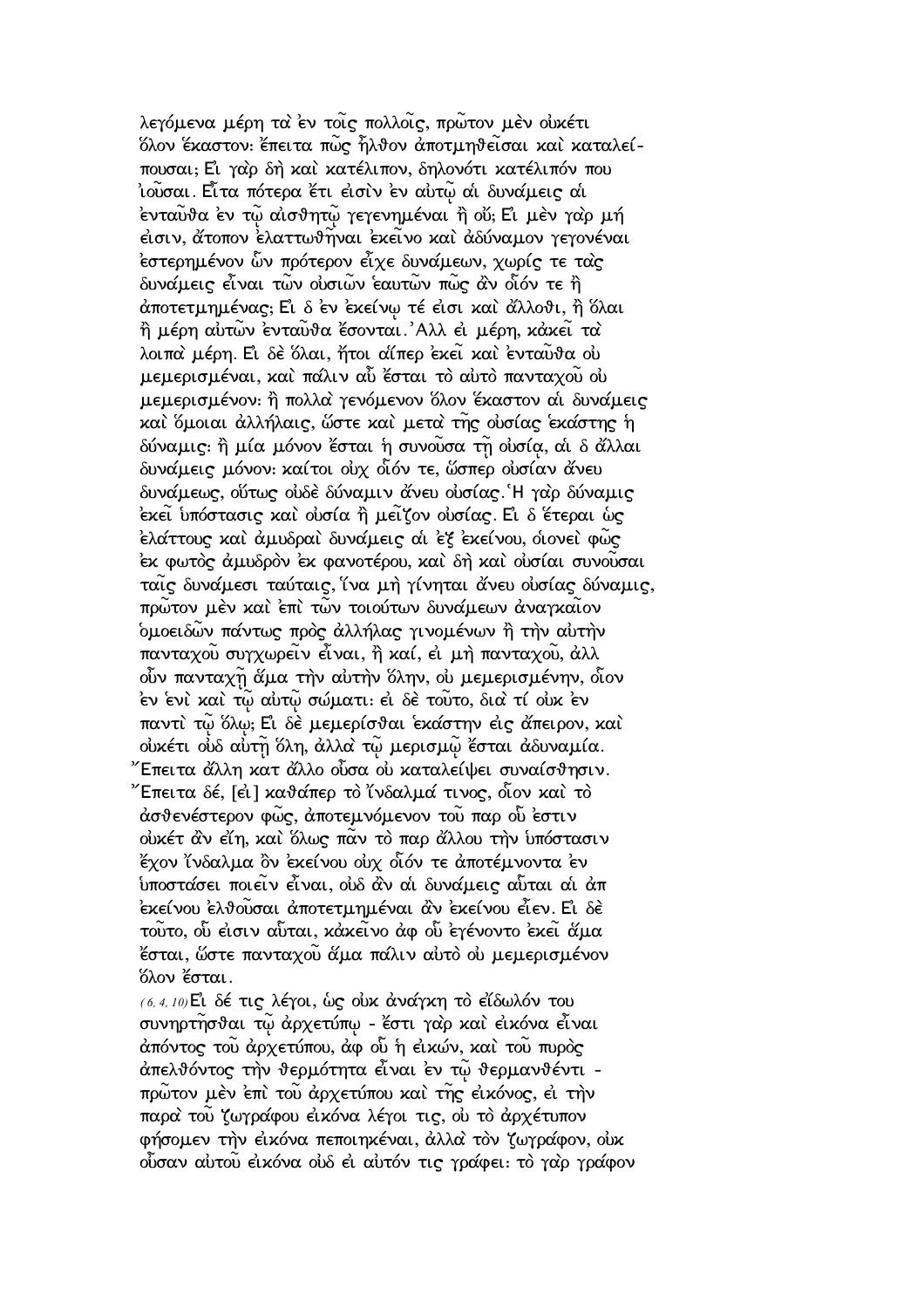ήν ου το σώμα του ζωγράφου ουδε το είδος το μεμιμημένον: και ου τον ζωγράφον, άλλα την θέσιν την ουτωσι των χρωμάτων λεκτέον ποιείν την τοιαύτην εικόνα. Ουδέ κυρίως η της εικόνος και του ινδαλματος ποίησις οίον εν ύδασι και κατόπτροις ή εν σκιαίσ - ενταύθα υφίσταταί τε παρα του προτέρου κυρίως και γίνεται άπ αυτου και ουκ έστιν άφ εαυτοῦ ἀποτετμημένα τα γενόμενα εἶναι. Τοῦτον δέ τον τρόπον και τας ασθενεστέρας δυναμεις παρα των προτέρων άξιώσουσι γίνεσθαι. Τὸ δ ἐπὶ τοῦ πυρὸς λεγόμενον ούκ εικόνα την θερμότητα του πυρος λεκτέον είναι, ει μή τις λέγοι και πυρ εν τη θερμότητι είναι: ει γαρ τουτο, γωρίς πυρός ποιήσει την θερμότητα. Είτα κάν εί μη αυτίκα, άλλ οὖν παύεται και ψύχεται το σὦμα το θερμανθεν άποστάντος του πυρός. Ει δε και ούτοι ταύτας τας δυνάμεις σβεννύοιεν, πρώτον μεν εν μόνον άφθαρτον φήσουσι, τας δε ψυχας και τον νουν φθαρτα ποιήσουσιν. Είτα και ούκ εκ ρεούσης ουσίας ρέοντα τα εξ αυτης ποιήσουσι. Καίτοι, ει μένοι ιδρυθείς ήλιος οπουούν, το αυτό φως άν παρέχοι τοις αυτοις τόποις: ει δε λέγοι τις μή το αυτό, τούτω άν πιστώτο το το σώμα ρείν του ηλίου. Αλλ ότι μεν μή φθαρτα τα παρ εκείνου, άθανατοι δε και αι ψυχαι και νους πάς, και έν άλλοις δια πλειόνων είρηται.  $(6, 4, 11)$  Αλλα δια τί, είπερ όλον πανταχου, ουχ όλου πάντα μεταλαμβάνει του νοητου; Πως δε το μεν πρώτον ,<br>'εκεῖ, τὸ δὲ ἔτι δεύτερον καὶ μετ ἐκεῖνο ἄλλα;`Η τὸ παρόν επιτηδειότητι του δεζομένου [παρ]είναι νομιστέον, και είναι μεν πανταχού του όντος το όν ούκ απολειπόμενον εαυτου, παρείναι δε αυτώ το δυναμενον παρείναι, και καθόσον δύναται κατα τοσούτον αυτώ ου τόπω παρείναι, οίον τω φωτι το διαφανές, τω δε τεθολωμένω η μεταληψις άλλως. Καὶ δὴ τα πρῶτα καὶ δεύτερα καὶ τρίτα ταξει καὶ δυναμει και διαφοραίς, ου τόποις. Ουδεν γαρ κωλύει δμου είναι τα διάφορα, δίον ψυχήν και νουν και πάσας επιστήμας μείζους τε και υφιεμένας. Επει και άπο του αυτου ο μεν οφθαλμὸς εἶδε τὸ χρῶμα, ἡ δὲ ὄσφρησις τὸ εὐῶδες, ἄλλη δε αΐσθησις άλλο, δμου παντων, άλλ ου χωρις όντων. Ούκουν εκείνο ποικίλον και πολύ; Η το ποικίλον άπλουν αὖ, και τα πολλα έν. Λόγος γαρ είς και πολύς, και πάν το ον έν. Και γαρ το έτερον εαυτώ και η ετερότης αυτου. ου γαρ δη του μη όντος. Και το όν δε του ενός ου κεχωρισμένου, και όπου άν ή το όν, πάρεστιν αυτώ και το αυτού έν, και το εν ον αὖ εφ εαυτοῦ."Εστι γαρ και παρεῖναι χωρίς ὄν. Αλλως δε τα αισθητα τοις νοητοις πάρεστιν, δσα πάρεστιν αυτών και δίς πάρεισιν, άλλως τα νοητα αύτοις: έπει και άλλως ψυχη σώμα, άλλως επιστήμη ψυχη και επιστήμη επιστήμη εν τω αυτώ εκατέρα ούσα: σωμα δε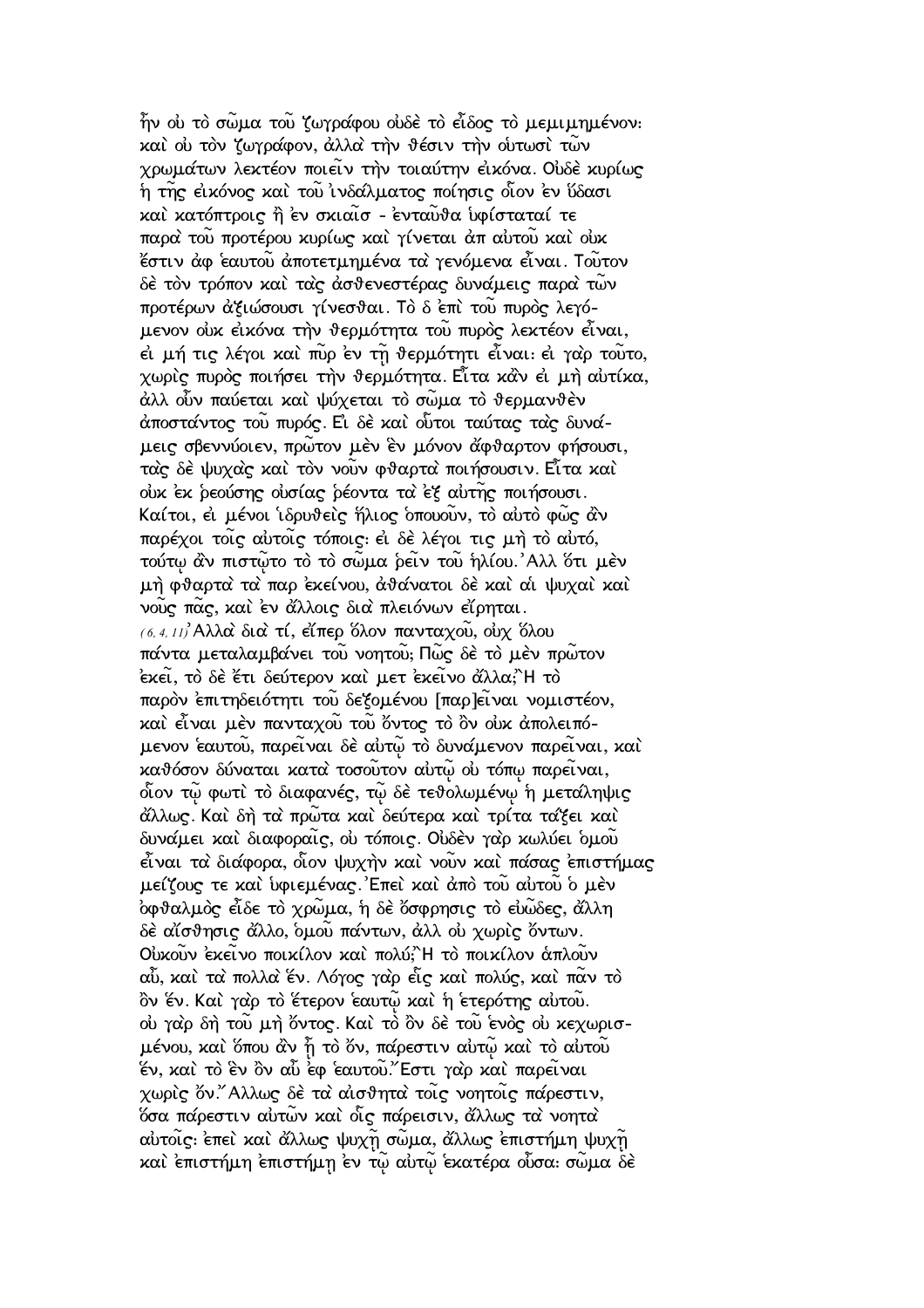σώματι παρα ταυτα ετέρως.

 $(6, 4, 12)$  Ωσπερ δε φωνης ούσης κατα τον άέρα πολλάκις και λόγου έν τη φωνη ούς μέν παρον εδέξατο και ήσθετο, και ει έτερον θείης μεταξύ της ερημίας, ήλθε και προς αύτο ο λόγος και η φωνή, μάλλον δε το ούς ήλθε προς τον λόγον, και όφθαλμοι πολλοι πρός το αυτό είδον και πάντες έπλήσθησαν της θέας καίτοι εναφωρισμένου του θεάματος κειμένου, ότι ο μεν οφθαλμός, ο δε ούς ήν, ούτω τοι και τὸ δυναμενον ψυχὴν ἔχειν ἕξει καὶ ἄλλο αὖ καὶ ἕτερον ἀπὸ του αυτου. Ήν δε η φωνη πανταχου του άέρος ου μία μεμερισμένη, άλλα μία πανταχού όλη: και το της όψεως δέ, ει παθων ο άηρ την μορφην έχει, έχει ου μεμερισμένην: ού γαρ άν ὄψις τεθη, έχει εκεί την μορφήν. Αλλα τούτο μεν ου πασα δόξα συγχωρεί, ειρήσθω δ ούν δι εκείνο, ότι άπό του αύτου ενός η μεταληψις. Το δε επι της φωνης εναργέστερον, ως έν παντι τω άέρι δλον το είδός εστιν: ου γαρ άν ήκουσε πας το αυτο μη εκασταχου όλου όντος του φωνηθέντος λόγου και εκάστης άκοης το παν ομοίως δεδεγμένης. Ει δε μηδ ενταύθα ή δλη φωνή καθ δλον τον άέρα παρατέταται, ώς τόδε μεν το μέρος αυτής τψδε τώ μέρει συνεζεύχθαι, τόδε δε τώδε συμμεμερίσθαι, τί δεϊ άπιστείν, ει ψυχή μή μία τέταται συμμεριζομένη, άλλα πανταχού ού άν παρή πάρεστι και έστι πανταχού του παντός ού μεμερισμένη; Και γενομένη μεν εν σώμασιν, ώς άν γένοιτο, αναλογον έξει τη ήδη εν τω αέρι φωνηθείση φωνη, πρό δε των σωμάτων τω φωνούντι και φωνήσοντι: καίτοι και γενομένη έν σώματι ουδ ὧς άπέστη του κατα τον φωνούντα είναι, όστις φωνών και έχει την φωνην και δίδωσι. Τα μεν ούν της φωνης ταυτότητα μεν ουκ έχει τοις πρός α είληπται, έχει δ ούν ομοιότητα κατά τι: τα δε της ψυχης άτε και φύσεως όντα της ετέρας δει λαμβάνειν ώς ούκ όντος αύτης του μέν εν σώμασι, του δέ έφ εαυτου, άλλα δλου εν αυτώ και εν πολλοις αυ φανταζομένου. Καὶ αὖ ἦλθεν άλλο είς τὸ λαβείν ψυχὴν καὶ εξ ἀφανους αὖ και τουτο έχει, όπερ ἦν και εν τοις άλλοις. Ουδε γαρ ούτω προητοίμαστο, ώστε μέρος αυτής ωδι κείμενον εις τούτο ελθείν, άλλα το λεγόμενον ήκειν ήν εν παντι εν εαυτώ και έστιν εν εαυτώ, καίτοι δοκούν ενταύθα ελθείν. Πὦς γαρ και ἦλθεν; Ει οὖν μη ἦλθεν, ὤφθη δε νὖν παροῦσα και παρουσα ου τω αναμείναι το μεταληψόμενον, δηλονότι ούσα έφ εαυτής πάρεστι και τούτω. Ει δ ούσα εφ εαυτής τούτω πάρεστι, τούτο ἦλθε πρός αυτήν. Ει δε τούτο έξω ὂν του οὕτως ὄντος ἤλθε πρὸς τὸ οὕτως ὂν καὶ ἐγένετο ἐν τώ της ζωής κόσμω, ήν δε ο κόσμος ο της ζωής εφ έαυτου, και πάς δη ήν έφ έαυτου ου διειλημμένος είς τον εαυτου όγκον - ουδε γαρ όγκος ήν - και το εληλυθος δε ουκ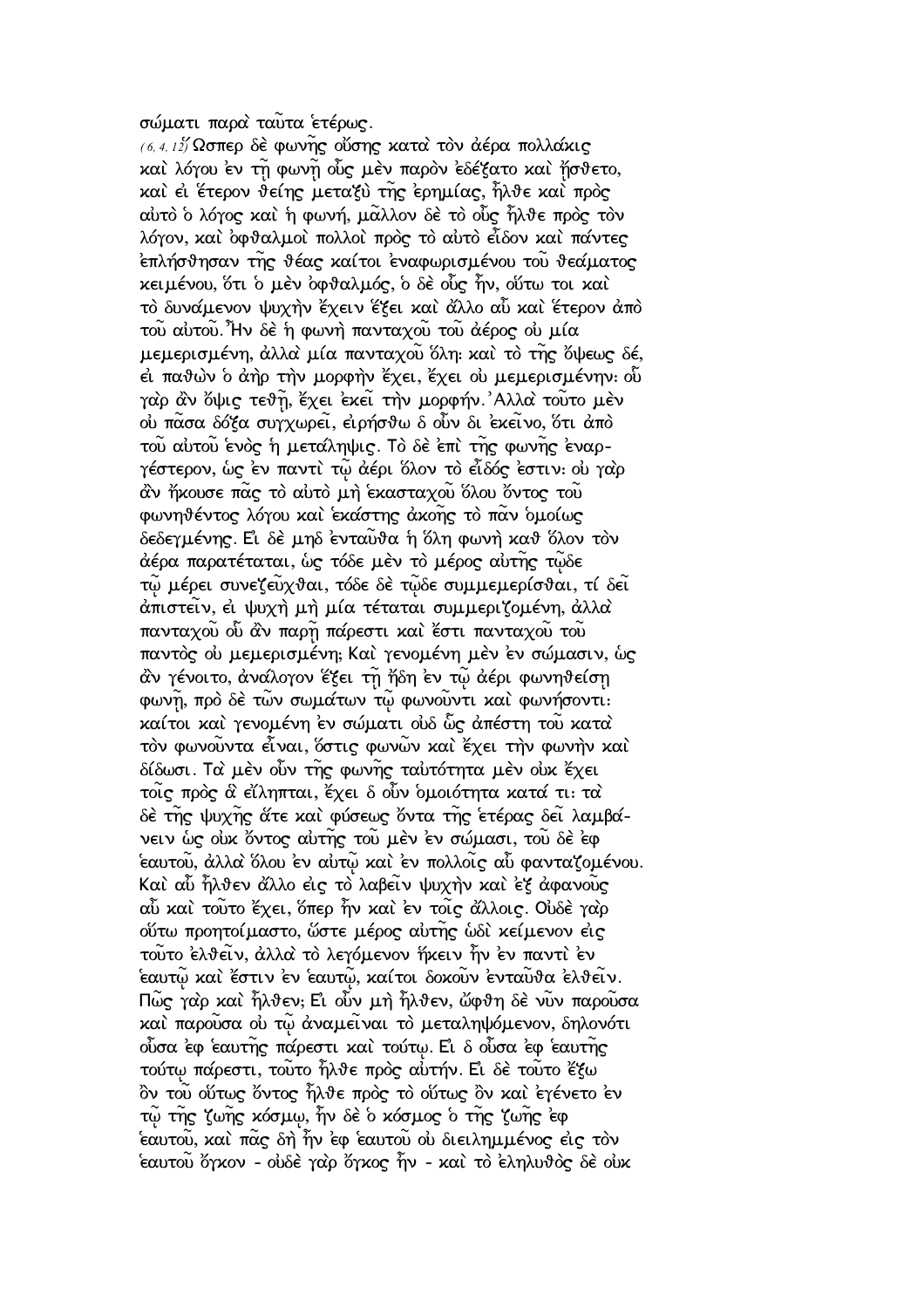εις ὄγκον ἡλθε: μετέλαβεν άρα αυτου ου μέρους [ὅλου]: ἀλλα` κάν άλλο ήκη είς τον τοιούτον κόσμον, όλου αύτου μεταλήψεται. Όμοίως άρα, ει λέγοιτο εκείνος εν τούτοις όλος, έν παντι` εκαστω έσται. Και πανταχου άρα ο αυτος είς άριθμώ ου μεμερισμένος, άλλ δλος έσται.  $(6, 4, 13)$ Πόθεν οὖν η έκτασις η επι πάντα τον ουρανον και τα ζώα; Η ούκ εξεταθη. Η μεν γαρ αίσθησις, η προσέχοντες άπιστούμεν τοις λεγομένοις, λέγει ότι ώδε και ώδε, δ δὲ λόγος τὸ ὧδε καὶ ὧδέ φησιν οὐκ ἐκταθεἶσαν ὧδε καὶ ὧδε γεγονέναι, άλλα το εκταθεν παν αυτου μετειληφέναι όντος άδιαστάτου αύτου. Ει ούν τι μεταλήψεταί τινος, δηλον ότι ούχ αυτού μεταλήψεται: ή ου μετειληφός έσται, άλλ αυτό έσται. Δεί ούν σώμα μεταλαμβάνον τινός ου σώματος μεταλαμβάνειν: έχει γαρ ήδη. Σώμα δη ου σώματος μεταλήψεται. Ουδέ μέγεθος τοίνυν μεγέθους μεταλήψεται: έχει γαρ ήδη. Ουδέ γαρ ει προσθήκην λαβοι, το μέγεθος εκείνο, δ πρότερον ήν, μεγέθους μεταλήψεται: ου γαρ το δίπηχυ τρίπηχυ γίνεται, άλλα το υποκείμενον άλλο ποσον έχον άλλο έσχεν: επει ούτω γε αυτα τα δύο τρία έσται. Ει οὖν τὸ διειλημμένον και τὸ ἐκτεταμένον ἐις τόσον ἄλλου γένους μεταλήψεται ή δλως άλλου, δει το ού μεταλαμβανει μήτε διειλημμένον εἶναι μήτε 'εκτεταμένον μήτε 'δλως ποσόν τι είναι. Όλον άρα δεί το παρεσόμενον αυτώ πανταχου άμερες όν παρείναι, ούχ ούτω δε άμερές, ως μικρόν: ούτω γαρ ουδέν ήττον και μεριστον έσται και ου παντι αύτω εφαρμόσει ουδ αύ αυξομένω το αυτο συνέσται. 'Αλλ οὐδ οὕτως, ὡς σημεῖον: οὐ γαρ ἓν σημεῖον ὁ ὄγκος, άλλ άπειρα έν αυτώ: ώστε και τουτο άπειρα σημεία έσται, είπερ έσται, και ου συνεχές: ώστε ουδ ὧς εφαρμόσει. Ει οὖν ο ὄγκος ο πας έξει αυτό όλον, έξει αυτό κατα παν  $\epsilon$   $\alpha$   $\alpha$   $\alpha$   $\alpha$   $\beta$   $\alpha$   $\beta$   $\alpha$   $\beta$   $\alpha$   $\beta$   $\alpha$   $\beta$   $\alpha$   $\beta$   $\alpha$   $\beta$   $\alpha$   $\beta$   $\alpha$   $\beta$   $\alpha$   $\beta$   $\alpha$   $\beta$   $\alpha$   $\beta$   $\alpha$   $\beta$   $\alpha$   $\beta$   $\alpha$   $\beta$   $\alpha$   $\beta$   $\alpha$   $\beta$   $\alpha$   $\beta$   $\alpha$   $\beta$   $\alpha$   $\beta$ 

 $(6, 4, 14)$  Αλλ εί η αύτη εκασταχού ψυχή, πώς 'ιδία εκαστου; Καὶ πὦς ἡ μεν ἀγαθή, ἡ δε κακή; Η εξαρκεῖ καὶ εκαστω και πάσας ψυχας έχει και πάντας νους. Και γαρ έν έστι και άπειρον αύ και πάντα δμού και έκαστον έχει διακεκριμένον και αύ ου διακριθεν χωρίς. Πως γαρ άν και άπειρον ή ούτω λέγοιτο, ότι δμου παντα έχει, πασαν ζωήν και πάσαν ψυχήν και νούν άπαντα; Εκαστον δε αυτών ου πέρασιν άφώρισται: δια τούτο αὖ καὶ ἕν. Οὐ γαρ δη μίαν ζωήν έδει αύτο έχειν, άλλ άπειρον, και αύ μίαν και την μίαν ούτω μίαν, ότι πάσας δμού ου συμφορηθείσας εις έν, άλλ άφ ενός αρξαμένας και μενούσας όθεν ήρξαντο, μαλλον δε ουδε ήρξαντο, άλλ ούτως είχεν άεί: ουδεν γαρ γινόμενον εκει: ουδε μεριζόμενον τοίνυν, άλλα δοκει μερίζεσθαι τὦ λαβόντι. Τὸ δὲ ἐκεῖ τὸ ἔκπαλαι καὶ ἐζ ἀργης: τὸ δὲ γινόμενον πελάζει και συνάπτεσθαι δοκεί και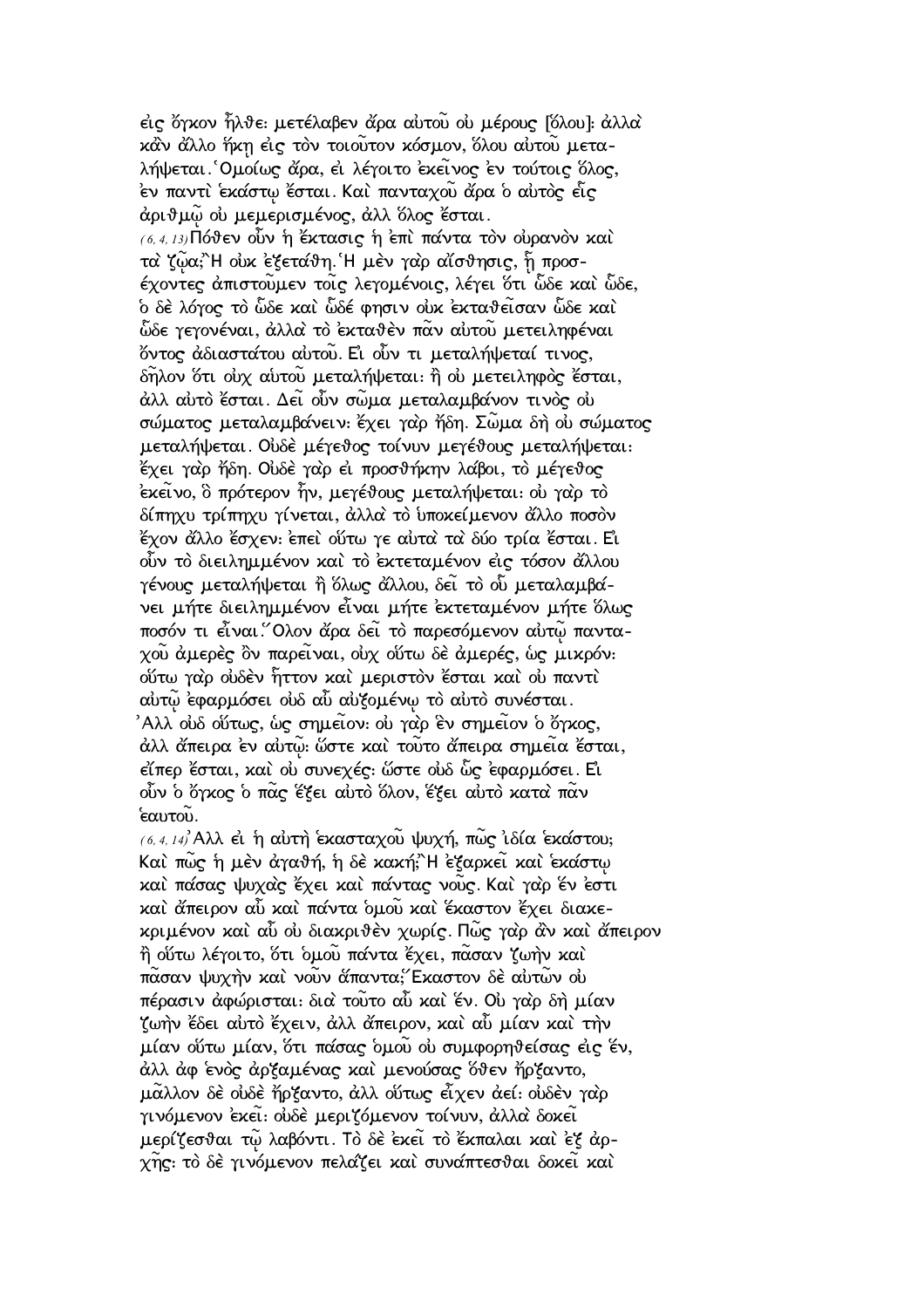εξήρτηται εκείνου. Ημείς δέ - τίνες δε ημείς; Άρα έκεινο ή τὸ πελα ζον και τὸ γινόμενον εν χρόνω; Η και πρὸ του ταύτην την γένεσιν γενέσθαι ήμεν εκει άνθρωποι άλλοι ὄντες καί τινες καὶ θεοί, ψυχαὶ καθαραὶ καὶ νους συνημμένος τη απάση ουσία, μέρη όντες του νοητου ουκ άφωρισμένα ουδ άποτετμημένα, άλλ όντες του όλου: ουδέ γαρ ούδε νυν αποτετμήμεθα. Αλλα γαρ νυν εκείνω τω ανθρώπω προσελήλυθεν άνθρωπος άλλος είναι θέλων: και ευρων ημάς - ήμεν γαρ του παντος ουκ έξω - περιέθηκεν εαυτον ημίν και προσέθηκεν εαυτον εκείνω τω ανθρώπω τω δς ήν έκαστος ημών τότε: δίον ει φωνης ούσης μιας και λόγου ενος άλλος άλλοθεν παραθείς το ούς άκούσειε και δέξαιτο, και γένοιτο κατ ενέργειαν άκοή τις έχουσα το ενεργούν εις αυτήν παρόν: και γεγενήμεθα το συνάμφω και ου θάτερον, δ πρότερον ήμεν, και θάτερόν ποτε, δ ύστερον προσεθέμεθα άργήσαντος του προτέρου εκείνου και άλλον τρόπον ου παρόντος.  $(6, 4, 15)$  Αλλα πώς προσελήλυθε το προσεληλυθός; η επειδη έπιτηδειότης αυτώ παρήν, έσχε προς δ ήν επιτήδειον: ήν δε γενόμενον ούτως, ώς δέξασθαι ψυχήν. Το δε γίνεται ώς μή δέξασθαι πάσαν καίτοι παρούσαν πάσαν, άλλ ούχ αυτώ, δίον και ζώα τα άλλα και τα φυτα τοσούτον έχει, δσον δύναται λαβείν: δίον φωνής λόγον σημαινούσης τα μέν και του λόγου μετέσχε μετα της κατα φωνην ήχης, τα δε της φωνής και της πληγής μόνον. Γενομένου δη ζώου, δ έχει μεν παρούσαν αυτώ εκ του όντος ψυχήν, καθ ην δη ανήρτηται είς παν το όν, παρόντος δε και σώματος ού κενου ούδε ψυχης άμοίρου, δ έκειτο μεν ούδε πρότερον έν τῷ ἀψύχῳ, ἔτι δὲ μᾶλλον οἷον ἐγγὺς γενόμενον τῆ έπιτηδειότητι, και γενομένου ουκέτι σώματος μόνου, άλλα και ζώντος σώματος, και τη οίον γειτονεία καρπωσαμένου τι ίχνος ψυχης, ουκ εκείνης μέρους, άλλ οίον θερμασίας τινός ή ελλαμψεως ελθούσης, γένεσις επιθυμιών και ηδονων και άλγηδόνων εν αυτώ εξέφυ: ήν δε ουκ άλλότριον τὸ σῶμα τοῦ ζώου τοῦ γεγενημένου. Η μὲν δὴ ἐκ του θείου ψυχη ήσυχος ήν κατα το ήθος το εαυτής έφ εαυτης βεβώσα, το δε υπ άσθενείας το σώμα θορυβούμενον και ρέον τε αυτό και πληγαίς κρουόμενον ταις έξω, πρώτον αύτὸ ἐις τὸ κοινὸν του ζώου 'εφθέγγετο, και την αύτου ταραχήν 'εδίδου τω 'δλω. Οίον 'εκκλησία δημογερόντων καθημένων 'εφ ησύχω συννοία δημος άτακτος, τροφής δεόμενος και άλλα α δη πασχει αιτιώμενος, την πασαν εκκλησίαν εις θόρυβον ασχήμονα εμβαλλοι. Όταν μεν ούν ησυχίαν άγόντων των τοιούτων άπο του φρονούντος ήκη είς αύτους λόγος, κατέστη είς ταξιν μετρίαν το πληθος, και ου κεκράτηκε το χείρον: εί δε μή, κρατεί το χείρον ησυχίαν άγοντος του βελτίονος, ότι μη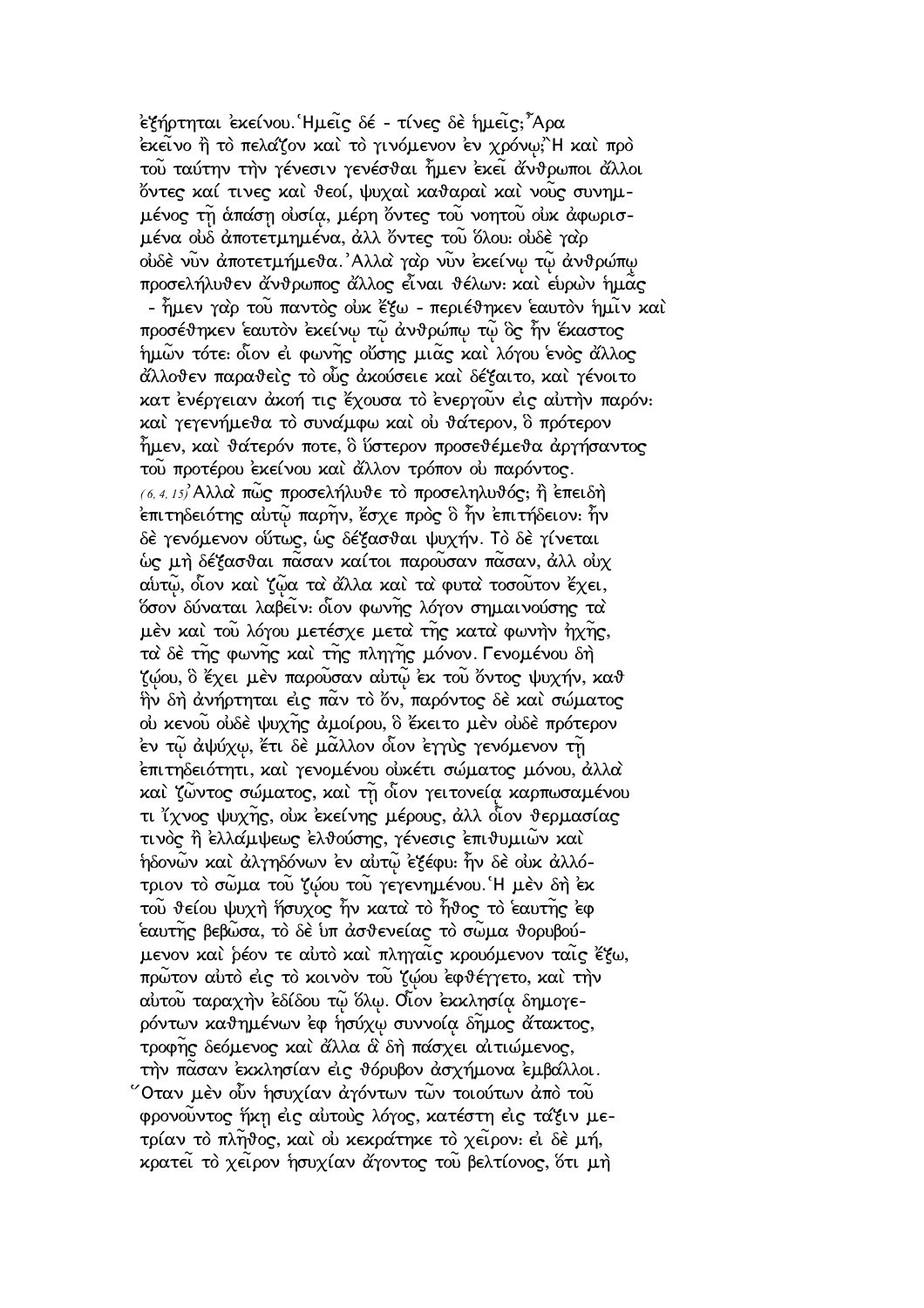ήδυνήθη τὸ θορυβουν δέξασθαι τὸν άνωθεν λόγον, και τουτό έστι πόλεως και εκκλησίας κακία. Τουτο δε και άνθρώπου κακία αὖ έχοντος δήμον εν αυτώ ηδονών και επιθυμιών και φόβων κρατησάντων συνδόντος εαυτον του τοιούτου άνθρώπου δήμω τω τοιούτω: δς δ άν τουτον τον όχλον δουλώσηται και άναδραμη εις εκεινον, ός ποτε ήν, κατ εκεινόν τε ζη και έστιν εκεινος διδούς τω σώματι, δσα δίδωσιν ως ετέρω όντι εαυτου: άλλος δέ τις οτε μεν ούτως, οτε δε άλλως ζη, μικτός τις εξ άγαθου εαυτου και κακού ετέρου γεγενημένος.

 $(6, 4, 16)$  Αλλ ει εκείνη ή φύσις ούκ άν γένοιτο κακή και ούτος τρόπος ψυχης εις σώμα ιούσης και παρούσης, τίς η καθοδος η έν περιόδοις και άνοδος αύ και αι δίκαι και αι εις άλλων ζώων σώματα εισκρίσεις; Ταύτα γαρ παρα των παλαι περί ψυχης άριστα πεφιλοσοφηκότων παρειλήφαμεν, δίς πειρασθαι προσήκει σύμφωνον ή μη διάφωνόν γε έπιδειξαι τον νυν προκείμενον λόγον. Επειδή τοίνυν το μεταλαμβάνειν εκείνης της φύσεως ήν ου το ελθείν εκείνην εις τα τηδε αποστάσαν εαυτής, άλλα το τήνδε εν εκείνη γίνεσθαι και μεταλαβείν, δηλον ότι δ λέγουσιν εκείνοι ήκειν λεκτέον είναι την σώματος φύσιν εκει γενέσθαι και μεταλαβείν ζωής και ψυχής, και όλως ου τοπικώς το ήκειν, άλλ δστις τρόπος της τοιαύτης κοινωνίας. Ώστε τὸ μέν κατελθείν τὸ 'εν σώματι γενέσθαι, ὥς φαμεν ψυχήν έν σώματι γενέσθαι, το τούτω δουναί τι παρ αύτης, ούκ εκείνου γενέσθαι, το δ άπελθείν το μηδαμή το σώμα έπικοινωνείν αύτης: ταξιν δε είναι της τοιαύτης κοινωνίας τοις τουδε του παντός μέρεσι, την δε οίον εν εσχατω τω <νοητώ τόπω> πλεονακις διδόναι εαυτης άτε πλησίον τη δυναμει ούσαν και εν βραχυτέροις διαστήμασι φύσεως της τοιαύτης νόμω: κακόν δε είναι την τοιαύτην κοινωνίαν και άγαθον την απαλλαγήν. Δια τί, Ότι, κάν μη τουδε ή, άλλ οὖν ψυχή τοῦδε λεγομένη δπωσοῦν μερική πως ἐκ τοῦ παντὸς γίνεται: ἡ γαρ ενέργεια αυτής ουκέτι πρὸς τὸ ὅλον καίπερ του δλου ούσης, ώσπερ άν ει επιστήμης δλης ούσης κατά τι θεώρημα ο επιστήμων ενεργει: το δ άγαθον αυτώ ήν τῷ ἐπιστήμονι οὐ κατά τι τῆς ἐπιστήμης, ἀλλα κατα τὴν πάσαν ην έχει. Και τοίνυν αύτη του παντος ούσα κόσμου νοητού και έν τῷ ὅλῳ τὸ μέρος ἀποκρύπτουσα οἶον εξέθορεν έκ του παντὸς ἐις μέρος, ἐις ὃ ἐνεργει ἑαυτὴν μέρος ὄν, οἶον ει πυρ παν καίειν δυνάμενον μικρόν τι καίειν αναγκάζοιτο καίτοι πάσαν έχον την δύναμιν. Έστι γαρ η ψυχη χωρίς πάντη ούσα εκαστη ουχ εκαστη, όταν δε διακριθη ου τόπω, άλλ ενεργεία γένηται τὸ καθέκαστον, μοιρά τίς εστιν, ου πάσα, καίτοι και ὧς πάσα τρόπον άλλον: ουδενι δε επιστατουσα πάντη πάσα, οίον δυνάμει τότε το μέρος ούσα. Το δε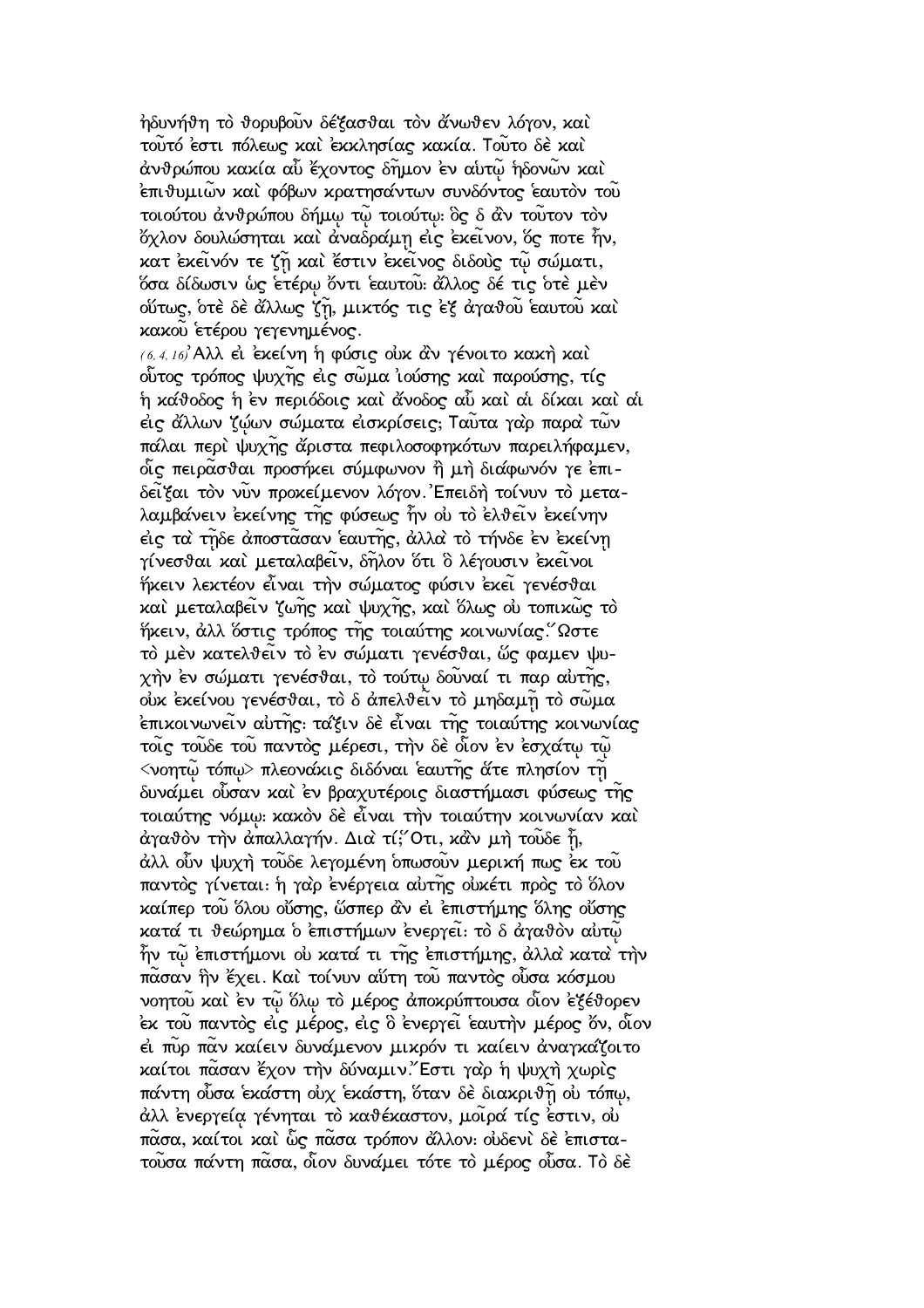εις Αιδου γίνεσθαι, ει μεν εν τω αιδει, το χωρις λέγεται: ει δέ τινα χείρω τόπον, τί θαυμαστόν; Επει και νύν, ού το σώμα ημών και έν ὧ τόπω, κάκείνη λέγεται εκει. Αλλ ουκ όντος έτι του σώματος;`Η τὸ ἐίδωλον ἐι μὴ ἀποσπασθείη, πως ούκ εκει, ού το είδωλον; Ει δε παντελώς λύσειε φιλοσοφία, και απέλθοι το είδωλον εις τον χείρω τόπον μόνον, αυτη δε καθαρώς εν τω νοητώ ουδενός εξηρημένου αυτής. Το μεν οὖν εκ τοῦ τοιοῦδε εἴδωλον γενόμενον οὕτως: ὅταν δ αύτη οίον ελλαμψη πρός αυτήν, τη νεύσει τη επι θατερα πρός το όλον συνέσταλται και ούκ έστιν ενεργεία ουδ αύ άπόλωλεν. Αλλα περι μεν τούτων ταυτα: πάλιν δε άναλαβόντες τον εξ άρχης λόγον λέγωμεν.

 $(6, 5, 1)$  Το εν και ταυτον αριθμώ πανταχου άμα όλον είναι κοινή μέν τις έννοια φησιν είναι, όταν παντες κινούμενοι αύτοφυώς λέγωσι τον εν εκαστω ημών θεον ώς ένα και τον αύτόν. Και εί τις αύτους τον τρόπον μη άπαιτοι μηδε λόγω εξεταζειν την δόξαν αυτων εθέλοι, ούτως αν και θείντο και ενεργούντες τούτο τη διανοία ούτως άναπαύοιντο εις έν πως συνερείδοντες και ταυτόν, και ουδ άν εθέλοιεν ταύτης της ενότητος άποσχίζεσθαι. Και έστι πάντων <βεβαιοτάτη άρχή>, ην ὥσπερ αι ψυχαι ημών φθέγγονται, μή έκ των καθέκαστα συγκεφαλαιωθείσα, άλλα πρό των καθέκαστα πάντων προελθούσα και προ εκείνης της του άγαθού πάντα ορέγεσθαι τιθεμένης τε και λεγούσης. Ούτω γαρ άν αύτη άληθές είη, ει τα πάντα εις έν σπεύδοι και εν είη, και τούτου η ὄρεξις είη. Το γαρ εν τουτο προιον μεν επι θάτερα, εφ όσον προελθείν αυτώ οιόν τε, πολλα άν φανείη τε καί πως και είη, η δ άρχαία φύσις και η όρεξις του άγαθου, όπερ έστιν αυτου, εις εν όντως άγει, και επι τουτο σπεύδει πάσα φύσις, εφ εαυτήν. Τουτο γάρ έστι το άγαθον τη μια ταύτη φύσει το είναι αύτης και είναι αυτήν: τούτο δ έστι το είναι μίαν. Ούτω δε και το άγαθον ορθώς εἶναι λέγεται οικεἶον: διὸ οὐδε 'έξω ζητεἶν αὐτὸ δεἶ. Που γαρ άν είη έξω του όντος περιπεπτωκός; Η πως άν τις έν τῷ μὴ ὄντι 'εξεύροι αυτό; Αλλα δηλονότι 'εν τῷ ὄντι ουκ ον αυτό μη όν. Ει δε ον και εν τω όντι εκείνο, εν εαυτώ άν είη εκαστω. Ουκ απέστημεν άρα του όντος, άλλ εσμεν έν αυτώ, ουδ αύ εκείνο ημών: εν άρα παντα τα όντα. (6, 5, 2) Λόγος δε επιχειρήσας εξέτασιν ποιείσθαι του λεγομένου ουχ έν τι ὤν, άλλα τι μεμερισμένον, παραλαμβανων τε έις την ζήτησιν την των σωμάτων φύσιν και έντευθεν τας άρχας λαμβανων εμέρισε τε την ουσίαν τοιαύτην είναι νομίσας, και τη ενότητι ηπίστησεν αυτης άτε μη εξ άρχων των οικείων την ορμήν της ζητήσεως πεποιημένος. Ήμἶν δὲ ληπτέον εἰς τὸν ὑπèρ τοῦ ἑνὸς καὶ πάντη ὄντος λόγον οικείας είς πίστιν άρχας: τούτο δ εστι νοητας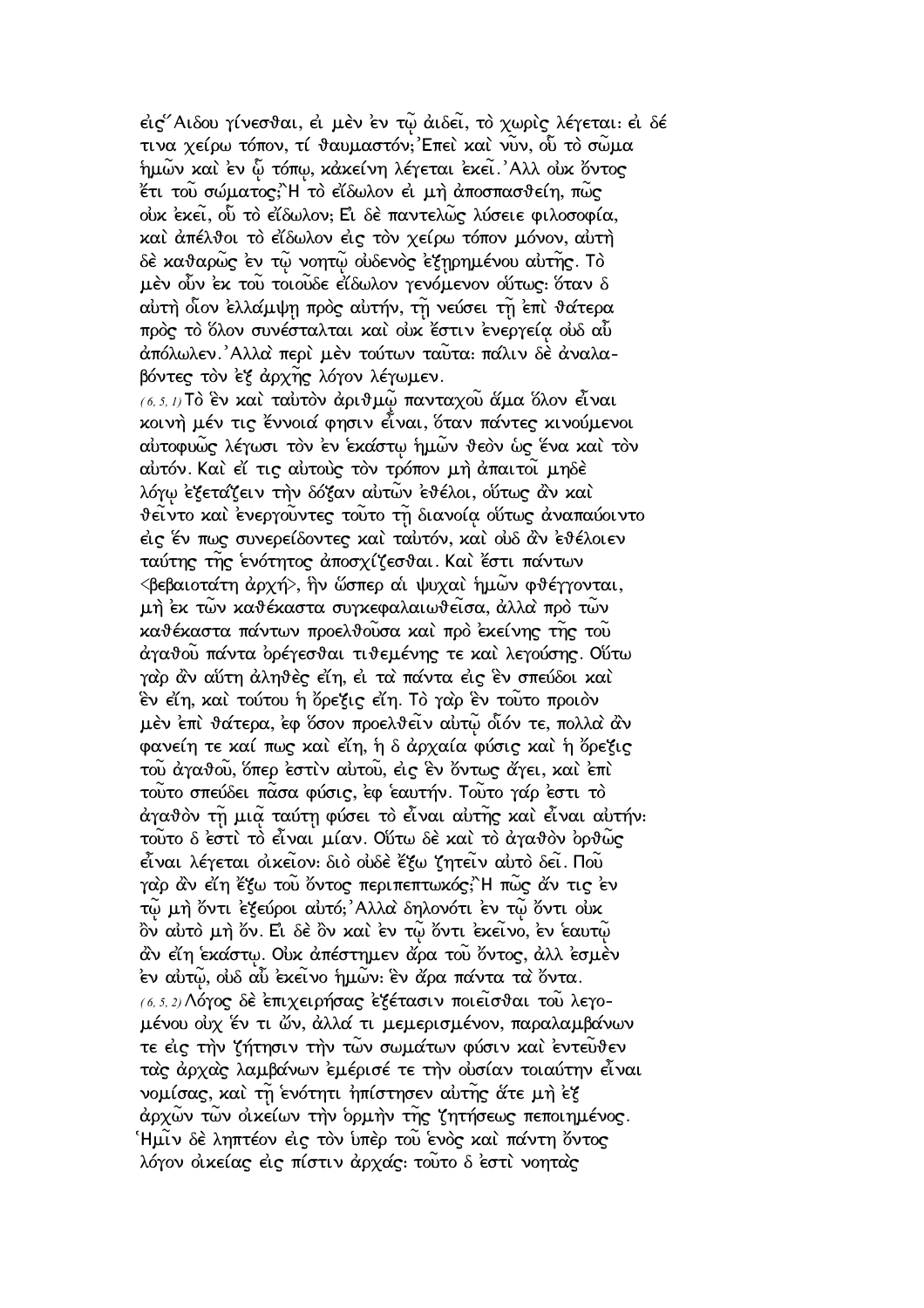νοητών και της άληθινης ουσίας εχομένας. Επει γαρ το μέν έστι πεφορημένον και παντοίας δεχόμενον μεταβολας και εις πάντα τόπον διειλημμένον, δ δη γένεσιν άν προσήκοι όνομαζειν, άλλ ουκ ουσίαν, τὸ δὲ ὂν ἀεί [διειλημμένον], < ώσαύτως κατα ταυτα> έχον, ούτε γινόμενον ούτε άπολλύμενον ουδέ τινα χώραν ουδέ τόπον ουδέ τινα έδραν έχον ουδ εξιόν ποθεν ουδ αύ εισιον εις οτιουν, άλλ εν αύτω μένον, περί μέν εκείνων λέγων άν τις εξ εκείνης της φύσεως και των υπέρ αυτής άξιουμένων συλλογίζοιτο άν εικότως δι εικότων εικότας και τους συλλογισμούς ποιούμενος. Όταν δ αὖ τους περι των νοητών λόγους τις ποιήται, λαμβάνων την της ουσίας φύσιν περι ης πραγματεύεται τας άρχας των λόγων δικαίως άν ποιοίτο μή παρεκβαίνων ὥσπερ 'επιλελησμένος 'επ άλλην φύσιν, άλλ υπ αυτής εκείνης περι αυτής την κατανόησιν ποιούμενος, έπειδή πανταχού το τί έστιν άρχή, και τοις καλώς δρισαμένοις λέγεται και των συμβεβηκότων τα πολλα γινώσκεσθαι: οις δε και πάντα εν τω τί εστιν υπάρχει, πολλω μαλλον εν τούτοις έχεσθαι δει τούτου, και είς τουτο βλεπτέον και πρὸς τουτο πάντα ἀνενεκτέον.

 $(6, 5, 3)$  Ει δή το όν όντως τουτο και ώσαύτως έχει και ούκ εξίσταται αυτό εαυτού και γένεσις περι αυτό ουδεμία ουδ έν τόπω ελέγετο είναι, άναγκη αυτὸ ούτως ἔχον ἀεί τε συν αύτω είναι, και μη διεστάναι άφ αύτου μηδε αύτου το μεν ώδί, τὸ δὲ ώδι εἶναι, μηδε προιέναι τι ἀπ αὐτοῦ: ἤδη γαρ ἀν ἐν ἀλλω καὶ ἄλλω ἐίη, καὶ ὅλως ἔν τινι ἐίη, καὶ ούκ έφ εαυτου ουδ άπαθές: παθοι γαρ άν, εί εν άλλω: εί δ εν άπαθει έσται, ούκ εν άλλω. Ει ούν μη άποσταν εαυτου μηδε μερισθεν μηδε μεταβαλλον αυτό μηδεμίαν μεταβολην εν πολλοις άμα είη εν όλον άμα εαυτώ όν, το αύτο όν πανταχου εαυτώ το εν πολλοις είναι άν έχοι: τουτο δέ 'εστιν 'εφ 'εαυτου 'όν μη αύ 'εφ 'εαυτου είναι. Λείπεται τοίνυν λέγειν αύτο μεν εν ούδενι είναι, τα δ άλλα εκείνου μεταλαμβάνειν, δσα δύναται αυτώ παρείναι, και καθόσον 'εστι' δυνατα' αυτώ παρείναι. Ανάγκη τοίνυν ή τας υποθέσεις και τας άρχας εκείνας αναιρείν μηδεμίαν είναι τοιαύτην φύσιν λέγοντας ή, ει τουτό εστιν αδύνατον και έστιν εξ ανάγκης τοιαύτη φύσις και ουσία, παραδέχεσθαι το έξ άρχης, το εν και ταυτον άριθμω μη μεμερισμένον, άλλα όλον όν, των άλλων των παρ αύτο μηδενός άποστατείν, ουδέν του χείσθαι δεηθέν ουδέ τω μοίρας τινας άπ αυτου ελθείν μηδ αύ τω αυτό μεν μείναι εν αυτώ όλον, άλλο δέ τι άπ αύτου γεγονός καταλελοιπός αύτο ήκειν είς τα άλλα πολλαχη. Έσται τε γαρ ούτως το μεν άλλοθι, το δ άπ αυτου άλλοθι, και τόπον έξει διεστηκός άπο των άπ αυτου. Και 'επ 'εκείνων αύ, ει 'έκαστον 'όλον ή μέροσ -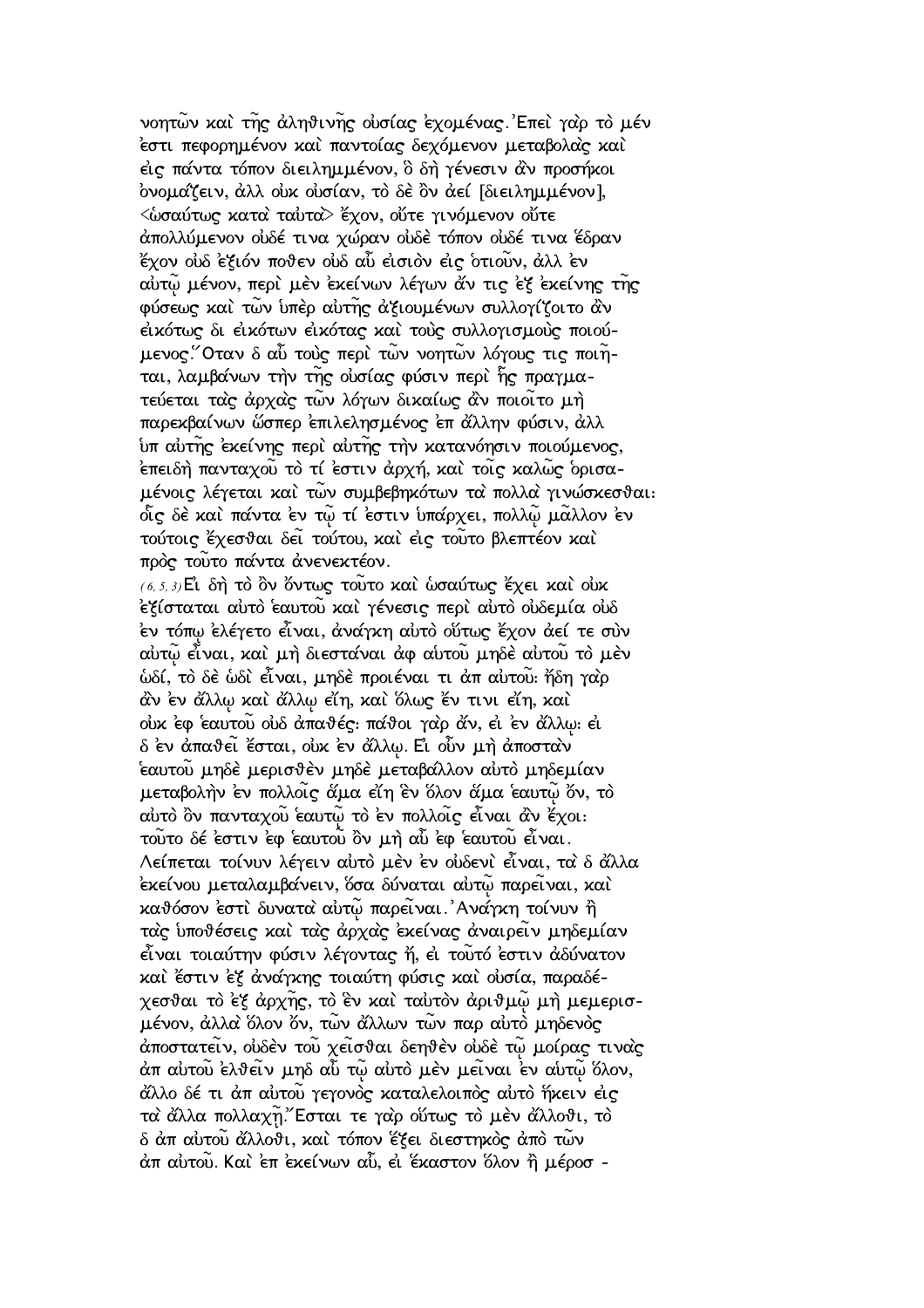και ει μεν μέρος, ου την του όλου αποσώσει φύσιν, όπερ δη είρηται: εί δε όλον έκαστον, ή έκαστον μεριούμεν ίσα μέρη τω έν ω έστιν ή ταυτον όλον πανταχού συγχωρήσομεν δύνασθαι είναι. Ούτος δη ο λόγος εξ αυτου του πράγματος και της ουσίας άλλότριον ουδεν ουδ εκ της ετέρας φύσεως ελκύσας.

 $(6, 5, 4)$  lδέ δέ, ει βούλει, και τόνδε: τον θεον ου πη μέν εἶναι, πη δ ουκ εἶναί φαμεν. Έστι γαρ άξιούμενόν τε παρα πάσι τοις έννοιαν έχουσι θεών ου μόνον περι εκείνου, άλλα και περι πάντων λέγειν θεών, ως πανταχού πάρεισι, και ο λόγος δέ φησι δείν ούτω τίθεσθαι. Ει ούν πανταχού, ούχ οι όν τε μεμερισμένον: ου γαρ άν έτι πανταχου αυτός είη, άλλ έκαστον αύτοῦ μέρος τὸ μὲν ὡδί, τὸ δὲ ὡδὶ ἔσται, αύτός τε ούχ είς έτι έσται, ώσπερ εί τμηθείη τι μέγεθος εις πολλα, απολλύμενόν τε έσται και τα μέρη παντα ουκέτι τὸ Όλον 'εκείνο 'έσται: πρὸς τούτοις δε και σώμα 'έσται. Ει δη ταυτα άδύνατα, πάλιν αύ άνεφανη το απιστούμενον εν πάση φύσει άνθρώπου δμού τω θεόν νομίζειν και πανταχού τὸ αὐτὸ ἄμα ὅλον εἶναι. Παλιν δέ, εἰ ἄπειρον λέγομεν έκείνην την φύσιν - ου γαρ δη πεπερασμένην - τί άν άλλο είη, ή ότι ούκ επιλείψει; Ει δε μη επιλείψει, ότι πάρεστιν εκάστω. Ει γαρ μή δύναιτο παρείναι, επιλείψει τε και ἔσται ὅπου οὔ. Καὶ γαρ εἰ λέγοιμεν ἄλλο μετ αὐτὸ τὸ ἕν, <u>δμού αύ αύτώ και το μετ αύτο περι εκείνο και είς εκείνο</u> και αυτου οίον γέννημα συναφές εκείνω, ώστε το μετέχον του μετ αυτό κάκείνου μετειληφέναι. Πολλών γαρ όντων των έν τω νοητώ, πρώτων τε και δευτέρων και τρίτων, και δίον σφαίρας μιας εις εν κέντρον ανημμένων, ου διαστήμασι διειλημμένων, άλλ όντων δμου αυτοις απάντων, όπου άν παρη τα τρίτα, και τα δεύτερα και τα πρώτα πάρεστι.  $(6, 5, 5)$ Και σαφηνείας μέν ένεκα ο λόγος πολλάκις οΐον εκ κέντρου ενός πολλας γραμμας ποιήσας εις έννοιαν του πλήθους του γενομένου εθέλει άγειν. Δεϊ δε τηρούντας < όμου παντα> τα λεγόμενα πολλα γεγονέναι λέγειν, ως κάκει έπι του κύκλου ουκ ούσας γραμμας αφωρισμένας έστι λαμβάνειν: επίπεδον γαρ έν. Οὗ δε ουδε κατ επίπεδον εν διάστημά τι, άλλ αδιάστατοι δυνάμεις και ουσίαι, πάντα άν εικότως κατα κέντρα λέγοιτο εν ενι δμού κέντρω ηνωμένα, δίον άφέντα τας γραμμας τα πέρατα αυτών τα πρὸς τῷ κέντρῳ κείμενα, ὅτε δὴ καὶ ἕν ἐστι πάντα. Παλιν δέ, ει προσθείης τας γραμμάς, αι μεν εξαψονται των κέντρων αυτών α κατέλιπον εκαστη, έσται γε μήν ούδεν ήττον κέντρον έκαστον ούκ αποτετμημένον του ενός πρώτου κέντρου, άλλ δμου όντα εκείνω έκαστον αύ είναι, και τοσαυτα δσαι αι γραμμαι αις έδοσαν αυτα πέρατα είναι έκείνων, ώστε όσων μέν εφάπτεται γραμμών τοσαυτα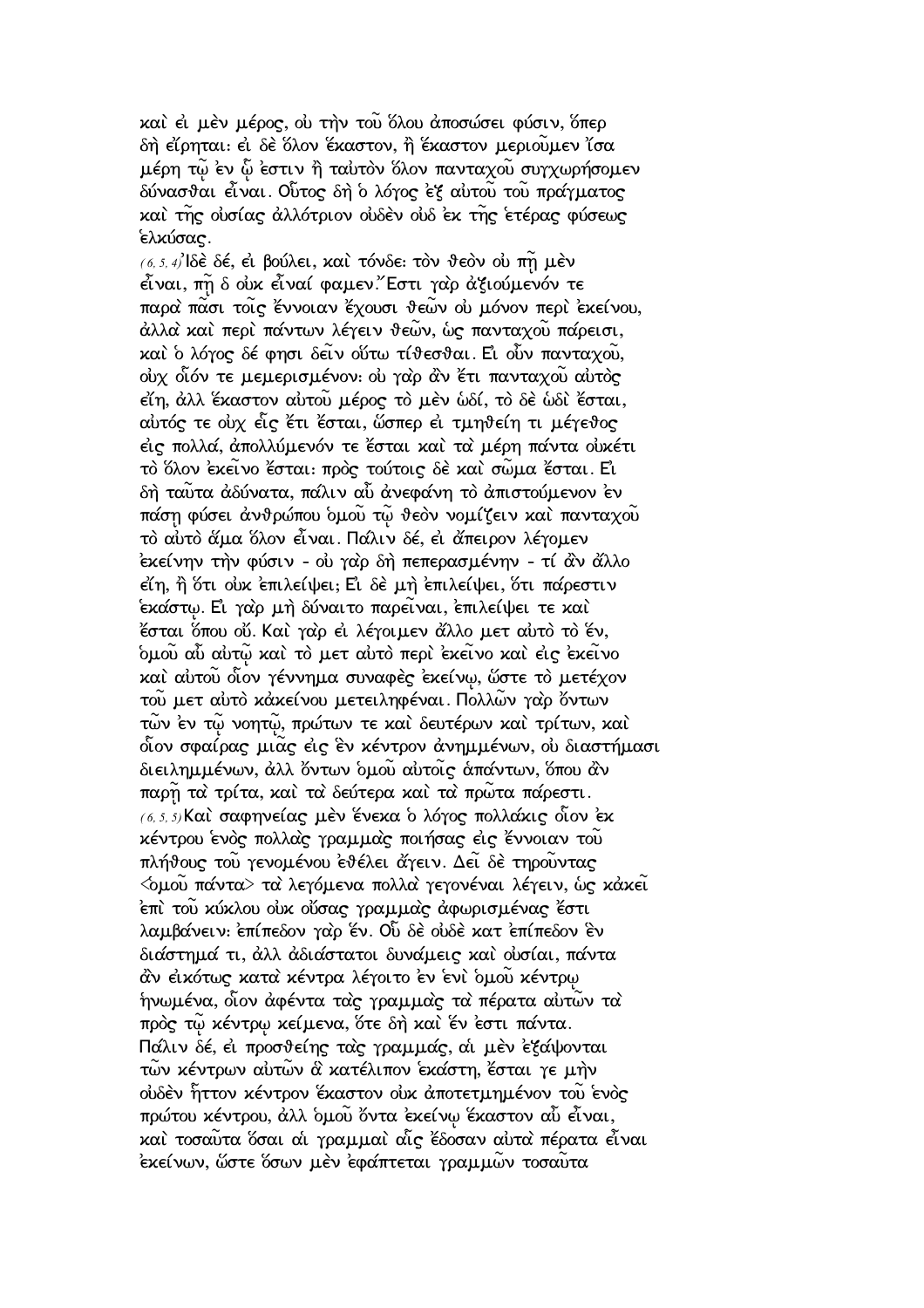φανηναι, εν δε όμου πάντα εκείνα είναι. Ει δ ούν κέντροις πολλοις άπεικασαμεν παντα τα νοητα [είναι] εις εν κέντρον άναφερομένοις και ενουμένοις, πολλα δε φανείσι δια τας γραμμας ου των γραμμών γεννησασών αυτά, άλλα δειζασών, αι γραμμαι παρεχέτωσαν ημίν χρείαν εν τώ παρόντι αναλογον είναι ὧν εφαπτομένη η νοητη φύσις πολλα και πολλαχη φαίνεται παρείναι.

 $(6, 5, 6)$ Πολλα γαρ όντα τα νοητα έν έστι, και εν όντα τη άπείρω φύσει πολλα έστι, και πολλα εν ενι και εν επι πολλοϊς και < όμου πάντα>, και ενεργει προς το όλον μετα του όλου, και ενεργει πρός το μέρος αύ μετα του όλου. Δέχεται δε το μέρος είς αύτο το ώς μέρους πρώτον ενέργημα, άκολουθεί δέ τὸ ὅλον: οἶον εἰ ὁ ἄνθρωπος ελθων εἰς τόν τινα άνθρωπον τις άνθρωπος γίνοιτο ών αὖ άνθρωπος. Ο μεν ούν άνθρωπος ο εν τη ύλη άφ ενος του ανθρώπου του κατα την ιδέαν πολλούς εποίησε τούς αύτους άνθρώπους, και έστιν εν το αυτο εν πολλοις ούτως, ότι εστιν εν τι δίον ενσφραγιζόμενον εν πολλοίς αυτό. Αυτό δε άνθρωπος και αυτό έκαστον και δλον το παν ουχ ούτως εν πολλοίς. άλλα τα πολλα έν αυτώ, μάλλον δε περι αυτό. Αλλον γαρ τρόπον τὸ λευκὸν πανταχοῦ καὶ ἡ ψυχὴ εκαστου εν παντὶ μέρει του σώματος η αύτή: ούτω γαρ και το όν πανταχου.  $(6, 5, 7)$  Ανάγεται γαρ και το ημέτερον και ημείς είς το όν, και αναβαίνομέν τε εις εκείνο και το πρώτον απ εκείνου, και νοούμεν εκείνα ούκ είδωλα αύτων ούδε τύπους έχοντες. Ει δέ μη τούτο, όντες εκείνα. Ει ούν άληθινης επιστήμης μετέχομεν, εκείνα εσμεν ουκ απολαβόντες αυτα εν ημίν, άλλ ημείς εν εκείνοις όντες. Όντων δε και των άλλων, ου μόνον ημών, εκείνα, πάντες εσμεν εκείνα. Όμου άρα όντες μετα παντων εσμεν εκείνα: παντα άρα εσμεν έν. "Εξω μεν οὖν δρῶντες ἢ ὅθεν ἐξήμμεθα ἀγνοοῦμεν ἓν όντες, οίον πρόσωπα πολλα είς το έξω πολλα, κορυφην έχοντα εις το είσω μίαν. Ει δε τις επιστραφηναι δύναιτο ή παρ αύτου ή της Αθηνάς αύτης εύτυχήσας της έλξεως, θεόν τε και αυτον και το παν όψεται: όψεται δε τα μεν πρώτα ούχ ώς τὸ παν, εἶτ ουκ ἔχων ὅπη αυτον στήσας ὁριεϊ και μέχρι τίνος αυτός έστιν, άφεις περιγράφειν άπό του όντος άπαντος αυτόν είς άπαν το παν ήξει προελθων ουδαμού, άλλ αυτου μείνας, ου ίδρυται το παν.

 $(6, 5, 8)$  Οίμαι δέ έγωγε και εί τις επισκέψαιτο την της ύλης τῶν ἐιδῶν μεταληψιν, μαλλον ἀν εις πίστιν ελθεῖν του λεγομένου και μη άν έτι ώς άδυνατω απιστείν ή αύ απορείν. Εύλογον γαρ και άναγκαιον, οίμαι, μη κειμένων των ειδών χωρίς και αύ της ύλης πόρρωθεν <άνωθεν ποθεν> την έλλαμψιν εις αύτην γεγονέναι: μη γαρ ή κενον τουτο λεγόμενον: τί γαρ άν είη το πόρρω εν τούτοις και το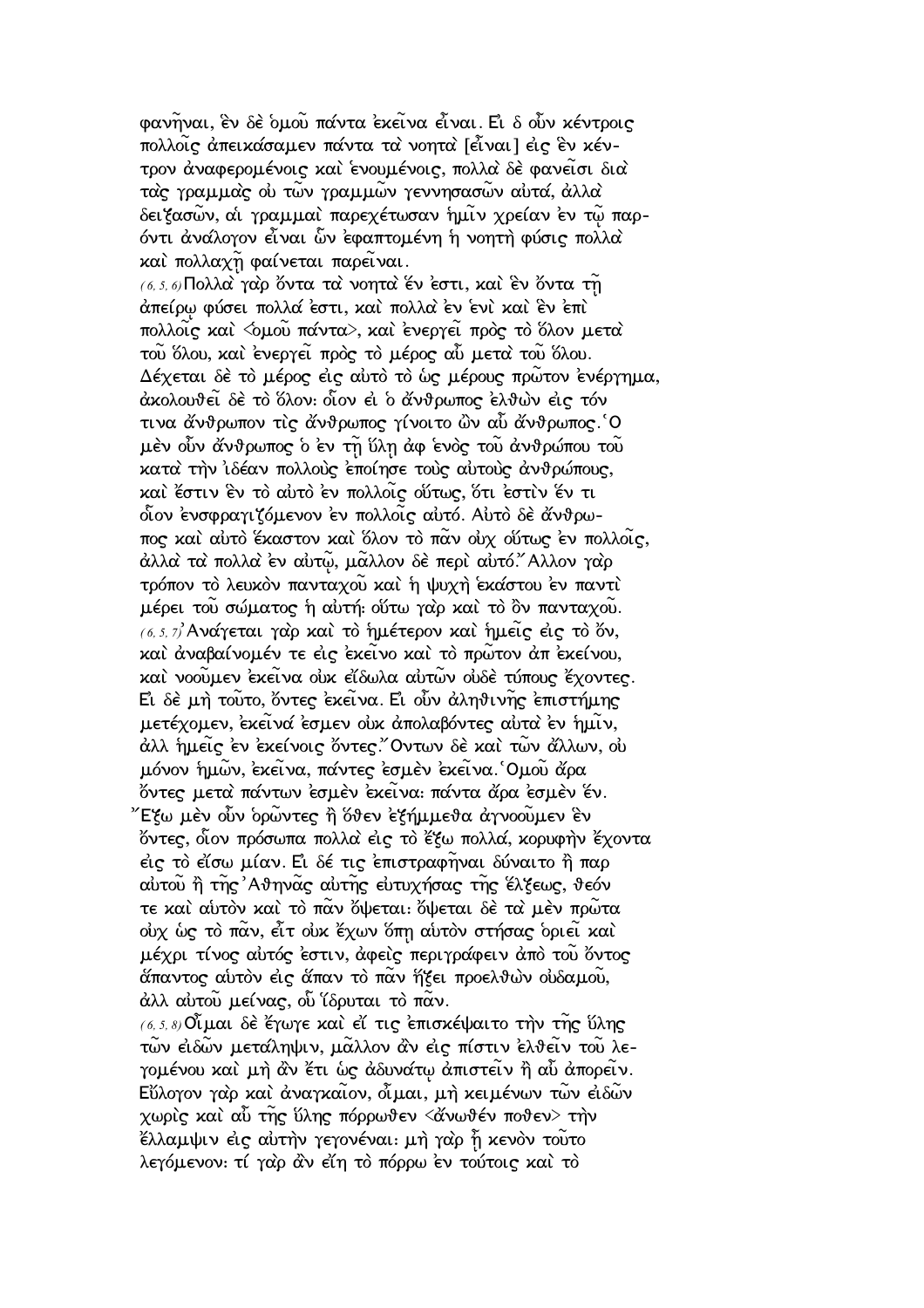γωρίς; Καὶ οὐκ αὖ τὸ <δύσφραστον> καὶ τὸ ἀπορώτατον ήν το της μεταλήψεως λεγόμενον, άλλ είρητο άν προχειρότατα γνώριμον όν τοις παραδείγμασιν. Αλλα κάν έλλαμψιν λέγωμέν ποτε, ουχ ούτως ερούμεν, ως επι των αισθητών λέγομεν εις αισθητον τας ελλαμψεις: άλλ επει είδωλα τα έν τη ύλη, άρχετύπων δε ταξιν έχει τα είδη, το δε της ελλαμψεως τοιούτον οίον χωρις έχειν το ελλαμπόμενον, ούτω λέγομεν. Δεί δε νύν άκριβέστερον λέγοντας μή ούτω τίθεσθαι ως χωρις όντος τόπω του είδους είθ ώσπερ εν Όδατι ενορασθαι τη Όλη την ιδέαν, άλλα την ύλην [εἶναι] πανταχόθεν οίον εφαπτομένην και αύ ούκ εφαπτομένην της ιδέας κατα παν εαυτης ίσχειν παρα του είδους τω πλησιασμώ όσον δύναται λαβείν ουδενός μεταξύ όντος, ου της ιδέας δια πάσης διεξελθούσης και επιδραμούσης, άλλ έν αυτή μενούσης. Ει γαρ μή έν τη ύλη εστιν οίον πυρός η ιδέα - την γαρ τοις στοιχείοις ύλην υποβεβλημένην ο λόγος λαμβανέτω - αυτό δη πυρ τη ύλη ουκ εγγενόμενον αυτό [τη ύλη] μορφήν πυρός κατα πάσαν την πυρωθείσαν ύλην παρέξεται. Όγκος δε πολύς πυρ το πρώτον ένυλον υποκείσθω γενόμενον: ο γαρ αύτος λόγος και επι των άλλων των λεγομένων στοιχείων άρμόσει. Ει οὖν τὸ ềν ἐκεἶνο πυρ - ἡ ιδέα - εν πασι θεωρειται παρέχον εικόνα εαυτου, και τόπω χωρις όν ου παρέξει ώς η έλλαμψις η δρωμένη: ήδη γαρ είη που πάν τουτο το πυρ το εν αισθήσει, ει παν αυτό πολλα, η εαυτού της ιδέας αυτης μενούσης εν ατόπω αυτό τόπους γεννησαν εξ αύτου, επείπερ έδει το αύτο πολύ γενόμενον φυγείν άφ εαυτου, ίν ή πολυ ούτως και πολλακις μεταλαβη του αύτου. Και ούκ έδωκε μεν εαυτης ούδεν τη ύλη η ιδέα άσκέδαστος ούσα, ου μήν άδύνατος γέγονεν εν ούσα το μή εν τω ενι αυτής μορφώσαι και παντι αυτού ούτω τοι παρείναι, ώς [μή] άλλω μέν μέρει αυτής τόδε, άλλω δέ άλλο μορφώσαι, άλλα παντι έκαστον και παν. Γελοίον γαρ το πολλας ιδέας πυρος επεισφέρειν, ίν έκαστον πυρ υφ εκαστης άλλης, τὸ δὲ άλλης, μορφοιτο: άπειροι γαρ ούτως έσονται αι ιδέαι. Είτα πώς και μεριείς τα γινόμενα συνεχους ενός πυρός όντος; Και εί προσθείημεν τη ύλη ταύτη άλλο πυρ μείζον ποιήσαντες αυτό, και κατ εκείνο αὖ τὸ μέρος της ΰλης φατέον την αυτην ιδέαν τα αυτα ειργάσθαι: ου γαρ δη άλλην.

(6, 5, 9) Και τοίνυν ει πάντα γενόμενα ήδη τα στοιχεία τω λόγω τις είς εν σφαιρικόν σχήμα άγοι, ου πολλούς φατέον την σφαιραν ποιείν κατα μέρη άλλον άλλη αποτεμνόμενον αύτω είς το ποιείν μέρος, άλλ εν είναι το αίτιον της ποιήσεως δλω εαυτώ ποιούν ου μέρους αύτου άλλου άλλο ποιούντος: ούτω γαρ άν παλιν πολλοι είεν, ει μη εις εν άμερες άναφέροις την ποίησιν, μαλλον δ ει εν άμερες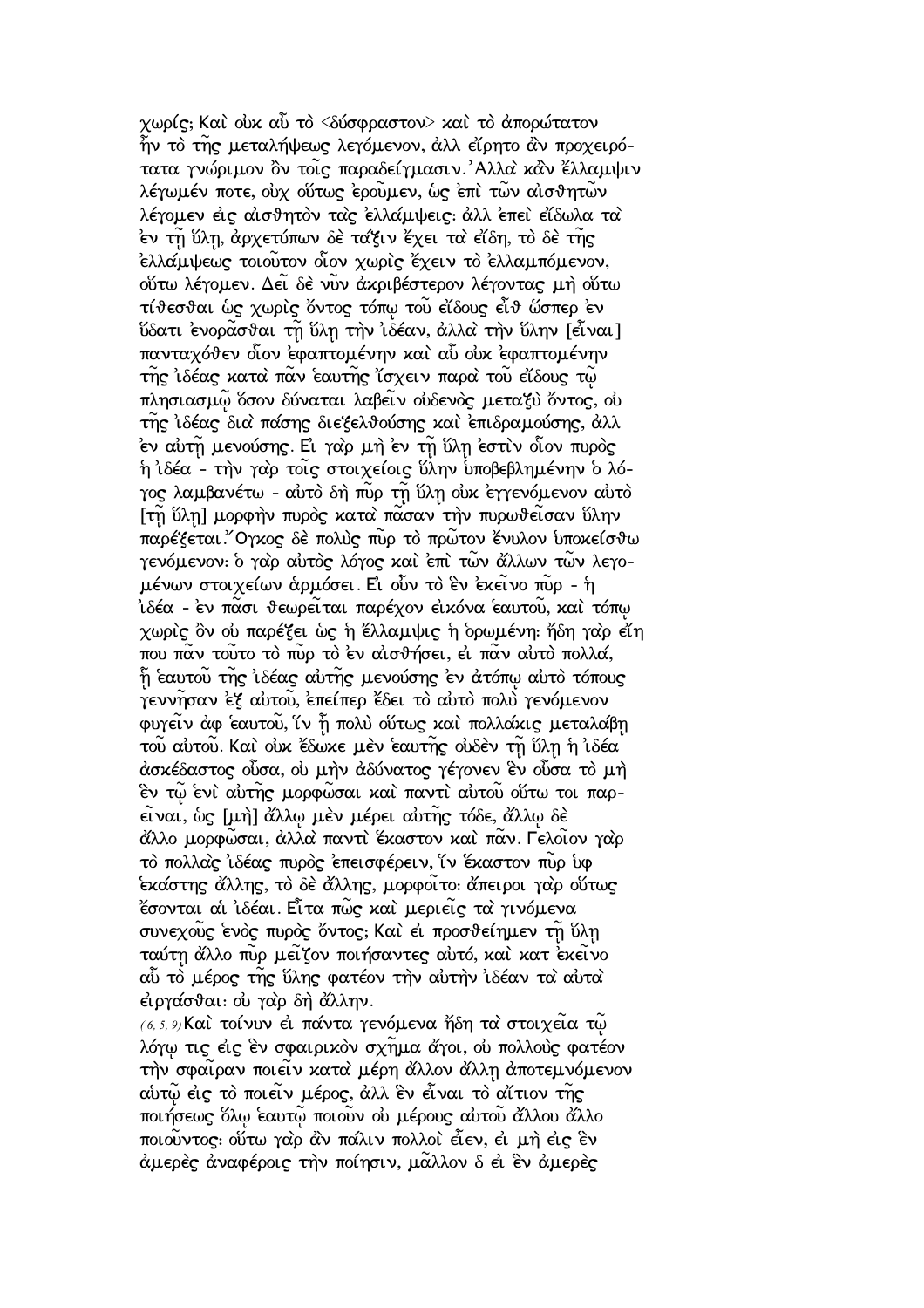τὸ ποιουν την σφαιραν είη ουκ αυτου χυθέντος εις την σφαίραν του ποιούντος, άλλα της σφαίρας όλης είς το ποιούν άνηρτημένης. Και ζωή τοίνυν μία την σφαίραν έχει η αυτή, της σφαίρας αυτης τεθείσης εν ζωη μια: και τα έν τη σφαίρα τοίνυν πάντα είς μίαν ζωήν: και πάσαι αι ψυχαὶ τοίνυν μία, οὕτω δὲ μία, ὡς ἄπειρος αὖ. Διὸ καὶ οἱ μεν άριθμον έλεγον, οι δε <[λόγον] αυτον αύξοντα> την φύσιν αυτής, φαντασθέντες ταύτη ίσως, ως ουδενι επιλείπει, άλλ επι πάντα είσιν δ εστι μένουσα, και εί πλείων δ κόσμος ήν, ούκ άν επέλιπεν η δύναμις μη ούκ επι πάντα αὖ ελθείν, μαλλον δε τουτον εν παση αυτη είναι. Δεί δήτα λαβείν το αύξων ουχ ως τω ρήματι λέγεται, άλλ ότι ούκ επιλείπει είς το πανταχου εν ούσα: τοιούτον γαρ αύτης το εν ώς μη τοιούτον είναι οίον μεμετρησθαι όσον: τούτο γαρ φύσεως άλλης της το εν ψευδομένης και μεταλήψει έν φανταζομένης. Τὸ δ ἀληθείας 'εχόμενον εν οίον μήτε συγκεισθαι εκ πολλων έν, ίν αφαιρεθέντος τινός απ αύτου απολωλός ή εκείνο το όλον έν, μήτε διειληφθαι πέρασιν, ίνα μη εναρμοζομένων αυτώ των άλλων ή ελαττοιτο αυτών μειζόνων όντων ή διασπώτο βουλόμενον επι πάντα ιέναι, παρη τε ουχ δλον πασιν, άλλα μέρεσιν αυτου μέρεσιν εκείνων: και το λεγόμενον δη τουτο άγνοει όπου έστι γης εις μίαν τινα συντέλειαν ου δυναμενον ιέναι άτε διεσπασμένον εαυτου. Είπερ ούν άληθεύσει το εν τουτο, καθ ού δη και κατηγορείν εστιν ως ουσίας το έν, δει αυτό φανήναι τρόπον τινα την εναντίαν αυτώ φύσιν έχον την του πλήθους έν τη δυναμει, τω δε μη έξωθεν αύ το πληθος τούτο έχειν, άλλα παρ αύτου και εξ αύτου, τούτω εν ὄντως εἶναι, και εν τῷ ενι ἔχειν τὸ εἶναι ἀπειρόν τε και πληθος, τοιούτον δε όν πανταχού όλον φαίνεσθαι ένα λόγον όντα εαυτον περιέχοντα, και τον περιέχοντα αυτον είναι, και τον περιέχοντα αυτον ουδαμού αυτου αποστατούντα, άλλ έν αυτώ πανταχού όντα. Ου δή εστιν αυτό ούτω άλλου τόπω διειλημμένον: πρὸ γαρ τῶν ἐν τόπω ἁπαντων ἦν καὶ ούδεν εδείτο αύτο τούτων, άλλα ταυτα εκείνου, ίνα ιδρυθη. ίδρυθέντα δè ουκ απέστησεν εκείνο της αυτού εν αυτώ έδρας: κινηθείσης γαρ εκείνης απώλετο άν αυτα απολομένης αύτων της βάσεως και του στηρίζοντος αυτά, ουδ αύ εκείνο ούτως ανόητον ήν, ώστε απαλλαγέν αυτό εαυτου διασπασθήναι και σωζόμενον εν εαυτώ απίστω δουναι εαυτό τόπω τω αύτου πρός το σώζεσθαι δεομένω.

 $(6, 5, 10)$  Μένει οὖν εν εαυτώ σωφρονοὖν και οὐκ ἀν εν ἀλλω γένοιτο: εκείνα δε τα άλλα ανήρτηται είς αύτο ώσπερ ού έστι πόθω εξευρόντα. Και οὗτός εστιν ο θυραυλων' Ερως παρων έξωθεν άει και εφιέμενος του καλού και άγαπών άει ούτως ως δύναιτο μετασχείν: επει και ο ενταύθα εραστής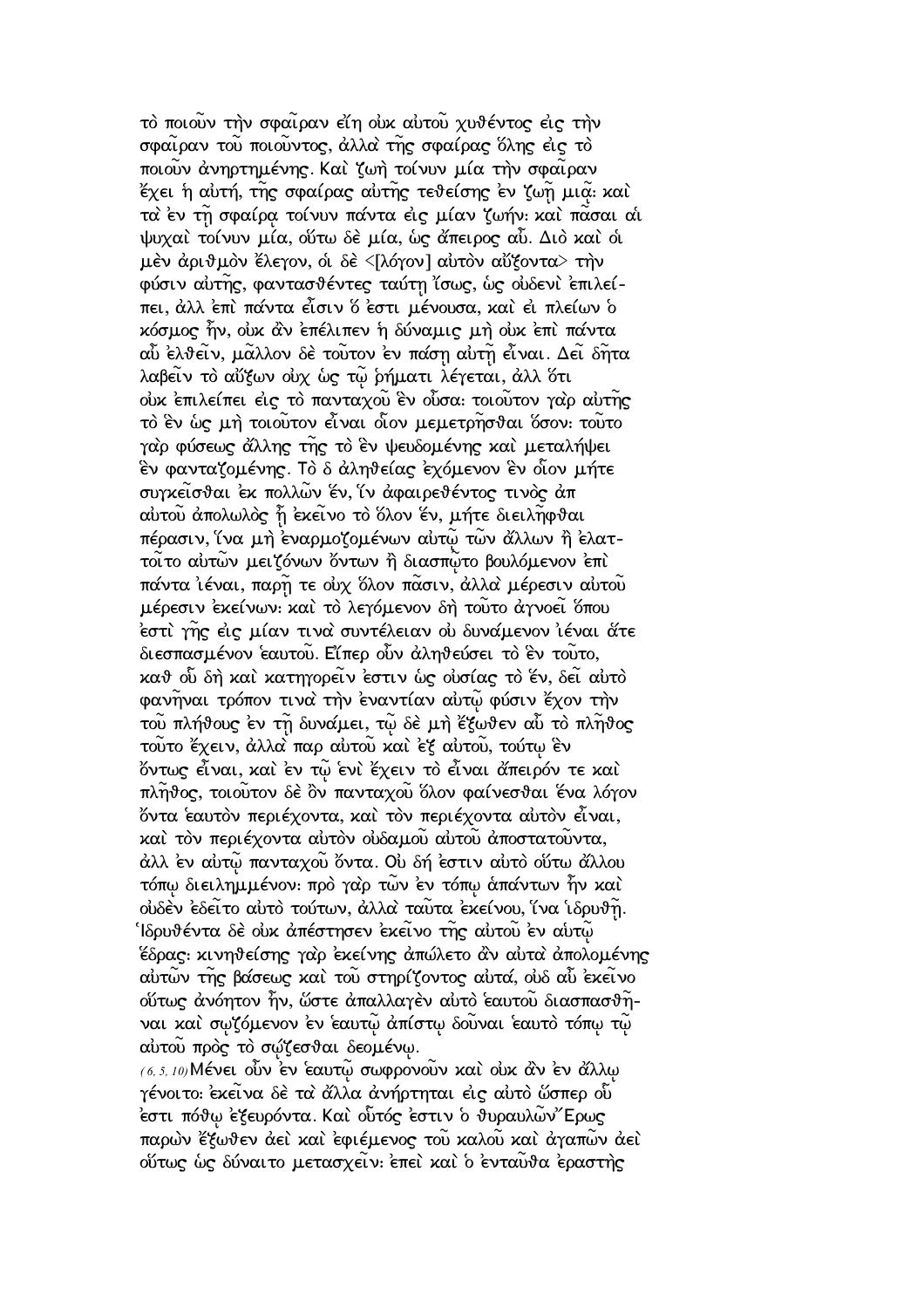ου δεχόμενος το καλλος, άλλα παρακείμενος ούτως έχει. Τὸ δὲ 'εφ 'εαυτου μένει, και οι ενός 'ερασται' πολλοι 'όλου έρῶντες δλον ἔχουσιν οὕτως, ὅταν ἔχωσι: τὸ γαρ δλον ήν το ερώμενον. Πώς άν ούν εκείνο ουκ άν πασιν άρκοι μένον; Επεί και δια τούτο άρκει, ότι μένει, και καλόν, δτι πασιν δλον. Και γαρ και το φρονεϊν πασιν δλον: διο και < τυνόν το φρονείν>, ου το μέν ὧδε, το δε ώδι όν: γελοίον γάρ, και τόπου δεόμενον το φρονείν έσται. Και ουχ ούτω το φρονείν, ώς το λευκόν: ου γαρ σώματος το φρονείν: άλλ είπερ όντως μετέχομεν του φρονείν, εν δεί είναι το αύτο παν εαυτώ συνόν. Και ούτως εκειθεν, ου μοίρας αύτου λαβόντες, ουδέ όλον έγω, όλον δέ και σύ, άποσπασθέν εκάτερον εκατέρου. Μιμούνται δέ και εκκλησίαι και πάσα σύνοδος ως είς εν το φρονειν ιόντων: και χωρις έκαστος είς το φρονείν ασθενής, συμβαλλων δε είς εν πάς εν τη συνόδω και τη ώς άληθώς συνέσει το φρονείν 'εγέννησε καὶ εὗρε: τί γαρ δὴ καὶ διείρξει, ὡς μὴ ἐν τῷ αυτώ είναι νουν άπ άλλου; Αλλ δμου όντες ημίν ούχ δμού δοκούσιν είναι: δίον εί τις πολλοίς τοις δακτύλοις εφαπτόμενος του αύτου άλλου και άλλου εφάπτεσθαι νομίζοι, ή την αυτην χορδην μη δρών κρούοι. Καίτοι και ταις ψυχαις ως εφαπτόμεθα του άγαθου εχρην ενθυμεισθαι. Ου γαρ άλλου μεν εγώ, άλλου δε συ εφαπτη, άλλα του αυτου, ουδέ του αυτου μέν, προσελθόντος δέ μοι ρεύματος εκείθεν άλλου, σοι δε άλλου, ώστε το μεν είναί που άνω, τα δέ παρ αύτου ενταύθα. Και [δίδωσι] το διδον τοις λαμβανουσιν, ίνα όντως λαμβανωσι, [και δίδωσι τὸ διδὸν] ου τοις άλλοτρίοις, άλλα τοις εαυτου. Επει ου πόμπιος η νοερα δόσις. Επει και έν τοις διεστηκόσιν άπ άλλήλων τοις τόποις σώμασιν η δόσις άλλου άλλου συγγενής, και είς αυτό η δόσις και η ποίησις, και τό γε σωματικόν του παντός δρα και πάσχει εν αυτώ, και ούδεν έξωθεν είς αύτό. Ει δη επι σώματος ούδεν έξωθεν του εκ φύσεως οίον φεύγοντος εαυτό, επι πράγματος άδιαστάτου πώς το έξωθεν; Έν τω αυτώ άρα όντες και δρώμεν τάγαθον και εφαπτόμεθα αυτου δμου όντες τοις ημετέροις νοητοις. Και κόσμος είς πολύ μαλλον εκει: ή δύο κόσμοι αισθητοι έσονται δμοια μεμερισμένοι, και η σφαίρα η νοητή, εί ούτως έν, ως αύτη: ώστε διοίσει ή γελοιοτέρα έσται, είπερ τη μεν εξ ανάγκης όγκος και εύλογος, η δε μηδεν δεομένη εκτενει εαυτην και εαυτης εκστήσεται. Τί δε και εμπόδιον του είς έν; Ου γαρ δη το έτερον άπωθεί θάτερον τόπον ου παρέχον - ὥσπερ ουχ δρώντες παν μαθημα και θεώρημα και δλως επιστήμας πάσας επι ψυχης ου στενοχωρουμένας. Αλλ επι ουσιών φήσει τις ου δυνατόν.'Αλλ ου δυνατον ἦν άν, είπερ ὄγκοι ἦσαν αι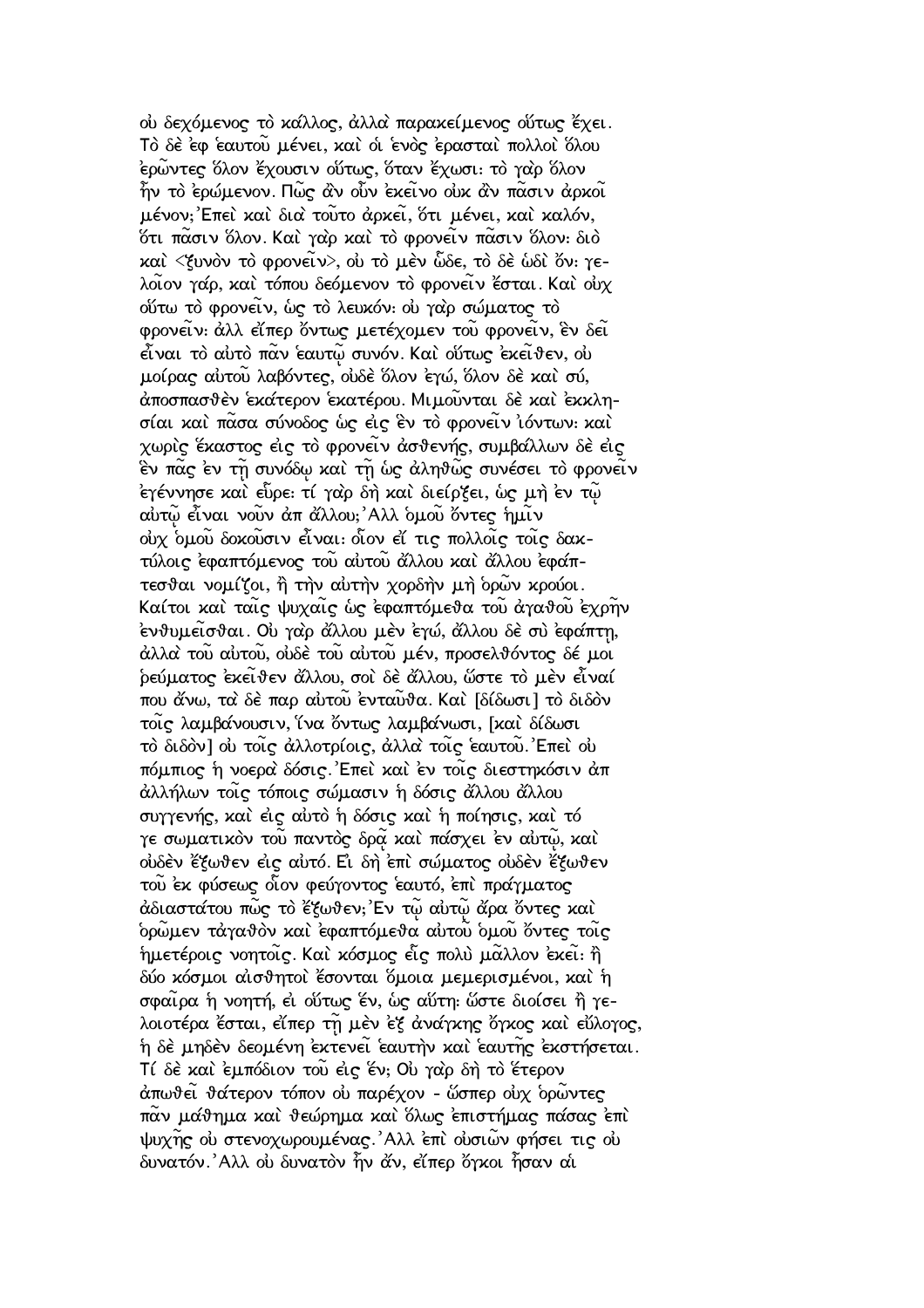## άληθιναὶ ουσίαι.

 $(6, 5, 11)$  Αλλα πώς το άδιαστατον παρήκει παρα παν σώμα μέγεθος τοσούτον έχον; Και πώς ου διασπάται εν όν και ταυτό; Ο πολλάκις ηπόρηται, παύειν του λόγου το άπορον της διανοίας περιττη προθυμία βουλομένου. Αποδέδεικται μεν ούν ήδη πολλαχη, ότι ούτως: δει δέ τινων και παραμυθίων, καίτοι ουκ ελάχιστον, άλλα μέγιστον είς πειθω ήν εκείνη η φύσις οΐα εστι διδαχθείσα, ότι ούκ έστιν οία λίθος, οίον κύβος τις μέγας κείμενος ού κείται τοσούτον επέχων, όσος εστίν, εκβαίνειν ουκ έχων τούς αυτού όρους μετρηθείς επί τοσούτον και τω όγκω και τη συμπεριγραφείση εν αυτώ τη του λίθου δυναμει. Αλλα ούσα πρώτη φύσις και ου μετρηθείσα ουδε δρισθείσα δπόσον δει είναι - ταύτη γαρ αύ [ή] ετέρα μετρηθήσεται - πασά εστι δύναμις ουδαμου τοσήδε. Διὸ ουδ εν χρόνω, άλλα παντός χρόνου έξω, του μέν χρόνου σκιδναμένου άει πρός διάστασιν, του δ αίωνος έν τω αύτω μένοντος και κρατουντος και πλείονος όντος δυναμει αιδίω του επι πολλα δοκούντος ιέναι χρόνου, οίον ει γραμμής εις άπειρον ιέναι δοκούσης είς σημείον άνηρτημένης και περι αυτό θεούσης πανταχη ού άν δραμη του σημείου αυτη εμφανταζομένου αύτου ου θέοντος, άλλα περί αυτό έκείνης κυκλουμένης. Ει τοίνυν χρόνος πρός το έν τω αυτώ μένον εν ουσία έχει την άναλογίαν, έστι δε εκείνη η φύσις ου μόνον τω άει άπειρος, άλλα και τη δυναμει, χρή και πρός ταύτην την άπειρίαν της δυναμεως αντιπαραθέουσαν αποδούναι φύσιν άνταιωρουμένην και εξηρτημένην εκείνης: ταύτης τα ίσα πως τω χρόνω θεούσης πρός μένουσαν δύναμιν πλείω ούσαν τῷ ποιεῖν, ἐκείνη ἐστιν ὅσον παρετάθη ἡτισοῦν αὕτη έστιν η μεταλαμβανουσα ταύτης της φύσεως καθόσον δίόν τε αυτή μεταλαβείν, πάσης μεν παρούσης, ου παντι δε πάσης ενορωμένης άδυναμία του υποκειμένου. Πάρεστι δε ταύτον πάντη, ούχ ώς το ένυλον τρίγωνον εν πολλοίς πλείω ὂν ἀριθμῷ ταὐτόν, ἀλλ ὡς τὸ ἄυλον αὐτό, ἀφ οὗ και τα έν ύλη. Δια τί ούν ου πανταχου τρίγωνον ένυλον, είπερ πανταχού το άυλον; Ότι ου πασα μετέσχεν ύλη, άλλα άλλο τι έχει, και ου πασα προς παν. Επει ουδε η πρώτη πάσα πρός πάν, άλλα πρός τα πρώτα τών γενών, είτ έπι τούτοις άλλα. Παρην μέν τι παντί. (6, 5, 12) Πάρεστιν οὖν πὦς; Ως ζωή μία: οὐ γαρ μέχρι τινὸς έν ζώω η ζωή, εἶτ οὐ δύναται εἰς ἄπαν φθάσαι, ἀλλα` πανταχου. Ει δέ τις ζητει παλιν πως, αναμνησθήτω της δυναμεως, ότι μή ποσή, άλλ εις άπειρον διαιρών τη διανοία άει έχει δύναμιν την αυτην βυσσόθεν άπειρον: ου γαρ ένει ύλην, ίνα τω μεγέθει του όγκου συνεπιλείπη εις μικρον ελθούσα. Εαν ούν λαβης αενναον εν αυτή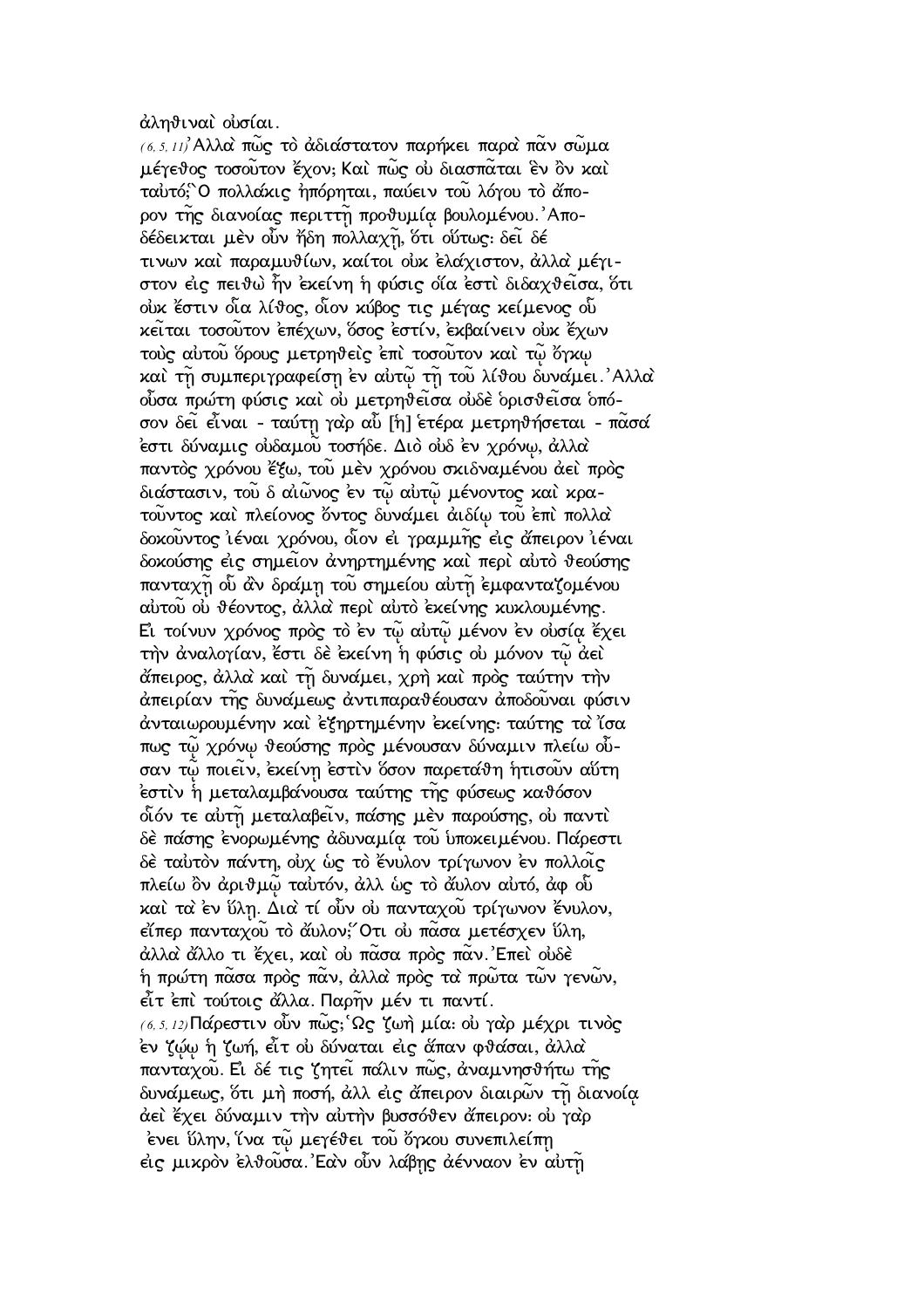άπειρίαν, φύσιν άκάματον και άτρυτον και ουδαμη ελλείπουσαν έν αυτη, οίον υπερζέουσαν ζωη, ή που επιβαλων ή πρός τι άτενίσας ουχ ευρήσεις εκει, τουναντίον δ άν σοι γένοιτο. Ου γαρ σύ γε υπερβήση παρελθων ουδε αύ στήση εις μικρόν ως ουκέτι εχούσης διδόναι εν τώ κατα μικρόν επιλιπείν: άλλ ή συνθείν δυνηθείς, μαλλον δε εν τω παντι γενόμενος ουδεν έτι ζητήσεις, ή άπειπων παρεκβήση είς άλλο και πεση παρον ουκ ιδων τω εις άλλον βλέπειν. Αλλ ει ουδεν έτι ζητήσεις, πως ποτε τουτο πείσει; Η ότι παντι προσηλθες και ουκ έμεινας εν μέρει αυτου ουδ είπας ούδε σύ τοσουτός είμι, άφεις δε το τοσούτος γέγονας πάς, καίτοι και πρότερον ήσθα πάς: άλλ ότι και άλλο τι προσην σοι μετα το πας, ελαττων εγίνου τη προσθήκη: ού γαρ έκ του παντός ήν η προσθήκη - ούδεν γαρ έκείνω προσθήσεισ - άλλα του μη ὄντος. Γενόμενος δέ τις και έκ του μη όντος έστιν ου πάς, άλλ όταν το μη όν άφη. Αΰξεις τοίνυν σεαυτον άφεις τα άλλα και πάρεστί σοι το παν άφέντι: εί δε πάρεστι μεν άφέντι, μετα δε άλλων όντι ου φαίνεται, ουκ ήλθεν, ίνα παρή, άλλα συ άπηλθες, ότε ου πάρεστιν. Ει δ άπηλθες, ουκ άπ αυτου - αυτό γαρ πάρεστιν - ουδέ τότε άπηλθες, άλλα παρων επι τα εναντία εστράφης. Ούτω γαρ και οι άλλοι θεοι πολλών παρόντων ενι φαίνονται πολλάκις, ότι ο είς εκείνος μόνος δύναται βλέπειν. Αλλ ούτοι μέν οι θεοί, ότι <παντοιοι τελέθοντες επιστρωφώσι τας πόλεισ>, εις εκείνον δε αι πόλεις επιστρέφονται και πάσα γη και πάς ουρανός, πανταχού επ αύτου και εν αύτω μένοντα και έχοντα εξ αύτου το όν και τα άληθως όντα μέχρι ψυχης και ζωης 'εξηρτημένα και εις εν άπειρον ιόντα άμεγέθει τῷ ἀπείρῳ. (6, 6, 1) Ap εστι το πλήθος απόστασις του ενος και η απειρία άπόστασις παντελής τω πλήθος άναριθμον είναι, και δια τούτο κακόν [είναι] η άπειρία και ημείς κακοί, όταν πληθος; Και γαρ πολυ έκαστον, όταν άδυνατουν εις αυτό νεύειν χέηται και εκτείνηται σκιδνάμενον: και πάντη μεν στερισκόμενον έν τη χύσει του ενός πληθος γίνεσθαι, ουκ όντος του άλλο πρός άλλο μέρος αύτου ενούντος: εί δέ τι γένοιτο άει χεόμενον μένον, μέγεθος γίνεται. Αλλα τί δεινον τώ μεγέθει; Η ει ησθανετο, ην άν: αφ εαυτού γαρ γινόμενον και άφιστάμενον είς το πόρρω ησθανετο. Εκαστον γαρ ούκ άλλο, άλλ αυτό ζητει, η δ έξω πορεία ματαιος ή άναγκαία. Μαλλον δέ έστιν έκαστον, ούχ όταν γένηται πολύ ή μέγα, άλλ όταν εαυτου ή: εαυτου δ έστι προς αυτο νενευκός. Η δε έφεσις η προς το ούτως μέγα αγνοούντός εστι τὸ ὄντως μέγα και σπεύδοντος ουχ ού δει, άλλα πρός τὸ ἔ (ω: τὸ δε πρὸς αυτὸ τὸ "ενδον ἦν. Μαρτύριον δε τὸ γενόμενον μεγέθει, ει μεν απηρτημένον, ως έκαστον των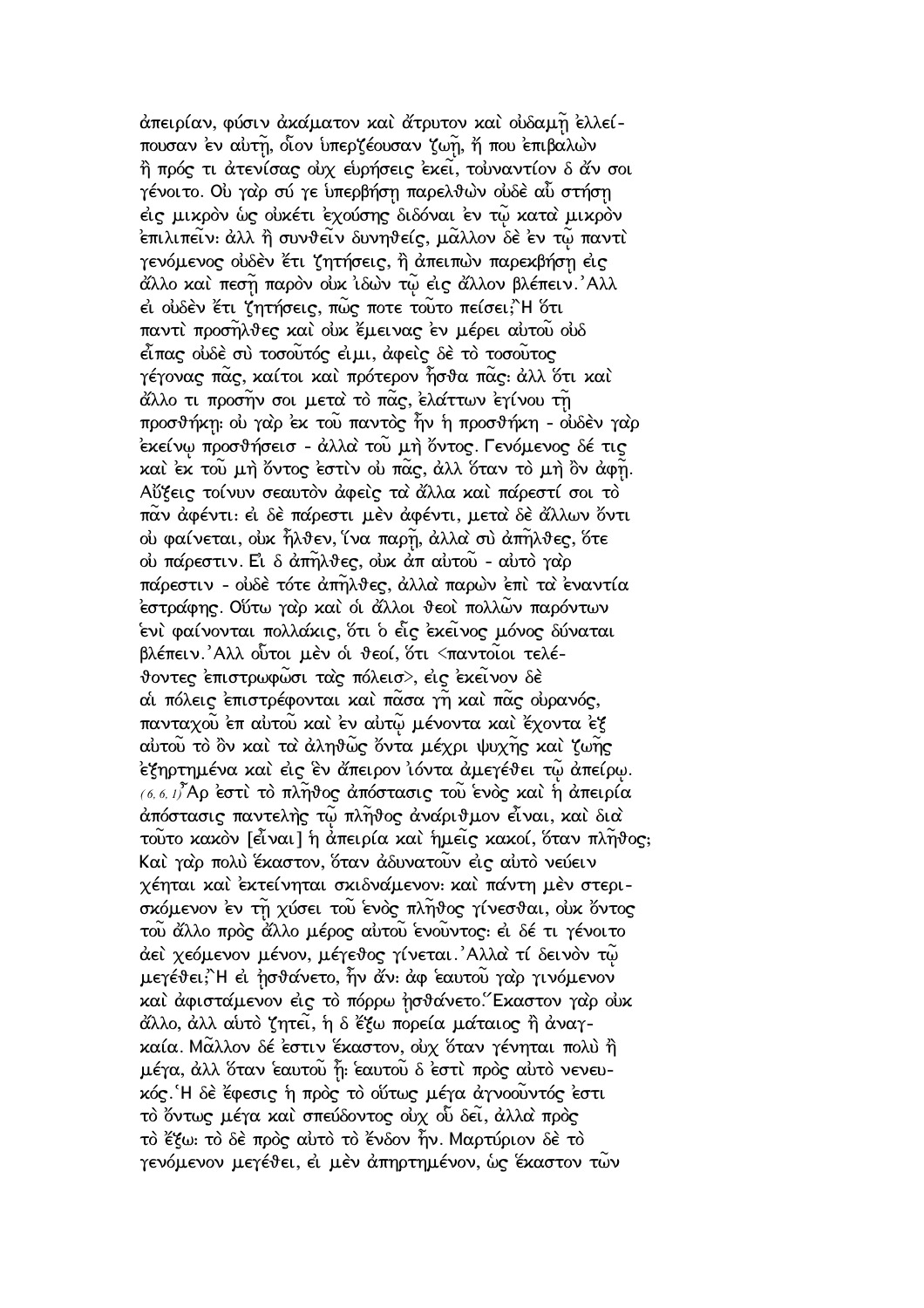μερών αύτου είναι, εκείνα είναι έκαστα, άλλ ουκ αυτό τὸ 'εξ άρχης: εί δ έσται αυτό, δει τα πάντα μέρη πρὸς έν: ὥστε ἐἶναι αὐτό, ὅταν ἀμηγέπη ἕν, μὴ μέγα, ἦ. Γίνεται τοίνυν δια μέν το μέγεθος, και όσον επι τω μεγέθει άπολλύμενον αυτου: δ τι δε έχει έν, έχει εαυτό. Καὶ μὴν τὸ πᾶν μέγα καὶ καλόν. Η ὅτι ουκ ἀφείθη φυγεἶν εις την απειρίαν, άλλα περιελήφθη ενί: και καλον ου τω μέγα, άλλα τω καλώ: και εδεήθη του καλου, ότι εγένετο μέγα. Επει έρημον ον τουτο όσω μέγα, τόσω άν κατεφάνη αισχρόν: και ούτω το μέγα ύλη του καλου, ότι πολυ το δεόμενον κόσμου. Μαλλον οὖν άκοσμον τὸ μέγα καὶ μαλλον αισχρόν.

 $(6, 6, 2)$  Τί οὖν επι του λεγομένου άριθμου της άπειρίας; 'Αλλα πρῶτον πῶς ἀριθμός, ἐι ἄπειρος; Οὔτε γαρ τα αισθητα άπειρα, ώστε ουδέ ο επ αυτοις αριθμός, ούτε ο άριθμων την άπειρίαν άριθμει: άλλα κάν διπλάσια ή πολλαπλασια ποιη, δρίζει ταυτα, κάν πρός το μέλλον ή το παρεληλυθος λαμβανη ή και δμου, δρίζει ταῦτα. Αρ οὖν οὐχ ἁπλῶς ἄπειρος, οὕτω δέ, ὥστε ἀεὶ έξειναι λαμβανειν; Η ουκ επι τω αριθμούντι το γενναν, άλλ ήδη ὥρισται καὶ ἕστηκεν. Η 'εν μεν τῷ νοητῷ ὥσπερ τα όντα ούτω και ο αριθμός ωρισμένος όσος τα όντα. Ημείς δε ως τον άνθρωπον πολλα ποιουμεν εφαρμόζοντες πολλάκις και το καλον και τα άλλα, ούτω μετα του ειδώλου εκάστου και είδωλον άριθμου συναπογεννώμεν, και ώς το άστυ πολλαπλασιούμεν ουχ υφεστός ούτως, τον αυτόν τρόπον και τους άριθμους πολυπλασίους ποιούμεν: και εί τούς χρόνους δε άριθμοιμεν, άφ ὧν έχομεν άριθμων επάγομεν επι τους χρόνους μενόντων εν ημίν εκείνων.  $(6, 6, 3)$  Αλλα το άπειρον δη τούτο πώς υφέστηκεν όν άπειρον; Ο γαρ υφέστηκε και έστιν, αριθμώ κατείληπται ήδη. 'Αλλα πρότερον, ει εν τοις ούσιν όντως πληθος, πως κακόν το πληθος; Η ότι ήνωται το πληθος και κεκώλυται πάντη πληθος είναι εν όν πληθος. Και δια τουτο δε έλαττούται του ενός, ότι πληθος έχει, και όσον προς το εν χείρον: και ούκ έχον δε την φύσιν εκείνου, άλλα εκβεβηκός, ηλαττωται, τω δ ενι παρ εκείνω το σεμνον έχει, και άνέστρεψε δε το πλήθος είς εν και έμεινεν. Αλλ η άπειρία πώς; Η γαρ οὖσα εν τοις οὖσιν ἤδη ὥρισται, ἢ εί μή ὥρισται, ουκ εν τοις ούσιν, άλλ εν τοις γινομένοις ἴσως, ὡς καὶ |ἐν] τῷ χρόνῳ.``Η κἀν ὁρισθῇ, τούτῳ γε ἀπειρος: ού γαρ το πέρας, άλλα το άπειρον δρίζεται: ου γαρ δη άλλο τι μεταξύ πέρατος και άπείρου, δ την του όρου δέχεται φύσιν. Τουτο δη το άπειρον φεύγει μέν αυτο την του πέρατος ιδέαν, άλίσκεται δε περιληφθεν έξωθεν. Φεύγει δε ούκ εις τόπον άλλον εξ ετέρου: ου γαρ ουδ έχει τόπον: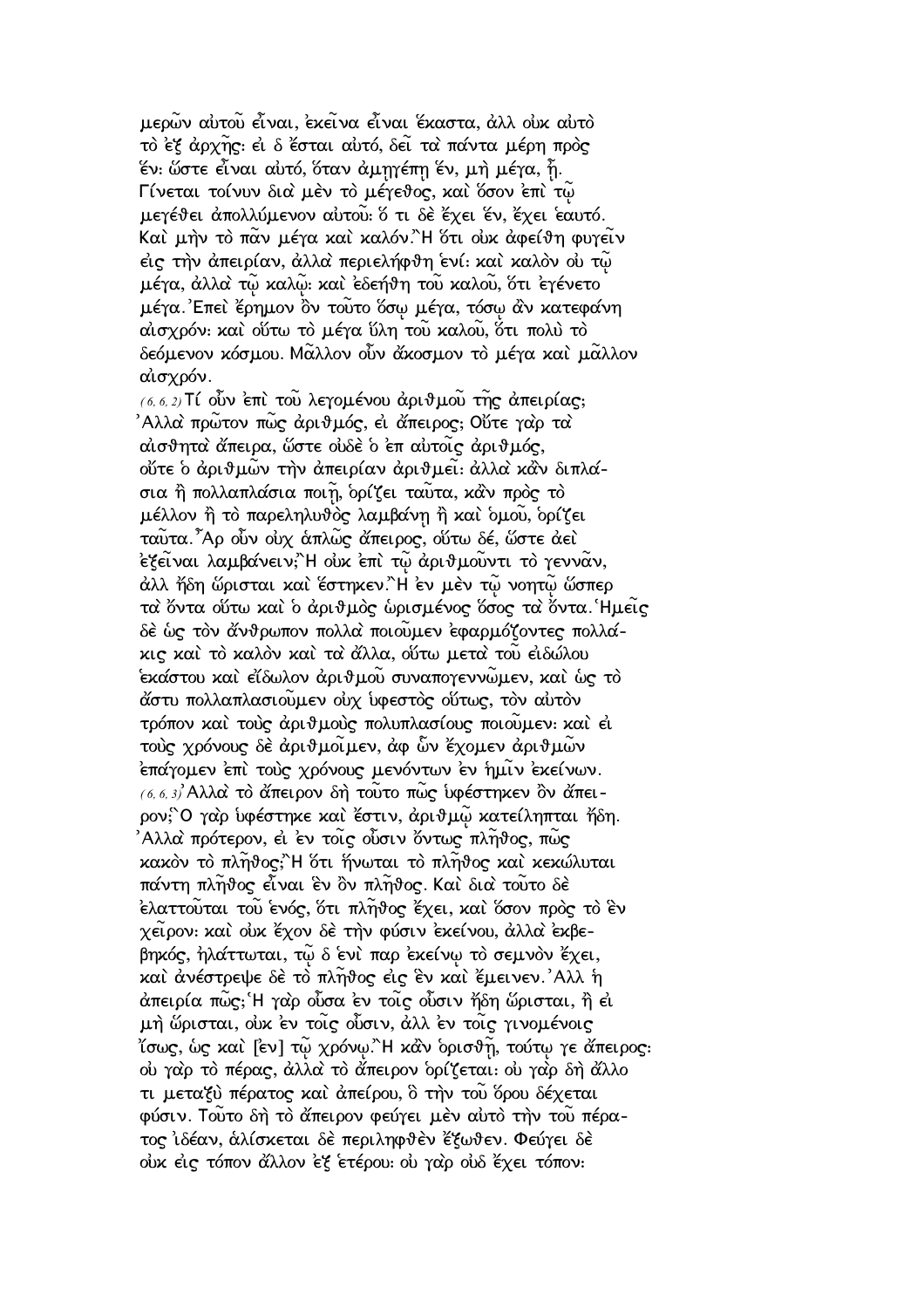άλλ ὅταν ἁλῷ, ὑπέστη τόπος. Διὸ οὐδὲ τὴν λεγομένην κίνησιν αυτής τοπικήν θετέον ουδέ τινα άλλην των λεγομένων αυτή παρ αυτής υπάρχειν: ώστε ουδ άν κινοίτο. Αλλ ουδ έστηκεν αὖ: ποῦ γαρ τοῦ ποῦ ὕστερον γενομένου; 'Αλλ ἔοικεν ἡ κίνησις αὐτῆς τῆς ἀπειρίας οὕτω λέγεσθαι, ότι μή μένει. Αρ οὖν οὕτως ἔχει, ὡς μετέωρος εἶναι 'εν τώ αυτώ, ή αιωρείσθαι εκείσε και δεύρο; Ουδαμώς: άμφω γαρ πρός τον αύτον τόπον κρίνεται, τό τε μετέωρον ου παρεγκλίνον πρός τον αύτον τόπον και το παρεγκλίνον. Τί άν ούν τις επινοήσειεν αυτήν; Η χωρίσας το είδος τη διανοία. Τί οὖν νοήσει; Η τα έναντία άμα και ου τα εναντία: και γαρ μέγα και σμικρον νοήσει - γίνεται γαρ άμφω - και έστως και κινούμενον - και γαρ ταυτα γίνεται. Αλλα προ του γίνεσθαι δηλον, ότι ουδέτερον ώρισμένως: ει δε μή, ώρισας. Ει ούν άπειρος και ταυτα άπείρως και αορίστως, φαντασθείη γ άν εκάτερα. Και προσελθων εγγύς μή επιβαλλων τι πέρας ώσπερ δίκτυον υπεκφεύγουσαν έξεις και ούδε εν ευρήσεις: ήδη γαρ ώρισας. Αλλ εί τω προσέλθοις ώς ενί, πολλα φανείται: κάν πολλα είπης, πάλιν αὖ ψεύση: ούκ ὄντος γαρ εκαστου ενος ουδε πολλα τα πάντα. Και αύτη η φύσις αυτής καθ έτερον των φαντασμάτων κίνησις, καί, καθό προσηλθεν ή φαντασία, στάσις. Και το μη δύνασθαι δι αυτής αυτήν ιδείν, κίνησις άπο νου και άπολίσθησις: το δε μη άποδραναι έχειν, είργεσθαι δε έξωθεν και κύκλω και μη εξείναι προχωρείν, στάσις άν είη: ώστε μη μόνον εξείναι κινείσθαι λέγειν. (6, 6, 4) Περι δε τών άριθμών όπως έχουσιν έν τώ νοητώ σκεπτέον, πότερα ώς επιγινομένων τοις άλλοις είδεσιν ή και παρακολουθούντων άεί: οίον επειδή το όν τοιούτον οίον πρώτον αυτό είναι, ενοήσαμεν μοναδα, είτ επει κίνησις έξ αυτού και στάσις, τρία ήδη, και έφ εκάστου τών άλλων έκαστον. Η ουχ ούτως, άλλα συνεγεννήθη εκάστω μονας μία, ή επι μεν του πρώτου όντος μονάς, έπι δέ του μετ εκείνο, ει τάζις εστί, δυας ή και δσον το πληθος εκαστου, οίον ει δέκα, δεκας. Η ούχ ούτως, άλλ αύτος έφ εαυτού ο άριθμος ενοήθη: και εί ούτως, πότερα πρότερος των άλλων, ή ύστερος. Ο μεν ούν Πλατων είς έννοιαν άριθμού τους άνθρώπους εληλυθέναι ειπων ημερών πρός νύκτας τη παραλλαγη, τη των πραγμάτων ετερότητι διδούς την νόησιν, τάχ άν τα άριθμητα πρότερον δι έτερότητος ποιείν άριθμον λέγοι, και είναι αυτον συνιστάμενον εν μεταβάσει ψυχης επεξιούσης άλλο μετ άλλο πραγμα και τότε γίνεσθαι, όταν αριθμή ψυχή: τουτο δ έστίν, όταν αυτα διεξίη και λέγη παρ αυτη άλλο, το δε άλλο, ως, έως γε ταυτόν τι και μη έτερον μετ αυτό νοεί, έν λεγούσης.'Αλλα` μην ὅταν λέγη <εν τῷ ἀληθινῷ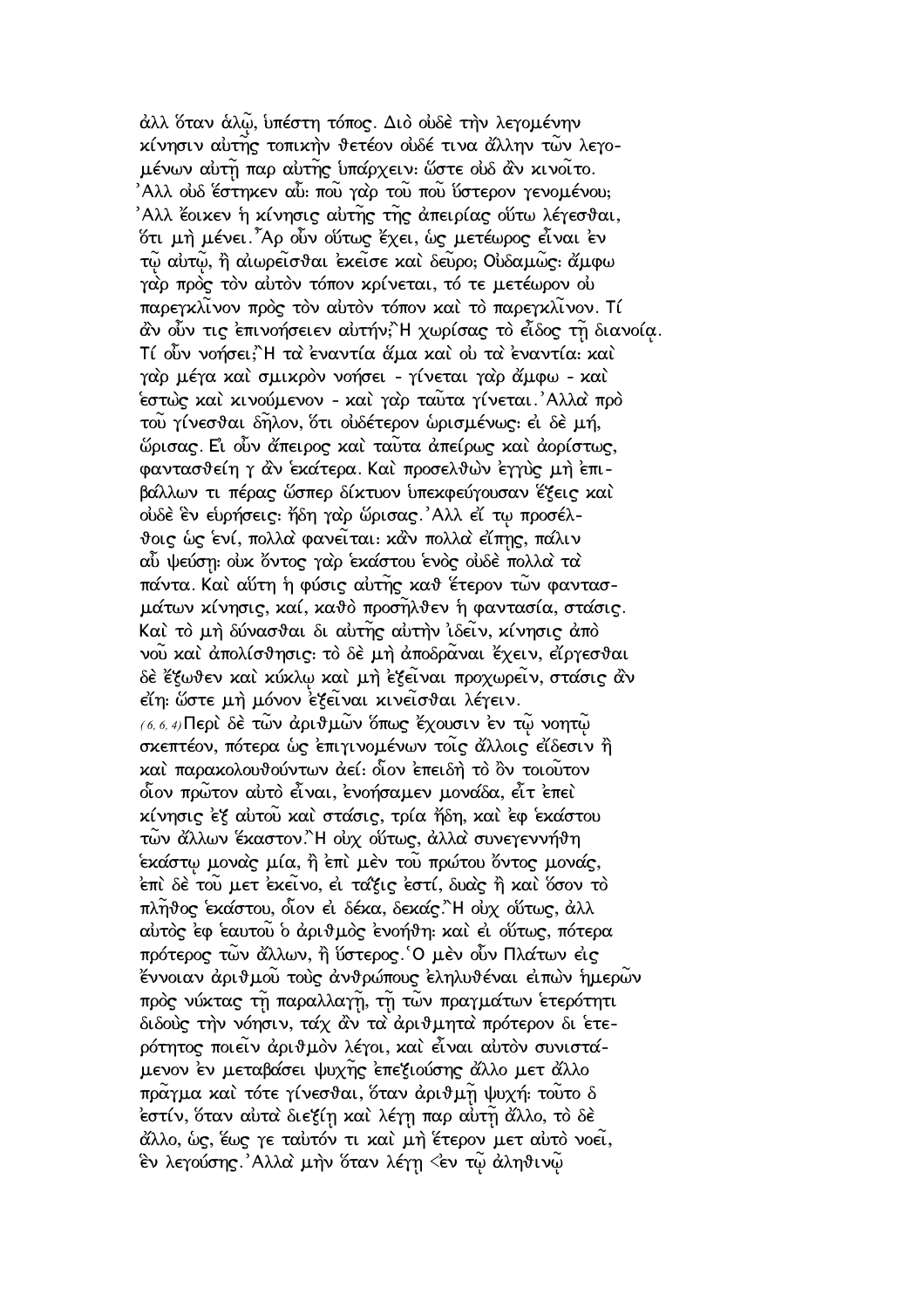άριθμω> και τον αριθμον εν ουσία, παλιν αυ υπόστασίν τινα άν άφ εαυτού του άριθμού λέγοι και ούκ εν τη άριθμούση υφίστασθαι ψυχη, άλλα άνακινεισθαι εν εαυτη εκ της περί τα αισθητα παραλλαγής την έννοιαν του άριθμου.  $(6, 6, 5)$  Τίς ούν η φύσις αυτου; Άρα παρακολούθημα και οίον επιθεωρούμενον εκαστη ουσία, οίον ανθρωπος και είς άνθρωπος, και όν και εν όν, και τα πάντα έκαστα τα νοητα και πάς ο άριθμός; Αλλα πώς δυας και τριας και πώς τα πάντα καθ εν και ο τοιούτος άριθμος εις εν άν συνάγοιτο; Ούτω γαρ έσται πληθος μεν εναδων, εις εν δε ουδείς παρα τὸ ἁπλοῦν ἕν: ἐι μή τις λέγοι, ὡς δυας μέν ἐστιν ἐκεἶνο τὸ πραγμα, μαλλον δέ το επι τω πραγματι θεωρούμενον, δ δύο έχει δυναμεις συνειλημμένας οίον σύνθετον εις έν. "Η σίους ἔλεγον οἱ Πυθαγόρειοι, οἳ ἐδόκουν λέγειν ἀριθμούς έκ του άναλογον, οίον δικαιοσύνην τετραδα και άλλον άλλως: εκείνως δε μαλλον τω πλήθει του πραγματος ενός όντος όμως και τον αριθμον συζυγή, τοσουτον έν, οίον δεκάδα. Καίτοι ημείς ούχ ούτω τα δέκα, άλλα συνάγοντες και τα διεστώτα δέκα λέγομεν. Η ούτω μεν δέκα λέγομεν, όταν δε εκ πολλών γίνηται έν, δεκαδα, ώς κάκει ούτως. Αλλ ει ούτως, ἆρ έτι υπόστασις άριθμου έσται επι τοις πράγμασιν αύτου θεωρουμένου; Αλλα τί κωλύει, φαίη άν τις, και του λευκού επι τοις πραγμασι θεωρουμένου υπόστασιν του λευκού έν τοις πράγμασιν είναι; Επει και κινήσεως επι τω όντι θεωρουμένης υπόστασις ήν κινήσεως εν τω όντι ούσης. [ο δ άριθμος ούχ ως η κίνησις] Αλλ ότι η κίνησίς τι, ούτως εν επ αυτής εθεωρήθη: [ο δ άριθμος ουχ ως η κίνησις] λέγεται. Είτα και η τοιαύτη υπόστασις άφίστησι τον άριθμον του ουσίαν είναι, συμβεβηκος δε μαλλον ποιει. Καίτοι ουδέ συμβεβηκός δλως: το γαρ συμβεβηκός δει τι είναι πρὸ του συμβεβηκέναι, κάν άχώριστον ή, δμως εἶναί τι έφ εαυτού φύσιν τινα, ώς το λευκόν, και κατηγορεισθαι κατ άλλου ήδη όν δ κατηγορηθήσεται. Ώστε, ει περι έκαστον τὸ ềν καὶ ου ταυτον τῷ ἀνθρώπῳ τὸ εἶς ἀνθρωπος, άλλ έτερον τὸ ềν τοῦ ἀνθρώπου καὶ κοινὸν τὸ ềν καὶ 'ἐφ εκάστου των άλλων, πρότερον άν είη το εν του άνθρώπου και εκάστου των άλλων, ίνα και ο άνθρωπος και εκαστον τών άλλων τύχη έκαστον του εν είναι. Και προ κινήσεως τοίνυν, είπερ και ή κίνησις έν, και προ του όντος, ίνα και αυτό του εν είναι τύχη: λέγω δε ου το εν εκείνο, δ δη <επέκεινα τοῦ ὄντοσ> φαμέν, ἀλλα καὶ τοῦτο τὸ ἓν ὃ κατηγορείται των ειδών εκαστου. Και δεκας τοίνυν πρό του καθ ού κατηγορείται δεκάς: και τούτο έσται αυτοδεκάς: ου γαρ δη ω πράγματι επιθεωρείται δεκας αυτοδεκας έσται. 'Αλλ ἆρα συνεγένετο καὶ συνέστη τοἶς οὖσιν;'Αλλ ἐι συνεγεννήθη ώς μεν συμβεβηκός, οίον τῷ ἀνθρώπῳ ὑγίεια -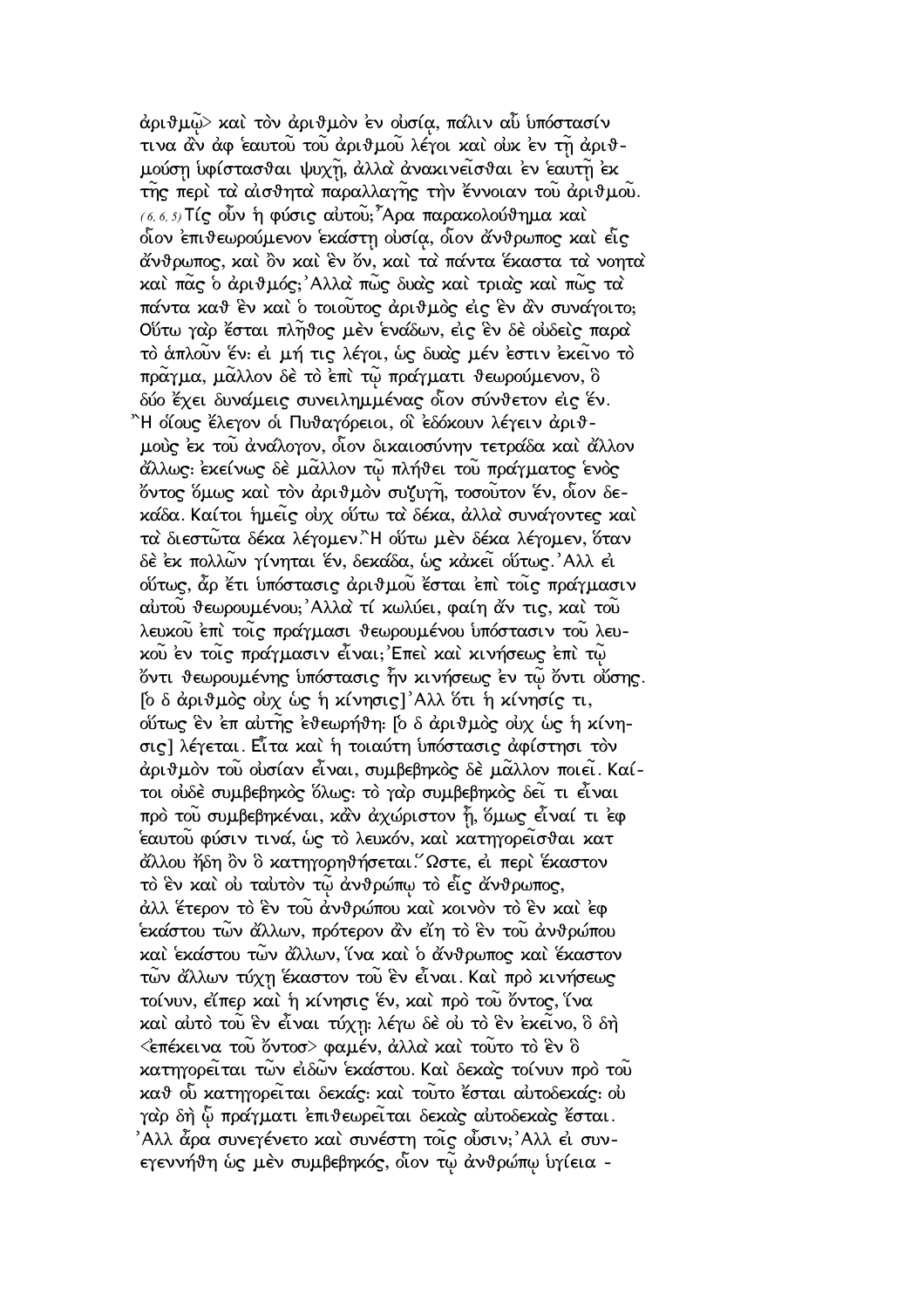δει και καθ αυτό υγίειαν είναι. Και εί ως στοιχείον δε συνθέτου τὸ ἕν, δεἶ πρότερον ἐἶναι ἓν αὐτὸ τὸ ἕν, ἵνα σὺν ἀλλῳ: είτα [ει πρότερον είναι] συμμιχθεν άλλω τω γενομένω δι αύτο εν εκείνο ποιήσει ψευδώς έν, δύο ποιούν αυτό. Επι δε της δεκαδος πώς; Τί γαρ δεϊ εκείνω της δεκαδος, δ έσται δια την τοσαύτην δύναμιν δεκάς; Αλλ ει ειδοποιήσει αυτό ώσπερ ύλην και έσται παρουσία δεκαδος δέκα και δεκας, δει πρότερον έφ εαυτής την δεκάδα ουκ άλλο τι ούσαν ή δεκαδα μόνον είναι.

 $(6, 6, 6)$  Αλλ εί άνευ τών πραγμάτων το εν αυτο και η δεκας αύτή, είτα τα πράγματα τα νοητα μετα το είναι όπερ έστι τα μέν ενάδες έσονται, τα δε και δυάδες και τριάδες, τίς άν είη η φύσις αυτών και πώς συστασα; Λόγω δε δει νομίζειν την γένεσιν αυτών ποιείσθαι. Πρώτον τοίνυν δεί λαβείν την ουσίαν καθόλου των ειδών, ότι εστιν ουχι νοήσαντος έκαστον του νενοηκότος, είτ αυτη τη νοήσει την υπόστασιν αυτών παρασχομένου. Ου γάρ, ότι ενόησε τί ποτ έστι δικαιοσύνη, δικαιοσύνη εγένετο, ουδ ότι ενόησε τί ποτ έστι κίνησις, κίνησις υπέστη. Ούτω γαρ έμελλε τούτο το νόημα και ύστερον είναι του πράγματος αυτού του νοηθέντοσ - δικαιοσύνης αύτης η νόησις αύτησ - και πάλιν αὖ η νόησις προτέρα του έκ της νοήσεως υποστάντος, ει τώ νενοηκέναι υπέστη. Ει δε τη νοήσει τη τοιαύτη ταύτον η δικαιοσύνη, πρώτον μεν άτοπον μηδεν είναι δικαιοσύνην ή τον οίον ορισμον αυτής: τί γαρ έστι το νενοηκέναι δικαιοσύνην ή κίνησιν ή το τί έστιν αυτών λαβόντα; Τούτο δε ταύτον τω μη υφεστώτος πραγματος λόγον λαβείν, δπερ ἀδύνατον. Ει δέ τις λέγοι, ὡς <επι των άνευ ΰλης το αύτό έστιν η επιστήμη τω πράγματι>, εκείνως χρη νοείν το λεγόμενον, ώς ου την επιστήμην το πραγμα λέγει είναι ούδε τον λόγον τον θεωρούντα το πραγμα αυτο το πραγμα, άλλα άναπαλιν το πραγμα αυτο άνευ ύλης όν νοητόν τε και νόησιν είναι, ουχ οίαν λόγον είναι του πράγματος ούδ επιβολήν πρός αύτό, άλλ αύτο το πράγμα έν τω νοητώ ὂν τί ἄλλο ἢ νοῦν καὶ ἐπιστήμην ἐἶναι. Οὐ γαρ ἡ ἐπιστήμη πρὸς αυτήν, άλλα τὸ πραγμα εκει την επιστήμην ου μένουσαν, οία 'εστιν ή του έν ύλη πράγματος, ετέραν 'εποίησεν εἶναι: τοῦτο δ 'εστιν άληθινην 'επιστήμην: τοῦτο δ 'εστιν ούκ εικόνα του πραγματος, άλλα το πραγμα αυτό. Η νόησις τοίνυν της κινήσεως ου πεποίηκεν αυτοκίνησιν, άλλ η αύτοκίνησις πεποίηκε την νόησιν, ὥστε αυτή εαυτήν κίνησιν και νόησιν: η γαρ κίνησις η εκει κάκείνου νόησις, καὶ αὐτὸ δὲ κίνησις, ὅτι πρώτη - οὐ γαρ ἀλλη πρὸ αὐτησ και η όντως, ότι μη συμβέβηκεν άλλω, άλλα του κινουμένου ενέργεια όντος ενεργεία. Ωστε αὖ και ουσία: επίνοια δε του όντος ετέρα. Και δικαιοσύνη δε ου νόησις δικαιοσύνης,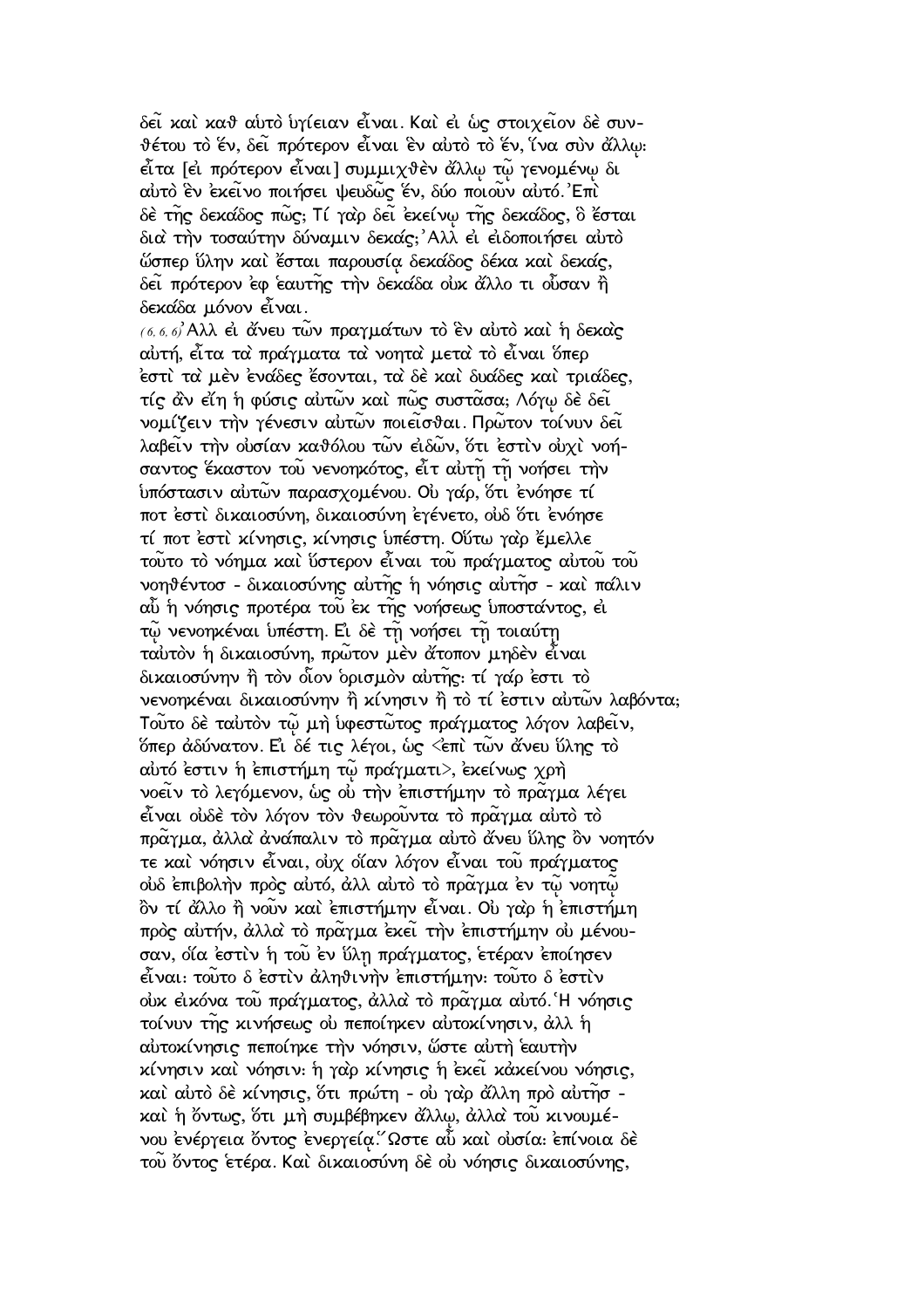άλλα` νου οΐον διαθεσις, μαλλον δε` ενέργεια τοιαδε, ης ώς άληθως καλόν το <πρόσωπον> και <ούτε έσπερος [ούτε έὦος ούτω> καλα'] ουδ όλως τι τὦν αισθητὦν, άλλ οἷον άγαλμά τι νοερόν, οίον εξ αυτου εστηκός και προφανεν εν αυτώ, μάλλον δε όν εν αυτώ.

(6, 6, ή Ολως γαρ δεί νοήσαι τα πράγματα εν μια [φύσει] και μίαν φύσιν πάντα έχουσαν και οίον περιλαβούσαν, ουχ ώς έν τοις αισθητοις έκαστον χωρίς, άλλαχου ήλιος και άλλο άλλοθι, άλλ < όμου εν ενι <παντα ει αύτη γαρ νου φύσις: επει και ψυχή ούτω μιμείται και η λεγομένη φύσις, καθ ην και υφ ής έκαστα γεννάται άλλο άλλοθι, αυτής ομού εαυτή ούσης. Ομού δε παντων όντων έκαστον αύ χωρίς έστιν: ένορα δε αυτα τα εν τω νω και τη ουσία ο Γέχων] νους ουκ ἐπιβλέπων, ἀλλ ἔχων, οὐδὲ χωρίζων ἕκαστον: κεχώρισται γαρ ήδη εν αυτώ άεί. Πιστούμεθα δε προς τους τεθαυμακότας έκ των μετειληφότων: τὸ δε μέγεθος αυτού και τὸ καλλος ψυχης έρωτι πρός αυτό, και των άλλων τον είς ψυχην έρωτα δια την τοιαύτην φύσιν και τῷ ἔχειν ῇ κατα τι ώμοίωται. Και γαρ δη και άτοπον είναί τι ζώον καλον αύτοζώου μή θαυμαστού το καλλος και αφαύστου όντος. Το δη <παντελές ζώον> εκ πάντων ζώων όν, μάλλον δε <εν αυτώ τα πάντα ζώα περιέχον> και εν όν τοσούτον, δσα τα πάντα, ώσπερ και τόδε το παν εν όν και παν το δρατον περιέχον πάντα τα εν τω δρατω.

 $(6, 6, 8)$  Επειδή τοίνυν και ζώον πρώτως έστι και δια τουτο αύτοζώον και νους έστι και ουσία η όντως καί φαμεν έχειν και ζώα τα πάντα και άριθμον τον σύμπαντα και δίκαιον αύτο και καλον και δσα άλλα τοιαύτα - άλλως γαρ αύτοάνθρωπόν φαμεν και άριθμον αυτό και δίκαιον αυτό σκεπτέον πώς τούτων έκαστον και τί όν, εις όσον οιόν τέ τι ευρείν περί τούτων. Πρώτον τοίνυν άφετέον πασαν αίσθησιν και νουν νω θεωρητέον και ενθυμητέον, ως και εν ημίν ζωή και νους ουκ εν όγκω, άλλ εν δυναμει αόγκω, και την άληθινήν ουσίαν εκδεδυκέναι ταυτα και δύναμιν είναι εφ εαυτής βεβώσαν, ούκ άμενηνόν τι χρήμα, άλλα πάντων ζωτικωτάτην και νοερωτάτην, ης ούτε ζωτικώτερον ούτε νοερώτερον ούτε ουσιωδέστερον, ου το εφαψάμενον έχει ταύτα κατα λόγον της επαφης, το μεν εγγύς εγγυτέρω, τὸ δὲ πόρρω πορρωτέρω. Είπερ οὖν 'εφετὸν τὸ εἶναι, τὸ μαλιστα δν μαλλον δ τε μαλιστα νους, είπερ το νοειν δλως: και το της ζωης ώσαύτως. Ει δη το όν πρώτον δει λαβείν πρώτον ὄν, εἶτα νοῦν, εἶτα τὸ ζῷον - τοῦτο γαρ ἤδη <πάντα> δοκει <περιέχειν> - ο δε νους δεύτερον - ενέργεια γαρ της ουσίασ - ούτ άν κατα το ζώον ο άριθμος είη - ήδη γαρ και πρὸ αυτοῦ και εν και δύο ἦν - ούτε κατα τον νοῦν - πρὸ γαρ αύτου η ουσία εν ούσα και πολλα ήν.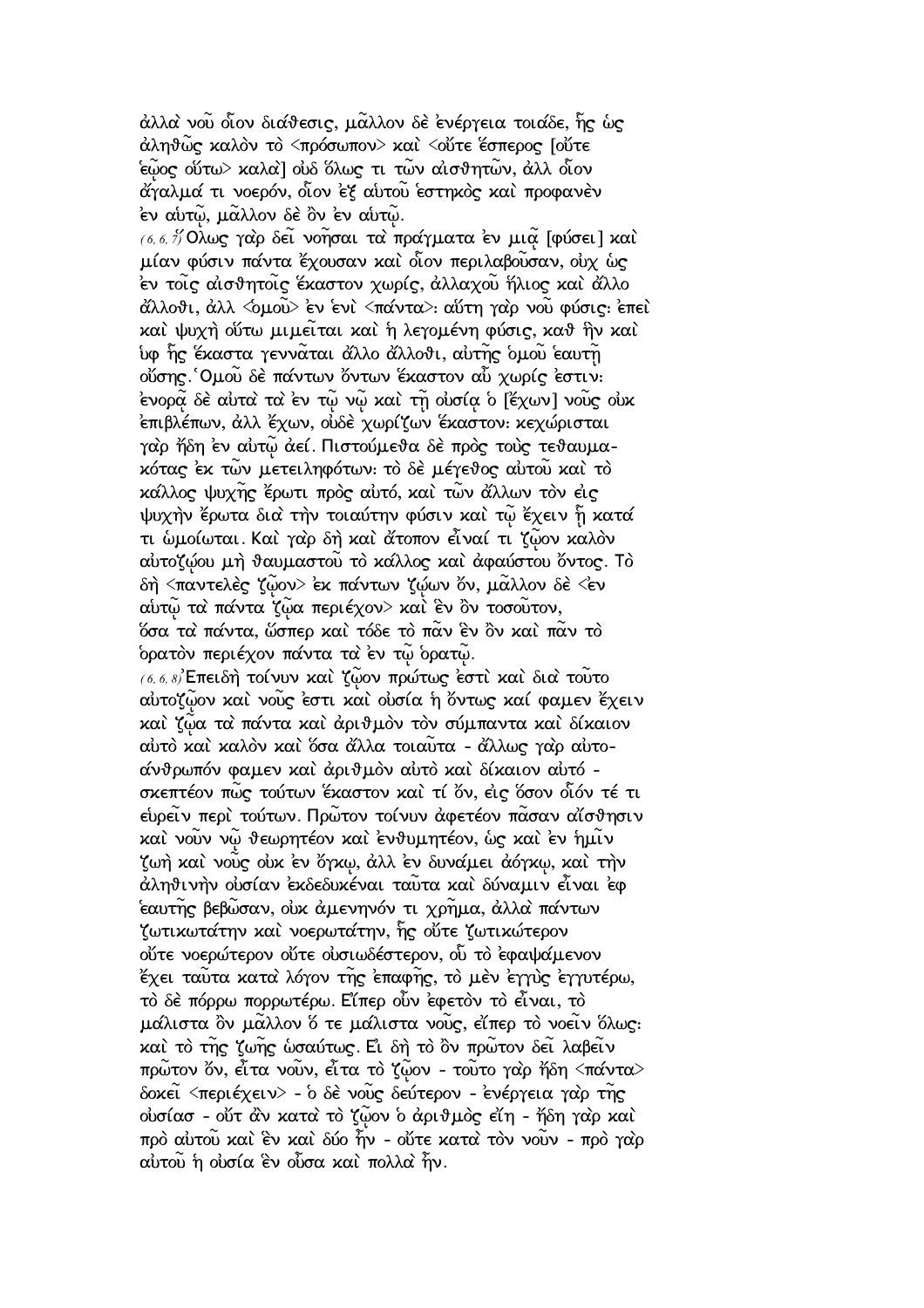$(6, 6, 9)$  Λείπεται τοίνυν θεωρείν, ποτέρα η ουσία τον άριθμον εγέννησε τω αυτής μερισμώ, ή ο αριθμός εμέρισε την ουσίαν: και δη και η ουσία και κίνησις και στάσις και ταυτον και έτερον αυτα τον αριθμον ή ο αριθμος ταυτα. Αρχή δέ της σκέψεως: ἆρ οἶόν τε ἀριθμον εἶναι έφ εαυτου ή δει και τα δύο επι δυσι πραγμασι θεωρείσθαι και τα τρία ώσαύτως; Και δη και το εν το εν τοις άριθμοις; Ει γαρ έφ εαυτού άνευ των αριθμητων δύναιτο εἶναι, πρὸ τῶν ὄντων δύναιτο ἀν εἶναι. Αρ οὖν καὶ πρὸ του όντος; Η τουτο εατέον και προ άριθμου εν τω παρόντι και δοτέον άριθμον εξ όντος γίνεσθαι. Αλλ εί το όν εν όν έστι και τα [δύο] όντα δύο όντα έστί, προηγήσεται του τε ὄντος τὸ ἓν και ὁ ἀριθμος των ὄντων. Αρ ούν τη έπινοία και τη επιβολη ή και τη υποστάσει; Σκεπτέον δε ὧδε: < σταν τις άνθρωπον ένα> νοη < και καλον εν>, ύστερον δήπου τὸ ềν νοεἶ ἐφ ἑκατέρω: και δη και ὅταν ἵππον και κύνα, και δη σαφώς τα δύο ενταύθα ύστερον. Αλλ ει γεννώη άνθρωπον και γεννώη ίππον και κύνα ή έν αυτώ όντας προφέροι και μή κατα το επελθον μήτε γεννώη μήτε προφέροι, ἆρ ούκ 'ερει: είς εν 'ιτέον και' μετιτέον είς άλλο εν και δύο ποιητέον και μετ εμου και άλλο ποιητέον; Και μην ουδέ τα όντα, ότε εγένετο, ηριθμήθη: άλλ όσα έδει γενέσθαι δήλον ἦν [όσα έδει]. Πας άρα ο άριθμος ἦν προ αύτων των ὄντων. Αλλ ει προ των ὄντων, ουκ ην ὄντα. Η ἦν ἐν τὧ ὄντι, οὐκ ἀριθμὸς ὢν τοῦ ὄντοσ - ἓν γαρ ἦν ἔτι τὸ όν - άλλ ή τοῦ ἀριθμοῦ δύναμις ὑποστᾶσα ἐμέρισε τὸ ὂν καὶ οίον ωδίνειν εποίησεν αυτον το πλήθος. Η γαρ η ουσία αυτού ή η ενέργεια ο άριθμος έσται, και το ζώον αυτο και ο νους άριθμός. Αρ ούν το μεν όν άριθμος ηνωμένος, τα δε όντα έξεληλιγμένος άριθμός, νους δε άριθμος εν εαυτώ κινούμενος, τὸ δε ζώον ἀριθμὸς περιέχων; Επει και ἀπό του ένος γενόμενον το όν, ως ήν εν εκείνο, δει αυτο ούτως άριθμον είναι: διο και τα είδη έλεγον και ενάδας και άριθμούς. Και ούτός εστιν ο ουσιώδης άριθμός: άλλος δε ο μοναδικός λεγόμενος είδωλον τούτου. Ο δε ουσιώδης ο μέν επιθεωρούμενος τοις είδεσι και συγγεννων αυτά, πρώτως δέ ο έν τω όντι και μετα του όντος και προ των όντων. Βάσιν δε έχει τα όντα εν αυτώ και πηγήν και ρίζαν και άρχήν. Καὶ γαρ τὦ ὄντι τὸ ὲν ἀρχὴ καὶ ἐπὶ τούτου ἐστιν όν: σκεδασθείη γαρ άν: άλλ ουκ 'επι' τῷ ὄντι τὸ ἕν: ἤδη γαρ άν είη εν πριν τυχείν του εν, και ήδη το τυγχανον της δεκαδος δεκας πριν τυχείν της δεκαδος.

(6, 6, 10) Εστώς ούν το όν εν πλήθει άριθμός, ότε πολύ μέν ήγείρετο, παρασκευή δε οίον ήν προς τα όντα και προτύπωσις και δίον εναδες τόπον έχουσαι τοις επ αυτας ιδρυθησομένοις. Και γαρ και νύν τοσούτον βούλομαί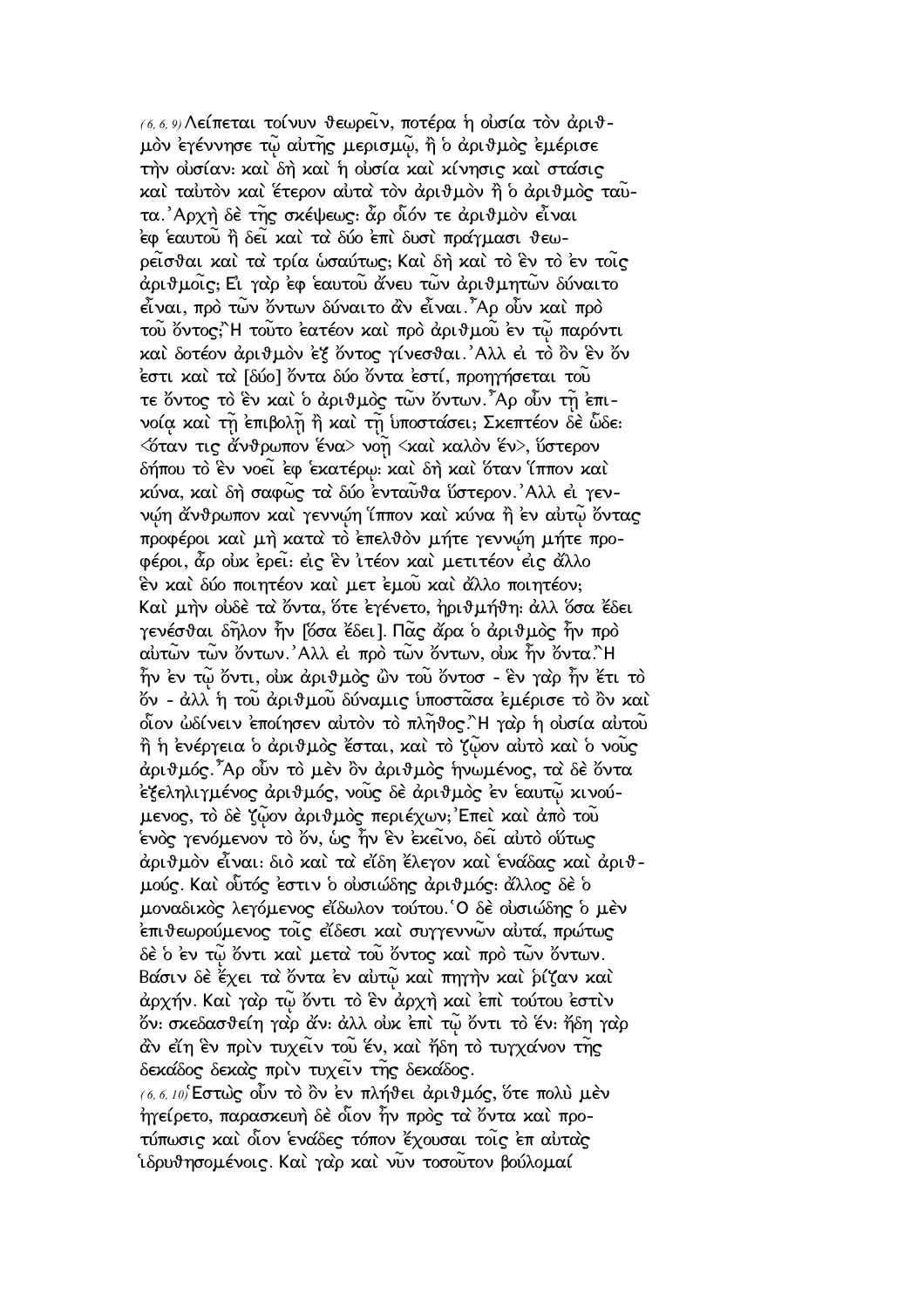φησι πληθος χρυσού ή οικιών. Και εν μεν ο χρυσός, βούλεται δέ ου τον άριθμον χρυσον ποιήσαι, άλλα τον χρυσον αριθμόν, και τον αριθμον ήδη έχων επιθείναι ζητεί τούτον τῷ χρυσῷ, ὥστε συμβῆναι τῷ χρυσῷ τοσούτῳ γενέσθαι. Ει δε τα όντα μεν εγίνετο προ άριθμου, ο δ άριθμός επ αυτοίς επεθεωρείτο τοσαυτα κινηθείσης της άριθμούσης φύσεως, όσα τα άριθμητα, κατα συντυχίαν ήν άν τοσαύτα και ου κατα πρόθεσιν τοσαύτα, όσα εστίν. Ει ούν μη είκη τοσαύτα, ο άριθμός αίτιος προών του τοσαύτα: τούτο δέ έστιν, ήδη όντος άριθμού μετέσχε τα γενόμενα του τοσαυτα, και έκαστον μεν του εν μετέσχεν, ίνα εν ή. "Εστι δέ ὂν παρα τοῦ ὄντος, ἐπει και τὸ ὂν παρ αυτοῦ ὄν, εν δε παρα του εν. Εκαστόν τε εν, ει δμου πολλα ήν το εν το επ αυτοίς, ως τριας εν, και τα παντα όντα ούτως εν, ούχ ως το εν το κατα την μοναδα, άλλ ως εν η μυριας ή άλλος τις αριθμός. Επεί και ο λέγων ήδη πραγματα μύρια γενόμενα, ει είπε μύρια ο αριθμών, ου παρ αυτών φησι τα μύρια προσφωνεισθαι δεικνύντων ώσπερ τα χρώματα αυτών, άλλα της διανοίας λεγούσης τοσαύτα: εί γαρ μη λέγοι, ούκ άν ειδείη, όσον το πληθος. Πώς ούν ερεϊ, Η επιστάμενος άριθμείν: τούτο δέ, ει άριθμον ειδείη: ειδείη δ άν, ει είη άριθμός. Αγνοείν δε την φύσιν εκείνην, όσα έστι το πληθος, άτοπον, μαλλον δε αδύνατον. Ωσπερ τοίνυν ει λέγοι τις άγαθα, ή τα παρ αυτών τοιαυτα λέγει, ή κατηγορεί το άγαθον ώς συμβεβηκός αυτών. Και ει τα πρώτα λέγει, υπόστασιν λέγει την πρώτην: ει δε δίς συμβέβηκε το άγαθόν, δει είναι φύσιν άγαθου, ίνα και άλλοις συμβεβήκη, ή το αίτιον το πεποιηκός και εν άλλω [δει ] είναι, ή αύτοαγαθόν, ή γεγεννηκός το άγαθον έν φύσει οικεία. Ούτως και έπι τῶν ὄντων ὁ λέγων ἀριθμόν, οἶον δεκαδα, ἢ αυτην υφεστώσαν δεκαδα άν λέγοι, ή οις συμβέβηκε δεκας λέγων αύτην δεκάδα άναγκάζοιτο άν τίθεσθαι έφ αυτής ούκ άλλο τι η δεκαδα ούσαν. Αναγκη τοίνυν, ει τα όντα δεκαδα λέγοι, ή αυτα δεκαδα είναι ή προ αυτών άλλην δεκαδα είναι ούκ άλλο τι ή αύτο τούτο δεκάδα είναι. Καθόλου τοίνυν δεκτέον, ότι παν, ό τι περ άν κατ άλλου κατηγορηται, παρ άλλου ελήλυθεν εις εκείνο ή ενέργεια εστιν εκείνου. Και ει τοιούτον, δίον μή ποτέ μέν παρείναι, ποτέ δέ μή παρείναι, άλλ άει μετ εκείνου είναι, ει ουσία εκείνο, ουσία και αυτό, και ου μάλλον εκείνο ή αυτό ουσία: εί δε μη ουσίαν διδοίη, άλλ οὖν τὦν ὄντων και ὄν. Και ει μεν δύναιτο το πραγμα έκεινο νοεισθαι άνευ της ενεργείας αυτου, άμα μεν είναι ούδεν ήττον εκείνω, ύστερον δε τη επινοία ταττεσθαι παρ ημών. Ει δέ μη παρεπινοείσθαι οίον τε άνευ εκείνου, οίον άνθρωπον άνευ του έν, ή ουχ ύστερον αυτου, άλλα συνυπάρχον, η πρότερον αυτου, ίνα αυτό δι εκείνο υπάρχη: ημείς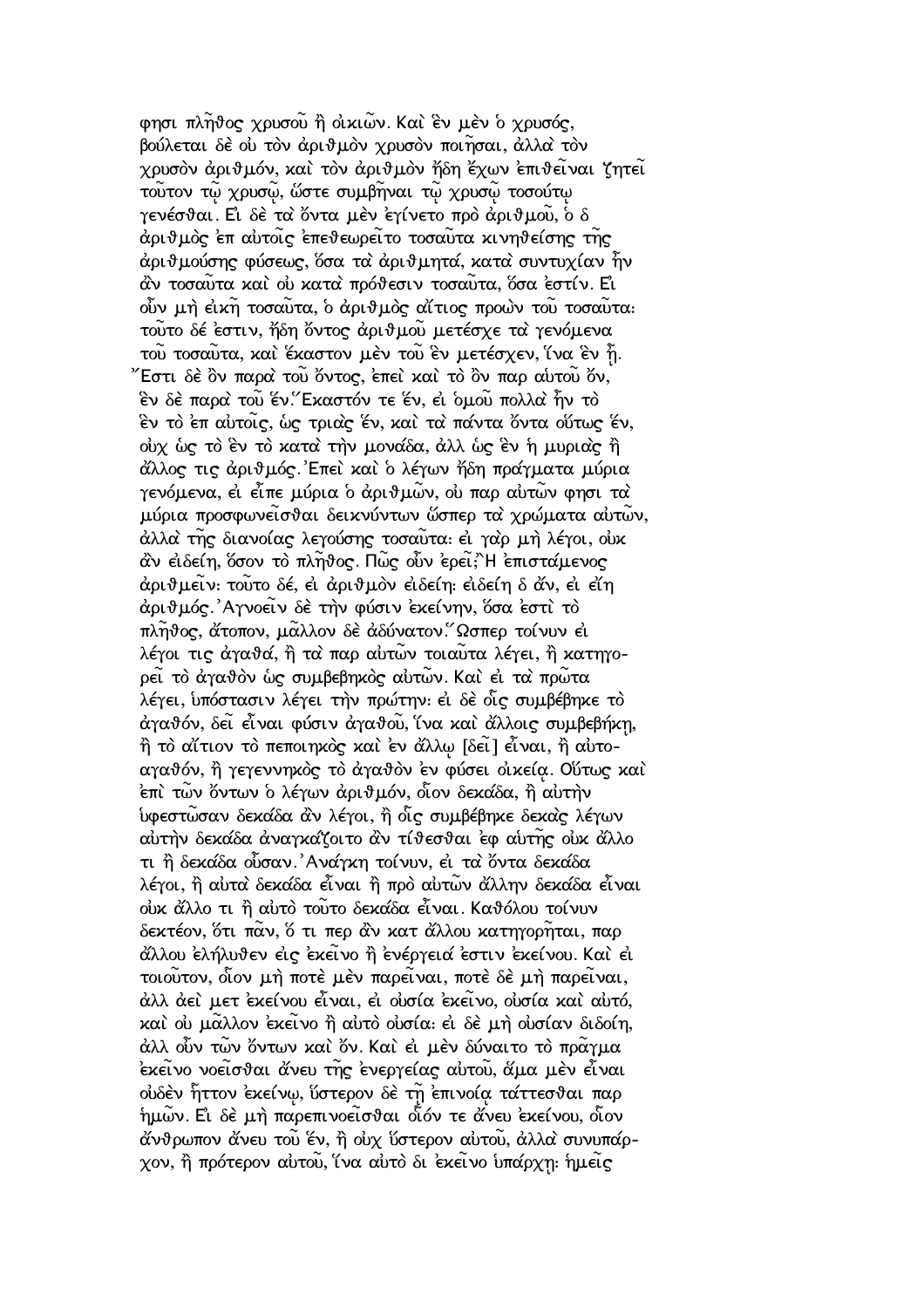δή φαμεν πρότερον τὸ ềν και τὸν ἀριθμόν.  $(6, 6, 11)$  Αλλ εί την δεκαδα μηδεν είναι τις λέγοι ή εναδας τοσαύτας, ει μεν την εναδα συγχωροι είναι, δια τί μίαν μεν συγχωρήσει εναδα είναι, τας δε δέκα ουκέτι; Ως γαρ η μία την υπόστασιν έχει, δια τί ου και αι άλλαι; Ου γαρ δη συνεζεύχθαι δεί ενί τινι των όντων την μίαν εναδα: ούτω γαρ ουκέτι έκαστον των άλλων εν είη. Αλλ ει δει και έκαστον τῶν ἄλλων εν εἶναι, κοινον το έν: τοῦτο δε φύσις μία κατα πολλών κατηγορουμένη, ην ελέγομεν και πρὸ του εν πολλοις θεωρεισθαι δείν καθ αυτήν υπάρχειν. Ούσης δε εναδος εν τούτω και παλιν εν άλλω θεωρουμένης, ει μέν κάκείνη υπάρχει, ου μία μόνον ενας την υπόστασιν έξει και ούτως πληθος έσται εναδων: ει δ εκείνην μόνην την πρώτην, ήτοι τῷ μαλιστα ὄντι συνούσαν ή τῷ μα λιστα ενι πάντη. Αλλ ει μεν τω μαλιστα όντι, δμωνύμως άν αι άλλαι εναδες και ου συνταχθήσονται τη πρώτη, ή δ άριθμός εξ άνομοίων μοναδων και διαφοραι των μοναδων και καθόσον μοναδες: ει δε τω μαλιστα ενί, τί αν δέοιτο το μαλιστα έν, ίνα εν ή, της μοναδος ταύτης; Ει δη ταυτα άδύνατα, άναγκη εν είναι ούκ άλλο τι ον ή εν ψιλόν, άπηρημωμένον τη ουσία αυτού προ του έκαστον εν λεχθηναι και νοηθηναι. Ει ούν το εν άνευ του πράγματος του λεγομένου εν κάκει έσται, δια τί ου και άλλο εν υποστήσεται; Και χωρις μεν έκαστον πολλαι μοναδες, α και πολλα έν. Ει δ έφεξης οίον γεννώη η φύσις, μαλλον δε γεννήσασα ή ου στάσα καθ εν ὧν εγέννα, οίον συνεχη ένα ποιούσα, περιγραψασα μέν και στάσα θάττον εν τη προόδω τους ελάττους άριθμούς άπογεννήσαι, εις πλέον δε κινηθείσα, ούκ επ άλλοις, άλλ εν αύταις ταις κινήσεσι, τους μείζους άριθμούς υποστήσαι: και ούτω δη εκαστοις άριθμοις έφαρμόσαι τα πλήθη έκαστα και έκαστον των όντων ειδυιαν, ως, ει μη εφαρμοσθείη έκαστον αριθμω εκαστω, ή ουδ άν είη ή άλλο τι άν παρεκβαν είη αναριθμον και άλογον γεγενημένον.

 $(6, 6, 12)$  Αλλ εί και το εν και την μονάδα μη υπόστασιν λέγοι έχειν - ουδεν γαρ έν, δ μη τι έν - πάθημα δέ τι της ψυχης προς έκαστον των όντων, πρώτον μεν τί κωλύει, και δταν λέγη ὄν, πάθημα λέγειν εἶναι τῆς ψυχῆς και μηδεν είναι όν; Ει δ ότι νύττει τουτο και πλήττει και φαντασίαν περί όντος ποιει, νυττομένην και φαντασίαν λαμβανουσαν την ψυχην και περι το εν δρώμεν. Επειτα πότερα και το πάθημα και το νόημα της ψυχης εν ή πληθος ορώμεν; Αλλ δταν λέγωμεν μη έν, εκ μεν του πράγματος αυτου ουκ έχομεν τὸ ἕν - φαμεν γαρ ουκ εἶναι ἐν αυτῷ τὸ ἕν - ἔχομεν άρα έν, και έστιν εν ψυχη άνευ του τι έν. Αλλ έχομεν το εν εκ των έξωθεν λαβόντες τινα νόησιν καί τινα τύπον, δίον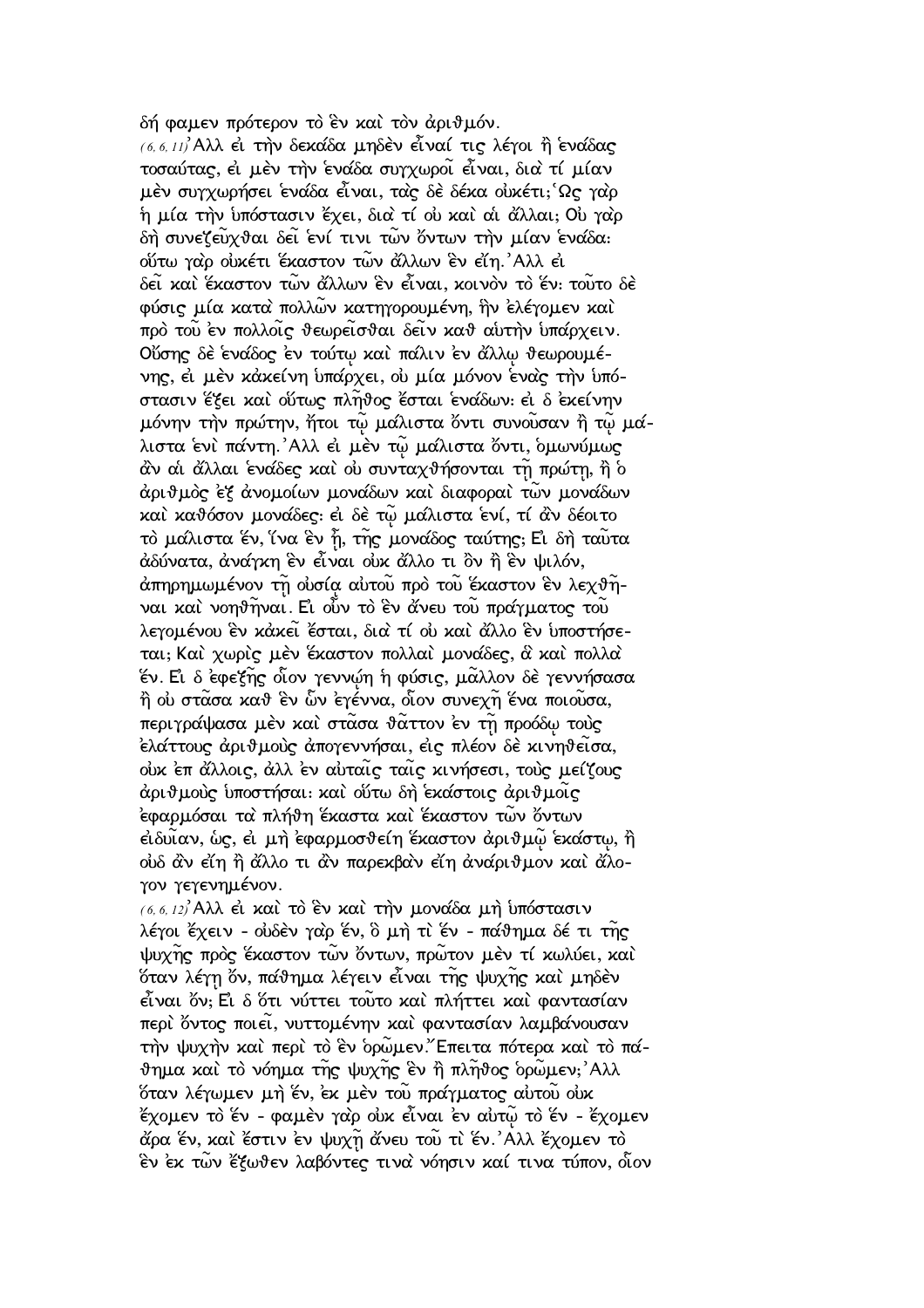έννόημα έκ του πράγματος. Οι μέν γαρ των λεγομένων παρ αύτοις εννοημάτων εν είδος το των αριθμών και του ενός τιθέντες υποστάσεις άν τοιαύτας τιθείεν, είπερ τι των τοιούτων έν υποστάσει, πρός ούς περί αυτών καιρίως άν λέγοιτο. 'Αλλ οὖν εἰ τοιοῦτον οἷον ὕστερον ἀπὸ τῶν πραγμάτων λέγοιεν γεγονέναι έν ημίν πάθημα ή νόημα, δίον και το τούτο και το τι και δη και όχλον και εορτήν και στρατον και πληθοσ - και γαρ ώσπερ το πλήθος παρα τα πράγματα τα πολλα λεγόμενα ουδέν έστιν ουδ η εορτή παρα τους συναχθέντας και εύθυμουμένους επι ιεροίς, ούτως ουδέ το εν μόνον τι και άπηρημωμένον τών άλλων νοούντες, όταν λέγωμεν έν: πολλα δέ και άλλα τοιαυτα είναι, δίον και δεξιον και τὸ ἄνω καὶ τα ἀντικείμενα τούτοις: τί γαρ ἀν είη πρὸς υπόστασιν επι δεξιου ή ότι μεν ωδί, ο δ ωδι έστηκεν ή κάθηται; και δη και επι του άνω ώσαύτως, το μεν τοιαύτην θέσιν και έν τούτω του παντός μαλλον, ο λέγομεν άνω, το δε είς το λεγόμενον κάτω - προς δη τα τοιαύτα πρώτον μέν έκεινο λεκτέον, ως υπόστασίς τις των ειρημένων εν έκαστω τούτων, ου μέντοι η αυτή βεπι παντων] ούτε αυτών πρὸς ἄλληλα ούτε πρὸς τὸ ềν ἐπι παντων. Χωρις μέντοι πρός έκαστον των λεχθέντων επιστατέον.

 $(6, 6, 13)$  Το δη άπο του υποκειμένου γενέσθαι την νόησιν του ένός, του υποκειμένου και του εν αισθήσει ανθρώπου όντος ή άλλου στουούν ζώου ή και λίθου, πως άν είη εύλογον, άλλου μέν όντος του φανέντοσ - του άνθρώπου - άλλου δέ και ου ταυτου όντος του έν; Ου γαρ άν και επι του μη άνθρώπου τὸ ềν ἡ διάνοια κατηγοροϊ. Επειτα, ὥσπερ 'επι του δε ξιου και των τοιούτων ου ματην κινουμένη, άλλ δρώσα θέσιν διαφορον έλεγε το ώδί, ούτωσί τι ενταυθα δρώσα λέγει έν: ου γαρ δη κενόν πάθημα και έπι μηδενι το εν λέγει. Ου γαρ δη ότι μόνον και ούκ άλλο: και γαρ εν τω και ούκ άλλο άλλο εν λέγει. Έπειτα το άλλο και το έτερον ύστερον: μή γαρ 'ερείσασα πρός έν ούτε άλλο 'ερει η διανοια ούτε έτερον, τό τε μόνον όταν λέγη, εν μόνον λέγει: ὥστε τὸ εν λέγει πρὸ του μόνον. Επειτα τὸ λέγον, πριν ειπείν περι άλλου έν, εστιν έν, και περι οὗ λέγει, πριν ειπεῖν ἢ νοησαί τινα περι αυτου, εστιν έν: ή γαρ εν ή πλείω ενος και πολλά: και εί πολλά, άνάγκη προυπάρχειν έν. Επει και δταν πληθος λέγη πλείω ενός λέγει: και στρατόν πολλούς ώπλισμένους και είς εν συντεταγμένους νοει, και πληθος όν ουκ εα πληθος είναι: η διανοια δηλόν που και ένταυθα ποιεί η διδούσα το έν, δ μη έχει το πληθος, η όξέως τὸ ềν τὸ ἐκ τῆς ταξεως ιδουσα τὴν του πολλου φύσιν συνήγαγεν είς έν: ουδε γαρ ουδ ενταύθα το εν ψεύδεται, ὥσπερ και 'επι οικίας το 'εκ πολλών λίθων 'εν: μαλλον μέντοι τὸ ềν ἐπ οικίας. Ει οὖν μαλλον ἐπι τοῦ συνεχοῦς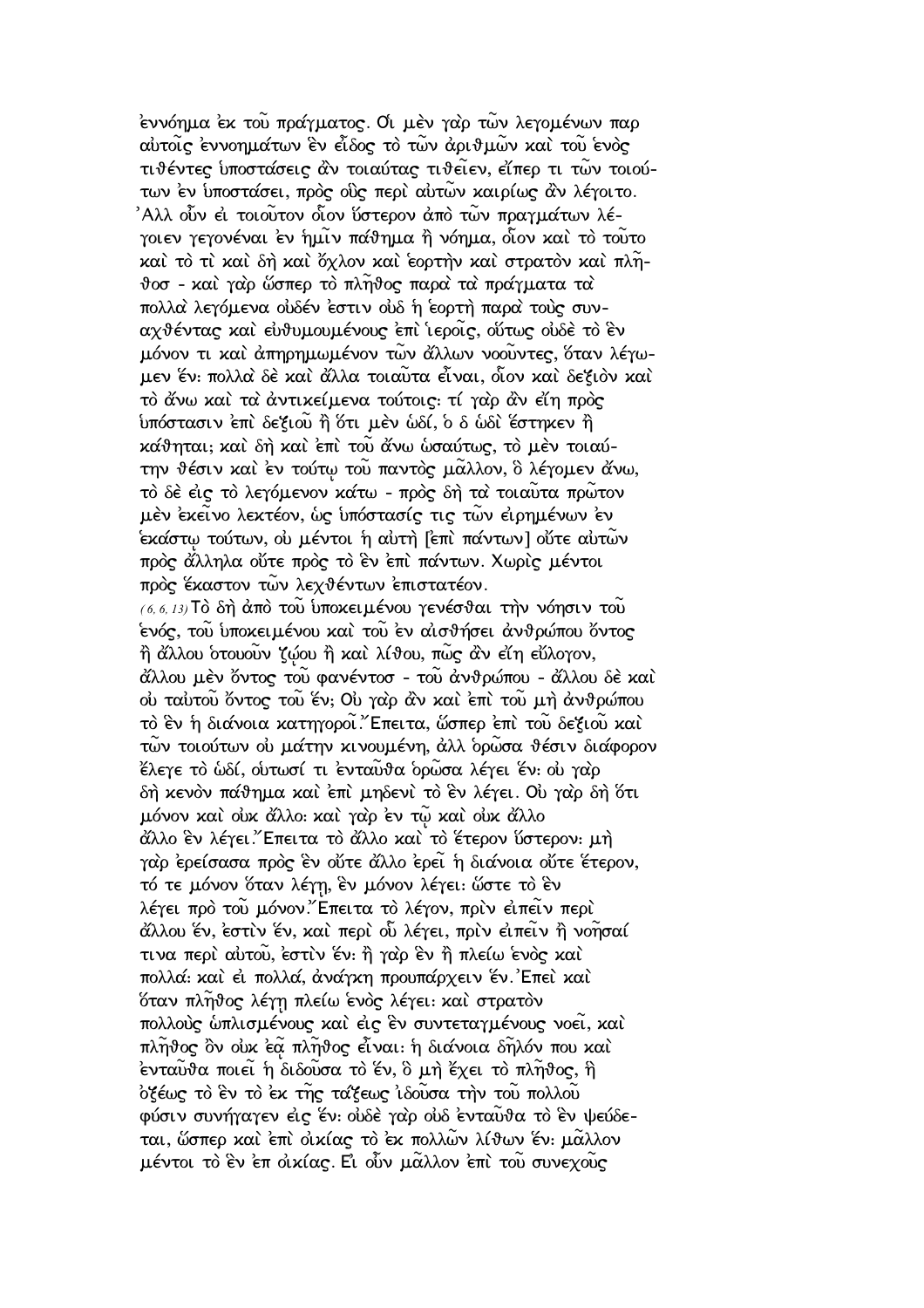και μαλλον επι του μη μεριστου, δηλον ότι όντος τινός φύσεως του ενός και υφεστώσης. Ου γαρ οι όν τε έν τοις μή ούσι τὸ μαλλον εἶναι, ἀλλ ὥσπερ την οὐσίαν κατηγορούντες καθ εκάστου των αισθητών, κατηγορούντες δε και κατα των νοητών κυριώτερον κατα των νοητών την κατηγορίαν ποιούμεθα έν τοις ούσι το μαλλον και κυριώτερον τιθέντες, και το όν μάλλον εν ουσία και αισθητη ή εν τοις άλλοις γένεσιν, ούτω και το εν μαλλον και κυριώτερον έν τε τοις αισθητοις αυτοις διάφορον κατα το μαλλον και έν τοις νοητοις δρώντες είναι - κατα πάντας τους τρόπους εις άναφοραν μέντοι ενός είναι φατέον. Ωσπερ δε η ουσία και το είναι νοητον και ούκ αισθητόν εστι, κάν μετέχη το αισθητον αυτών, ούτω και το εν περι αισθητον μεν αν κατα μετοχήν θεωροίτο, νοητόν μέντοι και νοητώς η διανοια αύτο λαμβάνει: ώστε άπ άλλου άλλο νοει, δ ουχ δρα: προήδει άρα: εί δε προήδει όν τόδε τι, ταύτον τω όν. Και δταν τι, ἓν αὖ λέγει: ὥσπερ ὅταν τινέ, δύο: καὶ ὅταν τινάς, πολλούς. Ει τοίνυν μηδέ τι νοήσαι έστιν άνευ του εν ή του δύο ή τινος αριθμου, πως οίον τε άνευ ού ούχ οίον τέ τι νοησαι ή ειπείν μη είναι; Ού γαρ μη όντος μηδ ότιουν δυνατον νοήσαι ή ειπείν, λέγειν μη είναι άδύνατον. Αλλ ού χρεία πανταχού πρός παντός νοήματος ή λόγου γένεσιν, προυπάρχειν δει και λόγου και νοήσεως: ούτω γαρ άν πρός την τούτων γένεσιν παραλαμβάνοιτο. Ει δέ και είς ουσίας εκάστης υπόστασιν - ουδέν γαρ όν, δ μή έν - και πρό ουσίας άν είη και γεννών την ουσίαν. Διό και <έν ὄν>, άλλ οὐκ ὄν, εἶτα ἕν: ἐν μεν γαρ τῷ ὂν και <έν πολλα> άν είη, εν δε τώ εν ούκ ένι το όν, ει μή και ποιήσειεν αύτο προσνεύσαν αύτου τη γενέσει. Και το τούτο δέ ου κενόν: υπόστασιν γαρ δεικνυμένην λέγει άντι του όνόματος αύτοῦ καὶ παρουσίαν τινά, οὐσίαν ἢ ἄλλο τι τῶν όντων: ὥστε τὸ τοῦτο σημαίνοι ἀν οὐ κενόν τι οὐδ ἔστι πάθημα της διανοίας επι μηδενι όντι, άλλ έστι πράγμα υποκείμενον, ώσπερ ει και το ίδιον αυτου τινος όνομα λέγοι. (6, 6, 14) Πρός δέ τα κατα το πρός τι λεχθέντα άν τις ευλόγως λέγοι, ώς ούκ έστι το εν τοιούτον οίον άλλου παθόντος αύτο μηδέν παθον άπολωλεκέναι την αύτου φύσιν, άλλα δει, ει μέλλοι εκ του εν εκβηναι, πεπονθέναι την του ενός στέρησιν είς δύο ή πλείω διαιρεθέν. Ει οὖν δ αυτὸς ὄγκος διαιρεθείς δύο γίνεται ούκ άπολόμενος ως όγκος, δηλον ότι παρα το υποκείμενον ήν εν αυτώ προσον το έν, ο άπέβαλε της διαιρέσεως αυτό φθειράσης. Ο δη ότε μεν τώ αυτώ πάρεστιν, ότε δε άπογίνεται, πώς ουκ εν τοις ούσι ταξομεν, όπου άν ή; Και συμβεβηκέναι μεν τούτοις, καθ αυτό δέ είναι, έν τε τοις αισθητοις όταν φαίνηται έν τε τοις νοητοις, τοις μεν υστέροις συμβεβηκός, εφ αυτου δε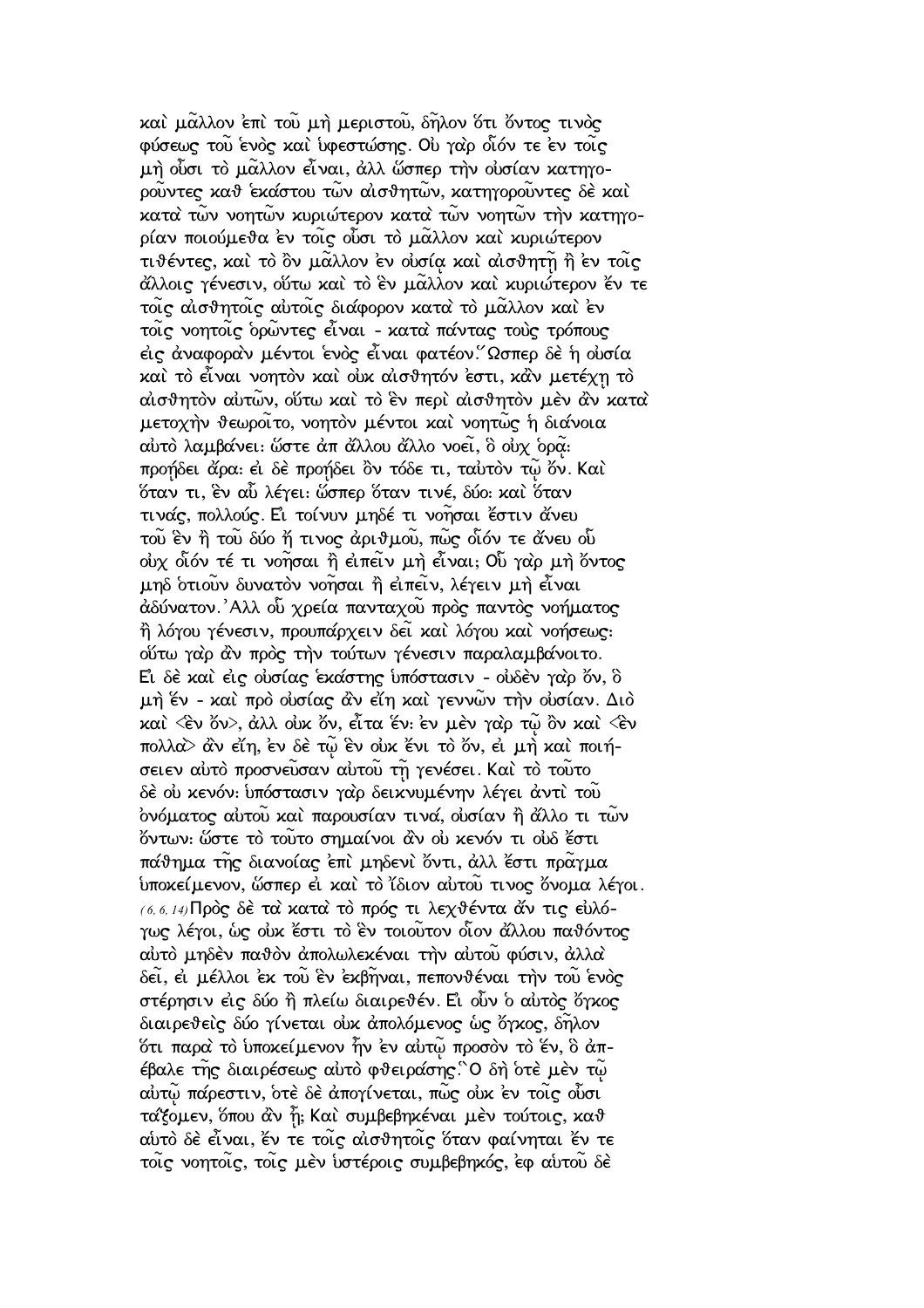έν τοις νοητοις, τω πρώτω, όταν έν, είτα όν. Ει δέ τις λέγοι, ώς και το εν μηδεν παθον προσελθόντος άλλου αυτώ ουκέτι έν, άλλα δύο έσται, ουκ ορθώς ερει. Ου γαρ το εν 'εγένετο δύο, ούτε ὧ προσετέθη ούτε τὸ προστεθέν, ἀλλ εκάτερον μένει έν, ὥσπερ ἦν: τα δε δύο κατηγορείται κατ άμφοιν, χωρίς δέ το εν καθ εκατέρου μένοντος. Ούκουν τα δύο φύσει έν σχέσει και ή δυάς. Αλλ ει μεν κατα την σύνοδον και το συνόδω είναι ταυτον τω δύο ποιείν, τάχ άν  $\tilde{m}$ ν ή τοιαύτη σχέσις τα δύο και ή δυάς. Νύν δε και έν τω έναντίω πάθει θεωρεϊται πάλιν αὖ δυάς: σχισθέντος γαρ ένός τινος γίνεται δύο: ου τοίνυν ούτε σύνοδος ούτε σχίσις τα δύο, ίν άν ήν σχέσις. Ο αυτός δε λόγος και έπι παντός άριθμού. Όταν γαρ σχέσις ή η γεννώσα τι, άδύνατον την έναντίαν τὸ αὐτὸ γεννᾶν, ὡς τοῦτο ἐἶναι τὸ πρᾶγμα τὴν σχέσιν. Τί ούν το κύριον αίτιον; Εν μεν είναι του εν παρουσία, δύο δε δυάδος, ώσπερ και λευκόν λευκού και καλόν καλού και δικαίου δίκαιον. Η ούδε ταυτα θετέον είναι, άλλα σχέσεις και έν τούτοις αιτιατέον, ως δίκαιον μεν δια την πρός τάδε τοιάνδε σχέσιν, καλόν δέ, ότι ούτω διατιθέμεθα ούδενος όντος εν αυτώ τω υποκειμένω οίου διαθείναι ημας ούδ ήκοντος επακτού τω καλώ φαινομένω. Όταν τοίνυν Ίδης τι εν δ λέγεις, παντως δήπου εστι και μέγα και καλον και μυρία άν είη ειπείν περι αυτου. Ώς ούν το μέγα και μέγεθός εστιν εν αυτώ και γλυκυ και πικρον και άλλαι ποιότητες, δια τί ούχι και το έν; Ου γαρ δη ποιότης μεν έσται πάσα ητισούν, ποσότης δ΄ εν τοις ούσιν ούκ έσται, ούδε ποσότης μεν το συνεχές, το δε διωρισμένον ούκ ἔσται, καίτοι μέτρω τὸ συνεχὲς χρῆται τῷ διωρισμένῳ. Ώς οὖν μέγα μεγέθους παρουσία, ούτω και εν ενός και δύο δυάδος και τα άλλα ώσαύτως. Το δε ζητείν πως μεταλαμβανει κοινόν πρός παντων των ειδών την ζητουμένην μεταληψιν. Φατέον δ'εν μεν τοις διηρημένοις άλλως θεωρεισθαι την δεκαδα Γενουσαν δεκαδα], εν δε τοις συνεχέσιν άλλως, ἐν δὲ ταῖς πολλαῖς ἐις ἓν τοσαύταις δυναμεσιν ἄλλως: καὶ ἐν τοις νοητοις ήδη αναβεβηκέναι: έτι δε εκει μηκέτι εν άλλοις θεωρουμένους, άλλ αύτους έφ αυτών όντας τους άληθεστάτους άριθμούς είναι, αυτοδεκάδα, ου δεκάδα τινών  $v$ οητών.

(6, 6, 15) Παλιν γαρ εξ αρχης τούτων ήδη λεχθέντων λέγωμεν τὸ μὲν ζύμπαν ὂν τὸ ἀληθινὸν ἐκείνο καὶ ὂν εἶναι καὶ νοῦν καὶ ζῷον τέλεον εἶναι, ὁμοῦ δὴ πάντα ζῷα εἶναι, οὗ δη το εν ενί, ως ήν αυτώ δυνατόν, μεμίμηται και τόδε το ζώον τὸ παν: ἔφυγε γαρ ἡ του αισθητου φύσις τὸ ἐκει ἕν, είπερ και έμελλεν αισθητον είναι. Αριθμον δη δει αυτον εἶναι σύμπαντα: εἰ γαρ μη τέλεος εἴη, ελλείποι ἀν ἀριθμῷ τινι: και εί μη πάς άριθμός ζώων εν αυτώ είη, <παντελές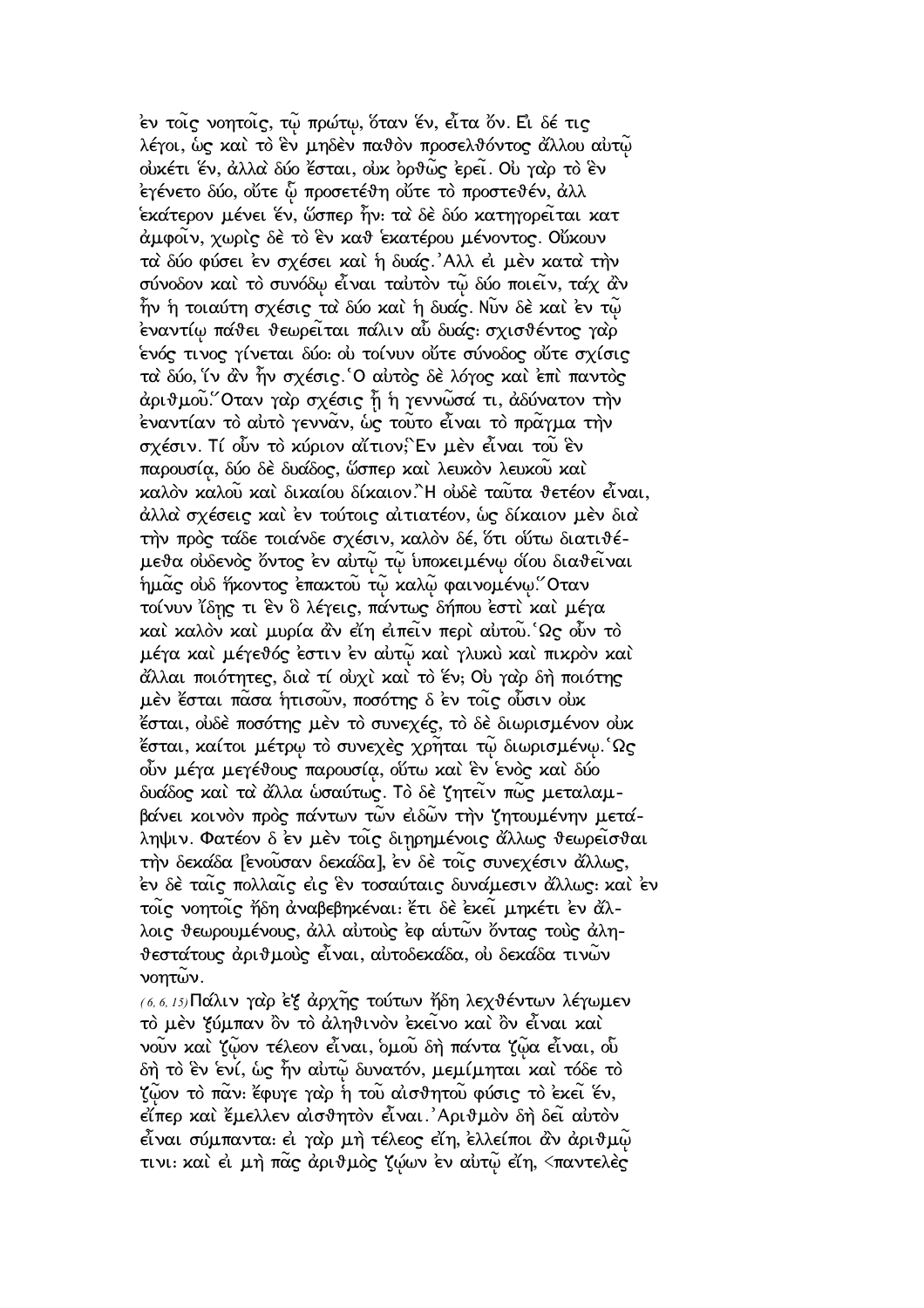ζώον> ουκ άν είη. Έστιν ούν ο αριθμος προ ζώου παντος και του παντελούς ζώου. Ο μεν δη άνθρωπος εν τω νοητώ και τα άλλα ζώα καθό εστι, και ή ζώον παντελές εστιν 'εκείνο. Και γαρ και ο ενταύθα άνθρωπος, η ζώον, [το παν] μέρος αυτου: και έκαστον, η ζώον, εκει εν ζώω εστίν. Εν δε τω νω, καθόσον νους, ώς μεν μέρη οι νοι πάντες καθ έκαστον: άριθμὸς δε και τούτων. Ου τοίνυν ουδ εν νῷ άριθμός πρώτως: ως δε εν νω, δσα νου ενέργειαι: και ως νου, δικαιοσύνη και σωφροσύνη και αι άλλαι άρεται και έπιστήμη καὶ ὅσα νους ἔχων νους ἐστιν ὄντως. Πως οὖν ούκ εν άλλω η επιστήμη, Η ότι έστι ταύτον και όμου ο 'επιστήμων, τὸ 'επιστητόν, ἡ 'επιστήμη, καὶ τα ἄλλα ὡσαύτως: διὸ και πρώτως έκαστον και ου συμβεβηκός η δικαιοσύνη, ψυχη δέ, καθόσον ψυχή, συμβεβηκός: δυναμει γαρ μαλλον ταύτα, ενεργεία δέ, όταν προς νούν και συνη. Μετα δε τουτο ήδη το όν, και εν τούτω ο αριθμός, μεθ ού τα όντα γεννα κινούμενον κατ άριθμόν, προστησάμενον τούς άριθμούς της υποστάσεως αυτών, ώσπερ και αυτού το εν συναπτον αύτο το όν πρός το πρώτον, οι δ άριθμοι ουκέτι τα άλλα πρός το πρώτον: άρκει γαρ το όν συνημμένον. Τὸ δὲ ὂν γενόμενον ἀριθμὸς συναπτει τα ὄντα πρὸς αύτό: σχίζεται γαρ ου καθό έν, άλλα μένει το εν αύτου: σχιζόμενον δε κατα την αύτου φύσιν εις όσα ηθέλησεν, εἶδεν εις δσα κατα τον αριθμον εγέννησεν εν αυτῷ άρα ὄντα: ταις γαρ δυναμεσι του αριθμου εσχίσθη και τοσαυτα εγέννησεν, όσα ἦν ο ἀριθμός. <Αρχη οὖν και πηγη> υποστάσεως τοις ούσιν ο άριθμος ο πρώτος και άληθής. Διο και ενταυθα μετα άριθμών η γένεσις εκαστοις, κάν άλλον αριθμον λαβη τι, ἢ άλλο γεννῷ ἢ γίνεται οὐδέν. Καὶ οὗτοι μὲν πρῶτοι άριθμοί, ως άριθμητοί: οι δέν τοις άλλοις ήδη άμφότερα έχουσιν: η μέν παρα τούτων, άριθμητοί, η δέ κατα τούτους τα άλλα μετρούσι, και αριθμούντες τους αριθμούς και τα άριθμητα: τίνι γαρ δέκα άν λέγοιεν ή τοις παρ αυτοις άριθμοις;

 $(6, 6, 16)$  Τούτους δή, ούς φαμεν πρώτους άριθμούς και άληθείς, που άν τις φαίη θείητε και είς τί γένος των όντων; 'Εν μεν γαρ τῷ ποσῷ δοκοῦσιν εἶναι παρα πασι και δη και ποσού μνήμην έν τώ πρόσθεν εποιείσθε άξιούντες δμοίως βεν] τω συνεχει και το διωρισμένον εν τοις ούσι τιθέναι. Παλιν τε αὖ λέγετε, ὡς πρώτων ὄντων οὗτοί εἰσιν οἱ ἀριθμοί, άλλους τε αὖ ἀριθμούς παρ εκείνους εἶναι λέγετε ἀριθμοῦντας. Πὦς οὖν ταΰτα διατάττεσθε, λέγετε ημίν. Έχει γαρ πολλήν άπορίαν: επεί και το εν το εν τοις αισθητοις πότερα ποσόν τι ή πολλακις μέν το έν ποσόν, αυτό δέ μόνον άρχη ποσού και ου ποσόν; Και πότερα άρχη ούσα συγγενές ή άλλο τι; Ταΰτα ἡμἶν πάντα δίκαιοι διασαφεἶν 'εστε. Λεκ-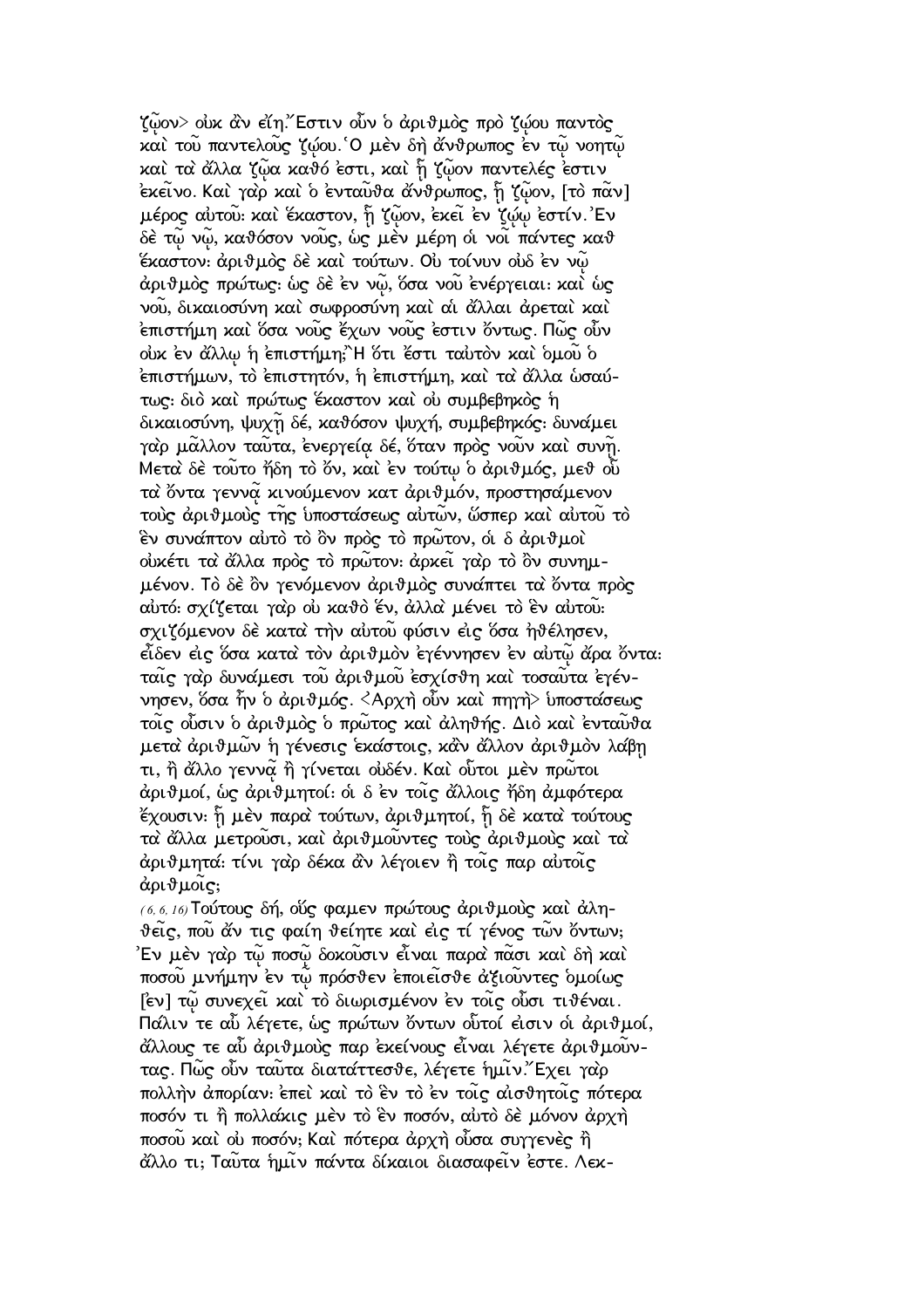τέον ούν αρξαμένοις εντευθεν περι τούτων, ως όταν μέν πρώτον δ έπι τών αισθητών ποιητέον τον λόγον - όταν τοίνυν άλλο μετ άλλου λαβων είπης δύο, οίον κύνα και άνθρωπον ή και άνθρώπους δύο ή πλείους, δέκα ειπων και άνθρώπων δεκαίδα, ο άριθμος ούτος ούκ ουσία ουδ ως εν αισθητοις, άλλα καθαρώς ποσον και μερίζον καθ ένα: και της δεκαδος ταύτης μέρη ποιών τα ένα άρχην ποιείς και τίθεσαι ποσού: είς γαρ των δέκα ουχ εν καθ αυτό. Όταν δε τον άνθρωπον αυτον έφ εαυτου λέγης αριθμόν τινα, δίον δυάδα, ζώον και λογικόν, ουχ είς έτι ο τρόπος ενταύθα, άλλ ή μεν διεξοδεύεις και άριθμείς, ποσόν τι ποιείς, ή δε τα υποκείμενα έστι δύο και εκατερον έν, ει το εν εκατερον συμπληρούν την ουσίαν και η ενότης εν εκατέρω, άριθμον άλλον και ουσιώδη λέγεις. Και η δυας αύτη ουχ ύστερον ούδε όσον λέγει μόνον έξωθεν του πράγματος, άλλα το έν τη ουσία και συνέχον την του πράγματος φύσιν. Ου γαρ ποιείς άριθμον σύ ενταύθα εν διεξόδω επιων πράγματα καθ αυτα όντα ουδέ συνιστάμενα έν τω άριθμείσθαι: τί γαρ άν γένοιτο είς ουσίαν άλλω ανθρώπω μετ άλλου άριθμουμένω; Ουδε γαρ τις ενας, ὥσπερ εν χορῳ, ἀλλ ἡ δεκας αὕτη των άνθρώπων έν σοι τω άριθμούντι την υπόστασιν άν έχοι, έν δε τοις δέκα ούς άριθμεις μή συντεταγμένοις εις εν ουδε δεκας άν λέγοιτο, άλλα δέκα σύ ποιείς άριθμών, και ποσον τουτο το δέκα: εν δε τω χορω και έστι τι έξω και εν τω στρατώ. Πώς δ'εν σοί; Η δ μέν πρό του άριθμείν εγκείμενος άλλως: ο δ εκ του φανηναι έξωθεν προς τον εν σοι ένέργεια ή εκείνων ή κατ εκείνους, άριθμούντος άμα και άριθμον γεννώντος και έν τη ενεργεία υπόστασιν ποιούντος ποσου, ώσπερ και έν τω βαδίζειν υπόστασίν τινος κινήσεως. Πώς οὖν άλλως ο εν ημίν; Η ο της ουσίας ημών: <μετέχουσα> φησιν αριθμού <και αρμονίασ> και αριθμος αύ και άρμονία: ούτε γαρ σωμά φησί τις ούτε μέγεθος: άριθμὸς ἄρα ἡ ψυχή, ἐίπερ οὐσία. Ὁ μὲν δὴ τοῦ σώματος άριθμός ουσία, ως σώμα, ο δε της ψυχης ουσίαι, ως ψυχαί. Και δη δλως επι των νοητών, ει έστι το εκει ζωον αυτο πλείω, οίον τριας, αύτη η τριας ουσιώδης η εν τω ζώω. Ή δὲ τριας ἡ μήπω ζώου, ἀλλ ὅλως τριας ἐν τῳ ὄντι, άρχη ουσίας. Ει δ άριθμείς ζώον και καλόν, εκάτερον μεν έν, σύ δε γεννάς άριθμον έν σοι και ένεργείς ποσον και δυάδα. Ει μέντοι άρετην τέτταρα λέγοισ - καὶ τετράς 'εστί τις οίον τα μέρη αυτής εις έν - και εναδα τετραδα οίον το υποκείμενον, και συ τετράδα εφαρμόττεις την εν σοί. (6, 6, 17) Ο δε λεγόμενος άπειρος αριθμός πως; Πέρας γαρ ούτοι αυτώ διδόασιν οι λόγοι. Η και ορθώς, είπερ έσται άριθμός: τὸ γαρ άπειρον μάχεται τῷ ἀριθμῷ. Δια τί οὖν λέγομεν άπειρος ο άριθμός; Αρ ούν ώσπερ άπειρον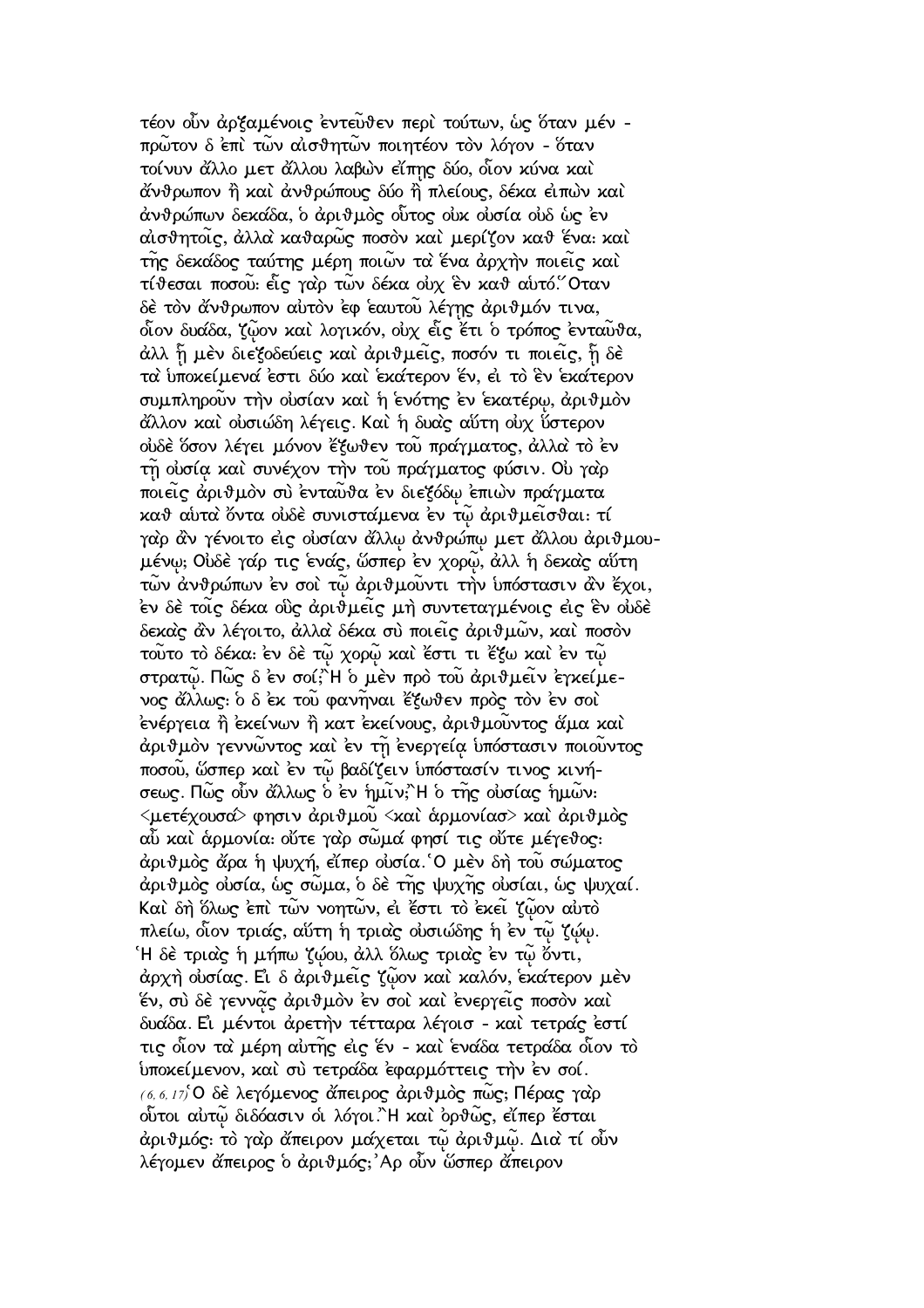λέγομεν γραμμήν - λέγομεν δὲ γραμμήν άπειρον, οὐχ ὅτι έστί τις τοιαύτη, άλλ ότι έξεστιν επι τη μεγίστη, οίον του παντός, επινοήσαι μείζω - ούτω και επι του άριθμου; Γνωσθέντος γαρ δσος εστιν έστιν αυτον διπλασίονα ποιήσαι τη διανοία ούκ εκείνω συναψαντα. Το γαρ εν σοι μόνω νόημα και φαντασμα πως άν τοις ούσι προσαψαις; "Η φήσομεν άπειρον εν τοις νοητοις είναι γραμμήν; Ποση γαρ άν είη η εκεί γραμμή: άλλ εί μη ποσή τις εν αριθμώ, άπειρος άν είη. Η το άπειρον άλλον τρόπον, ουχ ώς άδιεξίτητον. Αλλα πώς άπειρος, Η εν τω λόγω της αύτογραμμής ούκ ένι προσνοούμενον πέρας. Τι ούν εκεί γραμμή και που, Υστερον μεν γαρ άριθμου: ενοράται γαρ εν αυτή τὸ έν: και γαρ ἀφ ένος και προς μίαν διαστασιν: ποσον δέ τὸ της διαστάσεως μέτρον ουκ έχει. Αλλα που τουτο, Άρα μόνον εν εννοήσει οίον οριστικη, Η και πραγμα, νοερον μέντοι. Πάντα γαρ ούτως, ως και νοερα καί πως το πράγμα. Και δη και περι επιπέδου και στερεού και πάντων τών σχημάτων, που και όπως: ου γαρ δη ημείς τα σχήματα επινοούμεν. Μαρτυρεί δε τό τε του παντός σχημα πρό ημών και τα άλλα, όσα φυσικα σχήματα εν τοις φύσει ούσιν, & δη άναγκη πρό των σωματων είναι ασχηματιστα εκει και πρώτα σχήματα. Ου γαρ μορφαι εν άλλοις, άλλ αύτα αύτων όντα ουκ εδείτο εκταθηναι: τα γαρ εκταθέντα άλλων. Παντοτε οὖν σχῆμα εν εν τῷ ὄντι, διεκρίθη δε ἤτοι εν τω ζώω ή προ του ζώου. Λέγω δε διεκρίθη ουχ ότι έμεγεθύνθη, άλλ ότι έκαστον εμερίσθη πρὸς έκαστον, ως τὸ ζώον, καὶ τοις σώμασιν 'εδόθη τοις 'εκει, δίον πυρί, ει βούλει, τω έκει η έκει πυραμίς. Διὸ και τουτο μιμεισθαι θέλει μή δυναμενον ύλης αιτία και τα άλλα αναλογον, ώς λέγεται περι τῶν τῆδε. Αλλ οὖν εν τῷ ζώω καθ δ ζῷον ή εν τῷ νῷ πρότερον; Έστι μεν γαρ εν τῷ ζῳψ: ει μεν οὖν τὸ ζῷον περιεκτικὸν ἦν του νου, ἐν τῷ ζῷῳ πρώτως, ει δε νους κατα την ταξιν πρότερος, εν νω. Αλλ ει εν τω ζώω τω παντελει και ψυχαί, πρότερος νους. 'Αλλα` <νοῦσ> φησιν ὅσα < ορα ἐν τῷ παντελεῖ ζώω>: ει ούν ορα, ύστερος. Η δυνατον το ορα ούτως ειρησθαι, ως εν τη δράσει της υποστάσεως γινομένης: ου γαρ άλλος, άλλα πάντα έν, και η νόησις δε ψιλον έχει σφαίραν, τὸ δὲ ζώον ζώου σφαίραν.  $(6, 6, 18)$  Αλλα γαρ ο αριθμός εκει ώρισται: ημείς δ επινοήσομεν πλείονα του προτεθέντος, και το άπειρον ούτως άριθμούντων. Εκεί δ επινοήσαι πλέον ουκ έστι του επινοηθέντος: ἤδη γαρ 'εστιν: οὐδ 'ελείφθη τις οὐδε λειφθήσεται, ίνα τις και προστεθη αυτώ. Είη δ άν κάκει άπειρος, ότι ούκ έστι μεμετρημένος: υπό τίνος γάρ; Αλλ

ός εστι, πας εστιν εν ὢν και δμοῦ και δλος δη και ου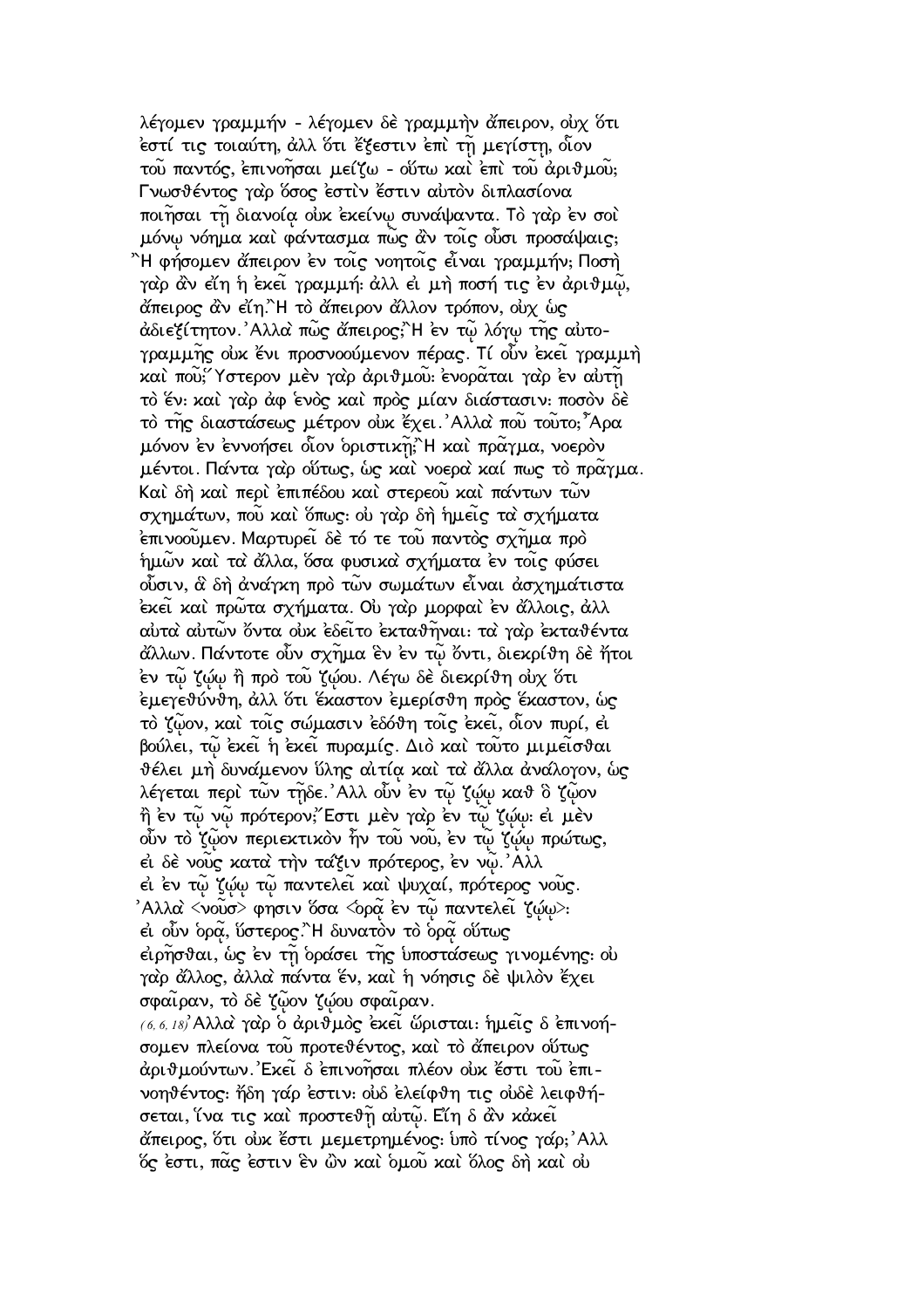περιειλημμένος πέρατί τινι, άλλ εαυτώ ών ός εστι: των γαρ ὄντων ὅλως ουδέν έν πέρατι, άλλ έστι το πεπερασμένον και μεμετρημένον το είς απειρίαν κωλυθεν δραμείν και μέτρου δεόμενον: εκείνα δε πάντα μέτρα, όθεν και καλα πάντα. Και γαρ, ή ζώον, καλόν, αρίστην την ζωήν έχον, ουδεμια ζωη ελλειπον, ουδ αύ προς θανατον συμμιγή έχον την ζωήν: ούδεν γαρ θνητον ουδ αποθνήσκον: ούδ αὖ ἀμενηνη ἡ ζωη τοῦ ζώου αὐτοῦ, ἀλλ ἡ πρώτη και εναργεστάτη και το τρανον έχουσα του ζην, ώσπερ το πρώτον φώς, άφ οὗ και αί ψυχαι ζώσί τε εκει και αί δεύρο ιουσαι κομίζονται. Οιδε δε και ότου χαριν ζη και πρὸς ὃ ζῆ, ἀφ οὗ καὶ ζῆ: ἐξ οὗ γαρ, καὶ ἐις ὃ ζῆ. Ἡ δὲ πάντων φρόνησις και ο πάς νους επων και συνων και ομού ών άγαθώτερον αυτό επιχρώσας και συγκερασάμενος φρόνησιν σεμνότερον αύτου το καλλος παρέχεται. Επει και ένταύθα φρόνιμος ζωή τὸ σεμνὸν και τὸ καλὸν κατα ἀλήθειαν εστι, καίτοι άμυδρώς δράται. Εκει δε καθαρώς δράται: δίδωσι γαρ τω δρώντι δρασιν και δύναμιν εις το μαλλον ζην και μάλλον ευτόνως ζώντα δράν και γενέσθαι δ δρά. Ενταυθα μέν γαρ ή προσβολή και προς άψυχα ή πολλή, και όταν προς ζώα, το μη ζών αυτών προβέβληται, και η ένδον ζωή μέμικται. Εκει δε ζωα πάντα και δλα ζωντα και καθαρα: κάν ως ου ζωόν τι λαβης, εξέλαμψεν αυτου εύθέως και αύτο την ζωήν. Την δε ουσίαν εν αυτοίς διαβάσαν, άκίνητον είς μεταβολήν παρέχουσαν αυτοίς την ζωήν, και την φρόνησιν και την εν αυτοις σοφίαν και επιστήμην θεασάμενος την κάτω φύσιν άπασαν γελάσει της εις ουσίαν προσποιήσεως. Παρα γαρ ταύτης μένει μέν ζωή, μένει νους, έστηκε δε έν αι ωνι τα όντα: εξίστησι δε ουδεν ουδέ τι τρέπει ουδε παρακινει αυτό: ουδε γαρ έστι τι ὂν μετ αὐτό, ὃ ἐφανψεται αὐτοῦ: ἐι δέ τι ἦν, ὑπὸ τούτου άν ήν. Και εί εναντίον τι ήν, άπαθες άν ήν τουτο υπ αυτου του εναντίου: όν δε αυτό ουκ άν τουτο εποίησεν ὄν, άλλ έτερον πρὸ αυτου κοινόν, και ἦν έκεινο το όν: ώστε ταύτη Παρμενίδης ορθώς εν ειπων το όν: και ου δι ερημίαν άλλου άπαθές, άλλ ότι όν: μόνω γαρ τούτω παρ αυτού έστιν είναι. Πώς άν ούν τις το όν παρ αύτου αφέλοιτο ή οτιούν άλλο, όσα όντος ενεργεία και δσα άπ αυτου; Εως γαρ άν ή, χορηγει: έστι δ άεί: ώστε κάκεινα. Ούτω δ εστιν εν δυνάμει και καλλει μέγα, ώστε θέλγειν και τα πάντα άνηρτησθαι αυτού και ίχνος αυτού παρ αύτου έχοντα άγαπαν και μετ αύτου το άγαθον ζητείν: τὸ γαρ εἶναι πρὸ ἐκείνου ως πρὸς ἡμας. Και ο πας δέ κόσμος ούτος και ζην και φρονείν, ίνα ή, θέλει, και πάσα ψυχή και πάς νους δ εστιν είναι: το δε είναι αύταρκες εαυτώ.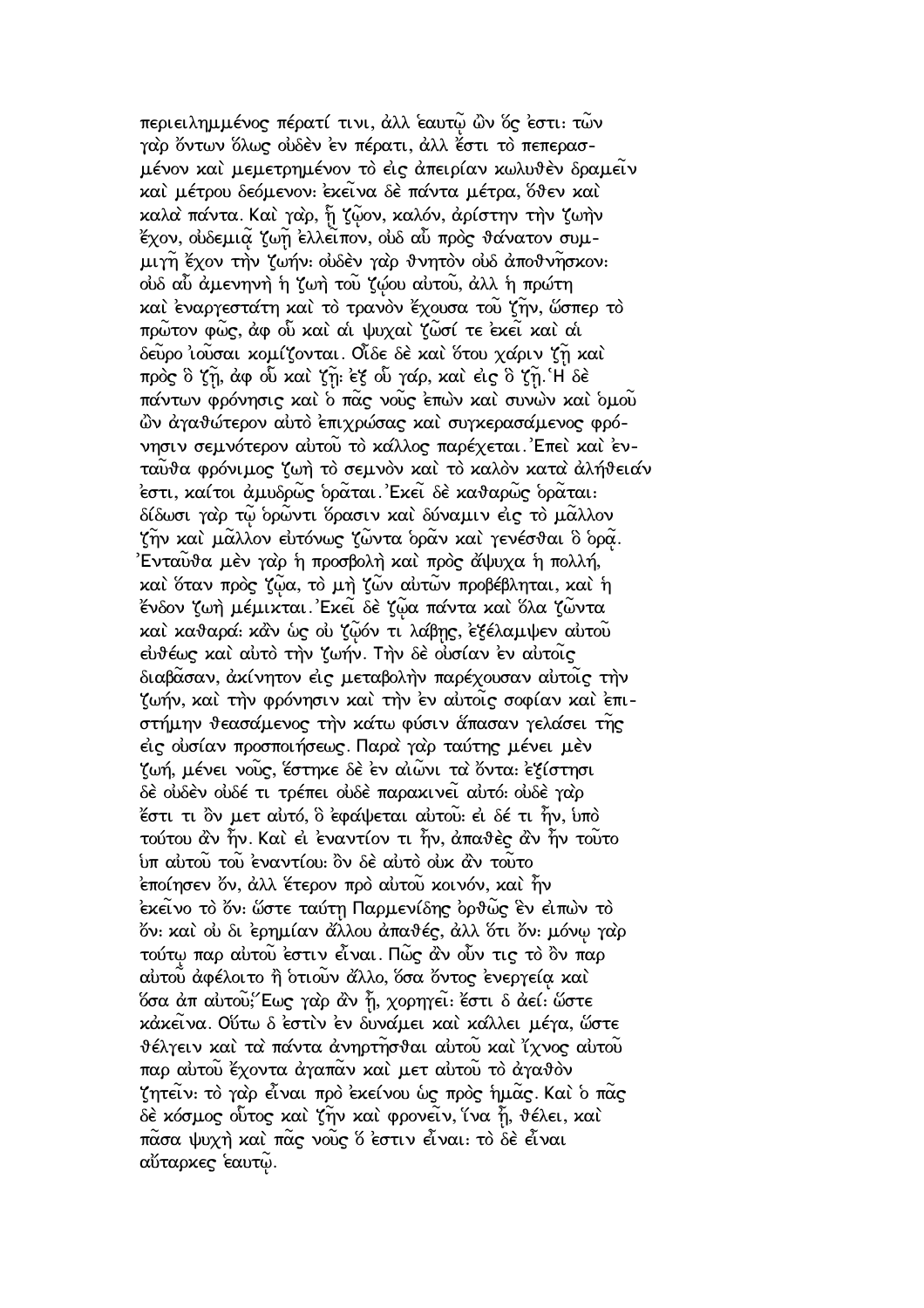(6, 7, 1) Εις γένεσιν πέμπων ο θεος ή θεός τις τας ψυχας <φωσφόρα> περὶ τὸ πρόσωπον ἔθηκεν <ὄμματα> καὶ τὰ άλλα όργανα ταις αισθήσεσιν εκασταις έδωκε προορώμενος, ώς ούτως άν σώζοιτο, ει προορώτο και προακούοι και άψαμένη το μεν φεύγοι, το δε διώκοι. Πόθεν δη προιδων ταυτα; Ου γαρ δη πρότερον γενομένων άλλων, είτα δι άπουσίαν αισθήσεων φθαρέντων, έδωκεν ύστερον α έχοντες έμελλον άνθρωποι και τα άλλα ζῷα το παθεῖν φυλάξασθαι. "Η είποι άν τις, ἤδει, ὅτι ἐν θερμοις και ψυχροις ἔσοιτο τὸ ζῷον και τοις άλλοις σωμάτων πάθεσι: ταυτα δε ειδώς, δπως μή φθείροιτο ραδίως των ζώων τα σώματα, το αισθανεσθαι έδωκε, και δι ὧν ενεργήσουσιν αι αισθήσεις όργανων. Αλλ ήτοι εχούσαις τας δυναμεις έδωκε τα όργανα ή άμφω. Αλλ ει μεν έδωκε και τας αισθήσεις, ουκ ήσαν αισθητικαι πρότερον ψυχαι ούσαι: ει δ είχον, ότε εγένοντο ψυχαί, και εγένοντο, ίν εις γένεσιν ίωσι, σύμφυτον αύταις το είς γένεσιν ιέναι. Παρα φύσιν άρα το άπο γενέσεως και εν τω νοητώ είναι, και πεποίηνται δή, ίνα άλλου ὦσι καὶ ἵνα ἐν κακῷ ἐἶεν: καὶ ἡ πρόνοια, ἵνα σώζοιντο ἐν τω κακώ, και ο λογισμός ο του θεού ούτος και όλως λογισμός. Αρχαί δε λογισμών τίνες; Και γάρ, ει εξ άλλων λογισμών, δει επί τι πρό λογισμού ή τινα γε παντως ιέναι. Τίνες ούν άρχαί; Η γαρ αίσθησις ή νους. Αλλα αίσθησις μέν ούπω: νους άρα. Αλλ ει νους αι προτάσεις, το συμπέρασμα επιστήμη: περι αισθητου ουδενός άρα. Ου γαρ άρχη μέν έκ του νοητου, τελευτή δέ είς νοητον άφικνειται, πώς ένι ταύτην την έξιν πρός αισθητού διανόησιν άφικνεισθαι; Ούτ ούν ζώου πρόνοια ούθ όλως τουδε του παντός εκ λογισμοῦ ἐγένετο: ἐπεὶ οὐδὲ ὅλως λογισμὸς ἐκεἶ, ἀλλὰ λέγεται λογισμός εις ένδειξιν του παντα ούτως, ως [άλλος σοφός] έκ λογισμού έν τοις ύστερον, και προόρασις, ότι ούτως, ως άν τις σοφός Γεν τοις ύστερον] προίδοιτο. Έν γαρ τοις μή γενομένοις προ λογισμού ο λογισμος χρήσιμον άπορία δυναμεως της πρό λογισμού, και προόρασις, ότι μή ήν δύναμις τώ προορώντι, καθ ήν ούκ έδεήθη προοράσεως. Και γαρ η προόρασις, ίνα μη τουτο, άλλα τουτο, και οίον φοβείται τὸ μή τοιούτον. Ο δε τούτο μόνον, ού προόρασις. Και ο λογισμός τουτο άντι τούτου. Μόνου δ όντος θατέρου τί και λογίζεται; Πὧς οὖν τὸ μόνον και εν και άπλως έχει άναπτυττόμενον το τουτο, ίνα μη τουτο; Και έμελλε γαρ τουτο, ει μή τουτο, και χρήσιμον τουτο άνεφάνη και σωτήριον τουτο γενόμενον. Προείδετο άρα και προελογίσατο άρα. Και δη και το νυν εξ άρχης λεχθεν τας αισθήσεις δια τουτο έδωκε και τας δυναμεις, ει και ότι μαλιστα άπορος η δόσις και πως. Ου μην άλλ ει δει εκαστην ενέργειαν μη άτελη είναι, μηδε θεμιτον θεου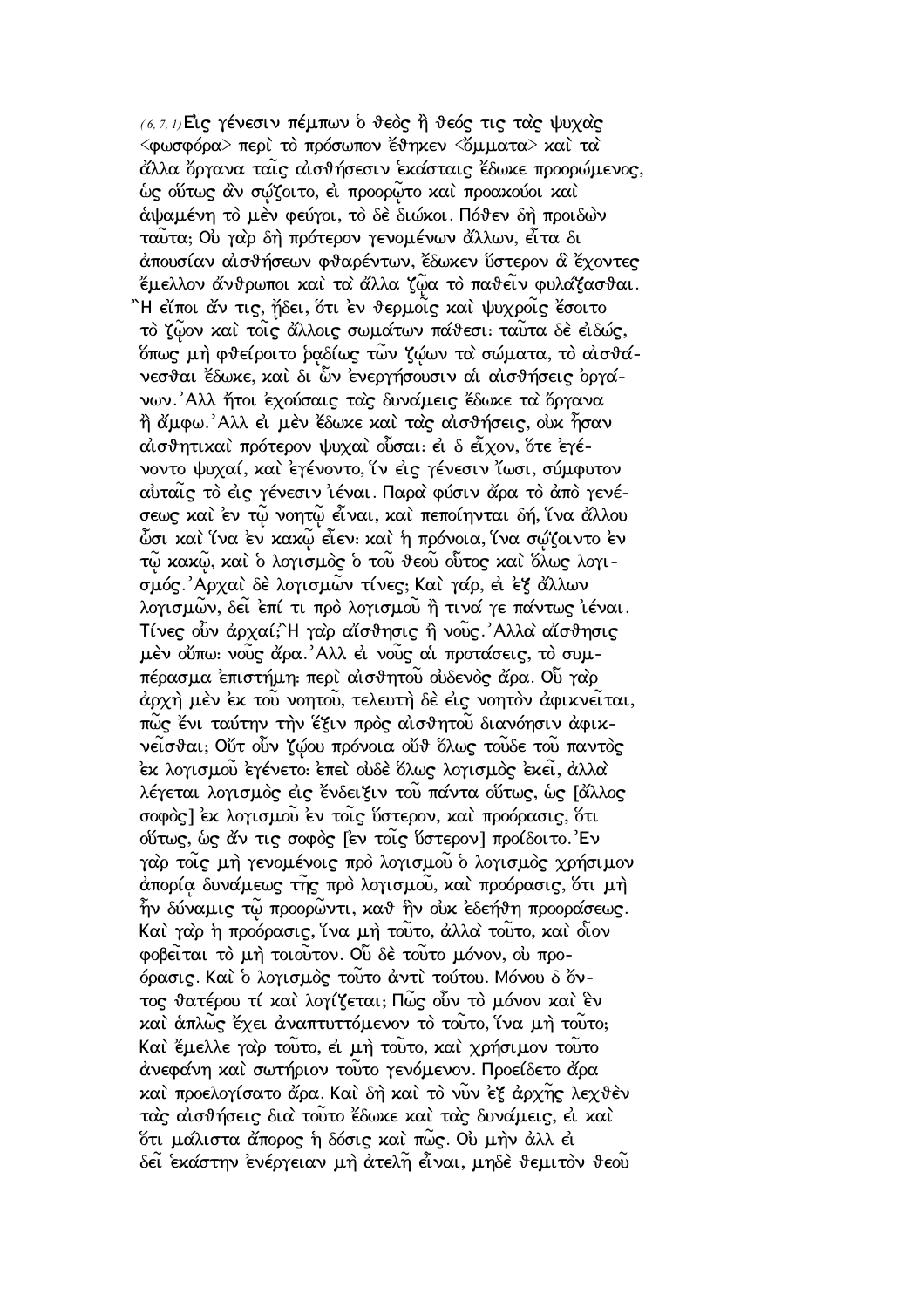<u>δτιούν δν άλλο τι νομίζειν ή δλον τε και παν, δεϊ εν</u> δτωούν των αύτου παντα ενυπαρχειν. Δει τοίνυν και του άει είναι. Δεί τοίνυν και του μέλλοντος ήδη παρόντος είναι. Ου δη ύστερόν τι εν εκείνω, άλλα το ήδη εκεί παρον ύστερον έν άλλω γίνεται. Ει ούν ήδη πάρεστι το μέλλον, άναγκη ούτω παρείναι, ώς προνενοημένον εις το ύστερον: τούτο δέ έστιν, ώς μηδέν δείσθαι μηδενός τότε, τούτο δέ έστι μηδέν ελλείψοντος. Παντα άρα ήδη ἦν καὶ ἀεὶ ἦν καὶ ούτως ήν, ως ειπείν ύστερον τόδε μετα τόδε: εκτεινόμενον μέν γαρ και δίον άπλούμενον έχει δεικνύναι τόδε μετα τόδε, όμου δε όν πάν τόδε: τουτο δέ εστιν έχον εν εαυτώ και την αιτίαν.

 $(6, 7, 2)$  Διό και εντεύθεν άν τις ούχ ήττον καταμάθοι την νου φύσιν, ην και πλέον των άλλων ορώμεν: ουδ ὧς δσον έστι το νου χρήμα δρώμεν. Το μεν γαρ ότι δίδομεν αυτον έχειν, το δε διότι ουχέτι, ή, ει δοίημεν, χωρίς. Και δρώμεν άνθρωπον ή οφθαλμόν, ει τύχοι, ώσπερ άγαλμα ή αγαλματος: τὸ δέ ἐστιν ἐκει ἀνθρωπος και δια τί ἀνθρωπος, είπερ και νοερόν αυτόν δει τον εκει άνθρωπον είναι, και οφθαλμόσ και δια τί: ή ούκ άν δλως είη, ει μη δια τί. Ενταυθα δε ώσπερ έκαστον των μερών χωρίς, ούτω και το δια τί. 'Exel δ εν ενι πάντα, ὥστε ταὐτὸν τὸ πραγμα και τὸ δια τί του πραγματος. Πολλαχού δε και ενταυθα το πραγμα και το δια τί ταυτόν, <δίον τί> εστιν <έκλειψισ>. Τί ούν κωλύει και έκαστον δια τί είναι και επι των άλλων, και τούτο είναι την ουσίαν εκάστου; μάλλον δε άναγκη: και πειρωμένοις ούτως το τί ήν είναι λαμβανειν ορθώς συμβαίνει. ``Ο γαρ 'εστιν 'έκαστον, δια` τοῦτό 'εστι. Λέγω δὲ οὐχ, ὅτι τὸ ἐἶδος εκαστω αίτιον του εἶναι - τουτο μεν γαρ αληθέσ άλλ ότι, ει και αυτό το είδος έκαστον πρός αυτό άναπτύττοις, ευρήσεις εν αυτώ το δια τί. Αργον μεν γαρ όν και ζωην [μή] έχον τὸ δια τί ου παντως έχει, εἶδος δὲ ὂν και νου όν πόθεν άν λαβοι το δια τί; Ει δε παρα νου τις λέγοι, ού χωρίς έστιν, εί γε και αυτό έστιν: ει ούν δει έχειν ταυτα μηδενι ελλείποντα, μηδε τώ δια τί ελλείπειν. Νούς δε έχει τὸ δια τί ούτως έκαστον τῶν ἐν αὐτῷ: τα δὲ ἐν αὐτῷ αυτός έκαστον άν είη των εν αυτώ, ώστε μηδεν προσδείσθαι του δια τί γέγονεν, άλλ δμου γέγονε και έχει εν αυτώ την της υποστάσεως αιτίαν. Γεγονός δε ουκ εικη ουδεν άν παραλελειμμένον έχοι του δια τί, άλλα παν έχον έχει και το καλώς δμού της αιτίας. Και τοις άρα μεταλαμβανουσιν ούτω δίδωσιν, ως το δια τί έχειν. Και μήν, ώσπερ εν τωδε τω παντι έκ πολλών συνεστηκότι συνείρεται προς άλληλα τα πάντα, και έν τώ πάντα είναι έστι και το διότι έκαστον ώσπερ και έφ εκάστου το μέρος προς το όλον έχον οραται - ου τούτου γενομένου, εἶτα τούτου μετα τόδε, άλλα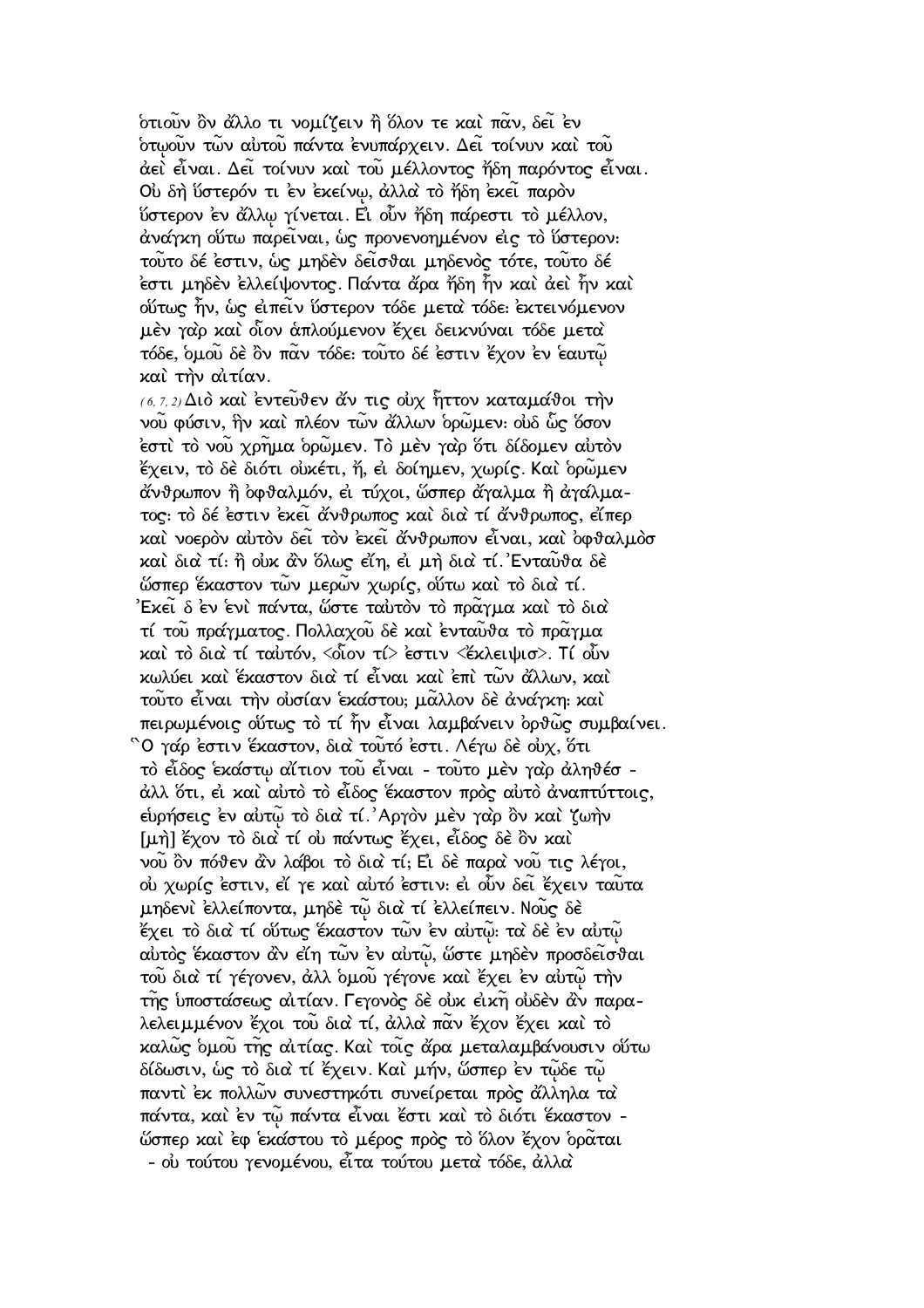πρὸς ἄλληλα δμου την αιτίαν και το αιτιατον συνισταντων, ούτω χρή πολύ μάλλον έκει τά τε πάντα πρός το όλον έκαστα και έκαστον προς αυτό. Ει ούν η συνυπόστασις δμού παντων και ούκ εική παντων και δεί μή απηρτήσθαι, έν αυτοίς άν έχοι τα αιτιατα τας αιτίας, και τοιούτον έκαστον, οίον άναιτίως την αιτίαν έχειν. Ει ούν μη έχει αιτίαν του είναι, αυτάρκη δέ εστι και μεμονωμένα αιτίας έστίν, είη άν έν αυτοις έχοντα συν αυτοις την αιτίαν. Και γαρ αύ ει μηδέν εστι ματην εκει, πολλα δε εν εκάστω εστί, πάντα δσα έχει έχοις άν ειπειν διότι έκαστον. Προήν άρα και συνήν το διότι εκει ούκ όν διότι, άλλ ότι: μαλλον δε άμφω έν. Τί γαρ άν και περιττον εἶχε νου, ὡς ἀν νου νόημα μη τοιούτον ὂν, οἷον μη τέλεον γέννημα; Ει ούν τέλεον, ούκ έστιν ειπειν ότω ελλείπει, ουδε δια τί τουτο ου πάρεστι. Παρον άρα έχοις άν ειπείν διότι πάρεστιν: εν άρα τη υποστάσει το δια τί: έν εκαστω τοίνυν νοήματι και ενεργήματι οίον και ανθρώπου πάς προεφανη ο άνθρωπος συμφέρων εαυτόν αυτώ, και πάντα όσα έχει εξ άρχης δμού έχων έτοιμός εστιν δλος. Είτα, εί μή πάς εστιν, άλλα δεί τι αυτώ προσθείναι, γεννήματός 'εστιν. Έστι δ άεί: ώστε πάς 'εστιν. 'Αλλ ο γινόμενος άνθρωπος γενητός.

 $(6, 7, 3)$  Τί ούν κωλύει προβουλεύσασθαι περί αυτου; Η κατ εκεινόν εστιν, ώστε ούτε τι άφελειν δει ούτε προσθειναι, άλλα το βουλεύσασθαι και λελογίσθαι δια την υπόθεσιν: υπέθετο γαρ γινόμενα. Και ούτω μεν η βούλησις και ο λογισμός: τω δ <άει γινόμενα> ενδεί ξασθαι και ότι λογίζεται άνειλεν. Ου γαρ ένι λογίζεσθαι εν τω άεί: και γαρ αὖ ἐπιλελησμένου ἦν, ὅπως και πρότερον. Εἶτα, ἐι μέν άμείνω ύστερον, ούκ άν καλα πρότερον: εί δ ήν καλα, έχει το ώσαύτως. Καλα δ έστι μετα της αιτίας: επει και νυν καλόν τι, ότι πάντα - τουτο γαρ και είδος το πάντα - και ότι την ύλην κατέχει: κατέχει δέ, ει μηδεν αύτης άμόρφωτον καταλείποι: καταλείπει δέ, εί τις μορφή ελλείποι, οίον οφθαλμος ή άλλο τι: ώστε αιτιολογων πάντα λέγεις. Δια τί ούν οφθαλμοί; ίνα πάντα. Και δια τί οφρύες; ίνα πάντα. Και γαρ ει ένεκα σωτηρίας λέγοις, φυλακτικόν της ουσίας λέγεις έν αυτη υπάρχον: τούτο δε είναι συμβαλλόμενον. Ούτως άρα ουσία ήν πριν και τούτο, καὶ τὸ αἴτιον ἄρα μέρος της οὐσίας: καὶ ἄλλο τοίνυν τούτο, δ δ εστί, της ουσίας. Παντα τοίνυν αλλήλοις και η όλη και τελεία και πάσα και το καλώς μετα της αιτίας και εν τη αιτία, και η ουσία και το τί ήν είναι και το διότι έν. Ει τοίνυν έγκειται το αισθητικον είναι και ούτως αισθητικόν έν τω είδει υπό αιδίου αναγκης και τελειότητος νου εν αυτώ έχοντος, είπερ τέλειος, τας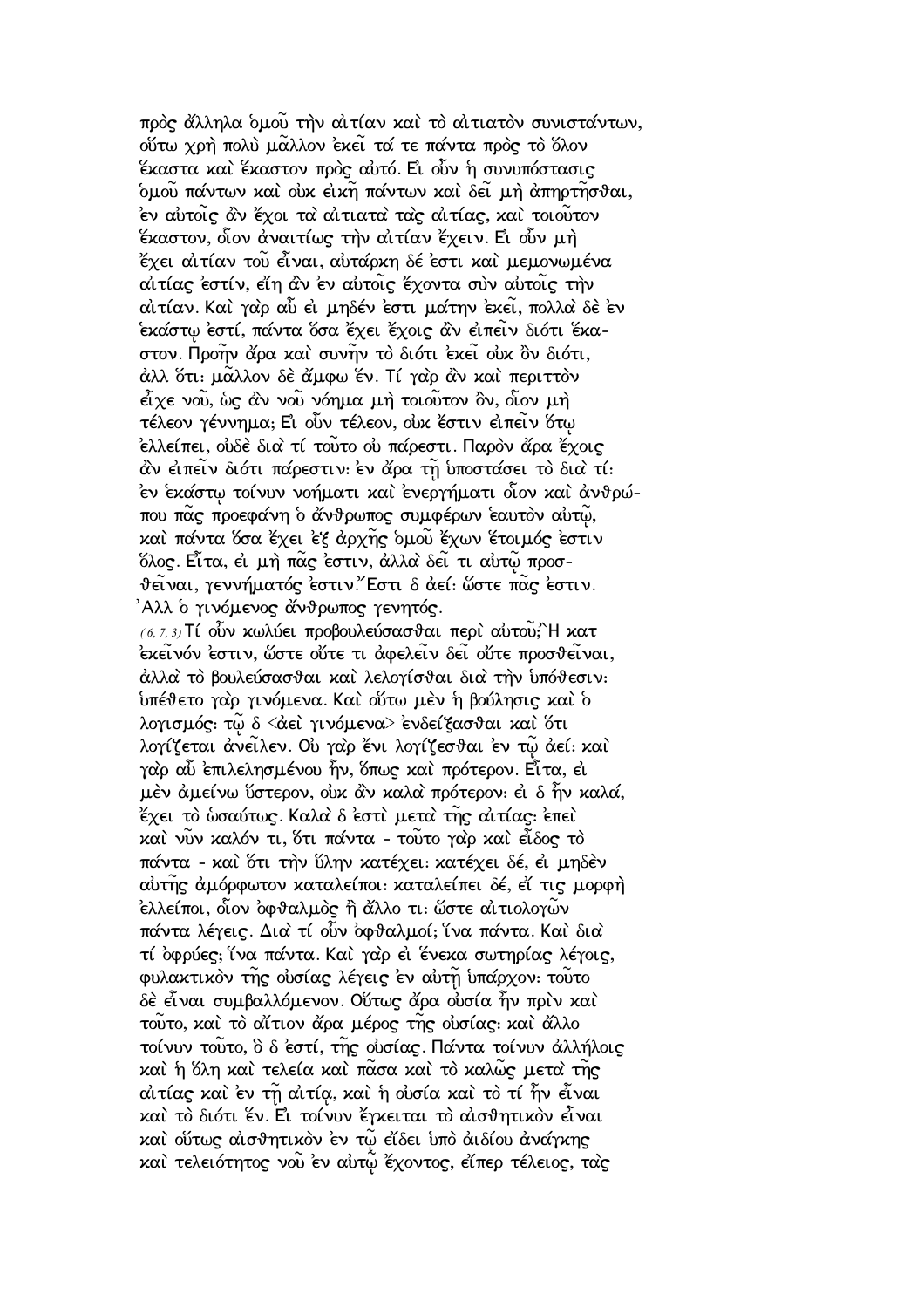αιτίας, ὥστε ημας ὕστερον ιδειν, ὡς ἄρα ὀρθως οὕτως ἔχει - 'εκει γαρ εν και συμπληρωτικον το αίτιον και ουχι δ άνθρωπος έκει μόνον νους ήν, προσετέθη δε το αισθητικόν, ότε εις γένεσιν εστέλλετο - πως ούκ άν εκεινος ο νους πρός τα τηδε ρέποι; Τί γαρ άν είη αισθητικον ή αντιληπτικόν αισθητών; Πώς δ ούκ άτοπον, εκει μεν αισθητικόν εξ αιδίου, ενταύθα δε αισθανεσθαι και της εκει δυναμεως την ενέργειαν πληρουσθαι ενταυθα, ότε χείρων η ψυχη γίγνεται;

(6, 7, 4) Παλιν ούν πρός ταύτην την απορίαν άνωθεν ληπτέον τον άνθρωπον όστις εκεινός εστιν. Ίσως δε πρότερον χρή τον τηδε άνθρωπον όστις ποτέ έστιν ειπείν - μήποτε ούδε τούτον άκριβώς ειδότες ως έχοντες τούτον εκείνον ζητούμεν. Φανείη δ άν Ίσως τισιν ο αυτός ούτός τε κάκεινος είναι. Αρχή δε της σκέψεως εντεύθεν: άρα δ άνθρωπος ούτος λόγος έστι ψυχης έτερος της τον άνθρωπον τουτον ποιούσης και ζην αυτον και λογίζεσθαι παρεχομένης; Η η ψυχη η τοιαύτη ο άνθρωπός εστιν; Η η τῷ σώματι τῷ τοιῷδε ψυχή προσχρωμένη; Αλλ ει μεν ζώον λογικόν ο άνθρωπος, ζώον δε το εκ ψυχης και σώματος, ούκ άν είη ο λόγος οὗτος τη ψυχη ο αυτός. Αλλ ει τὸ ἐκ ψυχης λογικης και σώματος ὁ λόγος του άνθρώπου, πως άν είη υπόστασις άίδιος, τούτου του λόγου του τοιούτου άνθρώπου γινομένου, όταν σώμα και ψυχή συνέλθη, Έσται γαρ ο λόγος ούτος δηλωτικός του εσομένου, ούχ οιος δν φαμεν αυτοανθρωπος, άλλα μαλλον εοικώς δρω, και τοιούτω οίω μηδε δηλωτικώ του τί ήν είναι. Ουδέ γαρ είδους έστι του ενύλου, άλλα το συναμφότερον δηλών, δ εστιν ήδη. Ει δε τουτο, ούπω εύρηται δ άνθρωπος: ἦν γαρ ο κατα τον λόγον. Ει δέ τις λέγοι τον λόγον δει τον των τοιούτων είναι συναμφότερόν τι, τόδ έν τώδε, καθ ό εστιν έκαστον, ουκ άξιοι λέγειν: χρη δέ, και ει ότι μαλιστα των ενύλων ειδών και μετα ύλης τους λόγους χρή λέγειν, άλλα τον λόγον αυτον τον πεποιηκότα, οίον τον άνθρωπον, λαμβάνειν και μάλιστα, όσοι <το τί ήν είναι> άζιουσιν εφ εκαστου δρίζεσθαι, δταν κυρίως δρίζωνται. Τί ούν 'εστι τὸ εἶναι ἀνθρώπῳ; Τουτο δ 'εστί, τί 'εστι τὸ πεποιηκὸς τούτον τὸν ἄνθρωπον 'ενυπάρχον, ου χωριστόν; Αρ οὖν αυτὸς ὁ λόγος ζῷόν 'εστι λογικόν, ἢ τὸ συναμφότερον, αύτος δέ τις ποιητικός ζώου λογικού; Τίς ὢν αυτός; Η το ζώον άντι ζωής λογικής έν τώ λόγω. Ζωή τοίνυν λογική ο άνθρωπος. Άρ οὖν ζωή άνευ ψυχης;`Η γαρ η ψυχη παρέξεται την ζωην την λογικην και έσται ο άνθρωπος ενέργεια ψυχης και ουκ ουσία, ή η ψυχή ο άνθρωπος έσται. Αλλ ει η ψυχή η λογική ο άνθρωπος έσται, όταν εις άλλο ζώον ίη η ψυχή, πώς ούκ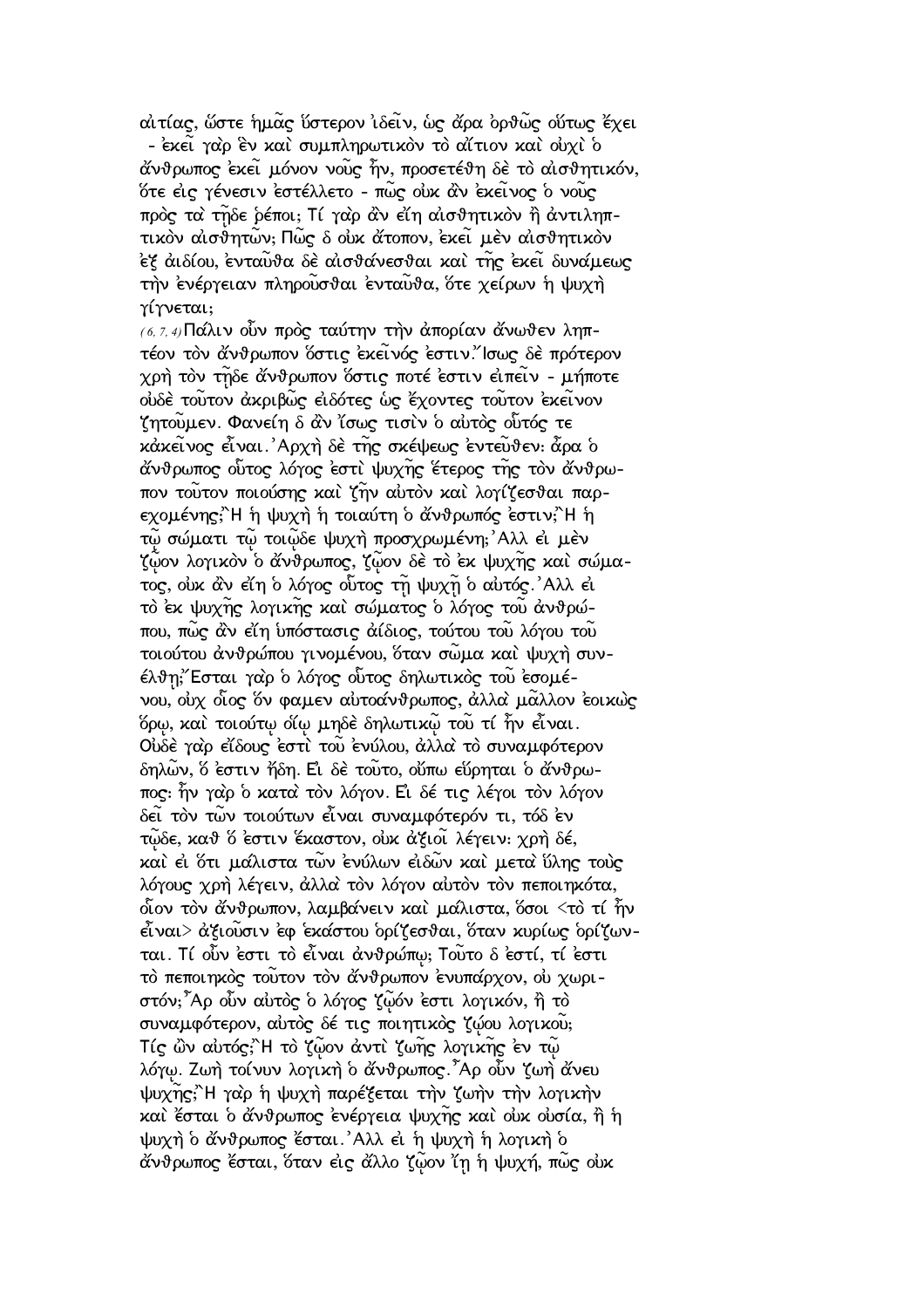## άνθρωπος;

(6, 7, 5) Λόγον τοίνυν δεϊ τον άνθρωπον άλλον παρα την ψυχην είναι. Τί κωλύει συναμφότερόν τι τον άνθρωπον είναι, ψυχήν εν τοιώδε λόγω, όντος του λόγου οίον ένεργείας τοιἆσδε, της δὲ ἐνεργείας μη δυναμένης ἄνευ του ενεργούντος είναι; Ούτω γαρ και οί εν τοις σπέρμασι λόγοι: ούτε γαρ άνευ ψυχης ούτε ψυχαι άπλως. Οι γαρ λόγοι οι ποιούντες ούκ άψυχοι, και θαυμαστον ουδεν τας τοιαύτας ουσίας λόγους είναι. Οι ούν δη ποιούντες άνθρωπον λόγοι ποίας ψυχης ενέργειαι; άρα της φυτικής; Η της ζώον ποιούσης, εναργεστέρας τινός και αυτό τουτο ζωτικωτέρας. Η δε ψυχη η τοιαύτη η εγγενομένη τη τοιαύτη ύλη, άτε ούσα τουτο, οίον ούτω διακειμένη και άνευ του σώματος, άνθρωπος, έν σώματι δέ μορφώσασα κατ αύτην και άλλο είδωλον άνθρώπου όσον 'εδέγετο το σώμα ποιήσασα, ώσπερ και' τούτου αύ ποιήσει ο ζωγράφος έτι ελάττω άνθρωπόν τινα, την μορφήν έχει και τους λόγους ή τα ήθη, τας διαθέσεις, τας δυναμεις αμυδρας, παντα, ότι μη ούτος πρώτος: και δη και είδη αισθήσεων άλλων, αισθήσεις άλλας εναργείς δοκούσας είναι, άμυδροτέρας δε ως προς τας προ αυτών και εικόνας. Ο δε επι τούτω άνθρωπος ψυχης ήδη θειοτέρας, εχούσης βελτίω άνθρωπον και αισθήσεις εναργεστέρας. Και είη άν ο Πλατων τουτον ορισαμενος, προσθείς δε το <χρωμένην σώματι>, ότι εποχείται τη ήτις προσχρηται πρώτως σώματι, η δε δευτέρως η θειοτέρα. "Ηδη γαρ αισθητικοῦ ὄντος τοῦ γενομένου ἐπηκολούθησεν αύτη τρανοτέραν ζωην διδούσα: μάλλον δ ουδ επηκολούθησεν, άλλα δίον προσέθηκεν αυτήν: ου γαρ εξίσταται του νοητου, άλλα συναψαμένη οίον εκκρεμαμένην έχει την κάτω συμμίζασα εαυτήν λόγω πρός λόγον. Όθεν και άμυδρός ούτος ών εγένετο φανερός τη ελλαμψει.

(6, 7, 6) Πώς ούν έν τη κρείττονι το αισθητικόν; Η το αισθητικόν των έκει άν αισθητών, και ως έκει τα αισθητά. Διό και ούτως αισθάνεται την αισθητην άρμονίαν, τη δε αισθήσει παραδεξαμένου του αισθητικου ανθρώπου και συναρμόσαντος εις έσχατον πρός την εκει άρμονίαν, και πυρός έναρμόσαντος πρὸς τὸ ἐκεἶ πυρ, οὗ αἴσθησις ἦν ἐκείνῃ τη ψυχη αναλογον [τη] του πυρός του εκει φύσει. Ει γαρ ήν εκεί σώματα ταύτα, ήσαν αυτών τη ψυχη αισθήσεις και άντιλήψεις: και ο άνθρωπος ο εκει, η τοιαύτη ψυχή, άντιληπτική τούτων, όθεν και ο ύστερος άνθρωπος, το μίμημα, είχε τους λόγους έν μιμήσει: και ο έν νω άνθρωπος τον προ παντων των ανθρώπων άνθρωπον. 'Ελλαμπει δ οὗτος τῷ δευτέρῳ καὶ οὗτος τῷ τρίτῳ: έχει δέ πως πάντας ο έσχατος, ου γινόμενος εκείνοι, άλλα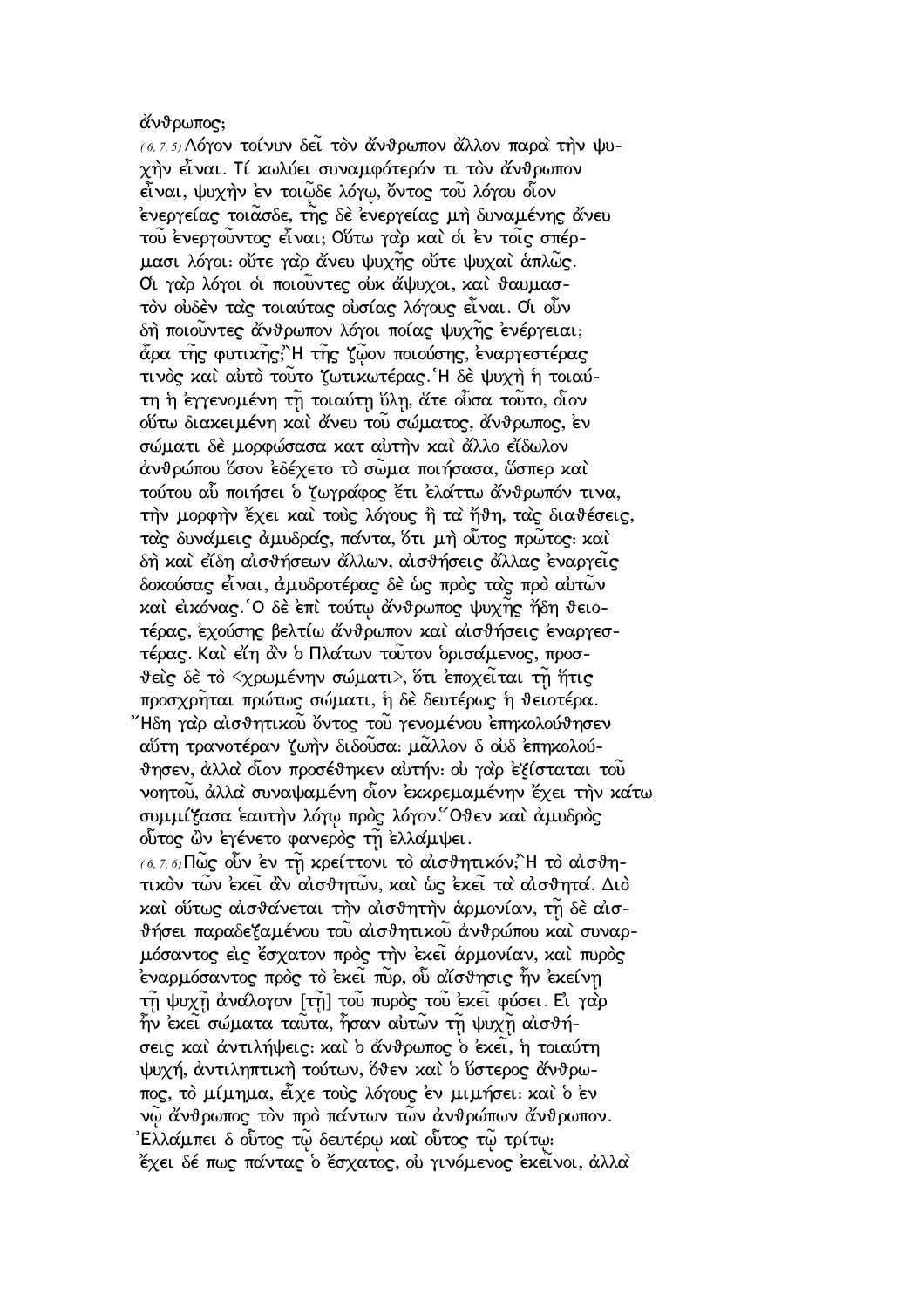παρακείμενος εκείνοις. Ενεργεί δε ο μεν ημών κατα τον ἔσχατον, τῷ δέ τι καὶ παρα τοῦ πρὸ αὐτοῦ, τῷ δὲ καὶ παρα του τρίτου η ενέργεια, και έστιν έκαστος καθ δν ένεργει, καίτοι πάντας έκαστος έχει και αύ ουκ έχει. Του δέ σώματος χωρισθείσης της τρίτης ζωης και του τρίτου άνθρώπου, εί συνέποιτο ή δευτέρα, συνέποιτο δε μή χωρισθεῖσα τῶν ἄνω, οὗ ἐκείνη καὶ αὕτη λέγεται εἶναι. Μεταλαβούσης δε θήρειον σώμα θαυμαζεται δέ, πώς λόγος ούσα άνθρώπου."Η πάντα ἦν, άλλοτε δε 'ενεργει κατ άλλον. Καθαρα μέν ούν ούσα και πριν κακυνθηναι άνθρωπον θέλει και άνθρωπός έστι: και γαρ καλλιον τουτο, και το καλλιον ποιεί. Ποιεί δε και δαίμονας προτέρους, δμοειδείς τη [ή] άνθρωπον: και ο προ αυτής δαιμονιώτερος, μάλλον δέ θεός, και έστι μίμημα θεου δαίμων εις θεον άνηρτημένος, ώσπερ άνθρωπος εις άνθρωπον. Ου γαρ λέγεται θεός, είς δν ο άνθρωπος. Έχει γαρ διαφοραν, ην έχουσι ψυχαί πρός άλλήλας, κάν έκ του αύτου ώσι στίχου. Λέγειν δε δει δαίμονας είδος δαημόνων, ούς φησιν δ Πλάτων δαίμονας. Όταν δε συνέπηται - την <θήρειον φύσιν> ελομένη - ψυχή η συνηρτημένη τη ότε άνθρωπος  $\tilde{\eta}$ ν, τον 'εν αύτ $\tilde{\eta}$  λόγον 'εκείνου του ζώου 'έδωκεν.' Έχει γάρ, και η ενέργεια αύτη χείρων.

(6, 7, 7) Αλλ ει κακυνθείσα και χείρων γενομένη πλάττει θήρειον φύσιν, ούκ ἦν ὃ 'εξ άρχης βουν 'εποίει ή Υππον, και ο λόγος δε ίππου και ίππος παρα φύσιν. Η έλαττον, ού μην παρα φύσιν, άλλ εκείνό πως και εξ άρχης ίππος ή κύων. Και εί μεν έξει, ποιεί το καλλιον, ει δε μή, δ δύναται, ή γε ποιείν προσταχθείσα: οία και οί πολλα είδη ποιείν ειδότες δημιουργοί, είτα τούτο ποιούντες, ή δ προσετάχθησαν, ή δ η ύλη εθέλει τη επιτηδειότητι. Τί γαρ κωλύει την μέν δύναμιν της του παντός ψυχης προυπογράφειν, άτε λόγον πάντα ούσαν, πριν και παρ αυτής ήκειν τας ψυχικας δυναμεις, και την προυπογραφην οίον προδρόμους ελλαμψεις είς την ύλην είναι, ήδη δε τοις τοιούτοις ίχνεσιν επακολουθούσαν την εξεργαζομένην ψυχην κατα μέρη τα ίχνη διαρθρούσαν ποιήσαι και γενέσθαι εκαστην τουτο, ω προσηλθε σχηματίσασα εαυτήν, ώσπερ τον έν ορχήσει προς το δοθεν αυτώ δράμα; Αλλα γαρ επισπόμενοι τω εφεξής είς τουτο ήκομεν. Ήν δε ημίν ο λόγος, το αισθητικόν όπως του ανθρώπου και πως ούκ εκείνα πρός γένεσιν βλέπει: και ημίν εφαίνετο και ο λόγος εδείκνυεν ούκ εκείνα πρός τα τηδε βλέπειν, άλλα ταυτα εις εκείνα άνηρτησθαι και μιμείσθαι εκείνα, και τούτον τον άνθρωπον παρ εκείνου έχοντα τας δυνάμεις πρός έκεινα, και συνεζευχθαι ταυτα τα αισθητα τούτω, εκείνα δ εκείνω: εκείνα γαρ τα αισθητά, α ούτως ώνομά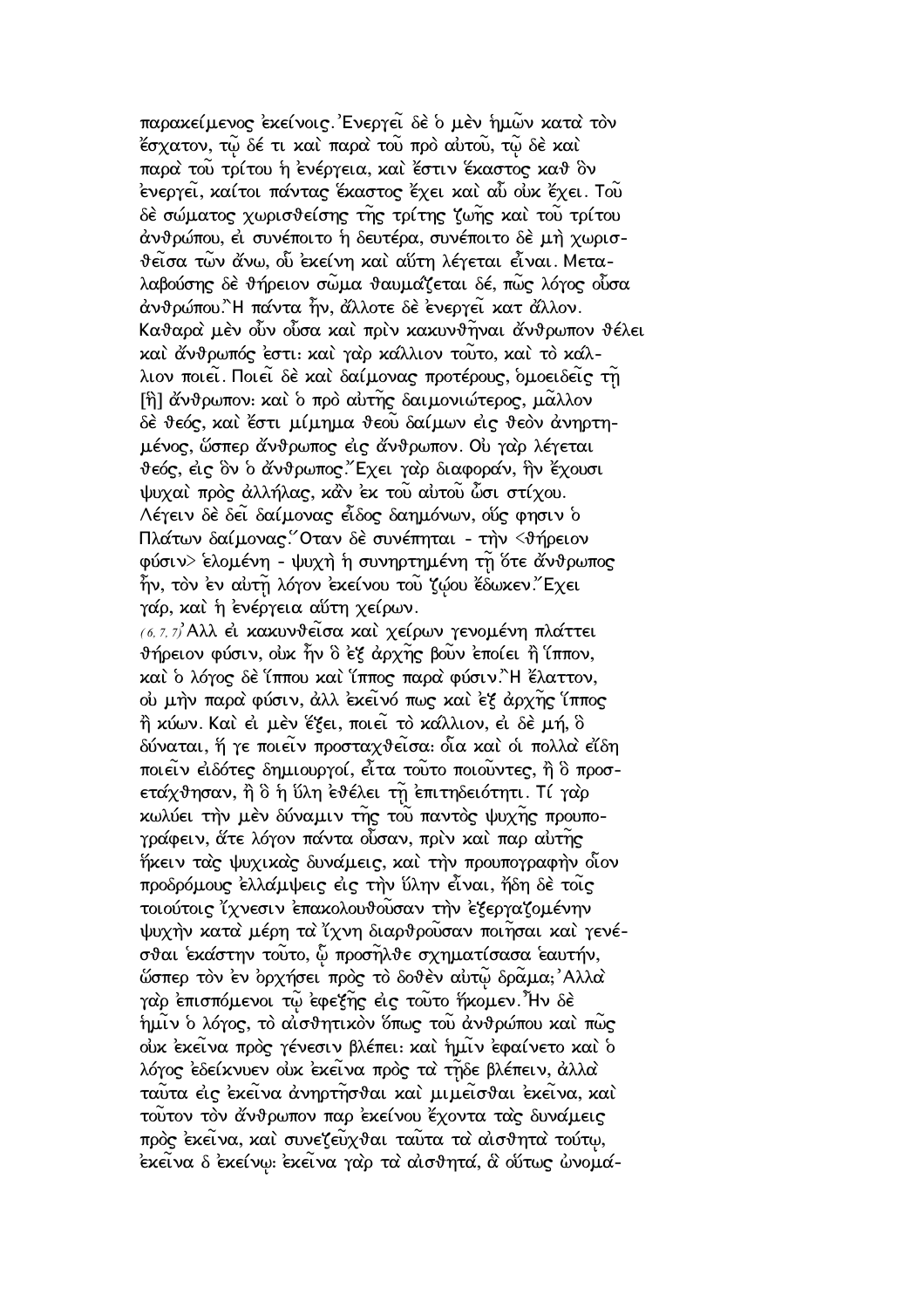σαμεν, ότι ἀσώματα, ἄλλον δὲ τρόπον 'εν ἀντιλήψει, καὶ τήνδε την αίσθησιν αμυδροτέραν ούσαν της εκει αντιλήψεως, ην ώνομάζομεν αίσθησιν, ότι σωμάτων ήν, εναργεστέραν είναι. Και δια τουτο και τουτον αισθητικόν, ότι ελαττόνως και ελαττόνων αντιληπτικός εικόνων εκείνων: ώστε είναι τας αισθήσεις ταύτας άμυδρας νοήσεις, τας δε εκει νοήσεις εναργείς αισθήσεις.

(6, 7, 8) Αλλα το μέν αισθητικόν ούτως. Το δε ίππος όλως και έκαστον των ζώων εκεί πως ου προς τα ενταυθα 'εθέλει βλέπειν; Αλλ ει μέν, ίνα ενταυθα ίππος γένοιτο ή άλλο τι ζώον, εξεύρε νόησιν ίππου; Καίτοι πώς οιόν τε ήν βουλόμενον ίππον ποιήσαι νοήσαι ίππον; Ήδη γαρ δήλον δτι υπηρχεν ίππου νόησις, είπερ ηβουλήθη ίππον ποιησαι: ώστε ουκ έστιν, ίνα ποιήση, νοήσαι, άλλα πρότερον είναι τον μή γενόμενον ίππον προ του μετα ταυτα εσομένου. Ει ούν πρό της γενέσεως ήν και ούχ, ίνα γένηται, ενοήθη, ου προς τα τηδε βλέπων είχε παρ εαυτώ δς είχε τον εκει ίππον, ουδ ίνα τα τηδε ποιήση, είχε τουτόν τε και τα άλλα, άλλα ήν μεν εκείνα, ταύτα δε επηκολούθει εξ άναγκης εκείνοις: ου γαρ ήν στηναι μέχρι των εκει. Τίς γαρ άν έστησε δύναμιν μένειν τε και προιέναι δυναμένην; 'Αλλα` δια` τί 'εκεῖ 'ζῶα ταῦτα; Τί γαρ 'εν θεῶ ταῦτα; Τα` μέν γαρ λογικα έστω: άλόγων δε τοσούτον πλήθος τί το σεμνόν έχει; Τί δέ ου τουναντίον; Ότι μεν ούν πολλα δεί τούτο το εν είναι όν μετα το παντη εν, δήλον: ή ούκ άν ήν μετ εκείνο, άλλ εκείνο. Μετ εκείνο δε όν υπερ μεν έκεινο πρὸς τὸ μᾶλλον ἓν γενέσθαι οὐκ ἦν, ἐλλειπον δ έκείνου: του δ άρίστου ὄντος ενὸς ἔδει πλέον ἢ εν εἶναι: τὸ γαρ πλῆθος εν ελλείψει. Τί οὖν κωλύει δυαδα εἶναι; "Η εκατερον τῶν ἐν τῇ δυαδι οὐχ οἶόν τε ἦν ἓν παντελῶς εἶναι, ἀλλα πάλιν αὖ δύο τοὺλάχιστον εἶναι, καὶ ἐκείνων αὖ ώσαύτως: είτα και κίνησις ήν εν τη δυαδι τη πρώτη και στάσις, ήν δέ και νους, και ζωην ήν εν αυτή: και τέλεος νους και ζωή τελεία. Ήν τοίνυν ουχ ως νους είς, άλλα πάς και πάντας τους καθ έκαστα νους έχων και τοσούτος δσοι πάντες, και πλείων: και έζη ουχ ως ψυχη μία, άλλ ώς πασαι, και πλείων, δύναμιν εις το ποιείν ψυχας εκαστας έχων, και <ζώον παντελεσ> ήν, ουκ άνθρωπον εν αυτώ μόνον έχων: μόνον γαρ άνθρωπος ενταυθα ήν.  $(6, 7, 9)$  Αλλ έστω, φήσει τις, τα τίμια των ζώων: πως αὖ τα ευτελη και τα άλογα ἦν; Το ευτελες δηλονότι τῷ άλόγω έχοντα, ει τω λογικώ το τίμιον: και ει τω νοερώ τὸ τίμιον, τῷ ἀνοήτῳ τὸ ἐναντίον. Καίτοι πως ἀνόητον ἢ άλογον εκείνου όντος εν ὧ έκαστα ή εξ οὗ; Πρὸ δη τῶν περι ταυτα και προς ταυτα λεχθησομένων λάβωμεν, ως δ άνθρωπος ο ενταύθα ου τοιούτός εστιν, οίος εκείνος, ώστε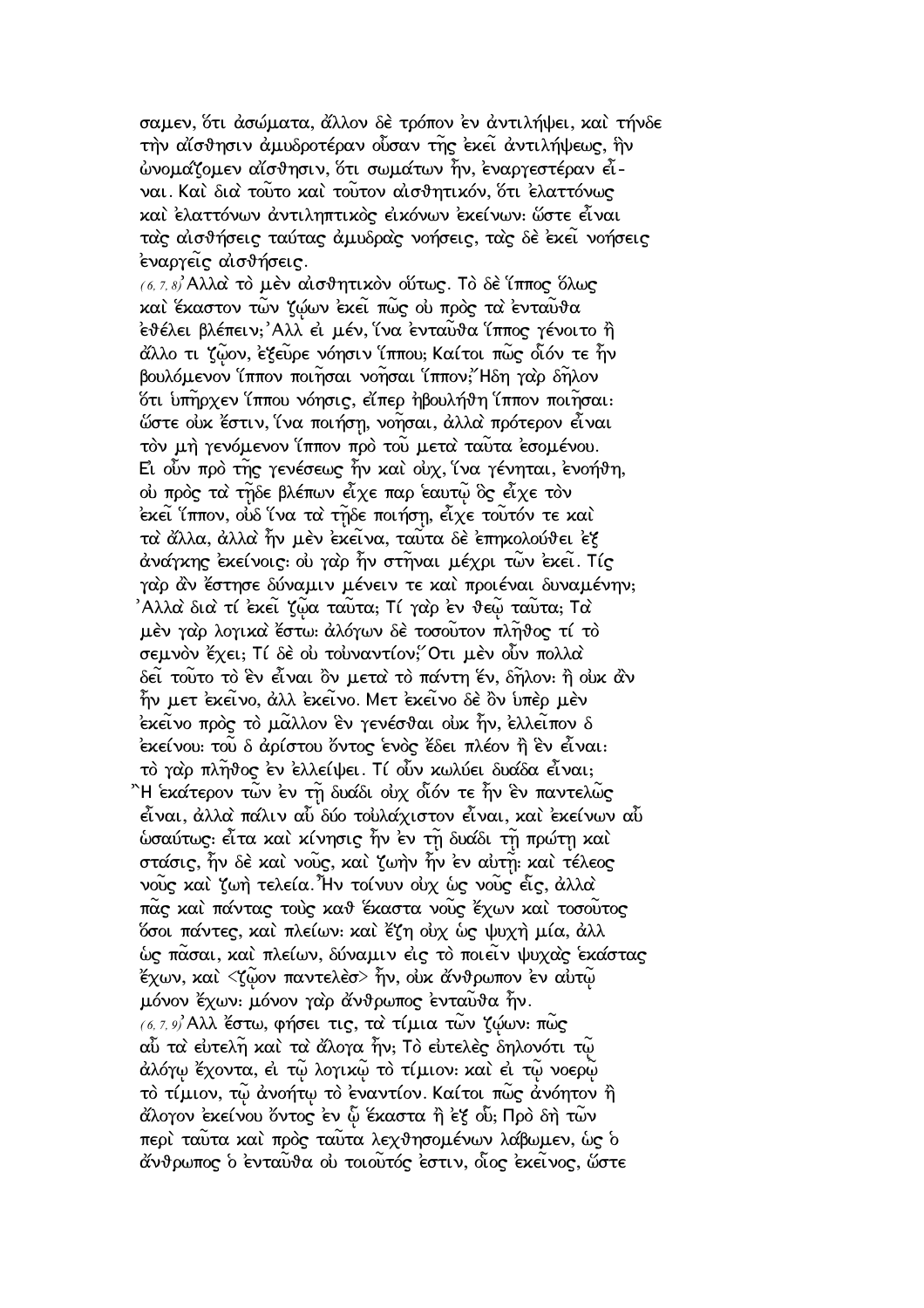και τα άλλα ζώα ουχ οία τα ενταύθα κάκει, άλλα μειζόνως δει εκείνα λαμβάνειν: είτα ούτε το λογικον εκει: ώδε γαρ ἴσως λογικός, ἐκεῖ δὲ ὁ πρὸ τοῦ λογίζεσθαι. Δια τί οὖν ένταυθα λογίζεται ούτος, τα δ άλλα ού; Η διαφόρου όντος έκει του νοειν έν τε άνθρώπω και τοις άλλοις ζώοις, διάφορον και το λογίζεσθαι: ένι γάρ πως και τοις άλλοις ζώοις πολλα διανοίας έργα. Δια τί ούν ουκ επίσης λογικα, Δια τί δε άνθρωποι πρός άλλήλους ούκ επίσης; Δεϊ δε ενθυμείσθαι, ώς τας πολλας ζωας οίον κινήσεις ούσας και τας πολλας νοήσεις ούκ εχρην τας αύτας είναι, άλλα και ζωας διαφόρους και νοήσεις ώσαύτως: τας δε διαφοράς πως φωτεινοτέρας και εναργεστέρας, κατα το εγγύς δε των πρώτων πρώτας και δευτέρας και τρίτας. Διόπερ των νοήσεων αι μεν θεοί, αι δε δεύτερόν τι γένος, εν ω το λογικον επίκλην ενταύθα, εξης δ άπο τούτων το άλογον κληθέν. Εκεί δέ και το άλογον λεγόμενον λόγος ήν, και το άνουν νους ήν, έπει και ο νοών ίππον νους έστι, και η νόησις ίππου νους ήν. Αλλ ει μεν νόησις μόνον, άτοπον ουδεν την νόησιν αύτην νόησιν ούσαν άνοήτου είναι: νύν δ εί ταύτον η νόησις τω πράγματι, πως η μέν νόησις, άνόητον δέ το πραγμα; ούτω γαρ άν νους άνόητον εαυτον ποιοι. Ή ουκ άνόητον, άλλα νους τοιόσδε: ζωή γαρ τοιάδε. Ώς γαρ ητισουν ζωή ούκ άπήλλακται του είναι ζωή, ούτως ουδέ νους τοιόσδε άπήλλακται του είναι νους: επει ουδε ο νους ο κατα **δτιούν ζώον απήλλακται αύ του νους είναι παντων**, οίον και άνθρώπου, είπερ έκαστον μέρος, ό τι άν λάβης, πάντα άλλ Ίσως άλλως. Ενεργεία μεν γαρ εκείνο, δύναται δε πάντα: λαμβάνομεν δέ καθ έκαστον τὸ ένεργεία: τὸ δ ένεργεία έσχατον, ὥστε τουδε του νου το έσχατον Υππον εἶναι, καὶ ῇ ἔληξε προιων ἀεὶ ἐις ἐλαττω ζωήν, ἵππον εἶναι, άλλον δε κατωτέρω ληζαι. Εξελιττόμεναι γαρ αι δυναμεις καταλείπουσιν άει είς το άνω: προίασι δέ τι άφιεισαι και έν τῷ ἀφεῖναι δὲ ἄλλα ἄλλαι δια τὸ ἐνδεὲς τοῦ ζώου του φανέντος εκ του ελλείποντος έτερον εξευρουσαι προσθείναι: δίον 'επει' ούκ 'έστιν 'έτι το 'ικανον είς ζωήν, άνεφάνη όνυξ και το γαμψώνυχον ή το καρχαρόδον ή κέρατος φύσις: ὥστε, ἣ κατῆλθεν ὁ νοῦς, ταύτῃ παλιν αὖ τῷ αυτάρκει της φύσεως άνακύψαι και ευρείν εν αυτώ του ελλείποντος κειμένην Ίασιν.

 $(6, 7, 10)$  Αλλα πώς εκει ενέλειπε; Τί γαρ κέρατα εκει πρός άμυναν; Η πρός το αύταρκες ως ζώου και το τέλεον. Ώς γαρ ζώον έδει τέλεον είναι, και ως νουν δε τέλεον, και ώς ζωήν δε τέλεον: ὥστε, εί μή τοῦτο, ἀλλα τοῦτο. Και ή διαφορα τώ άλλο άντι άλλου, ίνα έκ πάντων μέν το τελειότατον ζώον και ο τέλειος νους και η τελειοτάτη ζωή, έκαστον δε ως έκαστον τέλειον. Και μήν, ει εκ πολλών,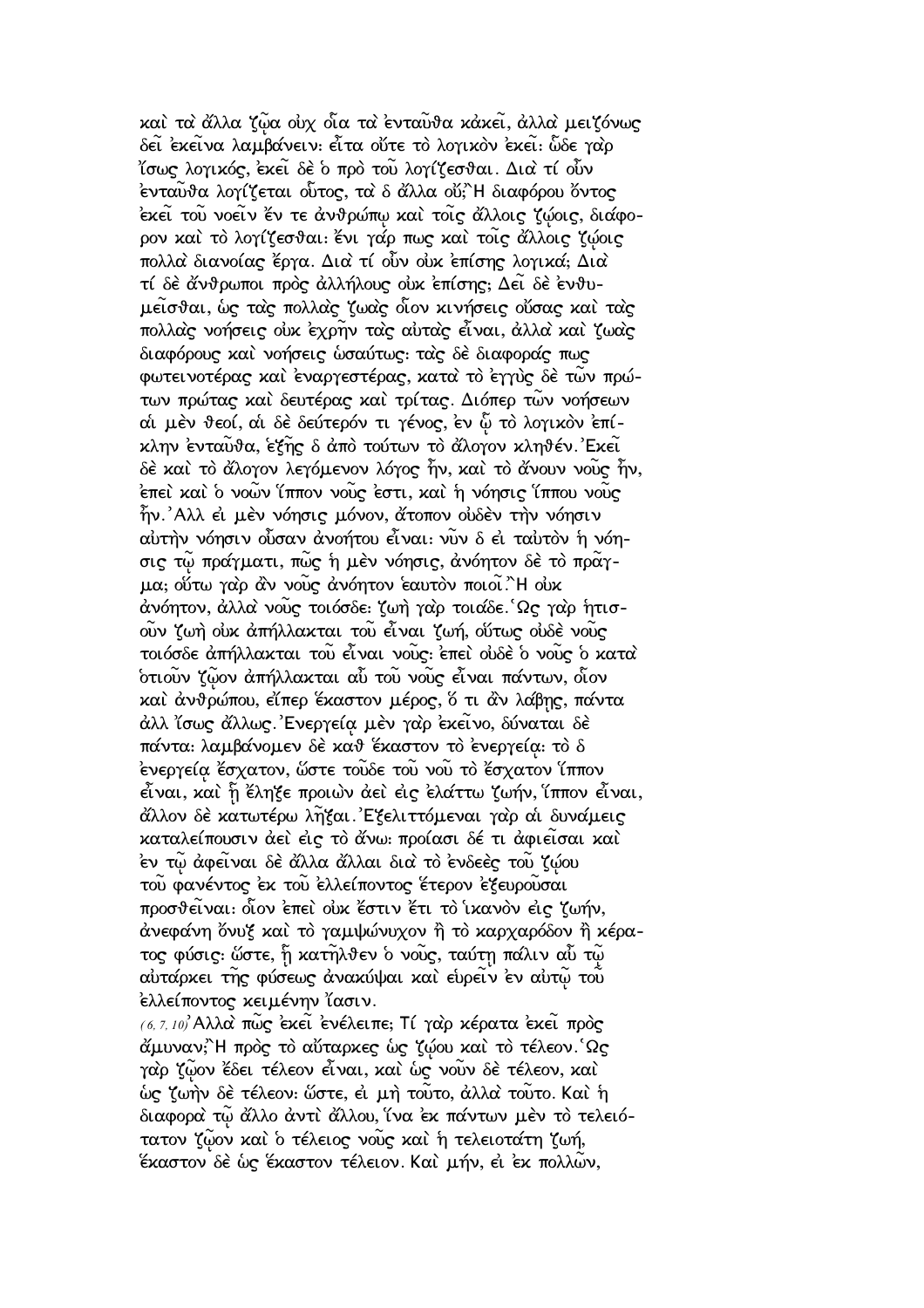δει είναι αύ έν: ή ουχ οιόν τε εκ πολλων μεν είναι, των αυτών δε παντων: ή αύταρκες ήν άν έν. Δει τοίνυν εξ ετέρων άει κατ είδος, ώσπερ και παν σύνθετον, και σωζομένων εκαστων, δίαι και αί μορφαι και οι λόγοι. Αί τε γαρ μορφαί, δίον άνθρώπου, εξ όσων διαφορών, καίτοι το επι πασιν έν. Και βελτίω και χείρω άλλήλων, οφθαλμος και δάκτυλος, άλλ ενός: και ου χείρον το παν, άλλ ότι ούτω, βέλτιον: και ο λόγος δε ζώον και άλλο τι, δ μη ταυτον τῷ ζῷον. Και ἀρετη δε το κοινον και το ἴδιον και το δλον καλόν άδιαφόρου του κοινου όντος.  $(6, 7, 11)$  Λέγεται δε ουδ ο ουρανόσ - και πολλα δε φαίνεται ούκ άτιμασαι την των ζώων παντων φύσιν, επεί και τόδε τὸ παν παντα ἔχει. Πόθεν οὖν ἔχει; Παντα οὖν ἔχει ὅσα 'ενταυθα τάκει;`Η δσα λόγω πεποίηται και` κατ εἶδος. 'Αλλ ὅταν πυρ ἔχη, και` ὕδωρ ἔχει, ἔχει δὲ παντως και` φυτά. Πώς ούν τα φυτα εκει; Και πως πυρ ζη; Και πως γη; Η γαρ ζη ή οίον νεκρα έσται εκει, ώστε μη παν το εκει ζην. Και τί δλως εστιν εκει και ταυτα; Τα μεν ούν φυτα δύναιτ άν τώ λόγω συναρμόσαι: επει και το τηδε φυτον λόγος εστιν εν ζωή κείμενος. Ει δη ο ένυλος λόγος ο του φυτου, καθ δν το φυτόν έστι, ζωή τις έστι τοιαδε και ψυχή τις, και ο λόγος έν τι, ήτοι το πρώτον φυτόν έστιν ούτος ή ού, άλλα πρό αύτου φυτόν το πρώτον, άφ ου και τούτο. Και γαρ εκείνο έν, ταύτα δε πολλα και άφ ενος εξ άναγκης. Ει δη τούτο, δεί πολύ πρότερον εκείνο ζην και αύτο τουτο φυτον είναι, άπ εκείνου δε ταυτα δευτέρως και τρίτως και κατ ίχνος εκείνου ζην. Γη δε πως, Και τί τὸ γỹ ἐἶναι; Καὶ τίς ἡ ἐκεἶ γῆ τὸ ζῆν ἔχουσα; Η πρότερον τίς αύτη; Τούτο δ έστι τί το είναι ταύτη; Δεϊ δη μορφήν τινα είναι και ενταύθα και λόγον. Εκει μεν ούν επι του φυτου έζη και ο τηδε αυτου λόγος. Άρ ούν και εν τηδε τη γη; Η ει λαβοιμεν τα μαλιστα γήινα γεννώμενα και πλαττόμενα εν αυτη, εύροιμεν άν και ενταυθα την γης φύσιν. Λίθων τοίνυν αυξήσεις τε και πλάσεις και όρων άναφυομένων ένδον μορφώσεις πάντως που λόγου εμψύχου δημιουργούντος ένδοθεν και ειδοποιούντος χρή νομίζειν γίνεσθαι: και τούτο είναι το είδος της γής το ποιούν, ώσπερ έν τοις δένδροις την λεγομένην φύσιν, τῷ δὲ ξύλῳ του δένδρου άναλογον την λεγομένην είναι γην, και άποτμηθέντα τον λίθον ούτως έχειν, ως εί εκ του δένδρου τι κοπείη, μή παθόντος δε τούτου, άλλ έτι συνηρτημένου, ως το μή κοπέν έκ του ζώντος φυτου. Την δημιουργούσαν έγκαθημένην τη γη φύσιν ζωήν εν λόγω άνευρόντες πιστοίμεθα άν το εντεύθεν ραδίως την εκεί γην πολύ πρότερον ζώσαν είναι και ζωήν έλλογον γης, αυτογην και πρώτως γην, άφ ης και η ενταύθα γη. Ει δε και το πυρ λόγος τις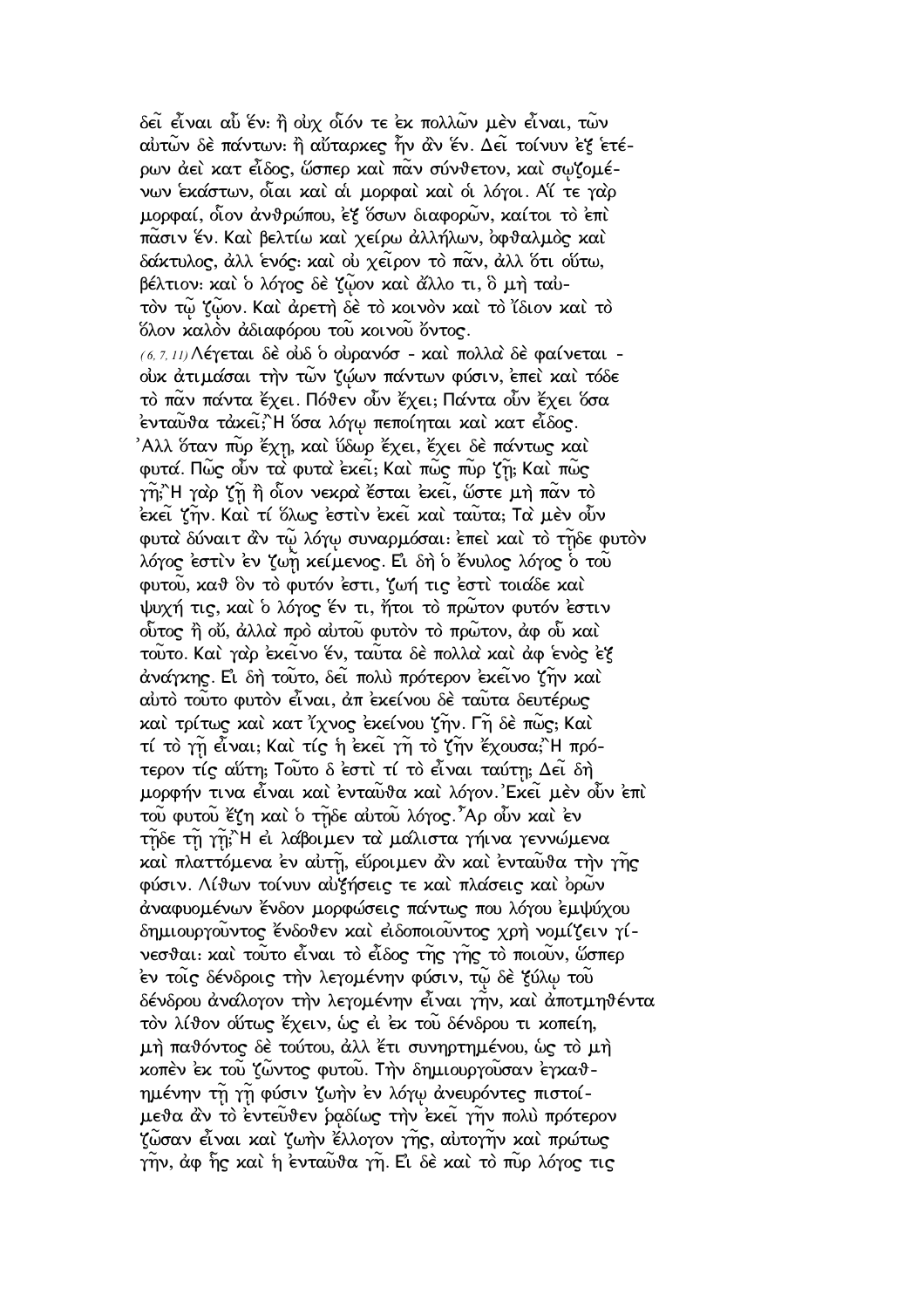εν ύλη εστι` και` τα` άλλα τα` τοιαυτα και` ουκ εκ του αυτομάτου πυρ - πόθεν γάρ; ου γαρ έκ παρατρίψεως, ως άν τις οιηθείη: ήδη γαρ όντος έν τω παντι πυρος η παρατριψις 'εχόντων των παρατριβομένων σωμάτων: οὐδὲ γαρ ἡ ὕλη ούτως δυναμει, ώστε παρ αύτησ - εί δη κατα λόγον δεί τὸ ποιοῦν ἐἶναι ὡς μορφοῦν, τί ἀν ἐίη; ἢ ψυχη ποιεἶν πυρ δυναμένη: τουτο δ έστι ζωή και λόγος, εν και ταυτό άμφω. Διὸ και Πλατων εν εκαστω τούτων ψυχήν φησιν είναι ούκ άλλως ή ώς ποιούσαν τούτο δη το αισθητον πύρ. "Εστιν ούν και το ενταυθα ποιουν πυρ ζωή τις πυρίνη, άληθέστερον πύρ. Τὸ ἄρα επέκεινα πύρ μαλλον ὂν πύρ μαλλον άν είη εν ζωή: ζη άρα και αυτό το πυρ. Ο δ αυτός λόγος και 'επι των άλλων, ύδατός τε και άέρος. Αλλα δια τί ουκ έμψυχα και ταυτα ώσπερ η γη; Ότι μεν ούν και ταυτα εν ζώω τω παντί, δηλόν που, και ότι μέρη ζώου: ου φαίνεται δε ζωη εν αύτοις, ώσπερ ουδ επι της γης: συλλογίζεσθαι δε ήν κάκει και εκ των γινομένων εν αυτή: άλλα γίνεται και έν πυρι ζώα, και έν ύδατι δε φανερώτερον: και άέρινοι δε ζώων συστάσεις. Γινόμενον δε το πυρ έκαστον και ταχυ σβεννύμενον την έν τω δλω ψυχην παρέρχεται είς τε όγκον ου γεγένηται μένον, ίν έδειζε την εν αυτώ ψυχήν: άήρ τε και ύδωρ ωσαύτως: επεί, ει παγείη πως κατα` φύσιν, δείζειεν άν: άλλ ότι έδει είναι κεχυμένα, ην έχει ου δείκνυσι. Και κινδυνεύει δμοιον είναι οίον το επι τῶν ὑγρῶν τῶν ἐν ἡμῖν, οἶον αἴματος: ἡ μεν γαρ σαρζ έχειν δοκει και δ τι άν σαρζ γένηται εκ του αίματος, το δ αίμα αίσθησιν ου παρεχόμενον έχειν ου δοκεί - καίτοι άναγκη ενείναι και εν αυτώ - επει και ουδέν εστι βίαιον γινόμενον περι αυτό. Αλλ έτοιμόν εστι διεστάναι της ενυπαρχούσης ψυχης, οίον και επι των στοιχείων των τριών δει νομίζειν είναι: επει και δσα εξ άέρος συστάντος μαλλον ζώα, έχει το μη αισθανεσθαι είς το παθείν. Ωσπερ δέ ο άηρ το φώς άτενες όν και μένον, έως μένει, αυτός παρέρχεται, τουτον τον τρόπον πάρεισι και την ψυχην αυτου κύκλω και ου πάρεισι: και τα άλλα ωσαύτως.  $(6, 7, 12)$  Αλλα πάλιν ὧδε λέγωμεν: επεί γάρ φαμεν πρός δίον παραδειγμα εκείνου τόδε το παν είναι, δει κάκει πρότερον τὸ παν ζώον εἶναι καί, ει <παντελεσ> τὸ εἶναι αύτω, παντα είναι. Και ουρανον δη εκει ζώον είναι, και ούκ έρημον τοίνυν άστρων των ενταυθα τουτο λεγομένων ουρανόν, και το ουρανώ είναι τουτο. Έστι δεκει δηλονότι και γη ούκ έρημος, άλλα πολύ μαλλον εζωωμένη, και έστιν εν αυτη ζωα ζύμπαντα, όσα πεζα και χερσαια λέγεται ένταυθα, και φυτα δηλονότι εν τω ζην ιδρυμένα: και θαλασσα δέ 'εστιν 'εκει, και παν ύδωρ 'εν ροη και ζωη μενούση, και τα έν ύδατι ζώα πάντα, άέρος τε φύσις του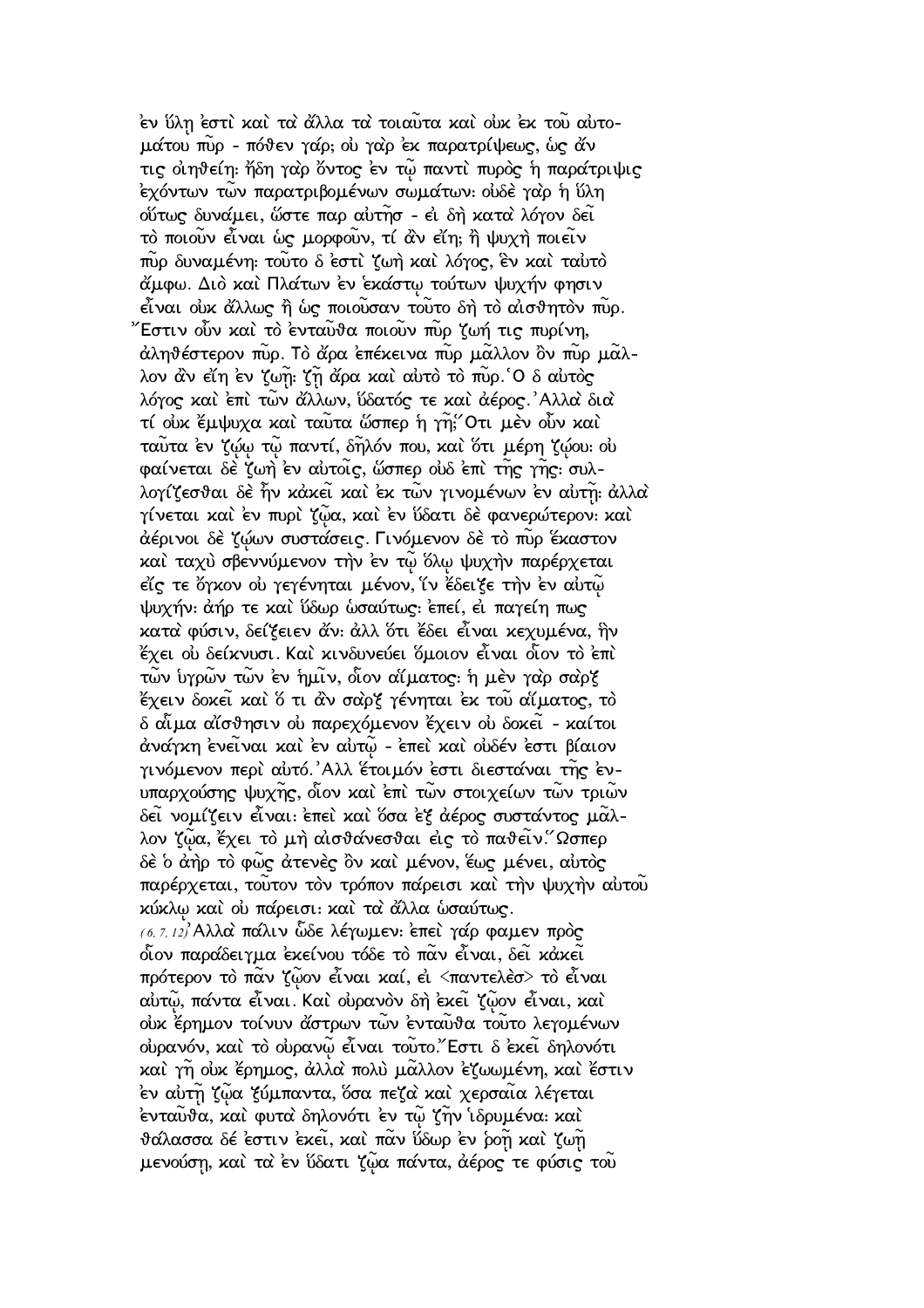εκει παντός μοιρα, και ζώα άέρια εν αυτώ αναλογον αυτώ τῷ ἀέρι. Τα γαρ εν ζῶντι πῶς ἀν ου ζῶντα, ὅπου δη και ένταῦθα; Πῶς οὖν οὐ πᾶν ζῷον ἐξ ἀναγκης ἐκεῖ; Ώς γαρ έκαστον των μεγάλων μερών εστιν, εξ ανάγκης ούτως έχει και η των ζώων εν αυτοις φύσις. Όπως ούν έχει και έστιν εκει ουρανός, ούτω και έχει και έστιν εκει τα εν ουρανώ ζώα πάντα, και ουκ έστι μη είναι: ή ουδ εκείνα έσται. Ο ούν ζητών πόθεν ζώα, ζητει πόθεν ουρανος εκει: τούτο δ έστι ζητείν πόθεν ζώον, τούτο δέ ταυτόν πόθεν ζωή και ζωή πασα και ψυχή πασα και νους ο ξύμπας, μηδεμιας εκει πενίας μηδ άπορίας ούσης, άλλα πάντων ζωης πεπληρωμένων και οίον ζεόντων. Έστι δ αυτών η δίον ροη έκ μιάς πηγής, ούχ οίον ενός τινος πνεύματος ή θερμότητος μιας, άλλα δίον εί τις ήν ποιότης μία πάσας εν αύτη έχουσα και σώζουσα τας ποιότητας, γλυκύτητος μετα εύωδίας, και δμού οινώδης ποιότης και χυλών άπάντων δυναμεις και χρωματων όψεις και όσα άφαι γινώσκουσιν: έστωσαν δε και όσα άκοαι άκούουσι, πάντα μέλη και όυθ- $\mu$ ός π $\alpha$ ς.

 $(6, 7, 13)$  Εστι γαρ ούτε νους άπλουν, ούτε η έξ αυτου ψυχή, άλλα ποικίλα πάντα δσω άπλα, τουτο δε δσω μη σύνθετα και δσω άρχαι και δσω ενέργειαι. Του μεν γαρ εσχάτου η ένέργεια ώς άν λήγουσα άπλη, του δε πρώτου πασαι: νους τε κινούμενος κινείται μέν ώσαύτως και κατα ταυτα και δμοια άεί, ου μέντοι ταύτον και έν τι εν μέρει, άλλα πάντα: έπει και το έν μέρει αὖ ουχ έν, άλλα και τουτο άπειρον διαιρούμενον. Από τίνος δέ φαμεν άν και πάντως επι τί ώς έσχατον; Τὸ δὲ μεταξὺ παν ἆρα ὥσπερ γραμμή, ἢ ὥσπερ έτερον σώμα δμοιομερές τι και άποίκιλον; Αλλα τί το σεμνόν; Ει γαρ μηδεμίαν έχει εξαλλαγήν μηδέ τις εξεγείρει αύτο είς το ζην ετερότης, ουδ άν ενέργεια είη: ουδεν γαρ άν η τοιαύτη κατάστασις μη ενεργείας διαφέροι. Κάν κίνησις δε ή τοιαύτη, ου πανταχώς, μοναχώς δ άν είη ζωή: δει δε πάντα ζην και πανταχόθεν και ουδεν μη ζην. 'Επι πάντα οὖν κινεῖσθαι δεῖ, μᾶλλον δὲ κεκινῆσθαι.'Απλούν δη εί κινοίτο, εκείνο μόνον έχει: και ή αυτό και ου προύβη είς ουδέν, ή ει προύβη, άλλο μένον: ώστε δύο: και ει ταυτον τούτο εκείνω, μένει εν και ου προελήλυθεν, ει δ έτερον, προηλθε μετα ετερότητος και εποίησεν εκ ταυτου τινος και ετέρου τρίτον έν. Γενόμενον δη έκ ταυτου και ετέρου τὸ γενόμενον φύσιν ἔχει ταὐτὸν και ἕτερον εἶναι: έτερον δέ ου τί, άλλα παν έτερον: και γαρ το ταυτον αυτου παν. Παν δε ταύτον όν και παν έτερον ουκ έστιν δ τι άπολείπει των ετέρων. Φύσιν άρα έχει επι παν ετεροιουσθαι. Ει μεν ούν έστι προ αύτου τα έτερα πάντα, ήδη πάσχοι άν υπ αυτών: εί δε μη έστιν, ούτος τα παντα εγέννα, μαλλον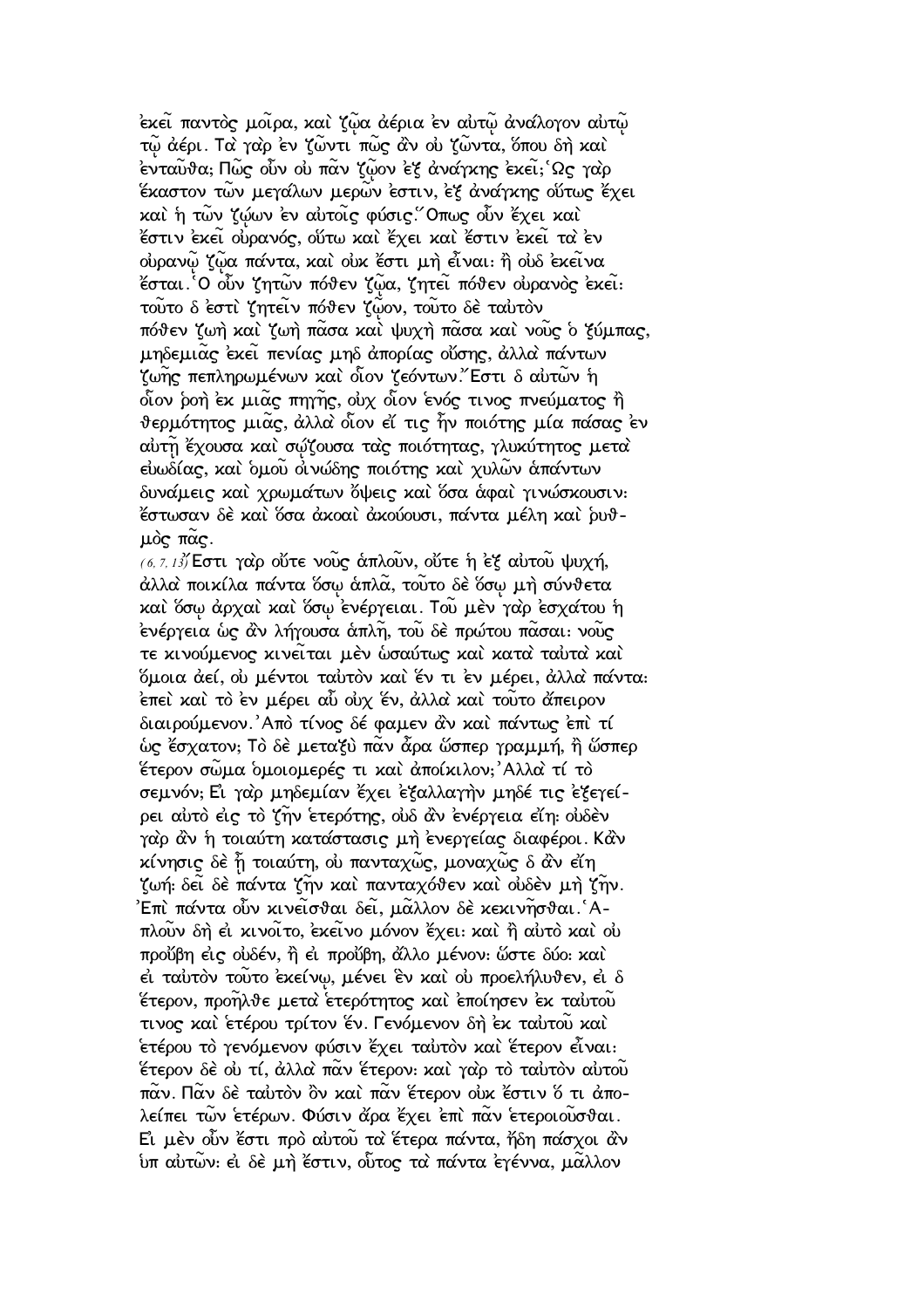δὲ τα πάντα ἦν. Οὐκ ἔστιν ἄρα τα ὄντα εἶναι μὴ νου ἐνεργήσαντος, ενεργήσαντος δε άει άλλο μετ άλλο και οίον πλανηθέντος πάσαν πλάνην και έν αυτώ πλανηθέντος, οία νους εν αυτώ ο άληθινός πέφυκε πλανασθαι: πέφυκε δ έν ουσίαις πλανασθαι συνθεουσων των ουσιων ταις αυτου πλαναις. Πανταχού δ αυτός 'εστι: μένουσαν ούν έχει την πλανην. Η δε πλανη αυτώ εν τω της <άληθείας πεδίω>, ού ουκ εκβαίνει. Έχει δε καταλαβων παν και αυτώ ποιήσας είς το κινείσθαι οίον τόπον, και ο τόπος ο αυτός τω ού τόπος. Ποικίλον δέ έστι τὸ πεδίον τοῦτο, ἵνα καὶ διεξίοι: εἰ δέ μή κατα παν και άει ποικίλον, καθόσον μή ποικίλον, έστηκεν. Ει δ έστηκεν, ου νοει: ὥστε καί, ει έστη, ου νενόηκεν: εί δε τουτο, ούδ έστιν. Έστιν ούν νόησις: η δε κίνησις πάσα πληρούσα ουσίαν πάσαν, και η πάσα ουσία νόησις πάσα ζωήν περιλαβούσα πάσαν, και μετ άλλο άει άλλο, και σ τι αυτου ταυτόν, και άλλο, και διαιρουντι άει το άλλο αναφαίνεται. Πασα δε δια ζωής η πορεία και δια ζώων πάσα, ώσπερ και τῷ δια γῆς ιόντι πάντα, ἁ διέξεισι, γη, κάν διαφορας έχη η γη. Και εκει η μεν ζωή, δι ης, η αύτή, ότι δε άει άλλη, ουχ η αυτή. Αει δ έχων την αυτην δια των ούκ αυτών διέξοδον, ότι μη άμείβει, άλλα σύνεστι τοις άλλοις το ώσαύτως και κατα ταυτά: εαν γαρ μη περι τα` άλλα τα` ώσαύτως και` κατα` τα` αὐτα, ἀργει παντη και` τὸ ενεργεία και η ενέργεια ουδαμου. Έστι δε και τα άλλα αύτός, ώστε πας αυτός. Και είπερ αυτός, πας, ει δε μή, ούκ αυτός. Ει δέ πας αυτός και πας, ότι τα παντα, και ούδέν έστιν, δ τι μή συντελεί είς τα παντα, ούδέν έστιν αύτου, δ τι μή άλλο, ίνα άλλο όν και τουτο συντελη. Ει γαρ μή άλλο, άλλα άλλω ταυτόν, ελαττώσει αυτου την ουσίαν ιδίαν ου παρεχόμενον εις συντέλειαν αυτου φύσιν. (6, 7, 14) Εστι δέ και παραδείγμασι νοεροΐς χρώμενον ειδέναι οιόν έστι νους, ως ουκ ανέχεται οιον κατα μοναδα μη άλλος είναι. Τίνα γαρ και βούλει εις παραδειγμα λαβείν λόγον είτε φυτου είτε ζώου; Ει γαρ έν τι και μη εν τούτο ποικίλον, ούτ άν λόγος είη, τό τε γενόμενον ύλη άν είη του λόγου μη παντα γενομένου εις το πανταχου της ύλης εμπεσόντα μηδεν αύτης εάσαι το αύτο είναι. Οίον πρόσωπον ούκ όγκος είς, άλλα και ρίνες και όφθαλμοί: καὶ ἡ ῥὶς οὐχὶ οὖσα ἕν, ἀλλ ἕτερον, τὸ δ ἕτερον αὖ πάλιν αυτής, ει έμελλε ρις είναι: εν γάρ τι άπλως ούσα ὄγκος ἀν ἦν μόνον. Καὶ τὸ ἄπειρον οὕτως ἐν νῷ, ὅτι ἀν ὡς <ὲν πολλα>, ούχ ως ὄγκος είς, άλλ ως λόγος πολύς εν αυτώ, εν ενι σχήματι νου οίον περιγραφη έχων περιγραφας εντος και σχηματισμούς αὖ έντος και δυνάμεις και νοήσεις και την διαίρεσιν μη κατ εύθύ, άλλ εις το εντος άεί, οίον του παντός ζώου εμπεριεχομένας ζώων φύσεις, και πάλιν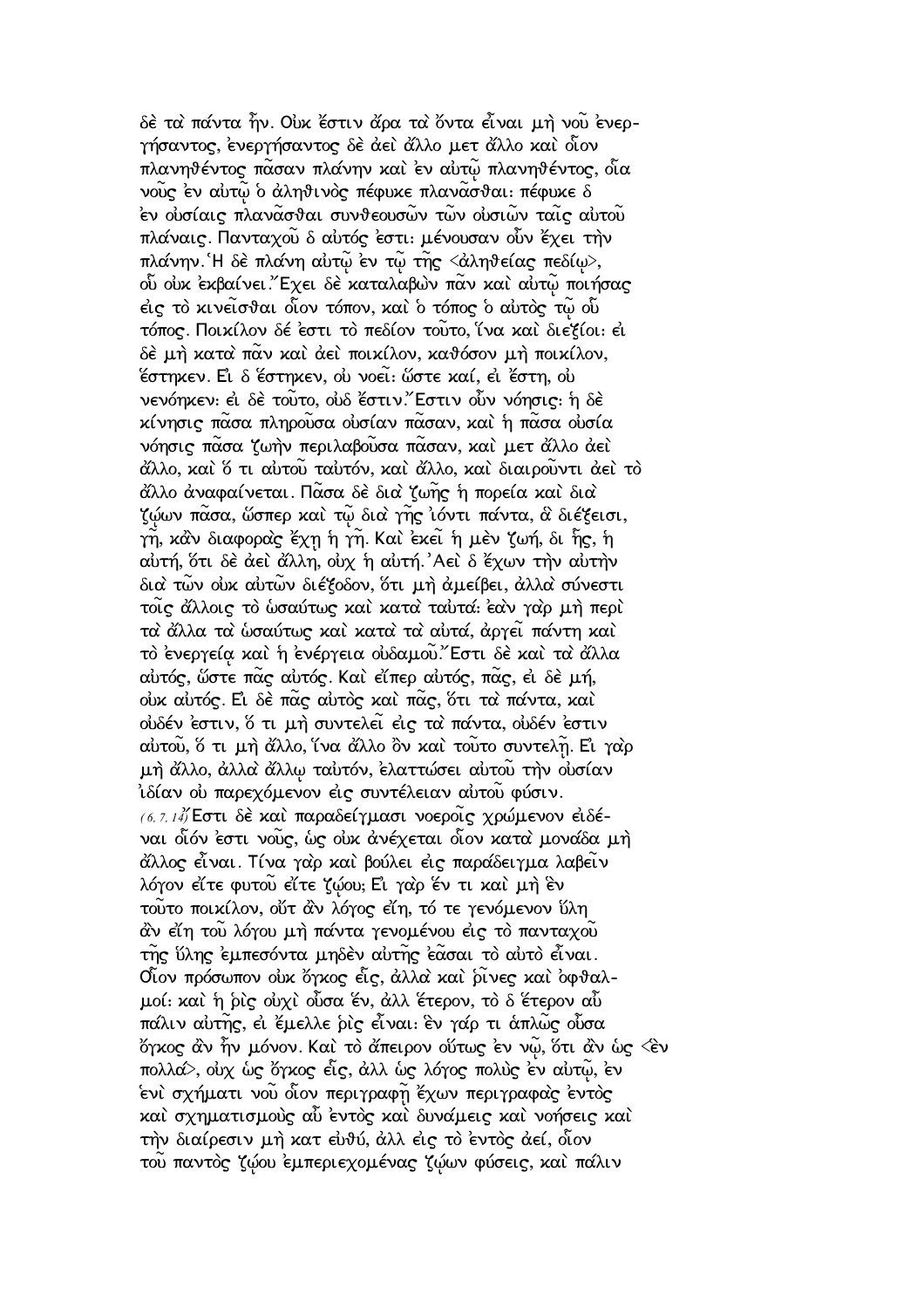αύ άλλας έπι τα μικρότερα των ζώων και είς τας ελαττους δυναμεις, όπου στήσεται είς είδος άτομον. Η δε διαίρεσις έγκειται ου συγκεχυμένων, καίτοι εις εν όντων, άλλ έστιν η λεγομένη έν τω παντι φιλία τουτο, ουχ η εν τωδε τω παντί: μιμείται γαρ αύτη έκ διεστηκότων ούσα φίλη: η δέ άληθής πάντα έν είναι και μήποτε διακριθηναι. Διακρίνεσθαι δέ φησι το έν τώδε τω ουρανώ.

 $(6, 7, 15)$  Ταύτην οὖν την ζωήν την πολλην και πασαν και πρώτην και μίαν τίς ιδων ουκ εν ταύτη είναι άσπάζεται την άλλην πασαν άτιμασας; Σκότος γαρ αι άλλαι αι κατω και σμικραι και άμυδραι και άτελείς και ου καθαραι και τας καθαρας μολύνουσαι. Κάν είς αύτας ίδης, ουκέτι τας καθαρας ούτε δράς ούτε ζης εκείνας τας πάσας δμού, εν αίς ουδέν εστιν δ τι μη ζη και καθαρώς ζη κακον ουδεν έχον. Τα γαρ κακα ενταύθα, ότι ίχνος ζωης και νου ίχνος: εκεί δε το άρχέτυπον το <άγαθοειδέσ> φησιν, ότι έν τοις είδεσι το άγαθον έχει. Το μεν γάρ εστιν άγαθόν, ο δε άγαθός εστιν εν τω θεωρείν το ζην έχων: θεωρεί δε άγαθοειδη όντα τα θεωρούμενα και αυτά, α εκτήσατο, ότε εθεώρει την του άγαθου φύσιν. Ήλθε δε εις αυτον ουχ ως εκει ήν, άλλ ως αυτος έσχεν. Αρχη γαρ έκεινος και εξ εκείνου εν τούτω και ούτος ο ποιήσας ταυτα εξ εκείνου. Ου γαρ ήν θέμις βλέποντα εις εκείνον μηδέν νοείν ουδ αύ τα έν εκείνω: ου γαρ άν αυτός εγέννα. Δύναμιν οὖν εις το γενναν εἶχε παρ εκείνου και των αύτου πληρουσθαι γεννημάτων διδόντος εκείνου α μή εἶχεν αὐτός. Αλλ 'εξ 'ενὸς αὐτοῦ πολλα τούτω: ἣν γαρ εκομίζετο δύναμιν άδυνατών έχειν συνέθραυε και πολλα έποίησε την μίαν, ίν ούτω δύναιτο κατα μέρος φέρειν. Ό τι οὖν ἐγέννα, ἀγαθοῦ ἐκ δυναμεως ἦν καὶ ἀγαθοειδὲς ήν, και αυτός άγαθός εξ άγαθοειδών, άγαθον ποικίλον. Διο και εί τις αυτον απεικαζει σφαίρα ζώση ποικίλη, είτε παμπρόσωπόν τι χρήμα λαμπον ζώσι προσώποις είτε ψυχας τας καθαρας πάσας είς το αύτο συνδραμούσας φανταζοιτο ουκ ενδεείς, άλλα παντα τα αυτών εχούσας, και νουν τον παντα επ άκραις αυταις ιδρυμένον, ως φέγγει νοερώ καταλαμπεσθαι τον τόπον - φανταζόμενος μέν ούτως έξω πως άλλος ών δρώη άλλον: δει δε εαυτόν έκεινο γενόμενον την θέαν [εαυτον] ποιήσασθαι. (6, 7, 16) Χρη δε μηδ άει εν τω πολλώ τούτω καλώ μένειν, μεταβαίνειν δ έτι πρός το άνω αίζαντα, αφέντα και τουτο, ούκ έκ τούτου του ουρανου, άλλ έξ εκείνου, θαυμασαντα τίς ο γεννήσας και δπως. Εκαστον μεν ούν είδος, έκαστον και ίδιος οίον τύπος: άγαθοειδές δε όν κοινον το επιθέον έπι πασι πάντα έχει."Εχει μεν οὖν και το ὂν επι πασιν, έχει δε και το ζώον έκαστον ζωής κοινής επι πασιν υπαρ-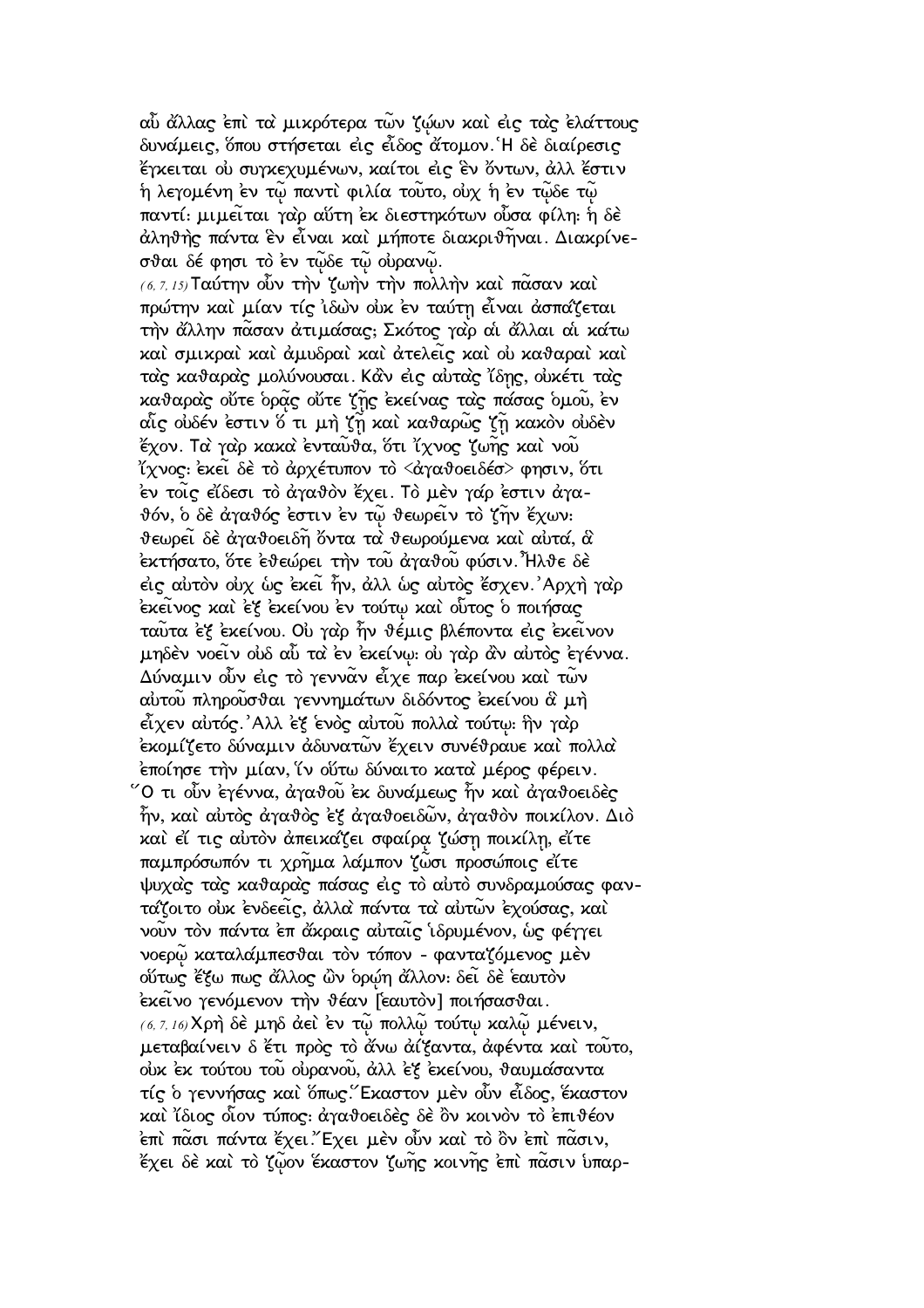χούσης, τάχα δ άν καὶ ἄλλα.'Αλλα καθ ὅσον ἀγαθα καὶ δι δτι άγαθα, τί άν είη; Πρός δη την τοιαύτην σκέψιν ταχ αν είη προύργου άρξασθαι εντεύθεν. Άρα, ότε εώρα πρός το άγαθόν, ενόει ώς πολλα το εν εκείνο και εν όν αυτος ςνόει αυτον πολλα, μερίζων αυτον παρ αυτὧ τῷ νοεἶν μὴ δλον δμού δύνασθαι; Αλλ ούπω νους ήν εκείνο βλέπων, άλλ έβλεπεν άνοήτως. Ή φατέον ως ουδε εώρα πώποτε, άλλ έζη μέν πρός αύτό και άνήρτητο αύτου και επέστραπτο πρός αύτό, η δη κίνησις αύτη πληρωθείσα τω εκει κινεισθαι και περι εκεινο επλήρωσεν αυτό και ούκέτι κίνησις ήν μόνον, άλλα κίνησις διακορής και πλήρης: έξης δε πάντα εγένετο και έγνω τουτο εν συναισθήσει αυτού και νους ήδη ήν, πληρωθείς μέν, ίν έχη, δ ὄψεται, βλέπων δε αύτα μετα φωτος παρα του δόντος εκείνα και τουτο κομιζόμενος. Δια τουτο ου μόνον λέγεται της ουσίας, άλλα και του δράσθαι αυτήν αίτιος έκεινος είναι. Ωσπερ δε ο ήλιος του ορασθαι τοις αισθητοις και του γίνεσθαι αίτιος ών αίτιός πως και της όψεώς 'εστιν - ούκουν ούτε όψις ούτε τα γινόμενα - ούτως και η του άγαθου φύσις αιτία ουσίας και νου ούσα και φώς κατα το άναλογον τοις εκει δρατοις και τώ δρώντι ούτε τα όντα ούτε νους έστιν, άλλα αίτιος τούτων και νοεισθαι φωτι τω εαυτού εις τα όντα και εις τον νουν παρέχων. Πληρούμενος μεν ούν εγίνετο, πληρωθείς δε ήν, και δμού απετελέσθη και εώρα. Αρχή δε αύτου εκείνο το πριν πληρωθηναι ήν: ετέρα δε άρχη οίονει έξωθεν η πληρούσα ήν, άφ ης οίον ετυπούτο πληρούμενος.

(6, 7, 17) Αλλα πώς ταυτα εν αυτώ και αυτός, ουκ όντων έκει εν τῷ πληρώσαντι ουδ αὖ εν αυτῷ τῷ πληρουμένῳ; **Ότε γαρ μήπω επληρούτο, ουκ είχεν. Η ουκ αναγκη, δ** τις δίδωσι, τουτο έχειν, άλλα δει εν τοις τοιούτοις το μεν διδόν μεϊζον νομίζειν, το δε διδόμενον έλαττον του διδόντος: τοιαύτη γαρ η γένεσις έν τοις ούσι. Πρωτον γαρ δει τὸ Ενεργεία εἶναι, τα δ ὕστερα εἶναι δυνάμει τα πρὸ αύτων: και το πρώτον δε επέκεινα των δευτέρων και του διδομένου το διδον επέκεινα ήν: κρείττον γάρ. Εί τι τοίνυν ένεργείας πρότερον, επέκεινα ενεργείας, ώστε και επέχεινα ζωής. Ει ούν ζωη έν τούτω, ο διδούς έδωχε μέν ζωήν, καλλίων δε και τιμιώτερος ζωής. Είχεν ούν ζωήν και ούκ εδείτο ποικίλου του διδόντος, και ήν η ζωη ίχνος τι εκείνου, ουκ εκείνου ζωή. Προς εκείνο μεν ούν βλέπουσα άόριστος ήν, βλέψασα δ εκει ωρίζετο εκείνου δρον ούκ έχοντος. Εύθυς γαρ προς έν τι ιδούσα δρίζεται τούτω και ίσχει εν αύτη όρον και πέρας και είδος: και το είδος έν τῷ μορφωθέντι, τὸ δὲ μορφῶσαν ἄμορφον ἦν. Ὁ δὲ ὅρος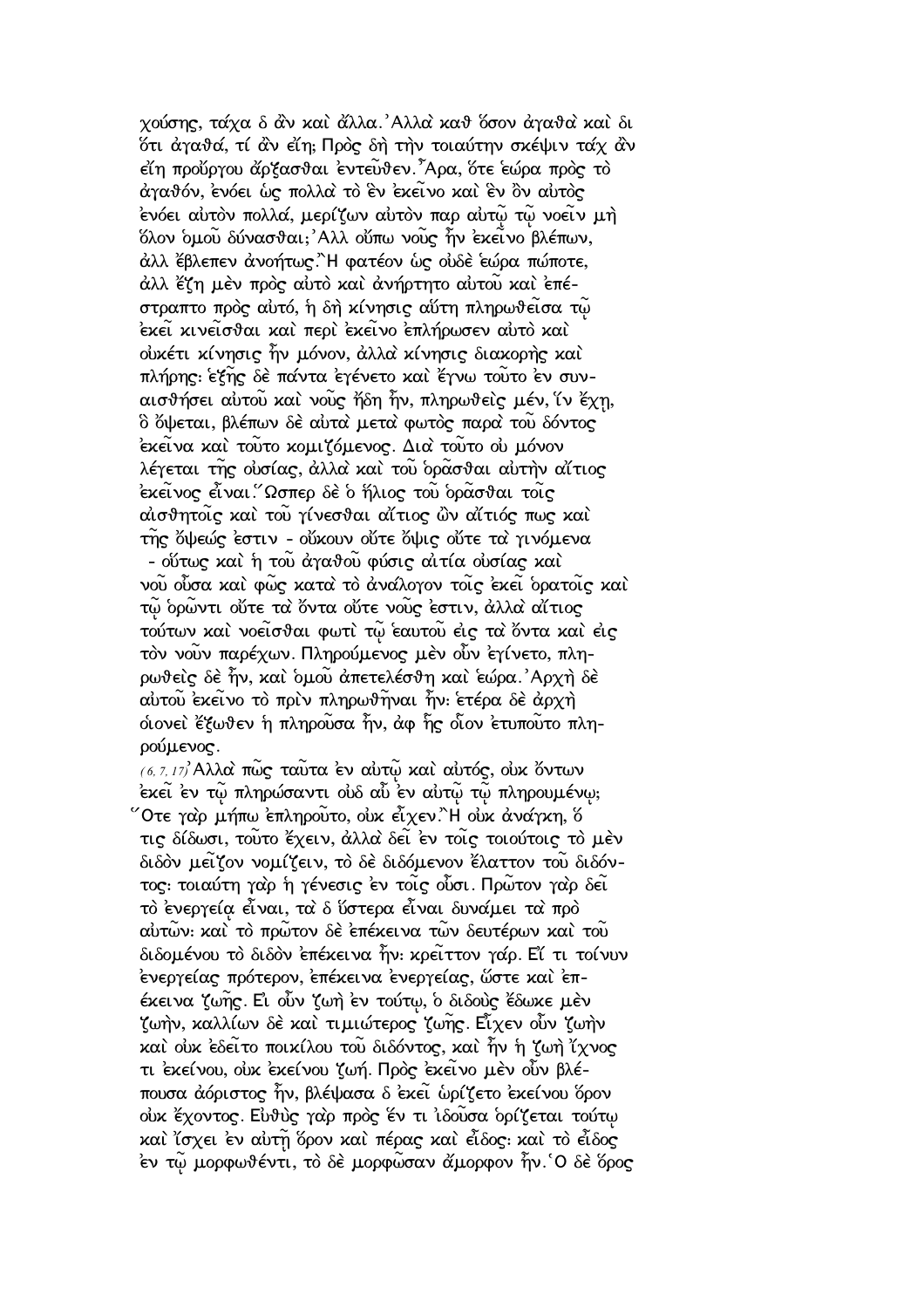ούκ έξωθεν, οίον μεγέθει περιτεθείς, άλλ ήν πάσης εκείνης της ζωής δρος πολλής και άπείρου ούσης, ως άν παρα τοιαύτης φύσεως εκλαμψάσης. Ζωή τε ήν ου τουδε: ὥριστο γαρ ἀν ὡς ἀτόμου ἤδη: ἀλλ ὥριστο μέντοι: ἦν ἄρα δρισθείσα ώς ενός τινος πολλού - ὥριστο δη και έκαστον τῶν πολλῶν - δια μεν το πολύ της ζωής πολλα δρισθείσα, δια δε αύ τον όρον έν. Τί ούν το εν ωρίσθη, Νους: δρισθείσα γαρ ζωή νους. Τί δε το πολλα; Νόες πολλοί. Πάντα οὖν νόες, και ο μεν πάς νους, οι δε έκαστοι νοι Ό δε πας νους έκαστον περιέχων άρα ταυτον έκαστον περιέχει; Αλλ ένα άν περιείχεν. Ει ούν πολλοί, διαφοραν δει είναι. Παλιν ούν πως έκαστος διαφοραν έσχεν; Η εν τω και είς δλως γενέσθαι είχε την διαφοραν: ου γαρ ταύτον ότουουν νου το παν. Ήν ούν η μεν ζωη δύναμις πάσα, η δε όρασις η εκείθεν δύναμις πάντων, ο δε γενόμενος νους αύτα άνεφανη τα παντα. Ο δε επικαθηται αύτοις, ουχ ίνα ίδρυθη, άλλ ίνα ίδρύση <είδος ειδών> των πρώτων άνείδεον αυτό. Και νους δε γίνεται προς ψυχην ούτως φώς είς αύτήν, ως εκείνος είς νουν: και όταν και ούτος δρίση την ψυχήν, λογικήν ποιεί δούς αυτή ὧν έσχεν ίχνος. Ίχνος οὖν καὶ νοῦς ἐκείνου: ἐπεὶ δὲ ὁ νοῦς ἐἶδος και εν εκτάσει και πλήθει, εκείνος άμορφος και άνείδεος: ούτω γαρ ειδοποιει. Ει δ ήν εκεινος είδος, ο νους ήν άν λόγος. Έδει δε το πρώτον μη πολύ μηδαμώς είναι: άνήρτητο γαρ άν το πολύ αύτου είς έτερον αύ προ αύτου.  $(6, 7, 18)$  Αλλ άγαθοειδη κατα τί τα εν τω νω; Άρα η είδος έκαστον ή η καλα ή τί; Ει δη το παρα του άγαθου ήκον παν ίχνος και τύπον έχει εκείνου ή άπ εκείνου, ώσπερ τὸ ἀπὸ πυρὸς ἴχνος πυρὸς και τὸ ἀπὸ γλυκέος γλυκέος ίχνος, ήκει δε είς νουν και ζωή άπ εκείνου - εκ γαρ της παρ εκείνου ενεργείας υπέστη - και νους δε δι εκείνον και το των ειδών καλλος εκείθεν, παντα άν άγαθοειδη είη και ζωη και νους και ιδέα. Αλλα τί το κοινόν; Ου γαρ δη άρκει το άπ εκείνου προς το ταυτόν: εν αυτοις γαρ δει το κοινον είναι: και γαρ άν γένοιτο άπο του αύτου μή ταυτόν ή και δοθεν ώσαυτως εν τοις δεξομένοις άλλο γίνεσθαι: επει και άλλο το εις πρώτην ενέργειαν, άλλο δε τὸ τη πρώτη ένεργεία δοθέν, τὸ δ ἐπι τούτοις ἄλλο ἤδη. "Η οὐδὲν κωλύει καθ ἕκαστον μὲν ἀγαθοειδὲς ἐἶναι, μαλλον μήν κατ άλλο. Τί ούν καθό μαλιστα; Αλλα πρότερον 'εκείνο άναγκαιον 'ιδείν: άρα γε άγαθον η ζωη η αυτο τούτο ζωή η ψιλή θεωρουμένη και άπογεγυμνωμένη; Η η ζωη η άπ αυτου, το δ άπ αυτου άλλο τι η τοιαύτη. Παλιν ούν τί η τοιαύτη ζωή; Η αγαθου. Αλλ ουκ αύτου ήν, άλλα εξ αύτου. Αλλ ει εν τη ζωη εκείνη ένίοιτο έξ έκείνου και έστιν η όντως ζωή, και ουδεν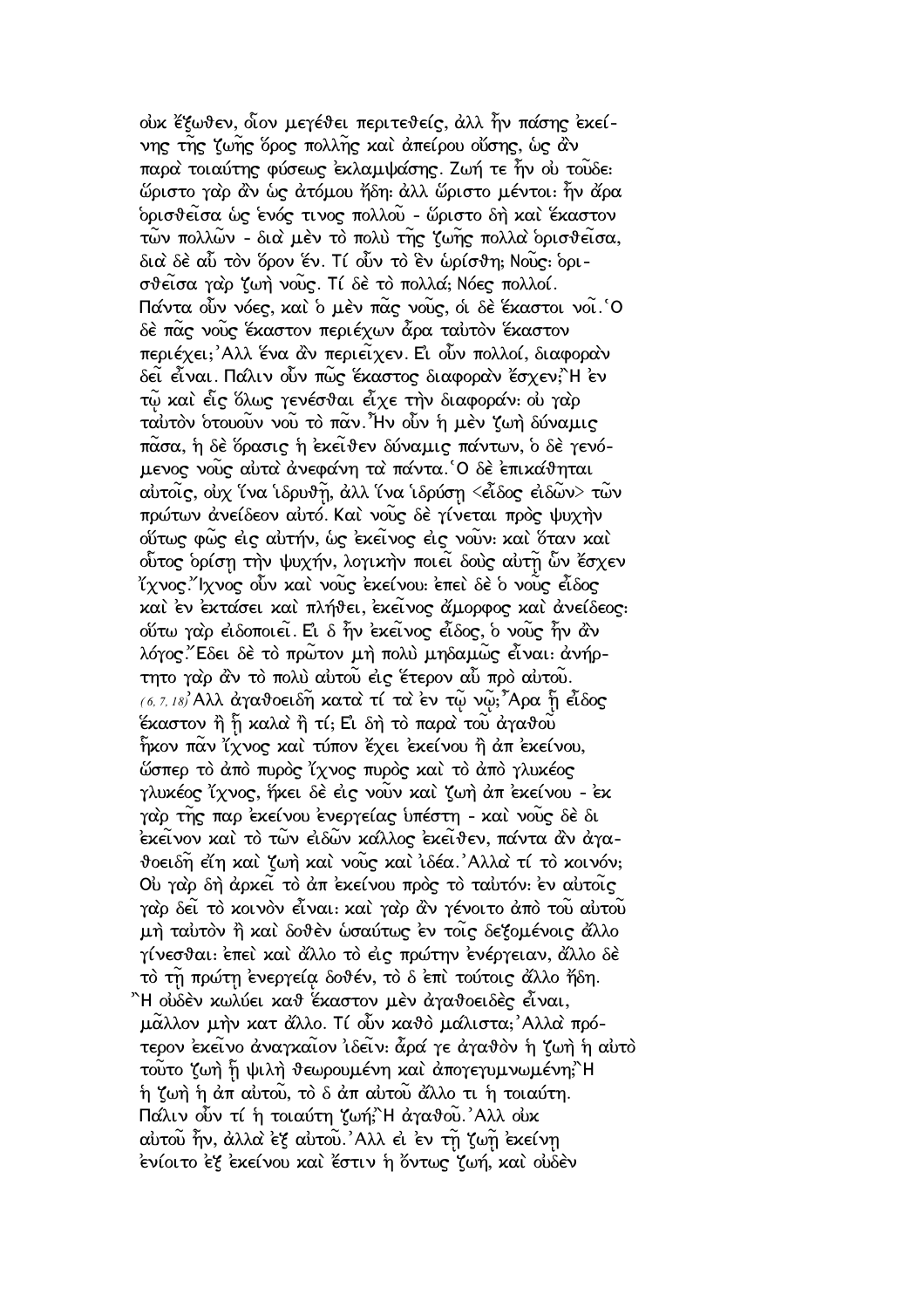άτιμον παρ εκείνου λεκτέον είναι, και καθο ζωή, άγαθὸν εἶναι, και 'επι νου δη του άληθινου άνάγκη λέγειν του πρώτου εκείνου, ότι άγαθόν: και δηλον ότι και είδος έκαστον άγαθον και άγαθοειδές. Η ούν τι έχει άγαθόν, είτε κοινόν, είτε μαλλον άλλο, είτε το μεν πρώτως, το δε τω εφείης και δευτέρως. Επει γαρ ειλήφαμεν έκαστον ώς έχον ήδη εν τη ουσία αυτου άγαθόν τι και δια τουτο  $\tilde{\eta}$ ν άγαθόν - και γαρ ή ζωη  $\tilde{\eta}$ ν άγαθον ουχ άπλως, άλλ ότι έλέγετο άληθινή και ότι παρ εκείνου, και νους ο όντωσ δει τι του αύτου εν αύτοις δρασθαι. Διαφόρων γαρ όντων, δταν τὸ αυτὸ αυτών κατηγορήται, κωλύει μεν ουδεν εν τη ουσία αυτών τούτο ενυπάρχειν, όμως δ έστι λαβείν αυτό γωρίς τω λόγω, οίον και το ζώον επ ανθρώπου και ίππου, και το θερμον επι ύδατος και πυρός, το μεν ως γένος, το δ ώς τὸ μèν πρώτως, τὸ δè δευτέρως: ἢ δμωνύμως ἀν εκάτερον ή έκαστον λέγοιτο άγαθόν. Αρ ούν ενυπάρχει τη ουσία αυτών το άγαθόν, Η όλον έκαστον άγαθόν εστιν, ού καθ εν το άγαθόν. Πως ούν; ή ως μέρη; Αλλα άμερες το άγαθόν. Η εν μεν αυτό, ουτωσι δε τόδε, ουτωσι δε τόδε. Και γαρ η ενέργεια η πρώτη άγαθον και το επ αυτή δρισθέν άγαθον και το συνάμφω: και το μεν ότι γενόμενον υπ αυτου, το δ ότι κόσμος άπ αυτου, το δ ότι συναμφω. 'Απ αυτου ούν, και ουδεν ταυτόν, οίον ει άπο του αυτου φωνή και βάδισις και άλλο τι, πάντα κατορθούμενα."Η ένταυθα, ότι τάξις και ρυθμός: εκει δε τί; Αλλ είποι τις άν, ώς ενταύθα όλον είς το καλώς έξωθεν διαφόρων όντων των περί α η τάζις, εκεί δε και αυτά. Αλλα δια τί και αυτά; Ου γαρ ότι απ εκείνου δει πιστεύοντας αφείναι: δει μεν γαρ συγχωρείν άπ εκείνου όντα είναι τίμια, άλλα ποθεί ο λόγος λαβείν, κατα τί το άγαθον αυτών.

 $(6, 7, 19)$  Αρ οὖν τη εφέσει και τη ψυχη επιτρέψομεν την κρίσιν και τω ταύτης πάθει πιστεύσαντες το ταύτη εφετον άγαθον φήσομεν, διότι δε εφίεται ου ζητήσομεν; Και τί μέν έκαστον, περί τούτου άποδείξεις κομιούμεν, τό δ άγαθον τη εφέσει δώσομεν; Αλλα πολλα άτοπα ημίν φαίνεται. Πρώτον μέν, ότι και το άγαθον έν τι τών περί. "Επειτα, ότι πολλα` τα` έφιέμενα και` άλλα άλλων: πῶς οὖν κρινούμεν τω εφιεμένω, ει βέλτιον; Αλλ Ίσως ούδε το βέλτιον γνωσόμεθα το άγαθον άγνοούντες. Αλλα άρα το άγαθὸν ὁριούμεθα κατα` τὴν ἑκαστου ἀρετήν; Ἀλλ οὕτως εις είδος και λόγον αναξομεν, ορθώς μεν πορευόμενοι. Αλλα ελθόντες εκει τι ερουμεν αυτα ταυτα ζητουντες πως άγαθα; Έν μέν γαρ τοις χείροσιν, ως έοικε, γιγνώσκοιμεν άν την φύσιν την τοιαύτην καίτοι ουκ έχουσαν ειλικρινώς, επειδή ου πρώτως, τη πρός τα χείρω παραθέσει, όπου δέ μηδέν 'εστι κακόν, αύτα δ 'εφ 'εαυτών 'εστι τα άμείνω,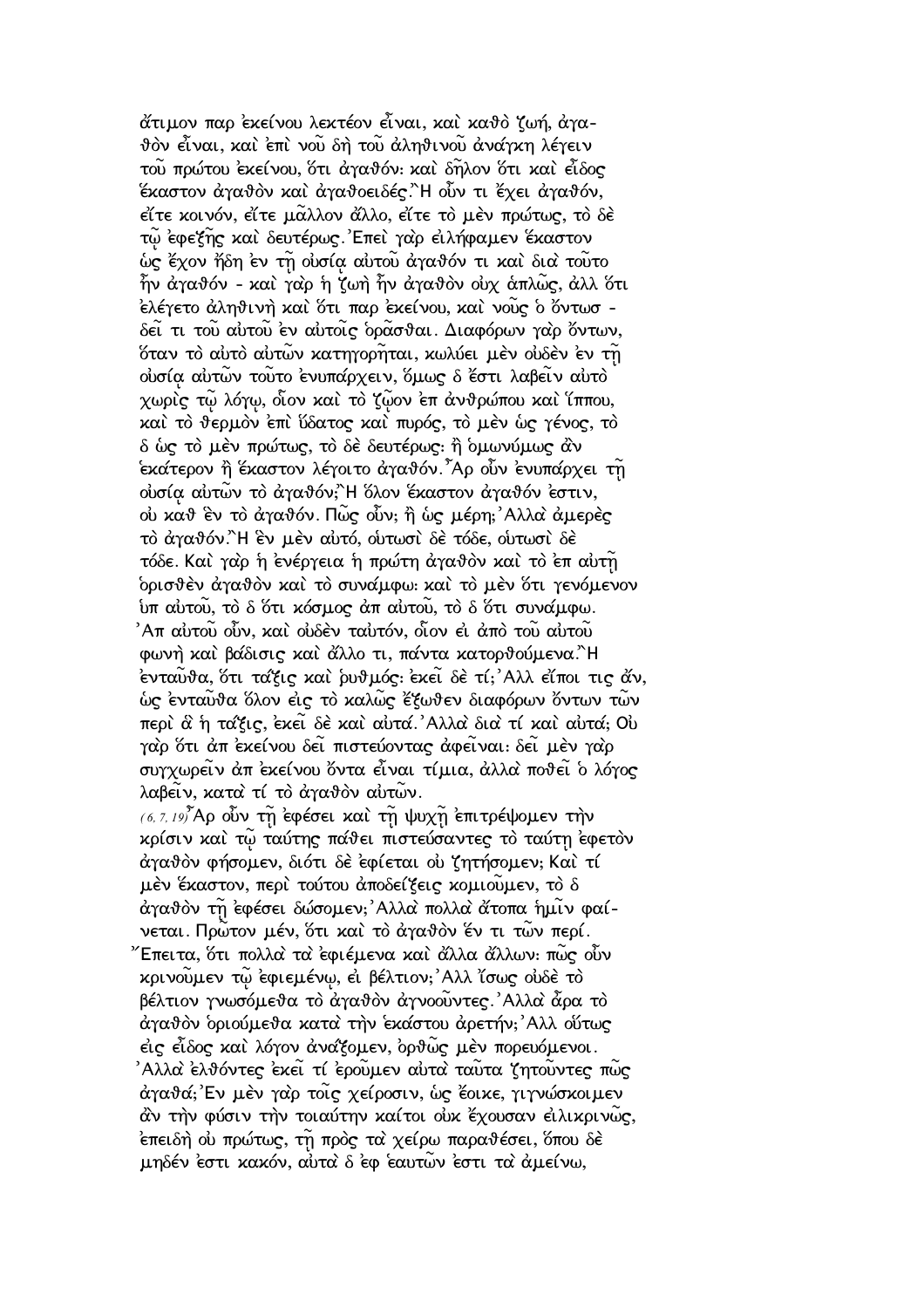άπορήσομεν. Άρ ούν, επειδή [ο ]λόγος το διότι ζητει, ταυτα δέ άγαθα παρ αυτών, δια τουτο άπορει του διότι το ότι όντος; Επει κάν άλλο φωμεν αίτιον, τον θεόν, λόγου μή φθανοντος εκει δμοίως η απορία. Ου μην αποστατέον, εί πη κατ άλλην δδον πορευομένοις τι φανείη.  $(6, 7, 20)$  Επειδή τοίνυν άπιστούμεν εν τω παρόντι ταις όρέξεσι πρός τας του τί έστιν ή ποιόν έστι θέσεισ, άρα γρή πρός τας κρίσεις ιέναι και τας των πραγμάτων έναντιώσεις, δίον τα είν ατα είαν, σύμμετρον ασύμμετρον, υγείαν νόσον, είδος άμορφίαν, ουσίαν φθοραν, όλως συστασίαν άφανισιν; Τούτων γαρ τα πρώτα καθ εκαστην συζυγίαν τίς άν άμφισβητήσειε μή ούκ έν άγαθού είδει είναι; Ει δέ τούτο, και τα ποιητικα αυτών ανάγκη <εν αγαθού μοίρα> τίθεσθαι. Καὶ ἀρετὴ δὴ καὶ νους καὶ ζωὴ καὶ ψυχή, ἥ γε έμφρων, εν άγαθου είδει: και ὧν εφίεται τοίνυν έμφρων ζωή. Τί ούν ου στησόμεθα, φήσει τις, εις νουν και τουτο τὸ ἀγαθὸν θησόμεθα; Καὶ γαρ ψυχή καὶ ζωή νου ἴχνη, καὶ τούτου έφίεται ψυχή. Και κρίνει τοίνυν και εφίεται νου, κρίνουσα μέν δικαιοσύνην άντ άδικίας άμεινον και έκαστον είδος άρετης πρὸ κακίας είδους, και των αυτων η προτίμησις, ὧν καὶ ἡ αἴρεσις. Αλλ ἐι μὲν νοῦ μόνον ἐφίεται, τάχα άν πλείονος 'εδέησε λόγου δεικνύντων, ως ου το έσχατον ο νους και νου μεν ου πάντα, άγαθου δε πάντα. Και τών μέν μή έχόντων νουν ου πάντα νουν κτήσασθαι ζητει, τα δ έχοντα νούν ουχ ίσταται ήδη, άλλα πάλιν το άγαθον ζητεί, και νούν μέν έκ λογισμού, το δ άγαθον και προ του λόγου. Ει δέ και ζωής εφίεται και του άει είναι και ενεργείν, ουχ ή νους άν είη το εφετόν, άλλ ή άγαθον και άπο άγαθού και είς άγαθόν: επει και η ζωη ούτως. (6, 7, 21) Τί οὖν εν όν εν πάσι τούτοις ποιεί άγαθον έκαστον; <sup>κ</sup>Ωδε τοίνυν τετολμήσθω: εἶναι μὲν τὸν νοῦν καὶ τὴν ζωὴν έκείνην άγαθοειδη, έφεσιν δε είναι και τούτων, καθόσον άγαθοειδη: άγαθοειδη δε λέγω τω την μεν τάγαθου είναι ένέργειαν, μαλλον δε εκ τάγαθου ενέργειαν, τον δε ήδη δρισθείσαν ενέργειαν. Είναι δ αύτα μεστα μεν αγλαίας και διώκεσθαι υπό ψυχης, ως εκείθεν και πρός εκείνα αύ: ώς τοίνυν οικεία, άλλ ουχι άγαθα: άγαθοειδη δε όντα ουδε ταύτη άπόβλητα είναι. Το γαρ οικείον, ει μη άγαθον είη, οικείον μέν έστι, φεύγει δέ τις αυτό: επει και άλλα πόρρω ὄντα καὶ κάτω κινήσειεν ἄν. Γίνεται δὲ πρὸς αὐτα ἔρως ὁ σύντονος ουχ όταν ή άπερ εστίν, άλλ όταν εκειθεν ήδη όντα άπερ εστιν άλλο προσλάβη. Οίον γαρ επι των σωμάτων φωτός εμμεμιγμένου όμως δει φωτός άλλου, ίνα και φανείη τὸ 'εν αυτοίς χρώμα τὸ φώς, ούτω τοι δει και 'επι των έκει καίπερ πολύ φως εχόντων φωτός κρείττονος άλλου, ίνα κάκεινα και υπ αυτών και υπ άλλου όφθη.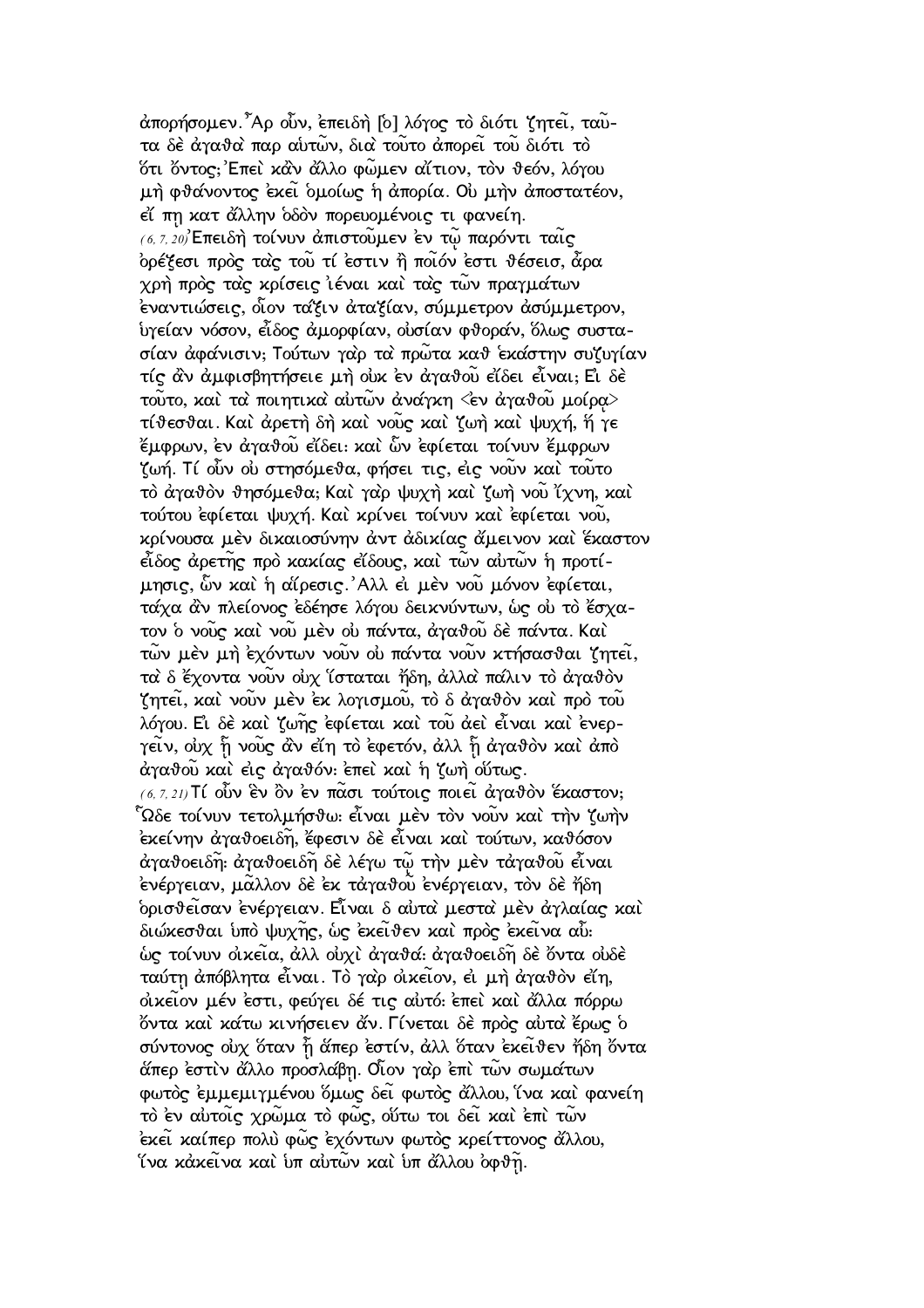$(6, 7, 22)$  Οταν ούν τὸ φῶς τουτό τις Ίδη, τότε δη και κινεϊται έπ αύτα και του φωτός του επιθέοντος έπ αυτοίς γλιχόμενος ευφραίνεται, ώσπερ κάπι των ενταυθα σωμάτων ού των υποκειμένων εστιν ο έρως, άλλα του εμφανταζομένου καλλους 'επ αύτοις." Εστι γαρ έκαστον δ' εστιν 'εφ αυτου: εφετον δε γίνεται επιχρώσαντος αυτό του άγαθου, ώσπερ χαριτας δόντος αυτοίς και είς τα εφιέμενα έρωτας. Και τοίνυν ψυχη λαβούσα είς αυτην <την> εκειθεν <άπορροην> κινείται και άναβακχεύεται και σίστρων πίμπλαται και έρως γίνεται. Πρὸ τουδε ουδε προς τον νουν κινειται, καίπερ καλον όντα: άργόν τε γαρ το καλλος αυτου, πριν του άγαθού φώς λαβη, <υπτία τε αναπέπτωκεν> η ψυχη παρ αύτης και πρός παν άργως έχει και παρόντος νου έστι πρός αύτον νωθής. Επειδαν δε ήκη είς αύτην ώσπερ θερμασία έκειθεν, ρώννυταί τε και εγείρεται και όντως πτερούται και πρός το παρακείμενον και πλησίον καίπερ επτοημένη δμως πρὸς ἄλλο οἷον τη μνήμη μείζον κουφίζεται. Καὶ ἕως τί έστιν άνωτέρω του παρόντος, αίρεται φύσει άνω αιρομένη υπό του δόντος τον έρωτα. Και νου μεν υπεραίρει, ου δύναται δέ υπέρ το άγαθον δραμείν, ότι μηδέν έστι το υπερκείμενον. Έαν δε μένη εν νώ, καλα μεν και σεμνα θεαται, ούπω μην δ ζητει παντη έχει. Οίον γαρ προσώπω πελαζει καλώ μέν, ούπω δε όψιν κινειν δυναμένω, ὥ μή 'εμπρέπει χαρις 'επιθέουσα τω καλλει. Διὸ και 'ενταυθα φατέον μαλλον το καλλος το επι τη συμμετρία επιλαμπόμενον ή την συμμετρίαν είναι και τουτο είναι το εράσμιον. Δια τί γαρ επι μεν ζώντος προσώπου μαλλον το φέγγος του καλου, ίχνος δ επι τεθνηκότος και μήπω του προσώπου ταις σαρζί και ταις συμμετρίαις μεμαρασμένου; Και των άγαλμάτων δε τα ζωτικώτερα καλλίω, κάν συμμετρότερα τα έτερα ή; Και αισχίων ζων καλλίων του εν αγαλματι καλου; "Η ότι τοδι εφετον μαλλον: τουτο δ ότι ψυχην έχει: τουτο δ ότι άγαθοειδέστερον: τούτο δ ότι άγαθού άμηγέπη φωτι κέχρωσται και χρωσθείσα εγήγερται και άνακεκούφισται και άνακουφίζει δ έχει, και ώς οίον τε αυτώ άγαθοποιεί αυτό και εγείρει.

 $(6, 7, 23)$  Εκεί δή, δ ψυχη διώκει, και δ νῷ φῶς παρέχει και εμπεσον αυτού ίχνος κινει, ούτοι δει θαυμάζειν, ει τοιαύτην δύναμιν έχει έλκον πρός αυτό και άνακαλούμενον έκ πάσης πλάνης, ίνα πρός αύτον άναπαύσαιτο. Ει γαρ έκ του τα πάντα, ουδέν έστι κρείττον αυτού, ελάττω δέ πάντα. Τὸ δη ἄριστον τῶν ὄντων πῶς ου τὸ ἀγαθόν ἐστι; Και μην ει δει την του άγαθου φύσιν αυταρκεστάτην τε είναι αύτη και άνενδεα άλλου ότουουν παντός, τίνα άν άλλην ἢ ταύτην οὖσαν εὕροι τις, ἣ πρὸ τῶν ἀλλων ἦν δπερ ἦν, δτε μηδὲ κακία πω ἦν; Ει δὲ τα κακα ὕστερον ἐν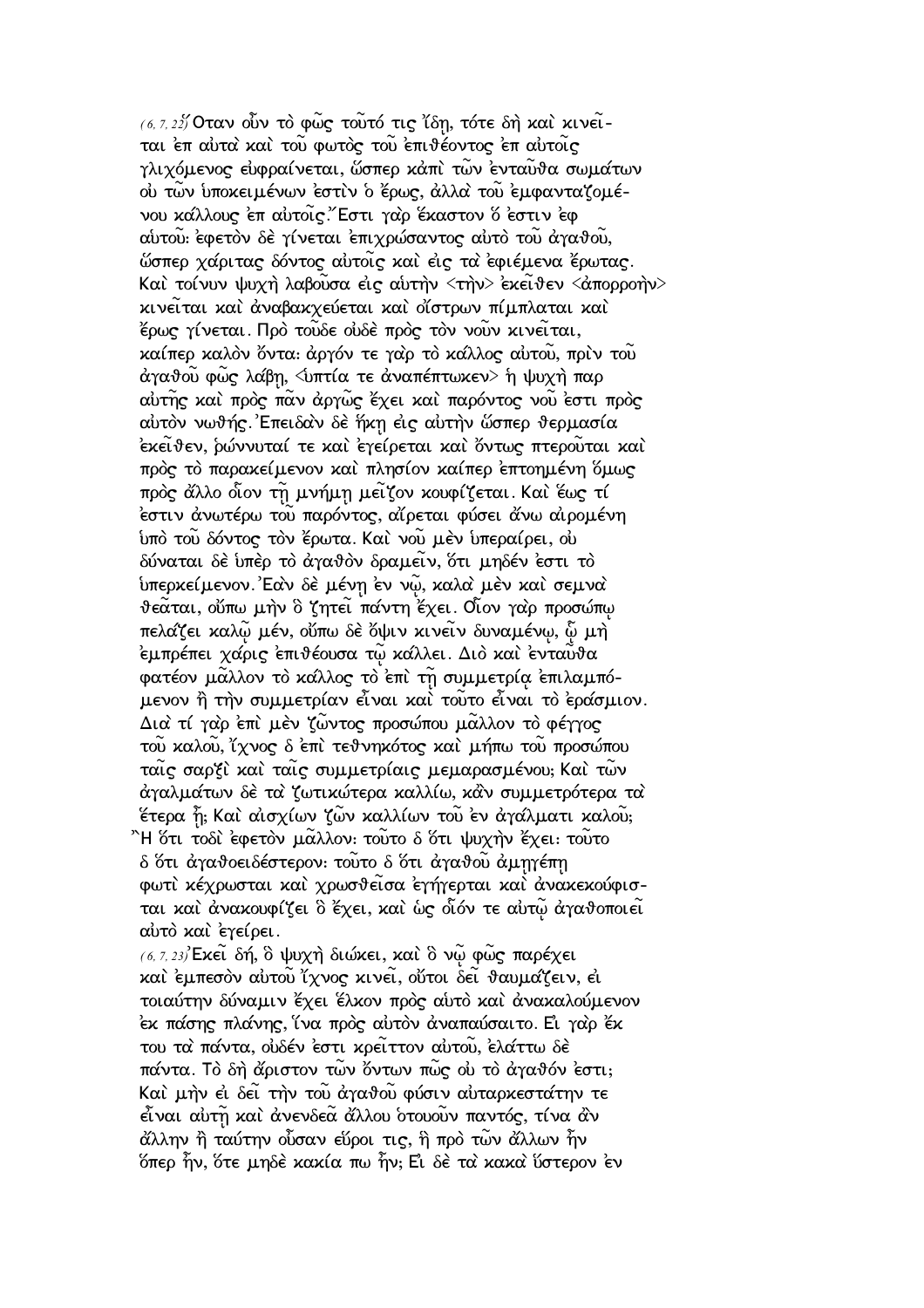τοις μηδέ καθ έν τούτου μετειληφόσι και έν τοις εσχάτοις και ουδέν επέκεινα τών κακών προς το χείρον, εναντίως άν έχοι τα κακα πρός αύτο ούδεν έχοντα μέσον πρός εναντίωσιν. Τὸ ἄρα ἀγαθὸν τουτο ἀν ἐίη: ἢ γαρ ουκ ἔστιν ὅλως άγαθόν, ή, ει άναγκη είναι, τουτο άν και ουκ άλλο είη. Ει δέ τις λέγοι μή εἶναι, οὐδε κακὸν ἀν εἴη: ἀδιαφορα ἄρα πρὸς αίρεσιν τη φύσει: τουτο δ αδύνατον. Α δ άλλα λέγουσιν άγαθα, είς τουτο, αυτό δε είς ουδέν. Τι ούν ποιεί τοιούτον ὄν; Η εποίησε νούν, εποίησε ζωήν, ψυχας εκ τούτου και τα άλλα, όσα λόγου ή νου ή ζωής μετέχει. Ο δη τούτων <πηγη και άρχή>, τίς άν είποι, όπως άγαθον και δσον; Αλλα τί νύν ποιεί; Η και νύν σώζει εκείνα και νοείν ποιεί τα νοούντα και ζην τα ζώντα, εμπνέον νούν, εμπνέον ζωήν, ει δέ τι μη δύναται ζην, είναι.  $(6, 7, 24)$  Ημάς δε τί ποιει; Η πάλιν περί του φωτός λέγωμεν τί τὸ φῶς, ὧ καταλαμπεται μὲν νους, μεταλαμβανει δὲ αύτου ψυχή. Η τούτο νυν εις ύστερον αφέντες εικότως έκεινα πρότερον άπορήσωμεν. Αρά γε τὸ ἀγαθόν, ὅτι 'εστιν άλλω εφετόν, έστι και λέγεται άγαθόν, καί τινι μεν όν έφετόν τινι άγαθόν, πασι δε ὂν τοῦτο λέγομεν εἶναι τὸ άγαθόν; Η μαρτύριον μέν άν τις τούτο ποιήσαιτο του εἶναι ἀγαθόν, δεἶ δέ γε φύσιν αὐτὸ τὸ ἐφετὸν ἔχειν τοιαύτην, ώς δικαίως άν τυχείν της τοιαύτης προσηγορίας. Και πότερα τῷ τι δέχεσθαι τα εφιέμενα εφίεται ή τῷ χαίρειν αυτώ; Και εί μέν τι δέχεται, τί τούτο; Ει δε τω χαίρειν, δια τί τούτω, άλλα μη άλλω τινί; Εν ὧ δη και πότερα τῷ οικείω τὸ ἀγαθὸν ἢ ἄλλω τινί. Και δη και πότερα τὸ άγαθον όλως άλλου έστίν, ή και αυτώ το άγαθον άγαθόν ἐστιν: ἢ ὃ ἀν ἦ ἀγαθόν, αὐτῷ μὲν οὐκ ἔστιν, ἄλλου δὲ ἐξ άναγκης; Και τίνι φύσει άγαθόν εστιν; Έστι δέ τις φύσις, η μηδεν άγαθόν 'εστι; Κάκεινο δε ούκ άφετέον, δ τάχ άν τις δυσχεραντικός άνηρ είποι, ως υμείς, ω ούτοι, τί δη άποσεμνύνετε τοις ονόμασιν άνω και κάτω ζωήν άγαθον λέγοντες και νούν άγαθον λέγοντες καί τι επέκεινα τούτων; Τί γαρ άν και ο νους άγαθον είη; Η τί ο νοων τα είδη αυτα άγαθον έχοι αυτο έκαστον θεωρών; Ηπατημένος μέν γαρ άν και ηδόμενος επι τούτοις τάχα άν άγαθον λέγοι και την ζωην ηδείαν ούσαν: στας δ εν τω άνηδονος είναι δια τί άν φήσειεν άγαθα; Η το αυτον είναι; Τί γαρ άν εκ του είναι καρπώσαιτο; Η τί άν διαφέροι εν τω είναι ή δλως μη είναι, εί μή τις την πρός αυτόν φιλίαν αιτίαν τούτων θείτο; Ωστε δια ταύτην την απάτην φυσικήν ούσαν και τον φόβον της φθοράς την των άγαθων νομισθηναι θέσιν.

 $(6, 7, 25)$  Ο μέν οὖν Πλάτων ηδονην τῷ τέλει μιγνὺς και τὸ άγαθον ουχ απλούν ουδε εν νω μόνω τιθέμενος, ως εν τω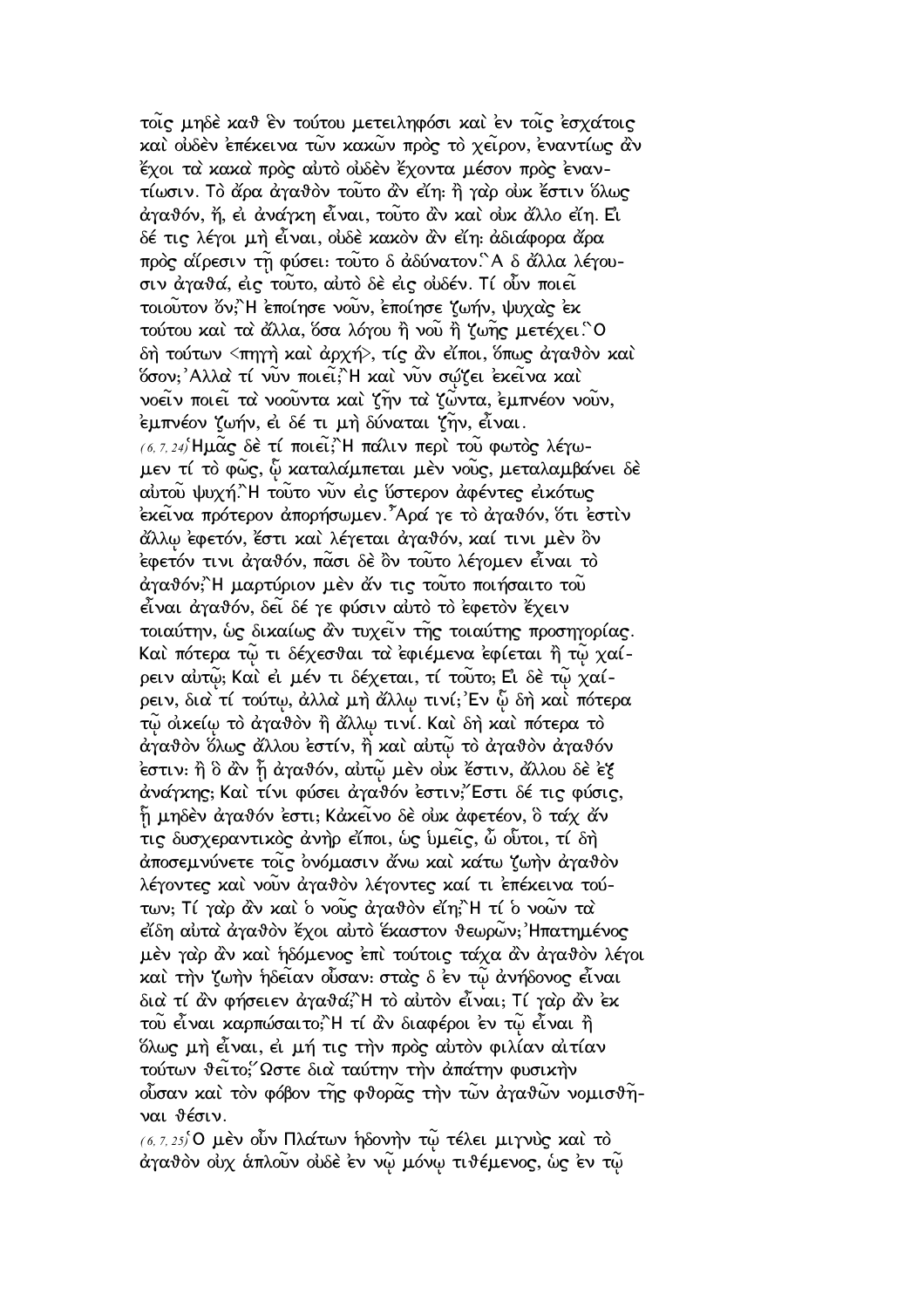Φιλήβω γέγραπται, τάχα ἀν αισθόμενος ταύτης της άπορίας ούτε παντάπασιν έπι το ήδυ τίθεσθαι το άγαθον έτραπετο, ορθώς ποιών, ούτε τον νουν ανήδονον όντα ωήθη δείν θέσθαι άγαθον το κινούν εν αύτω ούχ δρών. Τάχα δε ού ταύτη, άλλ ότι ήξίου το άγαθον έχον φύσιν έν αυτώ τοιαύτην δείν εξ άναγκης χαρτον είναι, τό τε εφετον τω τυγχανοντι και τυχόντι παντως έχειν το χαίρειν, ώστε, ω μή τὸ χαίρειν, ἀγαθὸν μηδὲ ἐἶναι, καὶ ὥστε, εἰ τὸ χαίρειν τῷ ἐφιεμένῳ, τῷ πρώτῳ μὴ ἐἶναι: ὥστε μηδὲ τὸ ἀγαθόν. Και ούκ άτοπον τουτο: αύτος γαρ ου το πρώτον άγαθον εζήτει, τὸ δὲ ἡμῶν, και ὅλως ετέρου ὄντος ἔστιν αυτῷ ἕτερον ὂν αύτου, ελλειπους όντος αύτου και ίσως συνθέτου: όθεν και τὸ <ἔρημον καὶ μόνον> μηδεν ἔχειν ἀγαθόν, ἀλλ εἶναι ετέρως και μειζόνως. Εφετον μεν ούν δει το άγαθον είναι, ου μέντοι τῷ ἐφετὸν ἐἶναι ἀγαθὸν γίγνεσθαι, ἀλλα τῷ ἀγαθὸν εἶναι 'εφετον γίγνεσθαι. Αρ οἶν τῷ μεν 'εσχα τῳ 'εν τοις οἶσι τὸ πρὸ αὐτου, καὶ ἀεὶ ἡ ἀναβασις τὸ ὑπὲρ ἕκαστον διδουσα άγαθον είναι τω υπ αυτό, ει η αναβασις ουκ εξίσταιτο του αναλογον, άλλα επι μείζον άει προχωροι; Τότε δέ στήσεται 'επ 'εσχατω, μεθ δ ουδέν 'εστιν εις το άνω λαβειν, και τούτο το πρώτον και το όντως και το μαλιστα κυρίως έσται, και αίτιον δε και τοις άλλοις. Τη μεν γαρ ύλη το εἶδοσ - εἰ γαρ αἴσθησιν λαβοι, ἀσπασαιτ ἄν - τῷ δὲ σώματι ψυχή - και γαρ ουδ άν είη ουδ άν σώζοιτο - ψυχη δε άρετή. "Ηδη δὲ καὶ ἀνωτέρω νους καὶ ἐπὶ τούτῳ ἣν δή φαμεν πρώτην φύσιν. Και δη και τούτων έκαστον ποιείν τι είς τα ὧν άγαθα 'εστι, τα μεν τα' ειν και κόσμον, τα δ ήδη ζωήν, τα δε φρονείν και ζην εὖ, τῷ δε νῷ τὸ ἀγαθόν, ὅ φαμεν και είς τουτο ήκειν, και ότι ενέργεια εξ αυτου, και ότι και νύν δίδωσι φώς λεγόμενον: δ δη τί ποτ εστίν, ύστερον.  $(6, 7, 26)$  Και δή το πεφυκός αισθανεσθαι, παρ αυτόν ει ήκοι αύτω το άγαθόν, γινώσκειν και λέγειν έχειν. Τί ούν, ει ήπατηται; Δει άρα τινα είναι δμοίωσιν, καθ ην ήπατηται. Ει δε τουτο, εκείνο άγαθον άν αυτώ είη [άφ ού ήπάτηται ]: 'επει' καί, 'όταν 'εκεινο ήκη, αφίσταται άφ ού ήπατηται. Και η έφεσις δ αύτου εκαστου και η ωδις μαρτυρεί, ότι έστι τι άγαθον εκαστου. Τοις μεν γαρ άψύχοις παρ άλλου του άγαθου αυτοις η δόσις, τω δε ψυχην έχοντι η έφεσις την δίωξιν εργαζεται, ώσπερ και τοις νεκροίς γεγενημένοις σώμασι παρα των ζώντων η επιμέλεια και η κήδευσις, τοις δε ζωσι παρ αυτών η πρόνοια. Ότι δ έτυχε, πιστούται, όταν βέλτιόν τι γίνηται και άμετανόητον ή και πεπληρώσθαι αυτώ γίγνηται και επ εκείνου μένη καὶ μὴ ἄλλο ζητη. Διὸ καὶ ἡ ἡδονὴ οὐκ αύταρκες: ου γαρ άγαπα ταυτόν: ου γαρ, ότι ηδονην παλιν, ταύτόν: άλλο γαρ άει το έφ ω ήδεται. Δει δη το άγαθόν,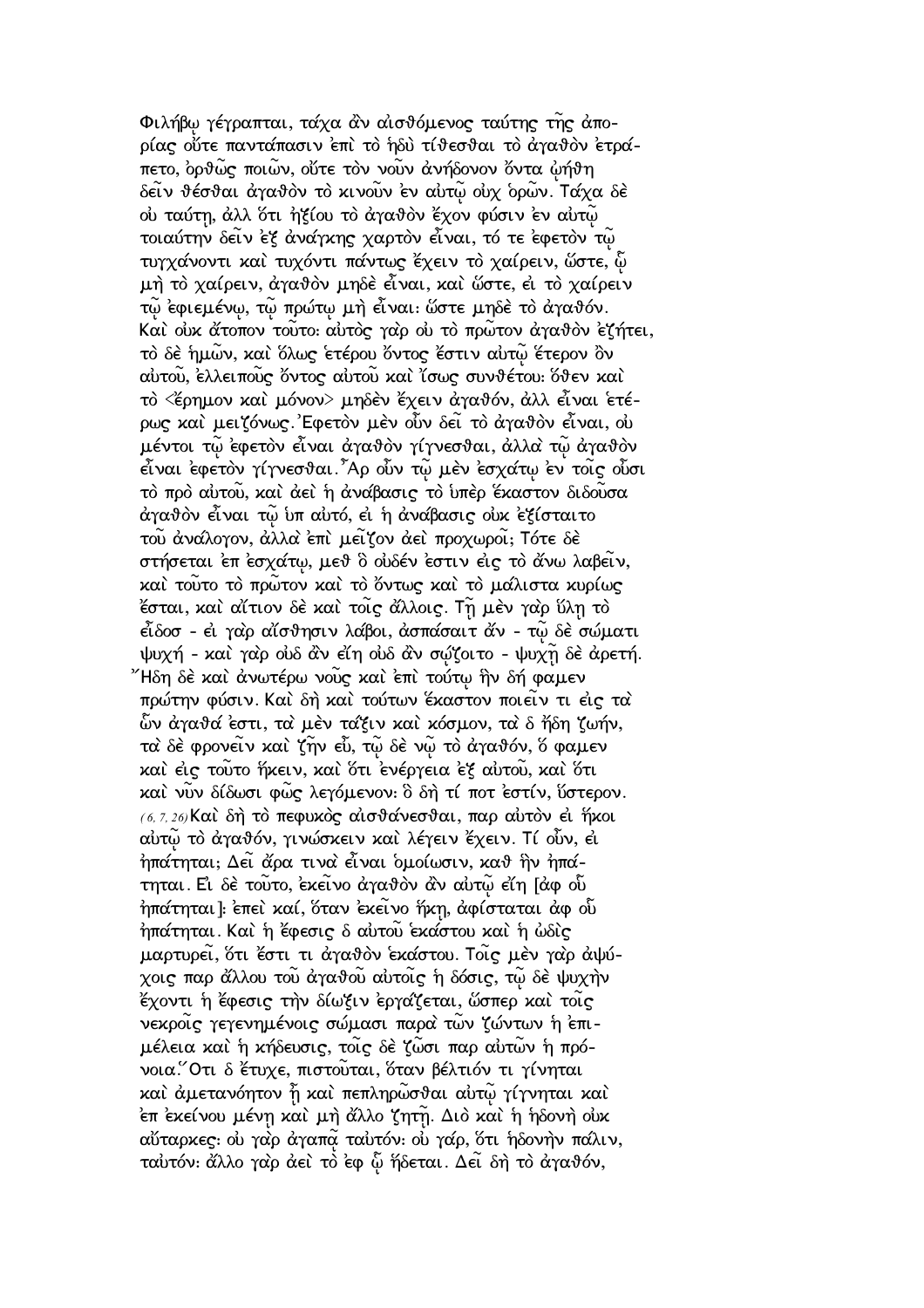δ αιρειταί τις, είναι ου το πάθος το επι τω τυχόντι: όθεν και κενός μένει ο τουτο άγαθον νομίζων, το πάθος μόνον έχων, δ έσχεν άν τις άπό του άγαθου. Διό ούκ άν άνάσχοιτό τις του πάθους, εφ ω ουκ έχων, οίον επι τω παιδί, ότι πάρεστιν, ήδεσθαι ου παρόντος: ουδέ γε οίμαι οις έν τω πληρουσθαι σωματικώς το άγαθον ήδεσθαι ώς εσθίοντα μη εσθίοντα, ώς αφροδισίοις χρώμενον μη συνόντα η εβούλετο, η δλως μη δρώντα. (6, 7, 27) Αλλα τίνος γενομένου εκαστω το αυτώ προσήκον έχει; Η είδους τινός φήσομεν: και γαρ τη ύλη είδος, και ψυχη η άρετη είδος. Αλλα το είδος τουτο άρα γε τω οικείον είναι άγαθόν εστιν εκείνω, και η έφεσις προς το οικείον, Η ού: και γαρ το δμοιον οικείον, κάν εθέλη αυτό και χαίρη τω δμοίω, ούπω το άγαθον έχει. Αλλ ουκ οικείον φήσομεν άγαθον ειπόντες είναι; Η φατέον του οικείου τῷ κρείττονι κρίνειν δει και τῷ βελτίονι αὐτου, πρὸς δ δυναμει 'εστίν.' Ον γαρ δυναμει πρός δ εστιν, ενδεές 'εστιν αύτου, ού δε ενδεές εστι κρείττονος όντος, άγαθόν εστιν αύτω εκείνο. Η δε ύλη παντων ενδεέστατον και το έσχατον είδος προσεχες αυτή: μετ αυτήν γαρ προς το άνω. Ει δε δη και αυτό αυτώ άγαθόν εστι, πολυ μάλλον άν είη άγαθον αυτώ η τελειότης αυτού και το είδος και το κρείττον αύτου, και τη εαυτού φύσει όν τοιούτον και αὖ τῷ, ὅτι καὶ αὐτὸ ἀγαθὸν ποιεἶ. Αλλα δια τί αὐτῷ ἀγαθὸν έσται; Αρ ότι οικειότατον αυτώ; Η ού: άλλ ότι έστί τις άγαθου μοιρα. Διὸ και μαλλον οικείωσις προς αυτους

τοις ειλικρινέσι και τοις μαλλον άγαθοις. Ατοπον δη το ζητείν, δια τί άγαθον ον αυτώ άγαθόν εστιν, ώσπερ δέον πρός αυτό εξίστασθαι της αυτου φύσεως και μη άγαπαν εαυτό ως άγαθόν. Αλλ επι του άπλου τουτο σκεπτέον, ει, όπου μηδαμώς ένι άλλο, το δε άλλο, έστιν η οικείωσις πρὸς αυτό, [και ει αυτό] αγαθόν εστιν εαυτώ. Νύν δέ, ει ταυτα όρθως λέγεται, και η επαναβασις έχει το άγαθον εν φύσει τινι κείμενον, και ουχ η έφεσις ποιει το άγαθόν, άλλ η έφεσις, ότι άγαθόν, και γίνεταί τι τοις κτωμένοις και τὸ ἐπὶ τη κτήσει ἡδύ. Αλλα τὸ μεν ει μη Εποιτο ἡδονή, αιρετέον το αγαθόν, και αυτο ζητητέον.  $(6, 7, 28)$  Το δ εκ του λόγου συμβαϊνον νυν οπτέον. Ει γαρ πανταχού τὸ παραγινόμενον ως ἀγαθὸν εἶδος, και τη ύλη δέ είδος εν το άγαθόν, πότερον ηθέλησεν άν η ύλη, είπερ ήν αυτή το θέλειν, είδος μόνον γενέσθαι; Αλλ ει τουτο, άπολέσθαι θελήσει: τὸ δ ἀγαθὸν αυτώ παν ζητει. Αλλ ἴσως οὐχ ὕλη ἐἶναι ζητήσει, ἀλλα ἐἶναι, τουτο δ ἔχουσα άφειναι αύτης θελήσει την κάκην. Αλλα το κακόν πώς ἔφεσιν ἕξει τοῦ ἀγαθοῦ;`Η οὐδὲ τὴν ὕλην ἐν ἐφέσει

ετιθέμεθα, άλλ υπόθεσιν εποιείτο ο λόγος αίσθησιν δούς,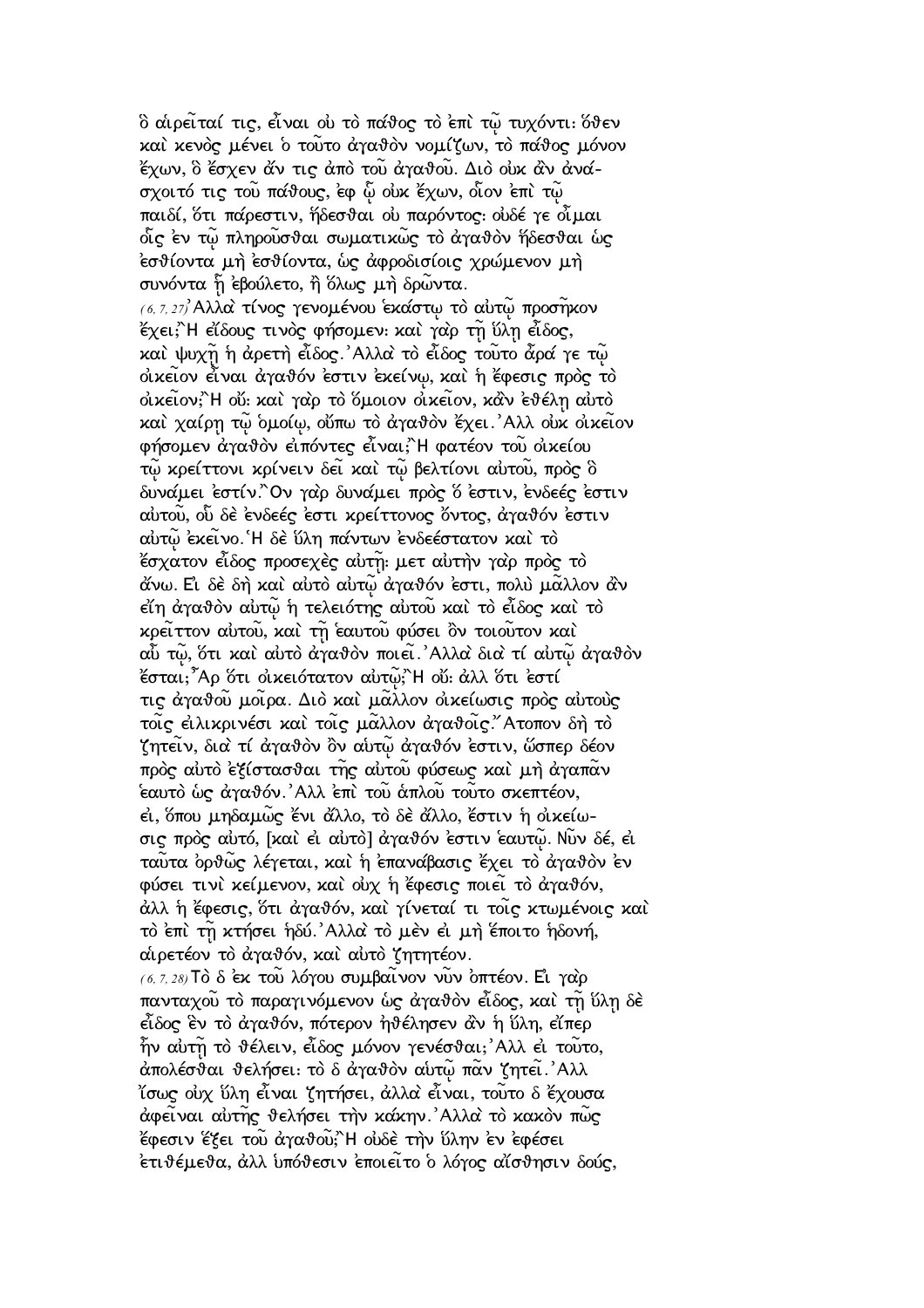είπερ οίόν τε ήν δούναι ύλην τηρούσιν: άλλα του είδους επελθόντος, ώσπερ ονείρατος άγαθου, εν καλλίονι ταξει γεγονέναι. Ει μεν οὖν τὸ κακὸν ἡ ὕλη, εἴρηται: εἰ δ άλλο τι, οίον κακία, εί αίσθησιν λαβοι το είναι αυτής, άρ ούν έτι το οικείον προς το κρείττον το άγαθον έσται; Η ούχ η κακία ήν η αιρομένη, άλλα το κακούμενον. Ει δε ταύτον το είναι και το κακόν, πως τουτο το άγαθον αιρήσεται; Αλλ ἆρά γε, ει αίσθησιν αυτου λαβοι το κακόν, άγαπήσει αυτό; Και πως άγαπητον το μη άγαπητον έσται; ου γαρ δη τω οικείω εθέμεθα το άγαθόν. Και ταυτα μεν ταύτη. Αλλ ει είδος το άγαθον πανταχου και μάλλον επαναβαίνουσι μάλλον είδοσ - μάλλον γαρ ψυχη εἶδος ἢ σώματος εἶδος, καὶ ψυχῆς τὸ μὲν μᾶλλον, τὸ δ έπιμαλλον, καὶ νοῦς ψυχῆσ - τὸ ἀγαθὸν ἀν προσχωροῖ τώ της ψυχης εναντίω και δίον καθαιρομένω και άποτιθεμένω κατα δύναμιν μεν εκαστω, το δε μαλιστα παν δ τι ύλης αποτιθεμένω. Και δη και η του αγαθού φύσις πασαν ύλην φυγούσα, μαλλον δε ουδαμη ουδαμώς πλησίον γενομένη, άναπεφευγυια άν είη εις την ανείδεον φύσιν, άφ ης το πρώτον είδος. Αλλα περι τούτου ύστερον.  $(6, 7, 29)$  Αλλ εί μη έποιτο ηδονη τω άγαθω, γίνοιτο δε πρό της ηδονής τι, δι δ και η ηδονή, δια τί ούκ άσπαστόν; "Η ειπόντες άσπαστον ηδονην ήδη είπομεν. Αλλ ει υπάρξει μέν, υπάρξαντος δε δυνατον μη ασπαστον είναι; 'Αλλ ει τοῦτο, παρόντος τοῦ ἀγαθοῦ αἴσθησιν ἔχον τὸ έχον ου γνώσεται, ότι."Η τί κωλύει και γιγνώσκειν και μη κινείσθαι άλλως μετα το αύτο έχειν; Ο μαλλον άν τω σωφρονεστέρω υπάρχοι και μάλλον τω μή ενδεεί. Διό ούδε τώ πρώτω, ου μόνον ότι άπλουν, άλλ ότι η κτήσις δεηθέντος ηδεία. Αλλα και τουτι καταφανές έσται τα άλλα όσα λοιπα προανακαθηραμένοις και εκείνον τον αντίτυπον λόγον άπωσαμένοις. Έστι δε ούτος, δς άπορει, τί άν καρπώσαιτο ο νούν έχων είς άγαθού μοιραν ουδεν πληττόμενος, όταν ταυτα άκούη, τω μη σύνεσιν αυτών ἴσχειν, ἢ ὄνομα ἀκούων ἢ ἄλλο τι ἕκαστον αὐτῶν ὑπολαμβανων ή αισθητόν τι ζητών και το αγαθον εν χρήμασιν ή τισι τοιούτοις τιθέμενος. Πρὸς ὃν λεκτέον, ὡς, ὅταν ταυτα άτιμαζη, ομολογει τίθεσθαί τι παρ αυτώ άγαθόν, άπορων δ όπη, τη εννοία τη παρ αυτώ ταυτα εφαρμόττει. Ου γαρ έστι λέγειν μη τουτο παντη άπειρον και άνεννόητον όντα τούτου. Τάχα δε και το υπέρ νουν άπομαντεύεται. Επειτα δέ, ει τω άγαθω ή τω εγγύς τούτου προσβαλλων ἀγνοει, εκ των αντικειμένων εις έννοιαν ἴτω. ``Η οὐδὲ κακὸν τὴν ἄνοιαν θήσεται: καίτοι πας αἱρειται νοείν και νοών σεμνύνεται. Μαρτυρούσι δε και αι αισθήσεις ειδήσεις είναι θέλουσαι. Ει δη νους τίμιον και καλον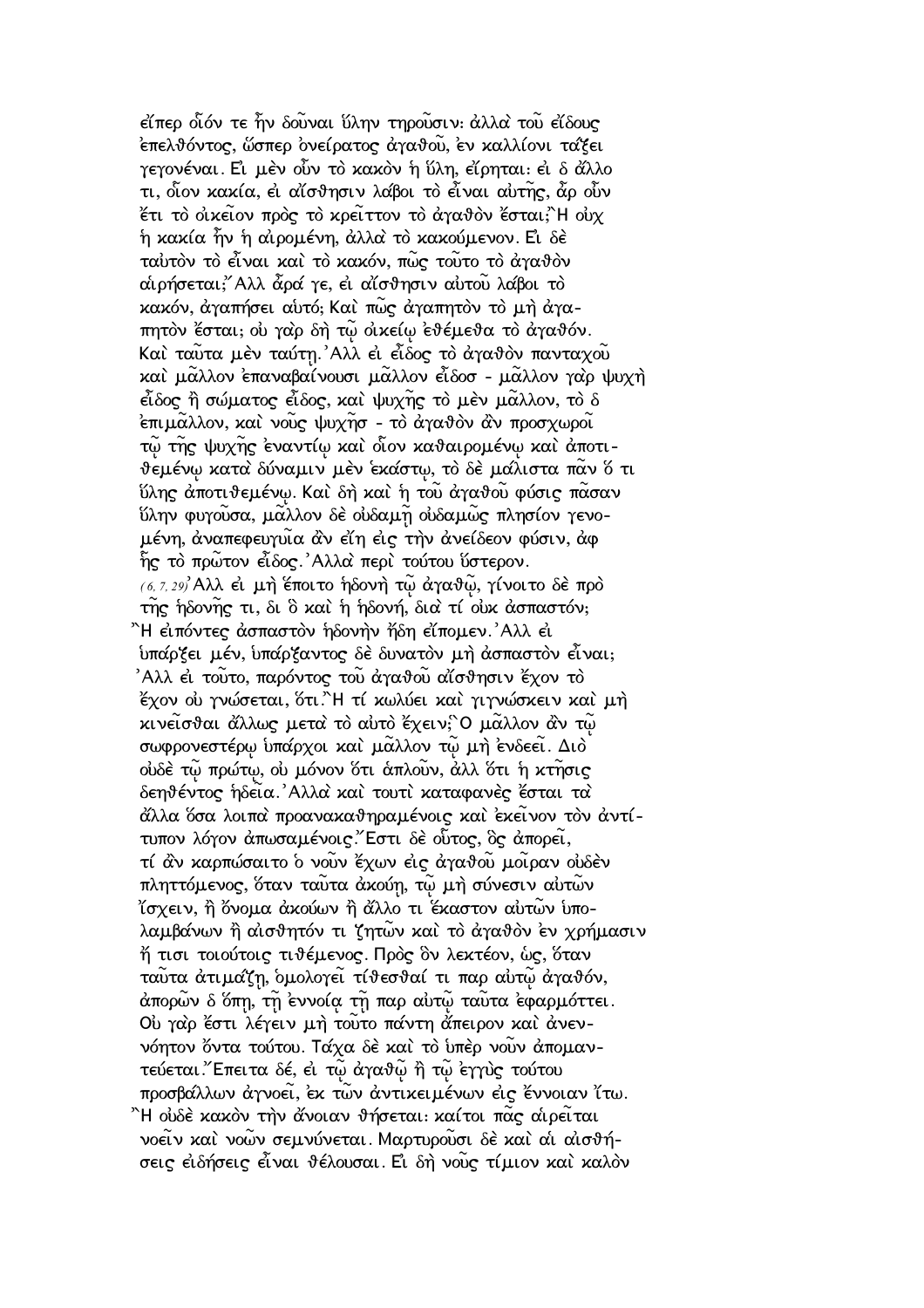και νους ο πρώτος μάλιστα, τί άν φαντασθείη τις, εί τις δύναιτο, τον τούτου γεννητήν και πατέρα; Το δε είναι και το ζην ατιμαζων αντιμαρτυρει εαυτώ και τοις εαυτού πάθεσι πασιν. Ει δέ τις δυσχεραίνει το ζην, ω θάνατος μέμικται, το τοιούτο δυσχεραίνει, ου το άληθως ζην.  $(6, 7, 30)$  Αλλα εί δεί τω άγαθω την ηδονην μεμίχθαι και μη τέλεόν έστι το ζην, εί τις τα θεία θεώτο και μάλιστα την τούτων άρχήν, νύν ιδείν εφαπτομένους του άγαθου πάντως προσήκει. Τὸ μèν οἶν οἴεσθαι τὸ ἀγαθὸν ἔκ τε του νου ώς υποκειμένου έκ τε του παθους της ψυχης δ γίνεται εκ του φρονειν, ου το τέλος ουδ αυτό το άγαθον το συναμφότερόν έστι τιθέντος, άλλα νους άν είη τὸ ἀγαθόν, ἡμείς δε χαίροντες τω τὸ ἀγαθὸν ἔχειν. Και είη άν αύτη τις δόξα περι άγαθου. Ετέρα δε είη άν παρα ταύτην, ή μίζασα τῷ νῷ τὴν ἡδονὴν ὡς ἕν τι ἐζ ἀμφοἶν υποκείμενον τούτο τίθεται είναι, ίν ημείς τον τοιούτον νουν κτησάμενοι ή και ιδόντες το άγαθον έχωμεν: το γαρ <ἔρημον καὶ μόνον> οὔτε γενέσθαι οὔτε αἱρετὸν εἶναι δυνατον ως αγαθόν. Πως αν ούν μιχθείη νους ηδονη είς μίαν συντέλειαν φύσεως; Ότι μεν ούν την σώματος ηδονην ούκ άν τις οιηθείη νω δυνατήν είναι μίγνυσθαι, παντι δήπου δηλον: άλλ ουδ όσαι χαραι ψυχης άν άλογοι γένοιντο.'Αλλ επειδή πάση ενεργεία καὶ διαθέσει δὲ καὶ ζωη έπεσθαι δεί και συνείναι οίόν τι επιθέον, καθο τη μέν έστι κατα φύσιν ιούση το εμποδίζον καί τι του έναντίου παραμεμιγμένον, δ ουκ εα την ζωην εαυτης εἶναι, τη δε <καθαρον και ειλικρινεσ> το ενέργημα και η ζωη εν διαθέσει φαιδρα, την τοιαύτην του νου κατάστασιν άσμενιστην και αιρετωτάτην είναι τιθέμενοι ηδονη μεμίχθαι λέγουσιν άπορία οικείας προσηγορίας, οια ποιούσι και τα άλλα ονόματα παρ ημίν αγαπώμενα μεταφέροντες, το <μεθυσθείσ> επι <του νέκταροσ> και 'επι <δαϊτα> και εστίασιν και το <μείδησε δε πατήρ> οί ποιηται και άλλα τοιαύτα μυρία. Έστι γαρ και το άσμενον όντως εκει και το άγαπητότατον και το ποθεινότατον, ου γινόμενον ουδ εν κινήσει, αίτιον δε το επιχρώσαν αυτα και επιλαμψαν και φαιδρυναν. Διο και αλήθειαν τώ μίγματι προστίθησι και το μετρήσον προ αυτού ποιεί και η συμμετρία και το καλλος επι τω μίγματι εκειθέν φησιν είς τὸ καλὸν ελήλυθεν. Ωστε κατα τουτο ἀν ημείς και εν τούτω μοίρας: το δε όντως ορεκτον ημίν άλλως μέν ημείς αυτοίς εις το βέλτιστον εαυτών άναγοντες εαυτούς, τουτο δη το σύμμετρον και καλον και είδος ασύνθετον και ζωην εναργή και νοεραν και καλήν.  $(6, 7, 31)$  Αλλ επεί εκαλλύνθη τα πάντα εκείνω τω πρό τούτων και φώς έσχε, νους μεν το της ενεργείας της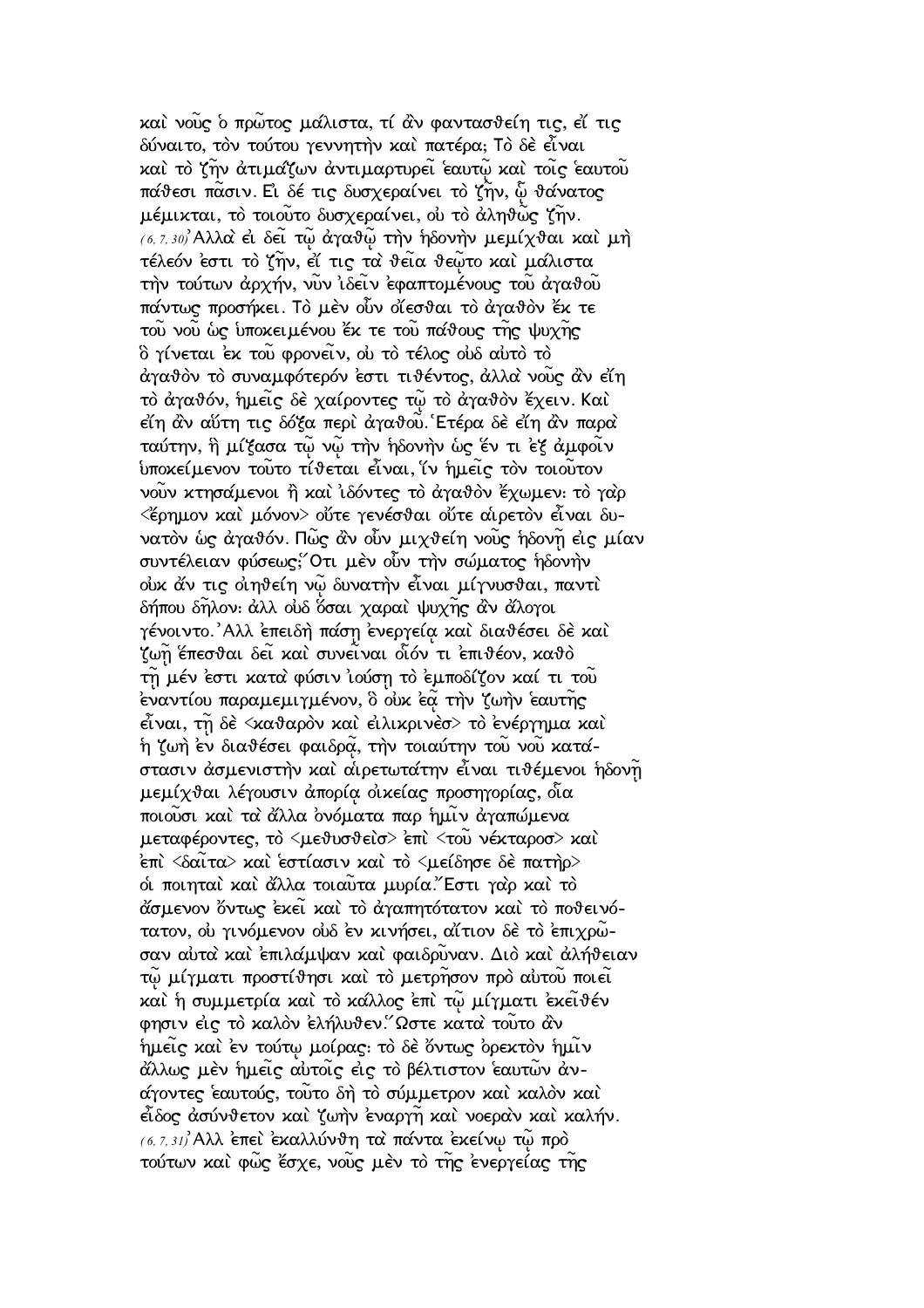νοερας φέγγος, ω την φύσιν εξέλαμψε, ψυχη δε δύναμιν έσχεν εις το ζην ζωής πλείονος εις αυτην ελθούσης. "Ηρθη μέν ούν εκει και έμεινεν άγαπήσας το περι εκεινον είναι: επιστραφείσα δε και ψυχή ή δυνηθείσα, ως έγνω και εἶδεν, ήσθη τε τη θέα και δσον οία τε ἦν ιδεῖν ἐξεπλάγη. Είδε δε οίον πληγείσα και εν αυτή έχουσα τι αυτού συνήσθετο και διατεθείσα εγένετο έν πόθω, ώσπερ οι εν τω ειδώλω του ερασμίου κινούμενοι εις το αυτο ιδείν εθέλειν τὸ 'ερώμενον. Ώσπερ δε 'ενταυνα σχηματίζονται είς δμοιότητα τῷ 'εραστῷ οἳ ἀν 'ερῶσι, καὶ τα σώματα εὐπρεπέστερα και τας ψυχας άγοντες εις ομοιότητα, ως μη λείπεσθαι κατα δύναμιν θέλειν τη του ερωμένου σωφροσύνη τε και άρετη τη άλλη - ή απόβλητοι άν είεν τοις έρωμένοις τοις τοιούτοισ - και ούτοί εισιν οι συνειναι δυνάμενοι, τούτον τον τρόπον και ψυχη έρα μεν εκείνου υπ αύτου έξ άρχης είς το εράν κινηθείσα. Και η πρόχειρον έχουσα τον έρωτα υπόμνησιν ου περιμένει εκ των καλων τῶν τῆδε, ἔχουσα δὲ τὸν ἔρωτα, καὶ ἀν ἀγνοῆ ὅτι ἔχει, ζητει άει και προς εκείνο φέρεσθαι θέλουσα υπεροψίαν των τηδε έχει, και ιδουσα τα εν τώδε τω παντι καλα υποψίαν έχει προς αυτά, ότι εν σαρζί και σώμασιν ορα αυτα όντα και μιαινόμενα τη παρούση οικήσει και τοις μεγέθεσι διειλημμένα και ούκ αυτα τα καλα όντα: μη γαρ άν τολμησαι έκεινα δια έστιν εις βόρβορον σωματων εμβηναι και ρυπαναι εαυτα και άφανίσαι. Όταν δε και παραρρέοντα ίδη, ήδη παντελώς γιγνώσκει, ότι άλλοθεν έχει, δ ήν αυτοίς επιθέον. Είτ εκει φέρεται δεινή άνευρειν ούπερ ερα ούσα, και ούκ άν πριν ελείν άποστάσα, ει μή πού τις αυτής και τον έρωτα εξέλοι. Ένθα δη είδε μεν καλα πάντα και άληθη όντα, και επερρώσθη πλέον της του όντος ζωης πληρωθείσα, και όντως όν και αυτή γενομένη και σύνεσιν όντως λαβούσα εγγύς ούσα αισθανεται ού παλαι ζητεί.  $(6, 7, 32)$ Που ούν ο ποιήσας το τοσούτον καλλος και την τοσαύτην ζωήν και γεννήσας ουσίαν; Όρας το έπ αύτοις άπασι ποικίλοις ούσιν είδεσι καλλος. Καλόν μέν ώδι μένειν: άλλ εν καλώ όντα δεί βλέπειν, όθεν ταυτα και δθεν καλά. Δεί δ αύτὸ εἶναι τούτων μηδὲ ἕν: τὶ γαρ αύτων έσται μέρος τε έσται. Ου τοίνυν ουδέ τοιαύτη μορφή ουδέ τις δύναμις ουδ αύ πάσαι αι γεγενημέναι και ούσαι ενταύθα, άλλα δει υπέρ πάσας είναι δυνάμεις και υπέρ πάσας μορφάς. Αρχή δέ το άνείδεον, ου το μορφής δεόμενον, άλλ άφ ού πάσα μορφή νοερά. Τὸ γαρ γενόμενον, είπερ εγίνετο, έδει γενέσθαι τι και μορφήν ιδίαν έσχεν: ὃ δὲ μηδείς ἐποίησε, τίς ἀν ποιήσειεν; Οὐδεν οὖν τούτο των όντων και πάντα: ουδεν μέν, ότι ύστερα τα όντα, πάντα δέ, ότι 'εξ αυτου. Πάντα δε ποιείν δυνάμενον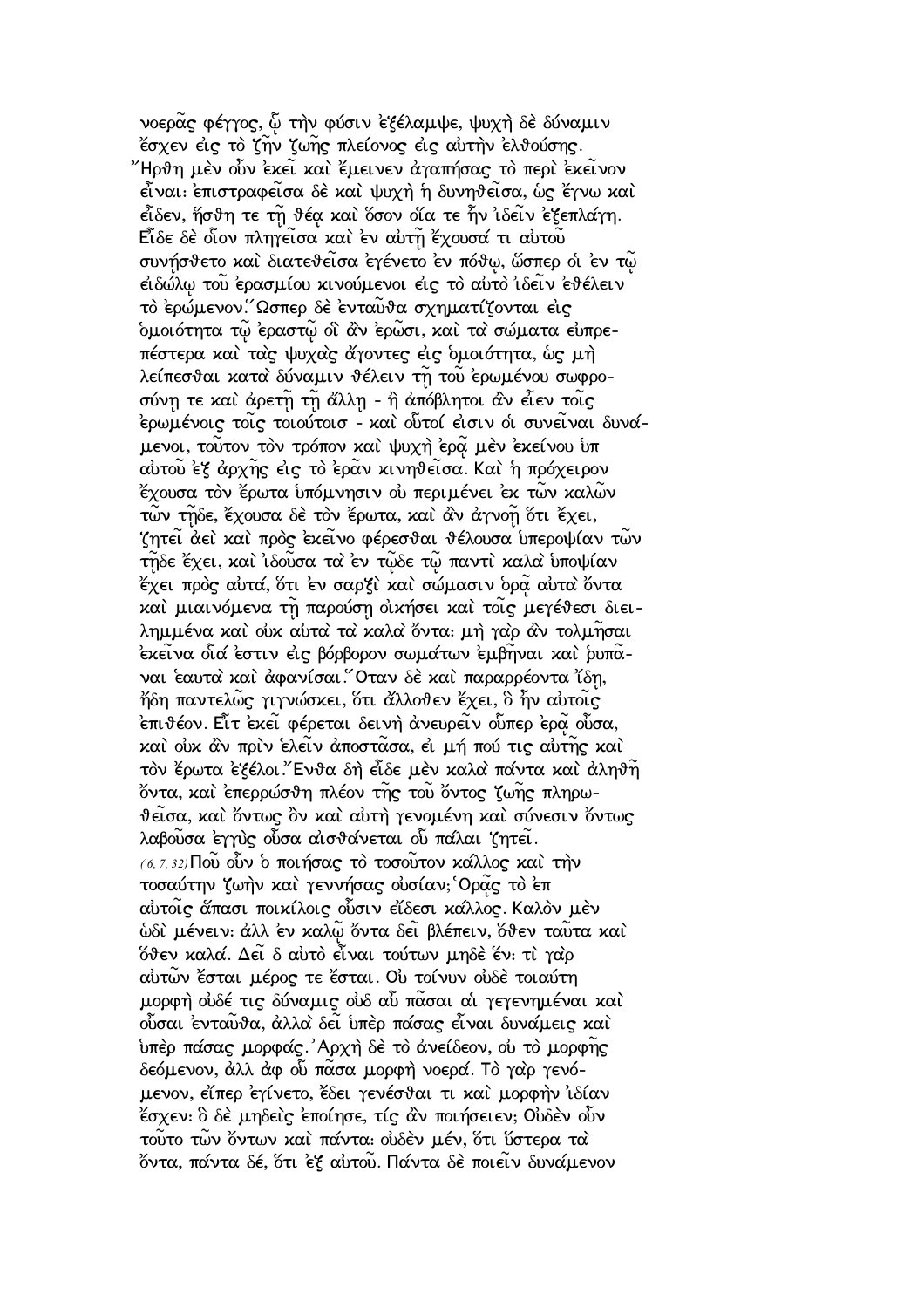τί άν μέγεθος έχοι; Η άπειρος άν είη, άλλ ει άπειρος, μέγεθος άν έχοι ουδέν. Και γαρ μέγεθος εν τοις υστάτοις: και δεί, εί και τούτο ποιήσει, αυτόν μη έχειν. Τό τε της ουσίας μέγα ου ποσόν: έχοι δ άν και άλλο τι μετ αυτον τὸ μέγεθος. Τὸ δὲ μέγα αὐτοῦ τὸ μηδεν αὐτοῦ εἶναι δυνατώτερον παρισουσθαί τε μηδέν δύνασθαι: τίνι γαρ των αύτου είς ίσον άν τι έλθοι μηδεν ταύτον έχον; Τό τε είς άει και είς πάντα ου μέτρον αυτω δίδωσιν ουδ αύ άμετρίαν: πώς γαρ άν τα άλλα μετρήσειεν; Ου τοίνυν αύ ούδε σχημα. Και μήν, ότου άν ποθεινου όντος μήτε σχημα μήτε μορφην έχοις λαβείν, ποθεινότατον και έρασμιώτατον άν είη, και ο έρως άν άμετρος είη. Ου γαρ ώρισται ενταύθα ο έρως, ότι μηδε το ερώμενον, άλλ άπειρος άν είη ο τούτου έρως, ώστε και το καλλος αυτου άλλον τρόπον και κάλλος υπέρ καλλος. Ουδέν γαρ όν τί κάλλος: Εράσμιον δέ όν το γεννών άν είη το κάλλος. Δύναμις ούν παντός καλού άνθος εστί, καλλος καλλοποιόν. Και γαρ γεννα αυτό και καλλιον ποιεί τη παρ αύτου περιουσία του καλλους, ώστε άρχη καλλους και πέρας καλλους. Ούσα δε καλλους άρχη εκείνο μεν καλον ποιεί ού άρχή, και καλον ποιεί ούκ εν μορφη: άλλα και αύτο το γενόμενον άμορφείν, άλλον δε τρόπον εν μορφή. η γαρ λεγομένη αυτό τουτο μόνον μορφη εν άλλω, εφ εαυτης δε ούσα άμορφον. Το ούν μετέχον καλλους μεμόρφωται, ού το καλλος.

 $(6, 7, 33)$  Διὸ και ὅταν καλλος λέγηται, φευκτέον μαλλον ἀπο μορφής τοιαύτης, άλλ ου πρό ομματων ποιητέον, ίνα μή έκπέσης του καλού είς το άμυδρα μετοχη καλον λεγόμενον. Τὸ δὲ ἄμορφον εἶδος καλόν, εἴπερ εἶδός 'εστι, και 'όσω άν άποσυλήσας είης πάσαν μορφήν, δίον και την εν λόγω, η διαφέρειν άλλο άλλου λέγομεν, ως δικαιοσύνην και σωφροσύνην άλλήλων έτερα, καίτοι καλα όντα. Επειδή ο νους ίδιόν τι νοει, ηλαττωται, κάν δμου παντα λαβη δσα εν τω νοητώ: κάν έκαστον, μίαν μορφήν νοητήν έχει: δμού δε πάντα οίον ποικίλην τινα, έτι εν δεήσει, δίον δει θεασασθαι όν υπέρ εκείνο τὸ πάγκαλον καὶ ποικίλον καὶ οὐ ποικίλον, οὗ ὀρέγεται μέν ψυχή ου λέγουσα δια τί τοιούτον ποθεί, ο δέ λόγος λέγει, ότι τούτο το όντως, είπερ εν τω παντη ανειδέω η του άρίστου φύσις και η του ερασμιωτάτου. Διο δ τι άν εις είδος αναγων τη ψυχη δεικνύης, επι τούτω άλλο το μορφώσαν ζητει. Λέγει δη ο λόγος, ότι το μορφην έχον και η μορφή και το είδος μεμετρημένον πάν, τουτο δε ου παν ούδε αύταρκες ούδε παρ αύτου καλόν, άλλα και τουτο μέμικται. Δεί τοίνυν ταύτα μέν καλά, το δέ όντως ή το υπέρκαλον μή μεμετρησθαι: εί δε τούτο, μή μεμορφώσθαι μηδέ εἶδος εἶναι. Ανείδεον άρα τὸ πρώτως και πρώτον και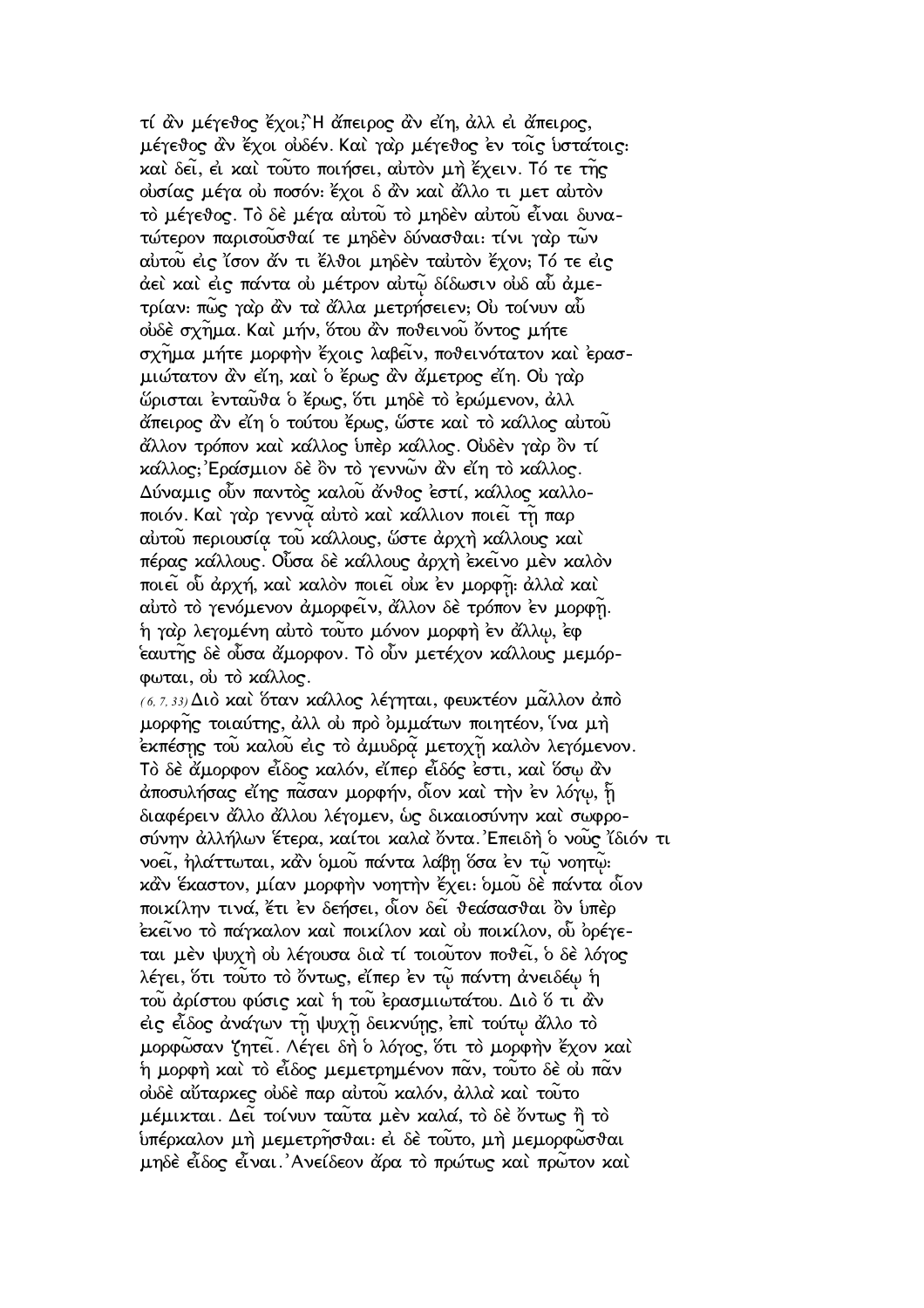η καλλονη εκείνο η του άγαθου φύσις. Μαρτυρεί δε και το των έραστων πάθος, ως, έως έστιν εν εκείνω τω τύπον αισθητον έχοντι, ούπω έρα: όταν δ απ εκείνου αυτός έν αυτώ ουκ αισθητον γεννήση τύπον εν άμερει ψυχη, τότε έρως φύεται. Βλέπειν δὲ ζητεῖ τὸ ἐρώμενον, ἵν ἐκεῖνο επαρδοι μαραινόμενον. Ει δε σύνεσιν λαβοι, ως δει μεταβαίνειν επι το άμορφότερον, εκείνου άν ορέγοιτο: και γαρ δ εξ άρχης έπαθεν, εκ σέλαος άμυδρου έρως φωτός μεγάλου. Τὸ γαρ ἴχνος του ἀμόρφου μορφή: τουτο γουν γεννα την μορφήν, ούχ η μορφη τουτο, και γεννα, όταν ύλη προσέλθη. Η δε ύλη πορρωτάτω εξ αναγκης, ότι μηδε των υστάτων μορφών παρ αυτής τινα έχει. Ει ούν εράσμιον μέν ουχ η ύλη, άλλα το ειδοποιηθεν δια το είδος, το δ επι τη ύλη είδος παρα ψυχης, ψυχη δε μαλλον είδος και μαλλον ερασμιον και νους μαλλον ταύτης είδος και έτι μαλλον έρασμιώτερον, άνείδεον δει την καλού τίθεσθαι φύσιν την πρώτην.

(6, 7, 34) Και ούκέτι θαυμάσομεν το τους δεινούς πόθους παρέχον ει πάντη απήλλακται και μορφής νοητής: επει και ψυχή, όταν αυτου έρωτα σύντονον λαβη, αποτίθεται πασαν ην έχει μορφήν, και ήτις άν και νοητού ή εν αυτή. Ου γάρ έστιν έχοντά τι άλλο και ένεργουντα περι αυτό ούτε ιδείν ούτε εναρμοσθήναι. Αλλα δει μήτε κακόν μήτ αὖ άγαθὸν μηδεν άλλο πρόχειρον έχειν, ίνα δέξηται μόνη μόνον. Όταν δε τούτου εύτυχήση η ψυχη και ήκη πρός αύτήν, μαλλον δε παρόν φανη, όταν εκείνη εκνεύση των παρόντων και παρασκευάσασα αυτήν ως ότι μαλιστα καλήν και είς δμοιότητα ελθούσα - η δε παρασκευη και η κόσμησις δήλη που τοις παρασκευαζομένοισ - ιδουσα δε εν αυτη έξαίφνης φανέντα - μεταξύ γαρ ούδεν ουδ έτι δύο, άλλ εν άμφω: ου γαρ άν διακρίναις έτι, έως πάρεστι: μίμησις δε τούτου και οι ενταυθα ερασται και ερώμενοι συγκριναι θέλοντεσ - και ούτε σώματος έτι αισθάνεται, ότι εστιν εν αυτώ, ούτε εαυτήν άλλο τι λέγει, ούκ άνθρωπον, ου ζώον, ουκ όν, ούδε παν - άνώμαλος γαρ η τούτων πως θέα - και ούδε σχολην άγει πρός αύτα ούτε θέλει, άλλα και αυτό ζητήσασα ζεκείνω παρόντι άπαντα κάκεινο άντ αυτης βλέπει: τίς δε ούσα βλέπει, ουδέ τουτο σχολαζει δραν. Ένθα δη ουδέν πάντων άντι τούτου άλλα ξαιτο, ουδ εί τις αυτη πάντα τον ουρανον επιτρέποι, ώς ουκ όντος άλλου έτι αμείνονος ουδε μαλλον άγαθου: ούτε γαρ άνωτέρω τρέχει τα τε άλλα παντα κατιούσης, κάν ή άνω. Ώστε τότε έχει και το κρίνειν καλώς και γιγνώσκειν, ότι τουτό έστιν ού εφίετο, και τίθεσθαι, ότι μηδέν εστι κρείττον αύτου. Ου γάρ εστιν άπάτη εκεί: ή που άν του άληθους άληθέστερον τύχοι; Ο ούν λέγει, έκεινό έστι, και ύστερον λέγει, και σιωπωσα δε λέγει και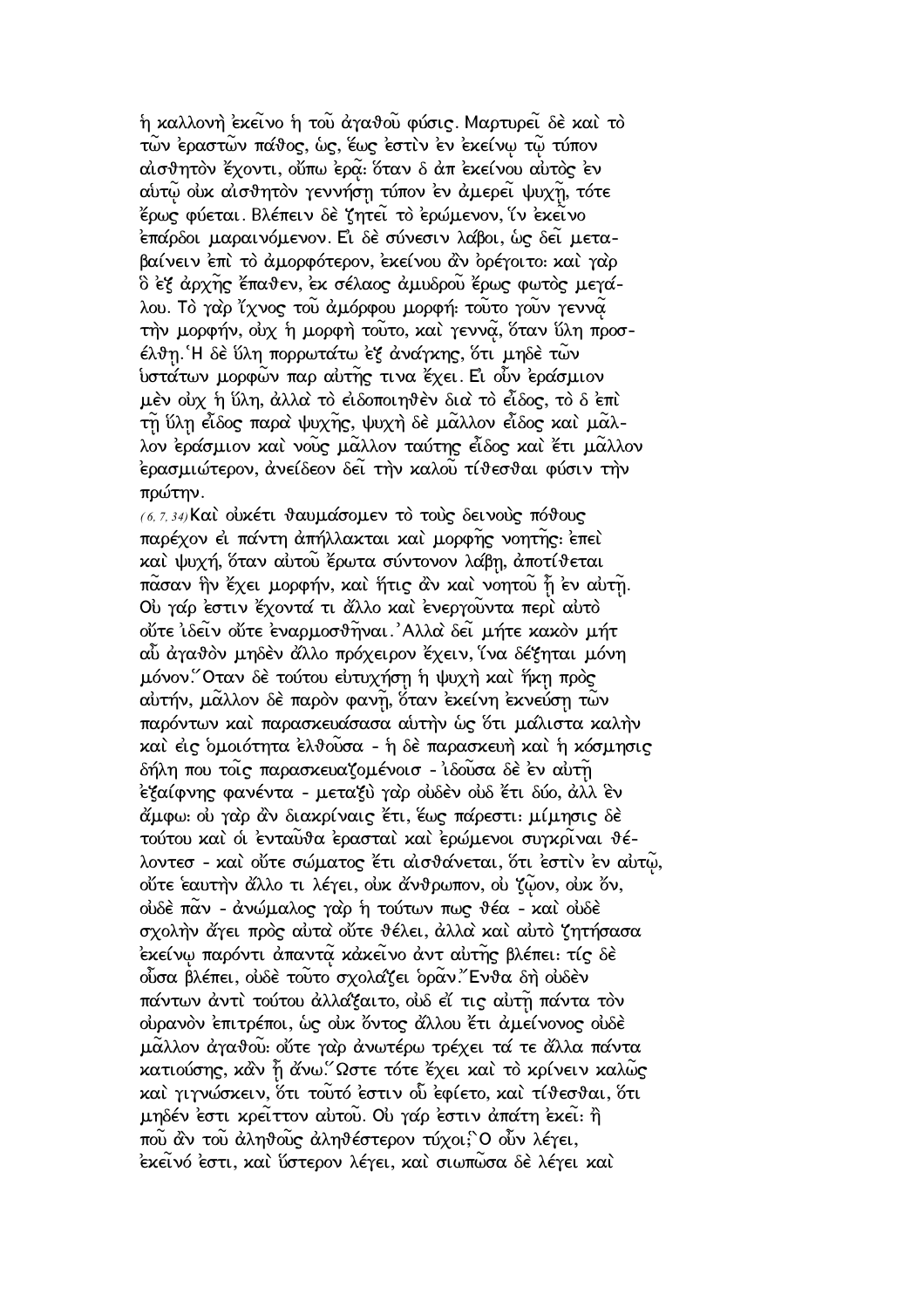ευπαθουσα ου ψεύδεται, ότι ευπαθει: ουδέ γαργαλιζομένου λέγει του σώματος, άλλα τουτο γενομένη, δ πάλαι, δτε ευτύχει. Αλλα και τα άλλα παντα, δις πριν ήδετο, άρχαις ή δυναμεσιν ή πλούτοις ή καλλεσιν ή επιστήμαις, ταυτα υπεριδούσα λέγει ούκ άν ειπούσα μή κρείττοσι συντυχουσα τούτων: ουδέ φοβειται, μή τι πάθη, μετ εκείνου ούσα ουδ όλως ιδούσα: ει δε και τα άλλα τα περι αυτήν φθείροιτο, εὖ μαλα και βούλεται, ίνα προς τούτω ή μόνον: εις τόσον ήκει ευπαθείας.

 $(6, 7, 35)$  Ούτω δέ διακειται τότε, ως και του νοείν καταφρονεϊν, δ τον άλλον χρόνον ησπάζετο, ότι το νοεϊν κίνησίς τις ήν, αύτη δέ ου κινεισθαι θέλει. Και γαρ ουδ εκεινόν φησιν, δν δρα, καίτοι νους γενόμενος αύτη θεωρει οίον νοωθείσα και <εν τώ τόπω τώ νοητώ> γενομένη: άλλα γενομένη μέν έν αύτώ και περι αύτον έχουσα το νοητον νοεί, έπην δ εκείνον ίδη τον θεόν, παντα ήδη αφίησιν, οίον εί τις εισελθων εις οίκον ποικίλον και ούτω καλον θεωροι ένδον έκαστα των ποικιλματων και θαυμαζοι, πριν ιδείν τον του σίκου δεσπότην, ιδων δ εκείνον και άγασθεις ου κατα την των άγαλμάτων φύσιν όντα, άλλ άξιον της όντως θέας, άφεις έκεινα τουτον μόνον του λοιπου βλέποι, είτα βλέπων και μη άφαιρών το όμμα μηκέτι δραμα βλέποι τώ συνεχεί της θέας, άλλα την όψιν αυτου συγκεράσαιτο τω θεάματι, ὥστε έν αυτώ ήδη το δρατον πρότερον όψιν γεγονέναι, των δ άλλων παντων επιλαθοιτο θεαματων. Και ταχα άν σώζοι το άναλογον η εικών, ει μη άνθρωπος είη ο επιστας τω τα του σίκου θεωμένω, άλλα τις θεός, και ούτος ου κατ όψιν φανείς, άλλα την ψυχην εμπλήσας του θεωμένου. Και τον νουν τοίνυν την μεν έχειν δύναμιν εις το νοείν, η τα έν αυτῷ βλέπει, την δέ, ῇ τα 'επέκεινα αυτοῦ 'επιβολῇ τινι και παραδοχη, καθ ην και πρότερον εώρα μόνον και δρών ύστερον και νουν έσχε και έν εστι. Και έστιν εκείνη μεν η θέα νου έμφρονος, αύτη δε νους ερών, όταν άφρων γένηται <μεθυσθείς του νέκταροσ>: τότε έρων γίνεται άπλωθείς είς ευπάθειαν τω κόρω: και έστιν αυτώ μεθύειν βέλτιον ή σεμνοτέρω είναι τοιαύτης μέθης. Παρα μέρος δε ο νους 'εκείνος άλλα, τα δε άλλοτε άλλα δρα; Η ού: δ δε λόγος διδάσκων γινόμενα ποιεί, το δε έχει το νοείν άεί, έχει δε και τὸ μὴ νοεῖν, ἀλλα ἄλλως ἐκεῖνον βλέπειν. Και γαρ δρῶν εκεινον έσχε γεννήματα και συνήσθετο και τούτων γενομένων και ενόντων: και ταυτα μεν δρών λέγεται νοείν, εκείνο δε η δυναμει έμελλε νοείν. Η δε ψυχη οίον συγχέασα και άφανίσασα μένοντα τον εν αύτη νουν, μαλλον δε ο νους αύτης δρα πρώτος, έρχεται δε η θέα και είς αύτην και τα δύο εν γίνεται. Εκταθεν δε το άγαθον επ αυτοίς και συναρμοσθέν τη άμφοτέρων συστάσει επιδραμον και ενώσαν τα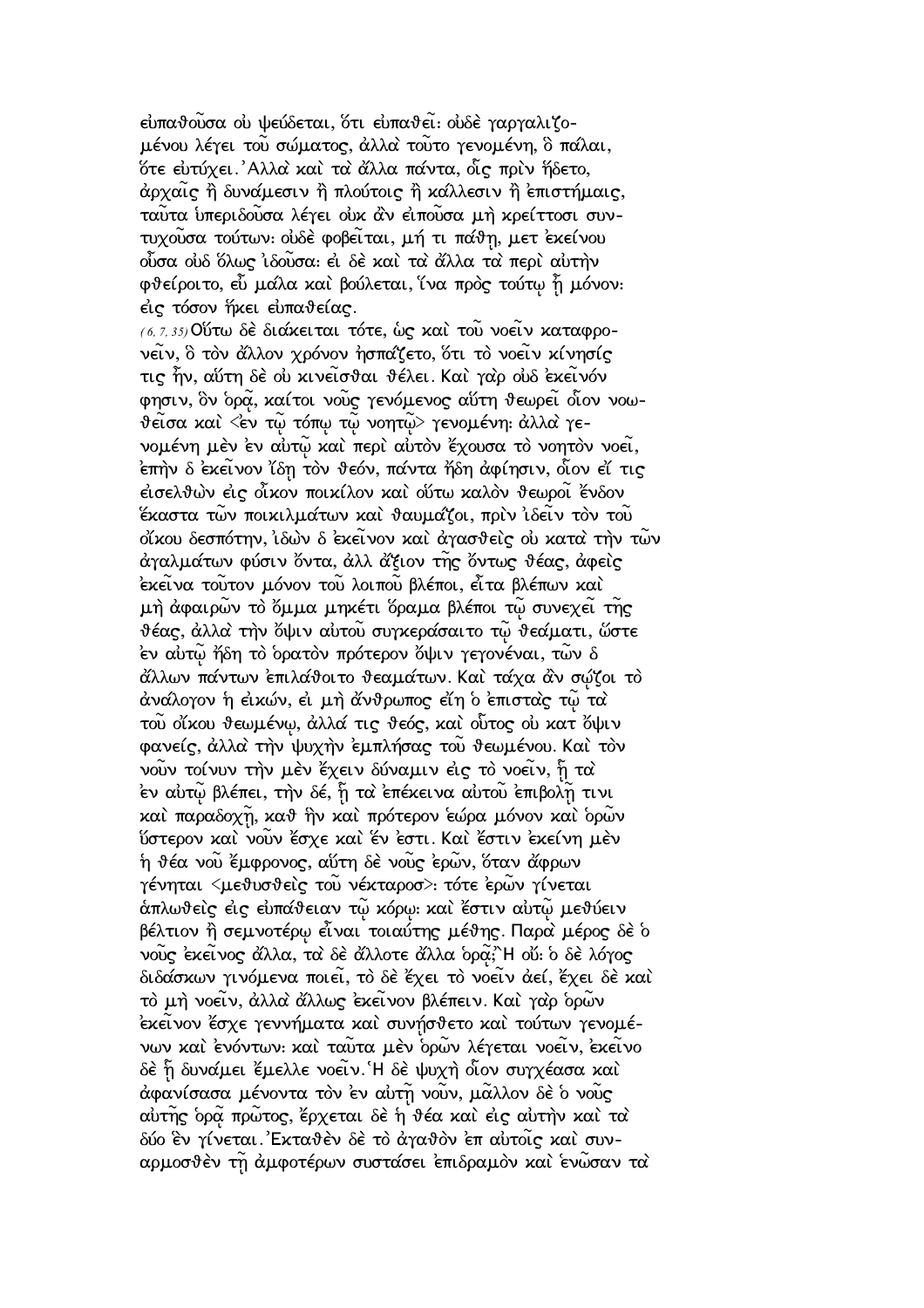δύο έπεστιν αυτοις <μακαρίαν> διδούς αίσθησιν και <θέαν>, τοσούτον άρας, ώστε μήτε έν τόπω είναι, μήτε έν τω άλλω, εν οίς πέφυκεν άλλο εν άλλω είναι: ούδε γαρ αυτός που: ο δε <νοητός τόποσ> εν αυτώ, αυτός δε ουκ εν άλλω. Διὸ ουδε κινείται η ψυχη τότε, ότι μηδε εκείνο. Ουδε ψυχη τοίνυν, ότι μηδε ζη εκείνο, άλλα υπερ το ζην. Ουδε νους, δτι μηδέ νοει: δμοιουσθαι γαρ δει. Νοει δε ουδ εκεινο, ότι  $\alpha$ ιλδέ νοει.

 $(6, 7, 36)$  Τα μέν γαρ άλλα δηλα, είρηται δέ τι και περι τούτου. Αλλ όμως και νύν επ ολίγον λεκτέον αρχομένοις μεν εκείθεν, δια λογισμών δε προιούσιν. Έστι μεν γαρ ή του άγαθού είτε γνώσις είτε επαφή μέγιστον, και <μέγιστόν> φησι τουτ είναι <μαθημα, ου το προς αυτο ιδείν μαθημα λέγων, άλλα περί αύτου μαθείν τι πρότερον. Διδασκουσι μέν ούν άναλογίαι τε και άφαιρέσεις και γνώσεις των εξ αυτου και <άναβασμοί> τινες, πορεύουσι δε καθάρσεις πρός αυτό και άρεται και κοσμήσεις και του νοητου <επιβάσεισ> και έπ αυτου ιδρύσεις και των εκει εστιασεις. Όστις γένηται <u>δμού θεατής τε και θέαμα αυτος αυτού και τών άλλων και</u> γενόμενος ουσία και νους και < ζωον παντελεσ> μηκέτι έξωθεν αυτό βλέποι - τουτο δε γενόμενος εγγύς εστι, και το έφεζης εκείνο, και πλησίον αυτο ήδη επι παντι τω νοητω 'επιστίλβον.''Ενθα δη 'εάσας τις παν μάθημα, και μέχρι του παιδαγωγηθείς και έν καλώ ιδρυθείς, εν ὧ μέν εστι, μέχρι τούτου νοεί, εξενεχθείς δε τώ αυτού του νου οίον κύματι και υψού υπ αυτού οίον οιδήσαντος άρθεις εισείδεν εξαίφνης ούκ ιδων όπως, άλλ η θέα πλήσασα φωτός τα όμματα ού δι αύτου πεποίηκεν άλλο δράν, άλλ αύτο το φως το δραμα ἦν. Ου γαρ ἦν εν εκείνω το μεν δρώμενον, το δε φώς αύτου, ούδε νους και νοούμενον, άλλ αύγη γεννώσα ταυτα εις ύστερον και άφεισα είναι παρ αυτώ: αυτός δε αύγη μόνον γεννώσα νουν, ούτι σβέσασα αύτης έν τω γεννησαι, άλλα μείνασα μεν αυτή, γενομένου δ εκείνου τω τούτο είναι. Ει γαρ μη τούτο τοιούτον ήν, ούκ άν υπέστη  $\mathcal{E}$   $\mathcal{E}$   $\mathcal{E}$   $\mathcal{E}$   $\mathcal{E}$   $\mathcal{E}$   $\mathcal{E}$   $\mathcal{E}$   $\mathcal{E}$   $\mathcal{E}$   $\mathcal{E}$   $\mathcal{E}$   $\mathcal{E}$   $\mathcal{E}$   $\mathcal{E}$   $\mathcal{E}$   $\mathcal{E}$   $\mathcal{E}$   $\mathcal{E}$   $\mathcal{E}$   $\mathcal{E}$   $\mathcal{E}$   $\mathcal{E}$   $\mathcal{E}$   $\mathcal{$ 

 $(6, 7, 37)$  Οι μέν ούν νόησιν αυτώ δόντες τω λόγω των μέν ελαττόνων και των εξ αυτου ουκ έδοσαν: καίτοι και τουτο άτοπον τα άλλα, φασί τινες, μη ειδέναι: άλλ ούν εκείνοι άλλο τιμιώτερον αυτού ουχ ευρόντες την νόησιν αυτώ αυτού είναι έδοσαν, ώσπερ τη νοήσει σεμνοτέρου αυτου εσομένου και του νοείν κρείττονος ή κατ αύτον δ εστιν όντος, άλλ ούκ αύτου σεμνύνοντος την νόησιν. Τίνι γαρ το τίμιον έξει, τη νοήσει η αυτώ; Ει μεν τη νοήσει, αυτώ ου τίμιον η ήττον, ει δε αύτω, πρό της νοήσεώς έστι τέλειος και ου τη νοήσει τελειούμενος. Ει δ ότι 'ενέργεια' εστιν, άλλ ου δύναμις, δεϊ νοείν, ει μεν ουσία εστιν άει νοουσα και τούτω ενέργειαν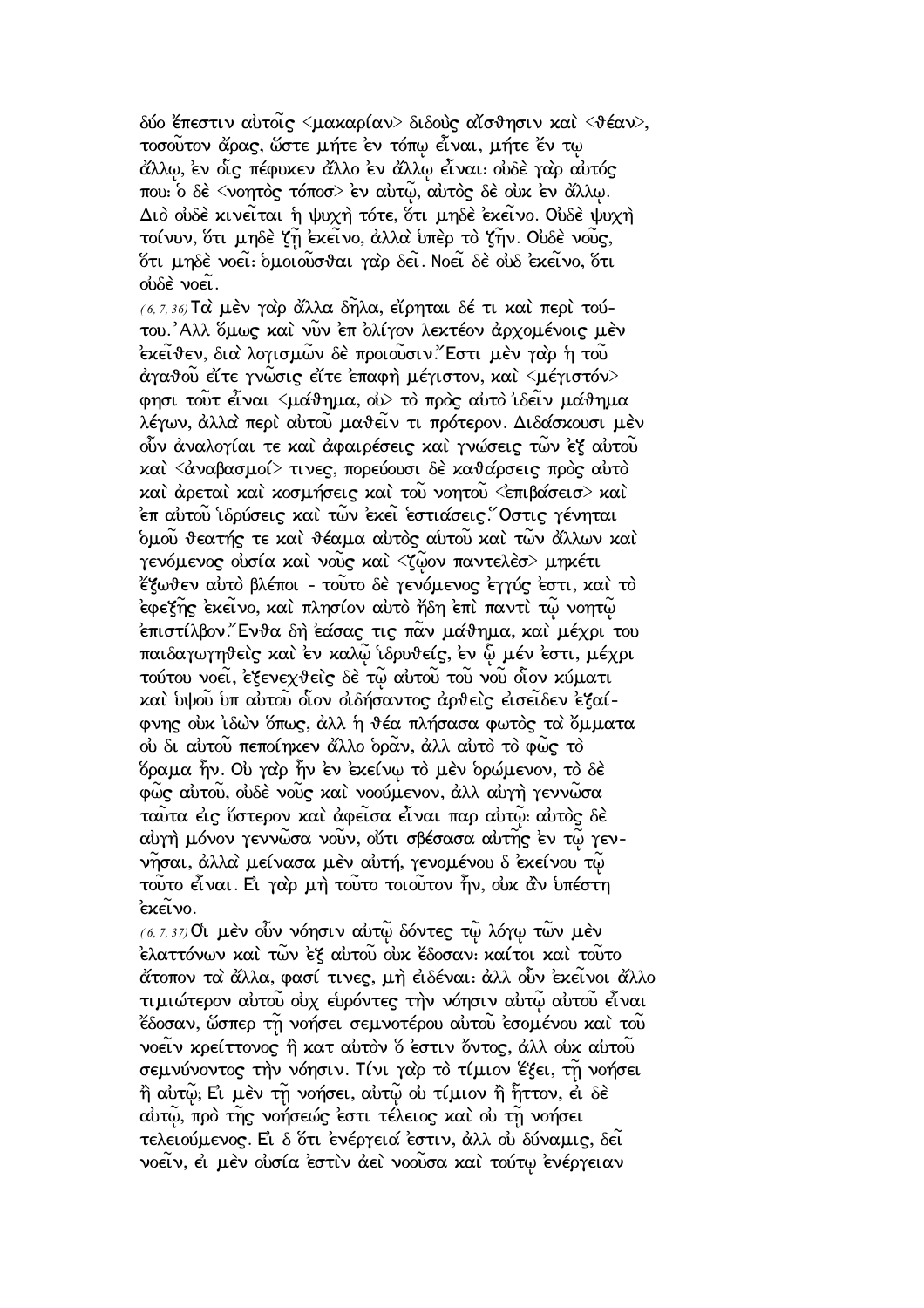λέγουσι, δύο δμως λέγουσι, την ουσίαν και την νόησιν, και ούχ άπλουν λέγουσιν, άλλα τι έτερον προστιθέασιν αυτώ, ώσπερ οφθαλμοις το οράν κατ ενέργειαν, κάν άει βλέπωσιν. Ει δ ενεργεία λέγουσιν, ότι ενέργεια εστι και νόησις, ούκ άν ούσα νόησις νοοι, ώσπερ ουδέ κίνησις κινοιτο άν. Τί οὖν; ου και αυτοι λέγετε ουσίαν και ενέργειαν εἶναι εκεἶνα; 'Αλλα` πολλα` ταῦτα ὁμολογοῦμεν ἐἶναι και` ταῦτα ἕτερα, τὸ δε πρώτον άπλουν, και το εξ άλλου δίδομεν νοείν και οίον ζητείν αύτου την ουσίαν και αύτο και το ποιήσαν αυτό, και επιστραφέν έν τη θέα και γνωρίσαν νουν ήδη δικαίως εἶναι: τὸ δὲ μήτε γενόμενον μήτ ἔχον πρὸ αὐτοῦ, ἀλλ άει [ον] σ έστι - τίς αιτία του νοειν έξει; Διο υπέρ νούν φησιν ο Πλατων είναι ορθώς. Νούς μέν γαρ μή νοών άνόητος: ὧ γαρ η φύσις έχει το νοείν, ει μη τουτο πράττοι, άνόητον: ὧ δε μηδεν έργον εστί, τί ἀν τούτω τις έργον προσάγων κατα στέρησιν αυτού κατηγοροί τούτο, ότι μή πράττει; Οίον ει ανίατρον αυτόν τις λέγοι. Μηδεν δε έργον είναι αυτώ, ότι μηδεν επιβαλλει αυτώ ποιείν: άρκει γαρ αυτός και ουδέν δει ζητείν παρ αυτόν υπέρ τα πάντα όντα: άρκει γαρ αυτώ και τοις άλλοις ών αυτος δ'εστιν.  $(6, 7, 38)$  Εστι δέ ουδέ το έστιν: ουδέν γαρ ουδέ τούτου δείται: επει ουδέ το άγαθός εστι κατα τούτου, άλλα καθ ού το <del>ἔστ</del>ι: τὸ δὲ ἔστιν οὐχ ὡς κατ ἄλλου ἄλλο, ἀλλ ὡς σημαϊνον δ'εστι. Λέγομεν δε τάγαθον περι αυτου λέγοντες ουκ αύτο ουδέ κατηγορούντες, ότι αυτώ υπάρχει, άλλ ότι αυτό: είτα ουδ έστιν άγαθον λέγειν άζιουντες ουδε το το προτιθέναι αυτου, δηλούν δέ ου δυναμενοι, εί τις αυτό παντάπασιν άφέλοι, ίνα μή άλλο, τὸ δὲ άλλο ποιὧμεν, ὡς μή δεἶσθαι τοῦ έστιν έτι, ούτω λέγομεν τάγαθόν. Αλλα τίς παραδέζεται φύσιν ούκ ούσαν [εν] αισθήσει και γνώσει αυτής; Τί οὖν γνώσεται; 'εγώ είμι;' Αλλ οὐκ 'έστι. Δια τί ούν ουκ έρει το άγαθόν ειμι; Η παλιν το έστι κατηγορήσει αύτου. Αλλα το άγαθον μόνον ερεί τι προσθείς: άγαθον μεν γαρ νοήσειεν άν τις άνευ του έστιν, εί μή κατ άλλου κατηγοροϊ: δ δε αύτο νοών ότι άγαθον πάντως νοήσει το έγώ ειμι το άγαθόν: εί δε μή, άγαθον μέν νοήσει, ου παρέσται δε αυτώ το ότι αυτός έστι τουτο νοείν. Δεί οὖν την νόησιν εἶναι, ὅτι ἀγαθόν εἰμι. Καὶ εἰ μέν νόησις αύτη το άγαθόν, ούκ αύτου έσται νόησις, άλλ άγαθου, αύτός τε ούκ έσται το άγαθόν, άλλ η νόησις. Ει δε ετέρα του άγαθου η νόησις του άγαθου, έστιν ήδη το άγαθον προ της νοήσεως αύτου. Ει δ έστι προ της νοήσεως τὸ ἀγαθὸν αύταρκες, αύταρκες ὂν αυτῷ εις ἀγαθὸν ουδεν άν δέοιτο της νοήσεως της περί αύτου: ώστε η άγαθον ου νοει εαυτό.

 $(6, 7, 39)$  Αλλα η τί; Η ουδεν άλλο πάρεστιν αυτώ, άλλ άπλη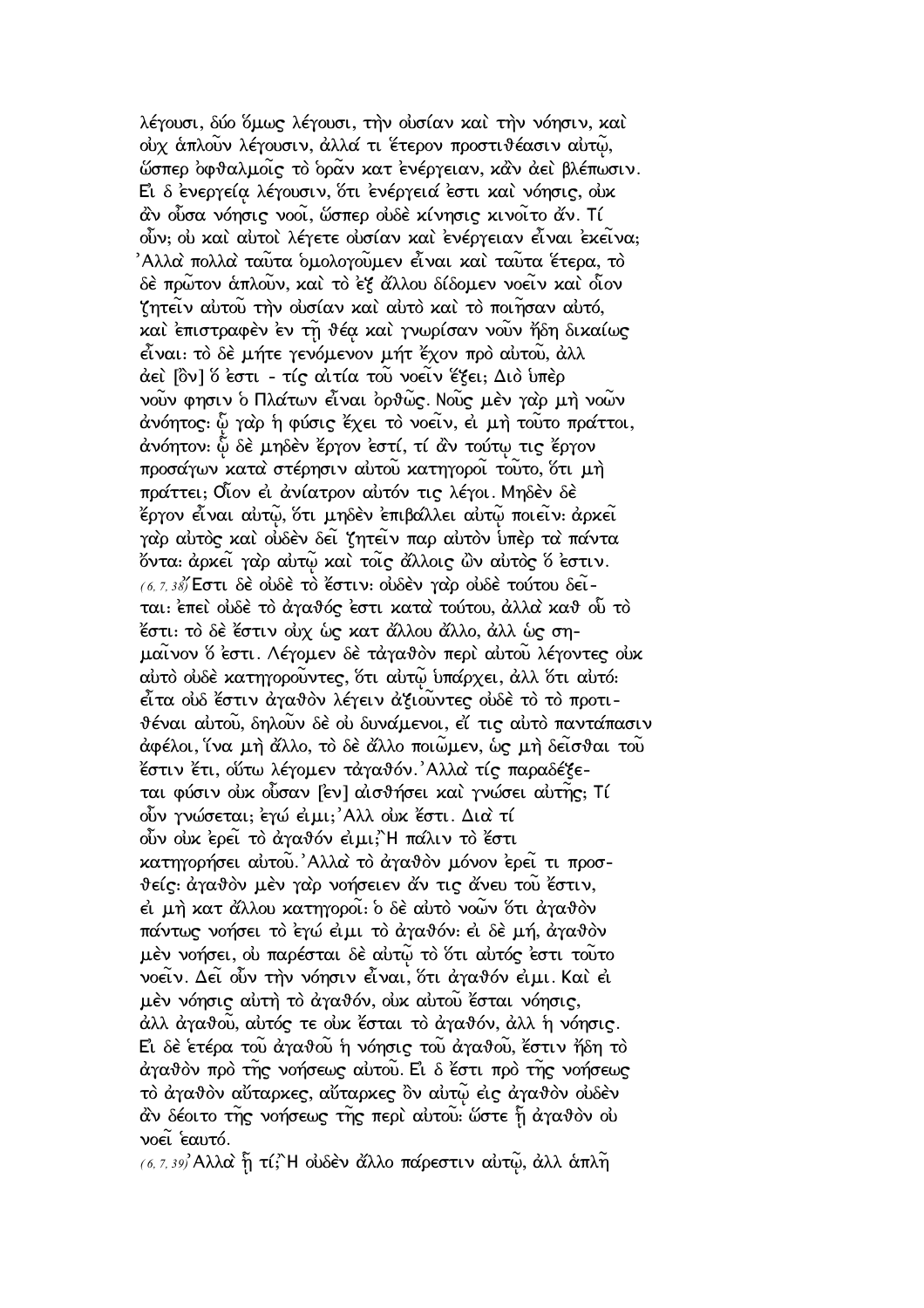τις επιβολή αυτώ πρός αυτόν έσται. Αλλα ουκ όντος οίον διαστήματός τινος ούδε διαφοράς προς αύτο το επιβάλλειν εαυτώ τί άν είη ή αυτό; Διὸ και ορθώς ετερότητα λαμβανει, δπου νους και ουσία. Δει γαρ τον νουν άει ετερότητα και ταυτότητα λαμβάνειν, είπερ νοήσει. Εαυτόν τε γαρ ου διακρινει άπό του νοητου τη πρός αύτο ετέρου σχέσει τα τε πάντα ου θεωρήσει, μηδεμιας ετερότητος γενομένης είς το πάντα είναι: σύδε γαρ άν σύδε δύο. Έπειτα, εί νοήσει, σύ δήπου εαυτόν μόνον νοήσει, είπερ όλως νοήσει: δια τί γαρ ούχ άπαντα; Η αδυνατήσει; Ολως δε ουχ απλους γίνεται νοων εαυτόν, άλλα δει την νόησιν την περι αυτου ετέρου είναι, εί τι δλως δύναιτο νοείν αυτό. Ελέγομεν δέ, ότι ου νόησις τούτο, ουδ ει άλλον αυτόν εθέλοι ιδείν. Νοήσας δε αυτός πολύς γίνεται, νοητός, νοών, κινούμενος και όσα άλλα προσήκει νὦ. Πρὸς δε τούτοις κάκεινο δράν προσήκει, όπερ είρηται ήδη εν άλλοις, ως εκάστη νόησις, είπερ νόησις έσται, ποικίλον τι δει είναι, το δε άπλουν και το αυτο παν οίον κίνημα, ει τοιούτον είη οίον επαφή, ούδεν νοερον έχει. Τί ούν; ούτε τα άλλα ούτε αυτον ειδήσει; Αλλα σεμνον εστήξεται. Τα μεν ούν άλλα ύστερα αυτου, και ήν προ αυτών δ ήν, και επίκτητος αύτων η νόησις και ουχ η αυτή άει και ουχ εστηκότων; κάν τα έστωτα δε νοη, πολύς έστιν. Ου γαρ δη τα μεν ύστερα μετα της νοήσεως και την ουσίαν έξει, αι δέ τούτου νοήσεις θεωρίαι κεναι μόνον έσονται. Η δέ πρόνοια άρκει εν τώ αύτον είναι, παρ ού τα πάντα. Τὸ δε πρὸς αυτὸν πώς, ει μή αυτόν; Αλλα σεμνον εστήξεται. Έλεγε μεν ούν ο Πλάτων περι της ουσίας λέγων, ότι νοήσει, άλλ ου σεμνον εστήξοιτο ως της ούσίας μέν νοούσης, του δέ μη νοούντος σεμνού έστηξομένου, το μεν εστήξοιτο τω μη άλλως άν δεδυνησθαι έρμηνεύσαι, σεμνότερον δε και όντως σεμνον νομίζων είναι το υπερβεβηκός το νοείν.

 $(6, 7, 40)$  Και ότι μέν μή δεϊ νόησιν περι αυτόν είναι, ειδείεν άν οι προσαψαμενοι του τοιούτου: δεί γε μήν παραμύθια άττα πρός τοις ειρημένοις κομίζειν, εί πη οίον τε τῷ λόγῳ σημῆναι. Δει δε την πειθω μεμιγμένην έχειν την αναγκην. Δεί τοίνυν γιγνώσκειν επιστήσαντα, ώς νόησις πάσα έκ τινός έστι και τινός. Και η μέν συνουσα τῷ ἐξ οὗ ἐστιν ὑποκείμενον μὲν ἔχει τὸ οὗ ἐστι νόησις, οίον δε επικείμενον αύτη γίνεται ενέργεια αύτου ούσα και πληρούσα το δυναμει εκείνο ουδεν αυτή γεννώσα: εκείνου γαρ εστιν, οὗ εστι, μόνον, οἷον τελείωσις. Ή δε ούσα νόησις μετ ουσίας και υποστήσασα την ουσίαν ουκ άν δύναιτο έν εκείνω είναι, άφ ού εγένετο: ου γαρ άν εγέννησέ τι 'εν 'εκείνω οὖσα.' Αλλ οὖσα δύναμις τοῦ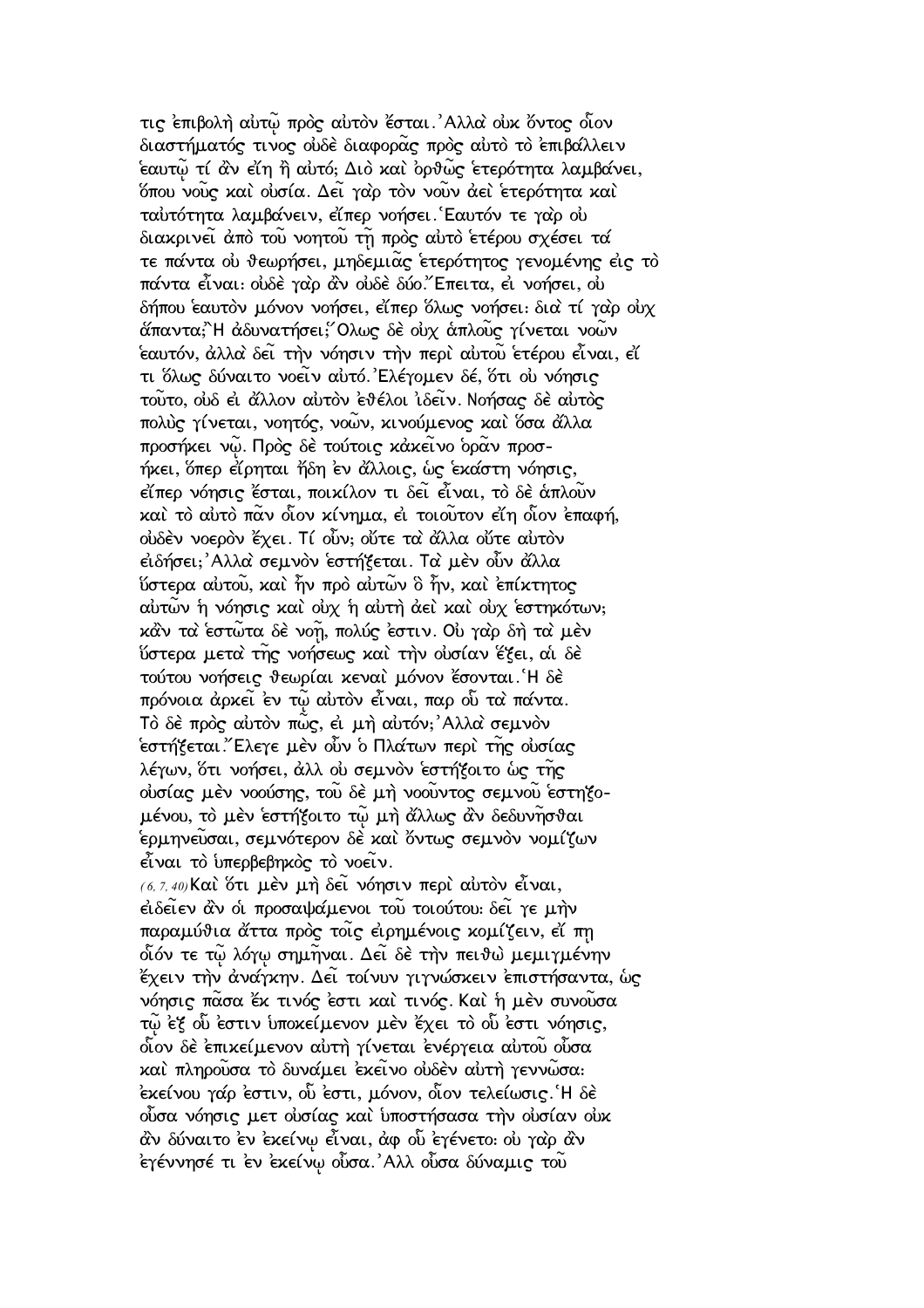γενναν έφ εαυτής εγέννα, και η ενέργεια αυτής εστιν ούσία, και σύνεστι και έν τη ούσία, και έστιν ουχ έτερον ἡ νόησις καὶ ἡ οὐσία αὕτη καὶ αὗ ῇ ἑαυτὴν νοεἶ ἡ φύσις, ούχ έτερον, άλλ ή λόγω, το νοούμενον και το νοούν, πληθος όν, ως δέδεικται πολλαχη. Και έστιν αύτη πρώτη ένέργεια υπόστασιν γεννήσασα εις ουσίαν, και ζνδαλμα ὂν ἄλλου οὕτως ἐστὶ μεγαλου τινός, ὥστε ἐγένετο οὐσία. Ει δ ήν εκείνου και μη άπ εκείνου, ουδ άν άλλο τι ή εκείνου ἦν, και ούκ ἀν εφ εαυτης υπόστασις ἦν. Πρώτη δη ούσα αύτη ενέργεια και πρώτη νόησις ουκ άν έχοι ούτε ενέργειαν προ αυτής ούτε νόησιν. Μεταβαίνων τοίνυν τις άπό ταύτης της ουσίας και νοήσεως ούτε έπι ουσίαν ήζει ούτ επι νόησιν, άλλ <επέκεινα> ήζει <ουσίασ> και νοήσεως επί τι θαυμαστόν, δ μήτε έχει εν αυτώ ουσίαν μήτε νόησιν, άλλ έστιν <έρημον> αυτό εφ εαυτου τών έξ αυτου ουδέν δεόμενον. Ου γαρ ένεργήσας πρότερον εγέννησεν ενέργειαν: ήδη γαρ άν ήν, πριν γενέσθαι: ούδε νοήσας εγέννησε νόησιν: ήδη γαρ άν νενοήκει, πριν γενέσθαι νόησιν. Όλως γαρ η νόησις, ει μεν άγαθού, χείρον αυτου: ώστε ου του άγαθου άν είη: λέγω δε ου του άγαθου, ούχ ότι μή έστι νοήσαι το άγαθόν - τουτο γαρ έστω - άλλ ότι εν αυτῷ τῷ ἀγαθῷ ουκ ἀν είη νόησις: ἢ εν έσται όμου τὸ ἀγαθὸν καὶ τὸ ἔλαττον αὐτου, ἡ νόησις αὐτου. Ει δε χείρον έσται, όμου η νόησις έσται και η ουσία. Ει δε κρείττον η νόησις, το νοητον χείρον έσται. Ου δη εν τώ άγαθὦ η νόησις, άλλα χείρον οὖσα και δια τοῦτο τὸ ἀγαθὸν άζιωθείσα ετέρωθι άν είη αυτου, καθαρον εκείνο ώσπερ των άλλων και αυτής άφεισα. Καθαρον δε όν νοήσεως ειλικρινώς εστιν δ εστιν, ου παραποδιζόμενον τη νοήσει παρούση, ως μή είλικρινές και εν είναι. Ει δέ τις και τουτο άμα νοουν και νοούμενον ποιεί και ουσίαν και νόησιν συνουσαν τη ουσία και ούτως αυτό νοουν θέλει ποιείν, άλλου δεήσεται και τούτου προ αυτου, επείπερ η ἐνέργεια καὶ ἡ νόησις ἢ ἄλλου ὑποκειμένου τελείωσις ἢ συνυπόστασις ούσα πρό αυτής και αυτή άλλην έχει φύσιν, η και το νοείν εικότως. Και γαρ έχει δ νοήσει, δτι άλλο πρὸ αὐτῆς: καὶ ὅταν αὐτὴ αὐτήν, δίον καταμανθάνει α έσχεν εκ της άλλου θέας εν αυτη. Ώι δε μήτε τι άλλο πρὸ αὐτοῦ μήτε τι σύνεστιν αὐτῷ ἐξ άλλου, τί και νοήσει ή πως εαυτόν; Τί γαρ εζήτει ή τί επόθει; Η την δύναμιν αύτου όση, ως εκτός ούσης αύτου, καθό ένόει; Λέγω δέ, ει άλλη μεν η δύναμις αυτου, ην εμανθανεν, άλλη δέ, η εμανθανεν: ει δε μία, τί ζητει;  $(6, 7, 41)$  Κινδυνεύει γαρ βοήθεια το νοείν δεδόσθαι ταις φύσεσι ταις θειοτέραις μέν, ελάττοσι δε ούσαις, και οίον αύταις τυφλαις ούσαις όμμα. Ο δ οφθαλμός τί άν δέοιτο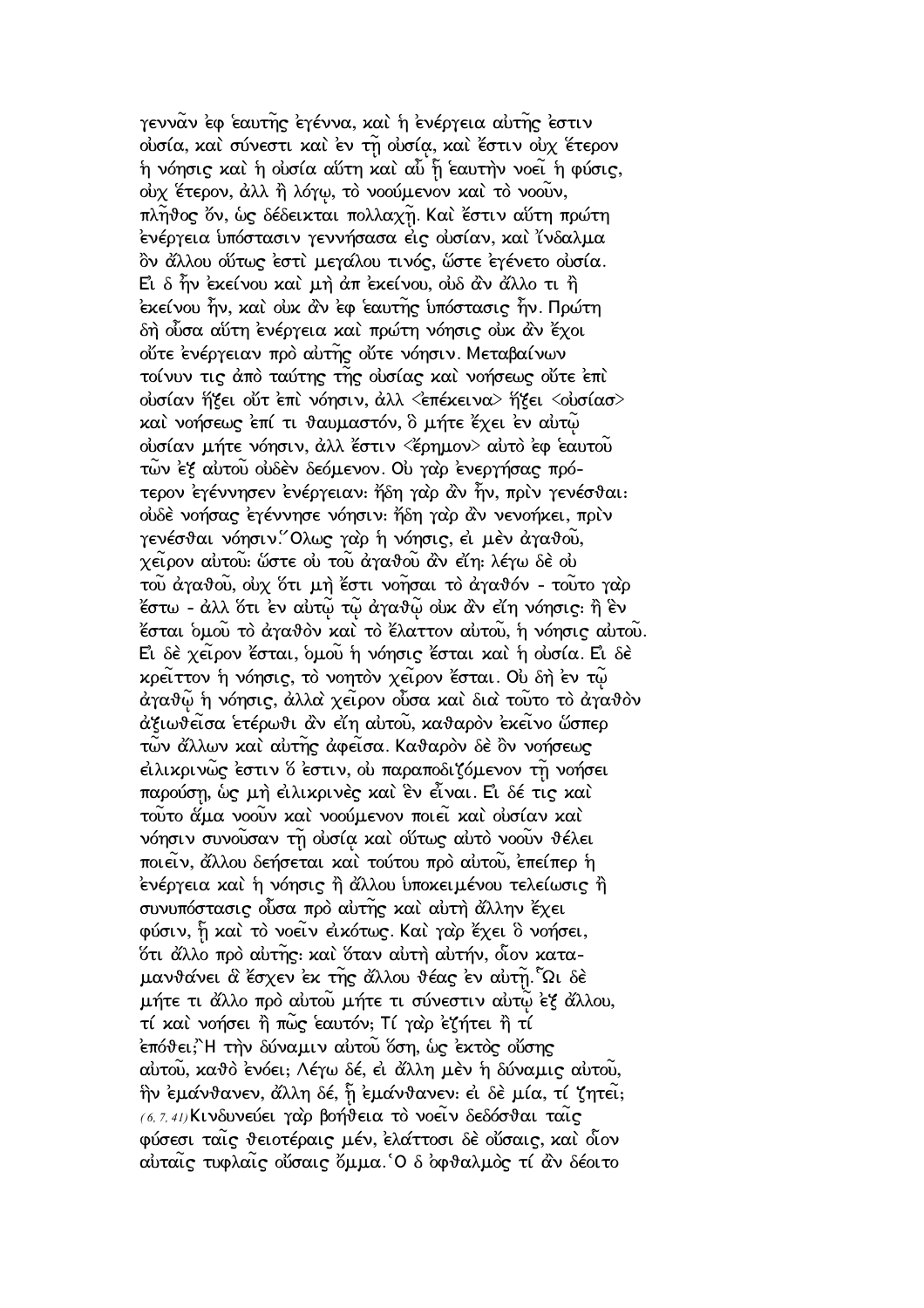τὸ ὂν ὁραν φως αυτός ὤν; Ο δ ἀν δέηται, δι ὀφθαλμου σκότον έχων παρ αυτώ φώς ζητεί. Ει ούν φώς το νοείν, τὸ δὲ φῶς φῶς οὐ ζητεῖ, οὐκ ἀν ἐκείνη ἡ αὐγὴ φῶς μὴ ζητουσα ζητήσειε νοείν, ουδέ προσθήσει αυτη το νοείν: τί γαρ και ποιήσει; Η τί προσθήσει δεόμενος και αυτός δ νους, ίνα νοη; Ούκ αισθανεται ούν εαυτου - ου γαρ δείται - ουδ έστι δύο, μαλλον [ου δε πλείω, αυτός, η νόησις - ου γαρ δη η νόησις αυτόσ - δει δε τρίτον και το νοούμενον είναι. Ει δε ταύτον νους, νόησις, νοητόν, πάντη εν γενόμενα άφανιει αύτα εν αύτοις: διακριθέντα δε τω άλλο πάλιν αὖ οὐκ ἐκεῖνο ἔσται. Ἐατέον οὖν τα ἄλλα πάντη επι φύσεως άρίστης ουδεμιας επικουρίας δεομένης: δ γαρ άν προσθης, ηλαττωσας τη προσθήκη την ουδενός δεομένην. Ημίν μεν γαρ η νόησις καλόν, ότι ψυχη δείται νούν έχειν, και νώ, ότι το είναι αυτώ ταυτόν, και η νόησις πεποίηκεν αυτόν: συνείναι ούν δεί τη νοήσει τουτον και σύνεσιν αυτου λαμβάνειν αεί, ότι τουτο τουτο, ότι τα δύο έν: εί δ εν ἦν μόνον, ἤρκεσεν ἀν αυτῷ και ουκ άν έδεήθη λαβείν. Επεί και το γνώθι σαυτον λέγεται τούτοις, οι δια το πληθος εαυτών έργον έχουσι διαριθμείν εαυτούς και μαθείν, όσα και ποια όντες ου παντα ίσασιν ή ουδέν, ουδ δ τι άρχει ουδε κατα τί αυτοί. Ει δέ τί 'εστιν αυτό, μειζόνως 'εστι`ν ή κατα` γνωσιν και` νόησιν και` συναίσθησιν αύτου: επει ούδε εαυτώ ούδεν εστιν: ούδεν γαρ εισαγει εις αυτόν, άλλα άρκει αυτό. Ου τοίνυν ουδ άγαθον αυτώ, άλλα τοις άλλοις: ταυτα γαρ και δειται αύτου, αύτο δέ ούκ άν δέοιτο εαυτού: γελοίον γάρ: ούτω γαρ άν και ενδεες ήν αυτου. Ουδε βλέπει δη εαυτό: δει γάρ τι εἶναι και γίνεσθαι αυτῷ ἐκ τοῦ βλέπειν. Τούτων γαρ απάντων παρακεχώρηκε τοις μετ αυτό, και κινδυνεύει μηδέν των προσόντων τοις άλλοις εκείνω παρειναι, ώσπερ ουδέ ουσία: ου τοίνυν ουδέ το νοείν, είπερ ενταυθα η ουσία και όμου άμφω η νόησις η πρώτη και κυρίως και τὸ ἐίναι. Διὸ <ούτε λόγος ούτε αίσθησις ούτε έπιστήμη>, ότι μηδέν έστι κατηγορείν αυτου ως παρόν.  $(6, 7, 42)$  Αλλ όταν άπορης εν τ $\tilde{\boldsymbol{\psi}}$  τοιούτ $\boldsymbol{\psi}$  και ζητης, όπου δει ταυτα θέσθαι, λογισμώ επ αυτα στελλόμενος, άπόθου ταύτα, α νομίζεις σεμνα είναι, εν τοις δευτέροις, και μήτε τα δεύτερα προστίθει τω πρώτω μήτε τα τρίτα τοις δευτέροις, άλλα τα δεύτερα περι το πρώτον τίθει και τα τρίτα περι το δεύτερον. Ούτω γαρ αυτα έκαστα εασεις, ως έχει, και τα ύστερα εξαρτήσεις εκείνων ως εκεινα περιθέοντα εφ εαυτών όντα. Διὸ και ορθώς και ταύτη λέγεται <περι τον πάντων βασιλέα πάντα εστι κάκείνου ένεκα πάντα>, τα πάντα όντα λέγοντος αύτου και το εκείνου ένεκα, επειδη και του είναι αίτιος αυτοίς και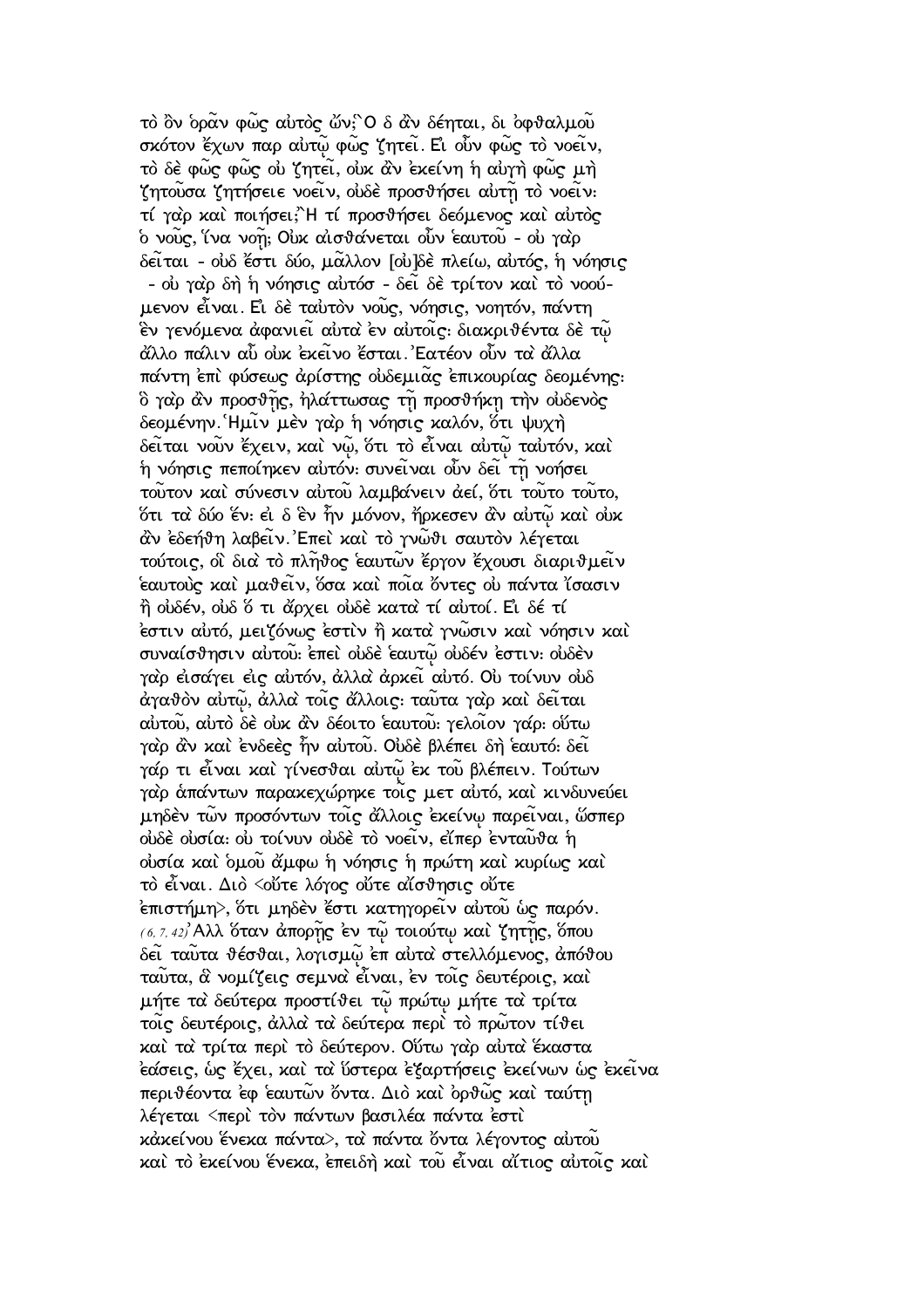οίον ορέγεται εκείνου ετέρου όντος των πάντων και ουδεν έχοντος, δ εκείνοις πάρεστιν: ή ούκ άν είη έτι τα πάντα, εί τι εκείνω τών άλλων τών μετ αυτον παρείη. Ει ούν και νους των πάντων, ουδε νους εκείνω. <Αίτιον> δε λέγων <πάντων καλὦν> τὸ καλὸν ἐν τοις εἴδεσι φαίνεται τιθέμενος, αύτο δε υπέρ το καλον παν τουτο. Ταυτα δη δεύτερα τιθείς είς [αύτα] τα τρίτα φησιν άνηρτησθαι τα μετα ταύτα γενόμενα, και περι τα τρίτα δε τιθεις είναι, δηλον ότι τα γενόμενα έκ των τρίτων, κόσμον τόνδε, εις ψυχήν. 'Ανηρτημένης δὲ ψυχῆς ἐις νοῦν καὶ νοῦ ἐις τἀγαθόν, ούτω παντα εις εκείνον δια μέσων, των μεν πλησίον, των δέ τοις πλησίον γειτονούντων, εσχάτην δ άπόστασιν των αισθητών εχόντων είς ψυχην ανηρτημένων.  $(6, 8, 1)$  Άρ έστι και επι θεών εί τί εστιν επ αυτοίς ζητείν, ή εν άνθρώπων άδυναμίαις τε και άμφισβητησίμοις δυναμεσι το τοιούτον άν πρέποι ζητεϊν, θεοϊς δέ τὸ πάντα δύνασθαι 'επιτρεπτέον και' 'επ αυτοις ου μόνον τι, άλλα και πάντα είναι; Η την δύναμιν δη πάσαν και το έπ αυτώ δη παντα ενι επιτρεπτέον, τοις δ άλλοις τα μέν ούτως, τα δ εκείνως έχειν, καί τισιν εκατέρως; Η και ταυτα μεν ζητητέον, τολμητέον δε και επι των πρώτων και του άνω υπερ πάντα ζητείν το τοιούτον, πώς το έπ αύτω, κάν πάντα συγχωρώμεν δύνασθαι. Καίτοι και το δύνασθαι τουτο σκεπτέον πως ποτε λέγεται, μήποτε ούτως το μεν δύναμιν, το δ ένέργειαν φήσομεν, και ενέργειαν μέλλουσαν. Αλλα ταύτα μέν έν τώ παρόντι άναβλητέον, πρότερον δε έφ ημών αυτών, έφ ὧν και ζητεῖν έθος, εἴ τι εφ ημῖν ον τυγχάνει. Πρώτον ζητητέον τί ποτε δεί τὸ έφ ημίν είναί τι λέγειν: τούτο δ εστι τίς έννοια του τοιούτου: ούτω γαρ άν πως γνωσθείη, ει και επι θεούς και έτι μαλλον επι θεον αρμόζει μεταφέρειν ή ου μετενεκτέον: ή μετενεκτέον μέν, ζητητέον δέ, πως το έπ αυτοις τοις τε άλλοις και επι των πρώτων. Τί τοίνυν νοουντες το έφ ημίν λέγομεν και δια τί ζητούντες; Έγω μεν οίμαι, έν ταις έναντίαις κινούμενοι τύχαις τε και άνάγκαις και παθών ισχυραίς προσβολαίς την ψυχην κατεχούσαις, άπαντα ταύτα κύρια νομίσαντες είναι και δουλεύοντες αύτοις και φερόμενοι η εκείνα άγοι, μή ποτε ουδέν 'εσμεν ουδέ τί 'εστιν 'εφ ήμιν ήπορήσαμεν, ως τούτου έσομένου άν έφ ημίν, δ μη τύχαις δουλεύοντες μηδέ άναγκαις μηδέ παθεσιν ισχυροίς πραξαιμεν άν βουληθέντες ουδενός εναντιουμένου ταις βουλήσεσιν. Ει δε τούτο, είη άν η έννοια του εφ ημίν, δ τη βουλήσει δουλεύει και παρα τοσούτον άν γένοιτο ή μή, παρ όσον βουληθείημεν άν. Εκούσιον μεν γαρ παν, δ μη βία μετα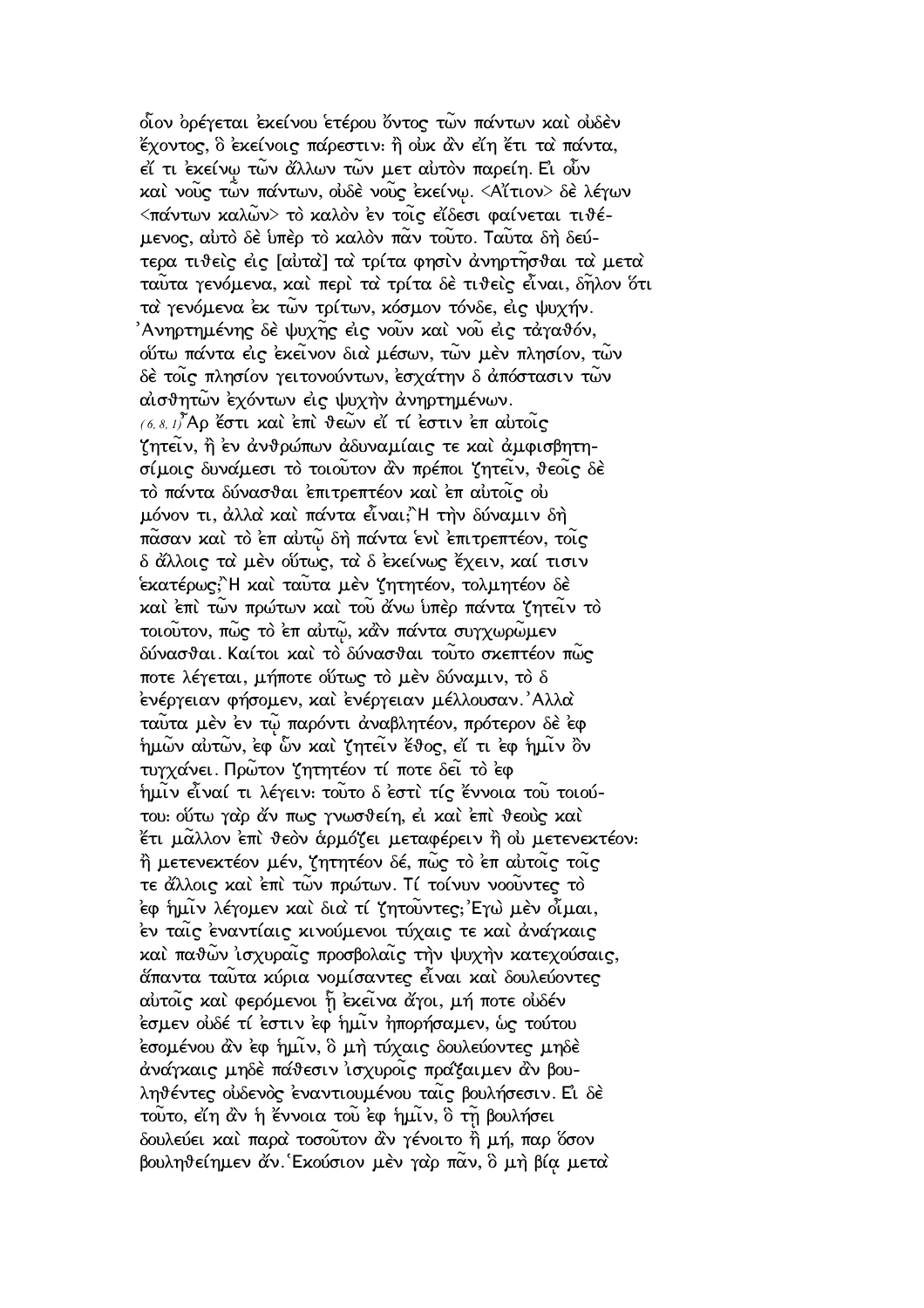του ειδέναι, εφ ημίν δέ, δ και κύριοι πράξαι. Και συνθείμεν άν πολλαχού άμφω και του λόγου αυτών ετέρου όντος, έστι δ οὗ καὶ διαφωνήσειεν άν: οἶον εἰ κύριος ἦν τοῦ άποκτείναι, ήν άν ουχ εκούσιον αυτώ πεπραχότι, ει τον πατέρα ηγνόει τούτον είναι. Τάχα δ άν κάκεινο διαφωνοι έχοντι τὸ 'εφ 'εαυτῷ: δει δή και την είδησιν 'εν τῷ εκουσίω ούκ εν τοις καθέκαστα μόνον είναι, άλλα και δλως. Δια τί γάρ, εί μεν άγνοει, ότι φίλιος, άκούσιον, εί δε άγνοει, ότι μή δει, ούκ άκούσιον; Ει δ ότι έδει μανθάνειν; Ούχ εκούσιον το μη ειδέναι, ότι έδει μανθάνειν, η το απάγον από του μανθανειν.

(6, 8, 2) Αλλ εκείνο ζητητέον: τούτο δη το άναφερόμενον εις ημάς ως εφ ημίν υπάρχον τίνι δει διδόναι; Η γαο τη δρμή και ητινιούν ορέξει, οίον δ θυμώ πραττεται ή επιθυμία ή λογισμώ του συμφέροντος μετ ορέξεως ή μη πράττεται. Αλλ εί μεν θυμώ και επιθυμία, και παισί και θηρίοις το επ αυτοίς τι είναι δώσομεν και μαινομένοις και εξεστηκόσι και φαρμάκοις άλουσι και ταις προσπιπτούσαις φαντασίαις, ὧν ου κύριοι: εί δε λογισμώ μετ ορέξεως, άρ ει και πεπλανημένω τω λογισμω; Η τώ ορθώ λογισμώ και τη ορθη ορέξει. Καίτοι και ένταυθα ζητήσειεν άν τις, πότερα ο λογισμος την όρεξιν εκίνησεν, ή τουτον η όρεξις. Και γαρ ει κατα φύσιν αι ορέξεις, ει μεν ως ζώου και του συνθέτου, ήκολούθησεν η ψυχη τη της φύσεως αναγκη: ει δε ώς ψυχης μόνης, πολλα των νύν έφ ημίν λεγομένων έξω άν τούτου γίνοιτο. Εἶτα και τίς λογισμος ψιλος πρόεισι των παθημάτων; Η τε φαντασία άναγκάζουσα ή τε ὄρεξις έφ δ τι άν άγη έλκουσα πώς έν τούτοις κυρίους ποιεί; Πώς δ όλως κύριοι, ού άγόμεθα; Το γαρ ενδεες εξ άναγκης πληρώσεως ορεγόμενον ούκ έστι κύριον του έφ δ παντελώς άγεται. Πώς δ όλως αυτό τι παρ αυτου, δ παρ άλλου και άρχην εις άλλο έχει κάκειθεν γεγένηται οιόν έστι; Κατ έκεινο γαρ ζη και ως πέπλασται: ή ούτω γε και τα άψυχα έξει το έπ αυτοις τι ειληφέναι: ποιεί γαρ ως γεγένηται και το πύρ. Ει δ ότι γιγνώσκει τὸ ζῷον καὶ ἡ ψυχὴ ὃ ποιεἶ, ἐι μὲν αισθήσει, τίς ἡ προσθήκη πρός το επ αυτοίς είναι; ου γαρ η αίσθησις πεποίηκε του έργου κύριον ιδουσα μόνον. Ει δε γνώσει, ει μεν γνώσει του ποιουμένου, και ενταυθα οίδε μόνον, άλλο δε επι την πραζιν άγει: ει δε και παρα την όρεξιν δ λόγος ποιει ή ή γνωσις και κρατει, εις τι αναφέρει ζητητέον, και όλως που τουτο συμβαίνει. Και εί μέν αύτος άλλην όρεξιν ποιεί, πως ληπτέον: ει δε την όρεξιν παύσας έστη και ενταύθα το έφ ημίν, ουκ εν πράξει τουτο έσται, άλλ έν νω στήσεται τουτο: επει και το εν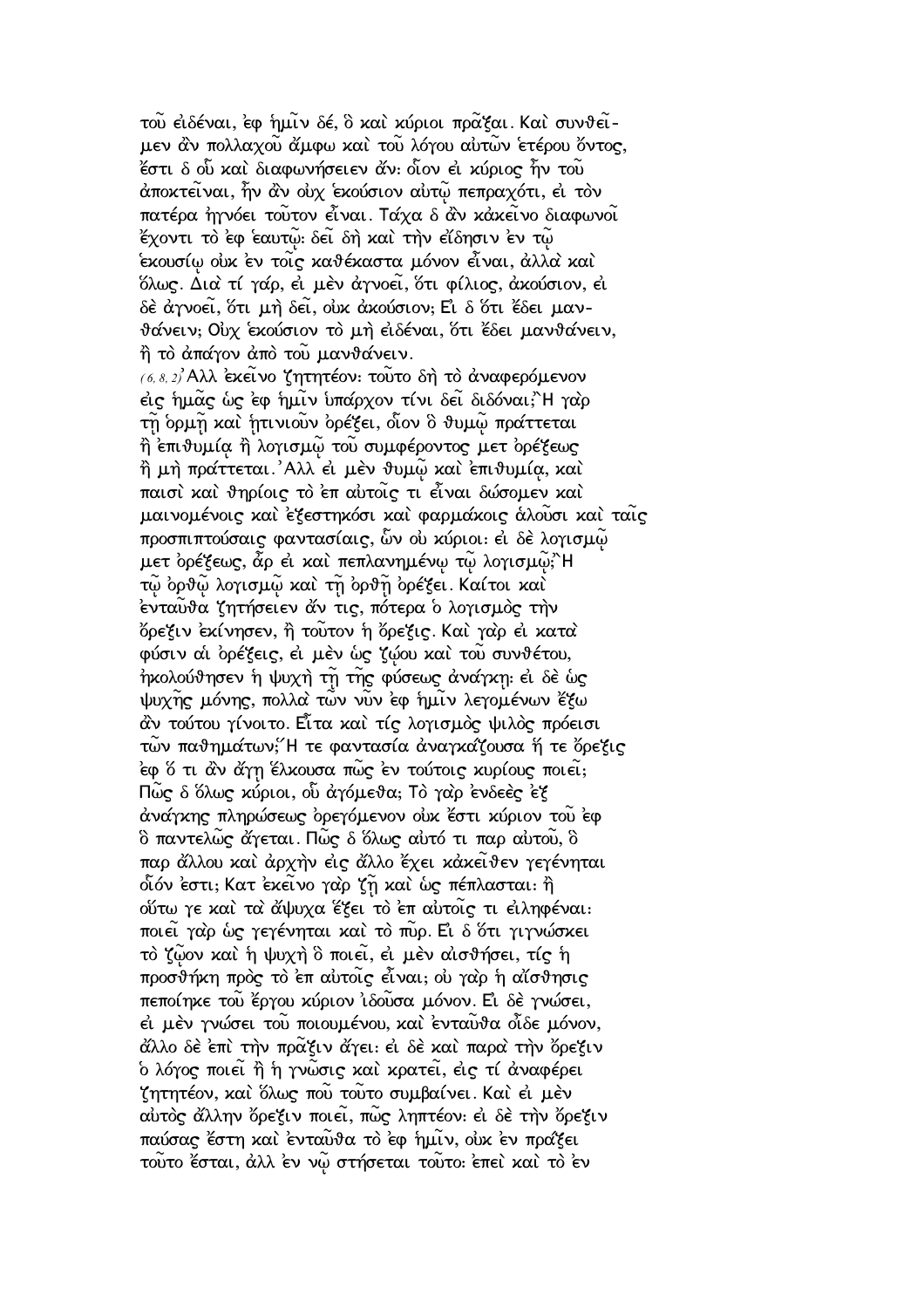πράξει παν, κάν κρατη ο λόγος, μικτον και ου καθαρον δύναται τὸ 'εφ τμίν 'έχειν.

 $(6, 8, 3)$  Διὸ σκεπτέον περὶ τούτων: ἤδη γαρ αὖ καὶ εγγύς γινόμεθα του λόγου του περι θεών. Αναγαγόντες τοίνυν τὸ ἐφ ἡμἶν ἐις βούλησιν, ἐἶτα ταύτην ἐν λόγω θέμενοι, είτα έν λόγω όρθω - ίσως δε δεί προσθείναι τω όρθω το της επιστήμης: ου γάρ, εί τις εδόξασεν ορθώς και έπραξεν, έχοι άν ίσως άναμφισβήτητον το αυτεξούσιον, ει μή ειδως διότι ορθώς, άλλα τύχη ή φαντασία τινι πρὸς τὸ δέον ἀχθείς: ἐπει και την φαντασίαν ουκ 'εφ ημίν είναι λέγοντες τούς κατ αύτην δρώντας πως άν είς το αυτεξούσιον ταξαιμεν; άλλα γαρ ημείς την μεν φαντασίαν, ην άν τις και φαντασίαν κυρίως είποι, την έκ του σώματος των παθηματων εγειρομένην [και γαρ κενώσεις σίτων και ποτών φαντασίας οίον αναπλαττουσι και πληρώσεις αύ και μεστός τις σπέρματος άλλα φανταζεται και καθ εκαστας ποιότητας υγρών των εν σώματι] τούς κατα τας τοιαύτας φαντασίας ένεργούντας είς άρχην αυτεξούσιον ου ταξομεν: διό και τοις φαύλοις κατα ταύτας πράττουσι τα πολλα ούτε το έπ αύτοις ούτε το εκούσιον δώσομεν, τω δε δια νου των ένεργειων ελευθέρω των παθηματων του σώματος το αυτεξούσιον δώσομεν - εις άρχην το εφ ημίν καλλίστην άναγοντες την του νου ενέργειαν και τας εντευθεν προτάσεις έλευθέρας όντως δώσομεν, και τας ορέξεις τας εκ του νοειν εγειρομένας ουκ ακουσίους είναι δώσομεν, και τοις θεοις τουτον ζώσι τον τρόπον Γόσοι νω και όρέξει τη κατα νουν ζώσι] φήσομεν παρείναι.  $(6, 8, 4)$ Καίτοι ζητήσειεν άν τις, πως ποτε το κατ όρεξιν γιγνόμενον αυτεξούσιον έσται της ορέξεως επι το έξω άγούσης και το ενδεές εχούσης: άγεται γαρ το ορεγόμενον, κάν ει πρός το άγαθον άγοιτο. Και δη και περι του νου αύτου άπορητέον, ει όπερ πέφυκε και ως πέφυκεν ενεργών λέγοιτο άν το ελεύθερον έχειν και το επ αυτώ, ουκ έχων επ αύτώ το μη ποιείν. Επειτα, ει όλως κυρίως λέγοιτο επ εκείνων το επ αύτοις, οις πραξις ου πάρεστιν. Αλλα και δίς πράξις, η ανάγκη έξωθεν: ου γαρ ματην πραξουσιν. Αλλ ούν πώς το ελεύθερον δουλευόντων και τούτων τη αυτών φύσει; Η, ει μη ετέρω έπεσθαι ηναγκασται, πώς άν το δουλεύειν λέγοιτο; Πώς δέ πρός το άγαθόν τι φερόμενον ηναγκασμένον άν είη εκουσίου της εφέσεως ούσης, ει ειδως ότι άγαθον ως 'επ άγαθον 'ίοι; Το γαρ ακούσιον απαγωγή απο του άγαθού και πρός το ηναγκασμένον, ει πρός τουτο φέροιτο, δ μή άγαθον αυτώ: και δουλεύει τουτο, δ μή κύριόν έστιν έπι το άγαθον ελθείν, άλλ ετέρου κρείττονος εφεστηκότος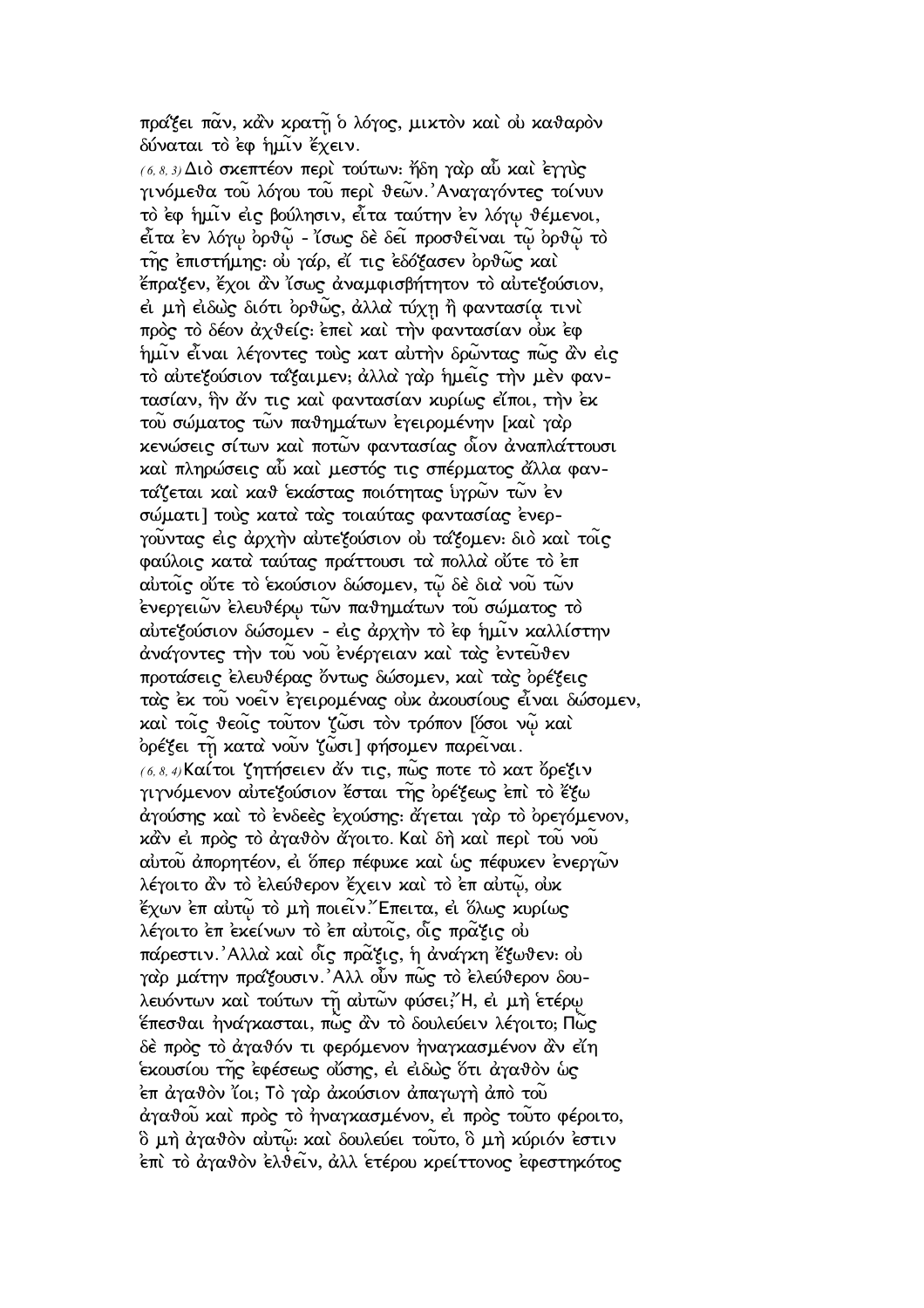άπάγεται των αύτου άγαθων δουλευον εκείνω. Δια τουτο γαρ και δουλεία ψέγεται ουχ ού τις ουκ έχει εξουσίαν έπι το κακον ελθείν, άλλ οὗ επι το άγαθον το εαυτοῦ άγόμενος πρὸς τὸ ἀγαθὸν τὸ ἄλλου. Τὸ δὲ καὶ δουλεύειν λέγειν τη αύτου φύσει δύο ποιουντός έστι τό τε δουλεύον και το ὧ. Φύσις δε άπλη και ενέργεια μία και ουδέ το δυναμει έχουσα άλλο, άλλο δε το ενεργεία, πως ούκ ελευθέρα; Ουδε γαρ ως πέφυκε λέγοιτο άν ενεργείν άλλης ούσης της ουσίας, της δε ενεργείας άλλης, είπερ τὸ αυτὸ τὸ εἶναι ἐκει και τὸ ἐνεργειν. Ει ούν ούτε δι έτερον ούτε έφ ετέρω, πως ούκ ελευθέρα; Και ει μη το επ αυτώ άρμόσει, άλλα μείζον ενταύθα του επ αυτώ, και ούτως επ αυτώ, ότι μη εφ ετέρω μηδ άλλο της ένεργείας κύριον: ουδε γαρ της ουσίας, είπερ άρχή. Και ει άλλην δε ο νους άρχην έχει, άλλ ουκ έξω αυτου, άλλ έν τῶ ἀγαθῶ. Καὶ ἐι κατ ἐκεῖνο τὸ ἀγαθόν, πολὺ μᾶλλον [το] επ αυτώ και το ελεύθερον: επει και το ελεύθερον και το επ αυτώ τις ζητεί του άγαθου χαριν. Ει ούν κατα τὸ ἀγαθὸν ἐνεργει, μαλλον ἀν τὸ ἐπ αυτώ: ἤδη γαρ ἔχει τὸ πρὸς αὐτὸ ἐξ αὐτου δρμώμενον καὶ ἐν αὐτῳ, εἶπερ πρὸς αυτό, ὃ άμεινον ἀν είη αυτώ εν αυτώ ἀν είναι, είπερ πρὸς αυτό.

(6, 8, 5) Αρ ούν εν νω μόνω νοούντι το αυτεξούσιον και το έπ αυτῷ και εν νῷ τῷ καθαρῷ ἢ και εν ψυχῆ κατα νοῦν ένεργούση και κατα άρετην πραττούση; Το μεν ούν πραττούση είπερ δώσομεν, πρώτον μέν ου πρός την τευξιν Ίσως χρη διδόναι: ου γαρ ημείς του τυχείν κύριοι. Ει δέ πρός το καλώς και το πάντα ποιήσαι τα παρ αύτου, ταχα μέν άν τουτο όρθως λέγοιτο. Εκείνο δέ πως έφ ημίν; Οίον ει, διότι πόλεμος, ανδριζοίμεθα: λέγω δε την τότε ενέργειαν πως έφ ημιν, οπότε πολέμου μη καταλαβόντος ούκ ήν την ενέργειαν ταύτην ποιήσασθαι; Όμοίως δὲ καὶ ἐπὶ τῶν ἄλλων πράξεων τῶν κατὰ ἀρετὴν άπασων πρός το προσπιπτον άει άναγκαζομένης της άρετης τοδι ή τοδι εργαζεσθαι. Και γαρ εί τις αίρεσιν αυτη δοίη τη άρετη, πότερα βούλεται, γν έχοι ενεργείν, είναι πολέμους, ίνα ανδρίζοιτο, και είναι αδικίαν, ίνα τα δίκαια δρίζη και κατακοσμή, και πενίαν, ίνα το ελευθέριον ένδεικνύοιτο, ή πάντων εὖ εγόντων ησυγίαν ἄγειν, έλοιτο άν την ησυχίαν των πράξεων ουδενός θεραπείας δεομένου της παρ αύτης, ώσπερ άν εί τις ιατρός, οιον Ιπποκράτης, μηδένα δείσθαι της παρ αύτου τέχνης. Ει ούν ένεργούσα έν ταις πραξεσιν ή άρετη ηναγκασται βοηθείν, πώς άν καθαρώς έχοι το έπ αυτη; Άρ ούν τας πράξεις μέν άναγκαίας, την δέ βούλησιν την πρό των πραξεων και τον λόγον ούκ ηναγκασμένον φήσομεν; Αλλ ει τούτο,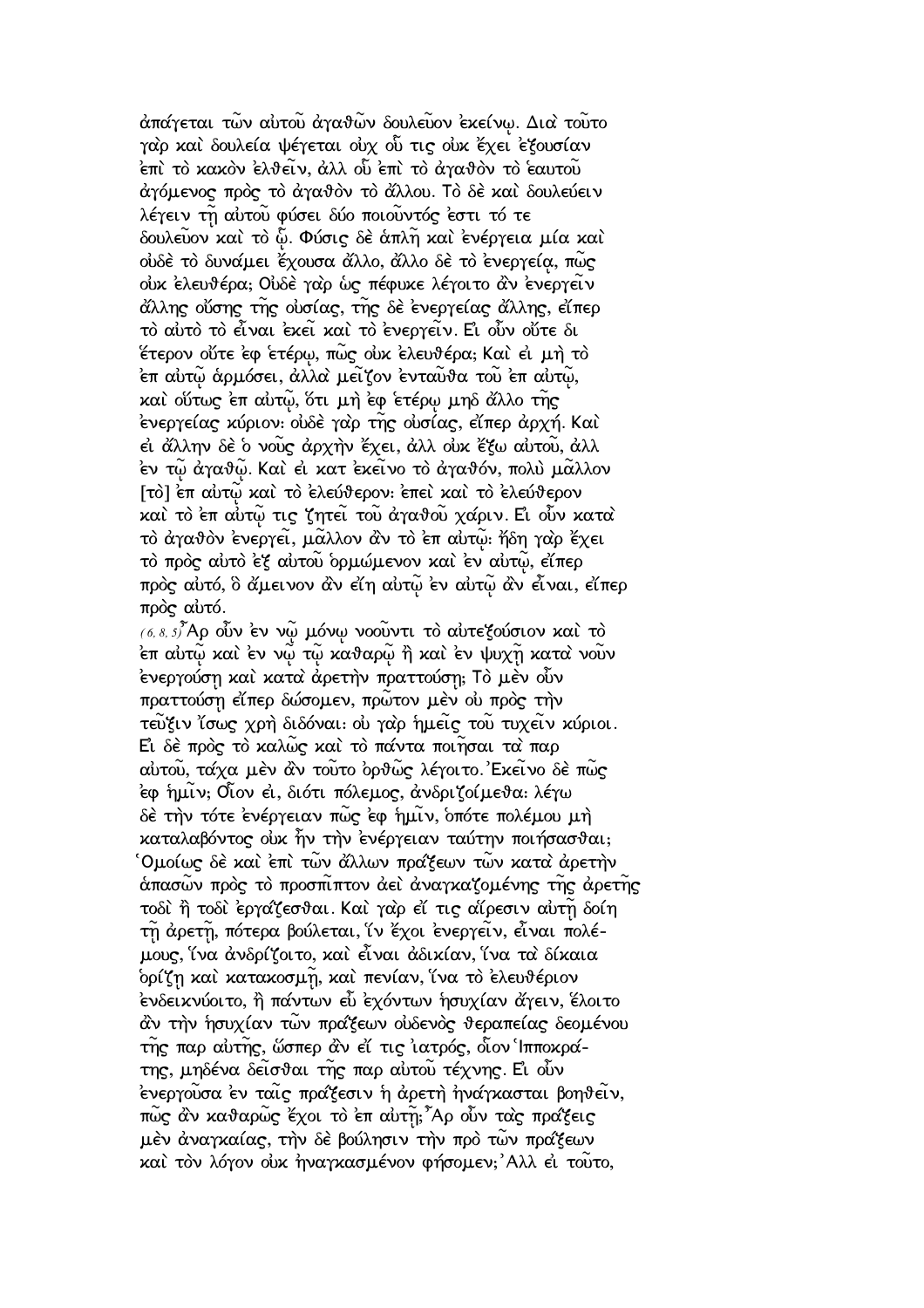εν ψιλώ τιθέμενοι τω πρό του πραττομένου, έξω της πραξεως το αυτεξούσιον και το επ αυτη τη άρετη θήσομεν. Τί δε έπ αυτής της άρετης της κατα την έξιν και την διάθεσιν; Αρ ου κακώς ψυχης εχούσης φήσομεν αύτην εις κατακόσμησιν ελθείν συμμετρουμένην τα πάθη και τας ορέξεις; Τίνα ούν τρόπον λέγομεν έφ ημίν το άγαθοις είναι και το <άδέσποτον την άρετήν;>"Η τοις γε βουληθείσι και ελομένοις: ή ότι εγγενομένη αύτη κατασκευάζει το ελεύθερον και το εφ ημίν και ουκ εα έτι δούλους είναι, ὧν πρότερον ήμεν. Ει οὖν οἷον νους τις άλλος εστιν η άρετη και έξις οίον νοωθηναι την ψυχην ποιούσα, παλιν αύ ήκει ούκ εν πραξει το έφ ημίν, άλλ έν νω ησύχω των πράξεων.

(6, 8, 6) Πώς ούν είς βούλησιν πρότερον ανήγομεν τουτο λέγοντες δ παρα το βουληθήναι γένοιτο άν; Η κάκει ελέγετο ή μη γένοιτο. Ει οὖν τα τε νῦν ὀρθῶς λέγεται, εκείνα τε τούτοις συμφώνως έξει, φήσομεν την μέν άρετην και τον νουν κύρια είναι και είς ταυτα γρηναι αναγειν το έφ ημίν και το ελεύθερον: αδέσποτα δε όντα ταυτα τον μεν εφ αυτου είναι, την δε άρετην βούλεσθαι μεν έφ αυτής είναι εφεστώσαν τη ψυχη, ώστε είναι άγαθήν, και μέχρι τούτου αυτήν τε ελευθέραν και την ψυχην ελευθέραν παρασχέσθαι: προσπιπτόντων δέ των αναγκαίων παθηματων τε και πραξεων εφεστωσαν ταύτα μέν μή βεβουλεύσθαι γενέσθαι, δμως γε μήν και έν τούτοις διασώσειν το έφ αύτη είς αύτην και ενταυθα άναφέρουσαν: ου γαρ τοις πράγμασιν εφέψεσθαι, οιον σώζουσα τον κινδυνεύοντα, άλλ ει δοκοι αυτη, και προιεμένην τουτον και το ζην κελεύουσαν προίεσθαι και χρήματα και τέκνα και αυτήν πατρίδα, σκοπον το καλόν αύτης έχουσαν, άλλ ου το είναι των υπ αυτήν: ώστε και το έν ταις πραξεσιν αυτεξούσιον και το έφ ημίν ούκ είς το πραττειν αναγεσθαι ουδ είς την έξω, άλλ εις την εντός ενέργειαν και νόησιν και θεωρίαν αύτης της άρετης. Δεί δέ την άρετην ταύτην νούν τινα λέγειν είναι ου συναριθμούντα τα πάθη τα δουλωθέντα ή μετρηθέντα τῷ λόγω: ταῦτα γαρ ἔοικέ, φησιν, <εγγύς τι> τείνειν <του σώματος έθεσι και άσκήσεσι> κατορθωθέντα. <u>ΎΩστε εἶναι σαφέστερον, ὡς τὸ ἄυλόν ἐστι τὸ ἐλεύθερον</u> και είς τουτο η άναγωγη του έφ ημίν και αύτη η βούλησις η κυρία και έφ εαυτής ούσα, και εί τι επιτάξειε πρὸς τα έξω εξ αναγκης. Όσα ούν εκ ταύτης και δια ταύτην, έφ ημίν, έζω τε και έφ αυτής: δ αυτή βούλεται και ενεργει άνεμποδίστως, τουτο και πρώτον έφ ημίν. Ο δε θεωρητικός νους και πρώτος ούτω το έφ αυτώ, ότι τὸ ἔργον αὐτοῦ μηδαμὦς ἐπ άλλω, ἀλλα πας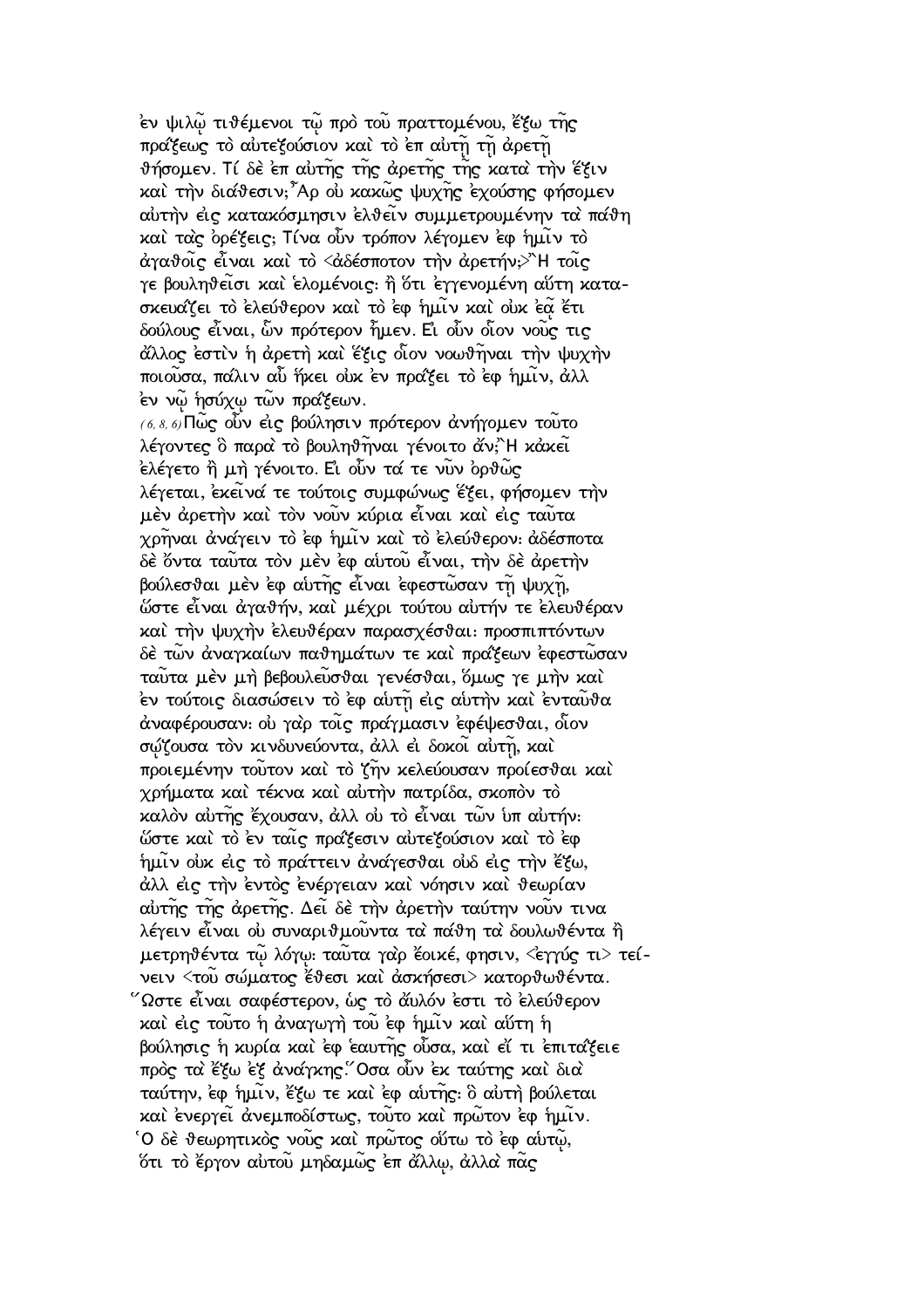επέστραπται πρὸς αὐτὸν καὶ τὸ ἔργον αὐτου αὐτὸς καὶ έν τώ άγαθώ κείμενος άνενδεής και πλήρης υπάρχων και δίον κατα βούλησιν ζών: η δε βούλησις η νόησις, βούλησις δ ελέχθη, ότι κατα νουν: και γαρ λέγομεν: η βούλησις τὸ κατα νουν μιμεϊται. Η γαρ βούλησις θέλει τὸ ἀγαθόν: τὸ δε νοείν ἀληθως 'εστιν 'εν τω ἀγαθω." Εχει ούν εκείνος, όπερ η βούλησις θέλει και ού τυχούσα άν ταύτη νόησις γίνεται. Ει ούν βουλήσει του άγαθου τίθεμεν τὸ 'εφ ἡμἶν, τὸ ἤδη 'εν ὧ θέλει ἡ βούλησις εἶναι ιδρυμένον πως ου το εφ αυτω έχει, Η μεϊζον εἶναι θετέον, ει μή τις εθέλει εις τουτο αναβαίνειν το έφ αυτώ.

 $(6, 8, 7)$  Γίνεται οὖν ψυχή μέν ελευθέρα δια νοῦ πρὸς τὸ άγαθον σπεύδουσα άνεμποδίστως, και δ δια τουτο ποιεί, έφ αυτη: νους δε δι αυτόν: η δε του άγαθου φύσις αύτο το έφετον και δι δ τα άλλα έχει το έφ αυτοίς, δταν τὸ μèν τυγχανειν ἀνεμποδίστως δύνηται, τὸ δè έχειν. Πως δη αύτο το κύριον άπαντων των μετ αύτο τιμίων και έν πρώτη έδρα όν, προς δ τα άλλα αναβαίνειν θέλει και εξήρτηται αυτου και τας δυναμεις έχει παρ αύτου, ώστε δύνασθαι το έπ αύτοις έχειν, πως άν τις είς το επέμοι ή επι σοι άγοι, Όπου και νους μόλις, δμως δε βία είλκετο. Ει μή τις τολμηρὸς λόγος ετέρωθεν σταλείς λέγοι, ως τυχούσα ούτως έχειν, ως έχει, καί ούκ ούσα κυρία του δ'εστιν, ούσα τουτο δ'εστιν ου παρ αύτης ούτε το ελεύθερον άν έχοι ούτε το επ αύτη ποιούσα ή μή ποιούσα, δ ήναγκασται ποιείν ή μή ποιείν. <u>Ός δη λόγος άντίτυπός τε και άπορος και παντάπασι</u> την του εκουσίου τε και αυτεξουσίου φύσιν και την έννοιαν του έφ ημιν είη άν άναιρων, ως μάτην είναι ταυτα λέγεσθαι και φωνας πραγμάτων ανυποστάτων. Ου γαρ μόνον μηδεν επι μηδενι είναι λέγειν, άλλ ουδε νοείν ουδέ συνιέναι άναγκαίον αυτώ λέγειν ταύτην την φωνήν. Ει δε δμολογοι συνιέναι, ήδη άν ραδίως ελέγχοιτο της εννοίας του έφ ημιν εφαρμοζομένης δις εφαρμόττειν ούκ έφη. Η γαρ έννοια την ούσίαν ου πολυπραγμονει ούδε εκείνην προσπαραλαμβάνει - άδύνατον γαρ εαυτό τι ποιείν και εις υπόστασιν άγειν - άλλα εθέλει θεωρεϊν η επίνοια, τί των όντων δουλον ετέρων, και τί έχει το αυτεξούσιον και τί μη υπ άλλω, άλλ αυτό της ενεργείας κύριον, δ καθαρώς τοις αιδίοις υπάρχει και τοις καθό εισιν άίδιοι και τοις άκωλύτως το άγαθον διώκουσιν ή έχουσιν. Υπέρ δη ταυτα του άγαθου αυτου όντος οίον άλλο παρ αύτὸ ἀγαθὸν ζητείν ἄτοπον. Επεί και τὸ κατα τύχην λέγειν αυτό είναι ουκ ορθόν: εν γαρ τοις ύστερον και εν πολλοίς η τύχη: το δέ πρώτον ούτε κατα τύχην άν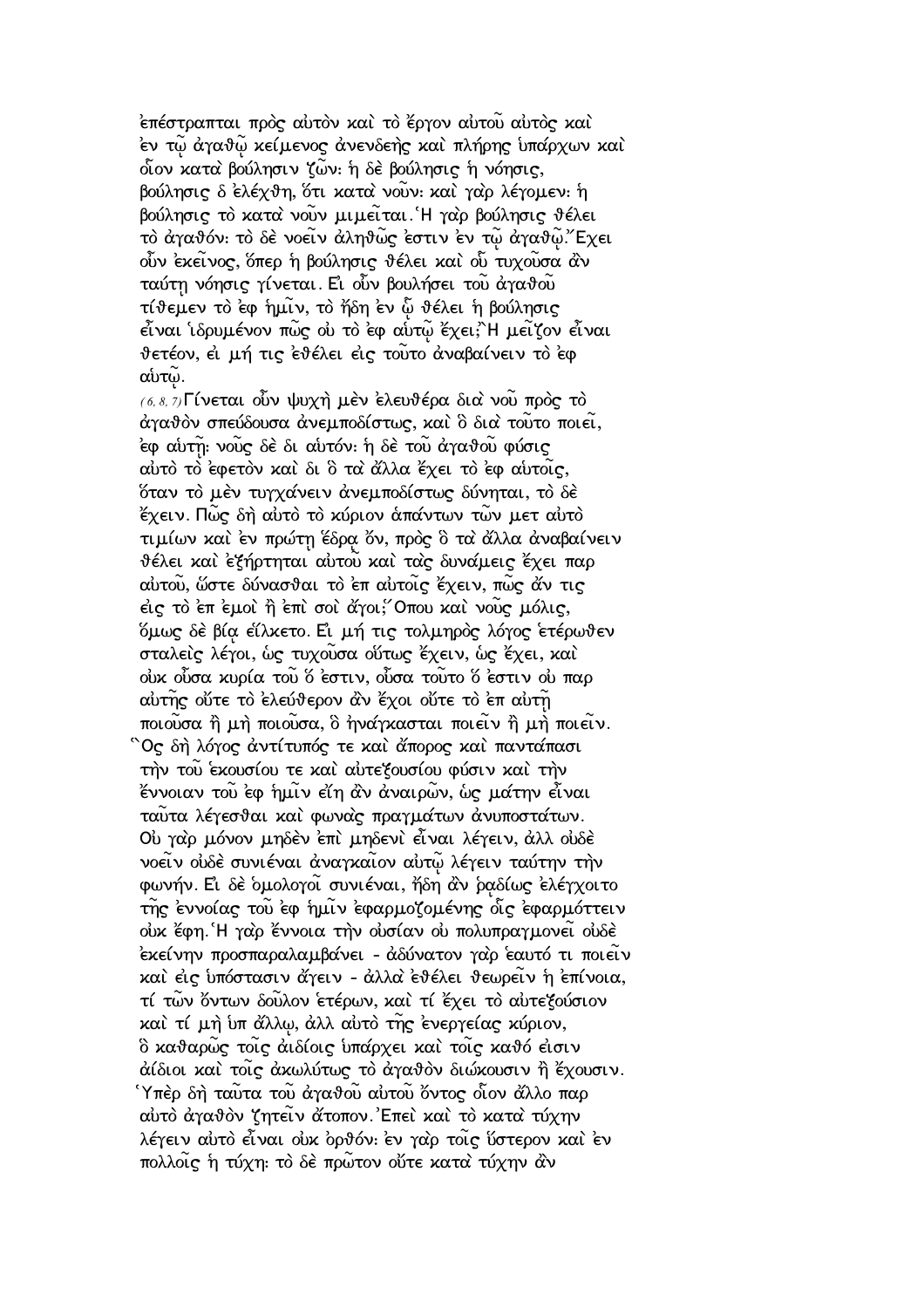λέγοιμεν, ούτε ου κύριον της αυτου γενέσεως, ότι μηδέ γέγονε. Τὸ δὲ ὅτι ὡς ἔχει ποιει ἄτοπον, εί τις ἀξιοι τότε είναι το ελεύθερον, όταν παρα φύσιν ποιη ή ενεργη. Ουδε δη το το μοναχον έχον αφήρηται της εξουσίας, ει τὸ μοναχὸν μὴ τῷ κωλύεσθαι παρ ἄλλου ἔχοι, ἀλλα τῷ τούτο αυτό είναι και οίον αρέσκειν εαυτώ, και μη έχειν δ τι κρείττον αύτου: ἢ ούτω γε τὸ μαλιστα τυγχανον του άγαθου άφαιρήσεταί τις το αύτεξούσιον. Ει δε τουτο άτοπον, άτοπώτερον άν γίνοιτο αυτό το άγαθον άποστερείν του αυτεξουσίου, ότι άγαθον και ότι έφ αυτου μένει ου δεόμενον κινεισθαι προς άλλο των άλλων κινουμένων πρὸς αυτό και ουδεν δεόμενον ουδενός. Όταν δε δη η δίον υπόστασις αυτου η δίον ενέργεια ή - ου γαρ η μέν έτερον, η δ έτερόν έστιν, εί γε μηδέ έπι του νου τούτο, ότι μάλλον κατα το είναι η ενέργεια ή κατα την ένέργειαν τὸ ἐἶναι - ὥστε οὐκ ἔχει τὸ ὡς πέφυκεν ἐνεργεἶν, ούδε η ενέργεια και η οίον ζωη άνενεχθήσεται είς την οίον ουσίαν, άλλ ή οίον ουσία συνούσα και οίον συγγενομένη έξ αιδίου τη ενεργεία εξ αμφοίν αυτό αυτό ποιεί, και εαυτώ και ουδενός.

(6, 8, 8) Ημείς δε θεωρούμεν ου συμβεβηκός το αυτεξούσιον εκείνω, άλλα άπό των περι τα άλλα αυτεξουσίων άφαιρέσει των εναντίων αυτὸ ἐφ ἑαυτό: πρὸς αυτὸ τα ελαττω από ελαττόνων μεταφέροντες αδυναμία του τυχείν των α προσήκει λέγειν περι αυτου, ταυτα άν περι αύτου είποιμεν. Καίτοι ουδεν άν εύροιμεν ειπείν ουχ ότι κατ αυτου. άλλ ουδέ περι αυτου κυρίως: πάντα γαρ έκείνου και τα καλα και τα σεμνα ύστερα. Τούτων γαρ αύτος άρχή: καίτοι άλλον τρόπον ουκ άρχή. Αποτιθεμένοις δη παντα και το επ αυτώ ως ύστερον και το αύτεξούσιον - ήδη γαρ εις άλλο ενέργειαν λέγει - και ότι άνεμποδίστως και όντων άλλων το είς αυτα άκωλύτως. Δει δέ όλως πρός ουδέν αυτόν λέγειν: έστι γαρ όπερ έστι και πρὸ αυτών: επεί και τὸ έστιν ἀφαιρουμεν, ὥστε και τὸ πρός τα όντα οπωσούν: ουδέ δη το ώς πέφυκεν: ύστερον γαρ και τουτο, και ει λέγοιτο και επ εκείνων, επι των εξ άλλου άν λέγοιτο, ώστε πρώτως 'επι' της ουσίας, ότι 'εξ έκείνου έφυ: εί δ εν τοις εν χρόνω ή φύσις, ουδ επι της ουσίας. Ουδέ δη το ου παρ αυτης είναι λεκτέον: τό τε γαρ είναι άφηρουμεν, τό τε ου παρ αυτης λέγοιτο άν, όταν υπ άλλου. Ούτως ούν συνέβη; Η ουδέ το συνέβη άκτέον: ούτε γαρ αυτώ ούτε προς άλλο: έν γαρ πολλοις τὸ συνέβη, ὅταν τα μèν ἦ, τὸ δè ἐπι τούτοις συμβη. Πώς οὖν τὸ πρῶτον συνέβη; Οὐδε γαρ ἦλθεν, **Ύνα ζητης πῶς οἶν ἦλθε, τύχη τίς ἤγαγεν ἢ ὑπέστησεν** αύτό; Επει ούδε τύχη πω ήν ούδε το αυτόματον δέ: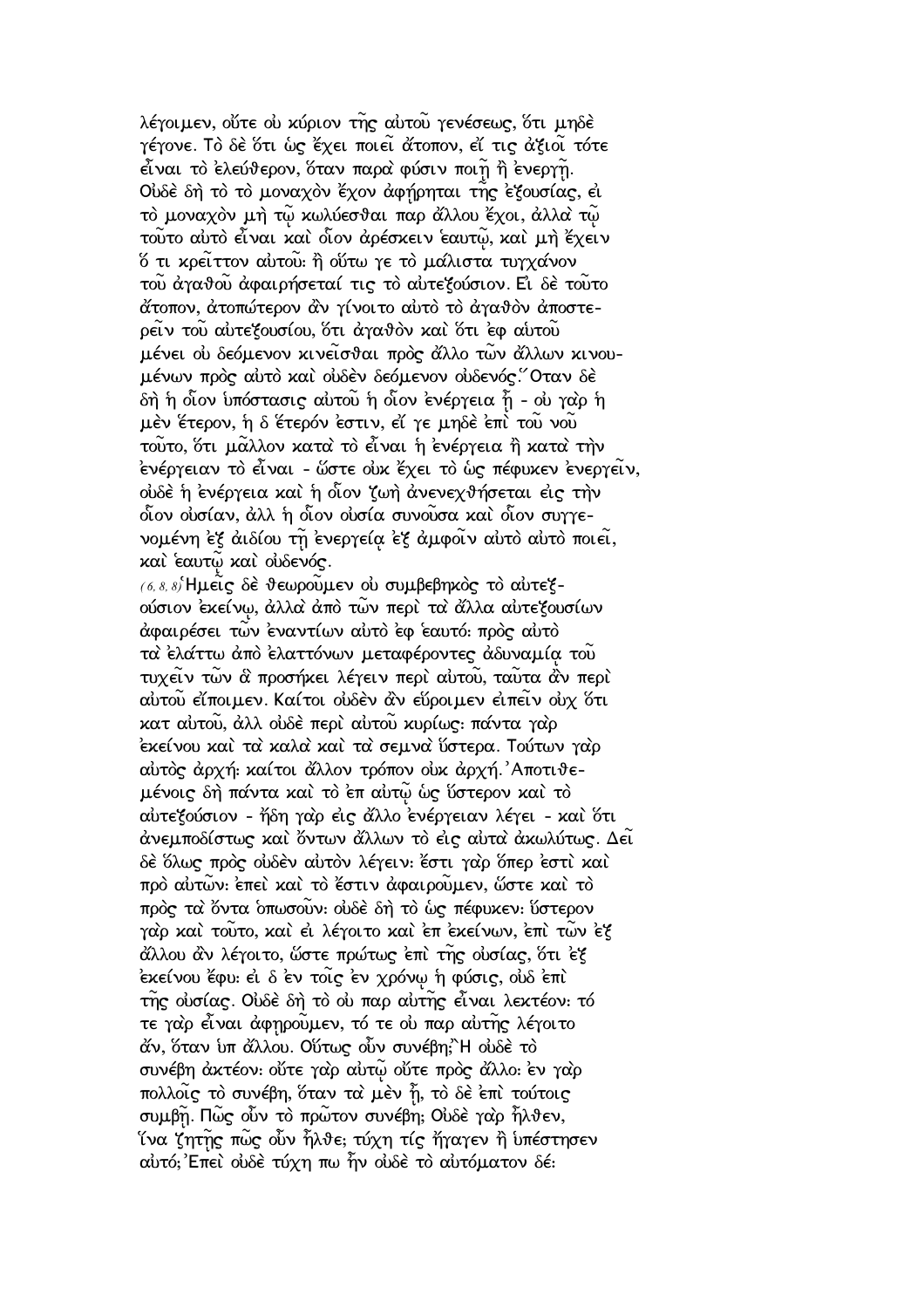καὶ γαρ τὸ αὐτόματον καὶ παρ ἄλλου καὶ 'εν γινομένοις.  $(6, 8, 9)$  Αλλα πρός αύτο εί τις λαμβάνοι το συνέβη, ούτοι δει πρός το όνομα ίστασθαι, άλλα όπως νοει ο λέγων συνιέναι. Τί ούν νοεί; Τούτο, ότι ταύτην έχον την φύσιν και την δύναμιν άρχή: και γαρ ει άλλην είχεν, ην άν [άρχη] τουτο, όπερ ἦν, και ει χείρον, ενήργησεν άν κατα την αύτου ουσίαν. Πρός δη το τοιούτον λεκτέον, ότι μη οιόν τε  $\tilde{\eta}$ ν άρχην οὖσαν πάντων τὸ τυχὸν εἶναι, μη ὅτι χεἶρον, άλλ ουδέ άγαθον μέν, άγαθον δε άλλως, οίον ενδεέστερον. 'Αλλα` δεῖ κρείττονα εἶναι τὴν ἀρχὴν ἁπάντων τῶν μετ αυτήν: ώστε ωρισμένον τι. Λέγω δε ωρισμένον, ότι μοναχως και ούκ εξ αναγκης: ούδε γαρ ήν αναγκη: εν γαρ τοις επομένοις τη άρχη η άναγκη και ουδέ αύτη έχουσα εν αυτοίς την βίαν: τὸ δὲ μοναχὸν τουτο παρ αυτου. Τουτο ούν και ουκ άλλο, άλλ όπερ εχρην είναι: ου τοίνυν ούτω συνέβη, άλλ έδει ούτως: τὸ δε έδει τουτο άρχη των όσα έδει. Τουτο τοίνυν ουκ άν ούτως είη, ως συνέβη: ου γαρ όπερ έτυχέν εστιν, άλλ όπερ εχρην είναι: μαλλον δε ουδε όπερ εχρην, άλλα άναμένειν δει τα άλλα, τί ποτε αυτοις δ βασιλευς φανείη, και τουτο, όπερ έστιν αυτός, τουτο αυτον θέσθαι ούχ ως συνέβη φανέντα, άλλα όντως βασιλέα και όντως άρχην και το άγαθον όντως, ούκ ενεργούντα κατα το άγαθόν - ούτω γαρ άν δόξειεν έπεσθαι άλλω - άλλ όντα έν, όπερ έστίν, ὥστε ου κατ έκεινο, άλλ έκεινο. Ει τοίνυν ουδ έπι του όντος το συνέβη - τω γαρ όντι, εί τι συμβήσεται, το συνέβη, άλλ ούκ αύτο το όν συνέβη, ούδε συνέκυρσε το όν ούτως είναι, ουδέ παρ άλλου το ούτως είναι, ον ως έστιν, άλλ αύτη όντως φύσις ον είναι - πως άν τις επι του <επέκεινα> όντος τουτο ενθυμοιτο το ούτω συνέβη, ω υπάρχει γεγεννηκέναι το όν, ο ούχ ούτω συνέβη, άλλ έστιν ως έστιν η ουσία, ούσα όπερ εστιν ουσία και όπερ εστι νους: επει ούτω τις και τον νούν είποι ούτω συνέβη νουν είναι, ώσπερ άλλο τι άν τον νουν εσόμενον ή τουτο, δ δη φύσις εστι νου. Το δη ου παρεκβεβηκός εαυτό, άλλ άκλινες όν εαυτού, αυτό άν τις κυριώτατα λέγοι είναι δ'εστι. Τί άν ούν τις λέγοι εκει είς το υπέρ τούτο άναβας και εισιδών; Άρα γε το ούτως [συνέβη], ως εἶδεν αὐτὸν ἔχοντα; [τὸ οὕτως συνέβη] Η οὔτε τὸ οὕτω οὔτε τὸ δπωσούν συνέβη, ἀλλ οὐδε ὅλως τὸ συνέβη. Αλλα τὸ ούτω μόνον και ούκ άν άλλως, άλλ ούτως; Αλλ ουδέ το ούτως: οὕτω γαρ ἀν δρίσας εἴης καὶ τόδε τι: ἀλλ ἔστι τῳ ἰδόντι ούδε το ούτως ειπείν δύνασθαι ουδ αύ το μη ούτως: τι γαρ άν είποις αυτό των όντων, εφ ων το ούτως." Αλλο τοίνυν παρ άπαντα τα ούτως. Αλλ αόριστον ιδων παντα μέν έξεις ειπείν τα μετ αύτό, φήσεις δε ουδεν εκείνων είναι, άλλα, είπερ, δύναμιν πάσαν αυτής όντως κυρίαν, τουτο οὖσαν ὃ θέλει, μαλλον δὲ ὃ θέλει ἀπορρίψασαν ἐις τα ὄντα,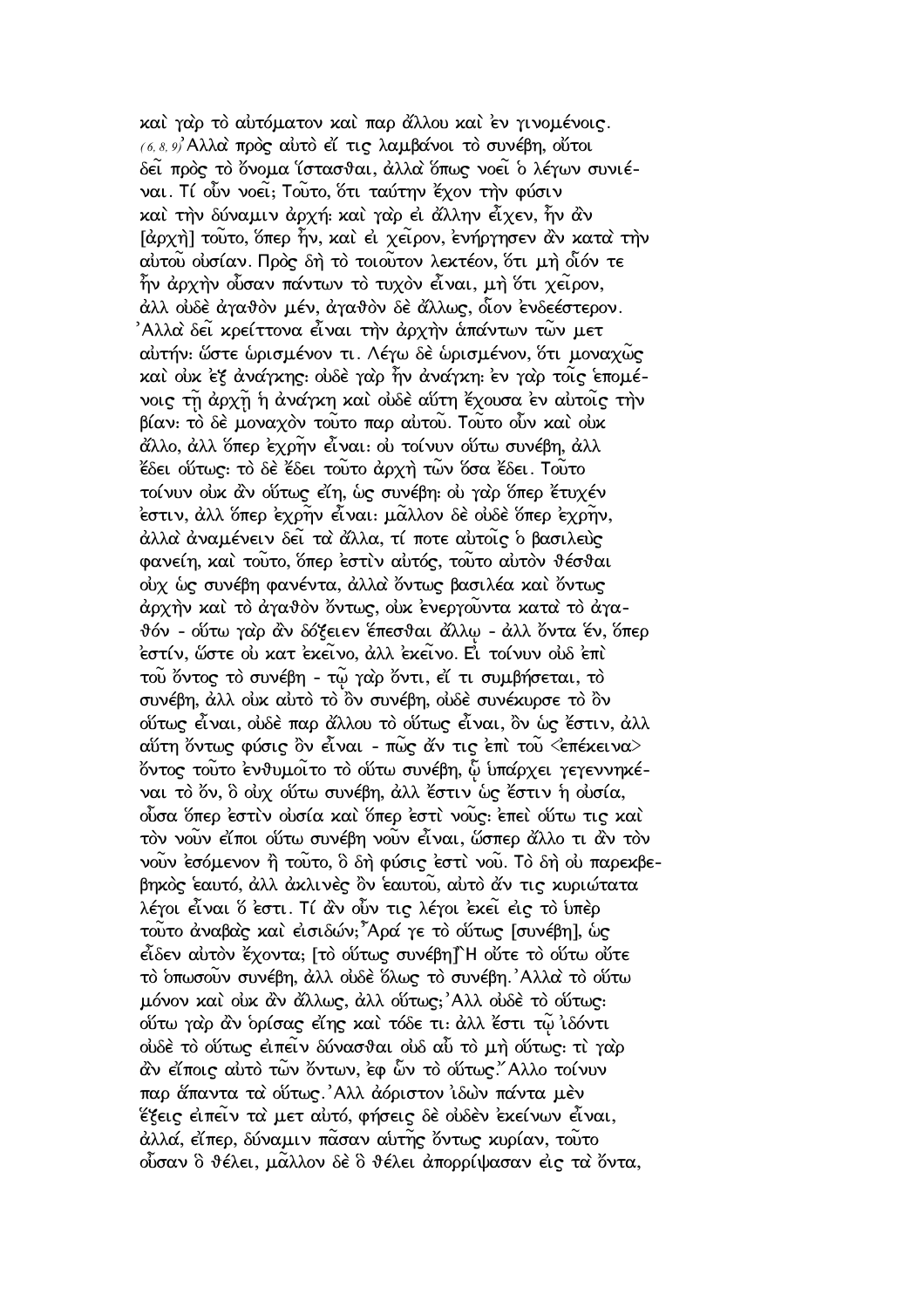αύτην δε μείζονα παντός του θέλειν ούσαν το θέλειν μετ αύτην θεμένην. Ούτ ούν αύτη ηθέλησε το ούτως, ίνα άν είπετο, ούτε άλλος πεποίηκεν ούτως.

(6, 8, 10) Και τοίνυν και ερωτήσαι χρή τον λέγοντα το ούτω συνέβη, πώς άν άξιώσειε ψεύδος είναι το συνέβη, εί τι είη, και πώς άν τις αφέλοι το συνέβη. Και εί τις είη φύσις, τότε φήσει ουκ εφαρμόζειν το συνέβη. Ει γαρ την των άλλων άφαιρουσαν το ούτω συνέβη ανατίθησι τύχη, που ποτε τὸ μὴ ἐκ τύχης ἐἶναι γένοιτο; Ἀφαιρεἶ δὲ τὸ ὡς έτυχεν αύτη η άρχη των άλλων είδος και πέρας και μορφην διδούσα, και ούκ έστιν έν τοις ούτω κατα λόγον γινομένοις τύχη άναθείναι, άλλ αυτό τουτο λόγω την αιτίαν, εν δέ τοις μή προηγουμένως και μή άκολούθως, άλλα συμπτώμασιν, η τύχη. Την δη άρχην παντός λόγου τε και τάξεως και όρου πώς άν τις την τούτου υπόστασιν άναθείη τύχη; Καὶ μην πολλὦν μέν η τύχη κυρία, νοῦ δὲ καὶ λόγου καὶ ταξεως εις το γενναν ταυτα ου κυρία: όπου και εναντίον γε δοκει λόγω είναι τύχη, πως άν γεννήτειρα αυτου γένοιτο; Ει οὖν μη γεννα νοῦν τύχη, οὐδε τὸ πρὸ νοῦ οὐδε τὸ κρεἶττον νου: ούτε γαρ είχεν όθεν γεννήσει, ούτε ήν το παραπαν αύτη ουδ όλως έν τοις αιδίοις. Ει ούν μηδεν προ εκείνου, αύτος δέ πρώτος, στηναι ενταύθα δεί και μηδέν έτι περι αύτου λέγειν, άλλα τα μετ αύτο ζητείν πως εγένετο, αύτο δε μηκέτι δπως, ότι όντως τουτο μη εγένετο. Τί ούν, εί μή έγένετο, έστι δε οίος έστιν, ούκ ών της αυτού ουσίας κύριος; Και εί μη ουσίας δέ, άλλ ών ός εστιν, ούχ υποστήσας εαυτόν, χρώμενος δε εαυτώ οιός εστιν, εξ άναγκης τουτο άν είη, δ εστι, και ουκ άν άλλως. Η ούχ ότι ούκ άλλως, ούτως, άλλ ότι το άριστον ούτως. Πρός μέν γαρ το βέλτιον ελθείν ου παν αυτεξούσιον, πρός δε το χείρον ελθείν ουδεν υπ άλλου κεκώλυται. Αλλ ότι μή ήλθε, παρ αύτου ούκ ελήλυθεν, ου τω κεκωλύσθαι, άλλα τώ αυτό είναι, δ μή ελήλυθε: και το αδύνατον ελθείν πρός τὸ χείρον ουκ ἀδυναμίαν σημαίνει του μή ἥκοντος, ἀλλα παρ αύτου και δι αύτον το μη ήκειν. Και το μη ήκειν πρὸς μηδεν άλλο την υπερβολην της δυναμεως εν αυτώ έχει, ούκ άναγκη κατειλημμένου, άλλ αυτου άναγκης των άλλων ούσης και νόμου. Αυτήν ούν η αναγκη υπέστησεν; ή ουδέ υπέστη των άλλων υποστάντων των μετ αυτό δι αύτό. Τὸ οὖν πρὸ ὑποστασεως πως ἀν ἢ ὑπ άλλου ἢ ὑφ αυτου υπέστη;

 $(6, 8, 11)$  Αλλα το μη υποσταν τούτο τί; Η σιωπήσαντας δει απελθείν, και εν απόρω τη γνώμη θεμένους μηδεν έτι ζητείν. Τί γαρ άν τις και ζητήσειεν εις ουδεν έτι έχων προελθείν πάσης ζητήσεως είς άρχην ιούσης και εν τω τοιούτω ισταμένης; Πρός δε τούτοις ζήτησιν άπασαν χρή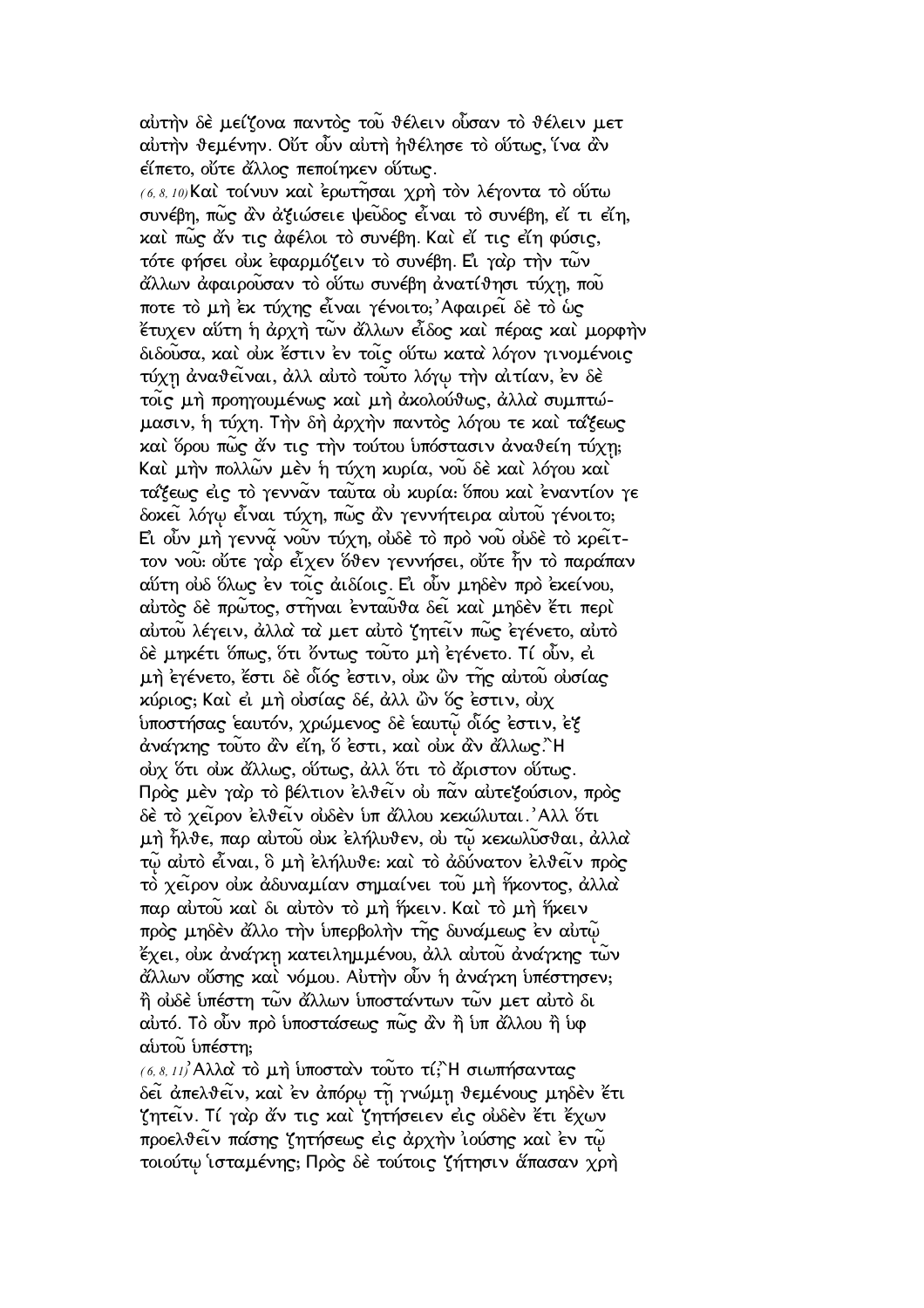νομίζειν ή του τί έστιν είναι ή του οίον ή του δια τί ή του είναι. Το μεν ούν είναι, ως λέγομεν εκείνο είναι, εκ των μετ αυτό. Τὸ δὲ δια τί ἀρχὴν ἄλλην ζητει: ἀρχῆς δὲ τῆς πάσης ουκ έστιν άρχή. Τὸ δὲ οἶόν ἐστι ζητειν τί συμβέβηκεν αύτω, ω συμβέβηκε μηδέν. Το δε τί εστι δηλοί μαλλον τὸ μηδέν δείν περί αύτου ζητείν, αύτὸ μόνον εί δυνατὸν αύτοις λαβόντας, έν τω μηδέν αύτω θεμιτον είναι προσαπτειν μαθόντας. Όλως δε εοίκαμεν ταύτην την απορίαν ένθυμηθηναι, περί ταύτης της φύσεως οίπερ ενεθυμήθημεν, έκ του πρώτον μέν τίθεσθαι χώραν και τόπον, ώσπερ τι χάος, είτα χώρας ήδη ούσης επαγαγείν ταύτην την φύσιν εις τον εν τη φαντασία ημών γεγονότα ή όντα τόπον, εισάγοντας δε αυτον εις τον τοιούτον τόπον ούτω τοι ζητείν, δίον πόθεν και πώς ελήλυθεν ενταυθα, και ώς περι έπηλυν όντα εζητηκέναι αυτου την παρουσίαν και οίον την ουσίαν, και δη και ώσπερ έκ τινος βάθους ή έξ ύψους τινός ενθάδε ερρίφθαι. Διόπερ δεί το αίτιον της άπορίας άνελόντα έξω ποιήσασθαι της επιβολης της προς αυτο πάντα τόπον και μηδε εν οτωούν τίθεσθαι αυτό, μήτε άει κείμενον εν αυτώ και ιδρυμένον μήτε εληλυθότα, άλλ όντα μόνον, ως έστι, λεγόμενον υπ αναγκης των λόγων είναι, τον δε τόπον, ώσπερ και τα άλλα, ύστερον και ύστερον άπάντων. Τὸ ούν άτοπον τούτο νοούντες, ως νοούμεν, ουδέν περι αυτό έτι τιθέντες δίον κύκλω ουδέ περιλαβείν έχοντες όσος, ουδέ το όσον αυτώ συμβεβηκέναι φήσομεν: ου μήν ουδέ το ποιόν: ουδέ γαρ μορφή τις περι αυτον ουδέ νοητή άν είη: ούδε το προς άλλο: εφ αυτου γαρ και υφέστηκε, πριν άλλο. Τί άν ούν έτι είη το ούτω συνέβη; ή πῶς φθεγζόμεθα τοῦτο, ὅτι και τα ἄλλα εν ἀφαιρέσει πάντα τα περί τούτου λεγόμενα; Ωστε άληθές μαλλον ου τὸ ούτω συνέβη, ἀλλα τὸ ουδε ούτω συνέβη, ὅπου και τὸ ουδε συνέβη δλως.

 $(6, 8, 12)$  Τί ούν; Ούκ έστιν δ έστι; Του δε είναι δ έστιν ή του επέκεινα είναι ἆρά γε κύριος αυτός; Παλιν γαρ η ψυχη ούδέν τι πεισθείσα τοις ειρημένοις άπορός εστι. Λεκτέον τοίνυν πρός ταῦτα ὧδε, ώς Έκαστος μεν ημών κατα μεν το σώμα πόρρω άν είη ουσίας, κατα δε την ψυχην και δ μαλιστα εσμεν μετέχομεν ουσίας και εσμέν τις ουσία, τούτο δέ έστιν οίον σύνθετόν τι έκ διαφοράς και ουσίας. Ούκουν κυρίως ουσία ουδ αυτοουσία: διο ουδέ κύριοι της αύτων ουσίας. Αλλο γάρ πως η ουσία και ημείς άλλο, και κύριοι ουχ ημείς της αυτών ουσίας, άλλ η ουσία αυτό ημών, είπερ αύτη και την διαφοραν προστίθησιν. Αλλ έπειδη όπερ κύριον ημών ημείς πώς έσμεν, ούτω τοι ουδέν ἧττον καὶ ἐνταὖθα λεγοίμεθα ἀν αὐτὧν κύριοι. Οὗ δέ γε παντελώς 'εστιν δ' έστιν αύτοουσία, και ούκ άλλο μεν αυτό, άλλο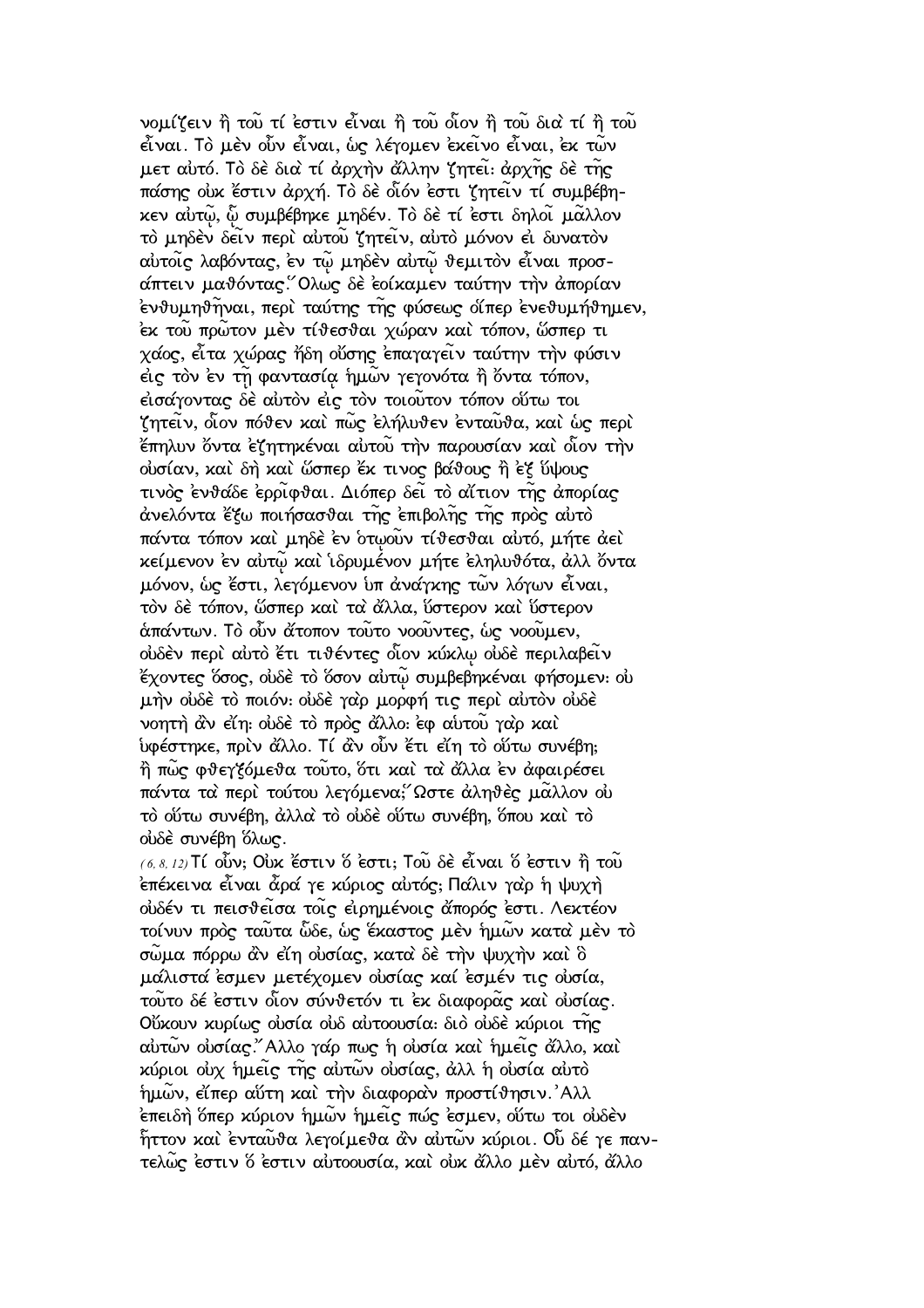δε η ουσία αυτου, ενταυθα όπερ εστί, τούτου εστι και κύριον και ουκέτι εις άλλο, η έστι και η εστιν ουσία. Και γαρ αύ άφείθη κύριον είναι αυτου, ή δ πρώτον εις ουσίαν. Το δη πεποιηκός ελεύθερον την ουσίαν, πεφυκός δηλονότι ποιείν έλεύθερον και ελευθεροποιον άν λεχθέν, τίνι άν δούλον είη, είπερ δλως και θεμιτον φθέγγεσθαι; Το δε τη αυτου ουσία; Αλλα και αύτη παρ αυτου ελευθέρα και υστέρα, και αυτό ουκ ἔχον οὐσίαν. Ει μèν οὖν ἐστί τις ἐνέργεια ἐν αὐτῶ καὶ ἐν τη ενεργεία αυτον θησόμεθα, ουδ άν δια τουτο είη αν έτερον αυτού και ουκ αυτός αυτού κύριος, άφ ου η ενέργεια, ότι μή έτερον ενέργεια και αυτός. Ει δ όλως ενέργειαν ου δώσομεν έν αυτώ είναι, άλλα τάλλα περι αυτον ενεργούντα την υπόστασιν ίσχειν, έτι μάλλον ούτε το κύριον ούτε το κυριευόμενον εκει είναι δώσομεν. Αλλ ουδέ το αυτου κύριος, ούχ ότι άλλο αύτου κύριον, άλλ ότι το αύτου κύριον τη ουσία απέδομεν, το δε έν τιμιωτέρω ή κατα τουτο εθέμεθα. Τί ούν τὸ 'εν τιμιωτέρω του ' εστιν αυτου κύριον; Η 'ότι, επειδή ουσία και ενέργεια εκει δύο πως όντα εκ της ένεργείας την έννοιαν εδίδου του κυρίου, τουτο δε ήν τη ούσία ταύτόν, δια τούτο και χωρις εγένετο το κύριον είναι και αυτό αυτου ελέγετο κύριον. Όπου δε ου δύο ως έν, άλλα έν - ή γαρ ενέργεια μόνον ή ουδ όλως ενέργεια - ουδέ τὸ κύριον αυτου ορθώς.

 $(6, 8, 13)$  Αλλ εί και τα σνόματα ταυτα επάγειν δει ούκ ορθώς του ζητουμένου, παλιν αὖ λεγέσθω, ώς τα μέν όρθως είρηται, ότι ου ποιητέον ουδ ως εις επίνοιαν δύο, τα δε νύν της πειθούς χαριν καί τι παρανοητέον έν τοις λόγοις. Ει γαρ δοίημεν ενεργείας αυτώ, τας δενεργείας αύτου οίον βουλήσει αύτου - ου γαρ άβουλων ενεργει - αι δέ ένέργειαι ή οἷον οὐσία αὐτοῦ, ἡ βούλησις αὐτοῦ καὶ ἡ οὐσία ταύτον έσται. Ει δε τουτο, ως άρα εβούλετο, ούτω και έστιν. Ου μαλλον άρα ως πέφυκε βούλεταί τε και ενεργει, ή ως βούλεταί τε και ενεργεί η ουσία εστιν αυτου. Κύριος άρα πάντη εαυτου έφ εαυτω έχων και το είναι. Ίδε δη και τόδε: των όντων έκαστον 'εφιέμενον του άγαθου βούλεται έκεινο μαλλον ή δ΄ έστιν είναι, και τότε μαλιστα σίεται εἶναι, ὅταν τοῦ ἀγαθοῦ μεταλαβη, και 'εν τῷ τοιούτῳ αίρεἶται εαυτώ έκαστον το είναι καθόσον άν παρα του άγαθου ζσχη, ως της του άγαθου φύσεως εαυτώ δηλονότι πολυ πρότερον αίρετης ούσης, είπερ το όση μοιρα άγαθου παρ άλλω αιρετωτατη, και ουσία εκούσιος και παραγενομένη θελήσει και εν και ταύτον ούσα θελήσει και δια θελήσεως υποστάσα. Και έως μέν το άγαθον μη είχεν έκαστον, ήθέλησεν άλλο, η δε έσχεν, εαυτό τε θέλει ήδη και έστιν ούτε κατα τύχην η τοιαύτη παρουσία ούτε έξω της βουλήσεως αύτου η ουσία, και τούτω και ορίζεται και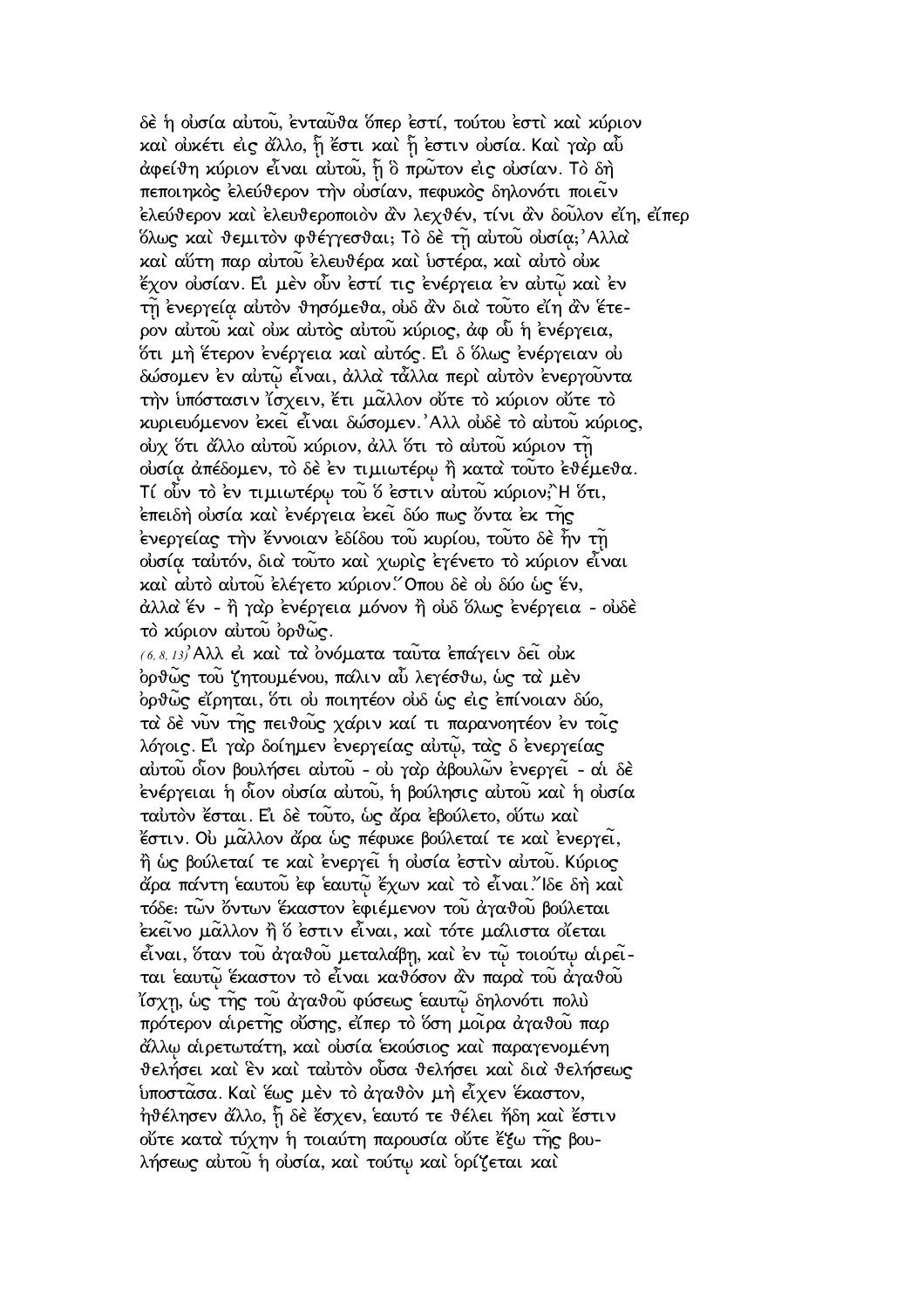εαυτης εστι τούτω. Ει ούν τούτω αυτό τι έκαστον εαυτό ποιεί, δηλον δήπου γίνεται ήδη, ως εκείνο άν είη εαυτώ τοιούτον πρώτως, ώ και τα άλλα εαυτοίς εστιν είναι, και σύνεστιν αυτου τη οίον ουσία η θέλησις του οίον τοιούτον είναι, και ούκ έστιν αυτον λαβείν άνευ του θέλειν εαυτώ όπερ εστί, και σύνδρομος αυτός εαυτώ θέλων αυτός είναι και τουτο ών, όπερ θέλει, και η θέλησις και αυτός έν, και τούτω ουχ ήττον έν, ότι μη άλλο αυτός, όπερ "έτυχεν, άλλο δὲ τὸ ὡς 'εβουλήθη ἀν. Τί γαρ ἀν καὶ ἠθέλησεν ή τουτο, δ' εστι; Και γαρ ει υποθοίμεθα ελέσθαι αυτώ δ τι θέλοι γενέσθαι, και εξείναι αυτώ άλλαξασθαι την αυτού φύσιν εις άλλο, μήτ άν άλλο τι γενέσθαι βουληθηναι, μήτ άν εαυτώ τι μέμψασθαι ώς υπό αναγκης τουτο όν, δ έστι, τουτο το αυτος είναι όπερ αυτος άει ηθέλησε και θέλει. Έστι γαρ όντως η άγαθου φύσις θέλησις αυτου ου δεδεκασμένου ουδε τη εαυτού φύσει επισπωμένου, άλλ εαυτον ελομένου, ότι μηδε ήν άλλο, ίνα προς εκείνο ελχθη. Και μην κάκεινο άν τις λέγοι, ως εν τη αυτών έκαστον τα άλλα ουσία ου περιείληφε τον λόγον τον του αρέσκεσθαι αύτω: και γαρ άν και δυσχεραίνοι τι αυτό. Έν δε τη του άγαθού υποστάσει άναγκη την αίρεσιν και την αυτού θέλησιν εμπεριειλημμένην εἶναι ἢ σχολῇ γ ἀν άλλω ὑπάρχοι εαυτώ άρεστώ είναι, δ μετουσία ή άγαθου φαντασία άρέσκεται αυτοίς. Δεί δε συγχωρείν τοις ονόμασιν, εί τις περι εκείνου λέγων εξ αναγκης ενδείξεως ένεκα αυτοίς χρηται, δ' άκριβεία ουκ 'εώμεν λέγεσθαι: λαμβανέτω δε και' τὸ οἶον 'εφ 'εκαστου. Ε'ι οἶν υφέστηκε τὸ ἀγαθὸν και συνυφίστησιν αύτο η αίρεσις και η βούλησισ - άνευ γαρ τούτων ούκ έσται - δει δε τούτο μή πολλα είναι, συνακτέον ώς εν την βούλησιν καὶ την οὐσίαν καὶ τὸ θέλειν: τὸ δὲ θέλειν [εἰ] παρ αυτου, άναγκη παρ αυτου και το είναι αυτω είναι, ώστε αύτον πεποιηκέναι αύτον ο λόγος άνευρεν. Ει γαρ η βούλησις παρ αύτου και οΐον έργον αύτου, αύτη δε ταυτον τη υποστάσει αυτου, αυτός άν ούτως υποστήσας άν είη αύτόν: ώστε ουχ όπερ έτυχέν εστιν, άλλ όπερ εβουλήθη αύτός.

(6, 8, 14) Ετι δε δράν δει και ταύτη: έκαστον των λεγομένων είναι ή ταυτόν έστι τῷ εἶναι αυτοῦ, ή έτερον: οἷον άνθρωπος δδε έτερος, και το άνθρώπω είναι άλλο: μετέχει γε μήν ο άνθρωπος του δ εστιν ανθρώπω είναι. < Ψυχή> δε <και> τὸ <ψυχῆ ἐἶναι ταὐτόν>, ἐι ἁπλοῦν ψυχὴ και μὴ κατ άλλου, και άνθρωπος αύτο και το ανθρώπω είναι. Και το μεν άν κατα τύχην γένοιτο άνθρωπος, όσω έτερον του άνθρώπω είναι, τὸ δὲ ἀνθρώπω είναι οὐκ ἀν γένοιτο κατα τύχην: τουτο δ έστι παρ αυτου άνθρωπος αυτό. Ει δη το ανθρώπω είναι παρ αύτου και ου κατα τύχην τουτο ουδε συμβέβηκε,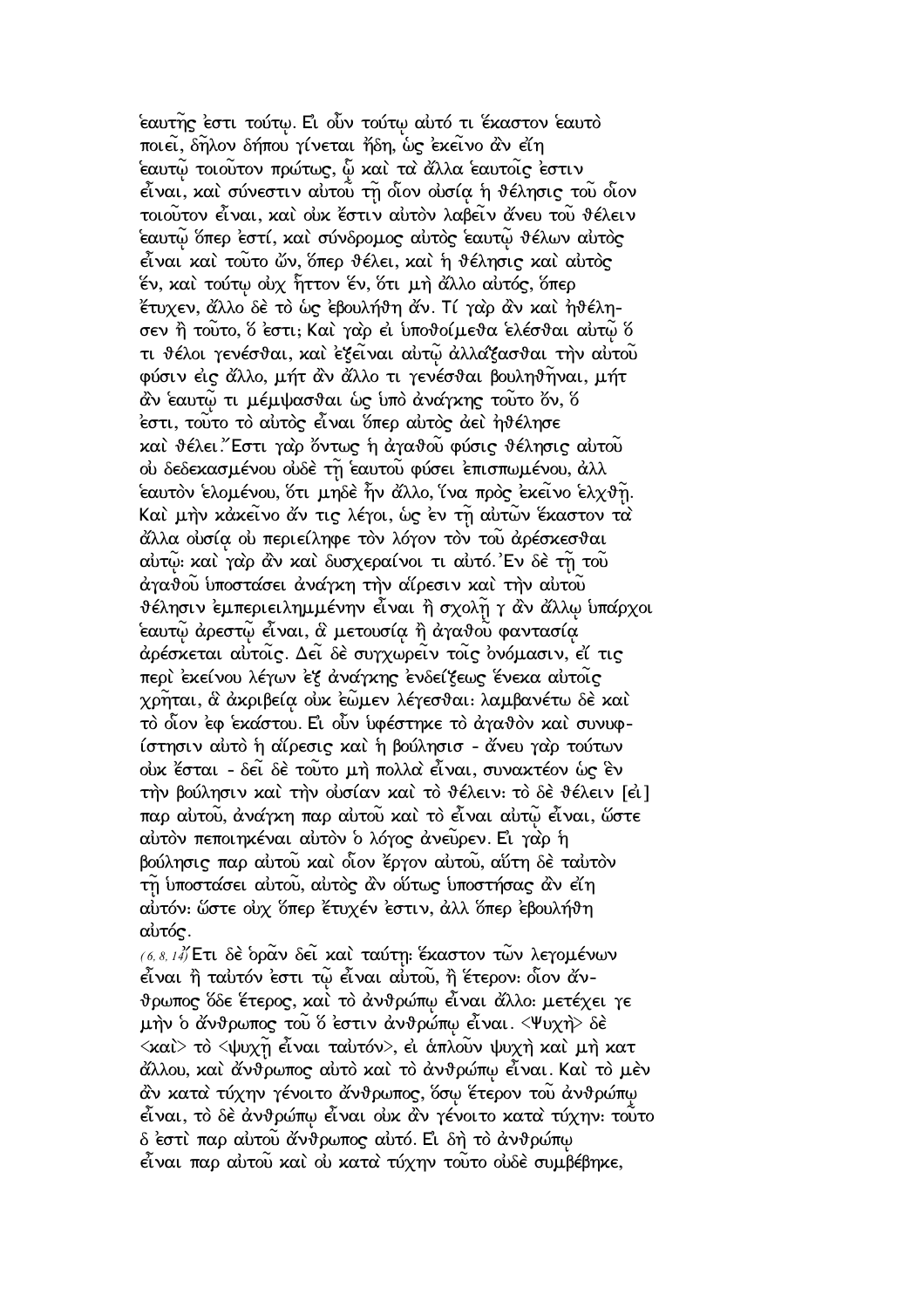πως άν τὸ υπερ τὸ ἄνθρωπος αυτό, τὸ γεννητικὸν του άνθρώπου αυτό, και ού τα όντα πάντα, κατα τύχην άν λέγοιτο, φύσις άπλουστέρα του άνθρωπον είναι και του δλως τὸ ὂν εἶναι; Ετι πρὸς τὸ ἁπλουν ι όντι ουκ ἔστι συναναφέρειν την τύχην, ώστε και είς το απλούστατον αδύνατον άναβαίνειν την τύχην. Έτι δε κάκεινο άναμνησθηναι προσήκει ήδη που ειρημένον, ώς έκαστον των κατα αλήθειαν όντων και υπ εκείνης της φύσεως ελθόντων εις υπόστασιν, και εί τι δε έν τοις αισθητοις τοιούτον, τω άπ εκείνων τοιούτον: λέγω δε το τοιούτον το σύν αύτών τη ουσία έχειν και της υποστάσεως την αιτίαν, ώστε τον ύστερον θεατην εκάστου έχειν ειπείν, διο έκαστον των ενυπαρχόντων, δίον δια τί οφθαλμός και δια τί πόδες τοισδε τοιοίδε, και την αιτίαν συναπογεννώσαν έκαστον μέρος εκάστου είναι και δι άλληλα τα μέρη είναι. Δια τί πόδες είς μηκος; Ότι και τόδε τοιόνδε και ότι πρόσωπον τοιόνδε, και πόδες τοιοίδε. Καὶ ὅλως ἡ πρὸς ἄλληλα πάντων συμφωνία ἀλλήλοις αιτία: και το δια τί τόδε, ότι τουτ έστι το ανθρώπω εἶναι: ὥστε ἓν καὶ τὸ αὐτὸ τὸ εἶναι καὶ τὸ αἴτιον. Ταῦτα δέ έκ μιας πηγής ούτως ήλθεν ου λελογισμένης, άλλα παρεχούσης όλον άθρόον τὸ δια τί και τὸ εἶναι. Πηγή οὖν του είναι και του δια τί είναι δμου άμφω διδουσα: άλλα δία τα γινόμενα, πολύ άρχετυπώτερον και άληθέστερον και μαλλον ή κατ εκείνα πρός το βέλτιον το άφ ού ταυτα. Ει ούν μηδέν εική μηδέ κατα τύχην μηδέ το συνέβη γαρ ούτως των όσα τας αιτίας εν αυτοις έχει, έχει δε τα έξ αύτου άπαντα, λόγου ών και <αιτίασ> και ουσίας αιτιώδους <πατήρ>, α δη παντα πόρρω υπαρχει τύχης, είη αν αρχη και δίον παράδειγμα των όσα μη κεκοινώνηκε τύχη, το όντως και το πρώτον, άμιγες τύχαις και αυτομάτω και συμβάσει, αίτιον εαυτού και παρ αυτού και δι αυτον αύτός: και γαρ πρώτως αύτος και υπερόντως αυτός.  $(6, 8, 15)$  Και 'ερασμιον και 'έρως ο αυτός και αυτου έρως, άτε ούκ άλλως καλός ή παρ αύτου και έν αύτω. Και γαρ και το συνείναι εαυτώ ούκ άν άλλως έχοι, εί μή το συνόν και το ώ σύνεστιν εν και ταύτον είη. Ει δε το συνον τῷ ῷ σύνεστιν εν και το οίον εφιέμενον τῷ εφετῷ έν, τὸ δε 'εφετον κατα' την υπόστασιν και οίον υποκείμενον, παλιν αὖ ημίν ανεφανη ταυτον η έφεσις και η ουσία. Ει δέ τουτο, πάλιν αὐ αὐτός 'εστιν ούτος ο ποιών εαυτον και κύριος εαυτου και ουχ ώς τι έτερον ηθέλησε γενόμενος, άλλ ώς θέλει αύτός. Και μην και λέγοντες αύτον ούτε τι εις αυτον δέχεσθαι ούτε άλλο αυτον και ταύτη άν είημεν έξω ποιούντες του τύχη είναι τοιούτον ου μόνον τώ μονούν αύτον και τώ καθαρον ποιείν απάντων, άλλ ότι, εί ποτε και αύτοι εν αύτοις ενίδοιμέν τινα φύσιν τοιαύτην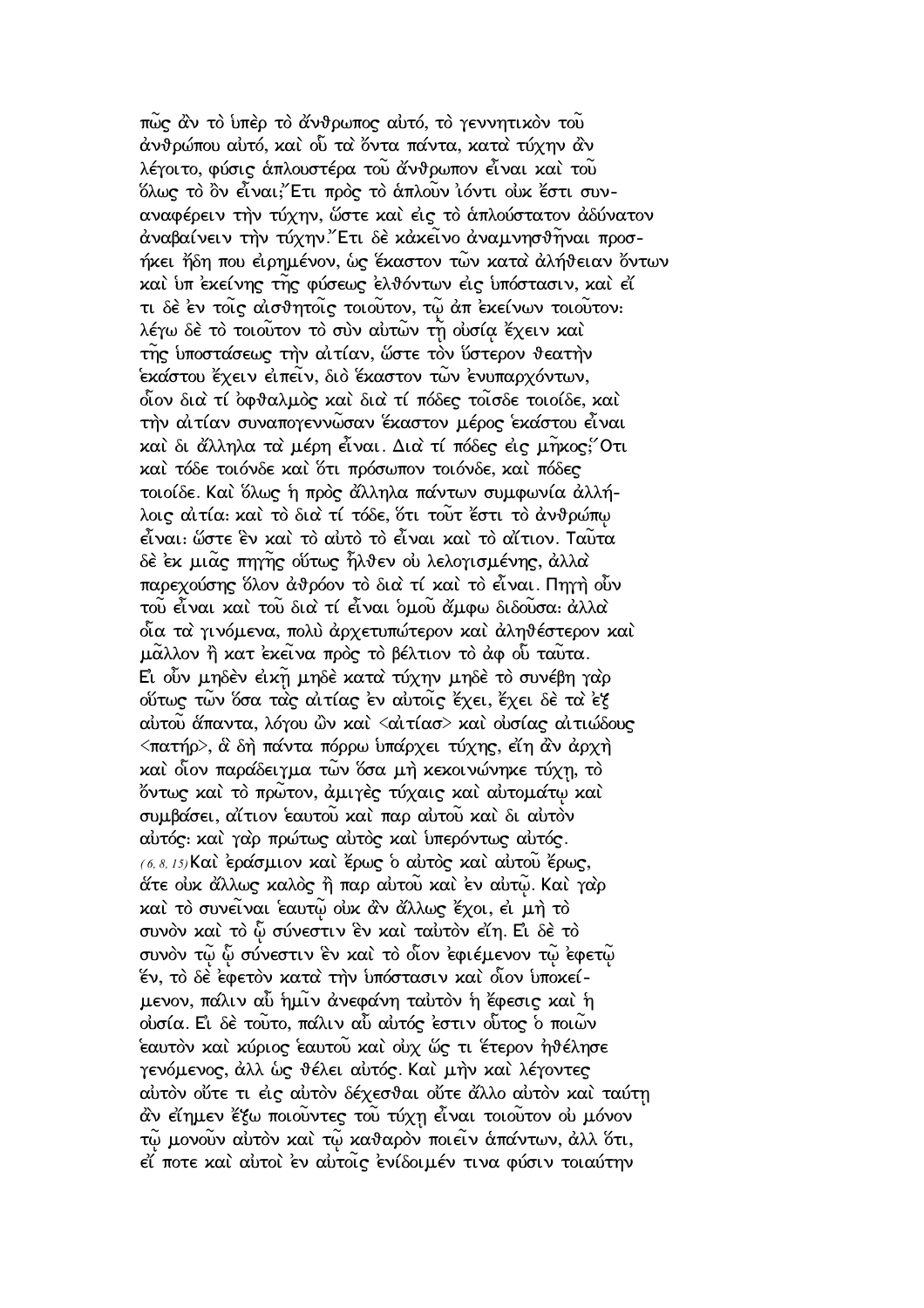ούδεν έχουσαν των άλλων, όσα συνήρτηται ημίν, καθα πάσχειν δ τί περ άν συμβη [και ] κατα τύχην υπάρχει πάντα γαρ τα άλλα, όσα ημών, δούλα και εκκείμενα τύχαις και δίον κατα τύχην προσελθόντα, τούτω δε μόνω το κύριον αύτου και το αυτεξούσιον φωτός <άγαθοειδουσ> και άγαθου ένεργεία και μεί (ονος ή κατα νουν, ουκ επακτον το υπέρ το νοείν εχούσης: είς δ δη άναβαντες και γενόμενοι τουτο μόνον, τα δ άλλα άφέντες, τί άν είποιμεν αυτό ή ότι πλέον ή ελεύθεροι, και πλέον ή αυτεξούσιοι; Τίς δ άν ημάς προσαψειε τότε τύχαις ή τω εικη ή τω συμβέβηκεν αυτό το άληθινον ζην γενομένους ή έν τούτω γενομένους, δ μηδεν έχει άλλο, άλλ έστιν αύτο μόνον; Τα μεν οὖν άλλα μονούμενα ούκ έστιν αυτοίς αυτάρκη είναι είς το είναι: τούτο δέ εστιν δ έστι και μονούμενον. Υπόστασις δε πρώτη ουκ εν άψύχω ούδ έν ζωη άλόγω: άσθενης γαρ είς το είναι και αύτη σκέδασις ούσα λόγου και άοριστία: άλλ όσω πρόεισιν εις λόγον, άπολείπει τύχην: το γαρ κατα λόγον ου τύχη. Αναβαίνουσι δε ημίν εκείνο μέν ου λόγος, καλλιον δε ή λόγος: τοσούτον απέχει του τύχη συμβηναι. Ρίζα γαρ λόγου παρ αυτής και είς τούτο λήγει τα πάντα, ώσπερ φυτού μεγίστου κατα λόγον ζώντος άρχη και βάσις, μένουσα γαρ αυτή έφ εαυτής, διδούσα δέ κατα λόγον τω φυτω, δν έλαβεν, είναι.  $(6, 8, 16)$  Επεί δέ φαμεν καί δοκεί πανταχού τε είναι τούτο και αύ είναι ουδαμού, τουτό τοι χρή ενθυμηθηναι και νοησαι, οίον δει και εντεύθεν σκοπουμένοις θέσθαι περι ὧν ζητούμεν. Ει γαρ μηδαμού, ουδαμού συμβέβηκε, και εί πανταχού, όσος έστιν αυτός, τοσούτος πανταχού: ώστε τὸ πανταχοῦ καὶ τὸ πάντη αὐτός, οὐκ ἐν ἐκείνω ὢν τῶ πανταχου, άλλ αύτος ών τουτο και δους είναι τοις άλλοις εν τω πανταχου παρακείσθαι. Ο δ υπερτάτην έχων τα ειν, μαλλον δε ούκ έχων, άλλ ών υπέρτατος αυτός, δουλα παντα έχει, ου συμβας αυτοίς, αυτώ δε των άλλων, μαλλον δε περί αυτόν των άλλων, ου πρός αυτα βλέποντος αύτου, άλλ εκείνων πρός αύτόν: ο δ είς το είσω οίον φέρεται αυτού οίον εαυτον αγαπήσας, <αυγήν καθαράν>, αύτος ών τούτο, όπερ ηγάπησε: τούτο δ έστιν υποστήσας αύτόν, είπερ ενέργεια μένουσα και το άγαπητότατον οίον νους. Νους δέ ενέργημα: ώστε ενέργημα αυτός. Αλλα άλλου μέν ουδενός: εαυτου άρα ενέργημα αυτός. Ουκ άρα ώς συμβέβηκέν 'εστιν, άλλ ώς 'ενεργει αυτός." Ετι τοίνυν, ει έστι μαλιστα, ότι προς αυτον οίον στηρίζει και οίον πρὸς αυτον βλέπει και το οίον είναι τουτο αυτώ το προς αύτον βλέπειν, οίον ποιοι άν αύτόν, ούχ ως έτυχεν άρα έστίν, άλλ ώς αύτος θέλει, και ούδ η θέλησις εικη ουδ ούτω συνέβη: του γαρ αρίστου η θέλησις ούσα ουκ έστιν εικη. Ότι δ η τοιαύτη νεύσις αυτού προς αυτον οίον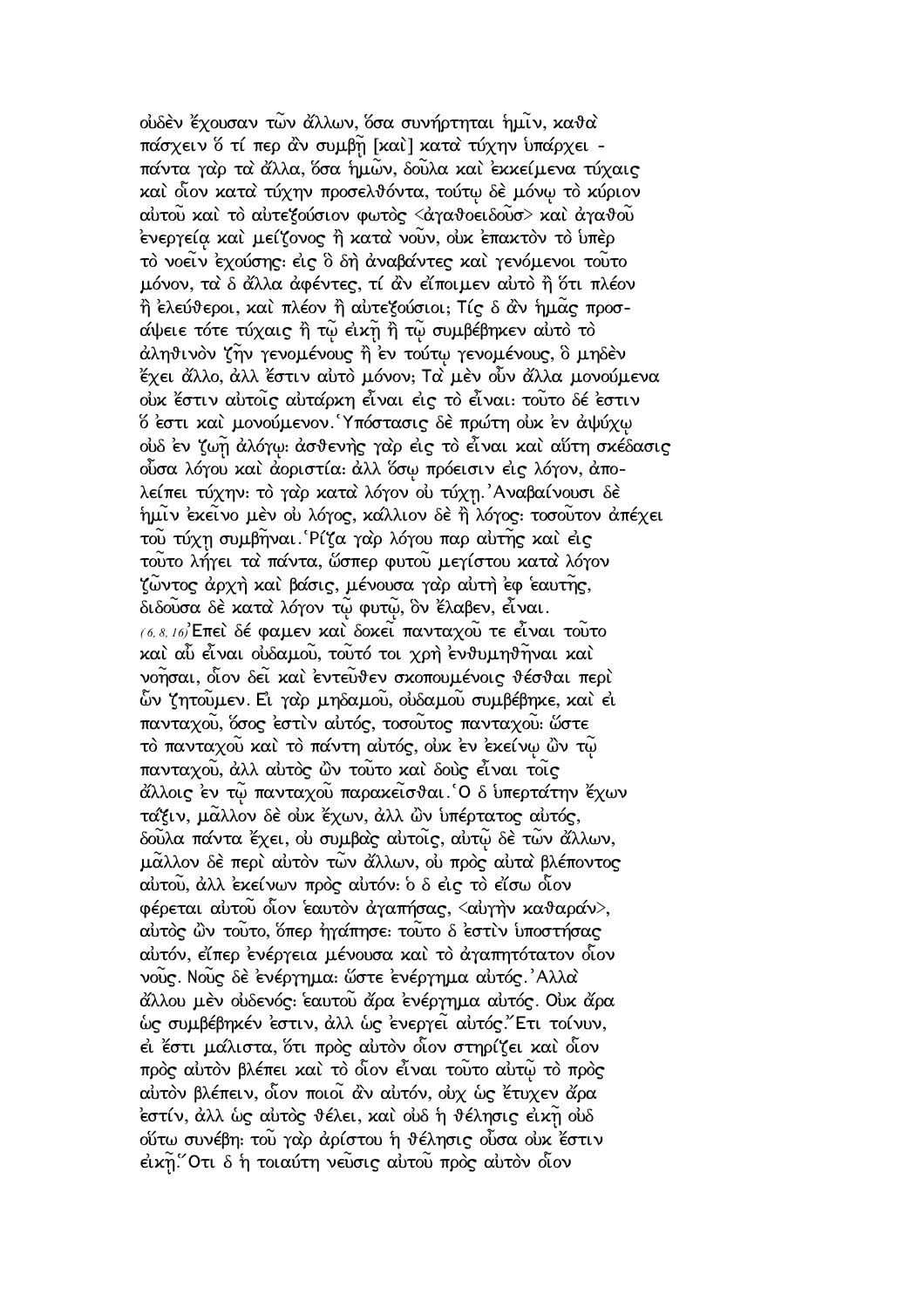ένέργεια ούσα αυτου και μονη εν αυτώ το είναι δ εστι ποιεί, μαρτυρεί υποτεθέν τουναντίον: ότι, εί προς το έζω νεύσειεν αυτου, άπολει το είναι όπερ εστί: το άρα είναι όπερ εστιν η ενέργεια ή προς αυτόν: τουτο δε εν και αυτός. Αυτός άρα υπέστησεν αυτόν συνεξενεχθείσης της ένεργείας μετ αύτου. Ει ούν μη γέγονεν, άλλ ήν άει η ενέργεια αυτου και οίον εγρήγορσις ουκ άλλου όντος του εγρηγορότος, εγρήγορσις και υπερνόησις άει ούσα, έστιν ούτως, ως εγρηγόρησεν. Η δε εγρήγορσίς 'εστιν < επέκεινα ουσίασ> και νου και < ζωής έμφρονοσ>: ταυτα δε αυτός εστιν. Αυτός άρα εστιν ενέργεια υπέρ νουν και φρόνησιν και ζωήν: εξ αύτου δε ταυτα και ου παρ άλλου. Παρ αυτού άρα αυτώ και εξ αυτού το είναι. Ούκ άρα, ως συνέβη, ούτως έστίν, άλλ ως ηθέλησεν αυτός 'εστιν.

(6, 8, 17) Ετι δέ και ὧδε: έκαστά φαμεν τα εν τω παντι και τόδε τὸ παν ούτως ἔχειν, ὡς ἀν ἔσχεν, ὡς ἡ του ποιουντος προαίρεσις ηθέλησε, και ούτως έχειν, ως άν προιέμενος και προιδων έν λογισμοίς κατα πρόνοιαν ούτος ειργάσατο. 'Αεὶ δὲ οὕτως 'εχόντων καὶ ἀεὶ οὕτως γιγνομένων, οὕτω τοι και άει έν τοις συνουσι κεισθαι τους λόγους έν μείζονι ευθημοσύνη εστώτας: ώστε επέκεινα προνοίας τάκει είναι και επέκεινα προαιρέσεως και πάντα άει νοερώς έστηκότα είναι, όσα εν τω όντι. Ώστε την ούτω διάθεσιν εί τις ονομαζει πρόνοιαν, ούτω νοείτω, ότι εστι πρό τουδε νους του παντός εστώς, άφ ου και καθ δν το παν τόδε. Ει μέν ούν νους πρό παντων και άρχη ο τοιούτος νους, ουκ άν είη ως έτυχε, πολύς μεν ών, συνωδός δε αύτω και οίον εις εν συντεταγμένος. Ουδεν γαρ πολύ και πληθος συντεταγμένον και λόγοι παντες και περιληφθέντες ένι δια παντός ως έτυχε και ως συνέβη, άλλα πόρρω φύσεως της τοιαύτης και εναντίον, όσον τύχη έν άλογία κειμένη λόγω. Ει δε το προ του τοιούτου άρχή, δηλονότι προσεχής τούτω τω ούτω λελογωμένω, και το ούτω λεγόμενον τουτο κατ εκείνο και μετέχον εκείνου και δίον θέλει εκείνο και δύναμις εκείνου. Αδιαστατος τοίνυν εκείνος, είς [είς] πάντα λόγος, είς άριθμος και είς μείζων του γενομένου και δυνατώτερος, και ουδεν μειζον αύτου ουδέ κρείττον. Ουδέ άρα εξ άλλου έχει ούτε το είναι ούτε τὸ ὁποιός ἐστιν είναι. Αυτὸς ἄρα αυτῳ ὅ ἐστι πρός αυτόν και είς αυτόν, ίνα μηδέ ταύτη πρός το έξω ή πρός άλλον, άλλα πρός αυτόν πάς.

 $(6, 8, 18)$ Και συ ζητών μηδεν έξω ζήτει αυτου, άλλ είσω πάντα τα μετ αυτόν: αυτόν δε έα. Το γαρ έζω αυτός ,<br>'εστι, περίληψις πάντων καὶ μέτρον.'`Η εἴσω 'εν βάθει, τὸ δ έξω αυτου, οίον κύκλω εφαπτόμενον αυτου και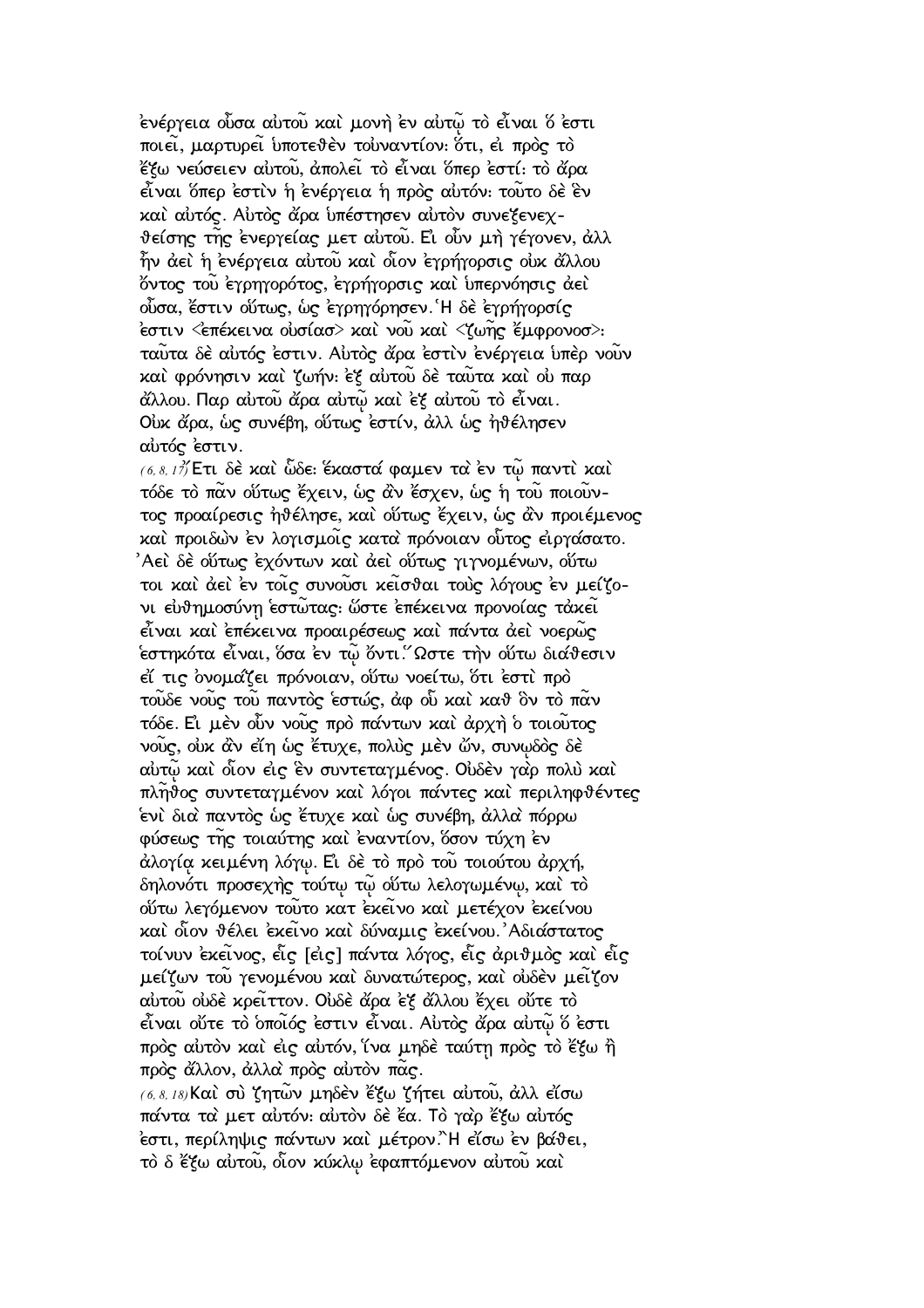εξηρτημένον παν δ λόγος και νους: μαλλον δ άν είη νους, καθό έφαπτεται και ή εφαπτεται αυτου και ή ετήρτηται, άτε παρ εκείνου έχων το νους είναι. Ωσπερ άν ούν κύκλος, [δς] εφάπτοιτο κέντρου κύκλω, δμολογοίτο άν την δύναμιν παρα του κέντρου έχειν και δίον κεντροειδής, η γραμμαί έν κύκλω πρός κέντρον έν συνιούσαι το πέρας αύτων το προς το κέντρον ποιούσι τοιούτον είναι οίον το προς ο ηνέχθησαν και άφ ού δίον εξέφυσαν, μείζονος όντος ή κατα ταύτας τας γραμμας και τα πέρατα αυτών τα αυτών σημεία των γραμμών και έστι μεν οίον εκείνο, άμυδρα δε και ίχνη εκείνου του δ δύναται αυτα και τας γραμμας δυναμενον, αι πανταχού έχουσιν αυτό: και εμφαίνεται δια των γραμμων, διόν εστιν έκεινο, δίον εξελιχθέν ουκ εξεληλιγμένον - ούτω τοι και τον νούν και το όν χρη λαμβάνειν, γενόμενον εξ εκείνου και οίον εκχυθεν και εξελιχθεν και εξηρτημένον εκ της αυτού νοεράς φύσεως, μαρτυρείν τον οίον εν ενι νούν ου νούν όντα: εν γάρ. Ωσπερ ουδ εκεί γραμμας ουδε κύκλον το κέντρον, κύκλου δέ και γραμμών πατέρα, ίχνη αυτου δόντα και δυναμει μενούση γραμμας και κύκλον ου πάντη άπηρτημένα αυτου ρώμη τινι γεγεννηκότα: ούτω τοι κάκεινο, της νοεράς περιθεούσης δυναμεως, το οίον ινδαλματος αυτου αρχέτυπον, εν ενι νουν, πολλοις και εις πολλα δίον νενικημένου και νου δια ταυτα γενομένου, εκείνου πρό νου μείναντος [εκ] της δυναμεως αυτου νουν γεννήσαντοσ - τίς άν συντυχία [ή το αυτόματον ή το ώς συνέβη είναι 7 της τοιαύτης δυνάμεως της νοοποιού και όντως ποιητικής πλησίον ήκοι; Οίον γαρ το έν νώ, πολλαχη μείζον ή τοιούτον το εν ενι εκείνω, ώσπερ φωτός έπι πολύ σκεδασθέντος έξ ενός τινος έν αυτώ όντος διαφανούς: είδωλον μέν το σκεδασθέν, το δ άφ ού το άληθές: ου μήν άλλοειδές το σκεδασθεν είδωλον ο νους, δς ου τύχη, άλλα καθέκαστον αυτού λόγος και αιτία, αίτιον δε εκείνο του αιτίου. Μειζόνως άρα οίον αιτιώτατον και άληθέστερον αιτία, όμου πάσας έχον τας μελλούσας άπ αυτου έσεσθαι νοερας αιτίας και γεννητικόν του ούχ ως έτυχεν, άλλ ως ηθέλησεν αυτός. Η δέ θέλησις ούκ άλογος ήν ουδε του εική ουδ ως επηλθεν αυτώ, άλλ ως έδει, ως ουδενός όντος εκει εικη. Οθεν και <δέον και καιρον> ο Πλατων ώς οιδν τε ήν σημηναι έφιέμενος, ότι πόρρω του ως έτυχεν, άλλ όπερ εστί, τουτο δέον. Ει δε το δέον τουτο, ούκ άλόγως τουτο, και ει καιρός, το μαλιστα κυριώτατον έν τοις μετ αυτό και πρότερον αυτώ και ουχ οίον έτυχε τουτό εστιν, άλλα τουτό 'εστιν, όπερ οίον 'εβουλήθη αυτός, είπερ τα δέοντα βούλεται και εν το δέον και η του δέοντος ενέργεια: και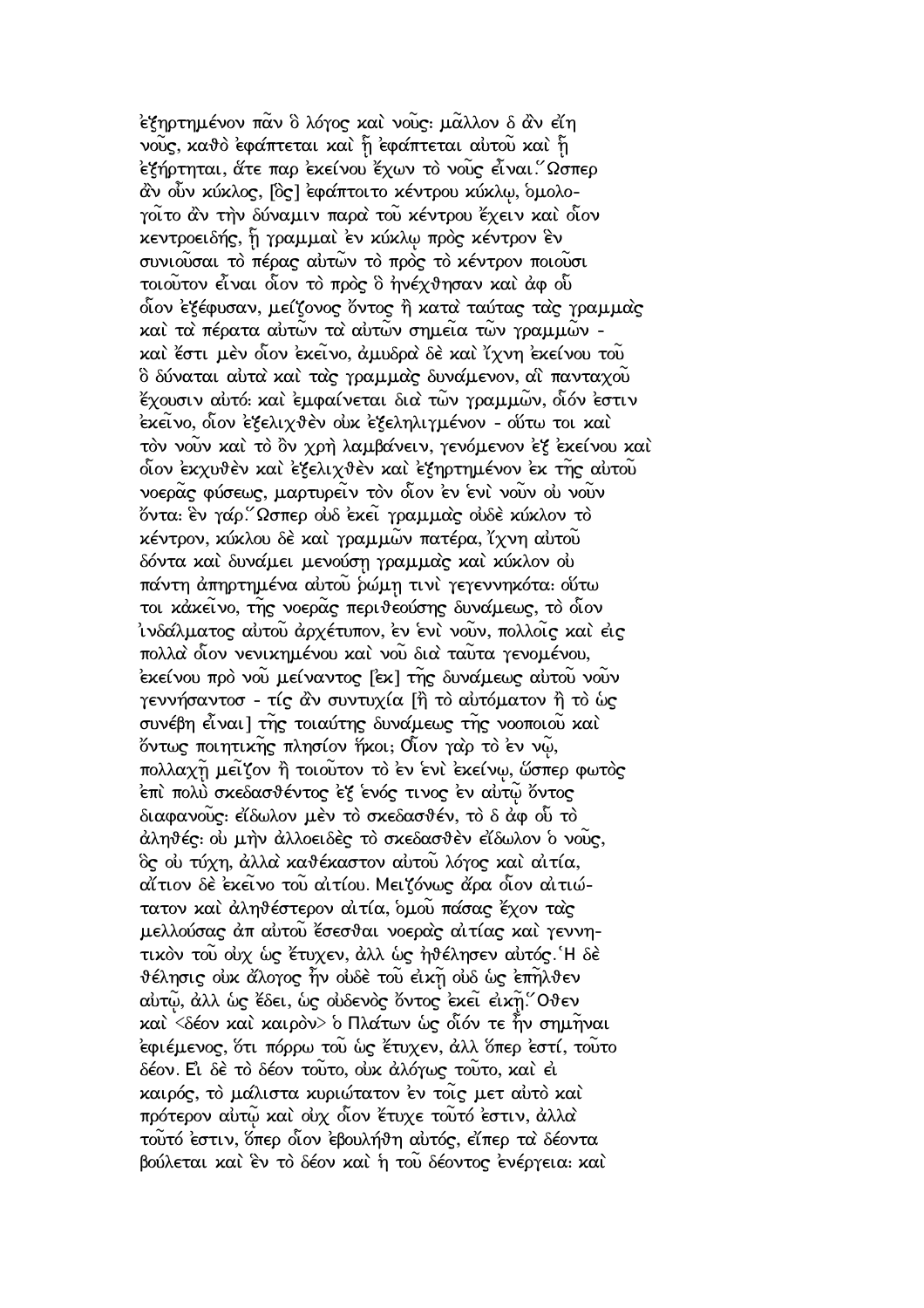ἔστι δέον οὐχ ὡς ὑποκείμενον, ἀλλ ὡς ἐνέργεια πρώτη τούτο εαυτην εκφήνασα, όπερ έδει. Ούτω γαρ δει αυτόν λέγειν άδυνατούντα λέγειν ώς τις εθέλει.

(6, 8, 19) Λαμβανέτω τις ούν εκ των ειρημένων ανακινηθείς πρός εκείνο εκείνο αύτό, και θεάσεται και αύτος ούχ δσον θέλει ειπείν δυναμενος. Ιδων δε εκείνο εν αυτώ πάντα λόγον άφεις θήσεται παρ αυτού έκεινο τουτο όν, ώς, είπερ είχεν ουσίαν, δούλην άν αυτου την ουσίαν είναι και οίον παρ αυτου είναι. Ουδ άν τολμήσειε τις ιδων έτι τὸ ως συνέβη λέγειν, ουδ ἀν ὅλως φθέγξασθαι δύναται: εκπλαγείη γαρ άν τολμών, και ουδ άν έχοι αίξας που ειπείν περι αυτου παντη αυτω εκείνου οίον προ όμματων της ψυχης προφαινομένου καί, όποι αν ατενίση, εκείνον βλέποντος, ει μή που άλλη άφεις τον θεον άτενίση μηδεν έτι περι αύτου διανοούμενος. Χρη δε ίσως και το ζεπέκεινα ουσίασ> και ταύτη νοεισθαι τοις παλαιοίς λεγόμενον δι αινίζεως, ου μόνον ότι γεννα ουσίαν, άλλ ότι ου δουλεύει ουδε ουσία ουδε εαυτώ, ούδέ έστιν αυτώ άρχη η ουσία αυτού, άλλ αυτός άρχη της ουσίας ών ουχ αυτώ εποίησε την ουσίαν, άλλα ποιήσας ταύτην έξω είασεν εαυτου, άτε ουδεν του είναι δεόμενος, δς εποίησεν αυτό. Ου τοίνυν ουδέ καθό έστι ποιεί τὸ ἔστι.

 $(6, 8, 20)$  Τί ούν; Ου συμβαίνει, είποι τις άν, πρινή γενέσθαι γεγονέναι; Ει γαρ ποιεί εαυτόν, τω μεν εαυτον ούπω εστί, τω δ αὖ ποιείν έστιν ήδη πρὸ εαυτοῦ τοῦ ποιουμένου όντος αύτου. Πρός δ δη λεκτέον, ως δλως ου τακτέον κατα τον ποιούμενον, άλλα κατα τον ποιούντα, άπόλυτον την ποίησιν αύτου τιθεμένοις, και ουχ ίνα άλλο άποτελεσθη εξ αύτου της ποιήσεως, άλλου της ενεργείας αύτου ούκ άποτελεστικής, άλλ όλου τούτου όντος: ου γαρ δύο, άλλ έν. Ουδέ γαρ φοβητέον ενέργειαν την πρώτην τίθεσθαι άνευ ουσίας, άλλ αυτό τουτο την οίον υπόστασιν θετέον. Ει δε υπόστασιν άνευ ενεργείας τις θείτο, ελλιπής η άρχη και άτελης η τελειοτάτη πασών έσται. Και εί προσθείη ενέργειαν, ουχ εν τηρει. Ει ούν τελειότερον η ενέργεια της ουσίας, τελειότατον δε το πρώτον, πρώτη άν ενέργεια είη. Ενεργήσας ούν ήδη έστι τοῦτο, και οὐκ ἔστιν ὡς πριν γενέσθαι ἦν: τότε γαρ ούκ ήν πριν γενέσθαι, άλλ ήδη πας ήν. Ενέργεια δη ου δουλεύσασα ουσία καθαρώς έστιν έλευθέρα, και ούτως αυτός παρ αυτου αυτός. Και γαρ ει μεν εσώζετο εις το είναι υπ άλλου, ου πρώτος αυτός έξ αυτου: ει δ αυτός αυτόν ορθώς λέγεται συνέχειν, αυτός εστι και ο παράγων εαυτόν, είπερ, όπερ συνέχει κατα φύσιν, τουτο και εξ άρχης πεποίηκεν είναι. Ει μεν ούν χρόνος ήν, όθεν ήρξατο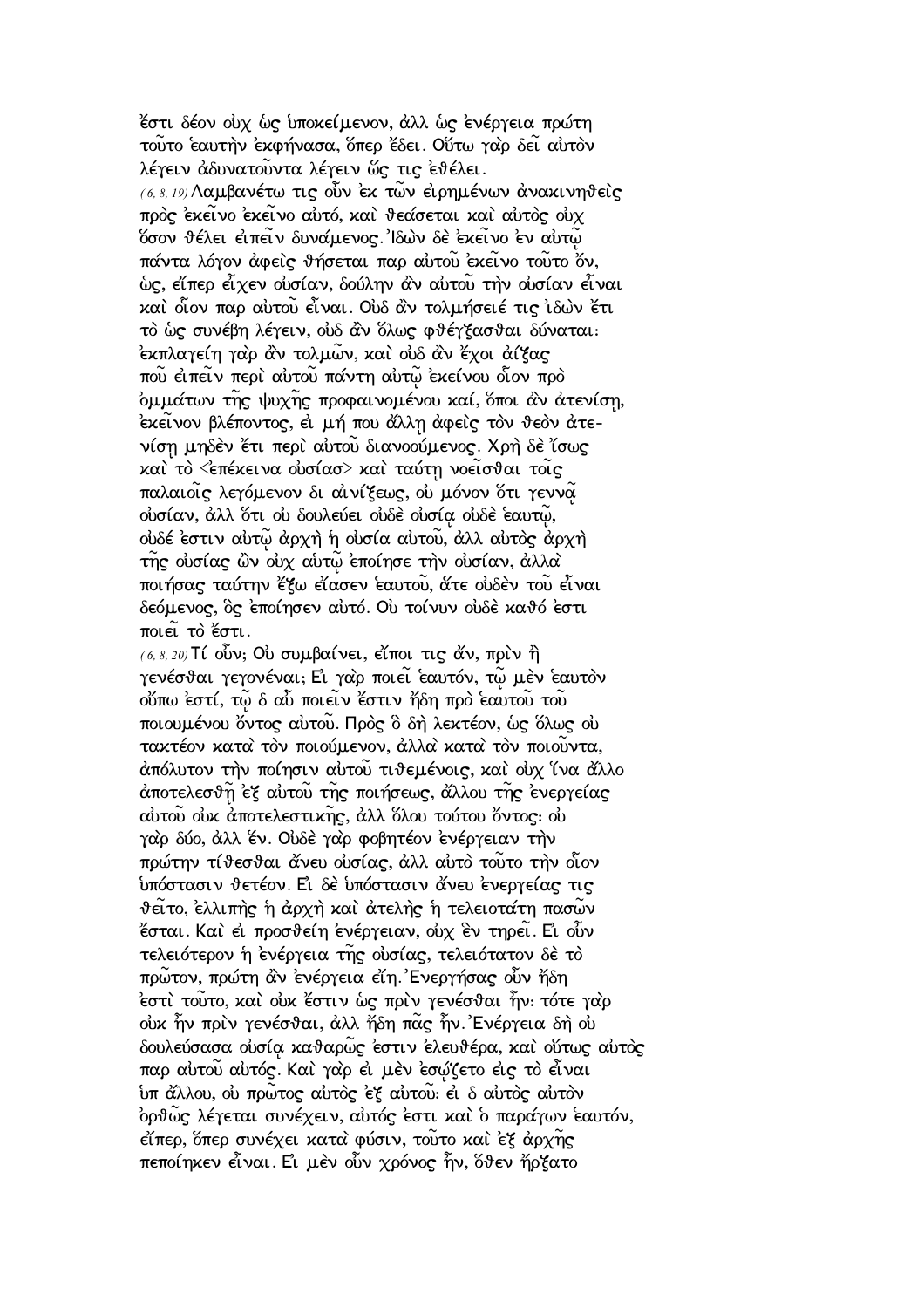εἶναι, τὸ πεποιηκέναι κυριώτατον ἀν ἐλέχθη: νῦν δέ, ἐι καὶ πριν αιώνα είναι όπερ εστιν ήν, το πεποιηκέναι εαυτον τούτο νοείτω το σύνδρομον είναι το πεποιηκέναι και αύτό: εν γαρ τη ποιήσει και δίον γεννήσει αιδίω το είναι. Όθεν και το άρχων εαυτου: και ει μεν δύο, κυρίως, ει δέ έν, το άρχων μόνον: ου γαρ έχει το άρχόμενον. Πώς οὖν άρχον οὐκ ὄντος πρὸς ὅ; Η τὸ άρχον 'ενταῦθα πρὸς τὸ πρὸ αυτου, ὅτι μηδεν ἦν. Ει δε μηδεν ἦν, πρώτον: τουτο δέ ου ταΐει, άλλα κυριότητι και δυναμει αυτεξουσίω καθαρώς. Ει δέ καθαρώς, ούκ έστιν εκει λαβείν το μή αύτεξουσίως. Όλον ούν αυτεξουσίως εν αυτώ. Τί ούν αύτου, δ μη αύτός; Τί ούν, δ μη ενεργει; Και τί, δ μη έργον αυτού; Ει γαρ τι είη μη έργον αυτού εν αυτώ, ου καθαρώς άν είη ούτε αυτεξούσιος ούτε πάντα δυνάμενος: έκείνου τε γαρ ου κύριος παντα τε ου δυναμενος. Εκείνο γούν ου δύναται, ού μη αυτός κύριος είς το ποιείν.  $(6, 8, 21)$  Εδύνατο ούν άλλο τι ποιείν εαυτον ή δ εποίησεν; "Η οὔπω καὶ τὸ ἀγαθὸν ποιεἶν ἀναιρήσομεν, ὅτι μὴ ἀν κακόν ποιοί. Ου γαρ ούτω το δύνασθαι εκεί, ως και τα άντικείμενα, άλλ ως άστεμφει και άμετακινήτω δυνάμει, η μαλιστα δύναμίς έστιν, όταν μή έξίστηται του έν: και γαρ το τα αντικείμενα δύνασθαι άδυναμίας έστι του επι του άρίστου μένειν. Δεί δε και την ποίησιν αυτου, ην λέγομεν, και ταύτην άπαξ είναι: καλή γάρ. Και τίς άν παρατρέψειε βουλήσει γενομένην θεού και βούλησιν ούσαν; Βουλήσει ούν μήπω όντος; Τί δε βούλησιν εκείνου άβουλούντος τη υποστάσει; Πόθεν ούν αυτώ έσται η βούλησις άπο ουσίας άνενεργήτου; Η ήν βούλησις έν τη ουσία: ουχ έτερον άρα της ουσίας ουδέν."Η τί ἦν, ὃ μὴ ἦν, οἷον ἡ βούλησις; Πᾶν ἄρα βούλησις ἦν και ούκ ένι το μη βουλόμενον: ούδε το προ βουλήσεως άρα. Πρώτον άρα η βούλησις αυτός. Και το ως εβούλετο άρα και οίον εβούλετο, και το τη βουλήσει επόμενον, δ η τοιαύτη βούλησις εγέννα - εγέννα δε ούδεν έτι έν αυτώ - τούτο γαρ ήδη ήν. Το δέ συνέχειν εαυτον ούτω ληπτέον νοείν, εί τις ορθώς αυτό φθέγγοιτο, ως τα μέν άλλα πάντα όσα έστι παρα τούτου συνέχεται: μετουσία γάρ τινι αύτου έστί, και είς τουτο η άναγωγη πάντων. Αύτοις δε ήδη παρ αύτου ούτε συνοχης ούτε μετουσίας δεόμενος, άλλα πάντα εαυτώ, μαλλον δε ουδεν ουδε των πάντων δεόμενος είς αυτόν: άλλ όταν αυτον είπης ή έννοηθης, τα άλλα πάντα άφες. Αφελων πάντα, καταλιπών δε μόνον αυτόν, μη τί προσθης ζήτει, άλλα μή τί πω ούκ άφήρηκας άπ αύτου εν γνώμη τη ση. "Εστι γάρ τινος 'εφάψασθαι και σέ, περι οὗ οὐκέτι άλλο ένδέχεται ούτε λέγειν ούτε λαβειν: άλλ υπερανω κεί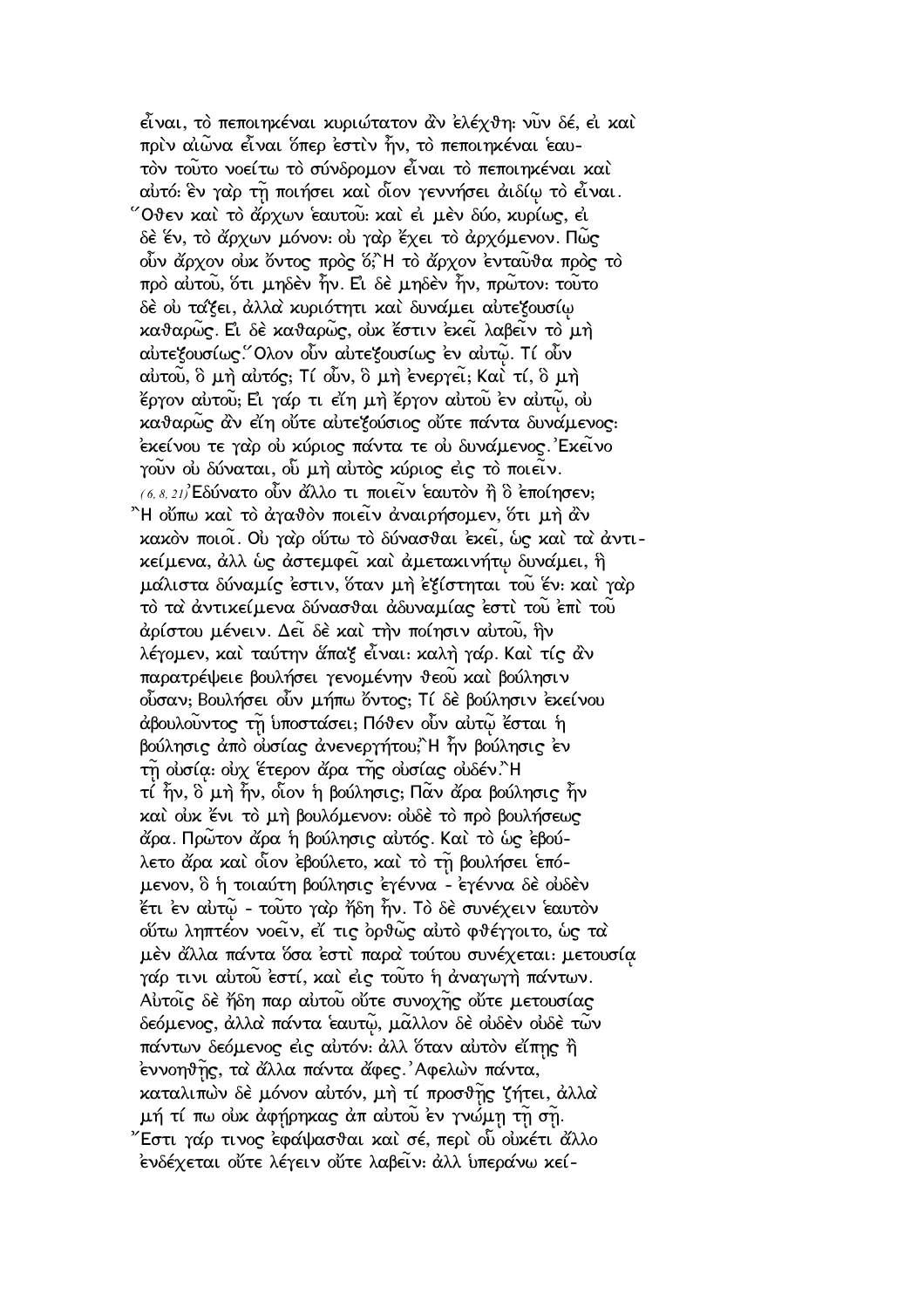μενον μόνον τουτο άληθεία ελεύθερον, ότι μηδε δουλευόν έστιν εαυτὧ, άλλα μόνον αυτό και ὄντως αυτό, εί γε τῶν άλλων έκαστον αυτό και άλλο.

(6, 9, 1) Πάντα τα όντα τω ενί εστιν όντα, όσα τε πρώτως έστιν ὄντα, και ὅσα ὁπωσοῦν λέγεται ἐν τοις οὖσιν εἶναι. Τί γαρ άν και είη, ει μη εν είη; Επείπερ αφαιρεθέντα του εν δ λέγεται ούκ έστιν εκείνα. Ούτε γαρ στρατός ἔστιν, εἰ μὴ ἓν ἔσται, οὔτε χορὸς οὔτε ἀγέλη μὴ ἓν όντα. Αλλ ουδέ οικία ή ναυς το εν ουκ έχοντα, επείπερ η οικία εν και η ναύς, δ ει αποβαλοι, ούτ αν η οικία έτι οικία ούτε η ναυς. Τα τοίνυν συνεχη μεγέθη, ει μη το εν αύτοις παρείη, ούκ άν είη: τμηθέντα γούν, καθόσον το εν άπόλλυσιν, άλλασσει το είναι. Και δη και τα των φυτών και ζώων σώματα εν όντα έκαστα ει φεύγοι το εν εις πληθος θρυπτόμενα, την ουσίαν αυτών, ην είχεν, άπώλεσεν ουκέτι όντα δ' ήν, άλλα δε γενόμενα και 'εκείνα, δσα έν 'εστι. Καὶ ἡ ὑγίεια δέ, ὅταν εἰς ἓν συνταχθη τὸ σώμα, και καλλος, όταν η του ενός τα μόρια κατάσχη φύσις: και άρετη δε ψυχης, όταν εις εν και εις μίαν δμολογίαν ενωθη. Αρ οὖν, επειδη ψυχη τα παντα εις εν άγει δημιουργούσα και πλαττουσα και μορφούσα και συντάττουσα, επι ταύτην ελθόντας δει λέγειν, ως αύτη τὸ ἓν χορηγεἶ καὶ αὕτη ἐστι τὸ ἕν; Η ὥσπερ τα ἀλλα γορηγούσα τοις σώμασιν ούκ έστιν αυτή δ δίδωσιν, οίον μορφή και είδος, άλλ έτερα αύτης, ούτω χρή, ει και εν δίδωσιν, έτερον όν αύτης νομίζειν αύτην διδόναι και πρός το εν βλέπουσαν εν έκαστον ποιείν, ώσπερ και προς άνθρωπον άνθρωπον, συλλαμβανουσαν μετα του ανθρώπου το έν αυτω έν. Τῶν γαρ ἓν λεγομένων οὕτως ἕκαστόν ἐστιν ἕν, ὡς ἔχει και σε έστιν, ώστε τα μεν ήττον όντα ήττον έχειν το έν, τα δε μαλλον μαλλον. Και δη και ψυχη έτερον ούσα του ένὸς μαλλον έχει κατα λόγον του μαλλον και όντως εἶναι τὸ μαλλον ἕν. Ου μὴν αυτὸ τὸ ἕν: ψυχὴ γαρ μία και συμβεβηκός πως τὸ ἕν, καὶ δύο ταῦτα ψυχή καὶ ἕν, ὥσπερ σώμα και έν. Και το μεν διεστηκός, ώσπερ χορός, πορρωτάτω του έν, το δε συνεχες εγγυτέρω: ψυχη δε έτι μαλλον κοινωνούσα και αυτή. Ει δ ότι άνευ του εν είναι ουδ άν ψυχή είη, ταύτη είς ταυτόν τις άγει ψυχήν και τὸ ἕν, πρῶτον μὲν καὶ τὰ ἄλλα [ἅ] ἐστιν ἕκαστα μετὰ του εν είναι εστιν: άλλ όμως έτερον αυτών το έν - ου γαρ ταύτον σώμα και έν, άλλα το σώμα μετέχει του έν - έπειτα δε πολλη η ψυχη και η μία κάν ει μη εκ μερων: πλεισται γαρ δυναμεις εν αυτη, λογίζεσθαι, όρέγεσθαι, άντιλαμβάνεσθαι, & τῷ ενι ὥσπερ δεσμῷ συνέχεται. Επάγει μεν δη ψυχη το εν εν ούσα και αύτη άλλω: πάσχει δε τουτο και αύτη υπ άλλου.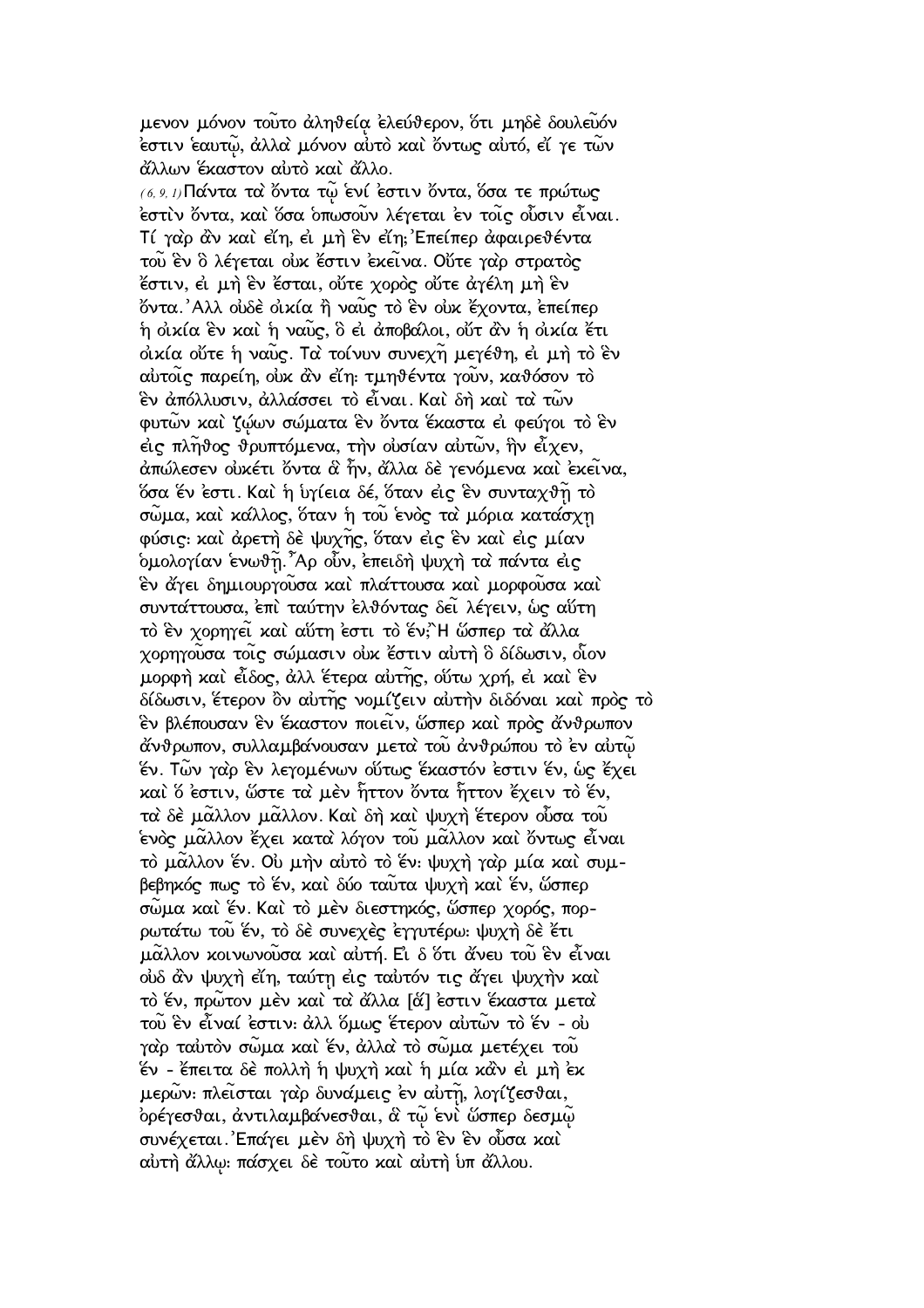$(6, 9, 2)$  Αρ ούν εκαστω μέν των κατα μέρος εν ου ταυτον η ουσία αυτου και το έν, όλω δε τω όντι και τη ουσία ταύτον η ουσία και το όν και το έν, Ωστε τον εξευρόντα τὸ ὂν ἐξευρηκέναι καὶ τὸ ἕν, καὶ αὐτὴν τὴν ουσίαν αυτό είναι το έν: οίον, ει νους η ουσία, νουν και τὸ ềν εἶναι πρώτως ὄντα ὂν και πρώτως ἕν, μεταδιδόντα δέ τοις άλλοις του είναι ούτως και κατα τοσούτον και του ένός. Τί γαρ άν τις και παρ αύτα είναι αυτό φήσαι; "Η γαρ ταυτον τω όντι - <άνθρωποσ> γαρ <και είς άνθρωπος ταυτόν> - ή οίον αριθμός τις εκαστου, ώσπερ ει δύο τινα έλεγες, ούτως επι μόνου τινός το έν. Ει μεν οὖν ο άριθμος των ὄντων, δηλον δτι και το έν: και ζητητέον τί έστιν. Ει δε ψυχης ενέργημα το άριθμείν έπεξιούσης, ουδέν άν είη έν τοις πράγμασι το έν. Αλλ έλεγεν ο λόγος, ει άπολει έκαστον το έν, μηδ έσεσθαι το παράπαν. Οράν ούν δει, ει ταύτον το εν έκαστον και το ὄν, καὶ τὸ ὅλως ὂν καὶ τὸ ἕν. Ἀλλ ἐι τὸ ὂν τὸ ἑκαστου πληθός έστι, το δε εν άδύνατον πληθος είναι, έτερον άν είη εκατερον. Ανθρωπος γούν και ζώον και λογικόν και πολλα μέρη και συνδείται ενι τα πολλα ταυτα: άλλο άρα άνθρωπος και έν, ει το μεν μεριστόν, το δε άμερές. Και δη και το όλον όν πάντα έν αυτώ έχον τα όντα πολλα μαλλον άν είη και έτερον του ενός, μεταλήψει δε έχον και μεθέξει το έν. Έχει δε και ζωην [και νουν] το όν: ού γαρ δη νεκρόν: πολλα άρα το όν. Ει δε νους τουτο είη, και ούτω πολλα αναγκη είναι. Και έτι μαλλον, ει τα είδη περιέχοι: ουδε γαρ η ιδέα έν, άλλ άριθμος μαλλον και εκάστη και η σύμπασα, και ούτως έν, ώσπερ άν είη δ κόσμος έν. Όλως δε το μεν εν το πρώτον, ο δε νους και τα είδη και το όν ου πρώτα. Ειδός τε γαρ έκαστον εκ πολλών και σύνθετον και ύστερον: εξ ὧν γαρ έκαστόν εστι, πρότερα εκείνα. Ότι δε ούχ οι όν τε τον νουν το πρώτον εἶναι και εκ τῶνδε δηλον ἔσται: τον νοῦν ἀναγκη εν τῷ νοείν είναι και τόν γε άριστον και τον ου προς το έξω βλέποντα νοείν τὸ πρὸ αὐτου: είς αὐτὸν γαρ επιστρέφων εις άρχην επιστρέφει. Και εί μεν αυτός το νοούν και το νοούμενον, διπλους έσται και ούχ άπλους ουδε το έν: ει δέ πρὸς έτερον βλέπει, πάντως πρὸς τὸ κρεῖττον και πρὸ αυτου. Ει δε και πρὸς αυτον και πρὸς το κρειττον, και ούτως δεύτερον. Και χρη τον νουν τοιούτον τίθεσθαι, οίον παρείναι μεν τω άγαθω και τω πρώτω και βλέπειν εις εκείνον, συνείναι δε και εαυτώ νοείν τε και εαυτον και νοειν εαυτον όντα τα πάντα. Πολλου άρα δει το εν είναι ποικίλον όντα. Ου τοίνυν ουδέ τὸ εν τα πάντα ἔσται, οὕτω γαρ οὐκέτι ἓν εἴη: οὐδὲ νοῦς, καὶ γαρ άν ούτως είη τα παντα του νου τα παντα όντος: ουδέ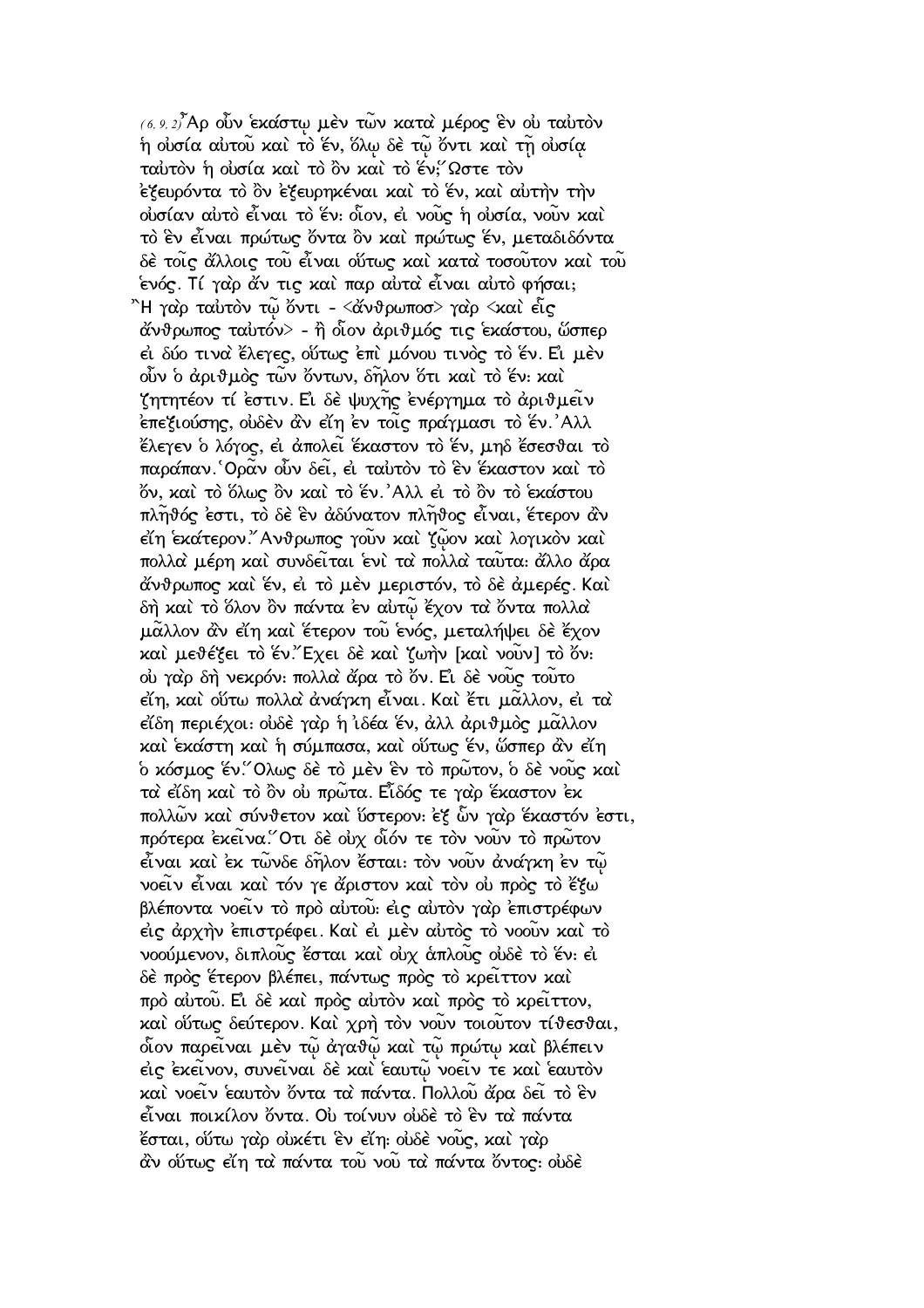τὸ ὄν: τὸ γαρ ὂν τα παντα.

 $(6, 9, 3)$  Τί άν οὖν είη το εν και τίνα φύσιν έχον; Η ουδεν θαυμαστον μη ραδιον ειπείν είναι, όπου μηδε το όν ραδιον μηδέ τὸ εἶδος: άλλ ἔστιν ἡμιν γνωσις εἴδεσιν επερειδομένη. "Οσω δ άν εις άνείδεον η ψυχη ίη, εξαδυνατούσα περιλαβείν τω μή δρίζεσθαι και δίον τυπουσθαι υπό ποικίλου του τυπούντος εξολισθανει και φοβείται, μή ουδεν έχη. Διο κάμνει έν τοις τοιούτοις και άσμένη καταβαίνει πολλάκις άποπίπτουσα άπό παντων, μέχρις άν εις αισθητον ήκη εν στερεώ ώσπερ άναπαυομένη: δίον και η όψις καμνουσα εν τοις μικροις τοις μεγαλοις ασμένως περιπίπτει. Καθ εαυτην δε η ψυχη δταν ιδείν εθέλη, μόνον δρώσα τω συνείναι και εν ούσα τω εν είναι αυτω ουκ οίεται πω έχειν δ ζητει. ότι του νοουμένου μη έτερόν εστιν. Όμως δη χρη ούτως ποιείν τον μέλλοντα περί το εν φιλοσοφήσειν. Επεί τοίνυν έν έστιν δ ζητούμεν, και την άρχην των πάντων επισκοπουμεν, τάγαθον και το πρώτον, ούτε πόρρω δει γενέσθαι των περι τα πρώτα είς τα έσχατα των πάντων πεσόντα, άλλ ιέμενον είς τα πρώτα επαναγαγείν εαυτον άπο των αισθητών έσχατων όντων, κακίας τε πάσης απηλλαγμένον είναι άτε πρός το άγαθον σπεύδοντα γενέσθαι, επί τε την έν εαυτώ άρχην άναβεβηκέναι και εν εκ πολλών γενέσθαι άρχης και ενός θεατήν εσόμενον. Νουν τοίνυν χρη γενόμενον και την ψυχην την αύτου νω πιστεύσαντα και υφιδρύσαντα, ίν α δρα εκείνος εγρηγορυια δέχοι το, τούτω θεάσθαι το εν ου προστιθέντα αίσθησιν ουδεμίαν ουδέ τι παρ αυτής εις εκείνον δεχόμενον, άλλα καθαρώ τω νώ το καθαρώτατον θεασθαι και του νου τω πρώτω. Όταν τοίνυν ο επι την θέαν του τοιούτου εσταλμένος ή μέγεθος ή σχημα ή όγκον περι ταύτην την φύσιν φαντασθη, ου νους τούτω ηγεμών γίνεται της θέας, ότι μή νους τα τοιαυτα πέφυκεν δράν, άλλ έστιν αισθήσεως και δόξης επομένης αισθήσει η ένέργεια. Αλλα δει λαβειν παρα του νου την επαγγελίαν ὧν δύναται. Δύναται δε δραν δ νους ή τα προ αυτου ή τα αύτου [ή τα παρ αύτου]. Καθαρα δε και τα έν αύτω, έτι δε καθαρώτερα και άπλούστερα τα πρό αύτου, μαλλον δέ τὸ πρὸ αὐτου. Ουδέ νους τοίνυν, άλλα πρὸ νου: τι γαρ τῶν ὄντων ἐστιν ὁ νοῦς: ἐκεἶνο δὲ οὔ τι, ἀλλα πρὸ έκαστου, ουδέ όν: και γαρ το όν οίον μορφην την του όντος έχει, άμορφον δε εκείνο και μορφής νοητής. Γεννητική γαρ η του ενός φύσις ούσα των παντων ουδέν εστιν αυτων. Ούτε ούν τι ούτε ποιον ούτε ποσον ούτε νουν ούτε ψυχήν: ουδέ κινούμενον ουδ αύ έστώς, ουκ εν τόπω, ουκ εν χρόνω, <άλλ αυτό καθ αυτό μονοειδέσ>, μαλλον δε άνείδεον πρὸ ἐίδους ὂν παντός, πρὸ κινήσεως, πρὸ στάσεως: ταύτα γαρ περί το όν, α πολλα αύτο ποιεί. Δια τί ούν, εί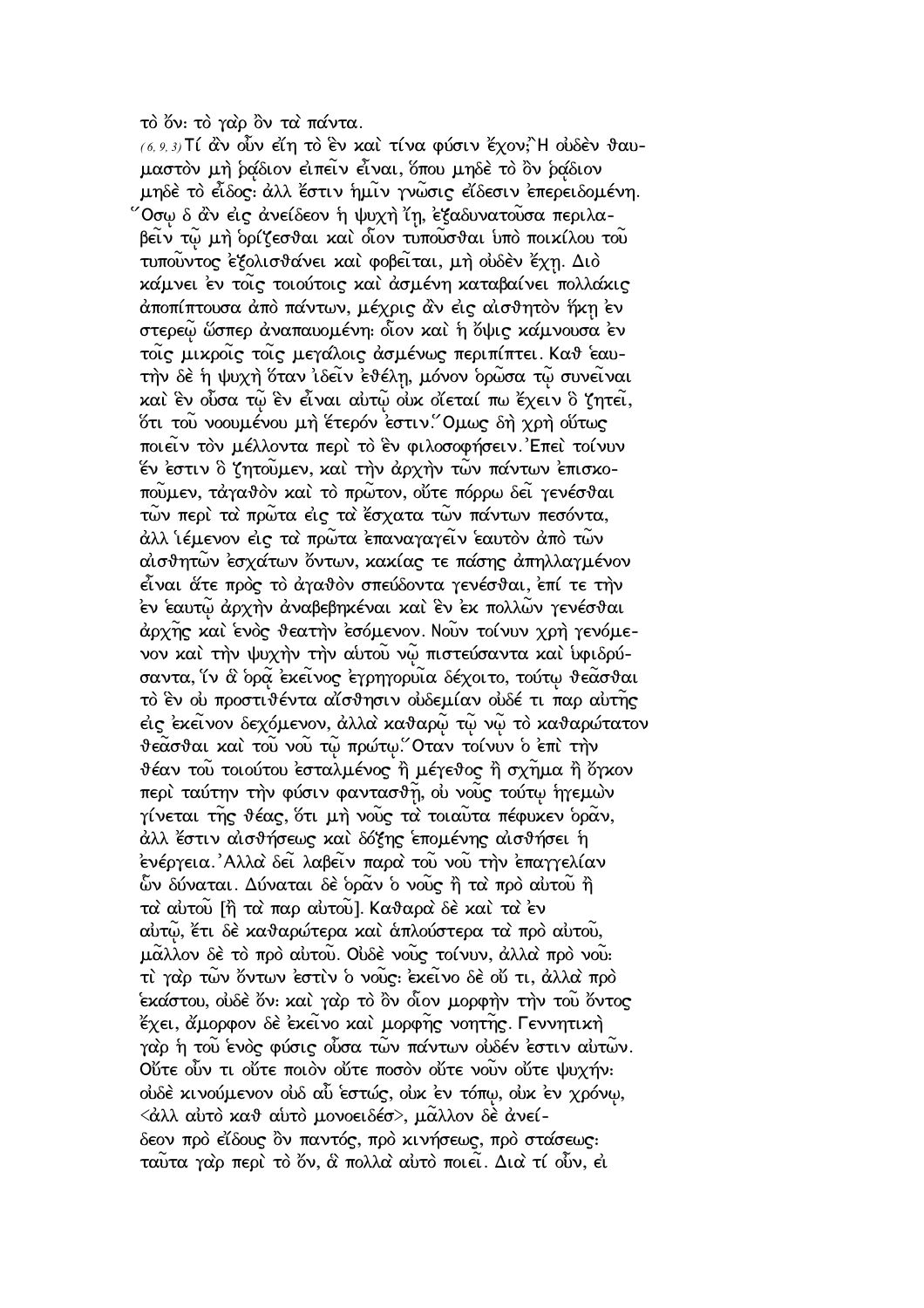μή κινούμενον, ουχ εστώς; Ότι περί μεν το όν τούτων θάτερον ή άμφότερα άναγκη, τό τε εστως στάσει εστως και ου ταυτον τη στάσει: ώστε συμβήσεται αυτώ και ουκέτι άπλουν μενει. Επεί και το αίτιον λέγειν ου κατηγορείν ς τι συμβεβηκός τι αὐτὧ, ἀλλ ἡμἶν, ὅτι ἔχομέν τι παρ αύτου εκείνου όντος εν αύτω: δει δε μηδε το εκείνου μηδέ όντως λέγειν άκριβώς λέγοντα, άλλ ημάς οίον έζωθεν περιθέοντας τα αυτών ερμηνεύειν εθέλειν πάθη στε μέν έγγύς, ότε δε άποπίπτοντας ταις περί αυτό άπορίαις. (6, 9, 4) Γίνεται δε η απορία μαλιστα, ότι μηδε κατ επιστήμην η σύνεσις εκείνου μηδέ κατα νόησιν, ὥσπερ τα ἀλλα νοητά, άλλα κατα παρουσίαν επιστήμης κρείττονα. Πάσχει δὲ ἡ ψυχὴ τοῦ ἓν ἐἶναι τὴν ἀπόστασιν καὶ οὐ πάντη ἐστὶν έν, όταν ἐπιστήμην του λαμβάνη: λόγος γαρ ἡ ἐπιστήμη, πολλα δέ ο λόγος. Παρέρχεται οὖν τὸ ἓν εἰς ἀριθμὸν καὶ πληθος πεσούσα. Υπέρ επιστήμην τοίνυν δει δραμείν και μηδαμη εκβαίνειν του εν είναι, άλλ άποστηναι δει και επιστήμης καὶ επιστητῶν καὶ παντὸς ἄλλου καὶ καλοῦ θεάματος. Πάν γαρ καλον ύστερον εκείνου και παρ εκείνου, ώσπερ παν φώς μεθημερινόν παρ ηλίου. Διό <ουδέ ρητον> ουδέ γραπτόν, φησιν, άλλα λέγομεν και γράφομεν πέμποντες είς αύτὸ και άνεγείροντες εκ των λόγων επι την θέαν ὥσπερ δδον δεικνύντες τω τι θεάσασθαι βουλομένω. Μέχρι γαρ της δδού και της πορείας η δίδαξις, η δε θέα αύτου έργον ήδη του ιδείν βεβουλημένου. Ει δε μή ἧλθέ τις ἐπὶ τὸ θέαμα, μηδὲ σύνεσιν ἔσχεν ἡ ψυχὴ τῆς έκει άγλαίας μηδε έπαθε μηδε έσχεν εν εαυτώ οίον ερωτικον πάθημα εκ του ιδείν εραστου εν ψ ερα αναπαυσαμένου, δεξάμενος φως άληθινον και πασαν την ψυχην περιφωτίσας δια το εγγυτέρω γεγονέναι, άναβεβηκέναι δε έτι όπισθοβαρής υπάρχων, δ' εμπόδια ήν τη θέα, και ου μόνος άναβεβηκώς, άλλ έχων το διείργον άπ αυτου, ή μήπω είς εν συναχθείσ - ου γαρ δη άπεστιν ουδενος εκείνο και πάντων δέ, ώστε παρων μη παρείναι άλλ ή τοις δέχεσθαι δυναμένοις και παρεσκευασμένοις, ώστε εναρμόσαι και οίον εφαίψασθαι και θίγειν ομοιότητι και τη εν αυτώ δυνάμει συγγενει τω άπ αύτου: όταν ούτως έχη, ως είχεν, ότε ήλθεν απ αυτου, ήδη δύναται ιδείν ως πέφυκεν εκεινος θεατός είναι - ει ούν μήπω εστιν εκει, άλλα δια ταυτά εστιν έξω, ή δι ένδειαν του παιδαγωγουντος λόγου και πίστιν περί αύτου παρεχομένου, δι εκείνα μέν αύτον εν αιτία τιθέσθω, και πειράσθω άποστας πάντων μόνος είναι, α δε εν τοις λόγοις απιστει ελλείπων, ώδε δια- $\alpha$ είσθω.

(6, 9, 5) Οστις οίεται τα όντα τύχη και τω αυτομάτω διοικεισθαι και σωματικαις συνέχεσθαι αιτίαις, ούτος πόρρω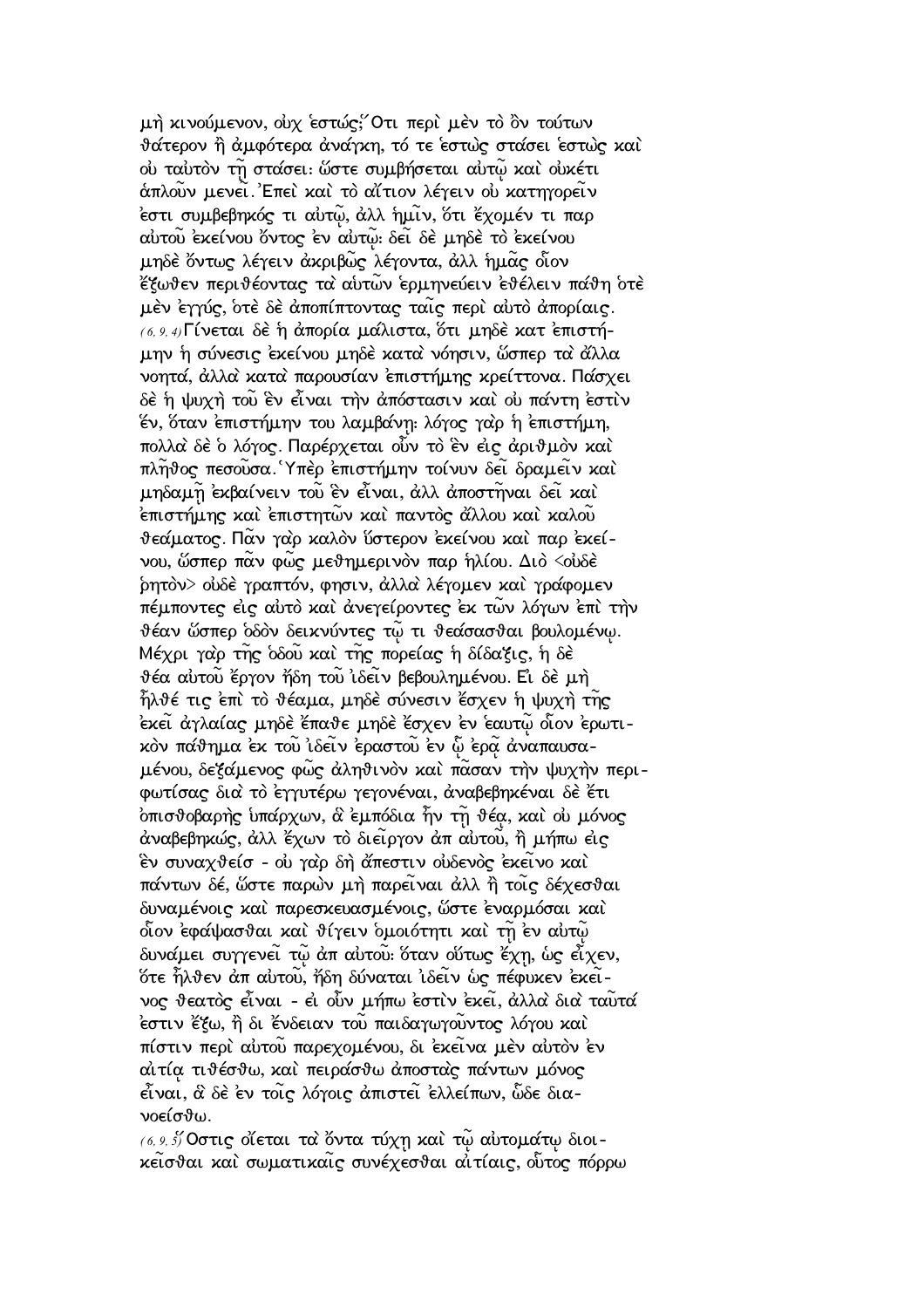άπελήλαται και θεου και εννοίας ενός, και ο λόγος ου προς τούτους, άλλα πρός τους άλλην φύσιν παρα τα σώματα τιθεμένους και ανιόντας επι ψυχήν. Και δη δει τούτους φύσιν ψυχής κατανενοηκέναι τα τε άλλα και ώς παρα νου ἐστι καὶ λόγου παρα τούτου κοιωνήσασα ἀρετὴν ἴσχει: μετὰ δέ ταυτα νουν λαβείν έτερον του λογιζομένου και λογιστικου καλουμένου, και τους λογισμούς ήδη οίον εν διαστάσει και κινήσει, και τας επιστήμας λόγους εν ψυχη τας τοιαύτας έν φανερώ ήδη γεγονυίας τω έν τη ψυχη γεγονέναι τον νούν των επιστημών αίτιον. Και νούν ιδόντα οίον αισθητον τω αντιληπτον είναι επαναβεβηκότα τη ψυχη και πατέρα αύτης όντα κόσμον νοητόν, νουν ήσυχον και άτρεμη κίνησιν φατέον πάντα έχοντα εν αυτώ και πάντα όντα, πλήθος αδιακριτον και αύ διακεκριμένον. Ούτε γαρ διακέκριται ώς οι λόγοι οι ήδη καθ εν νοούμενοι, ούτε συγκέχυται τα έν αυτώ: πρόεισι γαρ έκαστον χωρίς: δίον και έν ταις επιστήμαις πάντων εν άμερει όντων όμως εστιν έκαστον χωρίς αυτών. Τουτο ούν το όμου πλήθος, ο κόσμος ο νοητός, έστι μέν δ πρός τω πρώτω, καί φησιν αυτό ο λόγος έξ άναγκης είναι, είπερ τις και ψυχην είναι, τουτο δε κυριώτερον ψυχής: ού μέντοι πρώτον, ότι εν μηδέ άπλουν: άπλουν δέ το εν και η παντων άρχη. Το δη προ του εν τοις ούσι τιμιωτάτου, είπερ δει τι πρό νου είναι εν μεν είναι βουλομένου, ουκ όντος δε έν, ενοειδους δέ, δτι αυτώ μηδε εσκέδασται ο νους, άλλα σύνεστιν εαυτώ όντως ου διαρτήσας εαυτον τω πλησίον μετα το εν είναι, άποστηναι δέ πως του ενός τολμήσασ - το δη προ τούτου θαῦμα τοῦ ἕν, ὃ μὴ ὄν ἐστιν, ἵνα μὴ καὶ ἐνταῦθα κατ ἀλλου τὸ ἕν, ῷ ὄνομα μὲν κατα ἀλήθειαν οὐδὲν προσηκον, είπερ δε δει ονομασαι, κοινώς αν λεχθεν προσηκόντως έν, ουχ ώς άλλο, είτα έν, χαλεπόν μεν γνωσθηναι δια τουτο, γιγνωσκόμενον δε μαλλον τω άπ αύτου γεννήματι, τη ουσία - και άγει εις ουσίαν νουσ - και αυτου η φύσις τοιαύτη, ώς πηγήν των άρίστων είναι και δύναμιν γεννώσαν τα όντα μένουσαν εν εαυτη και ουκ ελαττουμένην ουδε εν τοις γινομένοις υπ αυτής ούσαν. Ο τι και προ τούτων, όνομα ζομεν εν εξ αναγκης τω σημαίνειν αλλήλοις αυτην τω όνόματι εις έννοιαν αμέριστον άγοντες και την ψυχην ένουν θέλοντες, ουχ ούτως εν λέγοντες και άμερές, ως σημείον ή μοναδα λέγοντες: το γαρ ούτως εν ποσου αρχαί, δ ούκ άν υπέστη μη προούσης ουσίας και του προ ουσίας: ούκουν δει ενταυθα βαλλειν την διανοιαν: άλλα ταυτα δμοίως αιεί εκείνοις εν αναλογίαις τω απλώ και τη φυγη του πλήθους και του μερισμού.

 $(6, 9, 6)$ Πώς ούν λέγομεν έν, και πώς τη νοήσει εφαρμοστέον; "Η πλεόνως τιθέμενον εν ἢ ώς μονας και σημείον ενί-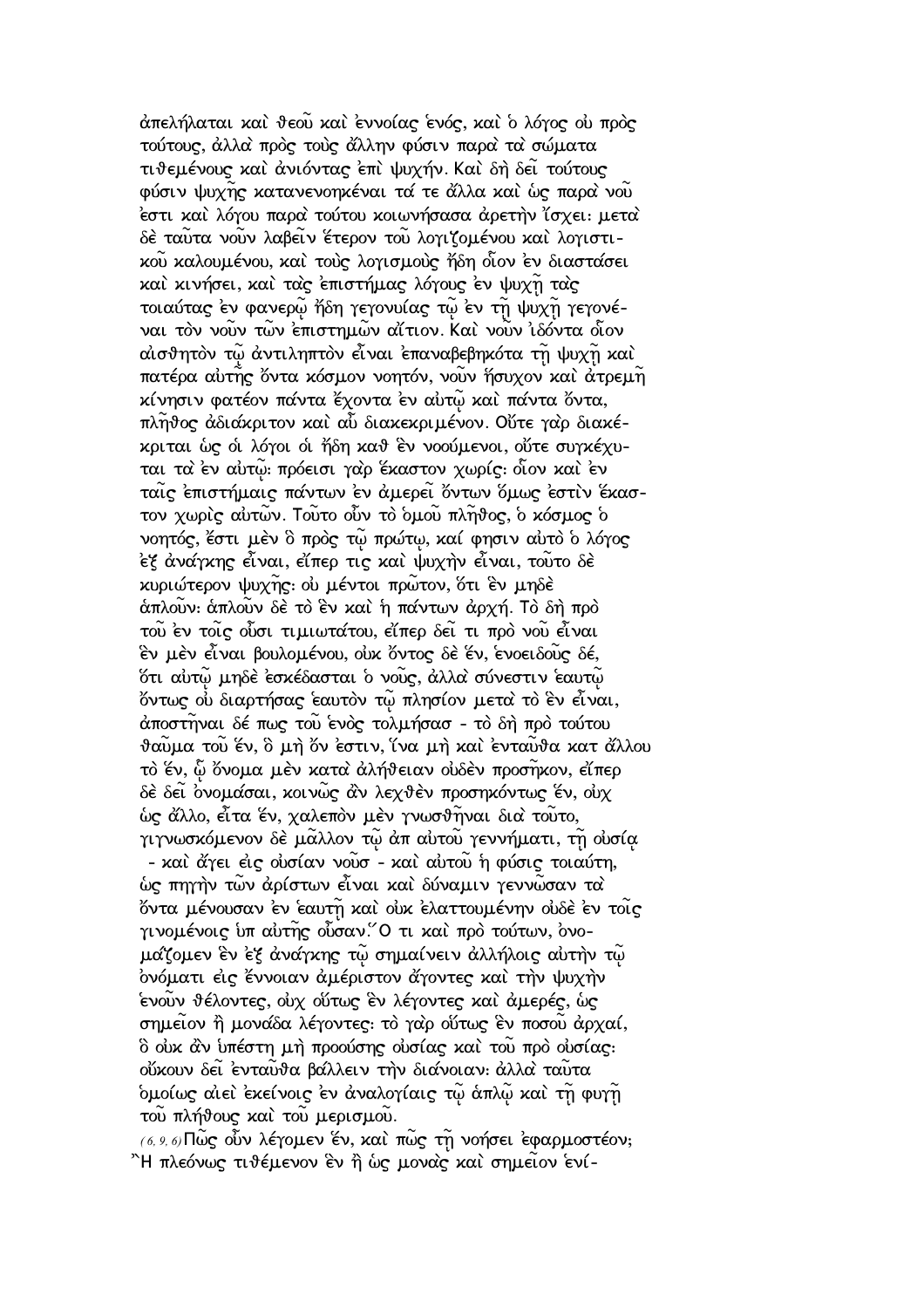ζεται. Ενταυθα μεν γαρ μέγεθος η ψυχη αφελουσα και αριθμού πληθος καταλήγει είς το σμικρότατον και επερείδεταί τινι άμερει μέν, άλλα δ ήν εν μεριστώ και δ εστιν εν άλλω: τὸ δὲ <οὔτε ἐν ἀλλῳ> οὔτε ἐν μεριστῳ οὔτε οὕτως ἀμερές, ώς τὸ μικρότατον: μέγιστον γαρ απάντων ου μεγέθει, άλλα δυνάμει, ώστε και το άμέγεθες δυνάμει: επει και τα μετ αυτο όντα ταις δυνάμεσιν αμέριστα και άμερη, ου τοις όγκοις. Ληπτέον δε και άπειρον αυτον ου τω αδιεξιτήτω ή του μεγέθους ή του άριθμου, άλλα τω απεριλήπτω της δυναμεως. Όταν γαρ άν αυτον νοήσης οίον ή νουν ή θεόν, πλέον εστί: και αύ όταν αυτον ενίσης τη διανοία, και ενταυθα πλέον έστιν ή όσον άν αυτον εφαντάσθης είς το ενικώτερον της σης νοήσεως είναι: εφ εαυτού γαρ εστιν ουδενός αυτώ συμβεβηκότος. Τώ αυτάρκει δ άν τις και το εν αυτού ενθυμηθείη. Δεί μέν γαρ ικανώτατον [ον] απάντων και αυταρκέστατον, και άνενδεέστατον είναι: παν δε πολυ και μη εν ένδεέσ - μη εν εκ πολλών γενόμενον. Δείται ούν αυτού η ουσία εν είναι. Το δε ου δείται εαυτού: αυτο γαρ εστι. Και μήν πολλα όν τοσούτων δείται, όσα έστι, και έκαστον τών εν αύτω μετα των άλλων όν και ουκ εφ εαυτου, ενδεές των άλλων υπάρχον, και καθ εν και κατα το δλον το τοιούτον ενδεές παρέχεται. Είπερ ούν δει τι αυταρκέστατον είναι, το εν είναι δεί τοιούτον όν μόνον, δίον μήτε πρός αυτό μήτε πρὸς ἄλλο ἐνδεες εἶναι. Ου γάρ τι ζητεϊ, ἵνα ἦ, ουδ ἵνα εὖ ἦ, οὐδὲ Υνα ἐκεῖ ἱδρυθῆ. Τοις μὲν γαρ άλλοις αίτιον ὂν ού παρ ἄλλων ἔχει ὅ ἐστι, τό τε εὗ τί ἀν εἴη αὐτῷ ἔξω αύτου; Ωστε ου κατα συμβεβηκός αυτώ το εύ: αυτό γαρ έστι. Τόπος τε ουδεις αυτώ: ου γαρ δειται ιδρύσεως ώσπερ αυτό φέρειν ου δυναμενον, τό τε ιδρυθησόμενον άψυχον και όγκος πίπτων, εαν μήπω ιδρυθη. Ίδρυται δε και τα άλλα δια τουτον, δι δν υπέστη άμα και έσχεν εις δν ετάχθη τόπον: ένδεες δε και το τόπον ζητουν. Αρχη δε ουκ ενδεες των μετ αύτό: η δ άπαντων άρχη άνενδεες απαντων. Ο τι γαρ ένδεές, εφιέμενον άρχης ενδεές: ει δε το εν ενδεές του, ζητει δηλονότι τὸ μὴ εἶναι ἕν: ὥστε ἐνδεὲς ἔσται του φθερούντος: παν δε δ άν λέγηται ενδεές, του εύ και του σώζοντός έστιν ενδεές. Ωστε τω ενι ουδεν άγαθόν εστιν: ούδε βούλησις τοίνυν ουδενός: άλλ έστιν υπεραγαθον και αύτο ουχ εαυτώ, τοις δε άλλοις άγαθόν, εί τι αυτου δύναται μεταλαμβάνειν. Ουδε νόησις, ίνα μη ετερότης: ουδε κίνησις: πρὸ γαρ κινήσεως και πρὸ νοήσεως. Τί γαρ και νοήσει; εαυτόν; Πρὸ νοήσεως τοίνυν ἀγνοών έσται, και νοήσεως δεήσεται, ίνα γνω εαυτον ο αυτάρκης εαυτω. Ου τοίνυν, ότι μή γινώσκει μηδέ νοει εαυτόν, άγνοια περί αύτον έσται: η γαρ άγνοια ετέρου όντος γίγνεται, όταν θατερον αγνοη θατερον: το δε μόνον ούτε γιγνώσκει, ούτε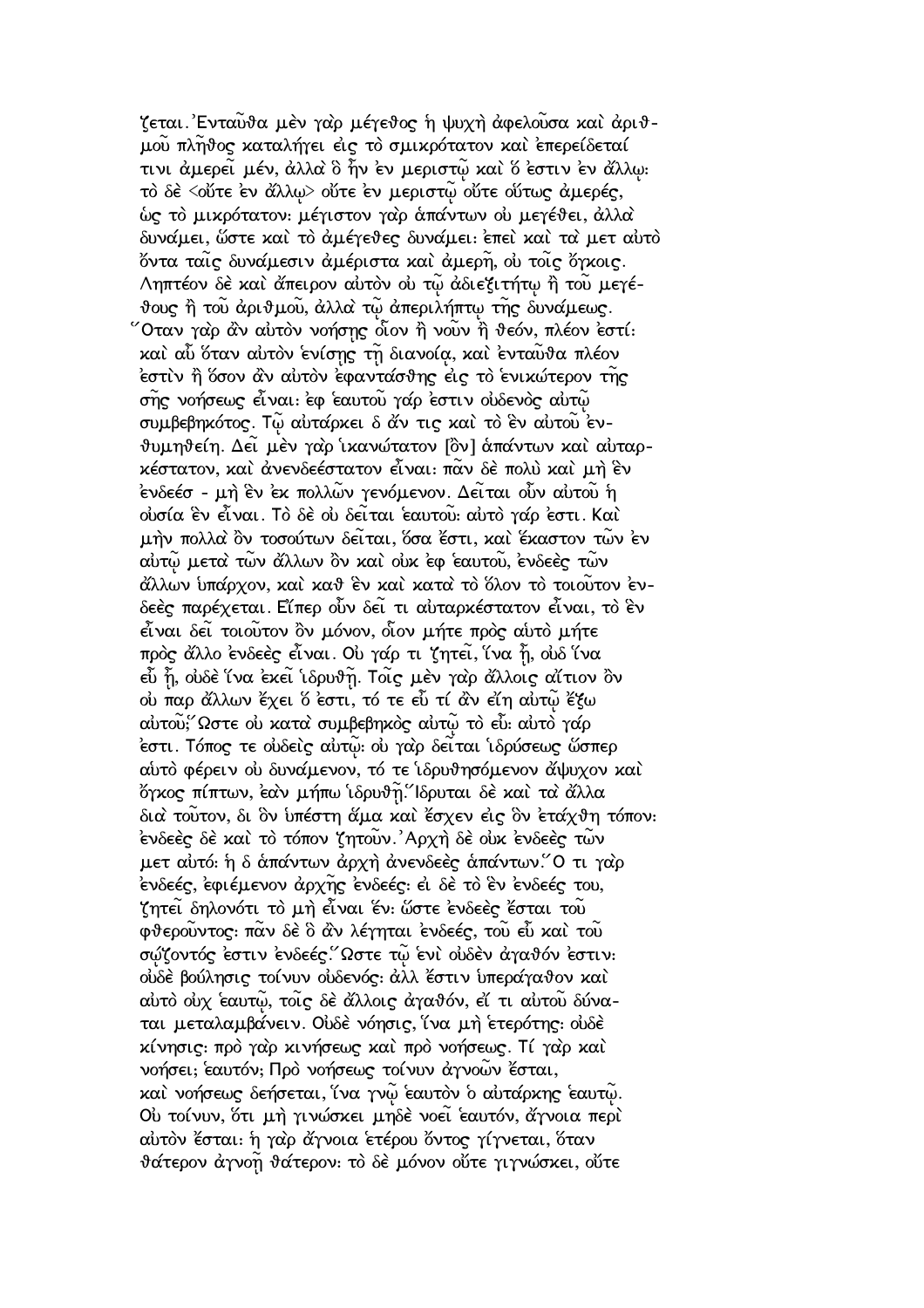τι έχει δ άγνοεί, εν δε όν συνον αυτώ ου δείται νοήσεως έαυτου. Επεί ουδέ το συνείναι δει προσάπτειν, ίνα τηρης τὸ ἕν, ἀλλα και τὸ νοεἶν και τὸ συνιέναι ἀφαιρεῖν και εαυτού νόησιν και των άλλων: ου γαρ κατα τον νοούντα δεί τάττειν αυτόν, άλλα μάλλον κατα την νόησιν. Νόησις δέ ου νοει, άλλ αιτία του νοειν άλλω: τὸ δὲ αίτιον ου ταυτὸν τω αιτιατώ. Τὸ δε παντων αίτιον ουδέν εστιν εκείνων. Ου τοίνυν ουδέ άγαθον λεκτέον τουτο, δ παρέχει, άλλα άλλως τάγαθον υπέρ τα άλλα άγαθα.

(6, 9, 7) Ει δ ότι μηδεν τούτων εστίν, άοριστείς τη γνώμη, στήσον σαυτόν είς ταυτα, και άπό τούτων θεω: θεω δέ μή έξω ρίπτων την διανοιαν. Ου γαρ κειταί που ερημώσαν αύτου τα άλλα, άλλ έστι τω δυναμένω θίγειν εκει παρόν, τω δ άδυνατούντι ου παρεστιν. Ωσπερ δε επι των άλλων ουκ έστι τι νοείν άλλο νοουντα και προς άλλω όντα, άλλα δεί μηδεν προσάπτειν τῷ νοουμένῳ, ἵν ἦ αύτὸ τὸ νοούμενον, οὕτω δει καὶ 'ενταυθα ειδέναι, ὡς ούκ έστιν άλλου έχοντα εν τη ψυχη τύπον εκείνο νοήσαι ένεργούντος του τύπου, ουδ αὖ άλλοις κατειλημμένην την ψυχην και κατεχομένην τυπωθηναι τω του εναντίου τύπω, άλλ ώσπερ περί της ύλης λέγεται, ως άρα άποιον είναι δει πάντων, ει μέλλει δέχεσθαι τούς πάντων τύπους, ούτω και πολυ μαλλον άνείδεον την ψυχην γίνεσθαι, ει μέλλει μηδέν εμπόδιον εγκαθήμενον έσεσθαι προς πλήρωσιν και έλλαμψιν αύτη της φύσεως της πρώτης. Ει δε τουτο, πάντων των έξω άφεμένην δει επιστραφηναι πρός το είσω παντη, μή πρός τι των έξω κεκλίσθαι, άλλα άγνοήσαντα τα πάντα και πρό του μέν τη διαθέσει, τότε δέ και τοις είδεσιν, άγνοήσαντα δε και αυτον εν τη θέα εκείνου γενέσθαι, κάκείνω συγγενόμενον και ικανώς οίον δμιλήσαντα ήκειν άγγέλλοντα, ει δύναιτο, και άλλω την εκει συνουσίαν: οΐαν Ίσως και <Μίνωσ> ποιούμενος < οαριστήσ> του < Διὸσ> εφημίσθη εἶναι, ῆς μεμνημένος είδωλα αυτής τους νόμους ετίθει τη του θείου επαφη είς νόμων πληρούμενος θέσιν. Η και τα πολιτικα ουκ άξια αύτου νομίσας άει εθέλει μένειν άνω, όπερ και τω πολὺ ιδόντι γένοιτο ἀν πάθημα. <Οὐδενόσ> φησίν <εστιν "έξω>, άλλα πάσι σύνεστιν ουκ ειδόσι. Φεύγουσι γαρ αύτοι αύτου έξω, μαλλον δε αυτών έξω. Ου δύνανται ούν ελειν δν πεφεύγασιν, ουδ αυτούς απολωλεκότες άλλον " ζητείν, ουδέ γε παις αυτου έξω έν μανία γεγενημένος ειδήσει τον πατέρα: ο δε μαθων εαυτον ειδήσει και  $\delta \pi \acute{\sigma} \theta \epsilon \nu$ .

 $(6, 9, 8)$  Εί τις ούν ψυχή οιδεν εαυτήν τον άλλον χρόνον, και δίδεν ότι η κίνησις αυτής ουκ ευθεία, άλλ ή όταν κλασιν λαβη, η δε κατα φύσιν κίνησις οΐα η εν κύκλω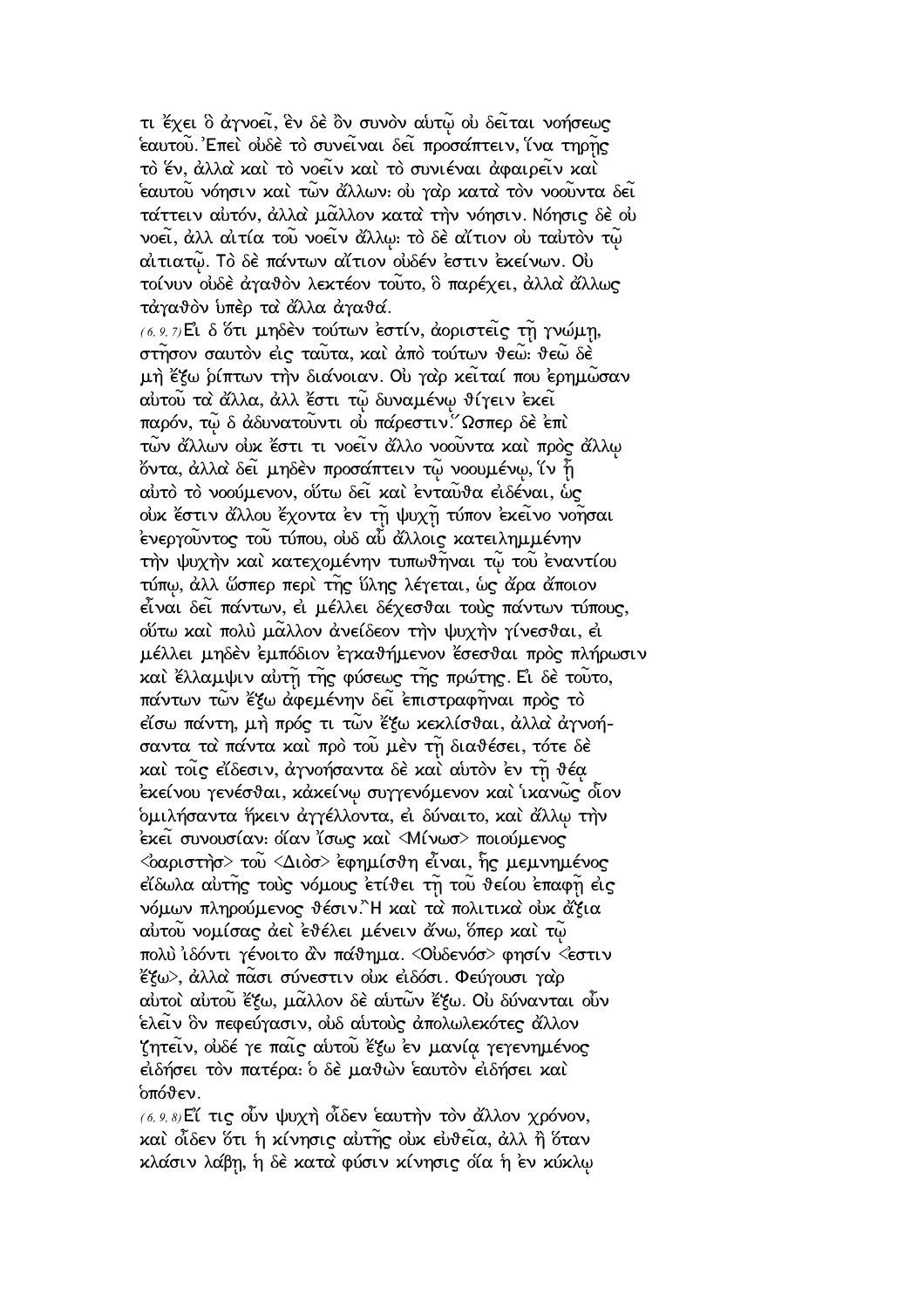περί τι ούκ έξω, άλλα περι κέντρον, το δε κέντρον άφ ού ο κύκλος, κινήσεται περι τουτο, άφ ου έστι, και τούτου άναρτήσεται συμφέρουσα εαυτήν πρός το αυτό, πρὸς δ εχρην μεν πασας, φέρονται δε αι θεων άεί: πρὸς ὃ φερόμεναι θεοί είσι. Θεὸς γαρ τὸ εκείνω συνημμένον, τὸ δε πόρρω ἀφισταμενον άνθρωπος ο πολύς και θηρίον. Το ούν της ψυχης οίον κέντρον τουτό έστι το ζητούμενον; Η άλλο τι δεί νομίσαι, είς δ πάντα δίον κέντρα συμπίπτει; Και ότι άναλογία το κέντρον τουδε του κύκλου; Ουδέ γαρ ούτω κύκλος η ψυχη ώς το σχημα, άλλ ότι εν αύτη και περι αυτήν η άρχαία φύσις, και ότι άπό τοιούτου, και έτι μαλλον και ότι γωρισθείσαι δλαι. Νύν δέ, επει μέρος ημών κατέχεται υπό του σώματος, οίον εί τις τους πόδας έχοι εν ύδατι, τω δ άλλω σώματι υπερέχοι, τω δη μη βαπτισθέντι τω σώματι υπεράραντες, τούτω συνάπτομεν κατα το εαυτών κέντρον τω οίον παντων κέντρω, καθαπερ των μεγίστων κύκλων τα κέντρα τω της σφαίρας της περιεχούσης κέντρω, άναπαυόμενοι. Ει μεν ούν σωματικοι ήσαν, ου ψυχικοί κύκλοι, τοπικώς άν τω κέντρω συνηπτον καί που κειμένου του κέντρου περι αυτό άν ήσαν: επει δε αύταί τε αι ψυχαι νοηταί, υπέρ νουν τε εκείνο, δυνάμεσιν άλλαις, η πέφυκε το νοουν προς το κατανοούμενον συνάπτειν, οιητέον την συναφήν γίνεσθαι και πλεόνως το νοουν παρείναι δμοιότητι και ταυτότητι και συνάπτειν τώ συγγενει ούδενος διείργοντος. Σώμασι μεν γαρ σώματα κωλύεται κοινωνείν άλλήλοις, τα δε άσώματα σώμασιν ου διείργεται: ουδ άφέστηκε τοίνυν άλλήλων τόπω, ετερότητι δε και διαφορα: όταν ούν η ετερότης μη παρη, άλλήλοις τα μη έτερα πάρεστιν. Εκείνο μεν ούν μή έχον ετερότητα άει πάρεστιν, ημείς δ όταν μή έχωμεν: κάκεινο μεν ημών ουκ εφίεται, ώστε περι ημας είναι, ημείς δε εκείνου, ώστε ημείς περι εκείνο. Και άει μεν περι αυτό, ουκ άει δε εις αυτο βλέπομεν, άλλ δίον χορός εξαδων καίπερ έχων περί τον κορυφαίον τραπείη άν εις το έξω της θέας, όταν δε επιστρέψη, άδει τε καλώς και όντως περι αυτον έχει, ούτω και ημείς άει μέν περι αυτόν, και όταν μή, λύσις ημίν παντελής έσται και ούκέτι εσόμεθα: ούκ άει δε είς αυτόν, άλλ δταν εις αυτον Ίδωμεν, τότε ημιν <τέλος και αναπαυλα> και το μη απάδειν χορεύουσιν όντως περι αυτον χορείαν ένθεον.

(6, 9, 9) Εν δε ταύτη τη χορεία καθορα πηγήν μεν ζωής, πηγήν δε νου, άρχην όντος, άγαθου αιτίαν, ρίζαν ψυχης: ούκ 'εκχεομένων άπ αύτου, είτ 'εκείνον 'ελαττούντων: ου γαρ όγκος: ή φθαρτα άν ήν τα γεννώμενα. Νύν δ έστιν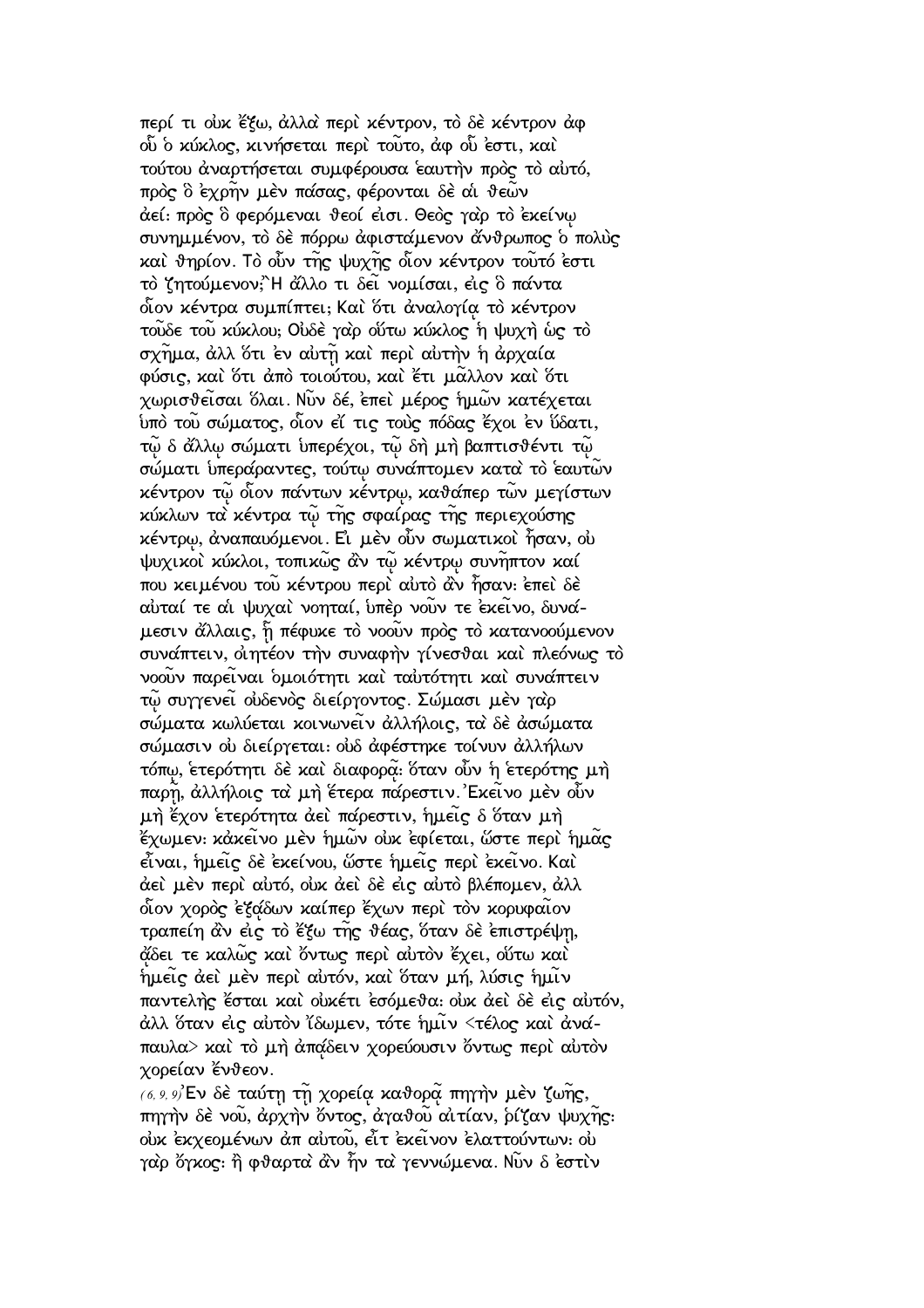άίδια, ότι η άρχη αυτών ώσαύτως μένει ου μεμερισμένη εις αυτά, άλλ δλη μένουσα. Διὸ κάκεῖνα μένει: οἶον ει μένοντος ηλίου και το φώς μένοι. Ου γαρ αποτετμήμεθα ούδε χωρίς εσμεν, ει και παρεμπεσούσα η σώματος φύσις πρός αυτήν ημάς είλκυσεν, άλλ εμπνέομεν και σωζόμεθα ού δόντος, είτ άποσταντος εκείνου, άλλ άει χορηγούντος έως άν ή όπερ έστί. Μάλλον μέντοι έσμεν νεύσαντες πρός αύτο και το εύ ενταυθα, το [δε] πόρρω είναι μόνον και ηττον είναι. Ενταύθα και αναπαύεται ψυχη και κακών έξω εις τον των κακών καθαρον τόπον αναδραμούσα: και νοεί ζενταῦθα, καὶ ἀπαθὴς ἐνταῦθα. Καὶ τὸ ἀληθῶς ζῆν ένταυθα: το γαρ νυν και το άνευ θεου ίχνος ζωης εκείνην μιμούμενον, το δε εκει ζην ενέργεια μεν νου: ένέργεια δὲ καὶ γεννῷ θεοὺς ἐν ἡσύχῳ τῇ πρὸς ἐκεἶνο 'επαφῆ, γεννῷ δὲ καλλος, γεννῷ δικαιοσύνην, ἀρετὴν γεννῷ. Ταύτα γαρ κύει ψυχή πληρωθείσα θεού, και τούτο αυτή άρχη και τέλος: άρχη μέν, ότι εκειθεν, τέλος δέ, ότι το άγαθον εκει. Και εκει γενομένη γίγνεται αυτή και όπερ ήν: τὸ γαρ ἐνταῦθα και 'εν τούτοις "έκπτωσις και φυγή και πτερορρύησις. Δηλοί δε ότι το άγαθον εκεί και ο έρως δ της ψυχης δ σύμφυτος, καθό και συνέζευκται Έρως ταις Ψυχαις και έν γραφαις και εν μύθοις. Επει γαρ έτερον θεού εκείνου, εξ εκείνου δέ, ερα αύτου εξ άναγκης. Και ούσα εκεί τον ουρανιον Ερωτα έχει, ενταυθα δε πάνδημος γίγνεται: και γάρ εστιν εκει Αφροδίτη ουρανία, ενταύθα δε γίγνεται πανδημος οίον εταιρισθείσα. Και έστι πάσα ψυχή Αφροδίτη: και τουτο αινίττεται και τα της 'Αφροδίτης γενέθλια καὶ ὃ Ερως ὁ μετ αὐτῆς γενόμενος. 'Eρα οὖν κατα φύσιν ἔχουσα ψυχὴ θεοῦ ενωθῆναι θέλουσα, ώσπερ παρθένος καλού πατρός καλόν έρωτα. Όταν δε εις γένεσιν ελθούσα οίον μνηστείαις άπατηθη, άλλον άλλαξαμένη θνητον έρωτα ερημία πατρος υβρίζεται: μισήσασα δε παλιν τας ενταύθα ύβρεις αγνεύσασα των τηδε πρὸς τὸν πατέρα αὖθις στελλομένη <εὐπαθεϊ>. Καὶ οἶς μέν άγνωστόν έστι το πάθημα τουτο, εντευθεν ενθυμείσθω άπό των ενταυθα ερώτων, οίον εστι τυχείν ών τις μαλιστα έρα, και ότι ταυτα μέν τα ερώμενα θνητα και βλαβερα και ειδώλων έρωτες και μεταπίπτει, ότι ουκ ήν το όντως ερώμενον ουδέ το άγαθον ημών ουδ δ "ζητουμεν. Εκεί δε το άληθινον ερώμενον, ω έστι και συνείναι μεταλαβόντα αύτου και όντως έχοντα, ου περιπτυσσόμενον σαρξιν έξωθεν. < Οστις δε είδεν, οιδεν δ λέγω>, ως η ψυχη ζωην άλλην ίσχει τότε και προσιουσα και ήδη προσελθούσα και μετασχούσα αυτου, ώστε γνώναι διατεθείσαν, ότι πάρεστιν ο χορηγός άληθινης ζωης, και δει ουδενος έτι. Τουναντίον δε άποθέσθαι τα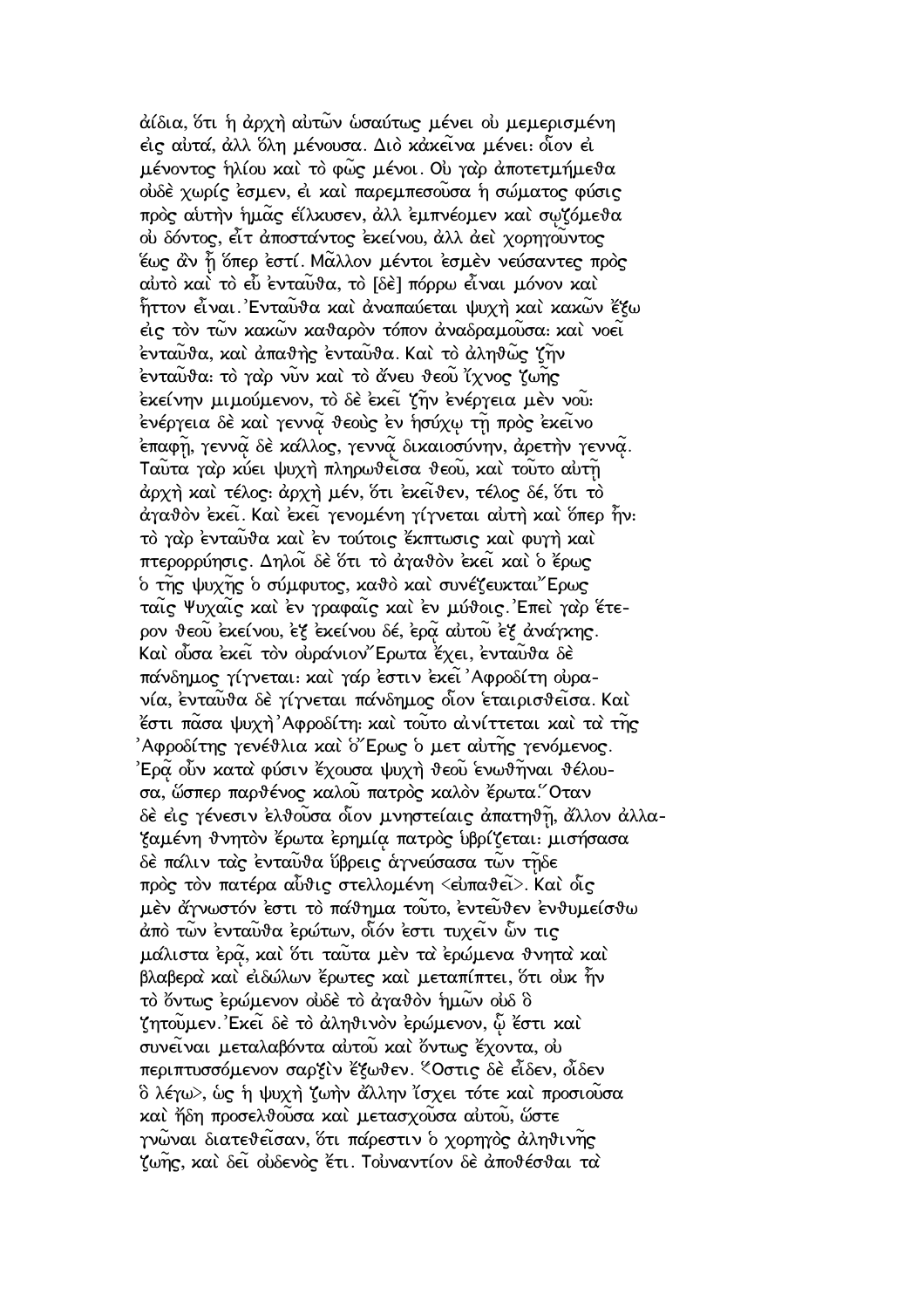άλλα δει, και έν μόνω στηναι τούτω, και τουτο γενέσθαι μόνον περικόψαντα τα λοιπα δσα περικείμεθα: ώστε εξελθείν σπεύδειν εντεύθεν και άγανακτείν επι θάτερα δεδεμένους, ίνα τω δλω αυτών περιπτυξώμεθα και μηδεν μέρος έχοιμεν, ὧ μη εφαπτόμεθα θεου. Όραν δη έστιν ένταυθα κάκεινον και εαυτον ως δράν θέμις: εαυτον μεν ηγλαισμένον, φωτός πλήρη νοητού, μαλλον δε φώς αυτό καθαρόν, άβαρη, κούφον, θεόν γενόμενον, μαλλον δε όντα, άναφθέντα μέν τότε, ει δέ παλιν βαρύνοιτο, ώσπερ μαραινόμενον.

 $(6, 9, 10)$ Πώς οὖν ου μένει εκειζ' Η ότι μήπω εξελήλυθεν δλος. Εσται δε ότε και το συνεχες έσται της θέας ούκέτι ενοχλουμένω ουδεμίαν ενόχλησιν του σώματος. "Εστι δὲ τὸ ἑωρακὸς οὐ τὸ ἐνοχλούμενον, ἀλλα τὸ ἄλλο, δτε το εωρακος άργει την θέαν ουκ άργουν την επιστήμην την έν άποδεί (εσι και πίστεσι και τω της ψυχης διαλογισμώ: τὸ δε ιδείν και τὸ εωρακός εστιν ουκέτι λόγος, άλλα μείζον λόγου και προ λόγου και επι τω λόγω, ώσπερ και το δρώμενον. Έαυτον μεν ούν ιδων τότε, ότε δρα, τοιούτον όψεται, μαλλον δε αυτώ τοιούτω συνέσται και τοιούτον αισθήσεται άπλουν γενόμενον. Ταχα δε ουδε όψεται λεκτέον, τὸ δε οφθέν, είπερ δει δύο ταυτα λέγειν, τό τε δρών καὶ δρώμενον, ἀλλα μὴ ἓν ἄμφω: τολμηρὸς μεν ο λόγος. Τότε μεν οὖν οὔτε ορα οὐδε διακρίνει ο ορῶν ούδε φαντάζεται δύο, άλλ οίον άλλος γενόμενος και ούκ αύτος ουδ αυτού συντελει εκει, κάκείνου γενόμενος έν έστιν ὥσπερ κέντρω κέντρον συνάψας. Και γαρ ενταυθα συνελθόντα έν έστι, τό τε δύο, όταν χωρίς. Ούτω και ημείς νύν λέγομεν έτερον. Διὸ και δύσφραστον τὸ θέαμα: πώς γαρ άν άπαγγείλειέ τις ώς έτερον ουκ ιδων έκει ότε εθεάτο έτερον, άλλα εν προς εαυτόν;  $(6, 9, 11)$  Τουτο δη εθέλον δηλούν το των μυστηρίων τωνδε έπίταγμα, τὸ μὴ ἐκφέρειν εις μὴ μεμυημένους, ὡς οὐκ έκφορον εκείνο όν, άπειπε δηλούν προς άλλον το θείον, δτω μή και αυτώ ιδείν ευτύχηται. Επει τοίνυν δύο ουκ ἦν, ἀλλ ἓν ἦν αὐτὸς ὁ ἰδων πρὸς τὸ Ἐωραμένον, ὡς ἀν μη εωραμένον, άλλ ηνωμένον, δς εγένετο ότε εκείνω έμίγνυτο ει μεμνώτο, έχοι άν παρ εαυτώ εκείνου εικόνα: ຳ Ην δὲ ἓν καὶ αὐτὸς διαφοραν ἐν αὑτῷ οὐδεμίαν πρὸς εαυτον έχων ούτε κατα άλλα - ου γαρ τι εκινειτο παρ αύτω, ου θυμός, ουκ επιθυμία άλλου παρήν αυτώ άναβεβηκότι - άλλ ουδε λόγος ουδέ τις νόησις ουδ όλως αύτός, ει δει και τουτο λέγειν. Αλλ ώσπερ άρπασθεις ή ένθουσιάσας ησυχη έν ερήμω και καταστάσει γεγένηται άτρεμει, τη αυτού ουσία ουδαμή αποκλίνων ουδέ περι αυτον στρεφόμενος, εστως παντη και οίον στασις γενό